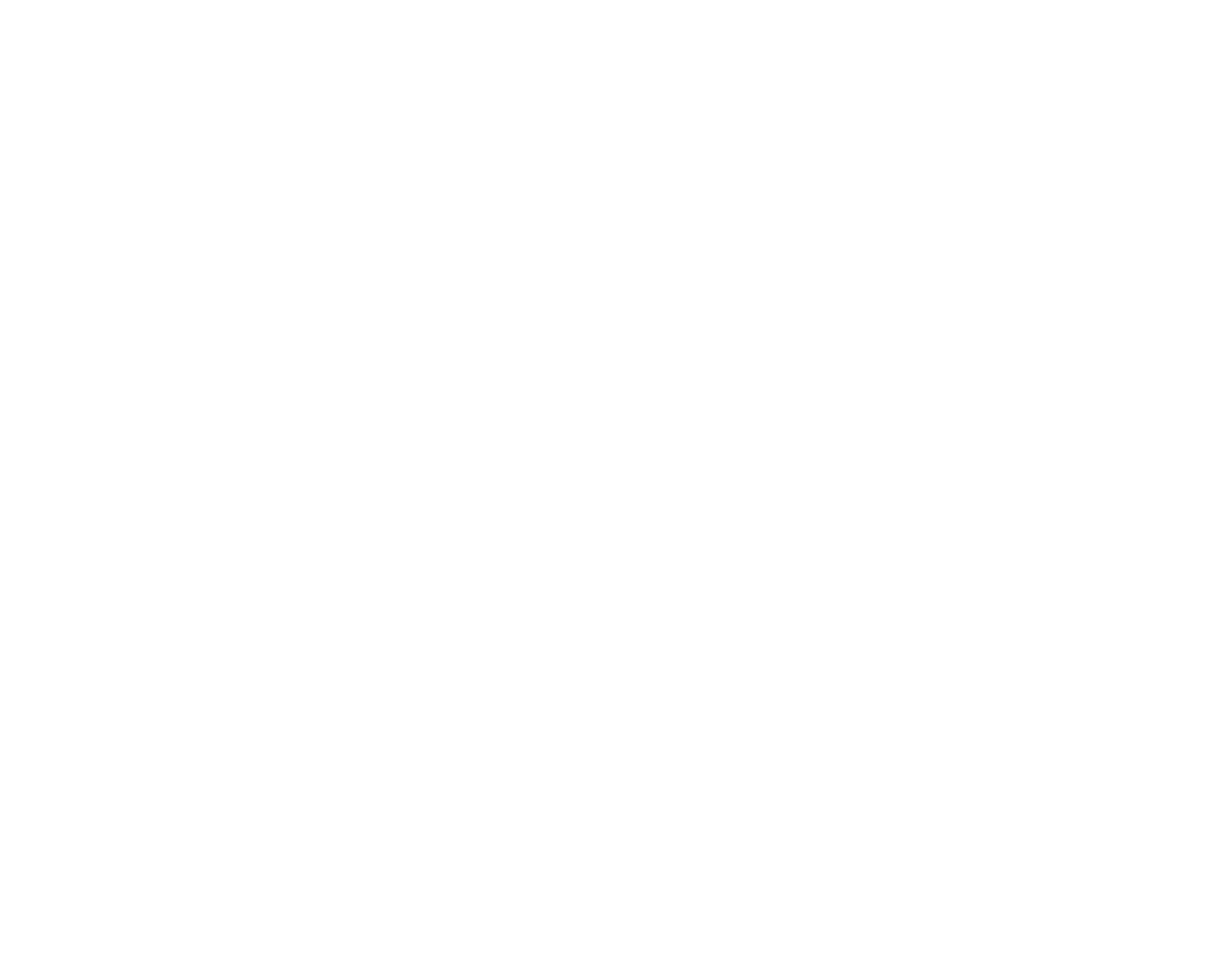| What does DSHS do well?                                                                                                                                                                                                                                                                                                    | What could DSHS do better?                                                                                                                                                                                                                                                                                    | <b>Additional Comments</b>                                                                                            | <b>Client Characteristics*</b>                                        |
|----------------------------------------------------------------------------------------------------------------------------------------------------------------------------------------------------------------------------------------------------------------------------------------------------------------------------|---------------------------------------------------------------------------------------------------------------------------------------------------------------------------------------------------------------------------------------------------------------------------------------------------------------|-----------------------------------------------------------------------------------------------------------------------|-----------------------------------------------------------------------|
| They provide me with assistance for medical and<br>my family.                                                                                                                                                                                                                                                              | They need to have a live person answer the<br>phone in a timely matter, not 20-30 minutes later.                                                                                                                                                                                                              | Nope. You did a good job.                                                                                             | 3 year old female in Eastern<br>Washington using program(s)<br>$EM*$  |
| They provide me with medical and food stamps.                                                                                                                                                                                                                                                                              | Not that I can think of.                                                                                                                                                                                                                                                                                      | Nope.                                                                                                                 | 55 year old male in Western<br>Washington using program(s)<br>EM*     |
| There is help where you won't have help if they<br>weren't there.                                                                                                                                                                                                                                                          | I think they do a good job.                                                                                                                                                                                                                                                                                   |                                                                                                                       | 61 year old female in Eastern<br>Washington using program(s)<br>AEHM* |
| They have provided me with services that help<br>me like chore services and food stamps.                                                                                                                                                                                                                                   | Adjust the food stamp program so that we have<br>more food stamps. Also the Copes program, they<br>need to adjust the amount of money that the<br>Copes workers receive to care for a person. It is<br>not enough.                                                                                            |                                                                                                                       | 75 year old male in Western<br>Washington using program(s)<br>AEM*    |
| I like the fact that we have ability to get help or<br>streamline help.                                                                                                                                                                                                                                                    | More staff to help with the overflow of people<br>coming in. When I talk to people on the phone or<br>in the office, I get inconsistent information.                                                                                                                                                          | no                                                                                                                    | 32 year old female in Eastern<br>Washington using program(s)<br>F*    |
| Well, when both me and my husband were not<br>working, I instantly got food assistance - no<br>waiting list and we got them the same day. In<br>some states, you have to wait and jump thru a<br>bunch of hoops. I was shocked at how easy and<br>fast it was! They were really great to us - we are<br>still not working. |                                                                                                                                                                                                                                                                                                               | No.                                                                                                                   | 5 year old male in Western<br>Washington using program(s)<br>EM*      |
| They help me with my chores that I need done at<br>my home and also prepare food for me.                                                                                                                                                                                                                                   | I don't think they can do anything better.                                                                                                                                                                                                                                                                    |                                                                                                                       | 83 year old female in Western<br>Washington using program(s)<br>$AM*$ |
|                                                                                                                                                                                                                                                                                                                            | They should take into consideration the type of<br>help people need a little better.                                                                                                                                                                                                                          |                                                                                                                       | 11 year old male in Eastern<br>Washington using program(s)<br>$EM*$   |
| I liked DDD and DVR services. My son got a job<br>and is still working.                                                                                                                                                                                                                                                    | Give me more information about details, services<br>that may be available. I would like to be treated<br>with RESPECT. I used to work there and those<br>who are at the front desk are not courteous. The<br>inside staff treated me with respect because they<br>knew me, but the front desk people did not. | CSO needs to improve in how they treat<br>people. Stop screaming at people especially if<br>they need an interpreter. | 23 year old male in Western<br>Washington using program(s)<br>DEMV*   |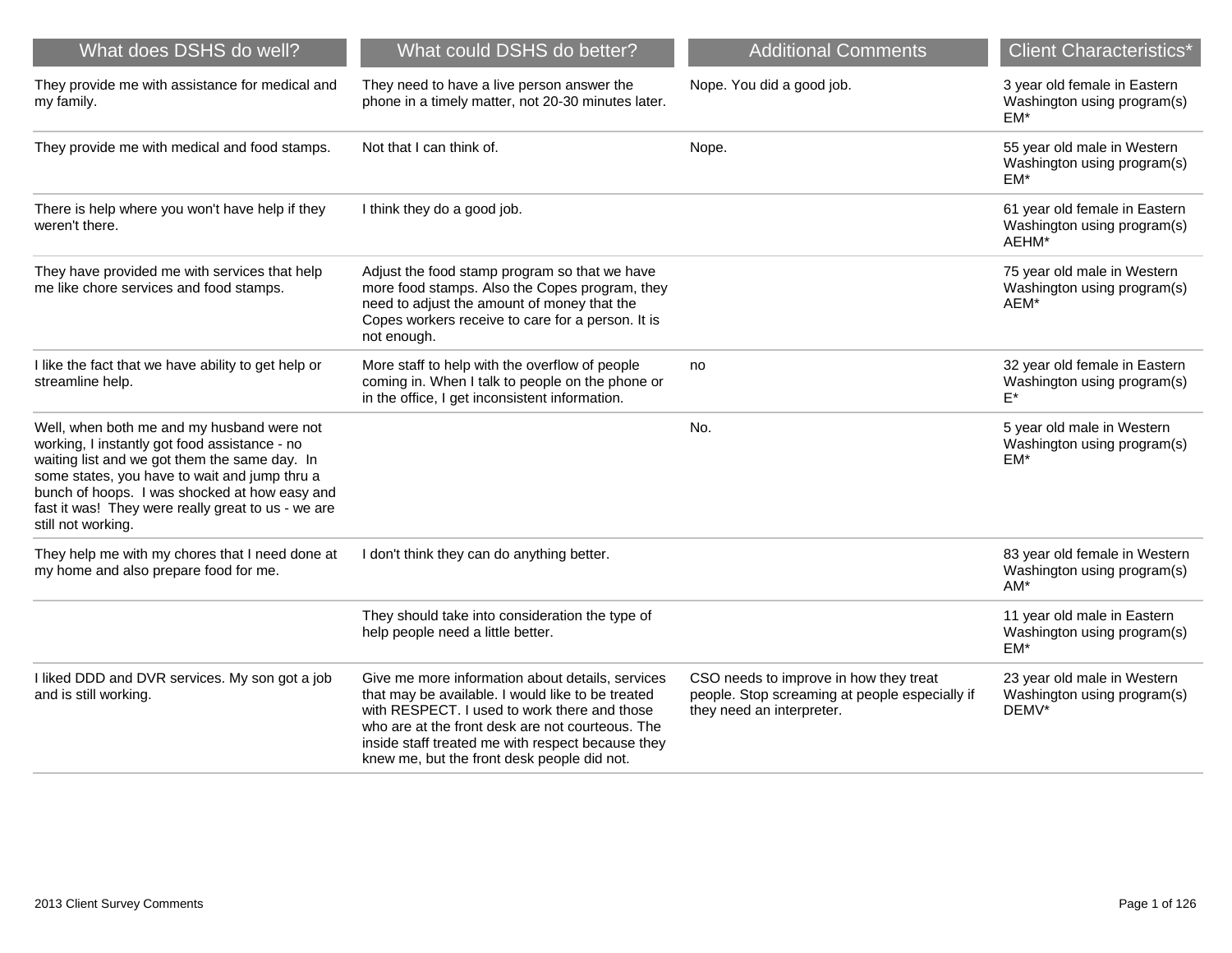| What does DSHS do well?                                                                                                                                                                                                                                                                                                      | What could DSHS do better?                                                                                                                                                                                                 | <b>Additional Comments</b>                                                                                                                                                                                                                                                                                                                                             | <b>Client Characteristics*</b>                                       |
|------------------------------------------------------------------------------------------------------------------------------------------------------------------------------------------------------------------------------------------------------------------------------------------------------------------------------|----------------------------------------------------------------------------------------------------------------------------------------------------------------------------------------------------------------------------|------------------------------------------------------------------------------------------------------------------------------------------------------------------------------------------------------------------------------------------------------------------------------------------------------------------------------------------------------------------------|----------------------------------------------------------------------|
| The fact that they are there to help me out.                                                                                                                                                                                                                                                                                 | Try to get ahold of a live person is a real hassle,<br>you are on hold for at least a half hour.                                                                                                                           | I was trying to get GAU some time ago, I had<br>had a seizure, a guy that called me back was<br>kind of rude, he told me I needed to be more<br>prepared when I came in and he treated me<br>like I was stupid. I thought if I had my ID, and<br>social security no. and personal information<br>was all I needed, I didn't know I needed<br>hospital records and etc. | 47 year old male in Eastern<br>Washington using program(s)<br>EM*    |
| They are very helpful. They always get back to<br>me as soon as possible.                                                                                                                                                                                                                                                    | I don't know. I think everything is fine.                                                                                                                                                                                  | No.                                                                                                                                                                                                                                                                                                                                                                    | 62 year old female in Western<br>Washington using program(s)<br>AEM* |
| They have good service.                                                                                                                                                                                                                                                                                                      | No problems.                                                                                                                                                                                                               | no                                                                                                                                                                                                                                                                                                                                                                     | 5 year old female in Western<br>Washington using program(s)<br>EM*   |
| They have been very pleasant and they are<br>always very good to me.                                                                                                                                                                                                                                                         | Nothing. They have been great to me.                                                                                                                                                                                       | Nope                                                                                                                                                                                                                                                                                                                                                                   | 51 year old male in Western<br>Washington using program(s)<br>$EV^*$ |
| I rarely ever go there for renewal or a new card.<br>Everything seems to be OK.                                                                                                                                                                                                                                              |                                                                                                                                                                                                                            | Why did you ask questions about ESA when I<br>never got service from them?                                                                                                                                                                                                                                                                                             | 13 year old male in Western<br>Washington using program(s)<br>EM*    |
| My VR counselor, Katie, is awesome. She is on<br>time, cares about me, shows me how to get what<br>I need. I got stuck in fast foods and I couldn't<br>continue due to my disability. She honors what I<br>am interested in and what I am capable of<br>succeeding at. I am pleased at the compassion<br>they have shown me. | I need money for incidentals (non-food items). I<br>am desperate for a job. I need effective job<br>placement services. They are working on it and<br>so am I.                                                             | none                                                                                                                                                                                                                                                                                                                                                                   | 47 year old male in Western<br>Washington using program(s)<br>$EV^*$ |
| They have paid all my medical bills that Medicare<br>does not pay.                                                                                                                                                                                                                                                           | I don't know. They could be quicker at<br>responding to my requests.                                                                                                                                                       |                                                                                                                                                                                                                                                                                                                                                                        | 67 year old female in Western<br>Washington using program(s)<br>AEM* |
| When you have a problem you can go in and the<br>workers will listen to you and direct you in the<br>right way to solve the problem.                                                                                                                                                                                         | Nothing.                                                                                                                                                                                                                   |                                                                                                                                                                                                                                                                                                                                                                        | 81 year old female in Western<br>Washington using program(s)<br>AM*  |
| They help me with my medical and food stamps.                                                                                                                                                                                                                                                                                | They need to respond more quickly.                                                                                                                                                                                         | Nope.                                                                                                                                                                                                                                                                                                                                                                  | 3 year old male in Eastern<br>Washington using program(s)<br>EM*     |
| They do their best to try and help people within<br>reason. They try to help me get the things that I<br>need. DVR and mental health were helpful.                                                                                                                                                                           | When DVR hands off work to others, it is not<br>effective. It is difficult to find someone to answer<br>my questions at the CSO. I had to wait for them<br>to call me back or answer the phone after being<br>put on hold. | none                                                                                                                                                                                                                                                                                                                                                                   | 24 year old male in Western<br>Washington using program(s)<br>EHMV*  |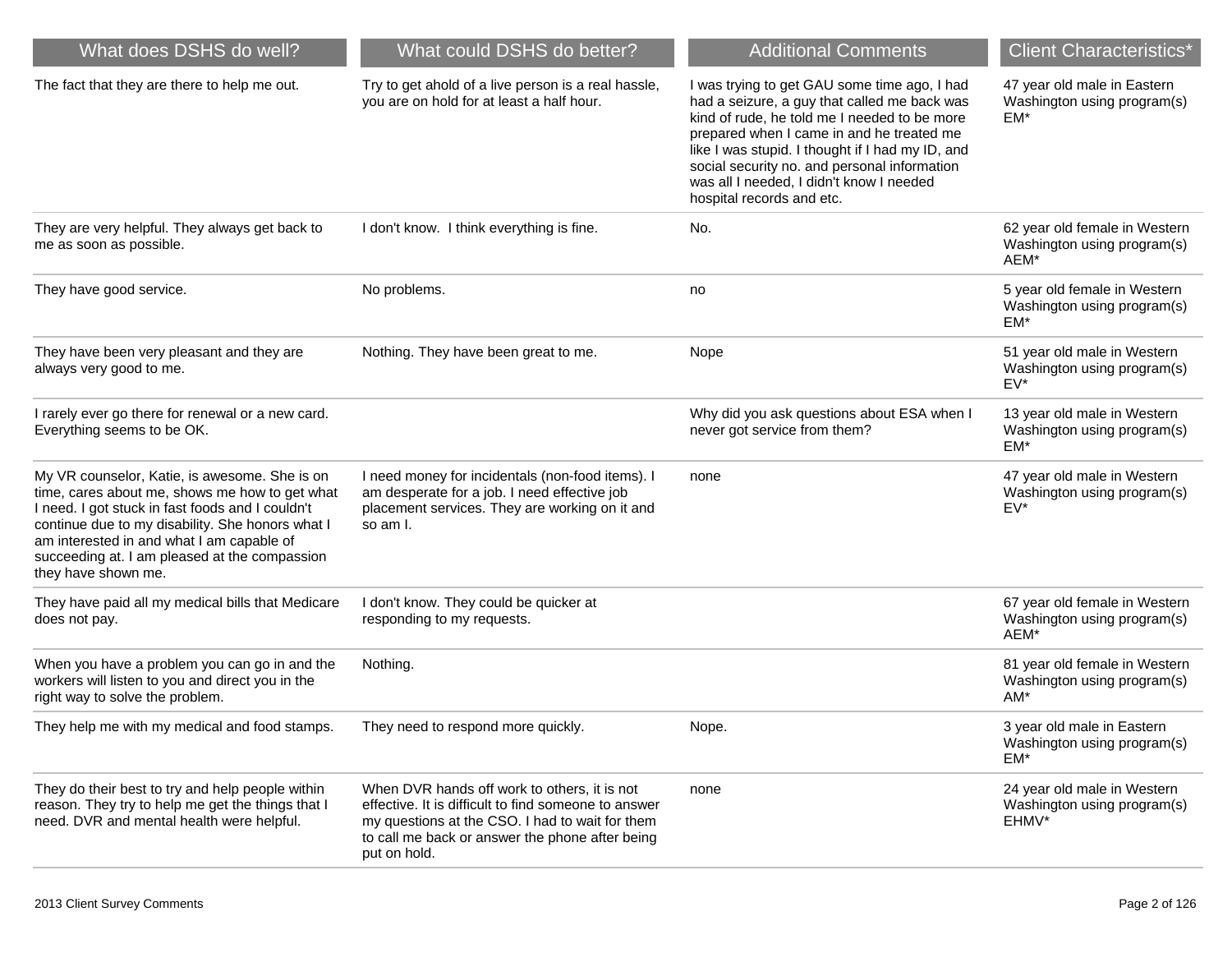| What does DSHS do well?                                                                                                                                   | What could DSHS do better?                                                                                                                                                                                                                                                                                                                                                                                                                                                                                                                                                                                                                                                                                                                                                                                                                                                                                                                                                                                                                                                                   | <b>Additional Comments</b>                                                                                                                                                                                   | <b>Client Characteristics*</b>                                       |
|-----------------------------------------------------------------------------------------------------------------------------------------------------------|----------------------------------------------------------------------------------------------------------------------------------------------------------------------------------------------------------------------------------------------------------------------------------------------------------------------------------------------------------------------------------------------------------------------------------------------------------------------------------------------------------------------------------------------------------------------------------------------------------------------------------------------------------------------------------------------------------------------------------------------------------------------------------------------------------------------------------------------------------------------------------------------------------------------------------------------------------------------------------------------------------------------------------------------------------------------------------------------|--------------------------------------------------------------------------------------------------------------------------------------------------------------------------------------------------------------|----------------------------------------------------------------------|
| I get to stay out of the hospital.                                                                                                                        | They do a good job.                                                                                                                                                                                                                                                                                                                                                                                                                                                                                                                                                                                                                                                                                                                                                                                                                                                                                                                                                                                                                                                                          |                                                                                                                                                                                                              | 59 year old male in Western<br>Washington using program(s)<br>AEHMV* |
| That we can do the process over the phone or by<br>mail.                                                                                                  | For me everything is fine.                                                                                                                                                                                                                                                                                                                                                                                                                                                                                                                                                                                                                                                                                                                                                                                                                                                                                                                                                                                                                                                                   | no                                                                                                                                                                                                           | 7 year old male in Eastern<br>Washington using program(s)<br>EM*     |
| I still have money on my EBT card and I don't<br>have to make phone calls and look anything up<br>on the web.                                             | Realize that the economy has not improved.<br>Requirements have tightened for services. The<br>paperwork burden for individuals is huge. My<br>inability to tolerate the lines, requirements,<br>paperwork at NorthgateI'm falling through the<br>cracks. I've applied and was denied with my<br>property in foreclosure and being homeless and<br>then being denied. I was humiliated. I haven't<br>focused on getting back on the program because<br>I was cleaning out my house, selling my<br>remaining furniture, and dealing with banks. The<br>food bank is friendlier and I can handle that. My<br>major goal is get a job. I am an epidemiologist<br>and am still searching. I'd rather let others get<br>the food who need it more.                                                                                                                                                                                                                                                                                                                                                | DVR is overwhelmed, but I still do not know<br>what have to offer you. I think I should ask for<br>a new counselor.                                                                                          | 42 year old female in Western<br>Washington using program(s)<br>EV*  |
| They find services that are available to help, and<br>if they don't have the services they will find<br>somewhere close that will provide those services. | Not sure.                                                                                                                                                                                                                                                                                                                                                                                                                                                                                                                                                                                                                                                                                                                                                                                                                                                                                                                                                                                                                                                                                    | No.                                                                                                                                                                                                          | 19 year old female in Western<br>Washington using program(s)<br>EM*  |
| Nothing.                                                                                                                                                  | Change the corporate culture. DVR reminds me<br>of a living episode of the Simpsons. It's<br>dysfunctional. My experience has been that most<br>of the staff is passive-aggressive. I would say<br>that the office manager of the DVR office has<br>humiliated me on many occasions. I've been<br>discriminated against for my disability by the very<br>office which is supposed to be helping me. There<br>is no continuity of personnel. I have called the<br>state office of DVR in Olympia on multiple<br>occasions to no avail. I have been working with<br>this office for 8 months. This DVR office is the<br>definition of 'good enough for government work.'<br>The head of the office has an unusual<br>relationship with her state vendors. The<br>corporate culture has infected the entire system,<br>it is a comedy of errors. I have been so<br>humiliated and abused that I have spent multiple<br>occasions in my car crying. I will state to the<br>worker that I feel diminished, minimized,<br>trivialized, ignored. DVR is top down, autocratic,<br>and authoritative. | If I am trying to work with these people to try to<br>get help, they are so passive/aggressive, I<br>have questioned many, many times if I<br>continued working with them if it would hurt me<br>or help me. | 56 year old female in Western<br>Washington using program(s)<br>EV*  |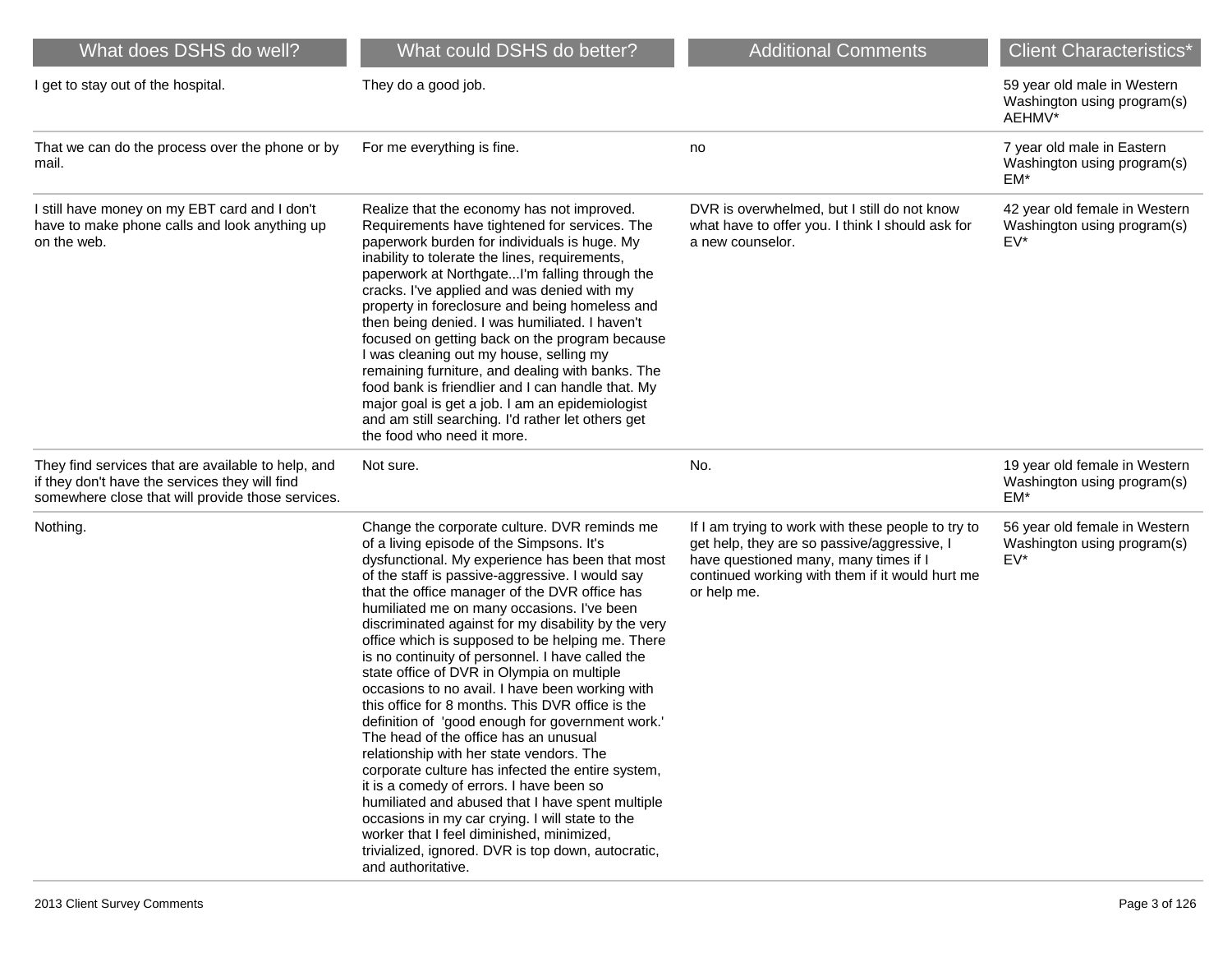| What does DSHS do well?                                                                                           | What could DSHS do better?                                                                                                                                                                                                                                                                                                                                                                                                                                                                                                                                                                                                              | <b>Additional Comments</b>                                                   | <b>Client Characteristics*</b>                                         |
|-------------------------------------------------------------------------------------------------------------------|-----------------------------------------------------------------------------------------------------------------------------------------------------------------------------------------------------------------------------------------------------------------------------------------------------------------------------------------------------------------------------------------------------------------------------------------------------------------------------------------------------------------------------------------------------------------------------------------------------------------------------------------|------------------------------------------------------------------------------|------------------------------------------------------------------------|
| Getting my food stamps and medical replaced if<br>they get lost or stolen.                                        | Keep us on it, please. Where are we going to go<br>if we don't have this? Are they going to<br>institutionalize us all? Just because we are<br>different - doesn't mean they shouldn't help us.<br>[Interviewer note: I wanted to add that the client<br>was crying while saying this. She is VERY<br>concerned about losing her services].                                                                                                                                                                                                                                                                                             |                                                                              | 50 year old female in Eastern<br>Washington using program(s)<br>AEHM*  |
| They helped me live in the community. I don't<br>have to live in a group home, institution or with<br>the family. | Advertise their services better and help more<br>people. There is a neighbor that needs home<br>care. She does not know the system and needs<br>help.                                                                                                                                                                                                                                                                                                                                                                                                                                                                                   |                                                                              | 46 year old female in Western<br>Washington using program(s)<br>DEHMV* |
| Nothing. I don't like going there, they don't make<br>you feel good or treat you good.                            | Show a better face when they deal with Hispanic,<br>because we have to wait and are last.                                                                                                                                                                                                                                                                                                                                                                                                                                                                                                                                               | no                                                                           | 20 year old male in Eastern<br>Washington using program(s)<br>EM*      |
| They provide me with the help for my needs.                                                                       | I don't know.                                                                                                                                                                                                                                                                                                                                                                                                                                                                                                                                                                                                                           | Nope. Not really.                                                            | 60 year old female in Eastern<br>Washington using program(s)<br>ACEMZ* |
| The people are very helpful.                                                                                      | Very satisfied. Nothing.                                                                                                                                                                                                                                                                                                                                                                                                                                                                                                                                                                                                                |                                                                              | 69 year old female in Western<br>Washington using program(s)<br>AEM*   |
| That I don't have to go into the office all the time.                                                             | Return phone calls. It sometimes takes 2 weeks<br>continuing to call to get a call back. Or I have to<br>end up going into the office.                                                                                                                                                                                                                                                                                                                                                                                                                                                                                                  | no                                                                           | 4 year old female in Western<br>Washington using program(s)<br>EM*     |
| The people that help me are very nice.                                                                            | Sometimes the letters that I receive are not clear<br>enough and I don't understand them as to what I<br>need to do.                                                                                                                                                                                                                                                                                                                                                                                                                                                                                                                    | Nope.                                                                        | 74 year old male in Western<br>Washington using program(s)<br>AEM*     |
| When its all said and done I get help.                                                                            | CPS has too much power, and they can do<br>whatever they want to do. They should not be<br>able to take kids out of the home, and put them<br>into other homes where they don't want to be,<br>and they keep running away, and the families<br>really didn't do anything wrong in the first place.<br>They get bonuses when they take a certain<br>amount of children out of the home, like they<br>have a quota. They come into our house and<br>check everything for no reason, they make<br>reasons up, to keep their quotas up for the<br>month, this is what I heard. This is the<br>department I feel they are really lacking in. | no                                                                           | 33 year old male in Western<br>Washington using program(s)<br>EMB*     |
| They were informative and they pointed me in<br>the right direction.                                              |                                                                                                                                                                                                                                                                                                                                                                                                                                                                                                                                                                                                                                         | I was in a car accident and they took good<br>care of me during my recovery! | 50 year old male in Western<br>Washington using program(s)<br>EM*      |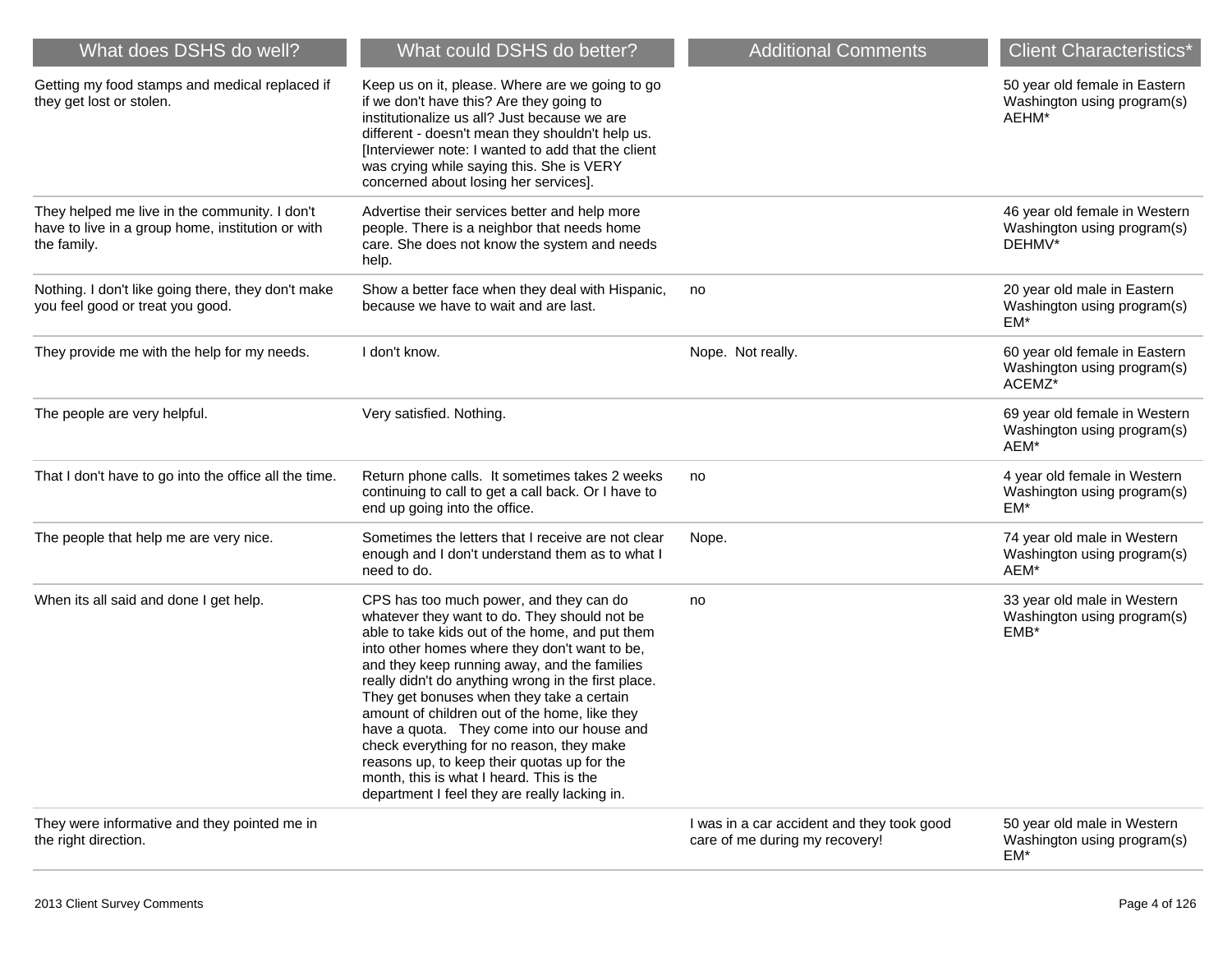| What does DSHS do well?                                                                                                              | What could DSHS do better?                                                                                                                                                                                                                                                    | <b>Additional Comments</b>                                                                                                                                                                                                                                                                                             | <b>Client Characteristics*</b>                                         |
|--------------------------------------------------------------------------------------------------------------------------------------|-------------------------------------------------------------------------------------------------------------------------------------------------------------------------------------------------------------------------------------------------------------------------------|------------------------------------------------------------------------------------------------------------------------------------------------------------------------------------------------------------------------------------------------------------------------------------------------------------------------|------------------------------------------------------------------------|
| I work for DSHS. Glad to have a job.                                                                                                 | Not sure.                                                                                                                                                                                                                                                                     | None                                                                                                                                                                                                                                                                                                                   | 20 year old male in Eastern<br>Washington using program(s)<br>EMVX*    |
| When I have needed help, I have gotten help<br>almost immediately.                                                                   | Maybe be a little more understanding about gas<br>prices, etc., when we have to come in and do<br>work search 40 hours per week. I live a long way<br>from CSO and ESD.                                                                                                       |                                                                                                                                                                                                                                                                                                                        | 23 year old female in Western<br>Washington using program(s)<br>EMZ*   |
| I like that they have Medicaid and I can go to the<br>doctor.                                                                        | I don't know.                                                                                                                                                                                                                                                                 | <b>NO</b>                                                                                                                                                                                                                                                                                                              | 60 year old male in Western<br>Washington using program(s)<br>AEM*     |
| I like their services.                                                                                                               | I don't know.                                                                                                                                                                                                                                                                 | no                                                                                                                                                                                                                                                                                                                     | 6 year old male in Eastern<br>Washington using program(s)<br>EM*       |
| The computer system speeds the process of<br>applying and receiving services. The people<br>assisting with computer use are helpful. | I don't like dealing with DSHS. I don't like the<br>long wait, the lines. The spend down needs to be<br>improved. It is too long a period of time and it is<br>confusing about how to do that. By the time it is<br>all paid out, I'm on another spend down. Fill the<br>gap. |                                                                                                                                                                                                                                                                                                                        | 67 year old female in Eastern<br>Washington using program(s)<br>$MV^*$ |
| They help me with my medical and a little food<br>stamps.                                                                            | Increase the amount of food stamps that I<br>receive. It would be good to have a Vietnamese<br>interpreter to help us with our paperwork. They<br>need to provide dental services for the seniors.                                                                            | Nope.                                                                                                                                                                                                                                                                                                                  | 80 year old male in Western<br>Washington using program(s)<br>AEM*     |
| The medical coverage is good.                                                                                                        | I had a hard time being able to talk with someone<br>for information on how to get medical when I<br>found out I was pregnant. I also found it difficult<br>who to talk to and who to give my information to<br>when I first applied for food stamps.                         | I think they should maybe have more staff<br>members and when it comes to deciding how<br>much food stamps, they should not consider<br>all the expenses and income. I only get \$16. a<br>month and I have gas expenses as I work 2<br>jobs and school expenses and had long<br>commutes, and I was living on my own. | 23 year old female in Western<br>Washington using program(s)<br>EM*    |
| It is easy for everything - the medicine and the<br>doctor.                                                                          | Everything is fine.                                                                                                                                                                                                                                                           | No.                                                                                                                                                                                                                                                                                                                    | 13 year old female in Eastern<br>Washington using program(s)<br>$M^*$  |
| I like the intention of helping the community.                                                                                       | They could do better in delivery of services. I'm 3<br>dollars over limit and so I do not get food<br>stamps! My children suffer because of it. It<br>seems to incentivize unemployment!                                                                                      |                                                                                                                                                                                                                                                                                                                        | 35 year old female in Western<br>Washington using program(s)<br>EMVZ*  |
| They are very helpful and are there when you<br>need them.                                                                           | Don't know.                                                                                                                                                                                                                                                                   | no                                                                                                                                                                                                                                                                                                                     | 43 year old female in Eastern<br>Washington using program(s)<br>$E^*$  |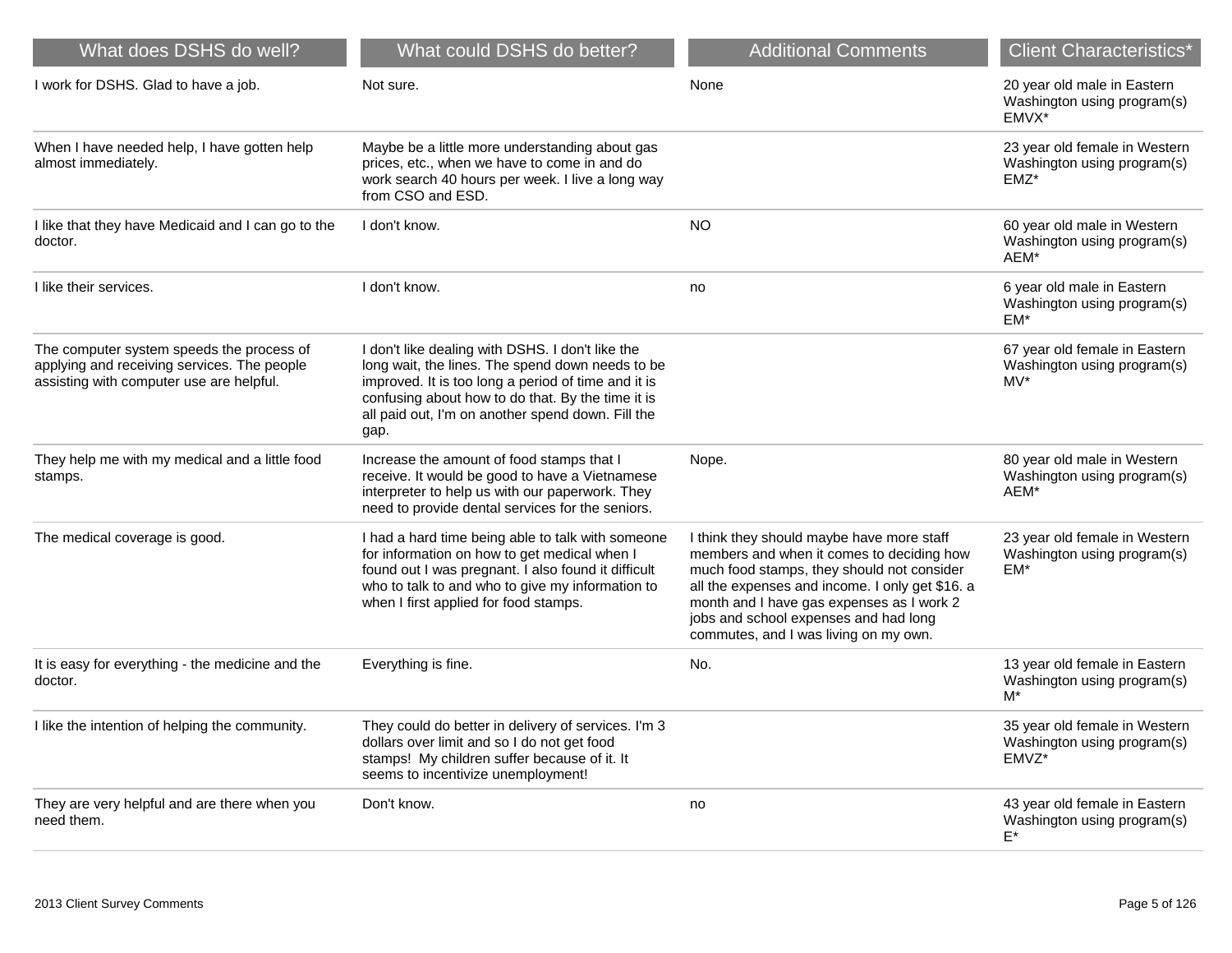| What does DSHS do well?                                                                                                                                        | What could DSHS do better?                                                                                                                                                                                                                                                                                         | <b>Additional Comments</b>                                                                                                                                                                                                                                                                                             | <b>Client Characteristics*</b>                                         |
|----------------------------------------------------------------------------------------------------------------------------------------------------------------|--------------------------------------------------------------------------------------------------------------------------------------------------------------------------------------------------------------------------------------------------------------------------------------------------------------------|------------------------------------------------------------------------------------------------------------------------------------------------------------------------------------------------------------------------------------------------------------------------------------------------------------------------|------------------------------------------------------------------------|
| You can get services pretty quick.                                                                                                                             | More help lines.                                                                                                                                                                                                                                                                                                   | no                                                                                                                                                                                                                                                                                                                     | 27 year old male in Eastern<br>Washington using program(s)<br>ESX*     |
| They provide me medical treatment and food<br>stamps.                                                                                                          | They need to adjust the food stamp scale as to<br>who is eligible and who isn't and how much they<br>receive.                                                                                                                                                                                                      | Nope.                                                                                                                                                                                                                                                                                                                  | 44 year old female in Western<br>Washington using program(s)<br>ADEHM* |
| They have good customer service.                                                                                                                               | My worker should be there when I show up for<br>my appointments.                                                                                                                                                                                                                                                   |                                                                                                                                                                                                                                                                                                                        | 25 year old female in Eastern<br>Washington using program(s)<br>DEMV*  |
| I don't know.                                                                                                                                                  | I really don't know at the moment.                                                                                                                                                                                                                                                                                 | no                                                                                                                                                                                                                                                                                                                     | 26 year old female in Western<br>Washington using program(s)           |
| Love the assistance they provide for the<br>community. It is very helpful for families and<br>pregnant women, a very valuable service for<br>children as well. | I've been met with grumpiness from workers,<br>lack of caring, which makes me feel lowly and I<br>often have to remind myself that this service is<br>there to help people, even though the employees<br>don't seem like they want to help.                                                                        | no                                                                                                                                                                                                                                                                                                                     | 7 year old female in Western<br>Washington using program(s)<br>$EM*$   |
| When they repaired a mistake that they had<br>made in such a quick way. Preventative care<br>pays off!                                                         | I would like to see a bridge between Medicare<br>and Medicaid.                                                                                                                                                                                                                                                     |                                                                                                                                                                                                                                                                                                                        | 51 year old female in Western<br>Washington using program(s)<br>EMVX*  |
| I like the idea that I get the food stamps in time<br>and help with her medical.                                                                               | Nothing.                                                                                                                                                                                                                                                                                                           | No.                                                                                                                                                                                                                                                                                                                    | 73 year old female in Western<br>Washington using program(s)<br>AEHM*  |
| They are always family friendly, and are there to<br>help when we are in need.                                                                                 | I don't know.                                                                                                                                                                                                                                                                                                      | no                                                                                                                                                                                                                                                                                                                     | 5 year old male in Western<br>Washington using program(s)<br>$EM*$     |
| They give a lot of time to prepare for when you<br>have to do a review with your caseworker.                                                                   | I have to be put on hold for a minimum of 45<br>minutes when I call in.                                                                                                                                                                                                                                            | no                                                                                                                                                                                                                                                                                                                     | 32 year old female in Eastern<br>Washington using program(s)<br>E*     |
| They are polite and tried to serve.                                                                                                                            | They could not come through with services. They<br>were not able to help us identify a career or a<br>job. They fell down on both. The economy is a<br>problem, but my child is mildly disabled. They<br>need to figure out how to communicate/persuade<br>with businesses about hiring a mild Autistic<br>person. | DVR lost forms, took one and a half years to<br>complete an employment assessment, took a<br>year of placement services to say that they<br>could not help [name deleted]. It is a slow<br>economy, but I had hoped that something<br>more could have been done due to the<br>mildness of [name deleted]'s impairment. | 21 year old female in Western<br>Washington using program(s)<br>$V^*$  |
| They help people.                                                                                                                                              | Don't know.                                                                                                                                                                                                                                                                                                        |                                                                                                                                                                                                                                                                                                                        | 47 year old male in Eastern<br>Washington using program(s)<br>DV*      |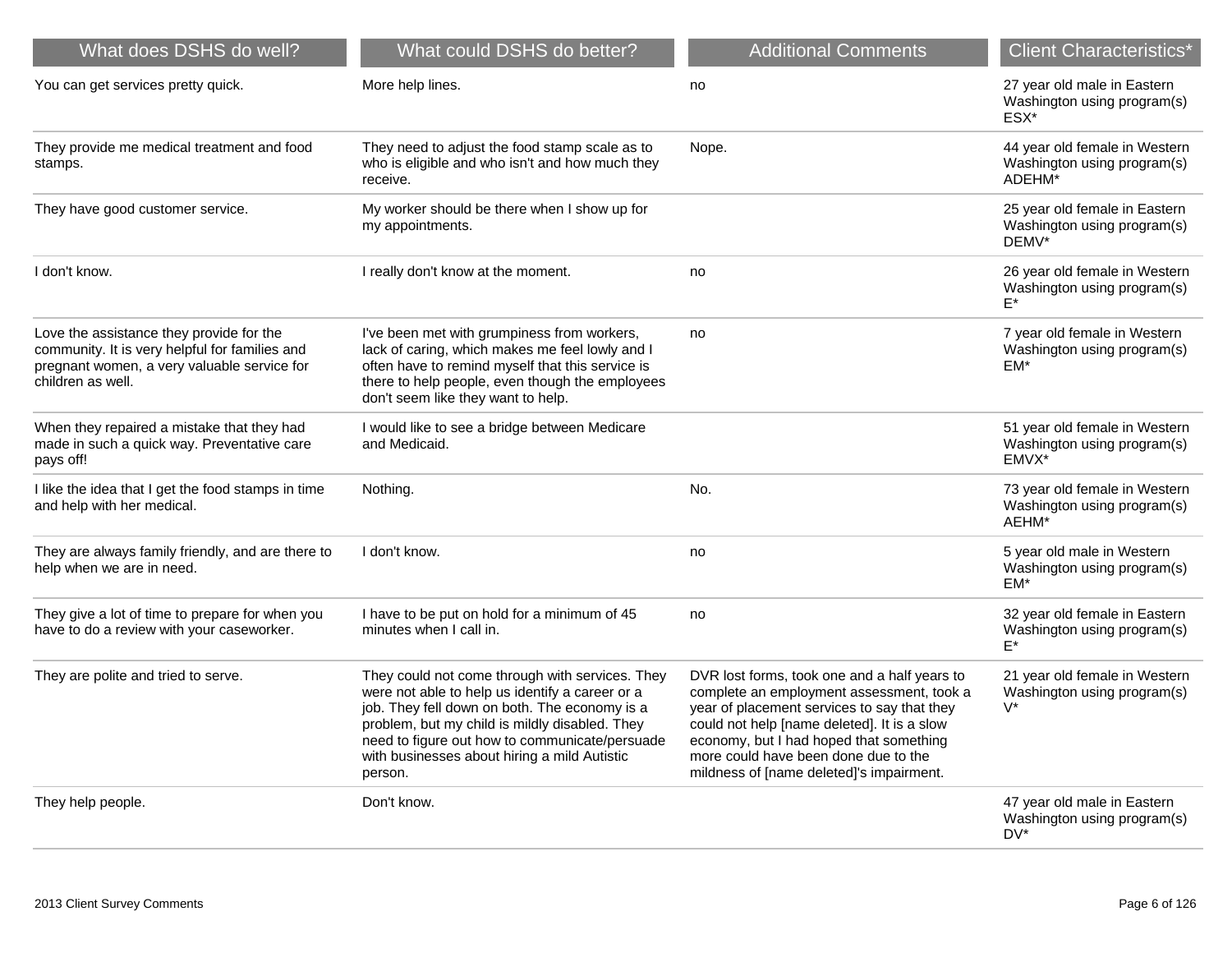| What does DSHS do well?                                                 | What could DSHS do better?                                                                                                                                                                                                                                                                                                                                                                                                                                                                                                                                                                                                                                                                                                 | <b>Additional Comments</b>                                                                                                                                                                                                                                                                                                                                                                                                            | <b>Client Characteristics*</b>                                         |
|-------------------------------------------------------------------------|----------------------------------------------------------------------------------------------------------------------------------------------------------------------------------------------------------------------------------------------------------------------------------------------------------------------------------------------------------------------------------------------------------------------------------------------------------------------------------------------------------------------------------------------------------------------------------------------------------------------------------------------------------------------------------------------------------------------------|---------------------------------------------------------------------------------------------------------------------------------------------------------------------------------------------------------------------------------------------------------------------------------------------------------------------------------------------------------------------------------------------------------------------------------------|------------------------------------------------------------------------|
| They help provide me with food.                                         | They had me on GAU, but they kept dropping<br>me, so they could maintain the proper services<br>for people's needs or stop reducing them. You<br>think you are going to advance and do better, but<br>then when they cut you off, you are totally<br>discouraged.                                                                                                                                                                                                                                                                                                                                                                                                                                                          | no                                                                                                                                                                                                                                                                                                                                                                                                                                    | 60 year old male in Western<br>Washington using program(s)<br>$EM*$    |
| Just to get the help we needed for our family.                          | Communicate a bit better and make sure stuff<br>gets put into files. I did my interview over the<br>phone and the girl lost half of the information so<br>it took a long time for me to get the medical.                                                                                                                                                                                                                                                                                                                                                                                                                                                                                                                   | no                                                                                                                                                                                                                                                                                                                                                                                                                                    | 33 year old female in Eastern<br>Washington using program(s)<br>$EZ^*$ |
| I can't think of anything I really like about dealing<br>with DSHS.     | They could streamline services for non-needy<br>families that need services for family members<br>they have in their care, specifically non-needy<br>relatives. I had to do TANF eligibility<br>requirements even though we were non-needy,<br>or a payee for related child, it seemed like a<br>waste of time to have to do the eligibility reviews,<br>and all of the requirements that other clients<br>have to go through. Since a year or so ago, we<br>do not have to do 6 month review as they no<br>longer give non-needy TANF grants.                                                                                                                                                                             | It would be great to have one division<br>specifically toward non-needy kids that are not<br>their own, because there are some unique<br>situations that arise, not every TANF worker<br>knows all the programs that are available, or<br>helpful. We were a 'relative of specified<br>degree' and the worker had to keep going to<br>supervisor and it seemed very complicated to<br>us and the worker to determine our eligibility. | 46 year old male in Western<br>Washington using program(s)<br>$EZ^*$   |
| They sent me a vendor for a vocational<br>assessment. This was helpful. | I don't know their phone number in Colfax. I can't<br>find it anywhere. I lost [Identifying Data<br>Redacted] number.                                                                                                                                                                                                                                                                                                                                                                                                                                                                                                                                                                                                      |                                                                                                                                                                                                                                                                                                                                                                                                                                       | 28 year old female in Eastern<br>Washington using program(s)<br>$V^*$  |
| They have helped me a lot with my medical and<br>food stamps.           | I don't see how they can improve. They help me<br>a lot.                                                                                                                                                                                                                                                                                                                                                                                                                                                                                                                                                                                                                                                                   | No.                                                                                                                                                                                                                                                                                                                                                                                                                                   | 70 year old female in Western<br>Washington using program(s)<br>AEM*   |
| DVR staff are nice and attentive, sent me to a<br>class.                | Since DVR is in the business of helping people<br>go to work, they should have business contacts<br>that they can use to facilitate job interview, etc. I<br>worked with Hopelink who advocated for me with<br>my previous employer. DVR did not do<br>employment advocacy or offer leads for me to<br>pursue. I am greatly disappointed that DVR is not<br>more connected to the business world. They<br>should spend half of their time networking and<br>finding employers and opportunities for their<br>customers. DVR is very ineffective on the job<br>placement. Hopelink has really produced for me<br>over the past 6 months and just recently DVR<br>connected with them to find out what has been<br>going on. |                                                                                                                                                                                                                                                                                                                                                                                                                                       | 52 year old female in Western<br>Washington using program(s)<br>$V^*$  |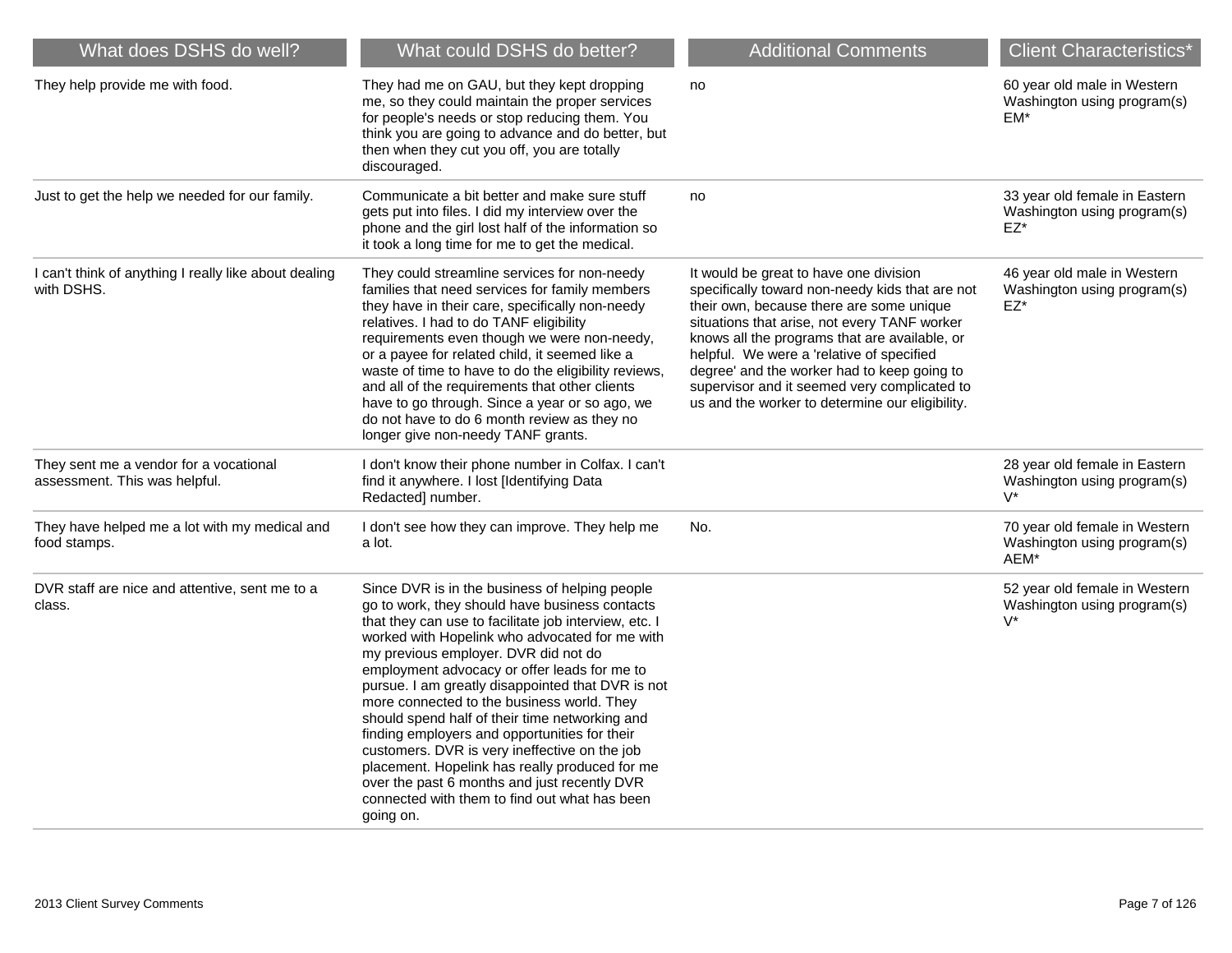| What does DSHS do well?                                                                                                                                                            | What could DSHS do better?                                                                                                                                                                                                                                                                                                                                                                                                                                                                                                                                                                                                     | <b>Additional Comments</b>                                                                                                                                                                                                                         | <b>Client Characteristics*</b>                                        |
|------------------------------------------------------------------------------------------------------------------------------------------------------------------------------------|--------------------------------------------------------------------------------------------------------------------------------------------------------------------------------------------------------------------------------------------------------------------------------------------------------------------------------------------------------------------------------------------------------------------------------------------------------------------------------------------------------------------------------------------------------------------------------------------------------------------------------|----------------------------------------------------------------------------------------------------------------------------------------------------------------------------------------------------------------------------------------------------|-----------------------------------------------------------------------|
| They have helped me with my medical and food<br>stamps.                                                                                                                            | Sometimes it hard to get the right medication<br>approved, but after I went to my doctor and he<br>called it got approved.                                                                                                                                                                                                                                                                                                                                                                                                                                                                                                     | No.                                                                                                                                                                                                                                                | 61 year old female in Western<br>Washington using program(s)<br>AEHM* |
| DVR was helpful, and I am hoping to get a job.                                                                                                                                     | They should not take back child support to the<br>point where I cannot support myself. They take<br>money from other sources also without<br>considering my needs.                                                                                                                                                                                                                                                                                                                                                                                                                                                             |                                                                                                                                                                                                                                                    | 48 year old male in Western<br>Washington using program(s)<br>EHMVX*  |
| Everything is good.                                                                                                                                                                | I would like to have more money.                                                                                                                                                                                                                                                                                                                                                                                                                                                                                                                                                                                               | no                                                                                                                                                                                                                                                 | 16 year old male in Western<br>Washington using program(s)<br>EM*     |
| I think the first counselor I had tried to make me<br>happy by getting a job that I would enjoy. They<br>were helpful in getting me a better job after I took<br>one for survival. | I think they should allow me to look for several<br>different jobs at the same time. The job market it<br>tight right now and I would like to be able to<br>consider more than one type of job. I was told<br>that I would have to start a whole new job<br>placement plan if I change job goals due to few<br>opportunities.                                                                                                                                                                                                                                                                                                  | I hope they hire new counselors soon so I can<br>begin to get services again.                                                                                                                                                                      | 47 year old female in Western<br>Washington using program(s)<br>$V^*$ |
| I like that I can always count on my food stamps<br>being there on the day they are supposed to be<br>there.                                                                       | They need to make food stamp program. They<br>need more staff who can spend time<br>communicating about services, answering<br>phones after 2 PM as well as other times<br>throughout the day. Reduce the wait time when<br>being on hold on the telephone. Expand office<br>hours to past 2 PM so it is more convenient to<br>drop off paperwork and see staff. Be more<br>realistic about amount of food stamps people are<br>allotted. DVR set up a work site that did not work<br>out. The employer was not there most of the time<br>and refused to hire me after the practice period.<br>This was not a good experience. | I am disappointed with my experiences with<br>DSHS. More staff are needed, as well as more<br>compassion. They need to improve the<br>customer service. Everyone looks overworked<br>and tired. It is not a happy place to go when I<br>need help. | 59 year old female in Western<br>Washington using program(s)<br>EMV*  |
| They have helped my mom with her medical<br>needs and food stamps.                                                                                                                 | They need to provide vision and dental care and<br>hearing aids for the old people.                                                                                                                                                                                                                                                                                                                                                                                                                                                                                                                                            | No.                                                                                                                                                                                                                                                | 84 year old female in Western<br>Washington using program(s)<br>AEM*  |
| They just help my family with services in general,<br>and we wouldn't be able to have medical<br>coverage without them.                                                            | Make it a little bit easier to talk to a person.                                                                                                                                                                                                                                                                                                                                                                                                                                                                                                                                                                               | I appreciate you asking my opinion.                                                                                                                                                                                                                | 3 year old male in Eastern<br>Washington using program(s)<br>$EM*$    |
| That they are there for us.                                                                                                                                                        | Have more people answering the phones, if they<br>are really busy you don't have the option of<br>waiting, you have to keep calling back and hope<br>the lines aren't to busy as it will kick you off again.                                                                                                                                                                                                                                                                                                                                                                                                                   | no                                                                                                                                                                                                                                                 | 11 year old male in Western<br>Washington using program(s)<br>EM*     |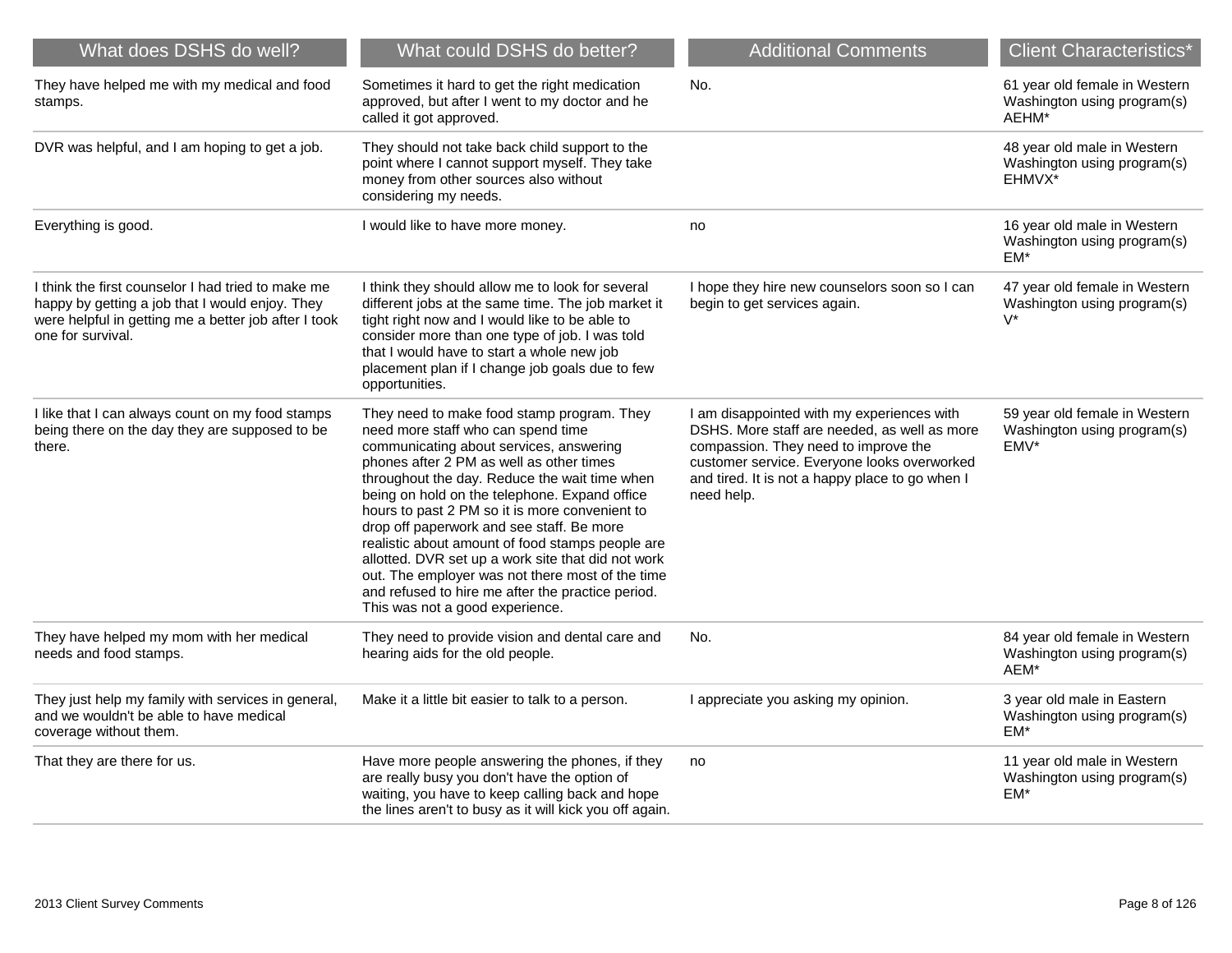| What does DSHS do well?                                                                                | What could DSHS do better?                                                                                                                                                                                                                                                                                                                                                                                                                                                                                                                                                                                                                                                                                                                                                                                                                                                                                                                                                                                                                                                                                                                                                                                                                                                                      | <b>Additional Comments</b>                                                                                                                                                                                                                                                                                                                                                                                    | <b>Client Characteristics*</b>                                       |
|--------------------------------------------------------------------------------------------------------|-------------------------------------------------------------------------------------------------------------------------------------------------------------------------------------------------------------------------------------------------------------------------------------------------------------------------------------------------------------------------------------------------------------------------------------------------------------------------------------------------------------------------------------------------------------------------------------------------------------------------------------------------------------------------------------------------------------------------------------------------------------------------------------------------------------------------------------------------------------------------------------------------------------------------------------------------------------------------------------------------------------------------------------------------------------------------------------------------------------------------------------------------------------------------------------------------------------------------------------------------------------------------------------------------|---------------------------------------------------------------------------------------------------------------------------------------------------------------------------------------------------------------------------------------------------------------------------------------------------------------------------------------------------------------------------------------------------------------|----------------------------------------------------------------------|
| They provide necessary services.                                                                       | I think that one person does not deal with the<br>same client all the time, and they are aware of<br>the background or correspondence on that case,<br>which makes for confusion and different<br>information from different workers and may<br>cause expensive delays in services.                                                                                                                                                                                                                                                                                                                                                                                                                                                                                                                                                                                                                                                                                                                                                                                                                                                                                                                                                                                                             | no                                                                                                                                                                                                                                                                                                                                                                                                            | 58 year old female in Eastern<br>Washington using program(s)         |
| They are there when need them. They are<br>friendly for the most part.                                 | Get back to me promptly when I leave a<br>message.                                                                                                                                                                                                                                                                                                                                                                                                                                                                                                                                                                                                                                                                                                                                                                                                                                                                                                                                                                                                                                                                                                                                                                                                                                              |                                                                                                                                                                                                                                                                                                                                                                                                               | 31 year old male in Eastern<br>Washington using program(s)<br>EMV*   |
| They are always quick to respond and take care<br>of things.                                           | Let me know what all the service options are<br>available instead of me having to find out on my<br>own (i.e., emergent housing services, etc.)                                                                                                                                                                                                                                                                                                                                                                                                                                                                                                                                                                                                                                                                                                                                                                                                                                                                                                                                                                                                                                                                                                                                                 | no                                                                                                                                                                                                                                                                                                                                                                                                            | 14 year old female in Western<br>Washington using program(s)<br>EM*  |
| They provide my mom with the necessary<br>medical and people that help my mom with<br>necessary needs. | I don't know.                                                                                                                                                                                                                                                                                                                                                                                                                                                                                                                                                                                                                                                                                                                                                                                                                                                                                                                                                                                                                                                                                                                                                                                                                                                                                   |                                                                                                                                                                                                                                                                                                                                                                                                               | 81 year old female in Western<br>Washington using program(s)<br>AM*  |
| He likes that they are patient and understanding<br>most of the time.                                  | Have more people answer the phone, he is on<br>the phone on hold for sometimes up to 30<br>minutes or more.                                                                                                                                                                                                                                                                                                                                                                                                                                                                                                                                                                                                                                                                                                                                                                                                                                                                                                                                                                                                                                                                                                                                                                                     | no                                                                                                                                                                                                                                                                                                                                                                                                            | 51 year old male in Western<br>Washington using program(s)<br>F*     |
| I appreciate that the services are available.                                                          | Pertaining to CSO: Send consistent messages<br>about services. The information changes<br>depending on who answers the phone. Stop<br>losing my paperwork. Train your staff so they all<br>have sufficient understanding about how things<br>work. Reduce the hold time when people call in.<br>It takes days to get through with a 15-45 minutes<br>hold time before getting someone who can<br>answer a simple question. It is very challenging<br>to get services at the CSO. I had to repeat exact<br>same paperwork for Medicaid and Food stamps.<br>Could this not be condensed? Reapplying is<br>confusing too. The different applications should<br>be more clearly identified. I had to go in 3 times<br>and spend time many hours on the phone to the<br>CSO to clarify the source of my tuition. The<br>process is a "nightmare." It is emotionally<br>draining. It took too long to get approval for<br>school and books. The late start impacted the<br>quality of my learning and performance on<br>school work. I submitted my paystubs for the<br>seasonal work that I get. The system is not<br>flexible enough to reflect seasonal or part time<br>work. I experience a se back when I work<br>because it is so difficult to accurately reflecting<br>seasonal and part time. | When I went to CSO they told me to apply on-<br>line. When I did it on-line, I never heard<br>anything from them. I would like validation that<br>the application was received and instructions<br>on next step. After 2 and 1/2 weeks, I called to<br>inquire what the status was on my application.<br>Why didn't they tell me to arrange a telephone<br>interview? There is a breakdown in the<br>process. | 38 year old female in Western<br>Washington using program(s)<br>EMV* |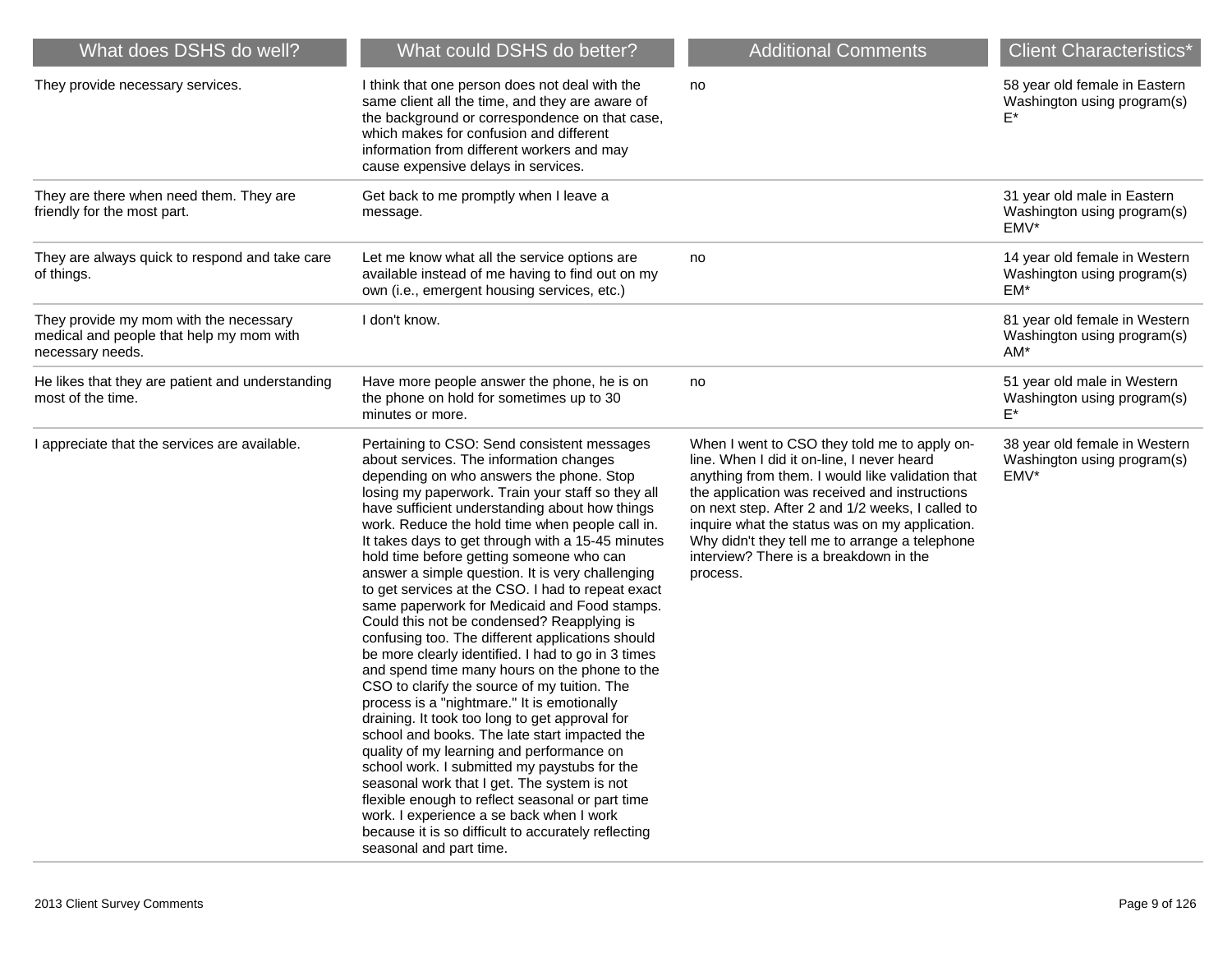| What does DSHS do well?                                                                                                                                                                                                                                                                                                                                                                                                    | What could DSHS do better?                                                                                                                                                                                                                                                                                                                                                                                                                                                                                                                                                                                                                                                                                                                                                                                                                                                                                                                                                                                                                                   | <b>Additional Comments</b> | <b>Client Characteristics*</b>                                        |
|----------------------------------------------------------------------------------------------------------------------------------------------------------------------------------------------------------------------------------------------------------------------------------------------------------------------------------------------------------------------------------------------------------------------------|--------------------------------------------------------------------------------------------------------------------------------------------------------------------------------------------------------------------------------------------------------------------------------------------------------------------------------------------------------------------------------------------------------------------------------------------------------------------------------------------------------------------------------------------------------------------------------------------------------------------------------------------------------------------------------------------------------------------------------------------------------------------------------------------------------------------------------------------------------------------------------------------------------------------------------------------------------------------------------------------------------------------------------------------------------------|----------------------------|-----------------------------------------------------------------------|
| They are easy to get to and find.                                                                                                                                                                                                                                                                                                                                                                                          | I don't know.                                                                                                                                                                                                                                                                                                                                                                                                                                                                                                                                                                                                                                                                                                                                                                                                                                                                                                                                                                                                                                                | no                         | 20 year old male in Western<br>Washington using program(s)<br>EM*     |
| I am very thankful for the benefits that I receive,<br>and they have kept me to stay in my own home.<br>Without the caregiver I could not stay in my<br>home.                                                                                                                                                                                                                                                              | I can't think of a thing.                                                                                                                                                                                                                                                                                                                                                                                                                                                                                                                                                                                                                                                                                                                                                                                                                                                                                                                                                                                                                                    | Nope.                      | 85 year old female in Eastern<br>Washington using program(s)<br>AEM*  |
| The caseworker is very kind and caring.                                                                                                                                                                                                                                                                                                                                                                                    | There needs to have a respite worker who is<br>already paid available for care of a client and not<br>have the hours of the regular worker deducted<br>just because of the respite care.                                                                                                                                                                                                                                                                                                                                                                                                                                                                                                                                                                                                                                                                                                                                                                                                                                                                     | No.                        | 44 year old female in Western<br>Washington using program(s)<br>$AM*$ |
| I like when it comes to EDP and checking on it, it<br>works like clock work. There is no confusion. It's<br>very efficient. In terms of medical, I've had<br>positive experiences because I believe my family<br>is very responsible and takes care of their health.<br>I keep in communication with them for TANF -<br>they have been very supportive of my family. We<br>would be out on the streets without their help. | DSHS needs to greatly improve their approach to<br>childcare. Too many people with small children,<br>can't even get through to DSHS over the phone.<br>They make it too difficult to reach somebody<br>regarding problems. When a family is on<br>services, they should not hold us back on getting<br>a job. They know I am still doing an internship,<br>but they said no to coverage. They need to<br>extend it till I am done as an intern and can get a<br>job. In regards to childcare, they denied me<br>childcare payment. I thought I was covered, but<br>they had canceled me on 6/15 - and sent the<br>application on 6/15 the very same day it was<br>due - so I couldn't follow-up on it. When I've tried<br>to solve this problem of missing the deadline,<br>they have blocked me and will not return my<br>calls. They ask me to deal with issues, but I can't<br>get through to them. When we are trying to be<br>responsible, and call up to 3 times in a single<br>day, but cannot get through. They are<br>unsympathetic and unhelpful. |                            | 6 year old female in Western<br>Washington using program(s)<br>EM*    |
| That I can talk to a person.                                                                                                                                                                                                                                                                                                                                                                                               |                                                                                                                                                                                                                                                                                                                                                                                                                                                                                                                                                                                                                                                                                                                                                                                                                                                                                                                                                                                                                                                              | No.                        | 5 year old male in Eastern<br>Washington using program(s)<br>EM*      |
| I think they are nice people. They treat me well<br>and help me.                                                                                                                                                                                                                                                                                                                                                           | I don't know. I only get food stamps.                                                                                                                                                                                                                                                                                                                                                                                                                                                                                                                                                                                                                                                                                                                                                                                                                                                                                                                                                                                                                        |                            | 52 year old female in Western<br>Washington using program(s)<br>EMV*  |
| I like when they help me and they give me<br>something.                                                                                                                                                                                                                                                                                                                                                                    |                                                                                                                                                                                                                                                                                                                                                                                                                                                                                                                                                                                                                                                                                                                                                                                                                                                                                                                                                                                                                                                              |                            | 31 year old female in Western<br>Washington using program(s)<br>EM*   |
| It has been very easy to use and we have had no<br>trouble - it's been great!                                                                                                                                                                                                                                                                                                                                              |                                                                                                                                                                                                                                                                                                                                                                                                                                                                                                                                                                                                                                                                                                                                                                                                                                                                                                                                                                                                                                                              |                            | 7 year old female in Western<br>Washington using program(s)<br>$M^*$  |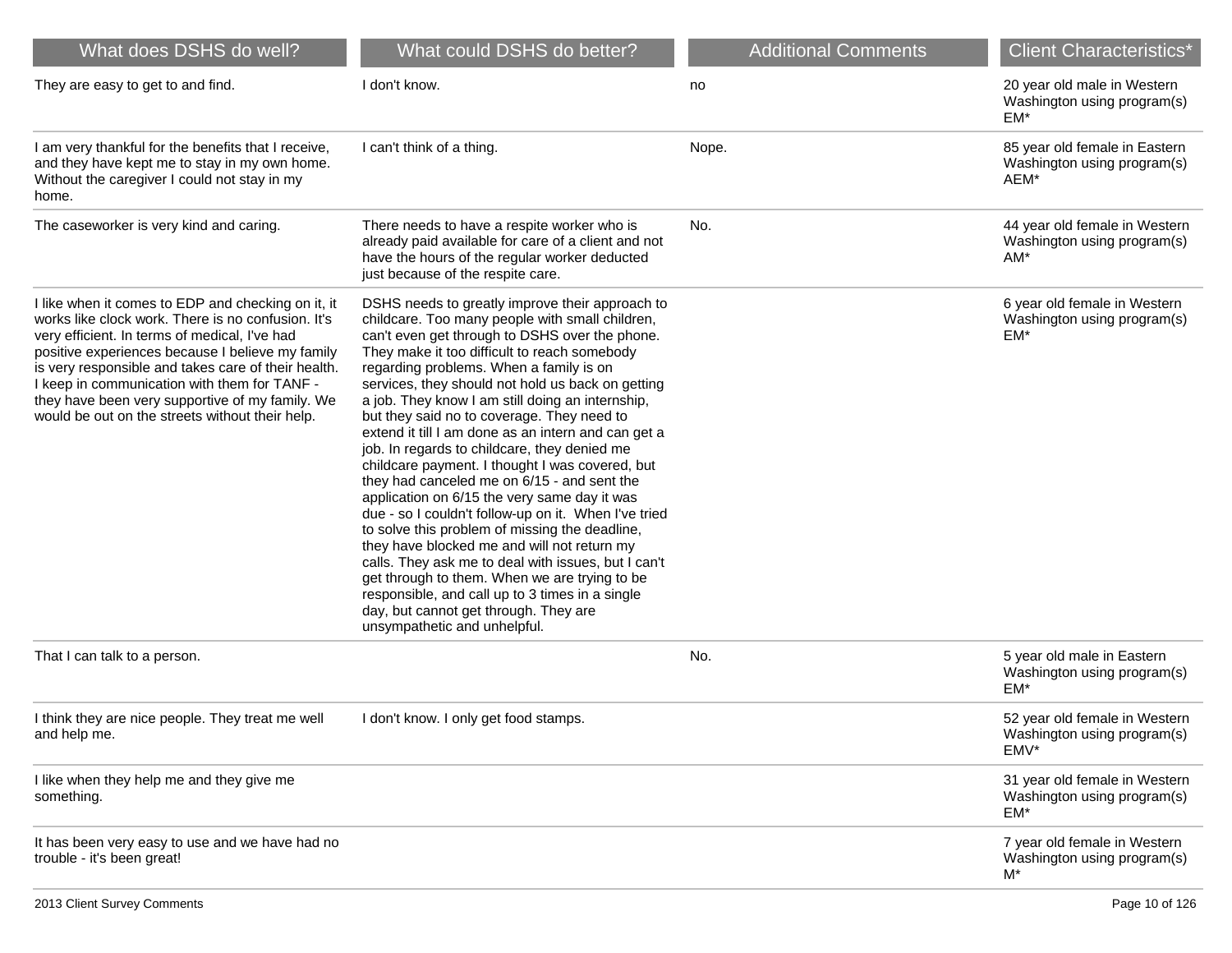| What does DSHS do well?                                                                                       | What could DSHS do better?                                                                                                                                                                                                                                                                                                                                                                                                                                                                                                                                                                                                                                                                                                                       | <b>Additional Comments</b>                                                                                                                                                                                                                                                                                                                                                                                                                                                                                                          | <b>Client Characteristics*</b>                                        |
|---------------------------------------------------------------------------------------------------------------|--------------------------------------------------------------------------------------------------------------------------------------------------------------------------------------------------------------------------------------------------------------------------------------------------------------------------------------------------------------------------------------------------------------------------------------------------------------------------------------------------------------------------------------------------------------------------------------------------------------------------------------------------------------------------------------------------------------------------------------------------|-------------------------------------------------------------------------------------------------------------------------------------------------------------------------------------------------------------------------------------------------------------------------------------------------------------------------------------------------------------------------------------------------------------------------------------------------------------------------------------------------------------------------------------|-----------------------------------------------------------------------|
| They help me with my medical and food stamps<br>benefits.                                                     | Give me more money.                                                                                                                                                                                                                                                                                                                                                                                                                                                                                                                                                                                                                                                                                                                              | No                                                                                                                                                                                                                                                                                                                                                                                                                                                                                                                                  | 80 year old female in Eastern<br>Washington using program(s)<br>AEM*  |
| I like everything about them because they<br>provide me with my needs.                                        | Nothing. They have been doing very good and I<br>can't think of anything that they can improve.                                                                                                                                                                                                                                                                                                                                                                                                                                                                                                                                                                                                                                                  | No                                                                                                                                                                                                                                                                                                                                                                                                                                                                                                                                  | 79 year old female in Western<br>Washington using program(s)<br>AEM*  |
| Their services.                                                                                               |                                                                                                                                                                                                                                                                                                                                                                                                                                                                                                                                                                                                                                                                                                                                                  | I appreciate the services DSHS provided to me.                                                                                                                                                                                                                                                                                                                                                                                                                                                                                      | 48 year old male in Western<br>Washington using program(s)<br>EM*     |
| I like it best when DSHS resolves problems.                                                                   | Listen to my needs better. Not hang up phone on<br>me. Make it easier to contact someone at DSHS<br>to answer questions. Employee staff that are not<br>condescending. When they promise to call back,<br>call me back. I was put on hold for two hours and<br>then got a message that said "We are sorry - no<br>one is available" and hung up on me. The 800<br>number service and the DSHS local office don't<br>work closely or quickly enough. There is a delay<br>when one uses the 800 number and do an<br>update - there is a delay in getting the computer<br>updated. I updated my address on the Internet at<br>one time and DSHS was slow to update - my<br>food card was cancelled due to the fact that I<br>didn't return my mail. | I think what they do for people is good but I<br>think the customer service is deplorable. I see<br>them being rude to clients all the time. At<br>times, they are condescending! They need to<br>redo their entire customer service delivery<br>package. They seem to think they can treat<br>people the want because they know clients<br>need the service. They have got to streamline<br>the process to contact them via online or<br>phone. Make it effective and efficient. They<br>have cut office hours so we need a break. | 38 year old female in Western<br>Washington using program(s)<br>EHMB* |
| We need them very rarely - Dad is a very low<br>needs person.                                                 | I can't think of anything.                                                                                                                                                                                                                                                                                                                                                                                                                                                                                                                                                                                                                                                                                                                       |                                                                                                                                                                                                                                                                                                                                                                                                                                                                                                                                     | 80 year old male in Western<br>Washington using program(s)<br>AM*     |
| Very personable. They are very helpful in guiding<br>and directing me.                                        | I don't know. I'm pretty satisfied with it all.                                                                                                                                                                                                                                                                                                                                                                                                                                                                                                                                                                                                                                                                                                  |                                                                                                                                                                                                                                                                                                                                                                                                                                                                                                                                     | 69 year old female in Eastern<br>Washington using program(s)<br>$V^*$ |
| My caseworker is great. They have provided me<br>with the services and mental health services that<br>I need. | More money and more hours available for care.                                                                                                                                                                                                                                                                                                                                                                                                                                                                                                                                                                                                                                                                                                    | No                                                                                                                                                                                                                                                                                                                                                                                                                                                                                                                                  | 59 year old male in Western<br>Washington using program(s)<br>AHM*    |
| When we desperately need help, there is<br>somewhere to go.                                                   | Offer medical benefits to adults that don't have<br>children. Improve service in office if we have to<br>go in for something.                                                                                                                                                                                                                                                                                                                                                                                                                                                                                                                                                                                                                    |                                                                                                                                                                                                                                                                                                                                                                                                                                                                                                                                     | 49 year old female in Eastern<br>Washington using program(s)<br>$V^*$ |
| They have provided me with the assistance that I<br>have needed.                                              | More home visits. Do better with their foster<br>home placements.                                                                                                                                                                                                                                                                                                                                                                                                                                                                                                                                                                                                                                                                                | No                                                                                                                                                                                                                                                                                                                                                                                                                                                                                                                                  | 72 year old male in Western<br>Washington using program(s)<br>A*      |
| They are there to help me when I need it.                                                                     | Help more with the child care for children.                                                                                                                                                                                                                                                                                                                                                                                                                                                                                                                                                                                                                                                                                                      | Nope.                                                                                                                                                                                                                                                                                                                                                                                                                                                                                                                               | 52 year old female in Eastern<br>Washington using program(s)<br>AEM*  |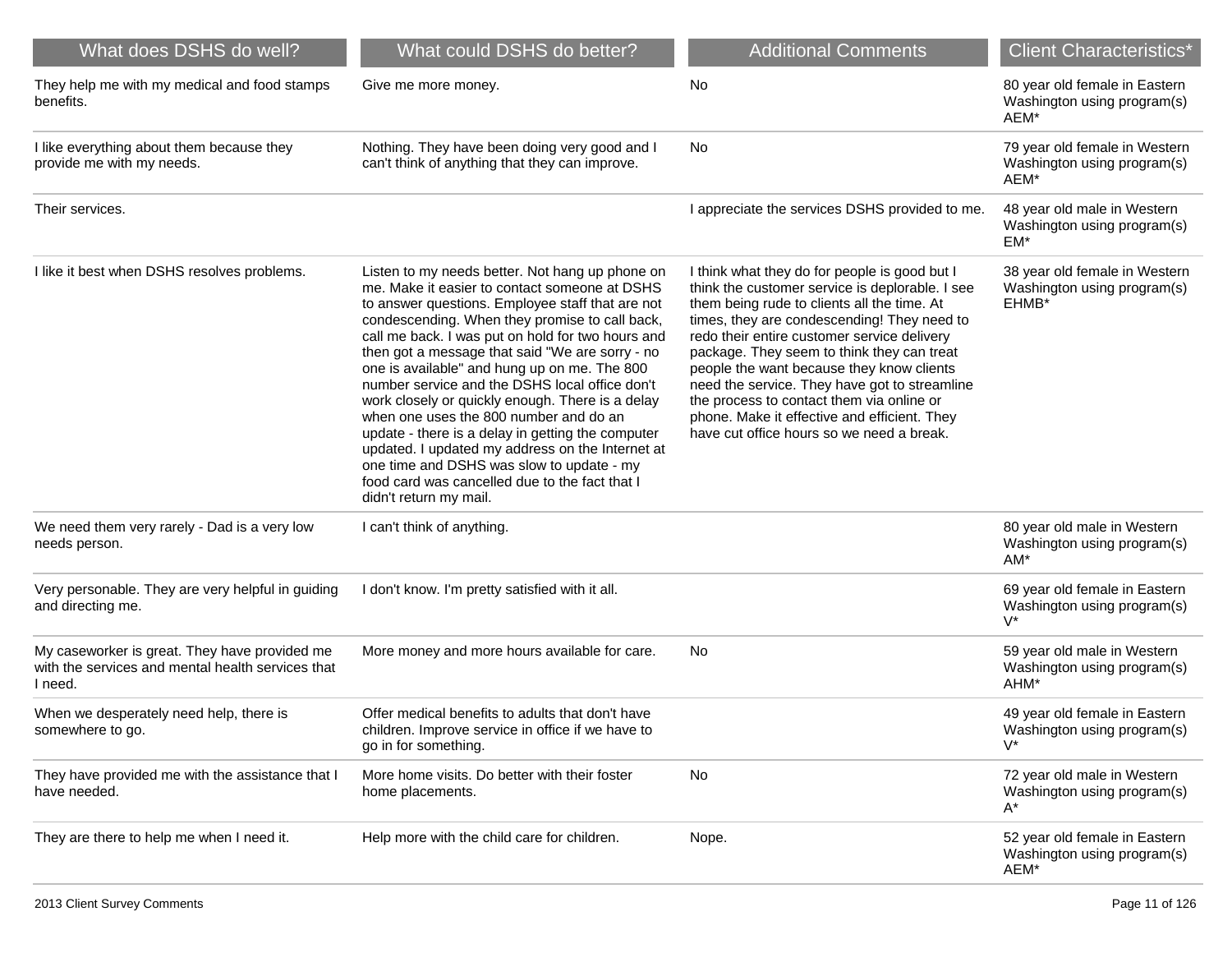| What does DSHS do well?                                                                                                                                                                                                                 | What could DSHS do better?                                                                                                                                                                                                                                                                                                                                                                                                                                                                                                                                                                                                                                                                                                                                                                                                                                                                                                                                                                                                                                                                                                                                                     | <b>Additional Comments</b>                                                                                                                                                                                                                                                   | <b>Client Characteristics*</b>                                                         |
|-----------------------------------------------------------------------------------------------------------------------------------------------------------------------------------------------------------------------------------------|--------------------------------------------------------------------------------------------------------------------------------------------------------------------------------------------------------------------------------------------------------------------------------------------------------------------------------------------------------------------------------------------------------------------------------------------------------------------------------------------------------------------------------------------------------------------------------------------------------------------------------------------------------------------------------------------------------------------------------------------------------------------------------------------------------------------------------------------------------------------------------------------------------------------------------------------------------------------------------------------------------------------------------------------------------------------------------------------------------------------------------------------------------------------------------|------------------------------------------------------------------------------------------------------------------------------------------------------------------------------------------------------------------------------------------------------------------------------|----------------------------------------------------------------------------------------|
| They provide me with services for medical and<br>care giving.                                                                                                                                                                           | Provide more hours to the caregiver.                                                                                                                                                                                                                                                                                                                                                                                                                                                                                                                                                                                                                                                                                                                                                                                                                                                                                                                                                                                                                                                                                                                                           | No.                                                                                                                                                                                                                                                                          | 58 year old female in Western<br>Washington using program(s)<br>AEM*                   |
| They do everything to help me for me and my<br>husband.                                                                                                                                                                                 | Medicaid help with doctor - like pharmaceuticals.                                                                                                                                                                                                                                                                                                                                                                                                                                                                                                                                                                                                                                                                                                                                                                                                                                                                                                                                                                                                                                                                                                                              |                                                                                                                                                                                                                                                                              | 64 year old male in Eastern<br>Washington using program(s)<br>EM*                      |
| They are always approachable and there for you<br>in time of need. They are gracious letting you<br>make mistakes. They follow up even when I<br>forget. Once you are engaged in the service they<br>will go the long haul with client. | Sufficient staffing in Colville area is a problem.<br>Number of workers are being reduced as number<br>of people needing services is increasing.<br>Caseloads are too big. This causes people to do<br>the minimum and have less personal<br>involvement with clients. Social Workers and<br>food stamp workers just don't have time. There is<br>not a clear statement of services, how you<br>qualify, how things can be coordinated. You<br>almost need to know someone or get coaching<br>on how to access the programs. You need a<br>syllabus to know what is happening and steps<br>you need to follow. You have to know the terms<br>they use to describe what you want. I was denied<br>medical services 5 years ago because I didn't<br>use the correct language. I asked the wrong<br>question of the wrong person and did not get re-<br>directed. There is not sufficient effort to<br>ENGAGE people so that you can feel like there<br>is some help and you can get beyond this time of<br>difficulty in your life. It took 4 months for a VR<br>counselor to actually sit down with a counselor.<br>By the time I got going with services it was 6-7<br>months. | The services are dependable and reliable but<br>could be forthcoming about what they have to<br>offer. The quality is wonderful, my quality of<br>life has improved. However, it has been<br>difficult getting through the maze to get<br>services even after several years. | 36 year old male in Eastern<br>Washington using program(s)<br>EMV*                     |
| I like that DSHS is easy and fast to get<br>information in person, and they make decisions<br>quickly.                                                                                                                                  |                                                                                                                                                                                                                                                                                                                                                                                                                                                                                                                                                                                                                                                                                                                                                                                                                                                                                                                                                                                                                                                                                                                                                                                |                                                                                                                                                                                                                                                                              | 23 year old male in Western<br>Washington using program(s)<br>EMV*                     |
| I like the new system where you check in on the<br>computer and then they call you. It seems faster.                                                                                                                                    | I don't know if I qualify for medical, but I need<br>mental health treatment for depression and<br>cannot afford.                                                                                                                                                                                                                                                                                                                                                                                                                                                                                                                                                                                                                                                                                                                                                                                                                                                                                                                                                                                                                                                              |                                                                                                                                                                                                                                                                              | 58 year old male in Western<br>Washington using program(s)<br>$EV^*$                   |
| I feel like the organization is helpful - they have<br>really succeeded with that.                                                                                                                                                      | Make information more accessible to people.                                                                                                                                                                                                                                                                                                                                                                                                                                                                                                                                                                                                                                                                                                                                                                                                                                                                                                                                                                                                                                                                                                                                    |                                                                                                                                                                                                                                                                              | 26 year old male in Western<br>Washington using program(s)<br>$EV^*$                   |
| They help me step-by-step and walk me through<br>things. They explain section by section.                                                                                                                                               |                                                                                                                                                                                                                                                                                                                                                                                                                                                                                                                                                                                                                                                                                                                                                                                                                                                                                                                                                                                                                                                                                                                                                                                | They were very helpful. If I had questions, they<br>helped me understand. I couldn't have<br>returned to work without their help.                                                                                                                                            | 60 year old male in Western<br>Washington using program(s)<br>$\mathsf{E}\mathsf{V}^*$ |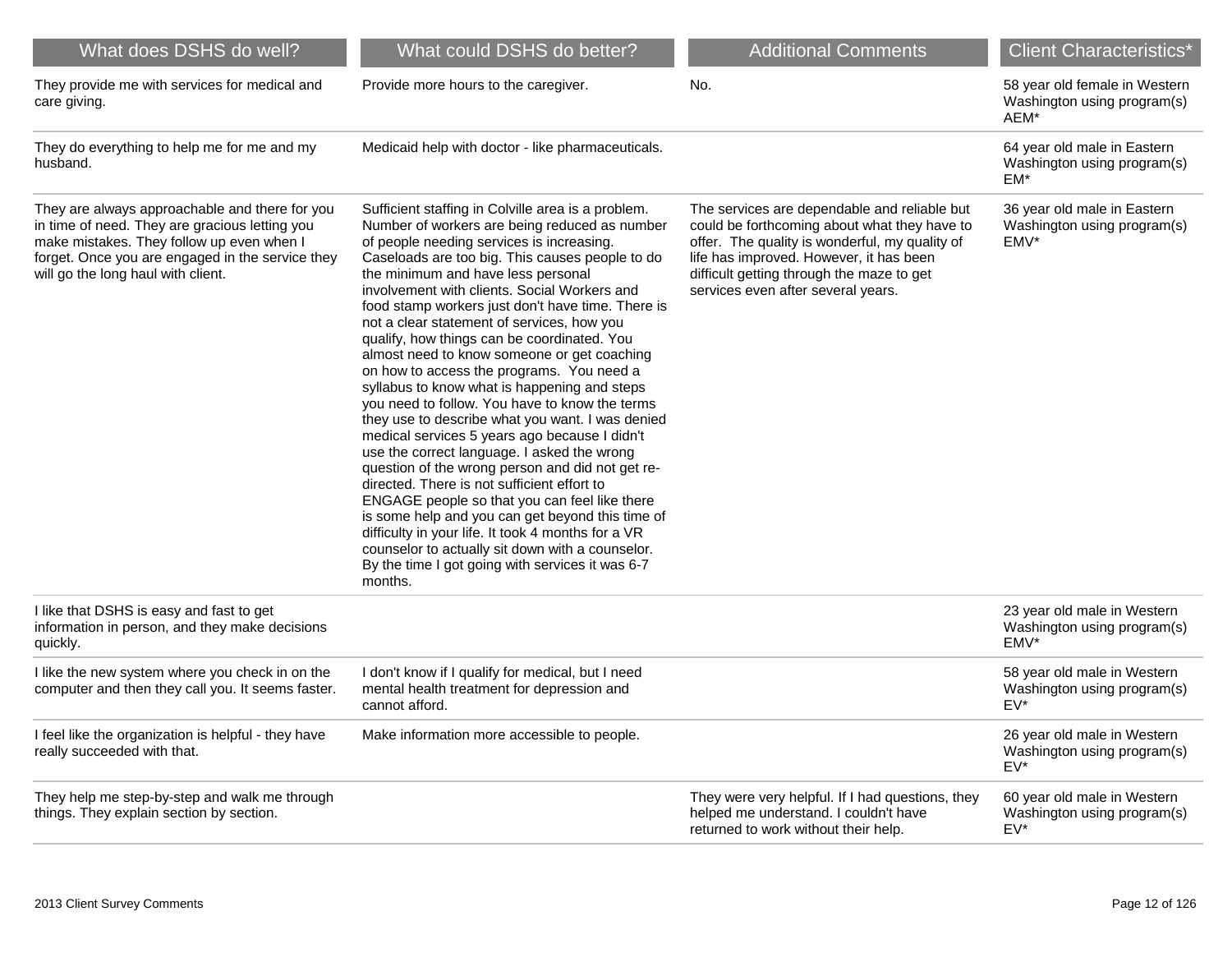| What does DSHS do well?                                                                                                                          | What could DSHS do better?                                                                                                                                                                                                                                                                                                                                                                                                                                                                                                                                                | <b>Additional Comments</b>                                                                                          | <b>Client Characteristics*</b>                                        |
|--------------------------------------------------------------------------------------------------------------------------------------------------|---------------------------------------------------------------------------------------------------------------------------------------------------------------------------------------------------------------------------------------------------------------------------------------------------------------------------------------------------------------------------------------------------------------------------------------------------------------------------------------------------------------------------------------------------------------------------|---------------------------------------------------------------------------------------------------------------------|-----------------------------------------------------------------------|
| I can't think of anything.                                                                                                                       | Every time I have to call I have to wait on hold for<br>a long time.                                                                                                                                                                                                                                                                                                                                                                                                                                                                                                      |                                                                                                                     | 4 year old female in Western<br>Washington using program(s)<br>$M^*$  |
| They help people and have funding to help those<br>who need it.                                                                                  | Improve people skills. My first case worker was<br>accusatory, unkind, and refused to help me. I got<br>a new caseworker. I think they look down at<br>people. They should show respect even for those<br>who do not have money and are disabled. They<br>should be more considerate. I understand that<br>they deal with unpleasant people who are using<br>the system, but they should understand that it is<br>embarrassing to ask for help. When they talked<br>loudly to me when others who were near by<br>could hear, I was uncomfortable. More privacy<br>please! |                                                                                                                     | 52 year old male in Western<br>Washington using program(s)<br>EMSV*   |
| I like going to the office to talk to them in person.                                                                                            | I don't know.                                                                                                                                                                                                                                                                                                                                                                                                                                                                                                                                                             | Client is a 3 yr old - doesn't vote. Mom is the<br>voter.                                                           | 3 year old male in Western<br>Washington using program(s)<br>DEM*     |
| The individual I work with is on top of things.<br>They understand what I need, inspires you to<br>keep going, and encourage me to take steps.   | It takes a long time to get a response by e-mail<br>or phone when I want to reach someone.                                                                                                                                                                                                                                                                                                                                                                                                                                                                                | I am pleased with service. I've gotten more out<br>of the service than I expected. DVR exceeded<br>my expectations. | 49 year old male in Eastern<br>Washington using program(s)<br>$V^*$   |
| The web is great. DVR has been helpful.                                                                                                          | Get DD to call me back so I can enroll my<br>daughter in their services! I'm still waiting for a<br>call back. I applied and never heard back an did<br>not get a return call when I left a message.<br>Communicate with public more effectively. Auto<br>phone answering is not good PR. Can't get info<br>without talking to someone and it is difficult<br>getting someone on the phone. The web is good,<br>but can't give specific answers.                                                                                                                          |                                                                                                                     | 20 year old female in Western<br>Washington using program(s)<br>ADMV* |
| They cover the expenses that I need.                                                                                                             | Make it easier to understand all that DSHS will<br>cover. Need to be more people friendly -- how<br>people can find out about their services.                                                                                                                                                                                                                                                                                                                                                                                                                             | I just wish DSHS would be more forward about<br>their services.                                                     | 33 year old male in Eastern<br>Washington using program(s)<br>HMV*    |
| Everybody is really nice and polite and help us<br>as quickly as they can. If they don't know the<br>answer they transfer me to someone who can. | Phone-in system makes it really hard to get to a<br>live person. Sometimes have to call 20 times<br>within a space of three hours. Just have one<br>choice rather than three to make it more<br>consistent.                                                                                                                                                                                                                                                                                                                                                               |                                                                                                                     | 5 year old male in Eastern<br>Washington using program(s)<br>EM*      |
| Nothing to add.                                                                                                                                  | Improve the phone system. It usually hangs up<br>on me.                                                                                                                                                                                                                                                                                                                                                                                                                                                                                                                   |                                                                                                                     | 9 year old male in Western<br>Washington using program(s)<br>EM*      |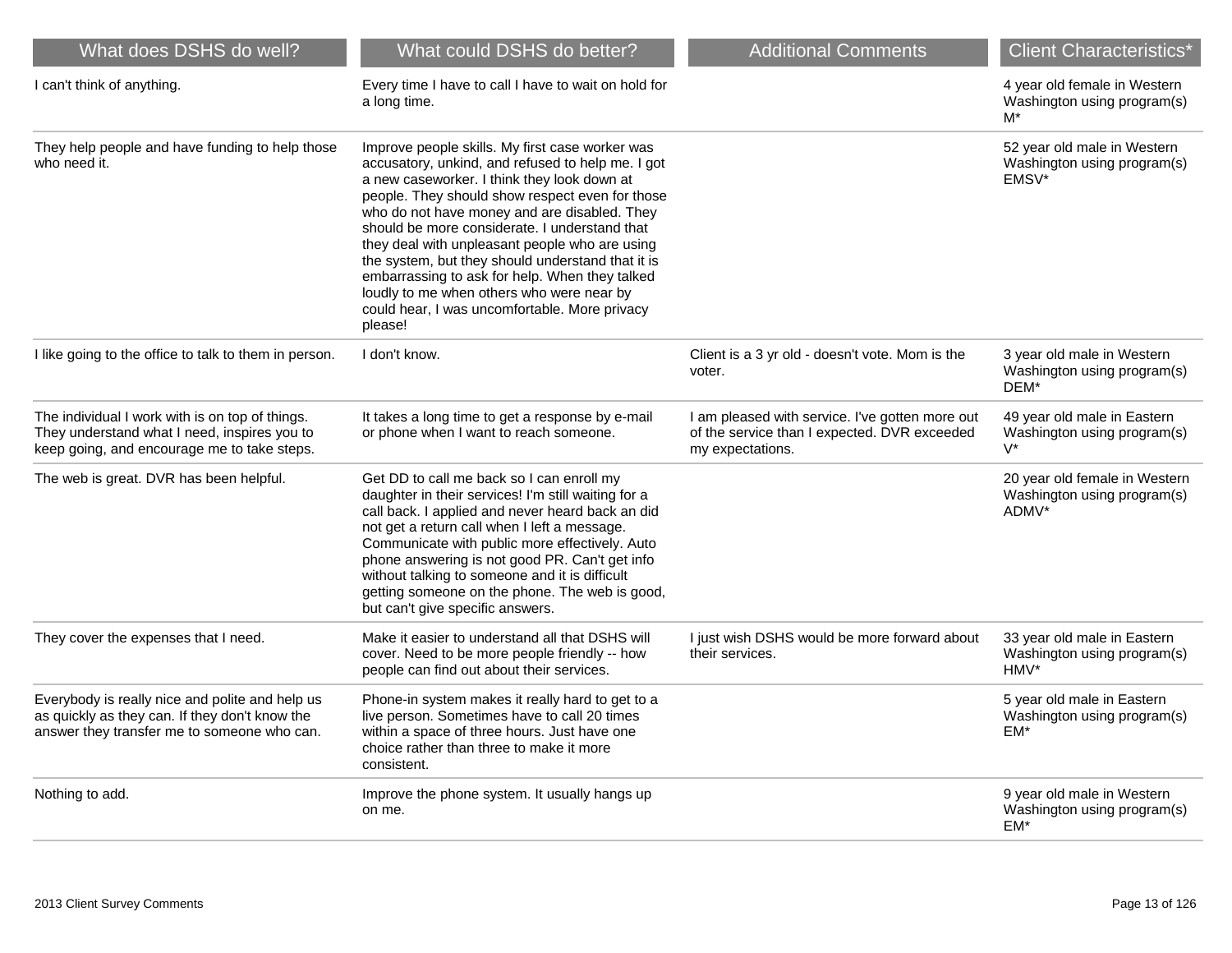| What does DSHS do well?                                                                                                                        | What could DSHS do better?                                                                                                                                                                                                                                                                                                                                                                                                                                                                                                                 | <b>Additional Comments</b>                                                                                                                                                                                                                                                                                                                                                                                                                                                                                                                                                                                                                   | <b>Client Characteristics*</b>                                          |
|------------------------------------------------------------------------------------------------------------------------------------------------|--------------------------------------------------------------------------------------------------------------------------------------------------------------------------------------------------------------------------------------------------------------------------------------------------------------------------------------------------------------------------------------------------------------------------------------------------------------------------------------------------------------------------------------------|----------------------------------------------------------------------------------------------------------------------------------------------------------------------------------------------------------------------------------------------------------------------------------------------------------------------------------------------------------------------------------------------------------------------------------------------------------------------------------------------------------------------------------------------------------------------------------------------------------------------------------------------|-------------------------------------------------------------------------|
| Most of the people that work there are very<br>pleasant.                                                                                       | Their rules change continuously, the information<br>they give out varies from each worker. Training<br>workers on the continuous changes to update<br>the workers. Or better web site that has current<br>policies on each program available. (I applied for<br>grant for Non-needy relative for my<br>granddaughter, they told me that I had to sell my<br>camp trailer, and I am on SSI. So resources are<br>irrelevant when you are on SSI, but the worker<br>gave wrong information to me, I did not have to<br>sell my camp trailer.) | I changed HMO providers because I had to,<br>and the medical personnel and I were very<br>confused as I now have a Provider 1 card and<br>an HMO card. I feel that 90 percent of the<br>DSHS Medicaid clients do not understand the<br>way the program works and need an advocate<br>to figure it out.                                                                                                                                                                                                                                                                                                                                       | 51 year old female in Western<br>Washington using program(s)<br>$EMZ^*$ |
| In the last 4 months we moved to a smaller town,<br>and the smaller DSHS office is much better to<br>deal with, more compassionate.            | They cut me off of medical, cause I make 1500 a<br>month as a caregiver for the state, and they say I<br>make too much. We have put our names on the<br>waiting list on Basic Health and we have been on<br>it for 3 years, my husband in unable to work and<br>his L & I is running out and we have no medical.                                                                                                                                                                                                                           | I hope that with all the economic times we are<br>having, they keep taking and taking from us,<br>the rich keep getting richer and the poor are<br>getting poorer. As a caregiver, I keep getting<br>threatened that they are gonna take more<br>hours away from me. I have lost 25 hours in<br>the last 3 years. My daughter has taken<br>Singular since she was a baby and about 6<br>months ago the state won't cover it anymore,<br>and she has severe asthma. The steroid<br>inhalers do not work for her. She has reactions<br>from them, and the doctors are working on<br>getting Singular for her, but they keep getting<br>denied. | 13 year old female in Western<br>Washington using program(s)<br>$EM*$   |
| I get a support check monthly that goes thru<br>DSHS.                                                                                          | I don't use them that much so I don't know.                                                                                                                                                                                                                                                                                                                                                                                                                                                                                                |                                                                                                                                                                                                                                                                                                                                                                                                                                                                                                                                                                                                                                              | 14 year old male in Eastern<br>Washington using program(s)<br>EM*       |
| They listen to what I have to say, and I like the<br>fact that they put benefits on a card and you<br>don't have to deal with a check anymore. | I don't know, I don't have any problems with them.                                                                                                                                                                                                                                                                                                                                                                                                                                                                                         | no                                                                                                                                                                                                                                                                                                                                                                                                                                                                                                                                                                                                                                           | 58 year old male in Eastern<br>Washington using program(s)<br>$E^*$     |
| They are the only game in town.                                                                                                                | Well, first of all they need to get rid of people<br>who do not like to work with people. Get rid of the<br>bad attitude people. I had a lady that called me<br>on the phone and ripped me up one side and<br>down the other regarding completion of<br>paperwork. I had to submit paperwork three<br>times and it resulted in a review. Another lady I<br>worked with doing a review, we solved all the<br>questions and she had her head in the right gear<br>to make it work. But, the first lady was terrible.                         |                                                                                                                                                                                                                                                                                                                                                                                                                                                                                                                                                                                                                                              | 67 year old male in Western<br>Washington using program(s)<br>EM*       |
| Everything is fine.                                                                                                                            | no                                                                                                                                                                                                                                                                                                                                                                                                                                                                                                                                         | no                                                                                                                                                                                                                                                                                                                                                                                                                                                                                                                                                                                                                                           | 18 year old female in Western<br>Washington using program(s)<br>EM*     |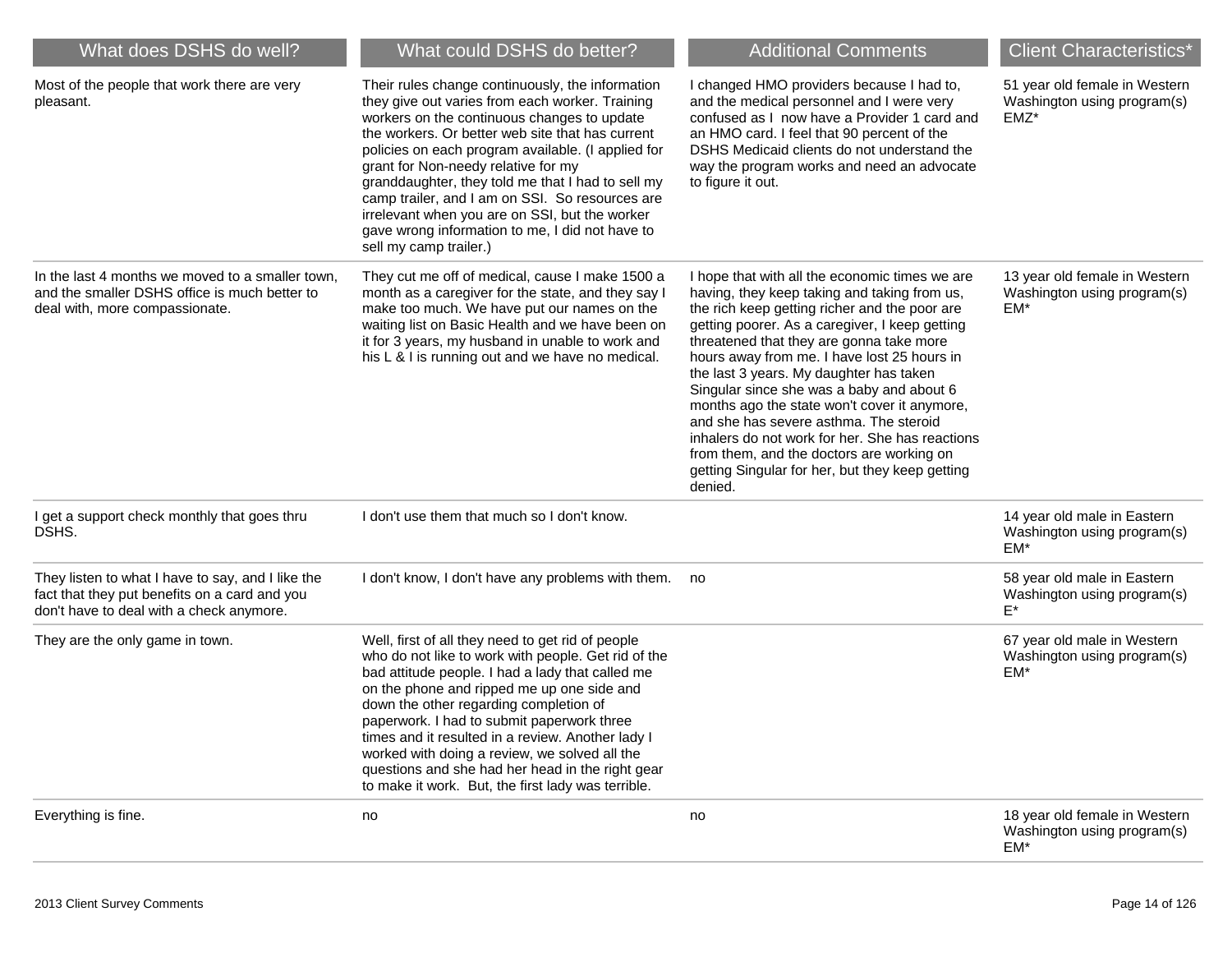| What does DSHS do well?                                                                                                                                                                                   | What could DSHS do better?                                                                                                                                                                                                                                                                                                                                                                                                     | <b>Additional Comments</b> | <b>Client Characteristics*</b>                                        |
|-----------------------------------------------------------------------------------------------------------------------------------------------------------------------------------------------------------|--------------------------------------------------------------------------------------------------------------------------------------------------------------------------------------------------------------------------------------------------------------------------------------------------------------------------------------------------------------------------------------------------------------------------------|----------------------------|-----------------------------------------------------------------------|
| Whenever I needed them they were there to help<br>me. I don't have that much work in the winter<br>and they are supportive of my family.                                                                  | My daughter's medical was covered for<br>dermatologist with the medical coupon. I like that<br>you can help people with low income, like<br>medical.                                                                                                                                                                                                                                                                           | no                         | 19 year old female in Eastern<br>Washington using program(s)<br>EM*   |
| I appreciate that they can help me with food<br>stamps as I do not make much money as a<br>college student. DVR staff are so great and<br>helpful. I appreciate that they were willing to help<br>me out. | Trying to get the correct number to call. There<br>are too many numbers. that you have to go<br>through to find someone. Too many menu<br>options. I may have to go through the web next<br>time.                                                                                                                                                                                                                              |                            | 20 year old female in Western<br>Washington using program(s)<br>EV*   |
| They are easy to access by phone, and<br>everybody is courteous and concerned.                                                                                                                            | Just offer access for a person, they usually have<br>you drop a form in a box. Sometimes you drop<br>off a form for review, and then we get a letter<br>saying they didn't receive it. And you don't get to<br>talk to anyone, so I usually have better luck<br>calling.                                                                                                                                                       | no                         | 3 year old male in Western<br>Washington using program(s)<br>EM*      |
| We have been in the U.S. for 2 years, and I like<br>everything. We get food stamps.                                                                                                                       | I want to get a scooter, due to my knee problems<br>using crutches, I would like to have a scooter for<br>one month.                                                                                                                                                                                                                                                                                                           | no                         | 55 year old male in Eastern<br>Washington using program(s)<br>EM*     |
| I got an internship at DVR. DSHS/DVR listened<br>to me and looked out for me. They gave me job<br>leads after I was successfully placed because I<br>was looking for a better job.                        | Reduce turn over. Staff are overworked and<br>underpaid. (Increase pay and reduce<br>caseloads). I had a bad counselor in Walla<br>Walla. My second counselor here in Western<br>Washington was great. Staff at DVR need to<br>have depth knowledge of ADA and<br>accommodations. I was surprised at the lack of<br>understanding the counselors had when I<br>interned. They need more benefits planning<br>specialists also. |                            | 27 year old female in Western<br>Washington using program(s)<br>$V^*$ |
| They are helpful if you are down on your luck. I<br>needed money and food and medical for short<br>time. It was great.                                                                                    |                                                                                                                                                                                                                                                                                                                                                                                                                                |                            | 22 year old male in Eastern<br>Washington using program(s)<br>EMV*    |
| That they offer services, and that the working<br>people's income limit has increased, so we can<br>get help. I like that they have children's medical.                                                   | Give medical to working mothers. I had cancer<br>and waited for King CO project access to pay for<br>my hysterectomy. I could quit and collect<br>medical, money and food stamps, but I prefer to<br>work, but I need medical. I have been on Basic<br>Med waiting list for 5 years. I am in debt by<br>29,000. in medical bills. It doesn't work for<br>working people to not have medical.                                   | no                         | 41 year old female in Western<br>Washington using program(s)<br>EZ*   |
| I really don't like to deal with them.                                                                                                                                                                    | Get back to me in a timely manner.                                                                                                                                                                                                                                                                                                                                                                                             | no                         | 1 year old female in Western<br>Washington using program(s)<br>EM*    |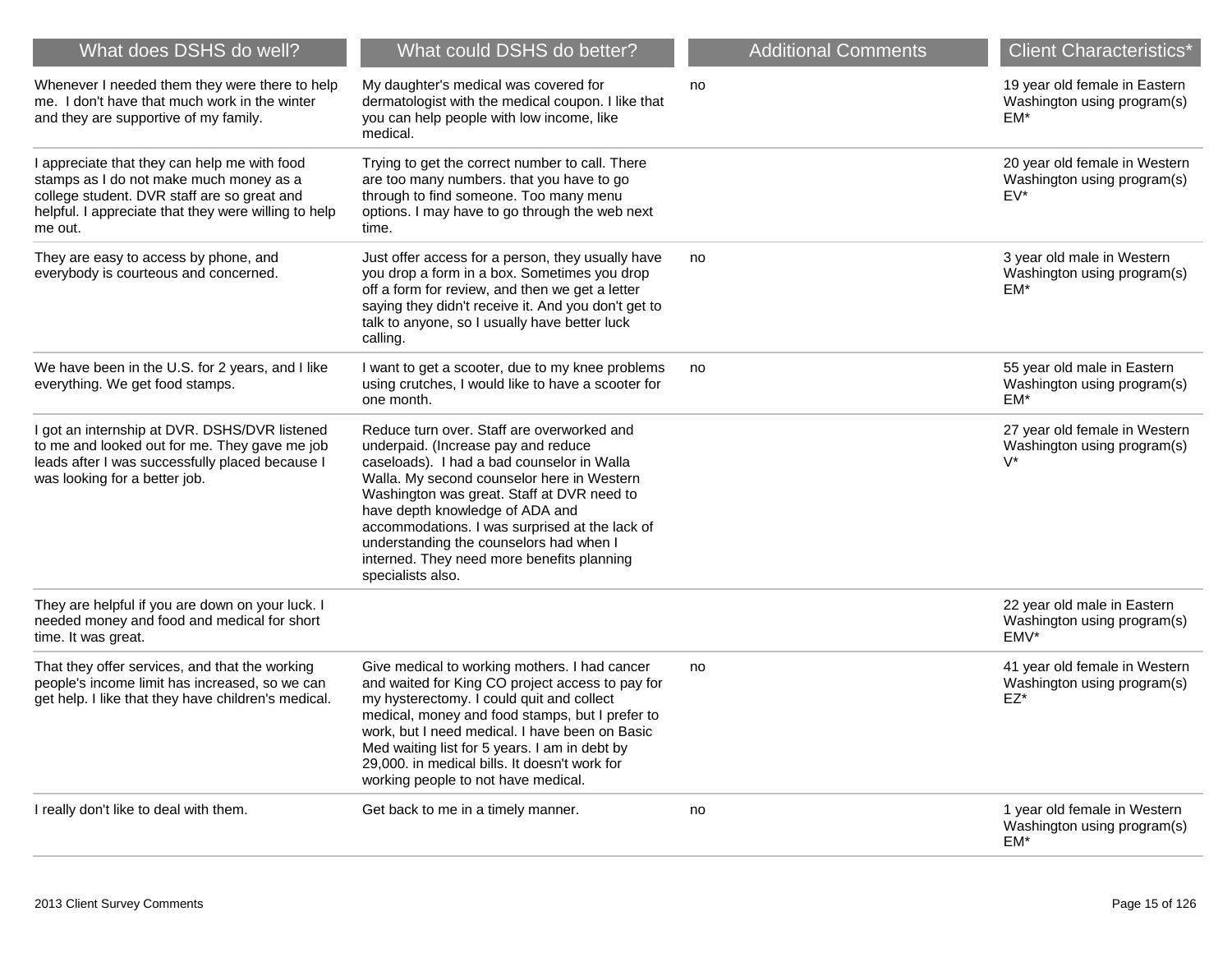| What does DSHS do well?                                                                                                           | What could DSHS do better?                                                                                                                                                                                                          | <b>Additional Comments</b>                                                                                                                                                                                                                                                                                                                                                                                                                                                                                                                                                                                                                                                                                               | <b>Client Characteristics*</b>                                         |
|-----------------------------------------------------------------------------------------------------------------------------------|-------------------------------------------------------------------------------------------------------------------------------------------------------------------------------------------------------------------------------------|--------------------------------------------------------------------------------------------------------------------------------------------------------------------------------------------------------------------------------------------------------------------------------------------------------------------------------------------------------------------------------------------------------------------------------------------------------------------------------------------------------------------------------------------------------------------------------------------------------------------------------------------------------------------------------------------------------------------------|------------------------------------------------------------------------|
| They have been very nice and very helpful.<br>Everyone is kind on the phone.                                                      | DSHS should communicate with SSA as well as<br>with different divisions within the agency. They<br>are connected but do not work in cooperation<br>with one another. The paperwork should be<br>streamlined. Too much redundancy.   |                                                                                                                                                                                                                                                                                                                                                                                                                                                                                                                                                                                                                                                                                                                          | 55 year old female in Western<br>Washington using program(s)<br>AMV*   |
| That it has medical services.                                                                                                     | Have a live person who can answer the phone,<br>and not have to leave a message for them to call<br>you back. It is a lot of work to call and call and<br>call, and finally have to go down to see someone<br>to answer a question. | DVR is very, very low with their services. The<br>medical services are very, very hard to get the<br>specialized services, you have to go through a<br>lot of red tape. The mental health services is<br>not good, as they won't return phone calls until<br>after 72 hours, they need someone to answer<br>their phones. The food stamps are not very<br>good because you have to show up in person,<br>they were not flexible at all. they are not very<br>organized at all. They are very behind in their<br>work and they need more people in their office.<br>The DASA needs more people in their office,<br>there are people that need services now, who<br>cannot wait a month for services, they are<br>swamped. | 42 year old female in Western<br>Washington using program(s)<br>EHMSV* |
| I appreciate when people are kind and respectful.                                                                                 | One case manager that could coordinate all<br>services, reduce use of answering machines.                                                                                                                                           |                                                                                                                                                                                                                                                                                                                                                                                                                                                                                                                                                                                                                                                                                                                          | 53 year old female in Eastern<br>Washington using program(s)<br>EMSV*  |
| When you go in, and they talk to you right away<br>and tell you the appropriate line to wait in.                                  | They switch me from worker to worker when I<br>call in. If they could assign you a worker and<br>stick with it, services would be much better.                                                                                      | no                                                                                                                                                                                                                                                                                                                                                                                                                                                                                                                                                                                                                                                                                                                       | 12 year old male in Western<br>Washington using program(s)<br>EM*      |
|                                                                                                                                   | Maybe not make us wait for so long on the<br>appointments.                                                                                                                                                                          |                                                                                                                                                                                                                                                                                                                                                                                                                                                                                                                                                                                                                                                                                                                          | 12 year old female in Western<br>Washington using program(s)<br>$M^*$  |
| Getting help in times of need.                                                                                                    | Their hotline is NEVER open.                                                                                                                                                                                                        |                                                                                                                                                                                                                                                                                                                                                                                                                                                                                                                                                                                                                                                                                                                          | 47 year old female in Eastern<br>Washington using program(s)<br>$V^*$  |
| This is a hard question. (mom) They got me a<br>job. (client)                                                                     | Open an office nearer to my home.                                                                                                                                                                                                   |                                                                                                                                                                                                                                                                                                                                                                                                                                                                                                                                                                                                                                                                                                                          | 22 year old male in Western<br>Washington using program(s)<br>CDMV*    |
| They set me up with housing and food stamps.                                                                                      | Reduce the lines, hire more staff in front lobby.                                                                                                                                                                                   |                                                                                                                                                                                                                                                                                                                                                                                                                                                                                                                                                                                                                                                                                                                          | 21 year old male in Western<br>Washington using program(s)<br>$EV^*$   |
| I am thankful they offer these services due to my<br>health issues. They do a good job. Most are<br>good people and are pleasant. | Answer the phone, return messages promptly.                                                                                                                                                                                         |                                                                                                                                                                                                                                                                                                                                                                                                                                                                                                                                                                                                                                                                                                                          | 57 year old male in Western<br>Washington using program(s)<br>EV*      |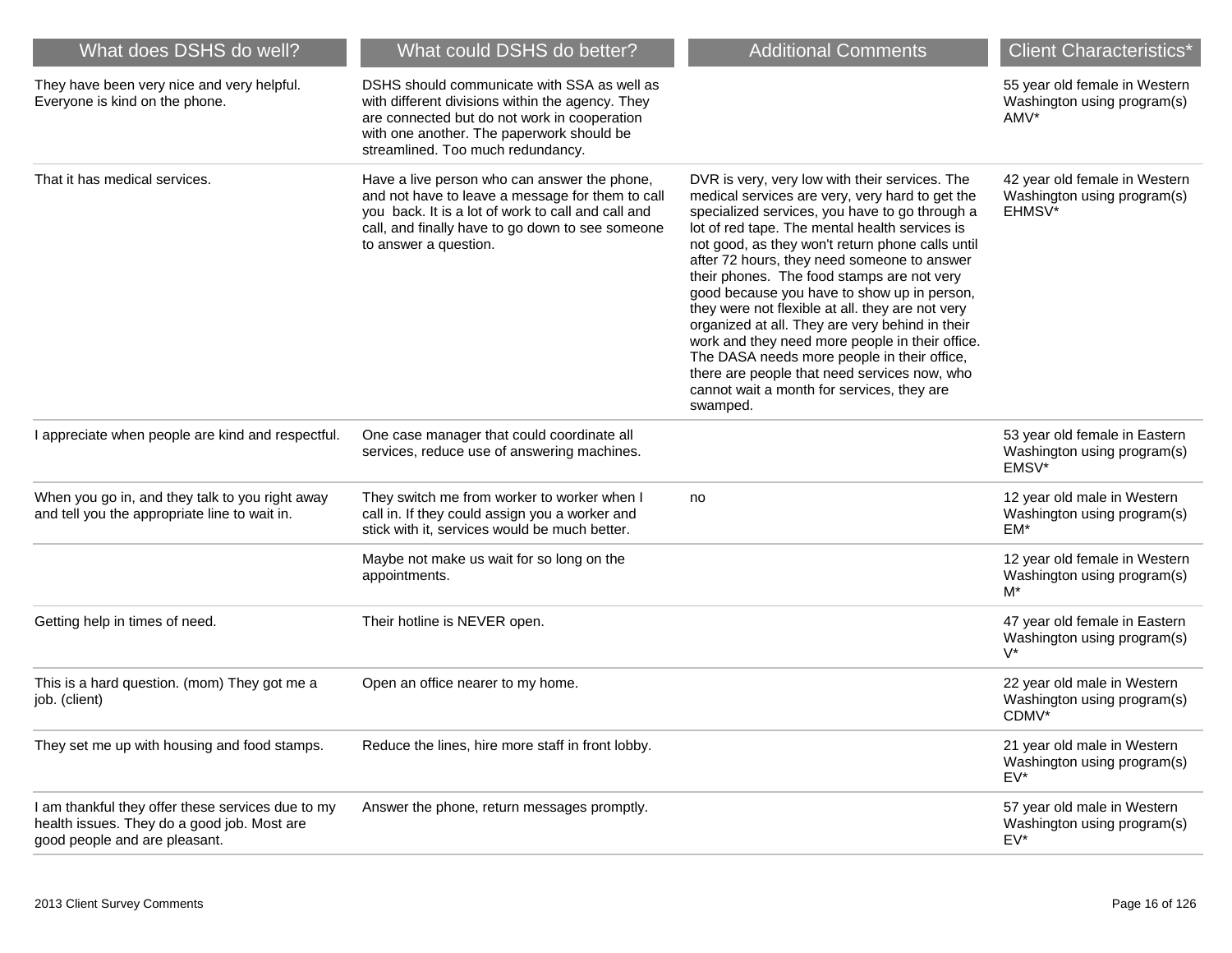| What does DSHS do well?                                                                                        | What could DSHS do better?                                                                                                                                                                                                                                | <b>Additional Comments</b>                                 | <b>Client Characteristics*</b>                                        |
|----------------------------------------------------------------------------------------------------------------|-----------------------------------------------------------------------------------------------------------------------------------------------------------------------------------------------------------------------------------------------------------|------------------------------------------------------------|-----------------------------------------------------------------------|
| I appreciate that they help us have food<br>throughout the month and that I can take my kids<br>to the doctor. | A lot of people I know have a lot of bills that go<br>out and they don't take that into consideration<br>when they determine their eligibility. When you<br>go into the office you have to go in early in the<br>morning if you want to be seen that day. | no                                                         | 8 year old female in Eastern<br>Washington using program(s)<br>EM*    |
| He likes everything.                                                                                           | He needs money to pay the rent, and DSHS has<br>not helped him with that. (Somali native, been<br>here since 2009.)                                                                                                                                       | no                                                         | 65 year old male in Western<br>Washington using program(s)<br>$EM*$   |
| The food stamps for me and the children really<br>help. The medical really helps with my injury.               | Be more customer-focused.                                                                                                                                                                                                                                 |                                                            | 36 year old male in Western<br>Washington using program(s)<br>EMVX*   |
| They are courteous.                                                                                            | Hire more people to answer the phones and<br>questions instead of having automated systems.                                                                                                                                                               |                                                            | 30 year old male in Western<br>Washington using program(s)<br>CEMX*   |
| They seem to be friendly, and they don't seem to<br>treat you like you are from a lower class.                 | Make it easier to talk to a person or make it<br>easier to access your information, I don't always<br>have 20 minutes to be on hold.                                                                                                                      | no                                                         | 41 year old female in Western<br>Washington using program(s)<br>$F^*$ |
| They are somewhat helpful getting me get back<br>on my feet.                                                   | Operate DVR more efficiently. I did not get the<br>help I needed.                                                                                                                                                                                         |                                                            | 48 year old male in Western<br>Washington using program(s)<br>$EV^*$  |
| They are able to help me put food on my table.                                                                 | I wish I could get medical for my chronic arthritis<br>pain. They say I am either too young, or not old<br>enough.                                                                                                                                        | no                                                         | 36 year old female in Western<br>Washington using program(s)<br>CEMZ* |
| If I need something, they usually respond to me.                                                               | Follow through with what they start out to do.<br>Like DVR. It has been almost a year now and my<br>counselor left and I have not been assigned to a<br>new counselor.                                                                                    | I wish DVR would get back to me. I need help<br>from them. | 61 year old male in Western<br>Washington using program(s)<br>EVX*    |
| The speed in which they take care of your needs.                                                               | Everything is fine.                                                                                                                                                                                                                                       | I want to apply for Daycare.                               | 7 year old female in Eastern<br>Washington using program(s)<br>EM*    |
| I grew up on welfare and used old food stamps. I<br>like the swipe card better and cutting down on<br>paper.   | Cut down on paper use, reduce wait times to be<br>seen, personalize the approach to customers.<br>The reduction in staff has impacted the access to<br>services.                                                                                          |                                                            | 28 year old male in Western<br>Washington using program(s)<br>EMV*    |
| It meets my need.                                                                                              | I don't know.                                                                                                                                                                                                                                             | no                                                         | 43 year old female in Western<br>Washington using program(s)<br>E*    |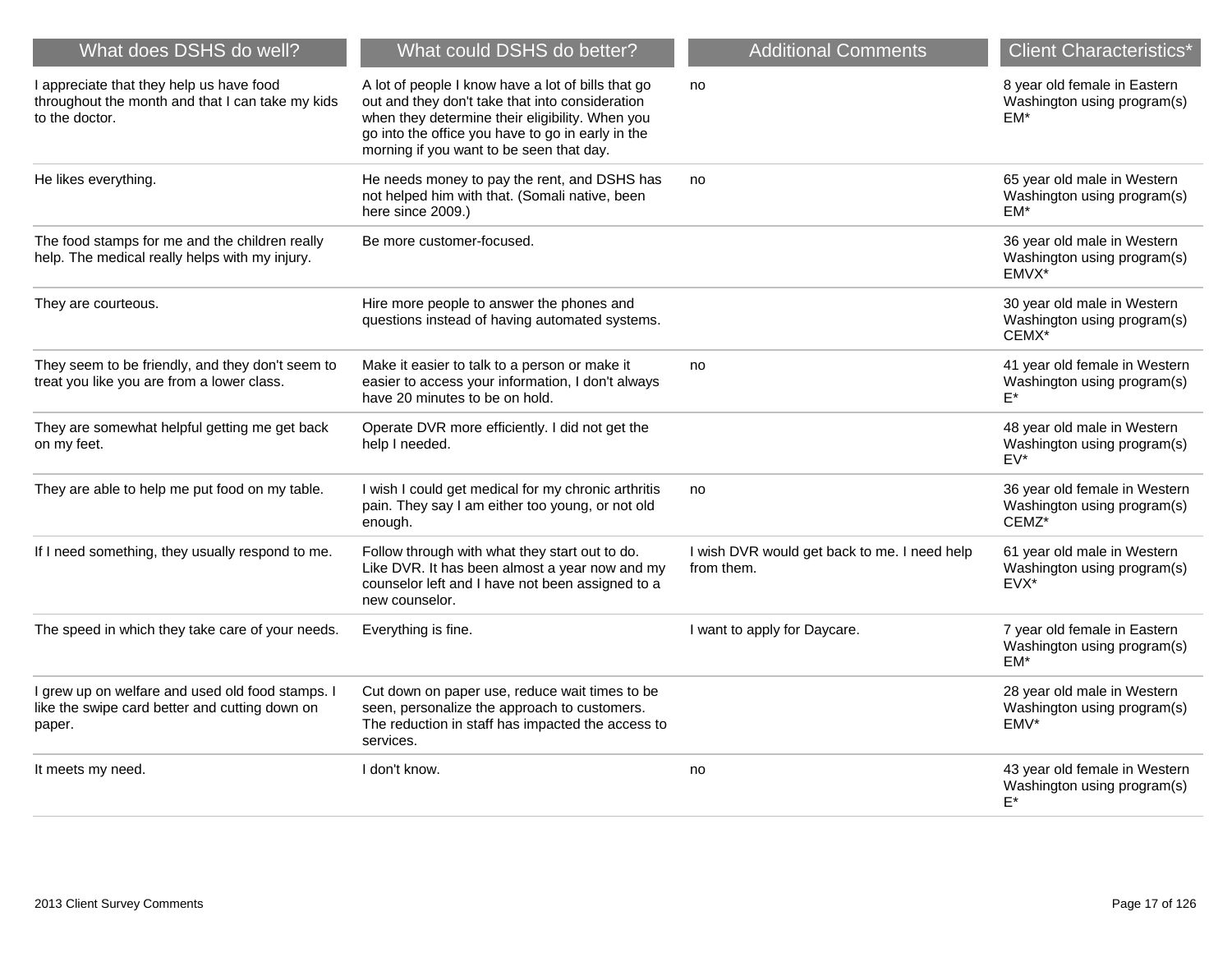| What does DSHS do well?                                                                                                                 | What could DSHS do better?                                                                                                                                                                                                                                                                                                                                                                                                                                                                                                                                                                                                                                  | <b>Additional Comments</b> | <b>Client Characteristics*</b>                                         |
|-----------------------------------------------------------------------------------------------------------------------------------------|-------------------------------------------------------------------------------------------------------------------------------------------------------------------------------------------------------------------------------------------------------------------------------------------------------------------------------------------------------------------------------------------------------------------------------------------------------------------------------------------------------------------------------------------------------------------------------------------------------------------------------------------------------------|----------------------------|------------------------------------------------------------------------|
| The food stamps are great because people are<br>nice and easy to deal with. They return my calls<br>when I leave a message.             | Staff take a "strong stance." They should be<br>more customer-service oriented. It is too black<br>and white. I am a police officer so I understand<br>that, but being more compassionate in the<br>communication process. DDD has some<br>amazing case workers. We have some that have<br>been horrible. My daughter gets a new case<br>manager every 6 months. Why the high turn<br>over? At DVR [Identifying Data Redacted] cannot<br>get a good worker and you can't ask for<br>someone new. The counselor has too much<br>discretion. The second counselor does things<br>very differently than the first with no explanation.<br>DVR does not listen! |                            | 25 year old female in Western<br>Washington using program(s)<br>DEMV*  |
| The people are really helpful. If I am having<br>problems I can talk to them about my problems<br>and they will direct to who can help. | Maybe having like multiple phone numbers to<br>call for specific things, or more servers handling<br>the phone calls when they are overloaded, as I<br>couldn't even get through to be put on hold, and I<br>had to go to the office to get through.                                                                                                                                                                                                                                                                                                                                                                                                        | no                         | 31 year old female in Western<br>Washington using program(s)<br>EM*    |
| If I need to call, someone will answer my<br>questions.                                                                                 | DVR and DDD have high turnover, changing<br>counselor many times. It would be better to have<br>one permanent one and not so many changes.                                                                                                                                                                                                                                                                                                                                                                                                                                                                                                                  |                            | 27 year old female in Eastern<br>Washington using program(s)<br>DMV*   |
| They changed the program, so we don't need so<br>many appointments. We can go there and work<br>on the computer. It's very good now.    | Have an informational guy when you come in.                                                                                                                                                                                                                                                                                                                                                                                                                                                                                                                                                                                                                 |                            | 9 year old female in Western<br>Washington using program(s)<br>EM*     |
| That they are compassionate.                                                                                                            | I'm half Hispanic and half white, it seems like<br>when I spoke Spanish I got better service. They<br>should give equal services to all, but it seemed<br>like they gave quicker services to Spanish. They<br>should not prioritize by race.                                                                                                                                                                                                                                                                                                                                                                                                                | no                         | 5 year old male in Western<br>Washington using program(s)<br>EM*       |
| They do work out problems that come up.                                                                                                 | My case was transferred out of town. It makes it<br>more difficult to access programs. I live in<br>Tacoma but must go to Olympia to be served.                                                                                                                                                                                                                                                                                                                                                                                                                                                                                                             |                            | 56 year old female in Western<br>Washington using program(s)<br>EMV*   |
| They treat me good.                                                                                                                     | I don't know.                                                                                                                                                                                                                                                                                                                                                                                                                                                                                                                                                                                                                                               | no                         | 61 year old female in Western<br>Washington using program(s)<br>EM*    |
| Caseworkers are good to me and helped me<br>figure out what to do.                                                                      | Their customer services needs improvement.<br>Focus on the individual and help get the means<br>to earn a living.                                                                                                                                                                                                                                                                                                                                                                                                                                                                                                                                           |                            | 20 year old female in Western<br>Washington using program(s)<br>$EV^*$ |
| They work pretty fast, and when you are allowed<br>benefits they get them to you right away.                                            | Be open and available more hours of the day.<br>And be available by phone cause it is hard to get<br>through.                                                                                                                                                                                                                                                                                                                                                                                                                                                                                                                                               | no                         | 24 year old female in Western<br>Washington using program(s)<br>EM*    |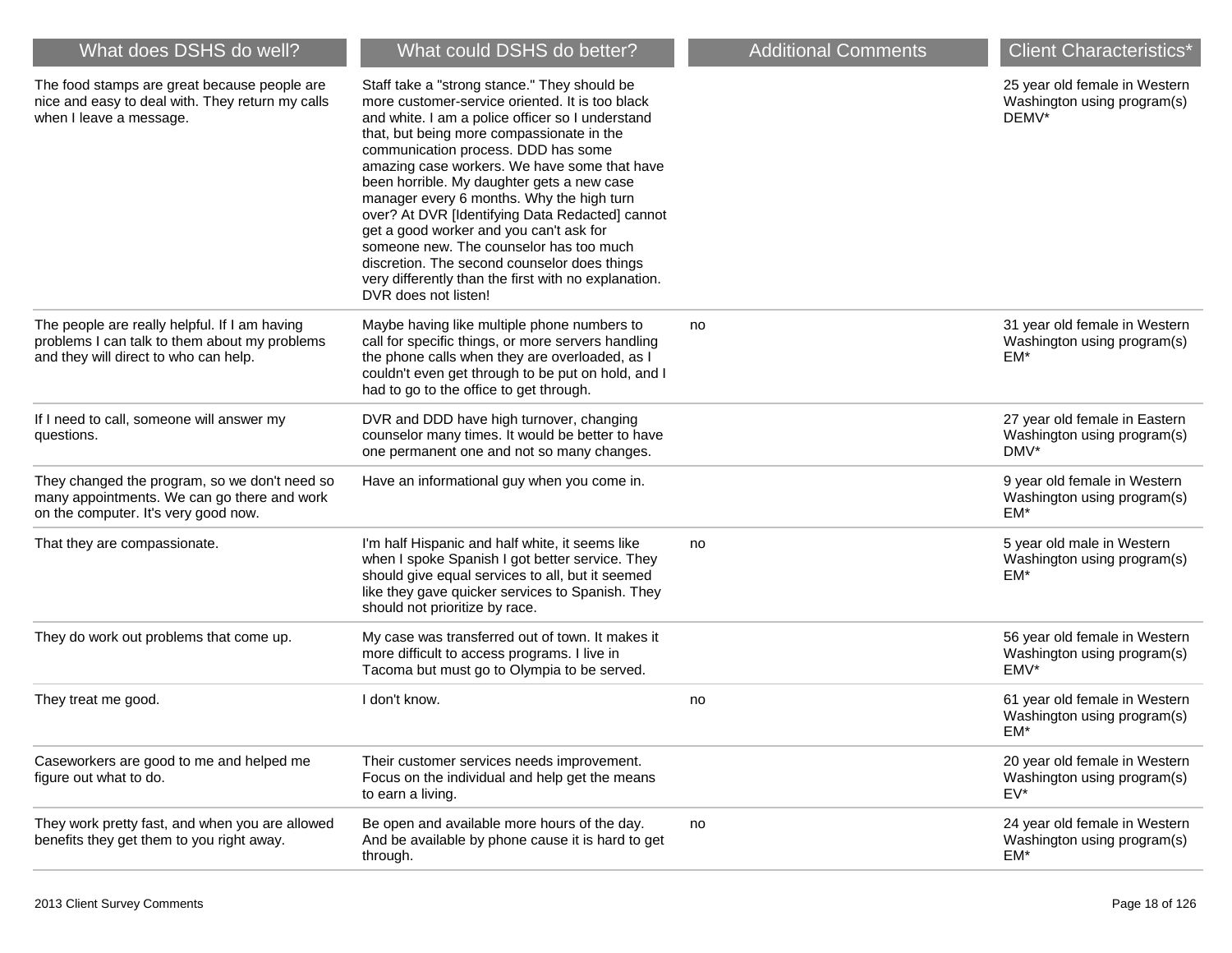| What does DSHS do well?                                                                                                                                                                                                                              | What could DSHS do better?                                                                                                                                                                                               | <b>Additional Comments</b> | <b>Client Characteristics*</b>                                        |
|------------------------------------------------------------------------------------------------------------------------------------------------------------------------------------------------------------------------------------------------------|--------------------------------------------------------------------------------------------------------------------------------------------------------------------------------------------------------------------------|----------------------------|-----------------------------------------------------------------------|
| They really seem to want to help. The workers<br>seem to have empathy.                                                                                                                                                                               | Be available by phone. They have specified<br>calling times. Have people available to take calls<br>instead of being on hold, or getting a recording.<br>When I left a message, they never did return my<br>call.        | no                         | 18 year old female in Western<br>Washington using program(s)<br>EM*   |
| They are there to get help when you really need<br>it.                                                                                                                                                                                               | The personnel on the phone and in person can<br>seem really cold.                                                                                                                                                        | no                         | 11 year old male in Eastern<br>Washington using program(s)<br>EHM*    |
| Nothing.                                                                                                                                                                                                                                             | Live up to what they say.                                                                                                                                                                                                | no                         | 49 year old male in Western<br>Washington using program(s)<br>$EV^*$  |
| Nothing, really.                                                                                                                                                                                                                                     | Every time I call, I get transferred from one<br>person to the next. The hold time is insane. Once<br>I get someone, they are helpful - but getting<br>somebody is too hard. Seems like there could be<br>an easier way. |                            | 9 year old male in Eastern<br>Washington using program(s)<br>EM*      |
| I don't really know.                                                                                                                                                                                                                                 | I don't know either.                                                                                                                                                                                                     | nope.                      | 46 year old female in Eastern<br>Washington using program(s)<br>AEHM* |
| The people and the workers are great.                                                                                                                                                                                                                | I don't know. More services.                                                                                                                                                                                             |                            | 87 year old male in Western<br>Washington using program(s)<br>AM*     |
| They provide me with medical and Copes<br>services.                                                                                                                                                                                                  | More staff because the need is so great.                                                                                                                                                                                 | I don't believe so.        | 64 year old female in Western<br>Washington using program(s)<br>$AM*$ |
| My favorite is the DVR office in Tacoma. It is a<br>different culture. They only take people that<br>WANT to improve. I get treated like an adult.<br>Overall, I've been lucky with counselors as a<br>whole. The 2 TANF counselors have been great. | I don't know if there is a lot they can do because<br>of governmental red tape and lack of people<br>willing to take responsibility for their own lives.                                                                 |                            | 38 year old female in Western<br>Washington using program(s)<br>EMV*  |
| That they help me so I can go to the doctor and<br>take my children to the doctor and it helps with<br>medicine too.                                                                                                                                 | The lines are always busy, and it is hard to get<br>through.                                                                                                                                                             | no                         | 38 year old female in Western<br>Washington using program(s)<br>MZ*   |
| They listen to what we have to say and they help<br>us with what we need and are very personal to<br>us.                                                                                                                                             | It would be good to increase the amount of food<br>stamps that we receive.                                                                                                                                               | Nope.                      | 80 year old female in Western<br>Washington using program(s)<br>AEHM* |
| They provide me with food stamps, medical and<br>Copes which I am grateful for.                                                                                                                                                                      | Increase the amount of food stamps that we<br>receive.                                                                                                                                                                   | No I don't think so.       | 69 year old female in Western<br>Washington using program(s)<br>AEM*  |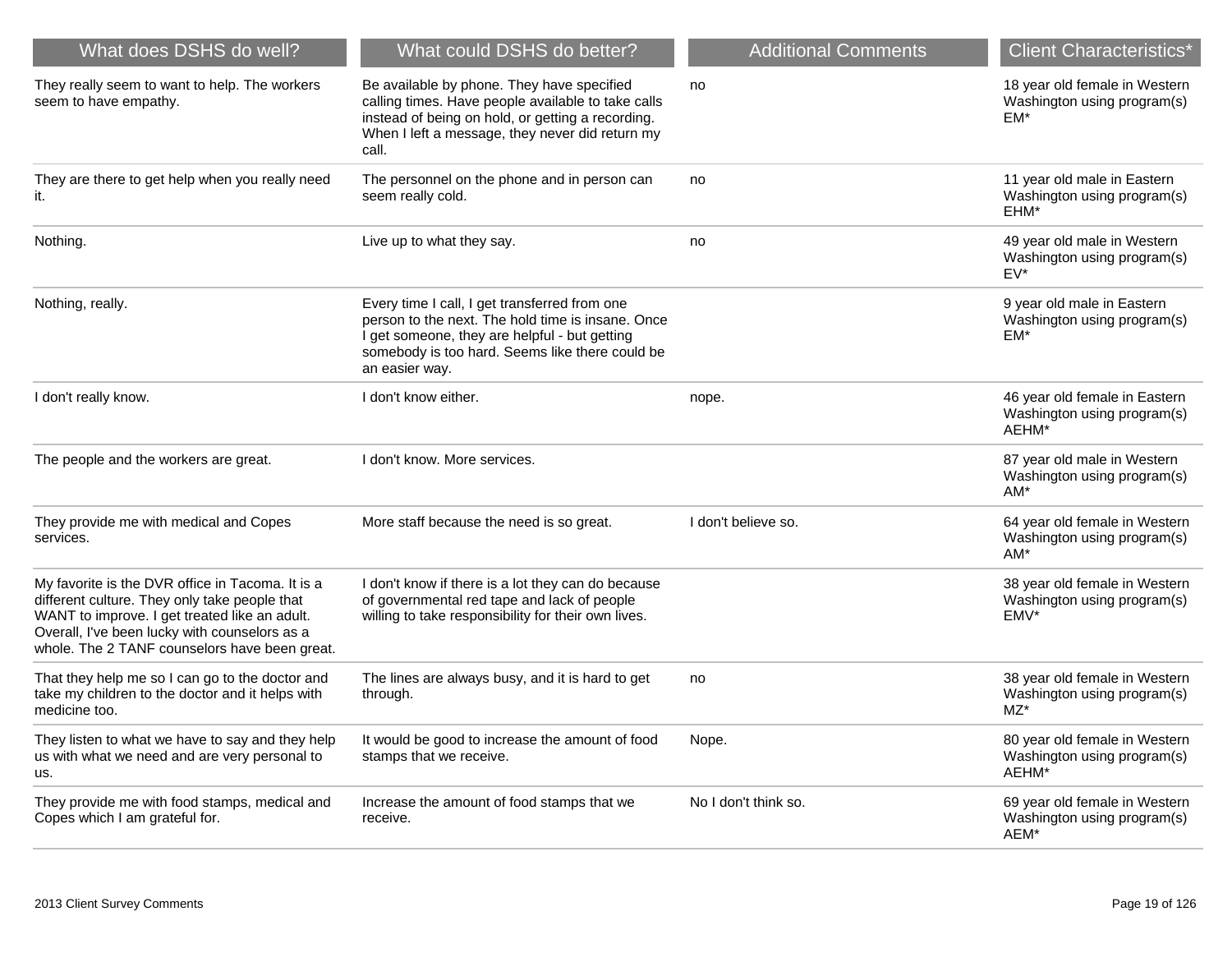| What does DSHS do well?                                                                                               | What could DSHS do better?                                                                                                                                                                                                                                                                                                                                                                                                                                          | <b>Additional Comments</b>                   | <b>Client Characteristics*</b>                                       |
|-----------------------------------------------------------------------------------------------------------------------|---------------------------------------------------------------------------------------------------------------------------------------------------------------------------------------------------------------------------------------------------------------------------------------------------------------------------------------------------------------------------------------------------------------------------------------------------------------------|----------------------------------------------|----------------------------------------------------------------------|
| I can do recertifications by phone instead of<br>going into the office.                                               | I was surprised that [Identifying Data Redacted]<br>was removed from food stamps because he is<br>going to college full time.                                                                                                                                                                                                                                                                                                                                       | no                                           | 30 year old male in Eastern<br>Washington using program(s)<br>EM*    |
| I am grateful to receive food stamps, medical,<br>and help for my son.                                                | Nothing.                                                                                                                                                                                                                                                                                                                                                                                                                                                            | Oh no.                                       | 70 year old female in Western<br>Washington using program(s)<br>AEM* |
| The service is good and they are good to me.<br>Help me to understand and provide me with food<br>stamps and medical. | Nothing. Everything is good.                                                                                                                                                                                                                                                                                                                                                                                                                                        | Nope. Thank you.                             | 79 year old male in Western<br>Washington using program(s)<br>AEM*   |
| They do help the community and I don't know<br>where I would be without them.                                         | Every time I call I am either on hold for an hour<br>or it disconnects me.                                                                                                                                                                                                                                                                                                                                                                                          | no                                           | 26 year old female in Western<br>Washington using program(s)<br>EM*  |
| The people are very helpful and have provided<br>me with the care and information that I need.                        | Increase the amount of food stamps that we<br>receive, and stop punishing the elderly in all of<br>the cutbacks.                                                                                                                                                                                                                                                                                                                                                    | No I don't.                                  | 50 year old female in Eastern<br>Washington using program(s)<br>AEM* |
| If I really need help, I can get help from them.                                                                      | Do better about returning calls.                                                                                                                                                                                                                                                                                                                                                                                                                                    | no                                           | 13 year old female in Western<br>Washington using program(s)<br>EM*  |
| They help me with my medical and food stamp<br>needs.                                                                 | Increase the amount of food stamps.                                                                                                                                                                                                                                                                                                                                                                                                                                 | No not right now. I can't think of anything. | 68 year old female in Western<br>Washington using program(s)<br>AEM* |
| I'm not sure.                                                                                                         | They could let me have a caregiver, I live in my<br>van and I could use a caregiver. I am unable to<br>take care of myself with a ruptured discs in my<br>back, and I'm environmentally ill. The social<br>workers involved say I have to have a home to<br>get caretaker services. I feel they should be<br>flexible in that circumstances. I have done<br>research in assisted living facilities, I am allergic<br>to carpeting and other chemical sensitivities. | no                                           | 68 year old male in Western<br>Washington using program(s)<br>EM*    |
| The workers are helpful and have provided me<br>with food stamps and medical and Copes<br>services.                   | They need to stop cutting the services to the<br>elderly big time. Need to provide dental care.                                                                                                                                                                                                                                                                                                                                                                     | No.                                          | 74 year old male in Eastern<br>Washington using program(s)<br>AEM*   |
| They have provided medical for me and the<br>social worker is great.                                                  | They need to get rid of the red tape and slim<br>down the employment. The people don't need to<br>create jobs just for job security.                                                                                                                                                                                                                                                                                                                                | None.                                        | 91 year old female in Western<br>Washington using program(s)<br>AM*  |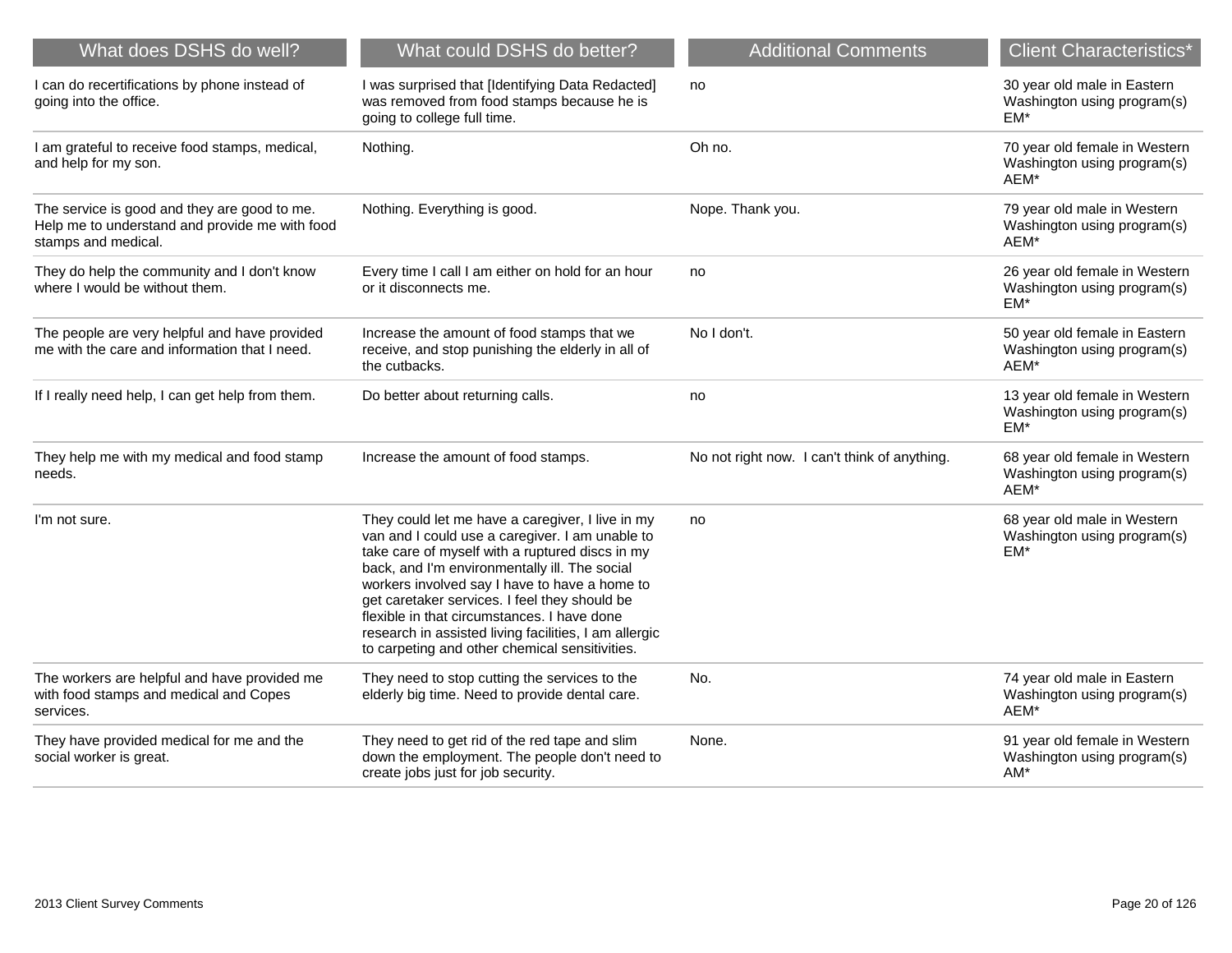| What does DSHS do well?                                                                                         | What could DSHS do better?                                                                                                                                                                                                                                                                                                                                                                  | <b>Additional Comments</b>                                                                                                                                                                                                                                                                                                                            | <b>Client Characteristics*</b>                                        |
|-----------------------------------------------------------------------------------------------------------------|---------------------------------------------------------------------------------------------------------------------------------------------------------------------------------------------------------------------------------------------------------------------------------------------------------------------------------------------------------------------------------------------|-------------------------------------------------------------------------------------------------------------------------------------------------------------------------------------------------------------------------------------------------------------------------------------------------------------------------------------------------------|-----------------------------------------------------------------------|
| The help that they provide, and they're close.                                                                  | The workers act like they are giving you money<br>or food stamps out of their pocket, they are very<br>nice most of the time. Make the phone system<br>better, so you can talk to someone without<br>waiting for 10 or minutes to talk to someone, and<br>sometimes they say 'leave a message' but they<br>never call you back. I try to do something on the<br>Internet, but it is tricky. | I have been here for 18 years, and other<br>Hispanic people haven't had opportunities like<br>me because they have to work and can't get<br>English speaking lessons and they should not<br>be treated different. Some workers are very<br>nice, but a lot are not very nice, when I go I am<br>scared on how they are going to treat me that<br>day. | 14 year old female in Western<br>Washington using program(s)<br>EM*   |
| They have helped me get things to make my life<br>more comfortable.                                             | Answer the phone on the 800 number.                                                                                                                                                                                                                                                                                                                                                         | No I don't think so.                                                                                                                                                                                                                                                                                                                                  | 59 year old female in Western<br>Washington using program(s)<br>AEHM* |
| She likes the people at her dialysis.                                                                           | Unknown.                                                                                                                                                                                                                                                                                                                                                                                    | no                                                                                                                                                                                                                                                                                                                                                    | 46 year old female in Western<br>Washington using program(s)<br>ADM*  |
| They are there to help me and provide me with<br>the necessary needs. They went out of their way<br>to help me. | I don't really know.                                                                                                                                                                                                                                                                                                                                                                        | Nope. I am grateful for what I have.                                                                                                                                                                                                                                                                                                                  | 66 year old female in Western<br>Washington using program(s)<br>AEM*  |
| The prompt service.                                                                                             | Shorter hold time when you call in. When you call<br>in for a food stamp review, they limit the call in<br>hours, that doesn't work for people as some<br>people work during those limited hours, and also<br>maybe I have been on hold until after the phone<br>limited phone hours are over.                                                                                              | no                                                                                                                                                                                                                                                                                                                                                    | 1 year old female in Western<br>Washington using program(s)<br>$EM^*$ |
| They provide medical for my son and help<br>people that can not help themselves.                                | The call central could be a lot nicer to people.                                                                                                                                                                                                                                                                                                                                            | Nope.                                                                                                                                                                                                                                                                                                                                                 | 4 year old male in Western<br>Washington using program(s)<br>$EM*$    |
| I am satisfied with services provided.                                                                          | Sometimes with the language barrier it is hard to<br>communicate, I think they should have more<br>Spanish interpreters or workers.                                                                                                                                                                                                                                                         | no                                                                                                                                                                                                                                                                                                                                                    | 4 year old female in Western<br>Washington using program(s)<br>DEM*   |
| It is good to have medical for my child.                                                                        | no                                                                                                                                                                                                                                                                                                                                                                                          | no                                                                                                                                                                                                                                                                                                                                                    | 2 year old male in Western<br>Washington using program(s)<br>M*       |
| That they have help for kids.                                                                                   | I feel that certain people need the extra help, like<br>school clothes expenses or help with rent, that<br>they are considered for that extra help. Because<br>I got that help when my kids were little, I can't get<br>that extra help now when I am raising my<br>grandkids.                                                                                                              | no                                                                                                                                                                                                                                                                                                                                                    | 9 year old male in Western<br>Washington using program(s)<br>EM*      |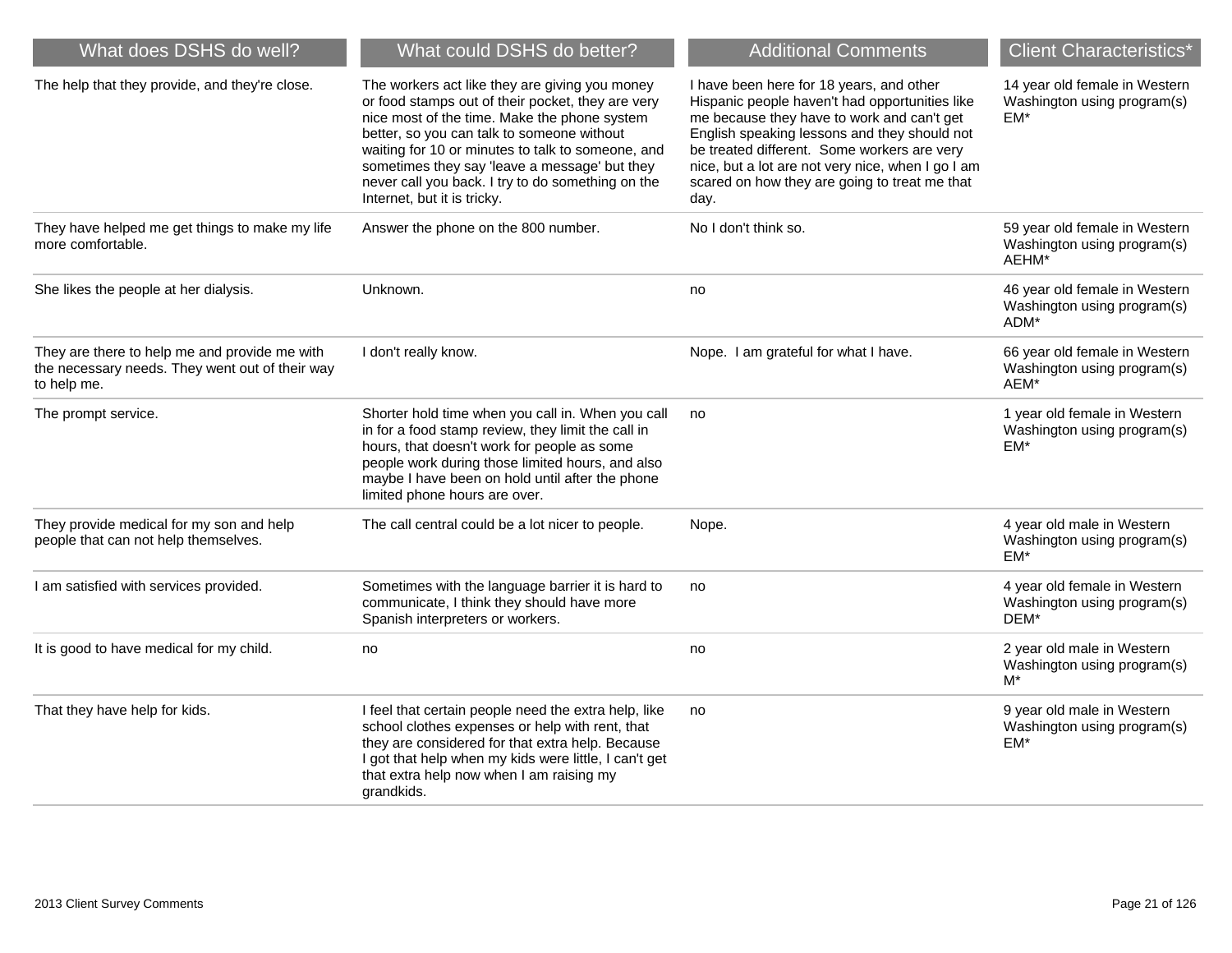| What does DSHS do well?                                                                                                                                                                                                                                                           | What could DSHS do better?                                                                                                                                                                                                                                                                                                                                                   | <b>Additional Comments</b>                                                                                                                                                                  | <b>Client Characteristics*</b>                                         |
|-----------------------------------------------------------------------------------------------------------------------------------------------------------------------------------------------------------------------------------------------------------------------------------|------------------------------------------------------------------------------------------------------------------------------------------------------------------------------------------------------------------------------------------------------------------------------------------------------------------------------------------------------------------------------|---------------------------------------------------------------------------------------------------------------------------------------------------------------------------------------------|------------------------------------------------------------------------|
| I like that DSHS takes care of my needs. I call<br>when I have a question and I get an answer.<br>Given the volume, they do well.                                                                                                                                                 | Mondays are very busy and it is hard to get<br>through on the phone. Increase Monday staff.<br>The lobby is very full sometimes. I go prepared<br>and take the necessary documentation so I<br>usually move quickly through my appointment<br>but sometimes wait 20-30 minutes.                                                                                              |                                                                                                                                                                                             | 55 year old male in Western<br>Washington using program(s)<br>EMV*     |
| They provide me with what I need.                                                                                                                                                                                                                                                 | I can't think of anything.                                                                                                                                                                                                                                                                                                                                                   | <b>No</b>                                                                                                                                                                                   | 41 year old female in Eastern<br>Washington using program(s)<br>AEMZ*  |
| I like the help I am getting.                                                                                                                                                                                                                                                     | The hours that I can call in are too limited. I<br>cannot call after 2 PM. This is challenging as I<br>have 3 children, 2 of them at home with me<br>during the day.                                                                                                                                                                                                         |                                                                                                                                                                                             | 29 year old female in Eastern<br>Washington using program(s)<br>$EM*$  |
| When I go to apply, staff (receptionist) are very<br>kind.                                                                                                                                                                                                                        | The caseworkers do not listen or give us what we<br>really need. They should provide more programs,<br>especially emergency assistance. I do not qualify<br>for cash assistance because I earned money in<br>the summer. Now I am not working now but I do<br>not qualify for cash assistance. They could not<br>help me with emergency when my electricity was<br>shut off. |                                                                                                                                                                                             | 14 year old female in Eastern<br>Washington using program(s)<br>EM*    |
| They help me with my medical needs so that I<br>can recover as soon as possible.                                                                                                                                                                                                  | Provide vision care for the elderly.                                                                                                                                                                                                                                                                                                                                         | No                                                                                                                                                                                          | 64 year old female in Western<br>Washington using program(s)<br>$AM^*$ |
| They provide me with medical, food stamps and<br>a lady to come and clean my house.                                                                                                                                                                                               | Increase the amount of food stamps that I get<br>and the hours of help that I get.                                                                                                                                                                                                                                                                                           | No.                                                                                                                                                                                         | 87 year old female in Eastern<br>Washington using program(s)<br>AEM*   |
| The fact that they help me, other than that<br>nothing.                                                                                                                                                                                                                           | More staff.                                                                                                                                                                                                                                                                                                                                                                  | None                                                                                                                                                                                        | 1 year old female in Western<br>Washington using program(s)<br>$EM*$   |
| The workers that I have now have been helpful<br>and understanding of my unique situation and<br>my mental health issues. I appreciate their<br>support. They have walked me through step by<br>step the things that I need to do. I need more<br>direction than others, perhaps. | Too much phone automation makes it difficult for<br>me. The phone wait is too long. I do not get<br>called back.                                                                                                                                                                                                                                                             | Mom answered questions and shared about<br>her experience with DSHS also. I asked that<br>she keep the answers focused on her<br>experience with [Identifying Data Redacted],<br>the child. | 4 year old male in Western<br>Washington using program(s)<br>EM*       |
| They provide me with medical and a few food<br>stamps.                                                                                                                                                                                                                            | I don't know what to say.                                                                                                                                                                                                                                                                                                                                                    | No.                                                                                                                                                                                         | 79 year old female in Western<br>Washington using program(s)<br>AEM*   |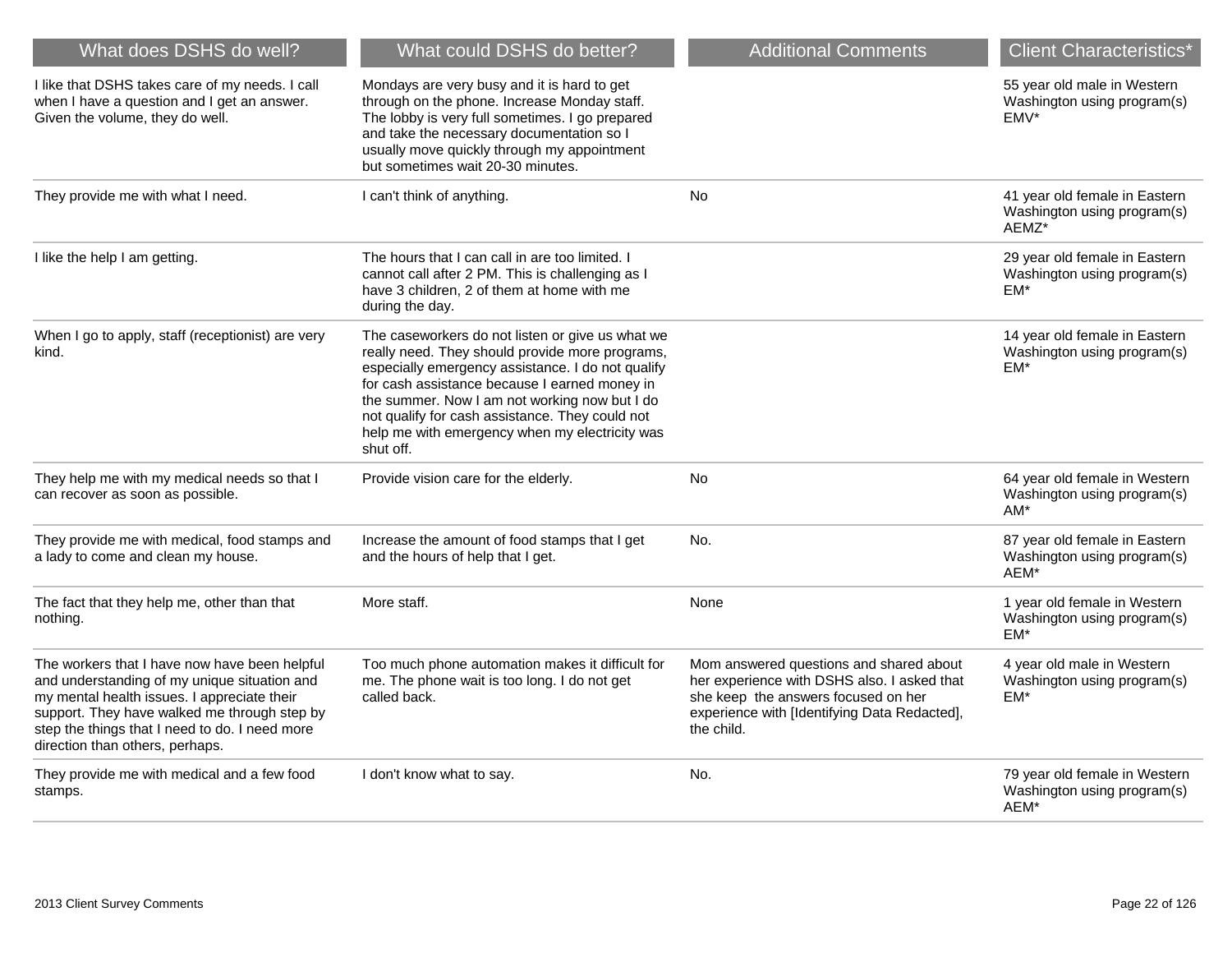| What does DSHS do well?                                                                                                                                                                                                                                 | What could DSHS do better?                                                                                                                                                                                                                                                                                  | <b>Additional Comments</b>                                                                                                                                                                                                                                                  | <b>Client Characteristics*</b>                                        |
|---------------------------------------------------------------------------------------------------------------------------------------------------------------------------------------------------------------------------------------------------------|-------------------------------------------------------------------------------------------------------------------------------------------------------------------------------------------------------------------------------------------------------------------------------------------------------------|-----------------------------------------------------------------------------------------------------------------------------------------------------------------------------------------------------------------------------------------------------------------------------|-----------------------------------------------------------------------|
| They have been able to help me raise my 6<br>children as a single parent.                                                                                                                                                                               | Children stayed with my mother while I was in<br>treatment. It took a full year after the kids were<br>back with me to resume benefits. I don't know<br>what happened. I turned in paperwork in on time,<br>but worker denied that I had turned it in.                                                      |                                                                                                                                                                                                                                                                             | 14 year old male in Eastern<br>Washington using program(s)<br>EM*     |
| I like the person-to-person conversation.                                                                                                                                                                                                               | Improve access to services. I left a message 30<br>days ago regarding my mother being dropped.<br>The worker said they would get back to me as it<br>was clearly an error. I have still not heard back. I<br>have had to send all of her documents in second<br>time to get her qualified. Still no answer. |                                                                                                                                                                                                                                                                             | 72 year old female in Western<br>Washington using program(s)<br>$M^*$ |
| They help me with medical and food stamps and<br>paying for someone to come into our home to<br>help us.                                                                                                                                                | Vision needs to be provided for the elderly.                                                                                                                                                                                                                                                                | No. Thank you.                                                                                                                                                                                                                                                              | 74 year old female in Western<br>Washington using program(s)<br>AEM*  |
| My son has received food aid.                                                                                                                                                                                                                           | As a learning disabled individual my son needs<br>TLC in understanding the questions and process.<br>He is fearful about programs. He needs help with<br>food to eat as my son is marginally employable<br>and not motivated at this time.                                                                  | Mother completed survey as son is learning<br>disabled. Her son is apathetic and smokes pot.<br>She does not know what to do. Her son has<br>medical coverage through his father's<br>insurance. She sought counseling for him but<br>she couldn't keep up the co-payments. | 22 year old male in Western<br>Washington using program(s)<br>EV*     |
| I have liked the people who are the case<br>managers. They have been excellent.                                                                                                                                                                         | They can respond faster. We have had to call<br>back a number of times.                                                                                                                                                                                                                                     |                                                                                                                                                                                                                                                                             | 49 year old female in Western<br>Washington using program(s)<br>ADM*  |
| They are very cooperative, and provide me with<br>what I need.                                                                                                                                                                                          | Nothing. That I know of.                                                                                                                                                                                                                                                                                    | None                                                                                                                                                                                                                                                                        | 89 year old female in Western<br>Washington using program(s)<br>$AM*$ |
| The services that they provide for medical and<br>food stamps.                                                                                                                                                                                          | Increase the hours allowed for the care of the<br>elderly.                                                                                                                                                                                                                                                  | None                                                                                                                                                                                                                                                                        | 81 year old female in Western<br>Washington using program(s)<br>AEM*  |
| They are efficient with SNAP benefits. I<br>appreciate how quickly they handled my<br>eligibility The reauthorization session was very<br>helpful as the worker mentioned other programs<br>for which [Identifying Data Redacted] might be<br>eligible. | A more rapid response to questions would be<br>helpful even if it is a message likethey are<br>aware of and working on the problem.                                                                                                                                                                         |                                                                                                                                                                                                                                                                             | 5 year old female in Western<br>Washington using program(s)<br>EM*    |
| They are very knowledgeable about what they<br>are doing, especially my case manager (the<br>person who helps me with my in-home care).                                                                                                                 | I think they are doing their best now. I think the<br>politics messes it up.                                                                                                                                                                                                                                |                                                                                                                                                                                                                                                                             | 74 year old female in Western<br>Washington using program(s)<br>AEM*  |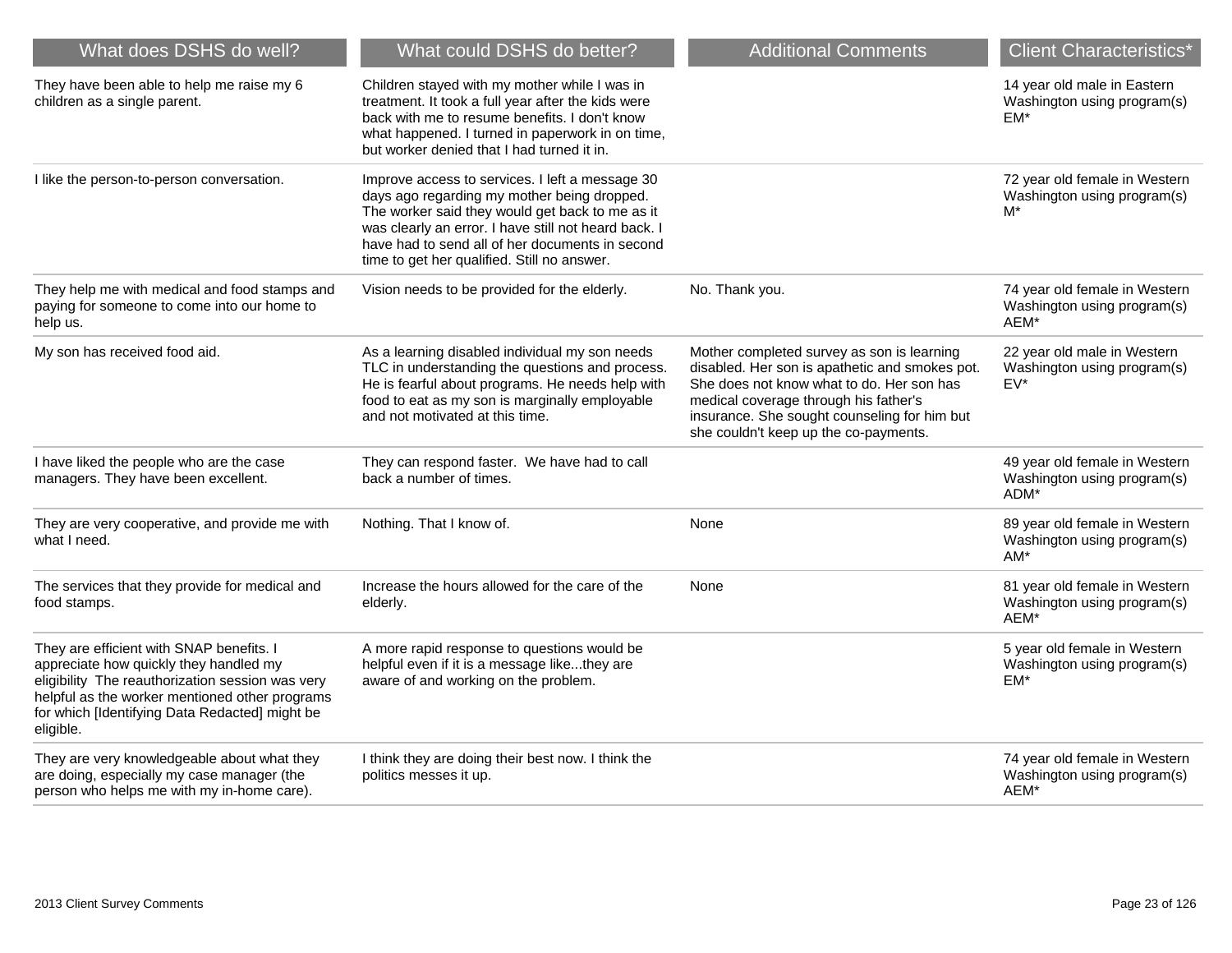| What does DSHS do well?                                                                                                                                         | What could DSHS do better?                                                                                                                                                                                                                                                                                                                                                                                                                                                                                                               | <b>Additional Comments</b>                                                                                                                         | <b>Client Characteristics*</b>                                        |
|-----------------------------------------------------------------------------------------------------------------------------------------------------------------|------------------------------------------------------------------------------------------------------------------------------------------------------------------------------------------------------------------------------------------------------------------------------------------------------------------------------------------------------------------------------------------------------------------------------------------------------------------------------------------------------------------------------------------|----------------------------------------------------------------------------------------------------------------------------------------------------|-----------------------------------------------------------------------|
| The social worker was helpful when they came to<br>the house.                                                                                                   | They need to help people who really need the<br>help. Reduce staff turnover so there is not so<br>many changes in caseworker. Don't lose the<br>paperwork! Services seem unfair giving some<br>benefits while denying them to me. I quit my job<br>to take care of 8 kids and ES would not give me<br>enough help to support them. Do not give<br>services to people who are using the system and<br>continuing to be pregnant and having kids to<br>qualify.                                                                            |                                                                                                                                                    | 62 year old male in Western<br>Washington using program(s)<br>$CE^*$  |
| I like that if you need help with food, you can get<br>food stamps.                                                                                             | It would be nice if my DVR counselor called me<br>back and followed up on things. I always have to<br>call them, I don't get a return call within weeks. I<br>have to keep calling and get firm to get action<br>from them. If I threatened to call their supervisor,<br>THEN they would finally call me back. He won't<br>do a one-on-one with me. I don't understand that.                                                                                                                                                             | I'd like to know why my DVR counselor won't<br>talk to me one-on-one. He won't talk to me - I<br>don't get that. I'd like to hear from him.        | 57 year old female in Western<br>Washington using program(s)<br>EMVZ* |
| They listen. I appreciate that.                                                                                                                                 | I would like to communicate to caseworkers by e-<br>mail. When I leave phone messages I am not<br>sure the caseworker gets my message. The<br>medication coverage process is cumbersome<br>and changes often. When the social worker<br>changes, we have to start all over again. Another<br>prescription and new authorization has to occur.<br>Are you not computerized? That would be much<br>better. Bring back dental and optical coverage.<br>Her dentures don't fit anymore and she cannot<br>get them repaired. Soft food! Yuck. | [Identifying Data Redacted], her caregiver,<br>answered on behalf of the client. She was<br>knowledgeable of the clients experiences with<br>DSHS. | 82 year old female in Western<br>Washington using program(s)<br>AM*   |
| I am getting basic coverage for my pregnancy. I<br>also appreciate getting health coverage for my<br>children. When I need an interpreter DSHS<br>provides one. |                                                                                                                                                                                                                                                                                                                                                                                                                                                                                                                                          |                                                                                                                                                    | 36 year old female in Western<br>Washington using program(s)<br>M*    |
| They have food stamps and medical to offer me.<br>I appreciate it as I am disabled.                                                                             | Now that vision, dental and podiatry have been<br>eliminated. I must go to Basic Health plan which<br>would cause me to have to start over with a new<br>health care team that does not know about my<br>condition. I go to Harborview to see my<br>specialists. Now I cannot see vision, dentist or<br>podiatrist. It takes more time and effort to get<br>there from my home in Federal Way, but I would<br>rather keep the healthcare providers that<br>understand my condition and have experience<br>treating me.                   |                                                                                                                                                    | 35 year old male in Western<br>Washington using program(s)<br>AEM*    |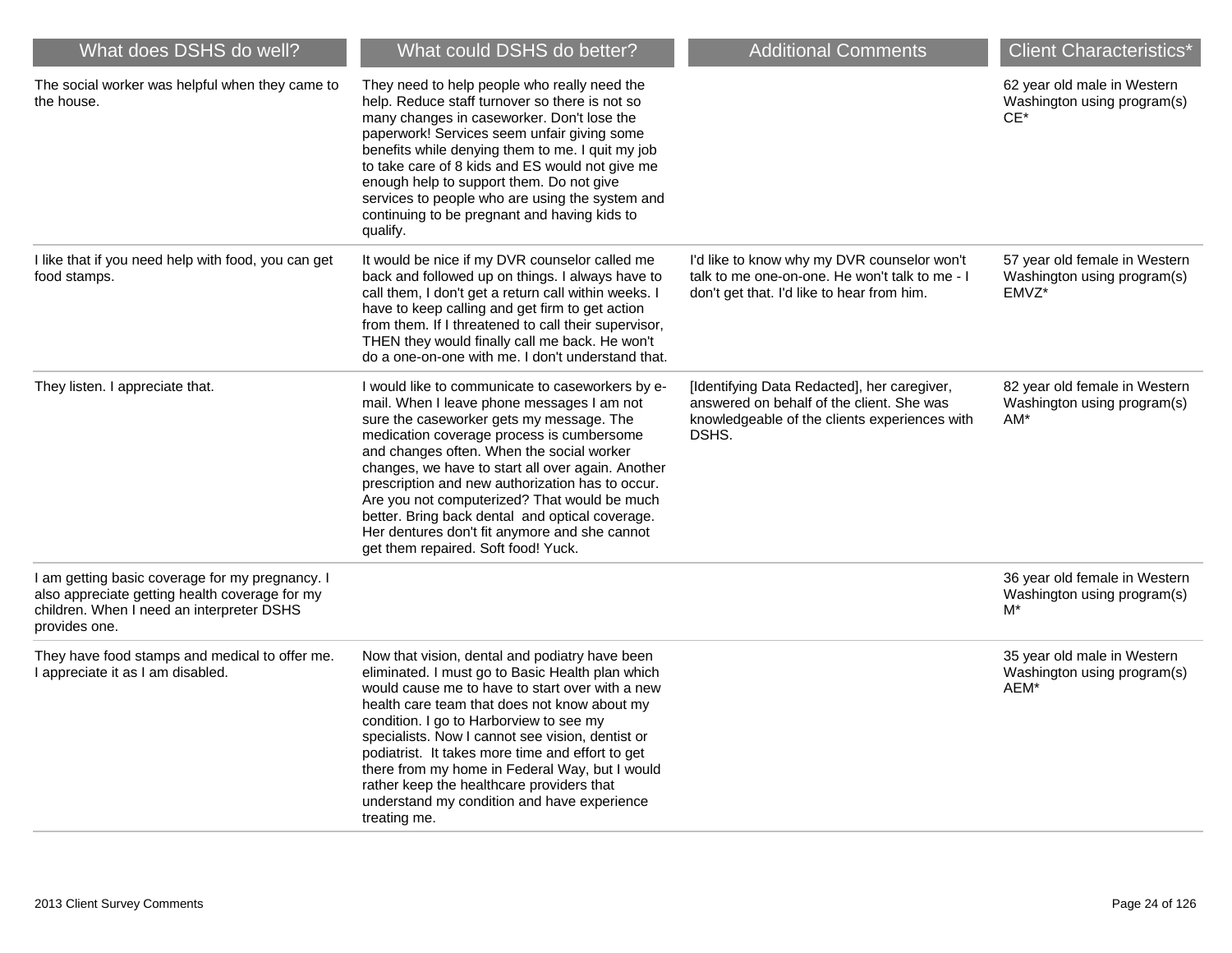| What does DSHS do well?                                                                                                                                                                                                                                                             | What could DSHS do better?                                                                                                                                                                                                                                                                                                                                                                                                                                                                                                                                                                                                                   | <b>Additional Comments</b> | <b>Client Characteristics*</b>                                        |
|-------------------------------------------------------------------------------------------------------------------------------------------------------------------------------------------------------------------------------------------------------------------------------------|----------------------------------------------------------------------------------------------------------------------------------------------------------------------------------------------------------------------------------------------------------------------------------------------------------------------------------------------------------------------------------------------------------------------------------------------------------------------------------------------------------------------------------------------------------------------------------------------------------------------------------------------|----------------------------|-----------------------------------------------------------------------|
| They have been there and answered questions.                                                                                                                                                                                                                                        | I haven't seen or talked to anyone from DSHS<br>since I moved into Cascade Park March 1, 2012.                                                                                                                                                                                                                                                                                                                                                                                                                                                                                                                                               | Keep up the good work.     | 71 year old male in Western<br>Washington using program(s)<br>$AM*$   |
|                                                                                                                                                                                                                                                                                     | Everything is okay.                                                                                                                                                                                                                                                                                                                                                                                                                                                                                                                                                                                                                          |                            | 81 year old female in Eastern<br>Washington using program(s)<br>AEM*  |
| DVR has helped me with school. It is a good<br>program.                                                                                                                                                                                                                             | Improve communication between different<br>divisions to better serve the individual. Mental<br>Health and DVR minimally communicate about<br>my care. There is no sincere effort or interest in<br>that communication. It would serve me better if<br>they genuinely coordinated care. It would create<br>a better outcome.                                                                                                                                                                                                                                                                                                                  |                            | 53 year old female in Western<br>Washington using program(s)<br>EHMV* |
| We like it all.                                                                                                                                                                                                                                                                     | More interpreter services available.                                                                                                                                                                                                                                                                                                                                                                                                                                                                                                                                                                                                         |                            | 73 year old male in Western<br>Washington using program(s)<br>AEM*    |
| I appreciate the food stamps.                                                                                                                                                                                                                                                       | Shorten the wait time when I am on hold for my<br>case manager.                                                                                                                                                                                                                                                                                                                                                                                                                                                                                                                                                                              |                            | 52 year old male in Western<br>Washington using program(s)<br>EX*     |
| I love Peter, our caseworker - he is brilliant and<br>he sincerely cares about us, I know that without<br>question. Many people at DSHS have been very<br>helpful and were wonderful to us throughout the<br>process. We are grateful for everything they've<br>done in our behalf. | They need to hire more people and expand their<br>hours. With the numbers of those that are in<br>need growing exponentially, it's impossible for<br>the current workers to have more work poured on<br>them. It makes me ill to know that Federal dollars<br>are being cut for the people who are really in<br>need, yet the Federal Government is pouring<br>money into banks and companies that aren't<br>utilizing them, but squandering the funds. There<br>are people that are seriously in need and are<br>existing - not living - on almost nothing and yet<br>that's where the cuts are pointed. There's got to<br>be a better way! |                            | 5 year old female in Western<br>Washington using program(s)<br>EM*    |
| They have provided COPES care and medical<br>for me.                                                                                                                                                                                                                                | The case worker need to return calls in a more<br>timely matter.                                                                                                                                                                                                                                                                                                                                                                                                                                                                                                                                                                             | Nothing                    | 81 year old female in Eastern<br>Washington using program(s)<br>$AM*$ |
| That they ask the proper questions when needed<br>and give advice and manage the situation for you<br>from month to month.                                                                                                                                                          | Don't know.                                                                                                                                                                                                                                                                                                                                                                                                                                                                                                                                                                                                                                  | no                         | 25 year old male in Eastern<br>Washington using program(s)<br>EMV*    |
| There are people that know the specific areas of<br>expertise, when you go to talk to them and they<br>know how and where to direct you quickly.                                                                                                                                    | With all the cuts that have been happening, we<br>wanted a service that they were unable to give to<br>us, but we were able to locate an alternate for<br>specific mental health services.                                                                                                                                                                                                                                                                                                                                                                                                                                                   | no                         | 11 year old female in Western<br>Washington using program(s)<br>CHM*  |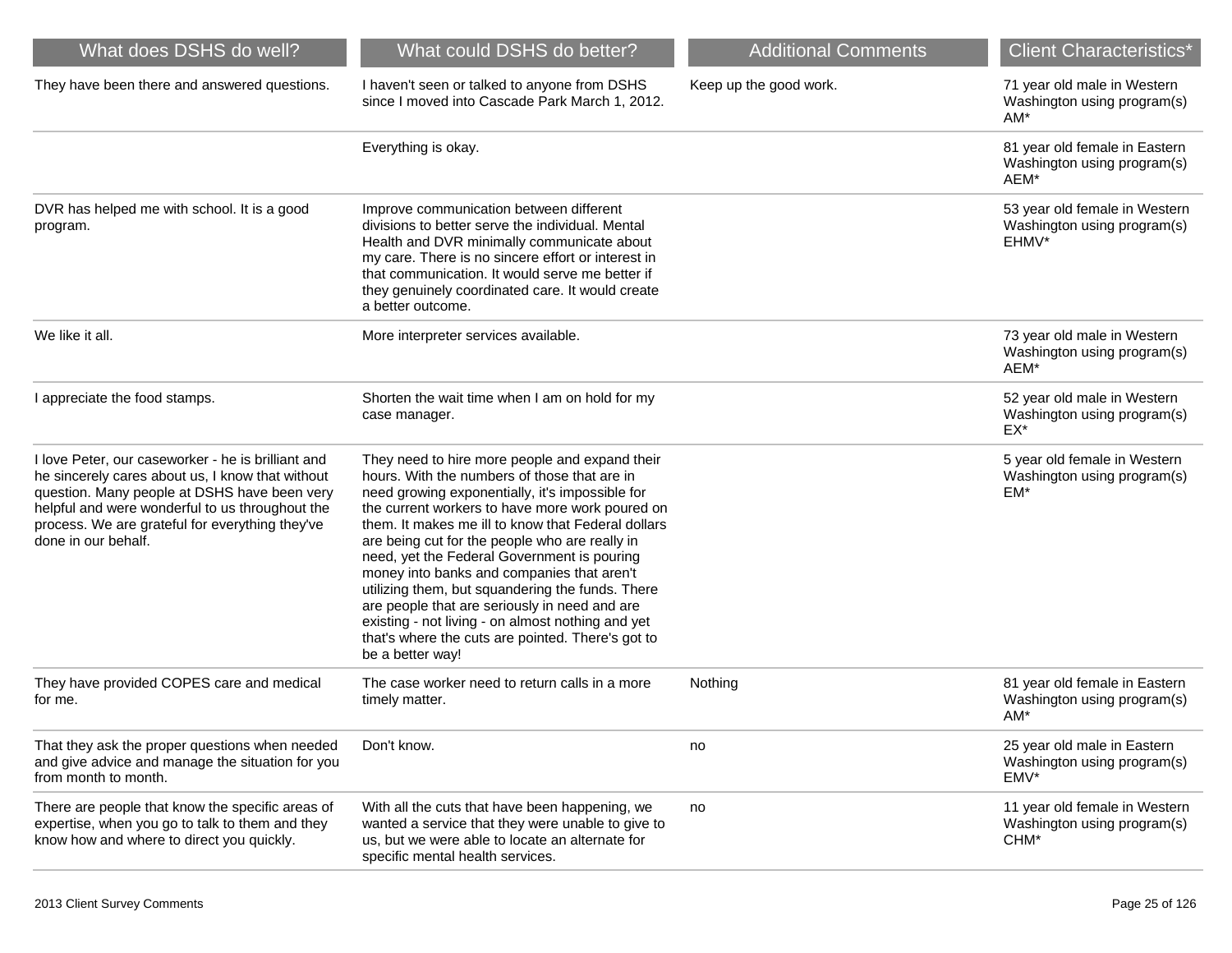| What does DSHS do well?                                                                                                                                            | What could DSHS do better?                                                                                                                                                                                                                                                                                                                                                                                                    | <b>Additional Comments</b>                                                                                                                                                                   | <b>Client Characteristics*</b>                                        |
|--------------------------------------------------------------------------------------------------------------------------------------------------------------------|-------------------------------------------------------------------------------------------------------------------------------------------------------------------------------------------------------------------------------------------------------------------------------------------------------------------------------------------------------------------------------------------------------------------------------|----------------------------------------------------------------------------------------------------------------------------------------------------------------------------------------------|-----------------------------------------------------------------------|
| They are really good about understanding and<br>explaining how we can get help, if we don't<br>qualify for help through them and where to go to<br>get help.       | When we call, it usually takes 1/2 hr to an hour, I<br>hang up after 1/2 hour and try later or go in. They<br>need more help on answering phones.                                                                                                                                                                                                                                                                             | no                                                                                                                                                                                           | 1 year old female in Western<br>Washington using program(s)<br>$EM*$  |
| Everything. They provide me with the needs that<br>I need.                                                                                                         | I don't think they can improve them.                                                                                                                                                                                                                                                                                                                                                                                          | none                                                                                                                                                                                         | 83 year old male in Western<br>Washington using program(s)<br>AEM*    |
| They help when I need it.                                                                                                                                          | I don't know.                                                                                                                                                                                                                                                                                                                                                                                                                 | Nope                                                                                                                                                                                         | 84 year old female in Western<br>Washington using program(s)<br>AEM*  |
| I like getting food stamps. I like that when I<br>missed my renewal, I was able to come in the<br>following Monday to do it, and then my food<br>stamps continued. | I got approved for the CAT (commissioner-<br>approved training) through WorkFirst, where you<br>can do a training program while you get your<br>unemployment benefits, but because I did not<br>know how to apply for those resources to help<br>pay for my living expenses while I attended<br>school, I didn't get them. They need to be more<br>informational so people can get the resources<br>they may be eligible for. | no                                                                                                                                                                                           | 35 year old female in Eastern<br>Washington using program(s)<br>EMVZ* |
| That they really try to help people in depth, and<br>are very organized and very friendly.                                                                         | They keep doing what they are doing.                                                                                                                                                                                                                                                                                                                                                                                          | no                                                                                                                                                                                           | 9 year old male in Western<br>Washington using program(s)<br>CEHM*    |
| They provide me with care in my home and my<br>medical and food stamps needs.                                                                                      | I don't have anything to say.                                                                                                                                                                                                                                                                                                                                                                                                 | Not now                                                                                                                                                                                      | 70 year old female in Eastern<br>Washington using program(s)<br>AEM*  |
| They keep all the expectations and requirements<br>realistic.                                                                                                      | I think they could give you a little more leeway on<br>the hours on childcare.                                                                                                                                                                                                                                                                                                                                                | no                                                                                                                                                                                           | 10 year old male in Western<br>Washington using program(s)<br>CEHM*   |
| The people most of the time the most of them<br>are very courteous and nice.                                                                                       | Make it more known what help is available for<br>families, because other diversion programs, etc.,<br>people don't know about.                                                                                                                                                                                                                                                                                                | CPS is little too judgmental about people.<br>People who have minor complaints lodged<br>against them. When they talked to me they<br>made me feel like I wasn't being honest when I<br>was. | 10 year old male in Western<br>Washington using program(s)<br>CEHM*   |
| We are pleased with the service that we are<br>receiving with our medical and food stamps and<br>someone coming into the house to care for us.                     | I don't know. Everything is good and we are<br>satisfied with what we are receiving.                                                                                                                                                                                                                                                                                                                                          | no                                                                                                                                                                                           | 71 year old female in Western<br>Washington using program(s)<br>AEM*  |
| They are fast at getting the information<br>processed when they get it.                                                                                            | I hate waiting on the phone 30 to 40 minutes to<br>talk someone.                                                                                                                                                                                                                                                                                                                                                              | no                                                                                                                                                                                           | 32 year old female in Western<br>Washington using program(s)<br>EM*   |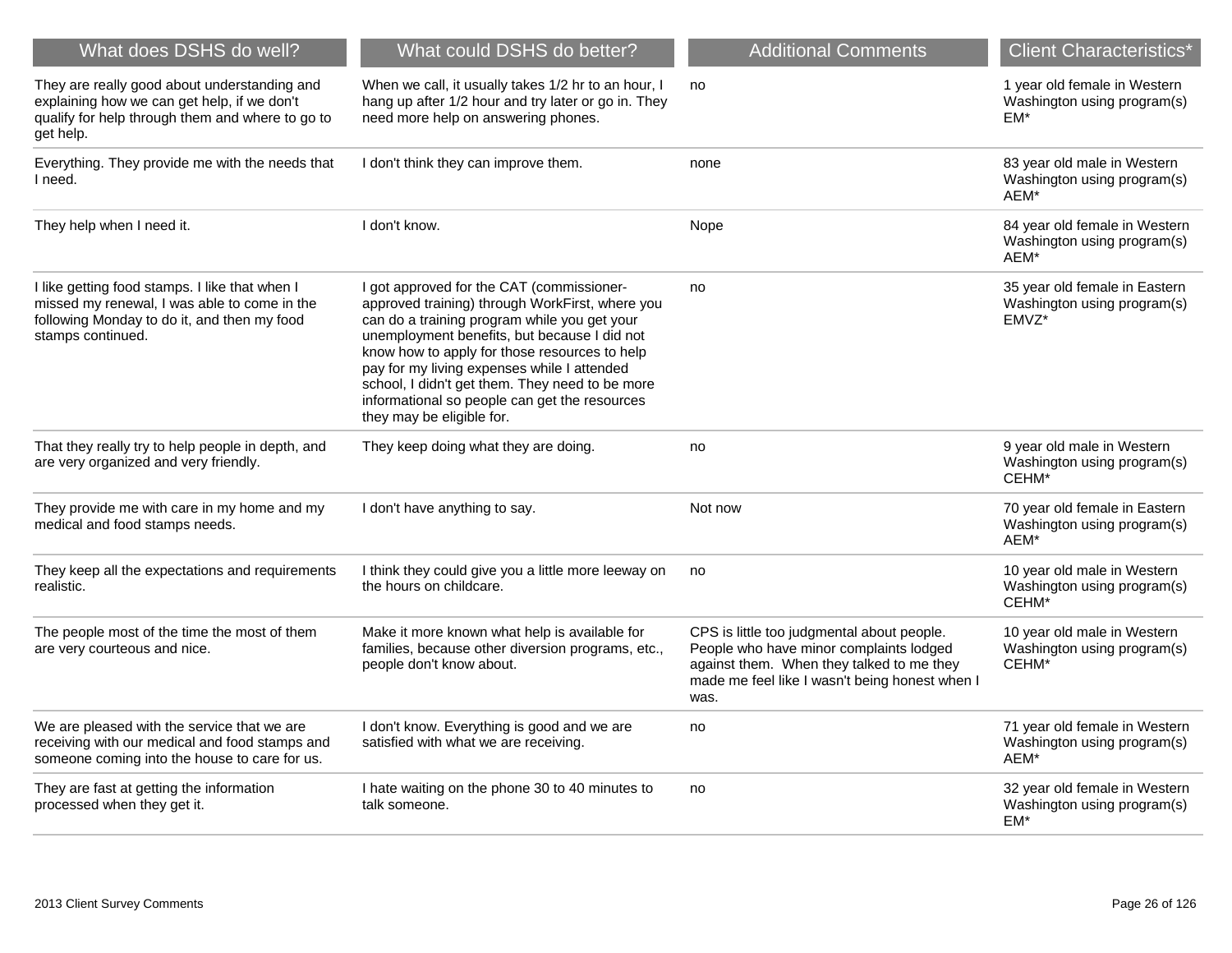| What does DSHS do well?                                                                                                | What could DSHS do better?                                                                                                                                                                                                                                                                                       | <b>Additional Comments</b>                                                                              | <b>Client Characteristics*</b>                                        |
|------------------------------------------------------------------------------------------------------------------------|------------------------------------------------------------------------------------------------------------------------------------------------------------------------------------------------------------------------------------------------------------------------------------------------------------------|---------------------------------------------------------------------------------------------------------|-----------------------------------------------------------------------|
| They help the needs of the children.                                                                                   | Increase their staff because is that they are<br>overloaded with cases and families tend to fall<br>through the cracks.                                                                                                                                                                                          | no                                                                                                      | 40 year old male in Western<br>Washington using program(s)<br>CEMB*   |
| They have provided us with the necessary help<br>needed to care for my mother.                                         | I can't think of anything. They have been<br>wonderful.                                                                                                                                                                                                                                                          | <b>No</b>                                                                                               | 95 year old female in Western<br>Washington using program(s)<br>$AM*$ |
| I appreciate to go there and get help with<br>services I need, and it is usually a good<br>experience.                 | When I needed help quickly, and the person I<br>talked to gives me information, and then the<br>second time I ask about the same thing, and I<br>get a whole different answer. It was very<br>confusing and the second person was able to<br>clear things up and verify things over the phone<br>which was nice. |                                                                                                         | 4 year old female in Western<br>Washington using program(s)<br>EM*    |
| My caseworker, if I don't have to go in<br>personally, my husband can go in for me, she<br>works with me well.         | I am disabled, getting help to get my disability<br>and then we could be off food stamps. If they<br>had an advocate to help me get directions on<br>how to apply for disability. We have no money to<br>buy medical coverage.                                                                                   | no                                                                                                      | 17 year old male in Western<br>Washington using program(s)<br>EM*     |
| They provide additional medical for my dad.                                                                            | I don't know.                                                                                                                                                                                                                                                                                                    | <b>No</b>                                                                                               | 90 year old male in Eastern<br>Washington using program(s)<br>AM*     |
| no comment.                                                                                                            | She receives everything and no problems.                                                                                                                                                                                                                                                                         | no                                                                                                      | 67 year old female in Western<br>Washington using program(s)<br>EM*   |
| They are beneficial for my family, as I am not<br>working now, and the services are extremely<br>beneficial right now. | Not sure.                                                                                                                                                                                                                                                                                                        | If they were to provide an 'App' for the smart<br>phones, I would love it to be a Windows phone<br>app. | 34 year old male in Western<br>Washington using program(s)<br>$EM*$   |
| I like being understand the person I am talking to.                                                                    | Sometimes when I call, I get an accent so heavy<br>that I can't understand the person.                                                                                                                                                                                                                           | no                                                                                                      | 11 year old female in Western<br>Washington using program(s)<br>CEM*  |
| I don't know, he gets Medicaid since he gets SSI,<br>and that is automatic and that is the best thing.                 | I don't know.                                                                                                                                                                                                                                                                                                    | no                                                                                                      | 20 year old male in Eastern<br>Washington using program(s)<br>EM*     |
| They give me food stamps so I can eat.                                                                                 | Dept of Agriculture should not have the power of<br>telling you if you do not have a part-time job<br>when/if you are attending college that you cannot<br>get food stamps.                                                                                                                                      | no                                                                                                      | 22 year old female in Western<br>Washington using program(s)<br>E*    |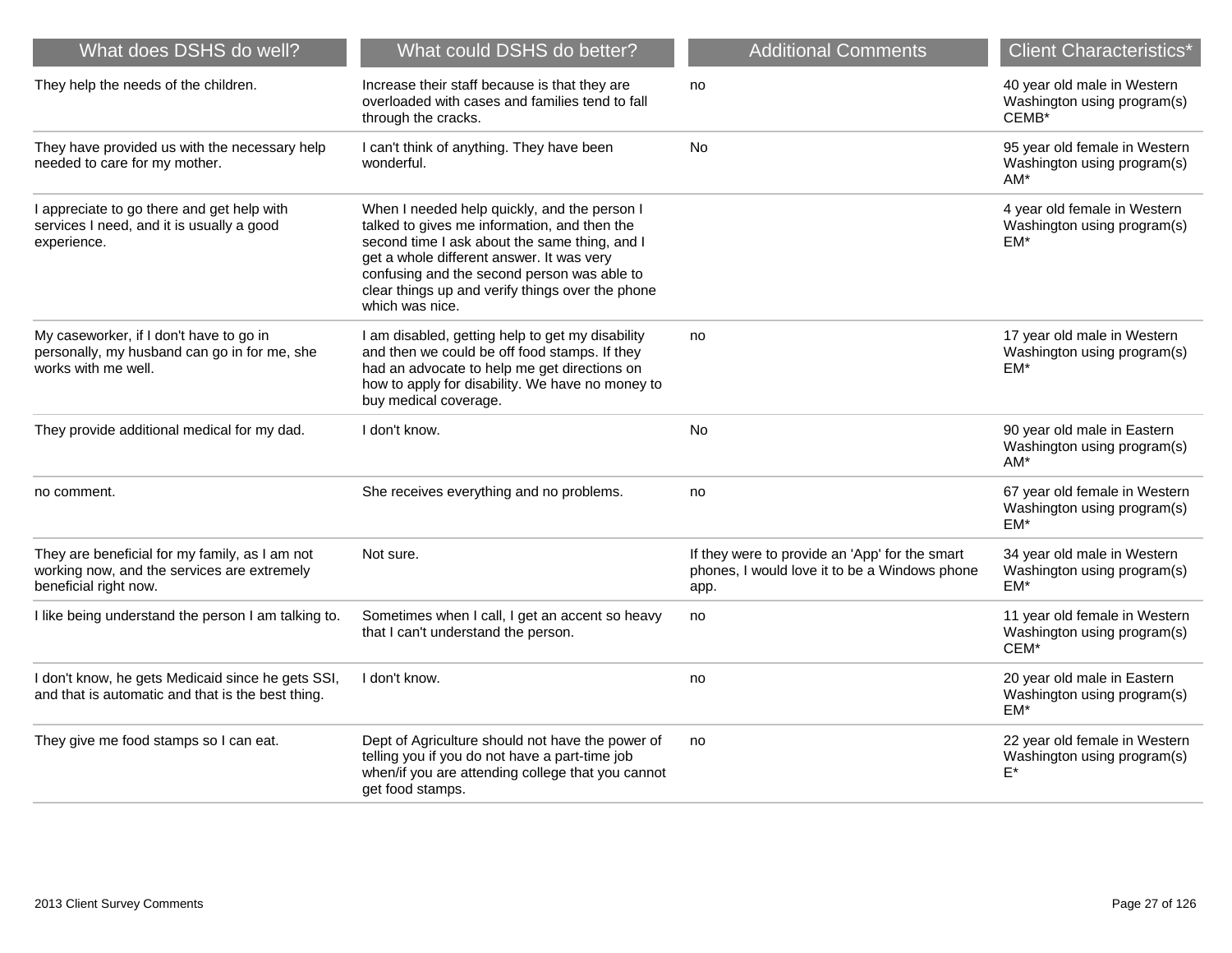| What does DSHS do well?                                                                                                                                                                                                                                                                                      | What could DSHS do better?                                                                                                                                                                                                                                                                                                                                                                    | <b>Additional Comments</b>                                                                                                                                                                                                                                                            | <b>Client Characteristics*</b>                                                  |
|--------------------------------------------------------------------------------------------------------------------------------------------------------------------------------------------------------------------------------------------------------------------------------------------------------------|-----------------------------------------------------------------------------------------------------------------------------------------------------------------------------------------------------------------------------------------------------------------------------------------------------------------------------------------------------------------------------------------------|---------------------------------------------------------------------------------------------------------------------------------------------------------------------------------------------------------------------------------------------------------------------------------------|---------------------------------------------------------------------------------|
| I think they are informative, and the social<br>workers on in tuned to the kids, the placement<br>seems to go well.                                                                                                                                                                                          | When the placement goes to a regular social<br>worker, it is hard for them to answer questions as<br>it takes longer for them to familiarize themselves<br>with the case. Talking about funding and money<br>and the cut in services, I think instead of<br>volunteering to reduce adoption monies<br>individually, they should cut each rate by maybe<br>#10. Overall they could save money. | Speaking for a lot of people, they still need<br>people to adopt all these kids. the judges<br>should be more realistic and not have the bio-<br>parents taking the same training every week,<br>or maybe cut it to 2 times a month. They may<br>be failing as they seem to burn out. | 5 year old female in Eastern<br>Washington using program(s)<br>CDM <sup>*</sup> |
| They help me very well, and receive me well, and<br>most of the time they help me with what I am<br>looking for.                                                                                                                                                                                             | I don't know.                                                                                                                                                                                                                                                                                                                                                                                 | no                                                                                                                                                                                                                                                                                    | 15 year old female in Eastern<br>Washington using program(s)<br>EM*             |
| When we were going to adopt our child, they<br>were very forthcoming with the services we could<br>get. They told us about what was available even<br>though we didn't seek it. We had wonderful<br>people with whom to deal.                                                                                | Diversification - our son got the physical therapy<br>he needed but he needed socialization and there<br>was nothing to address that. There was nothing<br>in place to help with that socialization that son<br>needed and that was lacking. They have<br>services but it's hard to tailor them to the<br>individual child.                                                                   | Overall it has been a very positive experience.                                                                                                                                                                                                                                       | 15 year old male in Eastern<br>Washington using program(s)<br>CDM*              |
| Nothing. They help me because I need help.                                                                                                                                                                                                                                                                   | Have better person-to-person humanity skills<br>(i.e., in 2006 I had a paralyzed vocal cord, and<br>could only whisper, they did nothing to help try to<br>make the interaction easier, one worker had a<br>radio going, and they would not turn it off, and<br>when I asked for them to turn it off, they said I<br>was racist.)                                                             | no                                                                                                                                                                                                                                                                                    | 46 year old female in Eastern<br>Washington using program(s)<br>AEHMZ*          |
| If I have some kind of a problem, it seems to be<br>an easier process than it used to be. I am<br>disabled and it is hard for me to get around, so<br>do interviews on the phone.                                                                                                                            | It would be nice if someone like me did not have<br>to complete paperwork every six months.                                                                                                                                                                                                                                                                                                   | I do think the Department has improved a lot<br>over the years.                                                                                                                                                                                                                       | 53 year old female in Eastern<br>Washington using program(s)<br>EM*             |
| When we lost job or laid off, the office helped us<br>again.                                                                                                                                                                                                                                                 | I don't know.                                                                                                                                                                                                                                                                                                                                                                                 | no                                                                                                                                                                                                                                                                                    | 1 year old female in Eastern<br>Washington using program(s)<br>EM*              |
| They have staff that speak Spanish.                                                                                                                                                                                                                                                                          | Maybe get more staff cause there are occasions<br>where to have to wait a long time to see or talk to<br>staff.                                                                                                                                                                                                                                                                               | no                                                                                                                                                                                                                                                                                    | 21 year old female in Eastern<br>Washington using program(s)<br>EM*             |
| Very impressed with the attention and the level<br>of activity in Clark County. Had no contact with<br>anyone prior to living in Clark County. The Case<br>manager is energetic and knowledgeable. He<br>made referrals for other services. A real<br>assessment was done and appropriate referrals<br>made. | Outcomes need to be measured as well as the<br>level of services.                                                                                                                                                                                                                                                                                                                             |                                                                                                                                                                                                                                                                                       | 42 year old female in Western<br>Washington using program(s)<br>DHMV*           |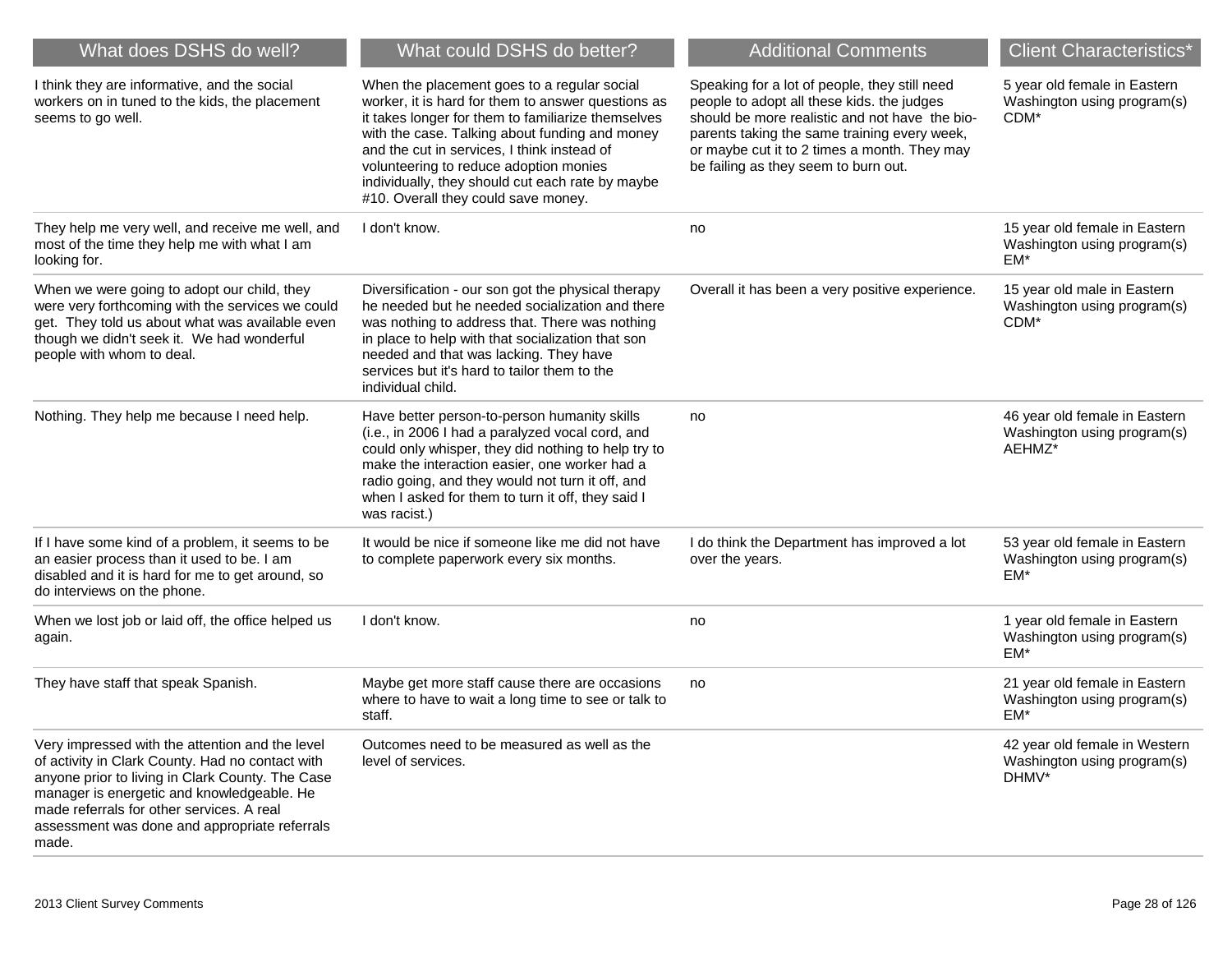| What does DSHS do well?                                                                                                                    | What could DSHS do better?                                                                                                                                                                                                                                                                                                                                                                                                                                                                                                                                                                                                       | <b>Additional Comments</b>                                                                                                        | <b>Client Characteristics*</b>                                        |
|--------------------------------------------------------------------------------------------------------------------------------------------|----------------------------------------------------------------------------------------------------------------------------------------------------------------------------------------------------------------------------------------------------------------------------------------------------------------------------------------------------------------------------------------------------------------------------------------------------------------------------------------------------------------------------------------------------------------------------------------------------------------------------------|-----------------------------------------------------------------------------------------------------------------------------------|-----------------------------------------------------------------------|
| I like that the kids are always gonna be covered<br>for medical.                                                                           | I think they could be a little more attentive to the<br>people that call in and have questions, as most<br>can't afford to drive to the office when they need<br>a question answered.                                                                                                                                                                                                                                                                                                                                                                                                                                            | no                                                                                                                                | 1 year old male in Western<br>Washington using program(s)<br>EM*      |
| Well, they have helped me a lot.                                                                                                           | I don't know.                                                                                                                                                                                                                                                                                                                                                                                                                                                                                                                                                                                                                    |                                                                                                                                   | 3 year old male in Eastern<br>Washington using program(s)<br>CDEM*    |
| They are very helpful in getting the right<br>resources I needed, including doctors and<br>counselors and getting the right job placement. | What I understand from what I've been told, a<br>person working with DVR needs an interview to<br>get paid training. That is hard for a person with<br>disabilities to do. It would be better if somebody<br>from DVR called in advance or came with me on<br>the interview to explain my disability. DVR told<br>me not to bring it up. It is hard for me to talk<br>about and I wish DVR would have shared this<br>information. DVR needs to contact them after my<br>interview to explain the situation. I felt<br>inadequate to handle it. DVR was great about<br>planning - but I wish they followed up more<br>afterwards. |                                                                                                                                   | 41 year old male in Western<br>Washington using program(s)<br>$V^*$   |
| I only get food stamps, otherwise I don't deal<br>w/DSHS.                                                                                  | I don't have to wait very long for food stamps.                                                                                                                                                                                                                                                                                                                                                                                                                                                                                                                                                                                  | no                                                                                                                                | 53 year old female in Eastern<br>Washington using program(s)<br>EHM*  |
| The fact that they help me and my family.                                                                                                  | I don't know, they explain everything real well.                                                                                                                                                                                                                                                                                                                                                                                                                                                                                                                                                                                 | no                                                                                                                                | 7 year old female in Western<br>Washington using program(s)<br>EM*    |
| The social worker is the best.                                                                                                             | I think they need the daily rates for the residents<br>is the minimum they pay for her, and client needs<br>a lot of care.                                                                                                                                                                                                                                                                                                                                                                                                                                                                                                       | When we place care for a resident it is \$60 a<br>day, includes food and care, it is very, very<br>bad pay for adult family home. | 86 year old female in Western<br>Washington using program(s)<br>AM*   |
| They are courteous and they help you with a<br>variety of areas.                                                                           | I don't think I know of anything.                                                                                                                                                                                                                                                                                                                                                                                                                                                                                                                                                                                                | no                                                                                                                                | 61 year old male in Western<br>Washington using program(s)<br>AEMS*   |
| I am grateful that we have services and that<br>DSHS exists and I want to see them continue to<br>be funded.                               | Make it that associated services, like telephone<br>assistance and heating assistance, can be more<br>accessible to the disabled. There are services<br>that should be coordinated with DSHS so that<br>you don't have to fight every year for the services<br>and recertifications for these services that are<br>provided to disabled and other qualified persons.                                                                                                                                                                                                                                                             | no                                                                                                                                | 58 year old female in Western<br>Washington using program(s)<br>AEHM* |
| That they are courteous and are quick to answer<br>my questions and get what I need.                                                       | I can't think of anything.                                                                                                                                                                                                                                                                                                                                                                                                                                                                                                                                                                                                       | no                                                                                                                                | 75 year old female in Western<br>Washington using program(s)<br>AEM*  |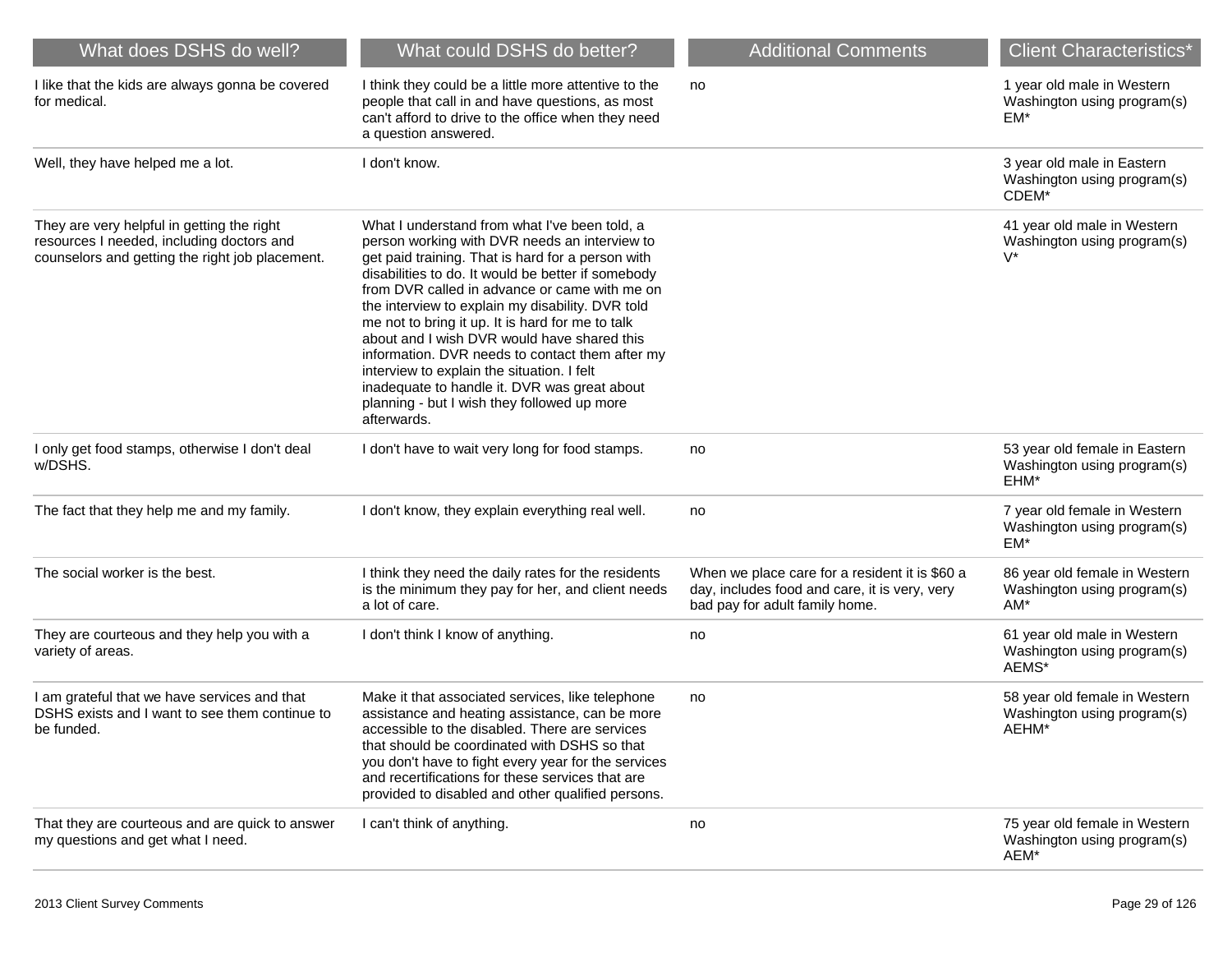| What does DSHS do well?                                                                                                                                                 | What could DSHS do better?                                                                                                                                                                                                   | <b>Additional Comments</b>               | <b>Client Characteristics*</b>                                         |
|-------------------------------------------------------------------------------------------------------------------------------------------------------------------------|------------------------------------------------------------------------------------------------------------------------------------------------------------------------------------------------------------------------------|------------------------------------------|------------------------------------------------------------------------|
| I like that they provide services to the people that<br>need them.                                                                                                      | I think they could maybe be more compassionate<br>and more understanding about people's<br>situation. I worked with some pretty cold case<br>workers!                                                                        |                                          | 4 year old female in Western<br>Washington using program(s)<br>EM*     |
| That they help.                                                                                                                                                         | Less paperwork would be good.                                                                                                                                                                                                | no                                       | 76 year old female in Western<br>Washington using program(s)<br>AEM*   |
| I think everyone made it super easy for me - it<br>has not been confusing.                                                                                              |                                                                                                                                                                                                                              |                                          | 4 year old female in Western<br>Washington using program(s)<br>M*      |
|                                                                                                                                                                         | When I call, I don't like waiting on the phone for<br>45 minutes!                                                                                                                                                            |                                          | 1 year old female in Eastern<br>Washington using program(s)<br>$EM^*$  |
| That they are there to help people who really<br>need help. They have really nice people who<br>seem to actually care about you.                                        | They are consistent and really nice, I don't know.                                                                                                                                                                           | no                                       | 57 year old male in Western<br>Washington using program(s)<br>AEHM*    |
|                                                                                                                                                                         | They used to be open until 5 p.m. but now they<br>stop taking clients at 2 p.m. It is difficult if I work<br>until close to 5 or later.                                                                                      | Some of the staff are not very friendly! | 25 year old female in Western<br>Washington using program(s)<br>EM*    |
| I really don't have to deal with DSHS. I get SSI,<br>and as far as my food stamps I don't have to deal<br>with DSHS, I just call this guy and he helps me<br>with them. | Raise my food stamps.                                                                                                                                                                                                        | no                                       | 43 year old female in Western<br>Washington using program(s)<br>AEHMZ* |
| It is a program that is available for help that need<br>it - I like that.                                                                                               | Take the stupid child care off the phone only and<br>let people talk to DSHS staff face-to-face. When I<br>spoke on the phone, I said one word wrong and it<br>caused me a lot of problems with collecting my<br>child care. |                                          | 34 year old female in Eastern<br>Washington using program(s)<br>CEM*   |
| I like getting my sister to help me and she takes<br>care of my DSHS business for me.                                                                                   | There is long lines when I go to see my regular<br>doctor, sometimes it takes a long time to get to<br>see him.                                                                                                              | no                                       | 44 year old female in Western<br>Washington using program(s)<br>AEM*   |
| I like that they are so good to me.                                                                                                                                     | Don't know.                                                                                                                                                                                                                  | no                                       | 88 year old female in Western<br>Washington using program(s)<br>AEM'   |
| The programs that they have.                                                                                                                                            | I don't have an answer.                                                                                                                                                                                                      | no                                       | 62 year old male in Western<br>Washington using program(s)<br>AEHM*    |
| They have helped me with my needs and provide<br>food for my children.                                                                                                  | The workers need to be nicer.                                                                                                                                                                                                | No                                       | 2 year old female in Western<br>Washington using program(s)<br>EM*     |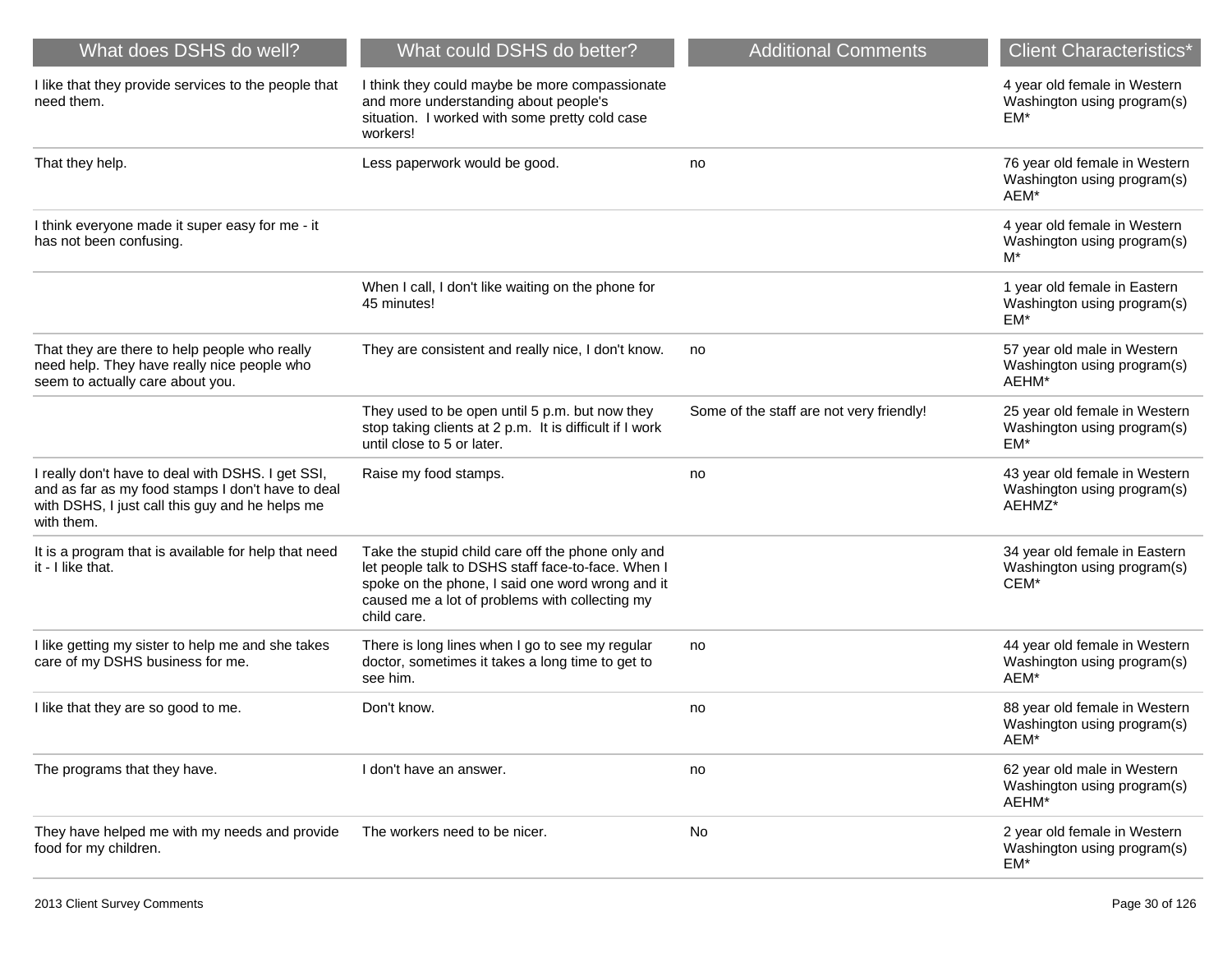| What does DSHS do well?                                                                                       | What could DSHS do better?                                                                                                                                                                                                                                                                                                                                                                             | <b>Additional Comments</b>                                                                                                                                                                           | <b>Client Characteristics*</b>                                       |
|---------------------------------------------------------------------------------------------------------------|--------------------------------------------------------------------------------------------------------------------------------------------------------------------------------------------------------------------------------------------------------------------------------------------------------------------------------------------------------------------------------------------------------|------------------------------------------------------------------------------------------------------------------------------------------------------------------------------------------------------|----------------------------------------------------------------------|
| Nothing. I dread dealing with them.                                                                           | I am on hold with them for too long for services.<br>They need better customer service at the local<br>offices - with courteous staff members. When<br>there is an issue, it needs to be taken care of -<br>not get a call a month later. The calculations for<br>benefits are wrong a lot of the time. The<br>computer says one thing and the paperwork says<br>another. I don't think that is right. |                                                                                                                                                                                                      | 13 year old female in Western<br>Washington using program(s)<br>EM*  |
| They have provided me with the necessary<br>needs for my family.                                              | Shorten the wait at the CSO office.                                                                                                                                                                                                                                                                                                                                                                    | No                                                                                                                                                                                                   | 12 year old male in Eastern<br>Washington using program(s)<br>CDEHM* |
| They are always there to answer any questions<br>that I have.                                                 | They need to reevaluate the Copes clients more<br>than once a year. Their condition changes and<br>they may need more hours.                                                                                                                                                                                                                                                                           | No.                                                                                                                                                                                                  | 75 year old female in Western<br>Washington using program(s)<br>AEM* |
| They have provided me with the necessary<br>things that I need.                                               | Nothing any more.                                                                                                                                                                                                                                                                                                                                                                                      | No                                                                                                                                                                                                   | 67 year old female in Western<br>Washington using program(s)<br>AEM* |
| They are very helpful and provide me with what I<br>need.                                                     | Replace the machines with real people.                                                                                                                                                                                                                                                                                                                                                                 | Nope.                                                                                                                                                                                                | 3 year old female in Western<br>Washington using program(s)<br>EM*   |
| I think it's nice to know somebody is there to<br>help. It's nice they support your needs.                    | I can't think of anything right now.                                                                                                                                                                                                                                                                                                                                                                   | I feel happy about the survey. Our counselor is<br>very nice & tries to help me when I can't<br>communicate well. She makes me<br>comfortable. I've had a very good experience<br>working with them. | 20 year old male in Western<br>Washington using program(s)<br>V*     |
| They have provided me with medical for my<br>family and made it easy to get.                                  | Have someone answer the phone instead of<br>using a automated service or having it ring and<br>then hang up on you.                                                                                                                                                                                                                                                                                    | No                                                                                                                                                                                                   | 24 year old female in Western<br>Washington using program(s)<br>M*   |
| They help my dad with his medical needs and<br>provide food stamps for the family.                            | Nothing.                                                                                                                                                                                                                                                                                                                                                                                               | No                                                                                                                                                                                                   | 78 year old male in Western<br>Washington using program(s)<br>AEM*   |
| I like it when I can go the office and speak with a<br>real person and not the machine.                       | Have someone to talk to and not just the<br>machines. Increase the amount of food stamps<br>allowed and the price of food has increased a<br>whole bunch.                                                                                                                                                                                                                                              | No                                                                                                                                                                                                   | 16 year old female in Eastern<br>Washington using program(s)<br>EM*  |
| They have provided medical for my children.                                                                   | Process applications in a more timely matter not<br>making you wait for 4 months in order to get<br>medical.                                                                                                                                                                                                                                                                                           | No                                                                                                                                                                                                   | 14 year old male in Eastern<br>Washington using program(s)<br>M*     |
| The 800# is fast and great for me as I have small<br>children and going into the office is a chore for<br>me. | Nothing.                                                                                                                                                                                                                                                                                                                                                                                               | No                                                                                                                                                                                                   | 4 year old female in Eastern<br>Washington using program(s)<br>EM*   |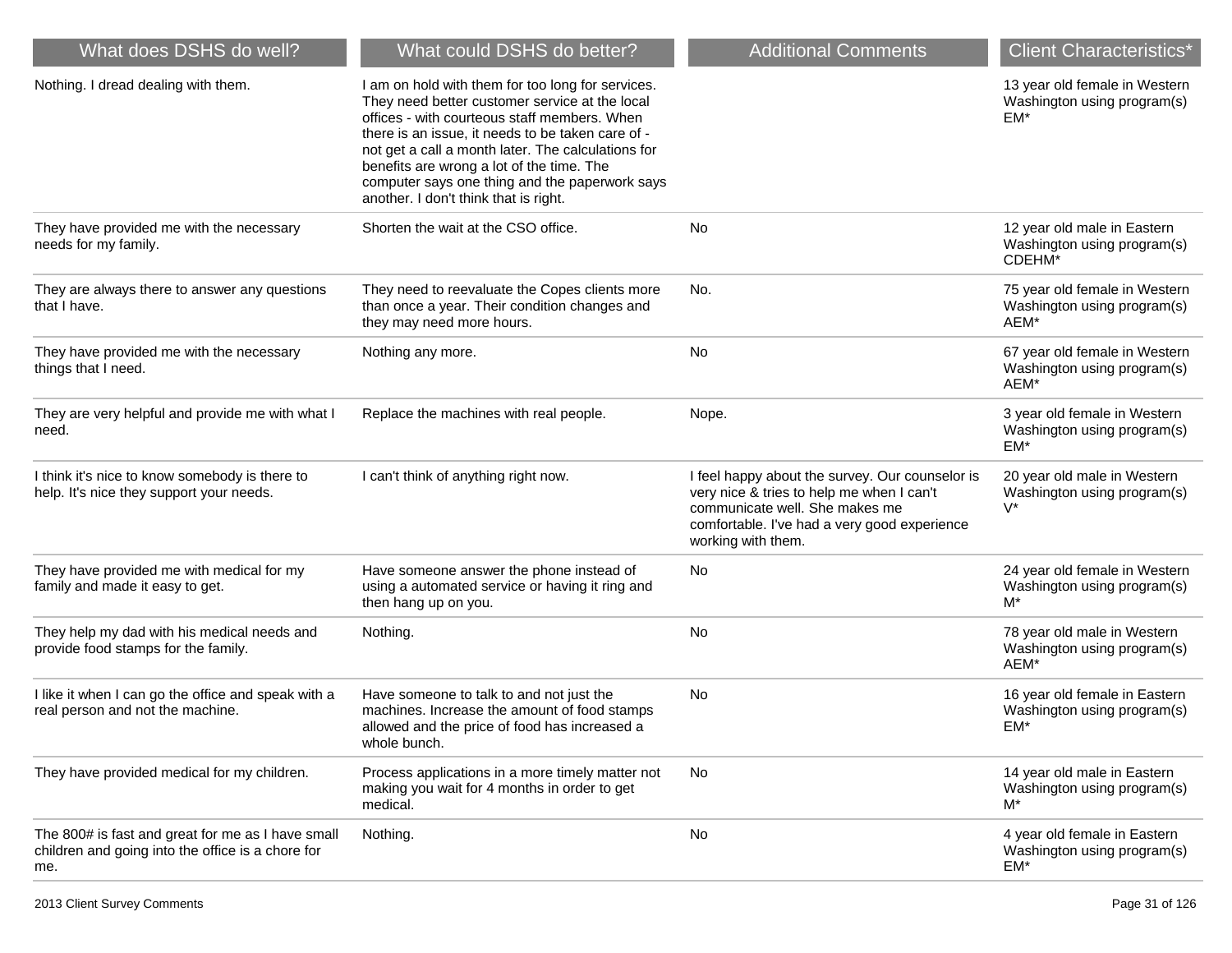| What does DSHS do well?                                                                                                                                                                                              | What could DSHS do better?                                                                                                                                                                                                                                                          | <b>Additional Comments</b>                                                                                                     | <b>Client Characteristics*</b>                                        |
|----------------------------------------------------------------------------------------------------------------------------------------------------------------------------------------------------------------------|-------------------------------------------------------------------------------------------------------------------------------------------------------------------------------------------------------------------------------------------------------------------------------------|--------------------------------------------------------------------------------------------------------------------------------|-----------------------------------------------------------------------|
| The provide medical for me and take care of all<br>the billing problems.                                                                                                                                             | Shorten the length of time in returning phone<br>calls. All calls are busy now please call back and<br>once you get this 4 times we need to have a real<br>person to answer the phone and be available to<br>answer questions instead of a reorder that keeps<br>hanging up on you. | <b>No</b>                                                                                                                      | 12 year old male in Eastern<br>Washington using program(s)<br>CEHM*   |
| The case workers are great.                                                                                                                                                                                          | Answer the phones in a timely matter and treat<br>the client in a respectful manner.                                                                                                                                                                                                | no                                                                                                                             | 14 year old male in Western<br>Washington using program(s)<br>$EM*$   |
| That they give us medical and food stamps.                                                                                                                                                                           | Nothing.                                                                                                                                                                                                                                                                            | nope.                                                                                                                          | 32 year old female in Western<br>Washington using program(s)<br>CEMZ* |
| They are really nice and have provided me with<br>medical and food stamps.                                                                                                                                           | Be more prompt when clients go into the office.<br>They shouldn't have to wait hours to be seen.                                                                                                                                                                                    | No                                                                                                                             | 40 year old female in Western<br>Washington using program(s)<br>EM*   |
| The people and their service - they help us fast.                                                                                                                                                                    | More coverage for medical assistance and for<br>medication.                                                                                                                                                                                                                         |                                                                                                                                | 83 year old male in Western<br>Washington using program(s)<br>AEM*    |
| They way that they cooperate with us. They have<br>made me feel so comfortable.                                                                                                                                      |                                                                                                                                                                                                                                                                                     |                                                                                                                                | 81 year old female in Western<br>Washington using program(s)<br>$AM*$ |
| They help when we are in need.                                                                                                                                                                                       | I think they should bring back some of the<br>services they had eliminated such as dental and<br>vision coverage.                                                                                                                                                                   |                                                                                                                                | 2 year old male in Western<br>Washington using program(s)<br>EM*      |
| Just knowing that there is somebody there to<br>help us if needed.                                                                                                                                                   | Have larger offices with more efficient lines.                                                                                                                                                                                                                                      |                                                                                                                                | 6 year old female in Western<br>Washington using program(s)<br>EM*    |
| They are extremely helpful and I felt like they<br>were more than willing to work with me for what<br>my daughter need compared to military doctor.<br>DSHS staff checked back with us to make sure<br>all was well. | It was somewhat difficult to get in touch with<br>DSHS staff and I left a VM. They usually<br>returned my call in 24-48 hours.                                                                                                                                                      |                                                                                                                                | 1 year old female in Eastern<br>Washington using program(s)<br>M*     |
| The helpful service.                                                                                                                                                                                                 | Not sure at the moment.                                                                                                                                                                                                                                                             |                                                                                                                                | 36 year old male in Western<br>Washington using program(s)<br>EHMSX*  |
| I think the easy access and most of the times the<br>staff can answer the questions that I have.                                                                                                                     | I think keeping us more informed about changes.<br>I had an appt. for my son to go to the dentist<br>after he turned, and DSHS said he was not<br>eligible.                                                                                                                         | I think the thing is with DVR is finding out the<br>difference between a group and one-on-one<br>situation for his employment. | 22 year old male in Eastern<br>Washington using program(s)<br>DMV*    |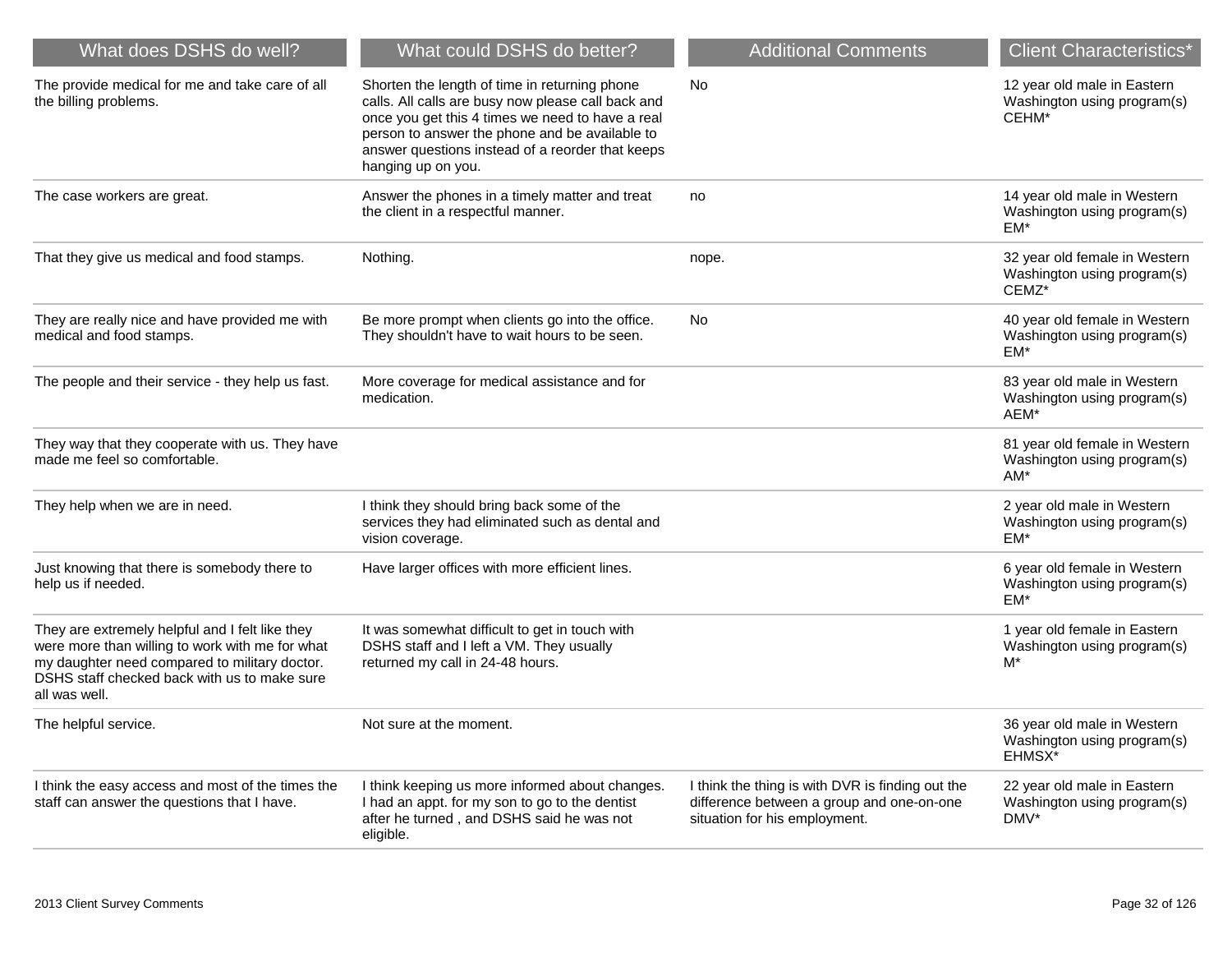| What does DSHS do well?                                                                     | What could DSHS do better?                                                                                                                                                                                                                                                        | <b>Additional Comments</b>                                                                                                                    | <b>Client Characteristics*</b>                                          |
|---------------------------------------------------------------------------------------------|-----------------------------------------------------------------------------------------------------------------------------------------------------------------------------------------------------------------------------------------------------------------------------------|-----------------------------------------------------------------------------------------------------------------------------------------------|-------------------------------------------------------------------------|
| They are respectful and they don't judge.                                                   | I don't know.                                                                                                                                                                                                                                                                     | no                                                                                                                                            | 15 year old female in Western<br>Washington using program(s)<br>$EM*$   |
| Don't know.                                                                                 | Don't know.                                                                                                                                                                                                                                                                       | no                                                                                                                                            | 45 year old female in Western<br>Washington using program(s)<br>E*      |
| That you can do everything online or over the<br>phone.                                     | Being able to get in touch with staff much easier.<br>DSHS standards for assistance are really low. I<br>am working 25-30 hours per week and they cut<br>my food assistance by \$100 for my family of four<br>people. People not working get the full load of<br>food assistance. | I really think they need to examine how they<br>distribute all the welfare funds and how income<br>affects the amount of assistance one gets. | 4 year old male in Eastern<br>Washington using program(s)<br>EM*        |
| I like my social workers.                                                                   | The 'tribal' unit could work to hire more effective<br>social workers. The one I had experience with<br>does not follow up on her children.                                                                                                                                       | no                                                                                                                                            | 2 year old female in Western<br>Washington using program(s)<br>CDM*     |
| That I am not criticized.                                                                   |                                                                                                                                                                                                                                                                                   |                                                                                                                                               | 60 year old female in Eastern<br>Washington using program(s)<br>$V^*$   |
| That I get the help when I need it.                                                         | I'm not sure. I have had to wait on the phone for<br>an hour and a half, and it is very frustrating for<br>someone as busy as me.                                                                                                                                                 | no                                                                                                                                            | 22 year old female in Western<br>Washington using program(s)<br>EMZ*    |
| My favorite part was the DVR staff who were<br>really nice and helpful and easy to talk to. |                                                                                                                                                                                                                                                                                   |                                                                                                                                               | 19 year old male in Western<br>Washington using program(s)<br>$V^*$     |
| I like to be able to call my social workers and<br>financial workers and get answers.       | They need to get the social workers and the<br>financial worker to talk to each other and be on<br>the same page for payments.                                                                                                                                                    | Nope                                                                                                                                          | 67 year old male in Western<br>Washington using program(s)<br>$AM*$     |
| The wonderful caseworkers.                                                                  | Nothing.                                                                                                                                                                                                                                                                          | No                                                                                                                                            | 12 year old female in Eastern<br>Washington using program(s)<br>CEHM*   |
| They helped me with CDL school and hopefully I<br>can get a job.                            | Nothing.                                                                                                                                                                                                                                                                          | No.                                                                                                                                           | 50 year old male in Western<br>Washington using program(s)<br>VX*       |
| The resources and the knowledge that I have<br>learned will help me later.                  | I have no idea. They are doing a good job.                                                                                                                                                                                                                                        | Nope                                                                                                                                          | 36 year old female in Western<br>Washington using program(s)<br>EHMV*   |
| That you can recert your assistance over the<br>internet.                                   | More access to a human person when you call in<br>and you should not have to talk to a recorder.                                                                                                                                                                                  | I don't think so.                                                                                                                             | 43 year old female in Western<br>Washington using program(s)<br>CEHMVZ* |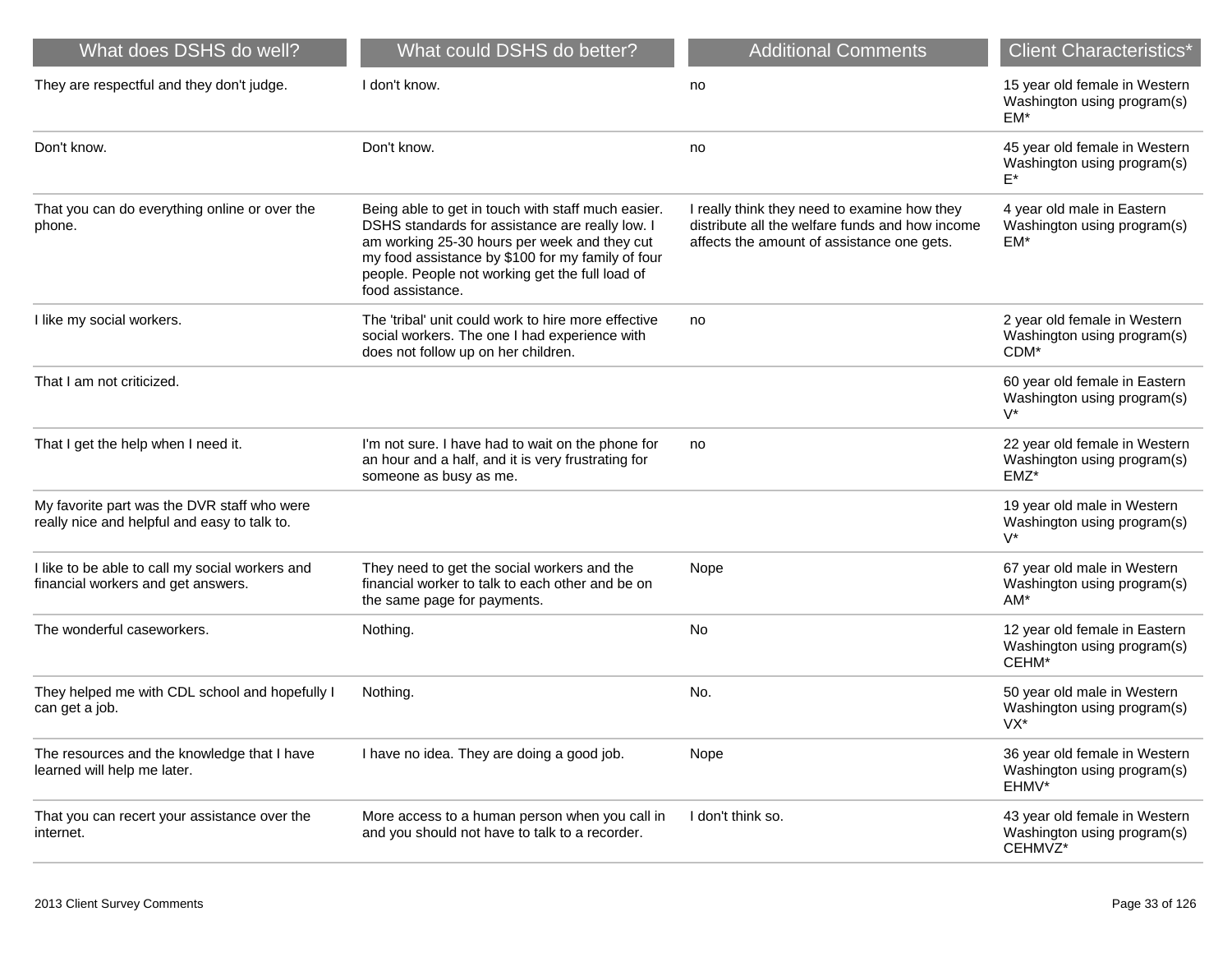| What does DSHS do well?                                                                                                                            | What could DSHS do better?                                                                                                                                                                                                                                                             | <b>Additional Comments</b>       | <b>Client Characteristics*</b>                                        |
|----------------------------------------------------------------------------------------------------------------------------------------------------|----------------------------------------------------------------------------------------------------------------------------------------------------------------------------------------------------------------------------------------------------------------------------------------|----------------------------------|-----------------------------------------------------------------------|
| They have provided me with medical and food<br>stamps which we really need and are grateful for.                                                   | When you call on the phone system it would be<br>great to have a shorter time of waiting to get to<br>talk to a real person.                                                                                                                                                           | Nope                             | 4 year old female in Eastern<br>Washington using program(s)<br>EM*    |
| They provide my father-in-law with the necessary<br>medical and food stamps needs.                                                                 | Nothing.                                                                                                                                                                                                                                                                               | No.                              | 78 year old male in Western<br>Washington using program(s)<br>AEM*    |
| They're helpful getting me signed up for food<br>stamps. They've helped me a lot with paperwork<br>and stuff and doing the interview on the phone. | I think they do a good job now.                                                                                                                                                                                                                                                        | They do a great job - thank you! | 54 year old male in Western<br>Washington using program(s)<br>EMS*    |
| They are there for me and provided me with<br>medical and food stamps.                                                                             | They do the best that they can with the<br>resources that they have.                                                                                                                                                                                                                   | No.                              | 59 year old female in Western<br>Washington using program(s)<br>AEMZ* |
| They are prompt and courteous and provide me<br>with medical and food stamps.                                                                      | Nothing.                                                                                                                                                                                                                                                                               | No                               | 62 year old male in Western<br>Washington using program(s)<br>AEM*    |
| They take into consideration the best interest of<br>the children.                                                                                 | More staff. Give the bio parents less time to<br>improve and get their children back.                                                                                                                                                                                                  | Nope That all.                   | 4 year old male in Western<br>Washington using program(s)<br>CHM*     |
| Before putting her in a facility could call the SW<br>and resolve issues.                                                                          | Can't think of anything.                                                                                                                                                                                                                                                               |                                  | 75 year old female in Eastern<br>Washington using program(s)<br>$AM*$ |
| They have services like WorkSource and<br>medical that have helped me.                                                                             | They need to provide dental care.                                                                                                                                                                                                                                                      | <b>No</b>                        | 6 year old male in Western<br>Washington using program(s)<br>CEHMS*   |
| They are able to get me information I need for<br>this child and it's just a matter of waiting.                                                    | They do the best they can with what they have,<br>but sometimes programs stop and we need<br>them. We moved away and there are not that<br>many programs available here. Staffing cuts<br>make it difficult too.                                                                       |                                  | 9 year old female in Western<br>Washington using program(s)<br>CEHM*  |
| All of it.                                                                                                                                         | She like to eatmore food stamps.                                                                                                                                                                                                                                                       |                                  | 60 year old female in Western<br>Washington using program(s)<br>AEHM* |
| They are providing medical and Copes for me.                                                                                                       | Communication between the client and the<br>department in what benefits are available. It is<br>not always necessary to have 3 bids with<br>improvements need to be done. The decision<br>should be made locally and without all the<br>paperwork at the lower cost if under \$500.00. | <b>No</b>                        | 61 year old female in Eastern<br>Washington using program(s)<br>$AM*$ |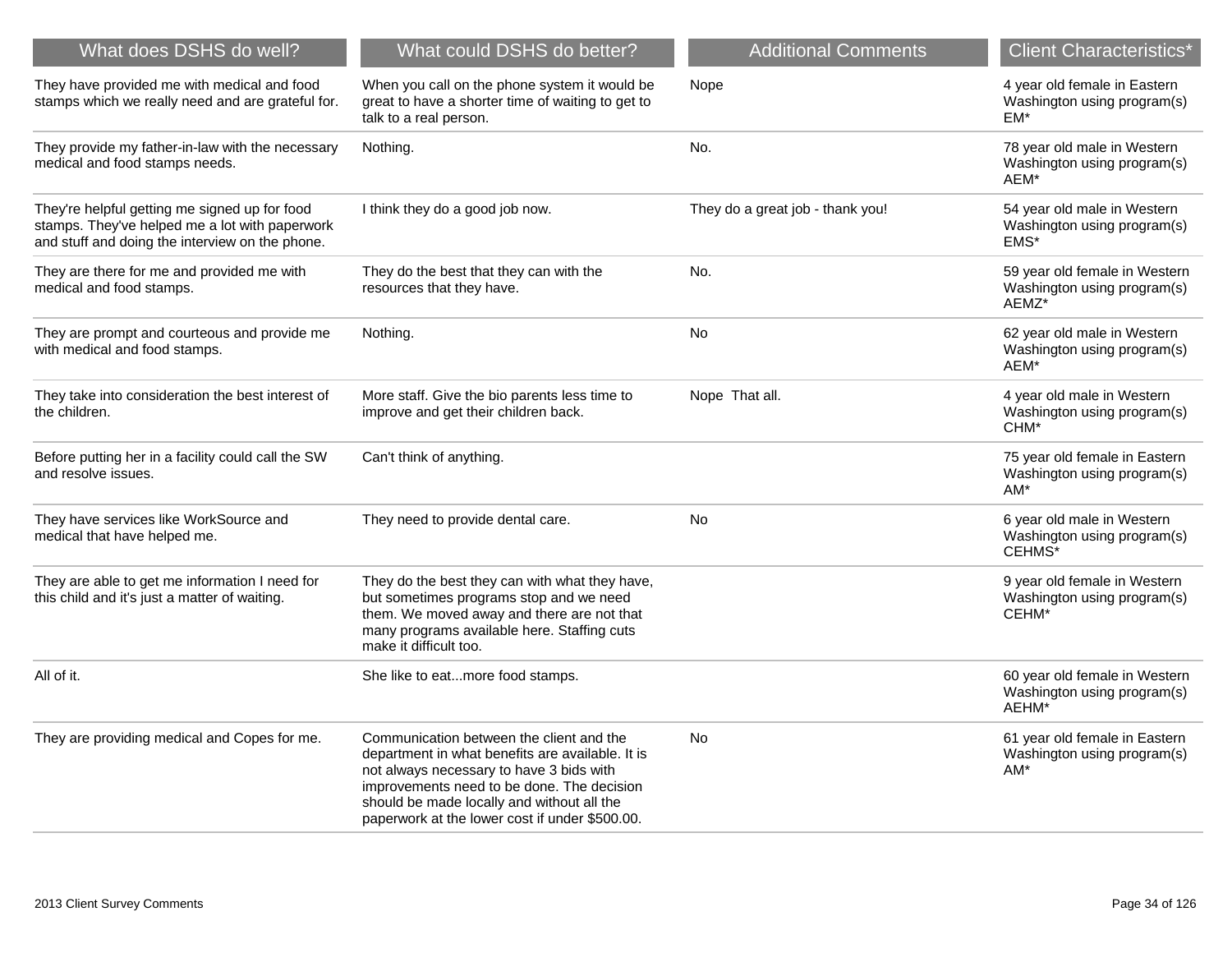| What does DSHS do well?                                                                                                 | What could DSHS do better?                                                                                                                                                                                         | <b>Additional Comments</b>                                                                                                                                                                                                                                                                                                                                                                                                                                                                                                                                                                                                                                        | <b>Client Characteristics*</b>                                        |
|-------------------------------------------------------------------------------------------------------------------------|--------------------------------------------------------------------------------------------------------------------------------------------------------------------------------------------------------------------|-------------------------------------------------------------------------------------------------------------------------------------------------------------------------------------------------------------------------------------------------------------------------------------------------------------------------------------------------------------------------------------------------------------------------------------------------------------------------------------------------------------------------------------------------------------------------------------------------------------------------------------------------------------------|-----------------------------------------------------------------------|
| The online application is great.                                                                                        | Faster service in the CSO lobbies.                                                                                                                                                                                 | No                                                                                                                                                                                                                                                                                                                                                                                                                                                                                                                                                                                                                                                                | 16 year old male in Western<br>Washington using program(s)<br>EM*     |
| Get the help I need.                                                                                                    | Could listen a little harder to the problems that<br>we Medicaid people have. They don't get to the<br>root of the problem as quickly as they could<br>(financial service workers and social services<br>workers). | I am satisfied with the services I receive from<br>DSHS.                                                                                                                                                                                                                                                                                                                                                                                                                                                                                                                                                                                                          | 71 year old female in Western<br>Washington using program(s)<br>AM*   |
| The workers that I have deal with are great. They<br>have provided us with the necessary things that<br>we have needed. | Nothing. I don't know.                                                                                                                                                                                             | <b>No</b>                                                                                                                                                                                                                                                                                                                                                                                                                                                                                                                                                                                                                                                         | 6 year old male in Western<br>Washington using program(s)<br>CEHM*    |
| No comments.                                                                                                            | Feel people on disability need more help.                                                                                                                                                                          |                                                                                                                                                                                                                                                                                                                                                                                                                                                                                                                                                                                                                                                                   | 37 year old male in Western<br>Washington using program(s)<br>EHM*    |
| The people are very friendly.                                                                                           | Nothing. I can't think of anything.                                                                                                                                                                                | Nope.                                                                                                                                                                                                                                                                                                                                                                                                                                                                                                                                                                                                                                                             | 91 year old female in Western<br>Washington using program(s)<br>$AM*$ |
| Grateful for the help when I need it.                                                                                   | It would be really nice for people who are going<br>back to college that the programs be expanded.<br>One year is not enough to learn a skill.                                                                     |                                                                                                                                                                                                                                                                                                                                                                                                                                                                                                                                                                                                                                                                   | 5 year old male in Western<br>Washington using program(s)<br>EHM*     |
| They have always been respectful to everyone.                                                                           | Give us back our CSO's in King County or move<br>it to some place where there is parking and<br>easier to get to.                                                                                                  | It has been a hardship to have consolidated<br>the CSOs in Seattle into the Federal Bldg in<br>the financial district. This new location is a<br>nightmare. There is no parking and have to go<br>through security with no lockers for the<br>homeless to put their stuff and go into the<br>CSO. Are told to come back without your stuff<br>or to go to the bus station which is about 1-1/2<br>miles away. This does not serve the population<br>the CSO is intended to serve.                                                                                                                                                                                 | 48 year old female in Western<br>Washington using program(s)<br>EHM*  |
| No comment.                                                                                                             | Follow their policies -- Children's Administration.                                                                                                                                                                | There are some high quality employees, but<br>there are also some employees who are<br>substandard as far as meeting time lines,<br>complying with their own policies, following<br>through on what a child needs, giving foster<br>parents adequate notice of changes such as<br>visitation, notifying foster parents of court<br>dates (not at all), changing visit times or<br>scheduling a visit with only one hour notice.<br>These factors make it difficult to want to<br>continue being a foster parent. Help and safety<br>visits were not very thorough. The SW has<br>never seen where they sleep. How does she<br>know if the room is safe and clean? | 2 year old female in Eastern<br>Washington using program(s)<br>CDEM*  |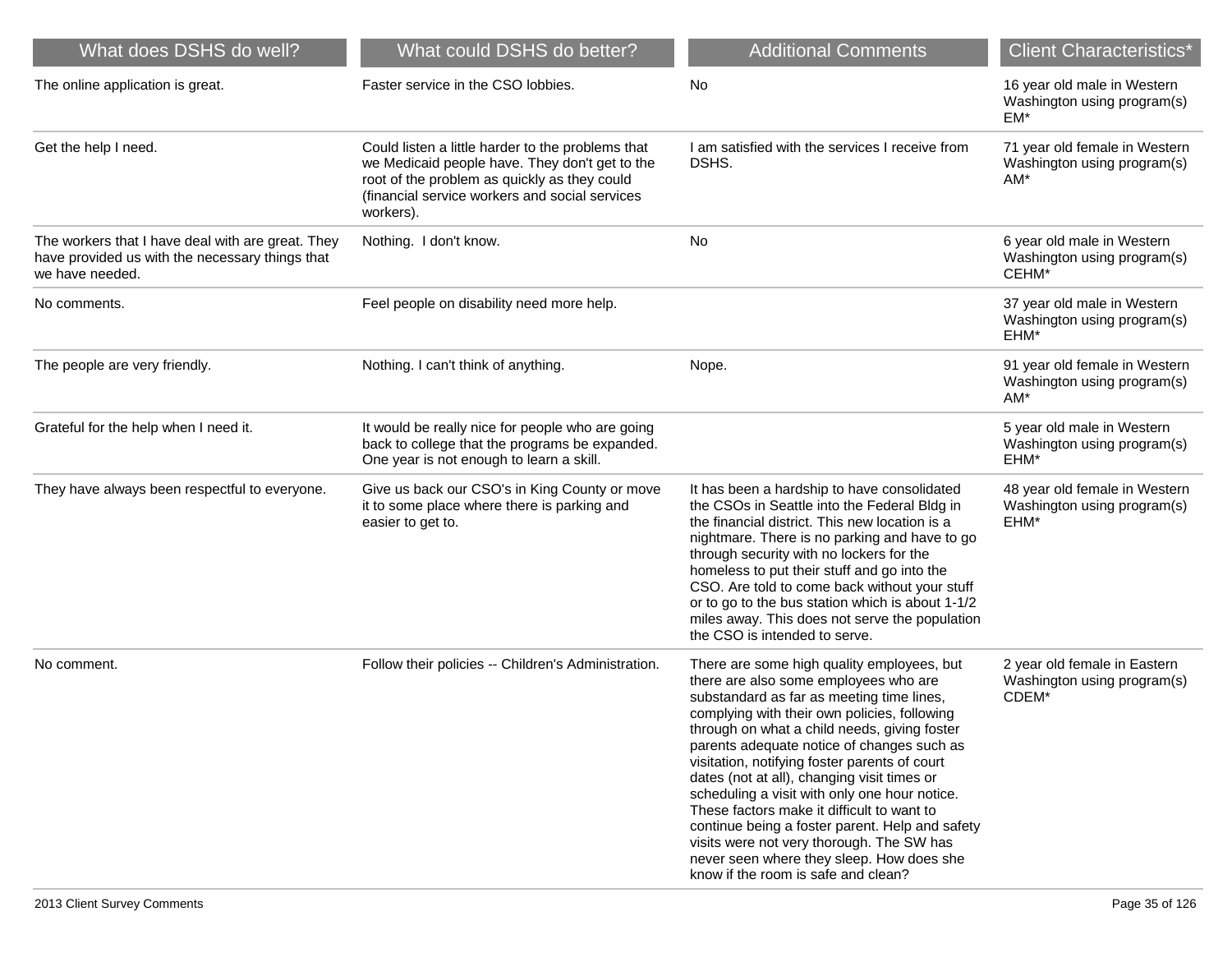| What does DSHS do well?                                                                                                                                                                                                                                                                                                                          | What could DSHS do better?                                                                                                                                                                                                                                                                                                                                                                                                                                                                                                    | <b>Additional Comments</b>                                                                   | <b>Client Characteristics*</b>                                        |
|--------------------------------------------------------------------------------------------------------------------------------------------------------------------------------------------------------------------------------------------------------------------------------------------------------------------------------------------------|-------------------------------------------------------------------------------------------------------------------------------------------------------------------------------------------------------------------------------------------------------------------------------------------------------------------------------------------------------------------------------------------------------------------------------------------------------------------------------------------------------------------------------|----------------------------------------------------------------------------------------------|-----------------------------------------------------------------------|
| No comment.                                                                                                                                                                                                                                                                                                                                      | If a client speaks English, then they need to be<br>given an English-speaking person to interview.<br>Make it easier for women who are leaving an<br>abusive situation to have some financial<br>resources.                                                                                                                                                                                                                                                                                                                   |                                                                                              | 47 year old female in Western<br>Washington using program(s)<br>EHMZ* |
| Helpful, encouraging when feeling worthless and<br>mentally down. I'm just glad I have food<br>assistance and they are there if needed.                                                                                                                                                                                                          | No comment.                                                                                                                                                                                                                                                                                                                                                                                                                                                                                                                   |                                                                                              | 58 year old female in Western<br>Washington using program(s)<br>EHM*  |
| They help and understand your problems and<br>point you in the right direction you need to get<br>pointed in.                                                                                                                                                                                                                                    | I don't know off the top of my head.                                                                                                                                                                                                                                                                                                                                                                                                                                                                                          |                                                                                              | 27 year old female in Western<br>Washington using program(s)<br>CEHM* |
| Most people are very nice and try to help.                                                                                                                                                                                                                                                                                                       | Get more staff.                                                                                                                                                                                                                                                                                                                                                                                                                                                                                                               |                                                                                              | 67 year old female in Western<br>Washington using program(s)<br>EHM*  |
| Free care.                                                                                                                                                                                                                                                                                                                                       | Keep kids on assistance longer.                                                                                                                                                                                                                                                                                                                                                                                                                                                                                               |                                                                                              | 18 year old male in Western<br>Washington using program(s)<br>HM*     |
| Community Jobs program through WorkFirst. I<br>am working 40 hours every two weeks and the<br>extra money helps.                                                                                                                                                                                                                                 | The programs make it hard to get out of the<br>poverty level. Improve the services to give a<br>boost up. Even \$100-150 more a month and a<br>little longer in Community Jobs would be very<br>helpful.                                                                                                                                                                                                                                                                                                                      |                                                                                              | 35 year old male in Western<br>Washington using program(s)<br>CEHMS*  |
| Mostly I like my caseworker because I deal with<br>her. She is extremely pleasant person and when<br>I ask her a question - she has the courtesy to tell<br>me she will have to find out or tell me where I<br>can find out. She has always been extremely<br>prompt and helpful. I really applaud her. Her<br>name is Rachel Silva - I believe. | I think they could hire more people that speak<br>better English and more clear in usage of<br>English                                                                                                                                                                                                                                                                                                                                                                                                                        | I have never heard a result from my appeal of<br>reduction of COPES hours. I need an answer. | 75 year old female in Western<br>Washington using program(s)<br>AEM*  |
| That it exists to help people and that the people<br>involved do their best to make that help happen.                                                                                                                                                                                                                                            | Make it easier to get an interview at the CSO - it<br>is very difficult if a client is working at all. The MH<br>provider has been wonderful across the board!<br>But, the initial process of getting my daughter<br>approved for MH treatment was very difficult.<br>She had gone through a traumatic experience<br>and I had to describe it over the phone with<br>someone that I had never met. She asked very<br>prying questions and made me feel very<br>defensive over the phone. It seemed very<br>adversarial to me! | I am grateful that DSHS is doing this survey!                                                | 12 year old female in Western<br>Washington using program(s)<br>EHM*  |
| I liked the workers who came for the monthly<br>home visit.                                                                                                                                                                                                                                                                                      | No, I can't think of anything.                                                                                                                                                                                                                                                                                                                                                                                                                                                                                                | no                                                                                           | 59 year old female in Western<br>Washington using program(s)<br>C*    |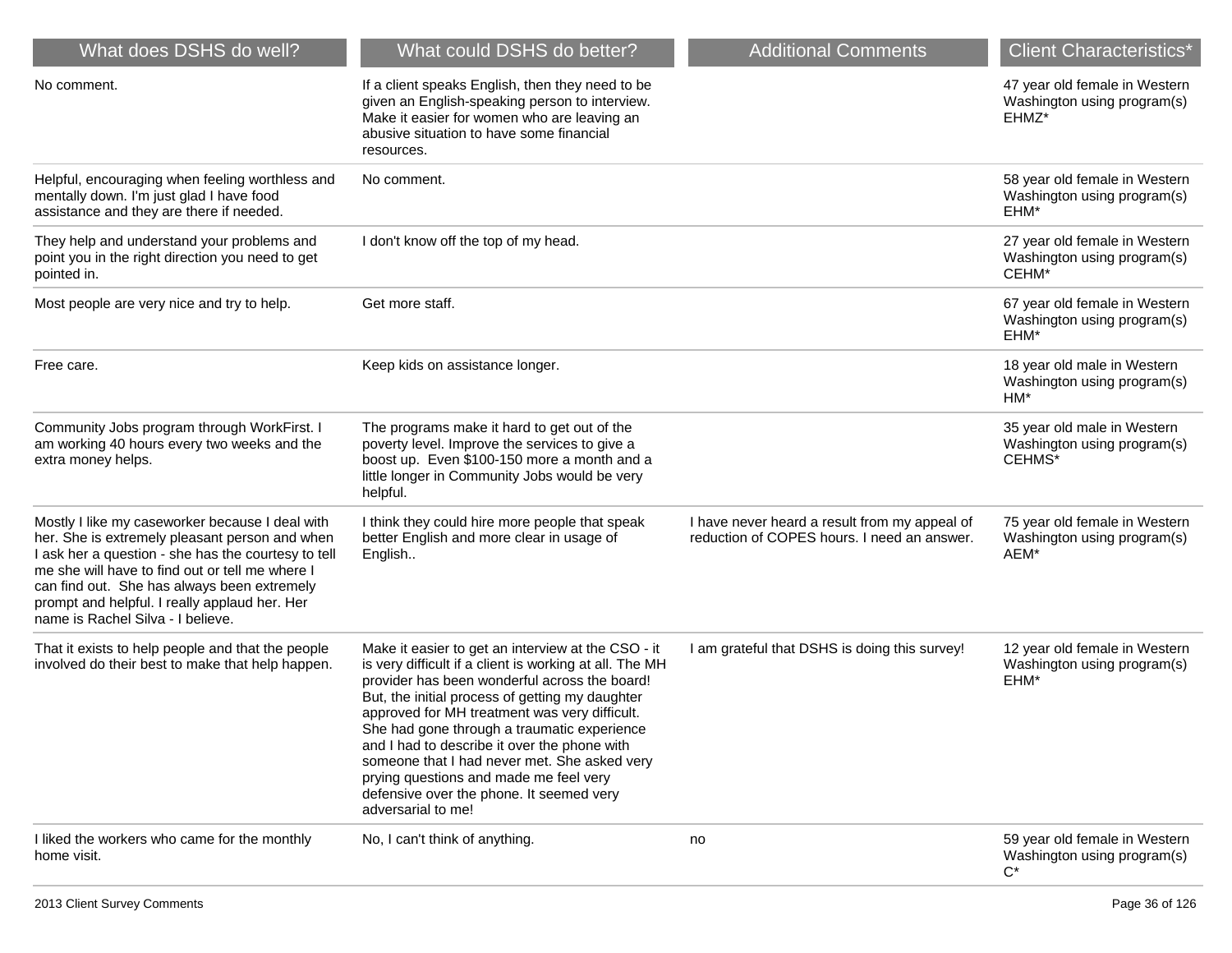| What does DSHS do well?                                                                                                                                            | What could DSHS do better?                                                                                                                                                                                                                                                                                                                                                                                                                                                                                                                                                      | <b>Additional Comments</b> | <b>Client Characteristics*</b>                                          |
|--------------------------------------------------------------------------------------------------------------------------------------------------------------------|---------------------------------------------------------------------------------------------------------------------------------------------------------------------------------------------------------------------------------------------------------------------------------------------------------------------------------------------------------------------------------------------------------------------------------------------------------------------------------------------------------------------------------------------------------------------------------|----------------------------|-------------------------------------------------------------------------|
| DSHS helps a lot, especially my son. They help<br>with diapers and wipes. He is 19 months.                                                                         | Make a schedule for appointments to reduce<br>waiting. There are long lines, always crowded<br>and I have to wait a long time.                                                                                                                                                                                                                                                                                                                                                                                                                                                  |                            | 19 year old female in Western<br>Washington using program(s)<br>CEHMZ*  |
| The office is close to my house.                                                                                                                                   | For me everything is fine. Sometimes it is hard to<br>communicate because their aren't that many<br>interpreters.                                                                                                                                                                                                                                                                                                                                                                                                                                                               | no                         | 24 year old female in Western<br>Washington using program(s)<br>$CMZ^*$ |
| Helping my wife getting to be a U.S. citizen.                                                                                                                      | They are already doing very well. No suggestions.                                                                                                                                                                                                                                                                                                                                                                                                                                                                                                                               |                            | 26 year old male in Western<br>Washington using program(s)<br>CEMSX*    |
| I like the concept of helping families and the<br>concept that mental health, medical, child<br>support and children's and economic and can all<br>be coordinated. | Consider individuals as individuals, not cases.<br>They refer to my children as 'cases' and it is<br>important that they realize they are dealing with<br>individuals and their lives and what they do<br>impacts these lives in profound ways.                                                                                                                                                                                                                                                                                                                                 | no                         | 49 year old female in Western<br>Washington using program(s)<br>CEHMZ*  |
| Staff are friendly and provided in-home services.                                                                                                                  | The previous counselor was great. The new<br>counselor seems to not be listening to<br>[Identifying Data Redacted] now. It is very difficult<br>to get through to a worker. Sometimes it takes 2-<br>4 hours or several days to get ahold of someone.<br>Answer the phone and return messages<br>promptly. Funds were cancelled for [Identifying<br>Data Redacted] as rules changed. If dad makes<br>child support payment, [Identifying Data<br>Redacted] gets funds. Otherwise she is<br>dependent on support legal guardians. Our<br>income is not taken into consideration. |                            | 13 year old female in Western<br>Washington using program(s)<br>EHM*    |
| That it doesn't take took long for me to get in and<br>out of there.                                                                                               |                                                                                                                                                                                                                                                                                                                                                                                                                                                                                                                                                                                 |                            | 56 year old male in Western<br>Washington using program(s)<br>EHMS*     |
| They provided me with food stamps and medical<br>for the girls.                                                                                                    | The phone system needs to be improved. You<br>should not have to wait 35 minutes in order to<br>get a real person to talk to.                                                                                                                                                                                                                                                                                                                                                                                                                                                   | Nope                       | 39 year old female in Western<br>Washington using program(s)<br>CEZ*    |
| I usually am treated well by the staff at CSO.                                                                                                                     | Answer the phones so I don't have to leave a<br>message.                                                                                                                                                                                                                                                                                                                                                                                                                                                                                                                        |                            | 26 year old female in Western<br>Washington using program(s)<br>CEMSZ*  |
| I deal with them when I need services, mostly<br>food.                                                                                                             | I'm not sure.                                                                                                                                                                                                                                                                                                                                                                                                                                                                                                                                                                   | no                         | 41 year old male in Western<br>Washington using program(s)<br>$CEX^*$   |
|                                                                                                                                                                    | Answer the phone and return calls within 24<br>hours.                                                                                                                                                                                                                                                                                                                                                                                                                                                                                                                           |                            | 26 year old male in Eastern<br>Washington using program(s)<br>$ES^*$    |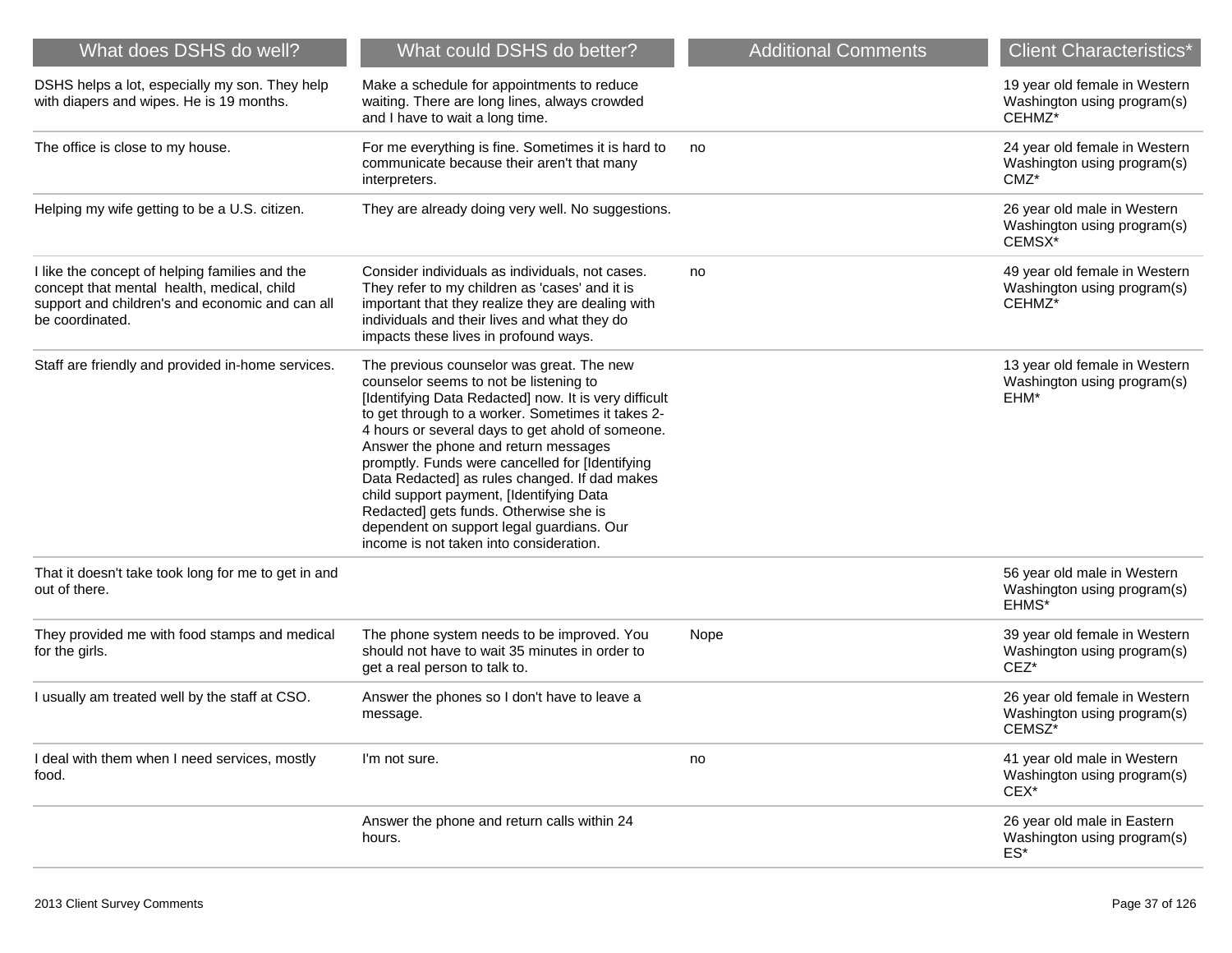| What does DSHS do well?                                                                     | What could DSHS do better?                                                                                    | <b>Additional Comments</b>                                                                                                                                                                                                                      | <b>Client Characteristics*</b>                                                   |
|---------------------------------------------------------------------------------------------|---------------------------------------------------------------------------------------------------------------|-------------------------------------------------------------------------------------------------------------------------------------------------------------------------------------------------------------------------------------------------|----------------------------------------------------------------------------------|
| They have provided me with the medical<br>necessary for the care of my daughter.            | I don't know.                                                                                                 | No I can't think of any.                                                                                                                                                                                                                        | 51 year old female in Western<br>Washington using program(s)<br>$DM*$            |
| I get the help where and when I need it.                                                    | No suggestions.                                                                                               |                                                                                                                                                                                                                                                 | 44 year old male in Eastern<br>Washington using program(s)<br>EMSV*              |
| Mental health.                                                                              | I don't know.                                                                                                 | no                                                                                                                                                                                                                                              | 31 year old female in Western<br>Washington using program(s)<br>CEHMSB*          |
| The DD services for our son have been excellent<br>and the caseworker is great.             | The social workers need to have better<br>knowledge as to what services are available and<br>how to use them. | Nope                                                                                                                                                                                                                                            | 6 year old male in Eastern<br>Washington using program(s)<br>DEM*                |
| The fact that they are there at all to help people<br>in need.                              | Bring back the dental program.                                                                                | I just wish that something could have been<br>worked out on my dental issue. I ended up with<br>no teeth for about two years when dental<br>program was terminated. I was pre-approved<br>for treatment and then DSHS pulled the plug<br>on me! | 29 year old male in Western<br>Washington using program(s)<br>CEHMSX*            |
| Just the help that they give us and that we are all<br>in a good place.                     |                                                                                                               |                                                                                                                                                                                                                                                 | 36 year old male in Eastern<br>Washington using program(s)<br>CEMSX <sup>*</sup> |
| Helping me when I need it.                                                                  | Get rid of the call center and answer the phone<br>with real people.                                          |                                                                                                                                                                                                                                                 | 45 year old male in Western<br>Washington using program(s)<br>EHMS*              |
| We have a Spanish worker that helps us with the<br>medical and DD services for my daughter. | Everything is OK.                                                                                             | No                                                                                                                                                                                                                                              | 6 year old female in Eastern<br>Washington using program(s)<br>DM <sup>*</sup>   |
| When I talk to someone, they take care of the<br>issue right away.                          | The doctors don't want to see you if you are on<br>Molina and sleep disorders are not covered.                | no                                                                                                                                                                                                                                              | 34 year old female in Western<br>Washington using program(s)<br>CEMB*            |
| Dealing with the nice customer service.                                                     | I don't know.                                                                                                 | No.                                                                                                                                                                                                                                             | 22 year old male in Eastern<br>Washington using program(s)<br>$S^*$              |
| I guess the assistance and no discrimination.                                               |                                                                                                               | I am very happy with receiving services, and I<br>would like to win the \$250 gift card.                                                                                                                                                        | 42 year old female in Western<br>Washington using program(s)<br>EMSB*            |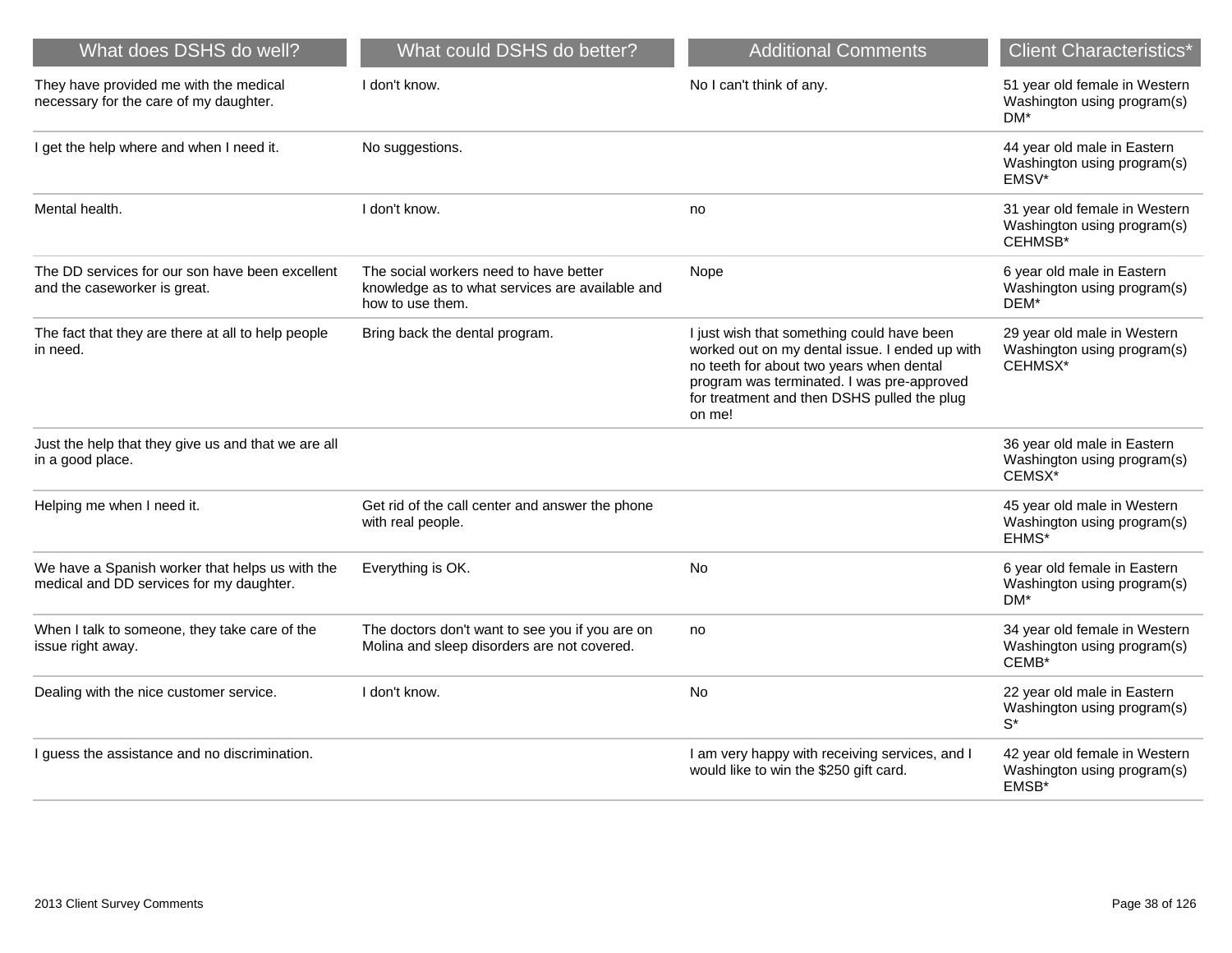| What does DSHS do well?                                                                                                                                                                                                                                                                  | What could DSHS do better?                                                                                                                                                                                                                      | <b>Additional Comments</b>                                                                                                                                                                                                                                                                                                                                                                                                                                                                                                                                                                                 | <b>Client Characteristics*</b>                                          |
|------------------------------------------------------------------------------------------------------------------------------------------------------------------------------------------------------------------------------------------------------------------------------------------|-------------------------------------------------------------------------------------------------------------------------------------------------------------------------------------------------------------------------------------------------|------------------------------------------------------------------------------------------------------------------------------------------------------------------------------------------------------------------------------------------------------------------------------------------------------------------------------------------------------------------------------------------------------------------------------------------------------------------------------------------------------------------------------------------------------------------------------------------------------------|-------------------------------------------------------------------------|
| Nothing.                                                                                                                                                                                                                                                                                 | They could work better on making sure the<br>money gets to the child. I am tired of supporting<br>someone's drug habit. I feel the state should give<br>the custodial parent a drug test, and have a<br>protective payee if they fail the test. | I feel the judge in my child support case, 3<br>years ago, we had a conference call, they<br>based the child support on how much my<br>business made during the year, not how much<br>I made out of my business. I am an<br>owner/operator, I have maintenance, fuel,<br>permits, tolls, etc I banked 50,000, out of<br>200,000, and had to pay taxes on that, I made<br>net 30,000. The judge tripled by child support,<br>and she was against me at the get go. I have a<br>child in the home with me now that I am trying<br>to raise and I don't feel the way they calculate<br>child support is fair. | 45 year old male in Eastern<br>Washington using program(s)<br>CX*       |
| I like the accessibility of services. I can do<br>reviews over the phone or through the mail or e-<br>mail. [Identifying Data Redacted] is very happy<br>with his psychotherapist. I can get info and call<br>backs quickly. We get reminder calls for<br>appointments. It is wonderful. | Increase the number of psychiatrists available in<br>the location. [Identifying Data Redacted] hates<br>his psychiatrist and needs an updated psychiatric<br>evaluation as he is not being treated properly.                                    |                                                                                                                                                                                                                                                                                                                                                                                                                                                                                                                                                                                                            | 21 year old male in Eastern<br>Washington using program(s)<br>AEHM*     |
| The services that they provide have helped me.                                                                                                                                                                                                                                           | I don't know. Everything is OK.                                                                                                                                                                                                                 | No                                                                                                                                                                                                                                                                                                                                                                                                                                                                                                                                                                                                         | 33 year old male in Western<br>Washington using program(s)<br>CEMX*     |
| My benefits transferred quickly from the state I<br>previously lived in.                                                                                                                                                                                                                 | Provide more mental health service providers<br>and more qualified counselors.                                                                                                                                                                  | My neutral or negative answers are based on<br>having lived in a large city in California and I<br>am comparing what is available here to what<br>was available in the city. The rural areas do<br>not offer much in the way of resources.                                                                                                                                                                                                                                                                                                                                                                 | 39 year old female in Western<br>Washington using program(s)<br>EHMS*   |
| That my low income family is able to get services.                                                                                                                                                                                                                                       | For Children's Adm, they need to invest more<br>time into listening to the facts and not making up<br>their minds. Once I switched to HMO from<br>medical coupons, it takes a long time to get<br>medical supplies approved or medication.      | no                                                                                                                                                                                                                                                                                                                                                                                                                                                                                                                                                                                                         | 38 year old female in Western<br>Washington using program(s)<br>CEHMSZ* |
| They have helped us with medical and services<br>for DD and DVR.                                                                                                                                                                                                                         | I don't know.                                                                                                                                                                                                                                   | No                                                                                                                                                                                                                                                                                                                                                                                                                                                                                                                                                                                                         | 46 year old female in Western<br>Washington using program(s)<br>DMV*    |
| They provided medical for the kids quickly. Same Give me clearer info on what kids are eligible for<br>day service was awesome. The MH counselor<br>who visited my son at his school was great. It<br>was so convenient and we could all meet there.                                     | and names of dentists.                                                                                                                                                                                                                          |                                                                                                                                                                                                                                                                                                                                                                                                                                                                                                                                                                                                            | 8 year old male in Eastern<br>Washington using program(s)<br>EHM*       |
| I get my medical coverage.                                                                                                                                                                                                                                                               | More people working there so I don't have to wait<br>so long.                                                                                                                                                                                   |                                                                                                                                                                                                                                                                                                                                                                                                                                                                                                                                                                                                            | 41 year old male in Western<br>Washington using program(s)<br>EHMS*     |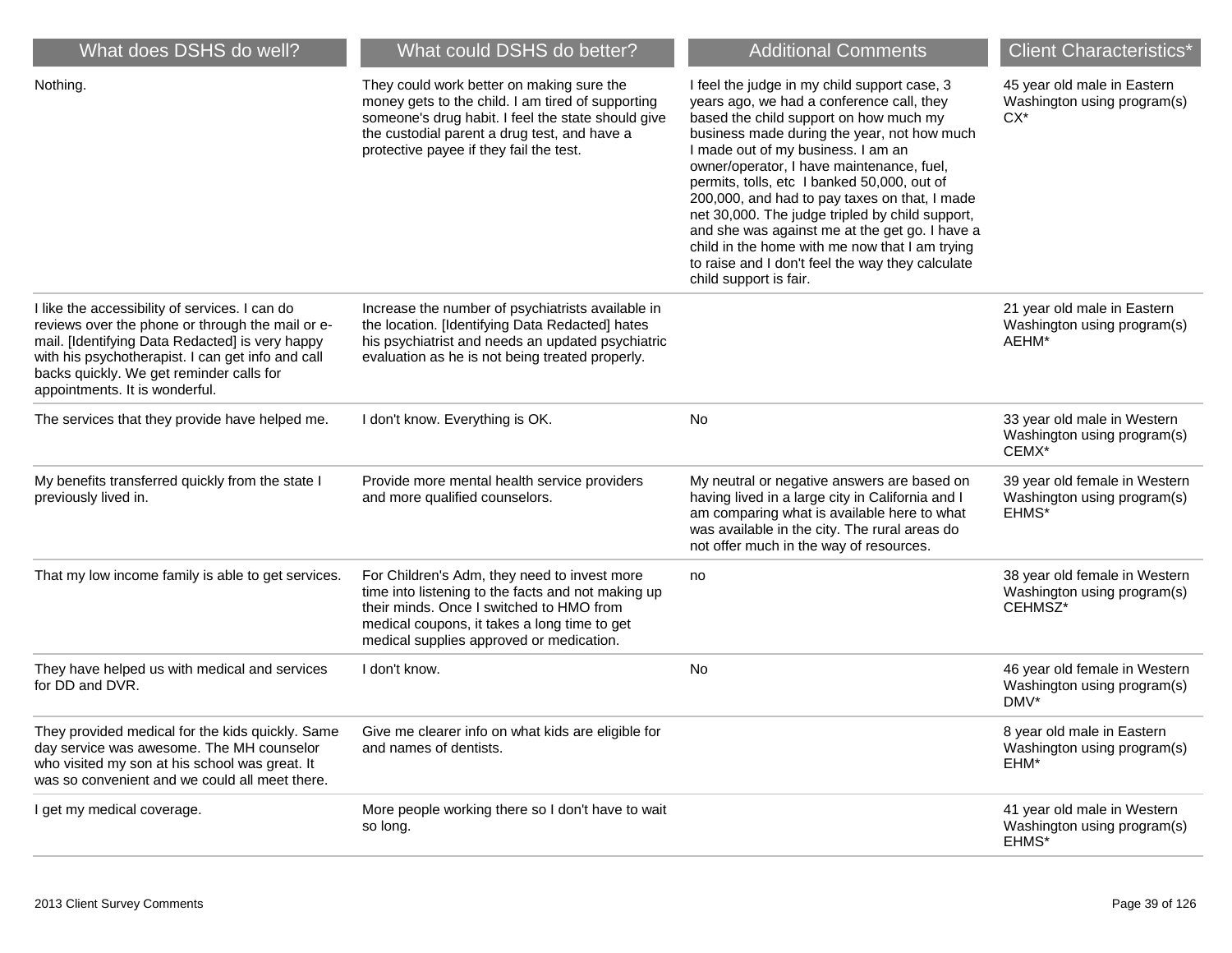| What does DSHS do well?                                                                                   | What could DSHS do better?                                                                                                                                                                                                  | <b>Additional Comments</b>                                    | <b>Client Characteristics*</b>                                                     |
|-----------------------------------------------------------------------------------------------------------|-----------------------------------------------------------------------------------------------------------------------------------------------------------------------------------------------------------------------------|---------------------------------------------------------------|------------------------------------------------------------------------------------|
| They have provided medical for me.                                                                        | When you call on the phone have a live person<br>that you can talk to not the machine and not<br>have to wait 30 minutes to talk to a live person.<br>Keep better track of the paperwork.                                   | No                                                            | 20 year old male in Western<br>Washington using program(s)<br>DMX*                 |
| The 'stayin alive', I have Hep C and that<br>treatment is huge for me.                                    | I can't think of anything.                                                                                                                                                                                                  | no                                                            | 57 year old male in Eastern<br>Washington using program(s)<br>EHMS*                |
| The quality of services to me individually is great.                                                      | Doctors should keep appointments and operate<br>on schedule better. Especially with people who<br>have mental health issues.                                                                                                | Thank you DSHS for being there when I<br>needed you the most. | 49 year old male in Western<br>Washington using program(s)<br>EHM*                 |
| Probably the overall help. In the end, they do<br>help me.                                                | I would say with DCS, returning calls more even<br>if the caseworker is overworked. They did not call<br>me back and work with. Caseworker was<br>unresponsive.                                                             |                                                               | 34 year old female in Western<br>Washington using program(s)<br>CEMSZ <sup>*</sup> |
| Services.                                                                                                 | No suggestions.                                                                                                                                                                                                             |                                                               | 18 year old male in Western<br>Washington using program(s)<br>$HMS*$               |
| Getting services I need.                                                                                  | Children's Adm just told me what I thought I<br>wanted to hear, I jumped through all their hoops<br>and they said that was all I needed to do, then<br>they would add things, they should have been<br>honest and up front. | no                                                            | 25 year old male in Western<br>Washington using program(s)<br>CESX*                |
| They provided medical and food stamps for the<br>family and the program was really easy to<br>understand. | The people that are misusing the system need to<br>be terminated.                                                                                                                                                           | No.                                                           | 4 year old male in Western<br>Washington using program(s)<br>DEM*                  |
| They are helpful. I've been taken care of and I<br>am grateful.                                           | I get medicine 40 MG pills and they tell me to cut<br>them in half. Why not give me 20 MG. pills that<br>are prescribed rather than a larger dose?                                                                          |                                                               | 24 year old male in Western<br>Washington using program(s)<br>EHM*                 |
| Support services.                                                                                         | Get more workers as the caseloads are too high<br>per worker.                                                                                                                                                               |                                                               | 45 year old female in Western<br>Washington using program(s)<br>CEHMZ*             |
| Everything they do is good.                                                                               | Some information has not been translated to<br>Vietnamese. It would save me having to ask<br>someone to translate and save the government<br>money.                                                                         | Thank you.                                                    | 78 year old female in Western<br>Washington using program(s)<br>AEHM*              |
| I have not dealt directly with DSHS. Went<br>through Skagit Recovery.                                     | No suggestions.                                                                                                                                                                                                             |                                                               | 67 year old female in Western<br>Washington using program(s)<br>$S^*$              |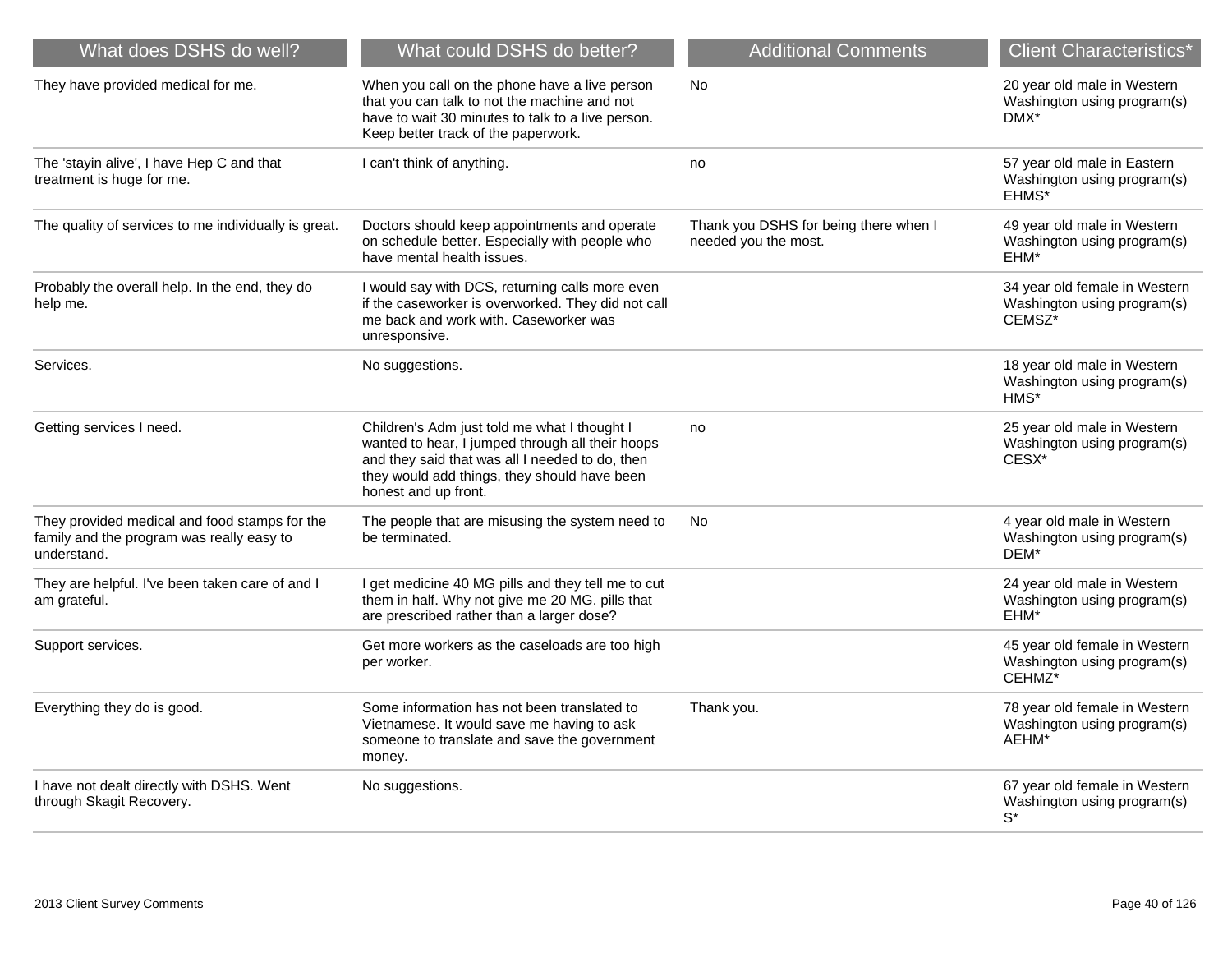| What does DSHS do well?                                                                                                                                       | What could DSHS do better?                                                                                                                                                                                                                                                                                                                                                                                                      | <b>Additional Comments</b>               | <b>Client Characteristics*</b>                                                  |
|---------------------------------------------------------------------------------------------------------------------------------------------------------------|---------------------------------------------------------------------------------------------------------------------------------------------------------------------------------------------------------------------------------------------------------------------------------------------------------------------------------------------------------------------------------------------------------------------------------|------------------------------------------|---------------------------------------------------------------------------------|
| I was taken care of.                                                                                                                                          | I think they are just fine - they are there for us.                                                                                                                                                                                                                                                                                                                                                                             |                                          | 51 year old male in Eastern<br>Washington using program(s)<br>EHMSX*            |
| They have provided medical and DD services.                                                                                                                   | They need to provide dental care. There needs<br>to be more information about what services are<br>available.                                                                                                                                                                                                                                                                                                                   | No                                       | 25 year old female in Western<br>Washington using program(s)<br>DM*             |
| I appreciate that the social workers that we have<br>worked with genuinely care about the children we<br>have.                                                | Our foster daughter has been in our home for 2<br>years, I clash with her adoption social worker,<br>and she has threatened to have this child<br>removed. There has been several incidents with<br>her, which result in her threats of removing<br>children. We have never had any issues with any<br>other workers ever. I will be filing complaints on<br>her abusive nature once my adoption has gone<br>through.           | I appreciate the services DSHS provides. | 35 year old female in Western<br>Washington using program(s)<br>$C^*$           |
| When I need them they are there, and I don't<br>need them that often.                                                                                         | Stop changing the case manager every two<br>years.                                                                                                                                                                                                                                                                                                                                                                              |                                          | 34 year old male in Western<br>Washington using program(s)<br>DEM*              |
| The training classes are helpful, and the<br>payment is very helpful since my daughters need<br>24-hour care.                                                 | I need help to get my daughter into a car, get a<br>lift or something, as she weighs 200 lbs.                                                                                                                                                                                                                                                                                                                                   | no                                       | 48 year old female in Western<br>Washington using program(s)<br>$AM*$           |
| DSHS is there, even though I have to jump<br>through hoops. I appreciate having a secondary<br>insurance that covers co-pay. This helps my<br>budget greatly. | Sharing information more clearly and<br>straightforward as to qualifications and benefits.<br>It was hard to know what was covered and what<br>was not. Way too many hoops to get to mental<br>health services. This is not easy when you are<br>already experiencing distress.                                                                                                                                                 |                                          | 12 year old male in Western<br>Washington using program(s)<br>EHM*              |
| The workers are always friendly and are able to<br>help us with what we need.                                                                                 | Nothing.                                                                                                                                                                                                                                                                                                                                                                                                                        | No                                       | 36 year old male in Western<br>Washington using program(s)<br>DEM*              |
| They have some good programs available to<br>help kids.                                                                                                       | They had laws that make me ineligible for<br>scholarships, since I was in a guardianship and I<br>think they should be more clear what you may or<br>may not be eligible for ahead of time, so you can<br>plan for your education. They promised that they<br>would pay for scholarship, but when time came<br>because I was in foster care until 15 years and<br>then went into guardianship, I couldn't get a<br>scholarship. | no                                       | 19 year old female in Eastern<br>Washington using program(s)<br>CM <sup>*</sup> |
| I usually like best how quick they are to get me in<br>for an appointment and get services started.                                                           | Not have the phone so busy all the time.                                                                                                                                                                                                                                                                                                                                                                                        |                                          | 34 year old female in Western<br>Washington using program(s)<br>CEMSZ*          |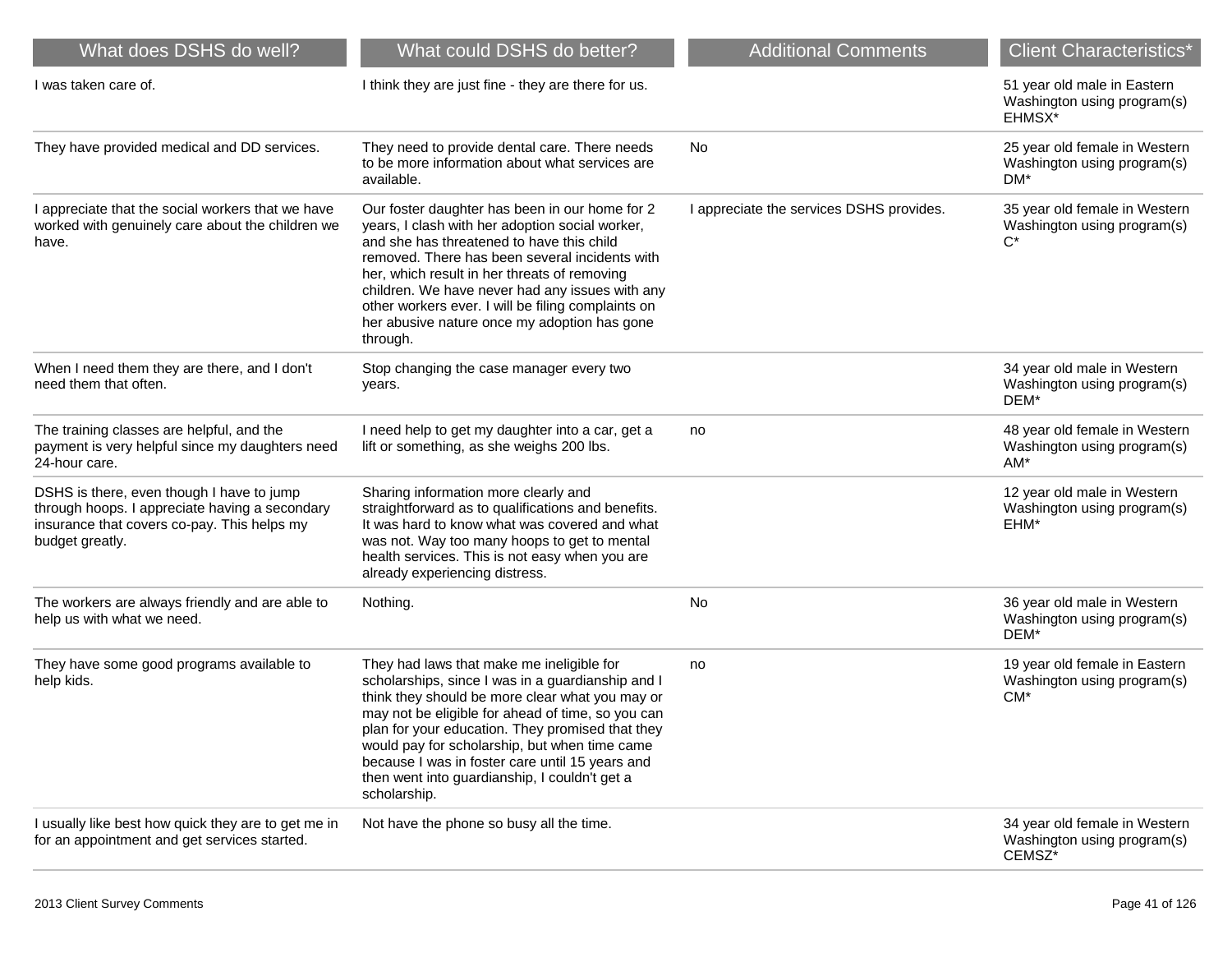| What does DSHS do well?                                                                                                         | What could DSHS do better?                                                                                                                                                                                                                                                                                                                                                                                                                                                                                                                                           | <b>Additional Comments</b>                                                                                   | <b>Client Characteristics*</b>                                                |
|---------------------------------------------------------------------------------------------------------------------------------|----------------------------------------------------------------------------------------------------------------------------------------------------------------------------------------------------------------------------------------------------------------------------------------------------------------------------------------------------------------------------------------------------------------------------------------------------------------------------------------------------------------------------------------------------------------------|--------------------------------------------------------------------------------------------------------------|-------------------------------------------------------------------------------|
| I think they are doing fine.                                                                                                    |                                                                                                                                                                                                                                                                                                                                                                                                                                                                                                                                                                      |                                                                                                              | 62 year old female in Western<br>Washington using program(s)<br>AEHM*         |
| They have been very helpful in providing us with<br>the necessary needs.                                                        | Eliminate the middle management that eats up<br>so much of the DSHS budget. Provide dental<br>care also.                                                                                                                                                                                                                                                                                                                                                                                                                                                             | No.                                                                                                          | 32 year old male in Eastern<br>Washington using program(s)<br>DM <sup>*</sup> |
| I like the communication, and I would like to<br>communicate with them much better. I am glad<br>they are there.                | Let me have food stamps when I am in a group<br>home.                                                                                                                                                                                                                                                                                                                                                                                                                                                                                                                | Am I allowed to get food assistance in a group<br>home? I try not to eat meat and all they serve<br>is meat. | 31 year old female in Eastern<br>Washington using program(s)<br>EHMS*         |
| Nothing really. If I had a choice, I wouldn't deal<br>with them at all, but I don't have a choice, I have<br>to deal with them. | When it comes to child care, have someone<br>available to talk face-to-face to get help filling out<br>paperwork for child care, you have to call and be<br>put on hold for long periods of time, then they<br>aren't there face-to-face to get help. I have had<br>so many problems getting paperwork returned to<br>me over and over and delays getting child care,<br>and then I have to pay out of my own pocket.<br>They should have someone available to help get<br>started with the paperwork as it is confusing.                                            | no                                                                                                           | 38 year old female in Western<br>Washington using program(s)<br>CEMZ*         |
|                                                                                                                                 | Offer vision and dental especially when I am an<br>going to look for a job. Make options of advocate<br>clearly available. I have had difficulty accessing<br>MH program and did not get sufficient support<br>during intake. I went to the emergency room to<br>get medication and was hospitalized as I could<br>not get an appointment with DSHS staff. It took 2<br>months to get eligibility for MH service. The Oak<br>Harbor office is very slow. They seems<br>understaffed. The one worker there scares me<br>and I don't want to talk to her on the phone. |                                                                                                              | 53 year old female in Western<br>Washington using program(s)<br>EHMS*         |
| They have provided me with the necessary<br>medication for my medical needs.                                                    | Get rid of unnecessary process including<br>paperwork and having to wait 2+ hours to speak<br>to a real person on the phone.                                                                                                                                                                                                                                                                                                                                                                                                                                         | Nope                                                                                                         | 9 year old male in Western<br>Washington using program(s)<br>DM <sup>*</sup>  |
| I appreciate that there are resources for people<br>in need.                                                                    | I think a general questions/information line would<br>be helpful. It would be nice to get through to<br>some person when needed for general<br>information.                                                                                                                                                                                                                                                                                                                                                                                                          | no                                                                                                           | 46 year old female in Western<br>Washington using program(s)<br>$CZ^*$        |
| Not sure, because we don't use them often.                                                                                      | Not sure.                                                                                                                                                                                                                                                                                                                                                                                                                                                                                                                                                            | no                                                                                                           | 44 year old female in Western<br>Washington using program(s)<br>$C^*$         |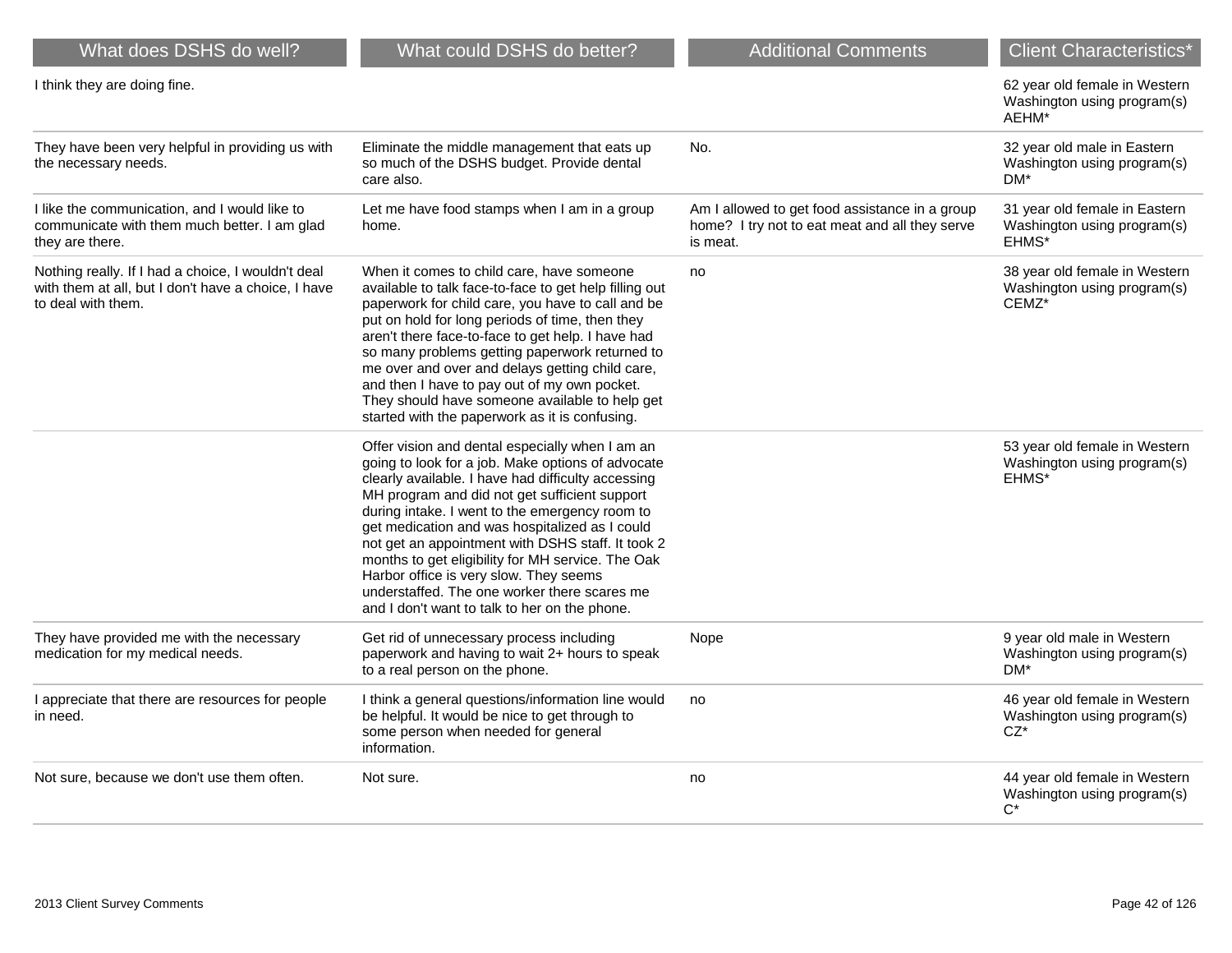| What does DSHS do well?                                                                                                                                                      | What could DSHS do better?                                                                                                                                                                                            | <b>Additional Comments</b>                                        | Client Characteristics*                                                           |
|------------------------------------------------------------------------------------------------------------------------------------------------------------------------------|-----------------------------------------------------------------------------------------------------------------------------------------------------------------------------------------------------------------------|-------------------------------------------------------------------|-----------------------------------------------------------------------------------|
| The ability to handle the type of clients that the<br>workers are dealing with. They have provided me<br>with medical and food stamps and rent money so<br>that I have live. | The worker need to communicate with the clients<br>and understand what their situation is.                                                                                                                            | no                                                                | 9 year old male in Western<br>Washington using program(s)<br>EHM*                 |
| I don't like nothing.                                                                                                                                                        | Be available.                                                                                                                                                                                                         | no                                                                | 18 year old male in Western<br>Washington using program(s)<br>CEMX*               |
| I like that I can do reviews over the phone. They<br>help us out and give me what I need as a single<br>parent.                                                              | Both letter and phone seems redundant for the<br>eligibility review. The Child support office in<br>Everett is aggressive about collecting child<br>support. Kennewick is much more lenient with<br>"dead-beat" dads. | I am grateful for the help we get. I do not get<br>the runaround. | 33 year old female in Eastern<br>Washington using program(s)<br>EHMZ*             |
| They do what they can to see that I can get the<br>services I need.                                                                                                          | I live in Dayton, and sometimes I can't afford to<br>get to the office in Walla Walla, It would be<br>better if we had someone available closer to<br>Dayton.                                                         | no                                                                | 30 year old female in Eastern<br>Washington using program(s)<br>$CE^*$            |
| I feel like DSHS has improved over the last few<br>years. I do child care for foster kids and the<br>billings have gotten easier.                                            | Offer more classes on billing.                                                                                                                                                                                        | no                                                                | 52 year old female in Western<br>Washington using program(s)<br>$C^*$             |
| They are local, I can get to a DSHS by bus.                                                                                                                                  | Offer classes and orientation on what they can<br>help you with and what they cannot. Offer<br>referrals.                                                                                                             |                                                                   | 54 year old female in Western<br>Washington using program(s)<br>EHMV*             |
| They are trained for kids.                                                                                                                                                   | Act quicker, or respond quicker.                                                                                                                                                                                      | no                                                                | 43 year old male in Eastern<br>Washington using program(s)<br>$C^*$               |
| They are a good place to go to for help.                                                                                                                                     | I would like a better selection of agencies that<br>provide the services.                                                                                                                                             |                                                                   | 31 year old male in Western<br>Washington using program(s)<br>DHMV*               |
| The staff is great in our local office.                                                                                                                                      | Figure out a new program so it doesn't take so<br>long to wait to see someone at the office, and<br>make reception hours longer, they cut off at 2pm.                                                                 | no                                                                | 25 year old female in Eastern<br>Washington using program(s)<br>CEMB <sup>*</sup> |
| I don't dealt with them for years.                                                                                                                                           | Maybe follow up with adoptive parents, we<br>adopted 7 years ago and have never been<br>contacted.                                                                                                                    | no                                                                | 36 year old female in Eastern<br>Washington using program(s)<br>$C^*$             |
| The people at the office are really nice and<br>helpful and they treat me with respect.                                                                                      | I don't like the automatic phone system, it would<br>be nice to talk to a real person, and not be put on<br>hold forever.                                                                                             | no                                                                | 52 year old female in Eastern<br>Washington using program(s)<br>$CZ^*$            |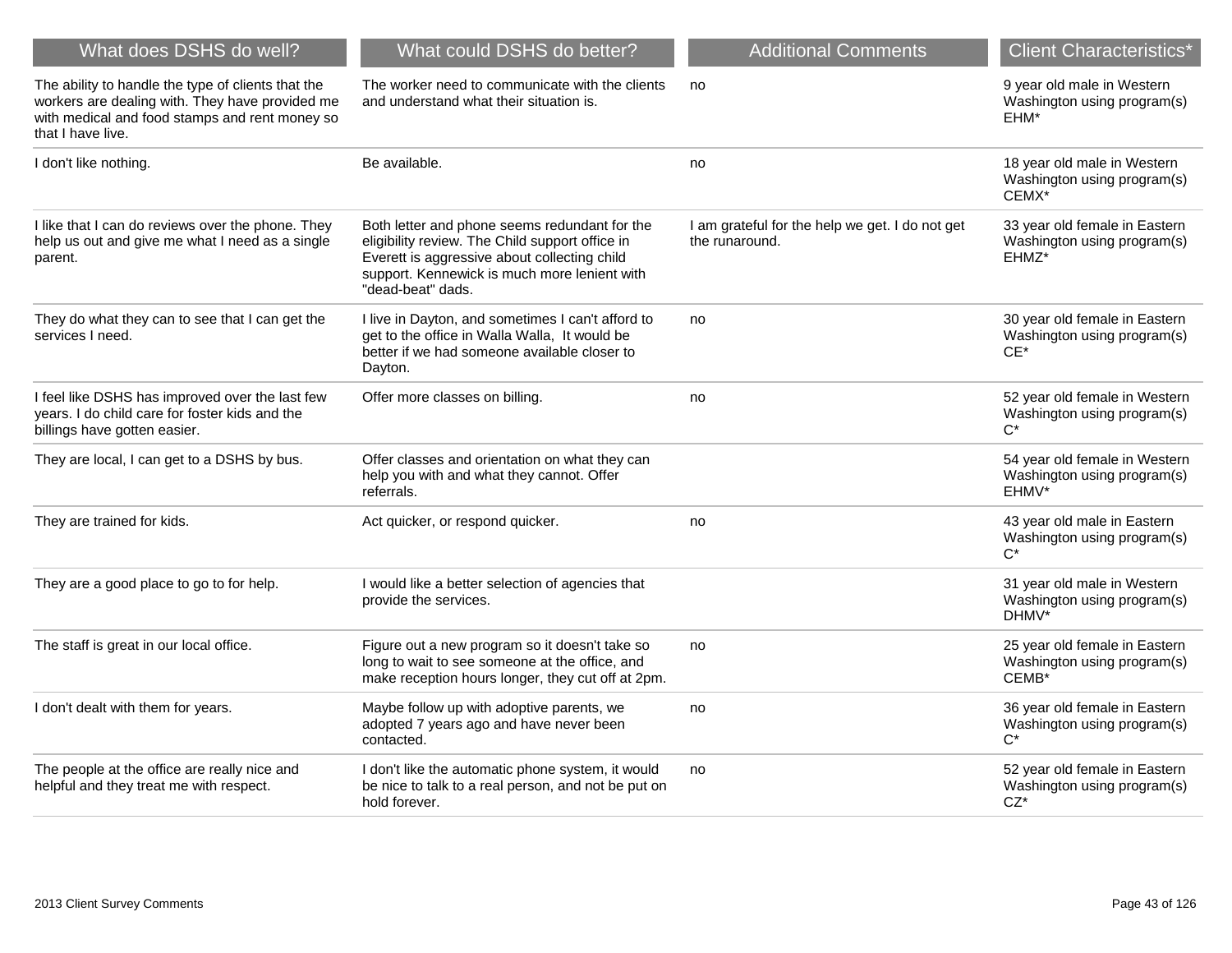| What does DSHS do well?                                                                                                              | What could DSHS do better?                                                                                                                                                                                                                                                                                                                                                            | <b>Additional Comments</b>                                                                                                                                                                                                                        | <b>Client Characteristics*</b>                                        |
|--------------------------------------------------------------------------------------------------------------------------------------|---------------------------------------------------------------------------------------------------------------------------------------------------------------------------------------------------------------------------------------------------------------------------------------------------------------------------------------------------------------------------------------|---------------------------------------------------------------------------------------------------------------------------------------------------------------------------------------------------------------------------------------------------|-----------------------------------------------------------------------|
| Everyone is there to help. I have gotten lots of<br>quality help.                                                                    | More restrictions on money that goes directly to<br>drug addicts. (Speaking from experience.) It just<br>goes to drugs. I was hopeless because I wanted<br>to use. I got welfare and used more drugs.                                                                                                                                                                                 | Thank you for all the help. It is necessary to<br>have rules and I respect that I had to follow the<br>rules to get the help. I hope to get off all of the<br>programs when I am fully recovered and get<br>back to my trade. One step at a time. | 33 year old male in Western<br>Washington using program(s)<br>EHMS*   |
| I don't know.                                                                                                                        | Just make it easier to get a hold of someone<br>when you call. I get a different adoption support<br>person every time I call. It would be nice to have<br>'a' worker.                                                                                                                                                                                                                | no                                                                                                                                                                                                                                                | 48 year old female in Western<br>Washington using program(s)<br>$C^*$ |
| I have had really good caseworkers.                                                                                                  | Help access more funds for programs for the<br>kids.                                                                                                                                                                                                                                                                                                                                  | no                                                                                                                                                                                                                                                | 45 year old female in Eastern<br>Washington using program(s)<br>$C^*$ |
| The way you can streamline services and get the<br>care you get.                                                                     | Not sure.                                                                                                                                                                                                                                                                                                                                                                             | no                                                                                                                                                                                                                                                | 42 year old female in Eastern<br>Washington using program(s)<br>$C^*$ |
| I like how they help families who need food, cash<br>and medical coverage.                                                           | Not cut us off medical because we don't want to<br>work with child support.                                                                                                                                                                                                                                                                                                           |                                                                                                                                                                                                                                                   | 19 year old female in Western<br>Washington using program(s)<br>EMS*  |
| I like that the yearly review paperwork is the<br>same year after year. It helps me and I don't<br>have to figure out something new. | Have case managers help with paperwork and<br>explain services. I had a hard time getting<br>connected to mental health services. I was<br>turned down because I had Medicare and<br>Medicaid and I have a spend down which causes<br>problems when I need to access services.<br>Answer the phone, reduce time on hold to 5<br>minutes or less. That would be a vast<br>improvement. |                                                                                                                                                                                                                                                   | 35 year old female in Western<br>Washington using program(s)<br>EHM*  |
| They are very clear about if they can or cannot<br>help you.                                                                         | Offer the programs to the people that really need<br>them.                                                                                                                                                                                                                                                                                                                            |                                                                                                                                                                                                                                                   | 29 year old female in Eastern<br>Washington using program(s)<br>EMVB* |
| If I have a problem, it gets resolved.                                                                                               | Not be so judgmental. When I ask questions, it<br>seems like they have answered the same thing<br>over and over and they act irritated with having<br>to answer me.                                                                                                                                                                                                                   |                                                                                                                                                                                                                                                   | 28 year old male in Western<br>Washington using program(s)<br>EHMS*   |
| They have provided me with medical and food<br>stamps for my family.                                                                 | There needs to be more time for interviews in the<br>CSO and needs to have interviews at lunch time<br>or be able to make an appointment for the<br>interview and a just drop in appointment.                                                                                                                                                                                         | No                                                                                                                                                                                                                                                | 9 year old female in Western<br>Washington using program(s)<br>EHM*   |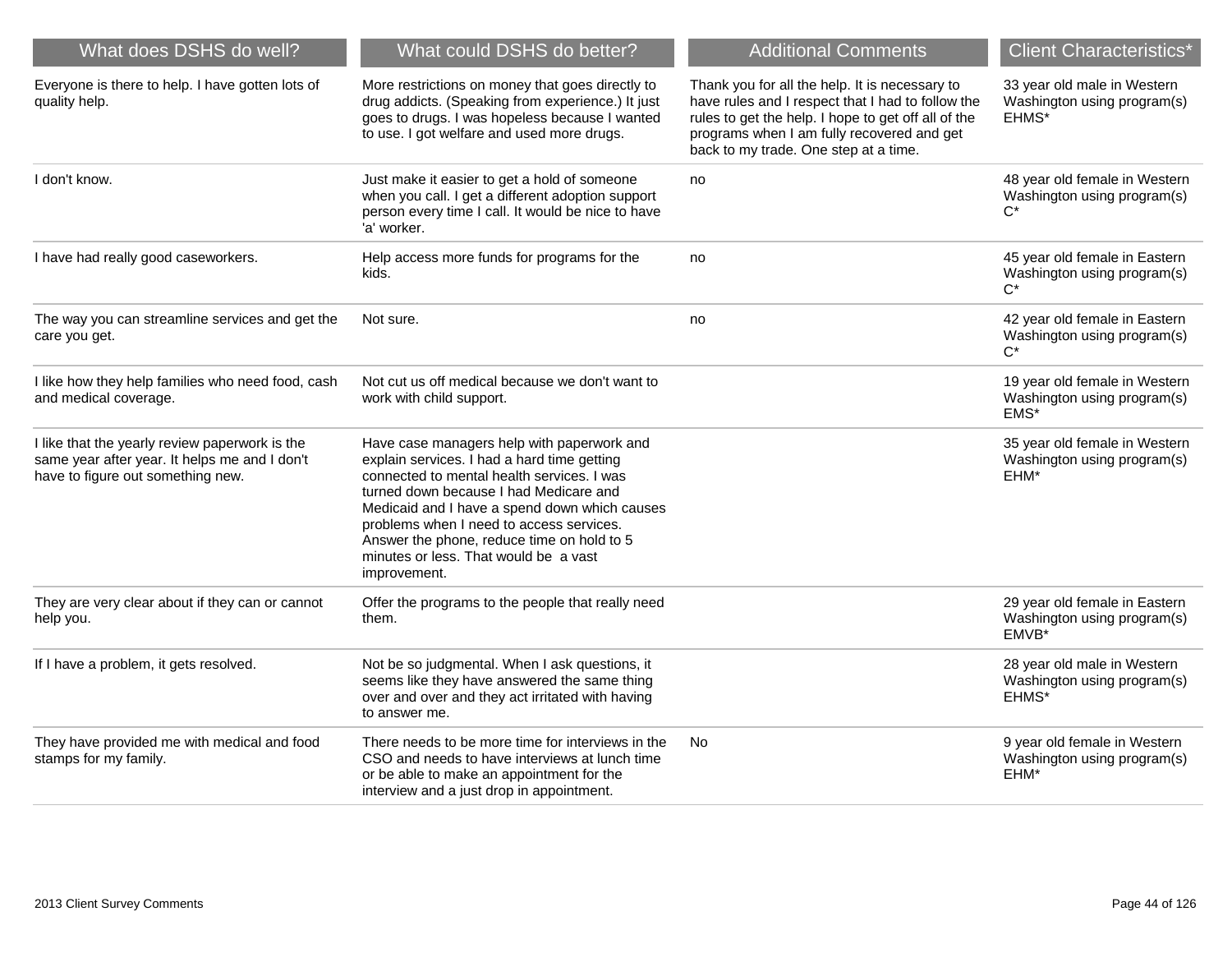They listen, are concerned about my son. I have quality medical care with educational materials sent to me regarding a condition that I was concerned about. Great follow up.

My son needed glasses but there were very few choices of providers and very limited selection and poor quality. I would have paid a difference for a higher quality. He wears very thick lenses and the style and lenses offered sticks out and makes him self-conscious. We did not get

8 year old male in Western Washington using program(s) HM\*

|                                                                                                                       | sufficient information about which pharmacy is a<br>DSHS provider. We would like one closer to our<br>home as well. During a mental health treatment<br>at Catholic Community Services they mis-<br>diagnosed [Identifying Data Redacted] and the<br>focus was on medication that he did not need.<br>His primary care physician did not agree that he<br>should be on medication. CCS refused to assist<br>in getting a second opinion. The therapist was<br>very unprofessional in front of [Identifying Data<br>Redacted] and parents. She was argumentative<br>and hostile and yelled at them all in front of the<br>child. There was no improvement for the whole<br>year. We requested a transfer to another clinic.<br>The CCS therapist took a month to transfer the<br>file to the other clinic. Very unhelpful. The<br>supervisor was not helpful either when we made<br>an inquiry. The new clinic held a meet with us<br>and did a wonderful job transitioning him to new<br>therapist and assured us that he was not ADHD.<br>They even had [Identifying Data Redacted] sign<br>the papers so he could feel a part of all of it.<br>They asked us (parents) what we would like in a<br>counselor as well as [Identifying Data Redacted].<br>We got a great counselor and [Identifying Data<br>Redacted] has been making good progress<br>since. He got a tour of the office and feels very<br>comfortable with him. |                   |                                                                       |
|-----------------------------------------------------------------------------------------------------------------------|----------------------------------------------------------------------------------------------------------------------------------------------------------------------------------------------------------------------------------------------------------------------------------------------------------------------------------------------------------------------------------------------------------------------------------------------------------------------------------------------------------------------------------------------------------------------------------------------------------------------------------------------------------------------------------------------------------------------------------------------------------------------------------------------------------------------------------------------------------------------------------------------------------------------------------------------------------------------------------------------------------------------------------------------------------------------------------------------------------------------------------------------------------------------------------------------------------------------------------------------------------------------------------------------------------------------------------------------------------------------------------------------------------------------------------|-------------------|-----------------------------------------------------------------------|
| The services are great that we receive, and the<br>social worker for DD is wonderful.                                 | Not sure.                                                                                                                                                                                                                                                                                                                                                                                                                                                                                                                                                                                                                                                                                                                                                                                                                                                                                                                                                                                                                                                                                                                                                                                                                                                                                                                                                                                                                        | Nope we are good. | 62 year old female in Eastern<br>Washington using program(s)<br>DEM*  |
| The help given to me and my family has helped<br>us survive. I need medication and food and they<br>are there for us. | I think they should help Caucasian families<br>equally. I think there was discrimination because<br>I am white. Answer the phone. Reduce the wait<br>time on hold. I do not want to use up my cell<br>phone minutes on hold. I have been advised to<br>get up and go into the office at 8 AM to go in to<br>speak with someone. That is the best access but<br>not convenient. I do not drive and I have to take<br>the bus to get there.                                                                                                                                                                                                                                                                                                                                                                                                                                                                                                                                                                                                                                                                                                                                                                                                                                                                                                                                                                                        |                   | 28 year old female in Eastern<br>Washington using program(s)<br>EHMV* |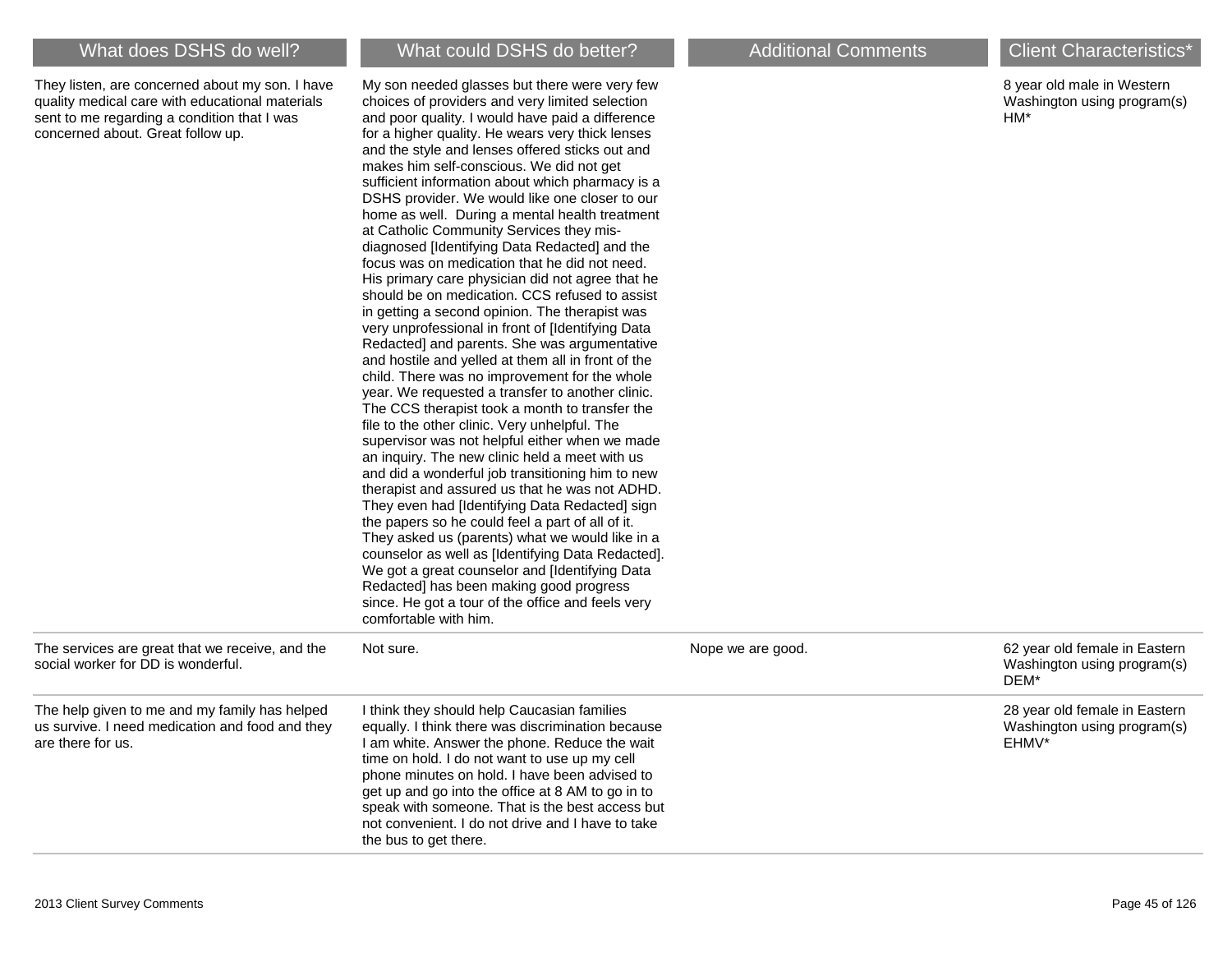| What does DSHS do well?                                   | What could DSHS do better?                                                                                                                                                                                                                                                                                                                                                                                                                                                 | <b>Additional Comments</b> | <b>Client Characteristics*</b>                                          |
|-----------------------------------------------------------|----------------------------------------------------------------------------------------------------------------------------------------------------------------------------------------------------------------------------------------------------------------------------------------------------------------------------------------------------------------------------------------------------------------------------------------------------------------------------|----------------------------|-------------------------------------------------------------------------|
| The attention that you receive when you request<br>help.  | The hardest part for me is that I need an<br>interpreter and they are not always available to<br>help me.                                                                                                                                                                                                                                                                                                                                                                  | <b>No</b>                  | 25 year old female in Eastern<br>Washington using program(s)<br>$CMZ^*$ |
| They help me out a lot with the kids dental and<br>stuff. | Maybe be a little faster to get a human on the<br>phone for questions, etc.                                                                                                                                                                                                                                                                                                                                                                                                | no                         | 35 year old female in Eastern<br>Washington using program(s)<br>CEM*    |
| The courtesy.                                             | Their phone service -- too difficult to get to<br>anyone.                                                                                                                                                                                                                                                                                                                                                                                                                  |                            | 48 year old female in Eastern<br>Washington using program(s)<br>EHMS*   |
| They get me to someone who can answer my<br>questions.    | I only deal with adoption support, can't think of<br>anything.                                                                                                                                                                                                                                                                                                                                                                                                             | no                         | 49 year old female in Western<br>Washington using program(s)<br>$C^*$   |
| They are courteous and they seem to<br>understand.        | Open medical to more people.                                                                                                                                                                                                                                                                                                                                                                                                                                               |                            | 43 year old female in Western<br>Washington using program(s)<br>ESZ*    |
| No comment                                                | In past (14 years ago) when adoption completed,<br>we wanted to adopt another if/when relative of<br>child adoption came up. We were never<br>contacted 3 years later when relative adoption<br>came up we were not contacted, then again 2<br>years later when another relative adoption came<br>up, we were not contacted again. It would be<br>nice for continuity in cases of relatives of children<br>of adoption came up that adoptive parents could<br>be notified. | no                         | 54 year old female in Eastern<br>Washington using program(s)<br>$C^*$   |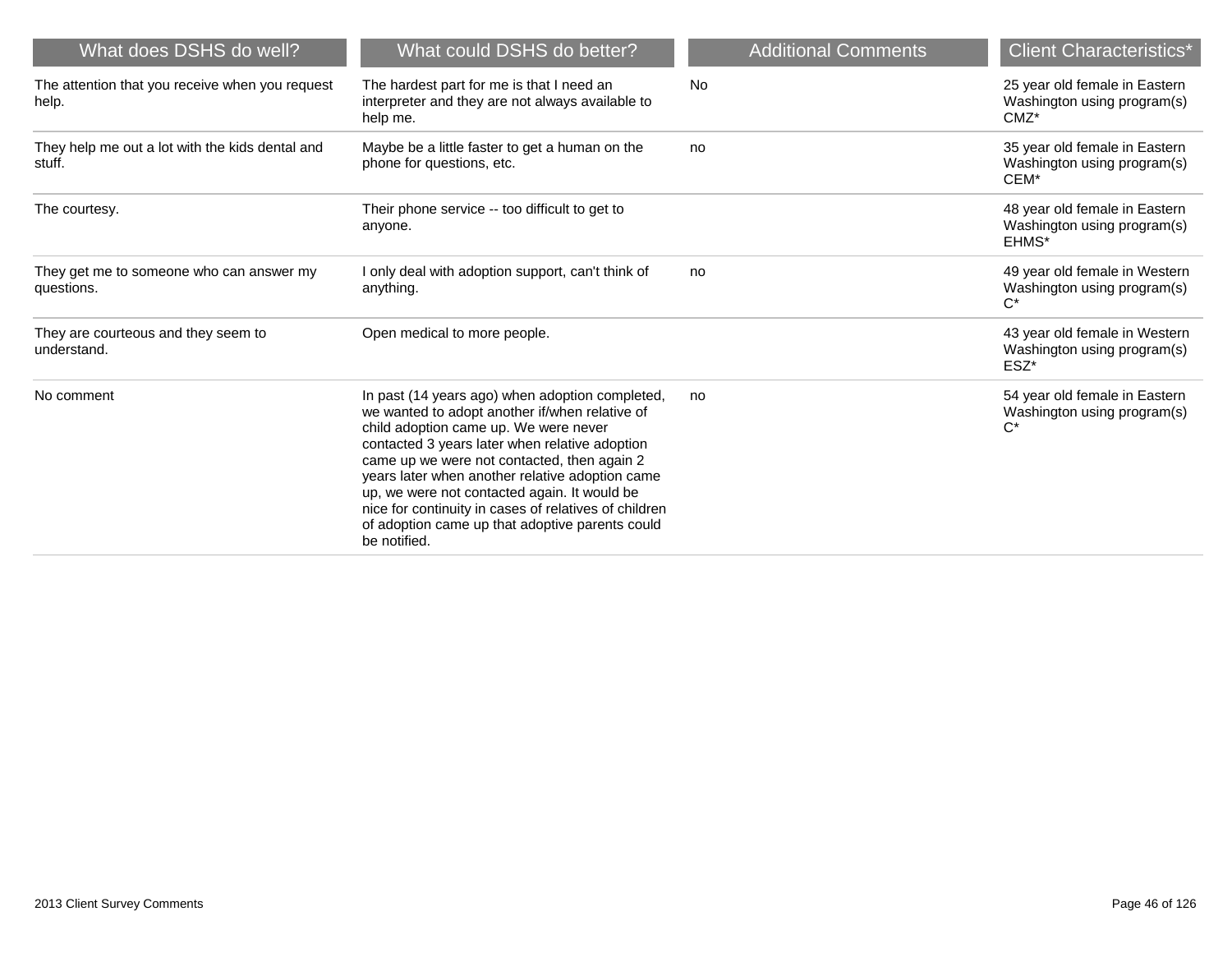The staff need better education regarding mental illness for children, specifically FAS. They need customer services training and need to know that there are great cultural differences. They are not culturally competent and sensitive to differences. The programs provided do not provide adequate mental health services in regard to FAS. We were referred to FAS center in Seattle and there was one visit and no follow up. There is only one psychiatrist in the valley that can treat my son's disability. There appears to be a lack of resources for this population and this disability. Since services are not located in eastern WA, which requires travel for all appointments, it would be helpful to have competent providers closer to where we live. In addition, we have been treated so badly by the Wenatchee DSHS, that I am hesitant to say anything that would make matters more dire for us. We have already paid a substantial amount in attorney fees to defend ourselves, with no end in sight. We have been discriminated against because of our ages and being Native American. I feel that our case has been about the cover-up of a hasty CPS worker who coerced our children into repeating what she wanted said. When DSHS saw they had made an error they covered it up by rubberstamping the original CPS report onto every single report produced by their staff and their hired experts. The social worker we have had assigned to us is inexperienced, untrained, and uneducated in dealing with the FAS and genetic conditions of our children, she is culturally ignorant and otherwise incompetent, and unskilled, as is her supervisor. The supervisor is rude, overbearing, and quick to anger and is possibly in need of sensitivity training. We also experienced poor treatment in family court, where we were called names and berated for following Native American customs. When we agreed for our adopted son to be placed in a "Therapeutic Foster Home," the state put him in placements with extremely unqualified foster parents, not therapeutic homes. He was moved out of county without our knowledge, and we were not informed when he ran into trouble at the foster home. He is in culturally inappropriate homes; the laws of the Indian Act have not been met in any substantial way. Also, the children we adopted are mentally impaired, and the state has

11 year old male in Eastern Washington using program(s) CHM\*

2013 Client Survey Comments Page 47 of 126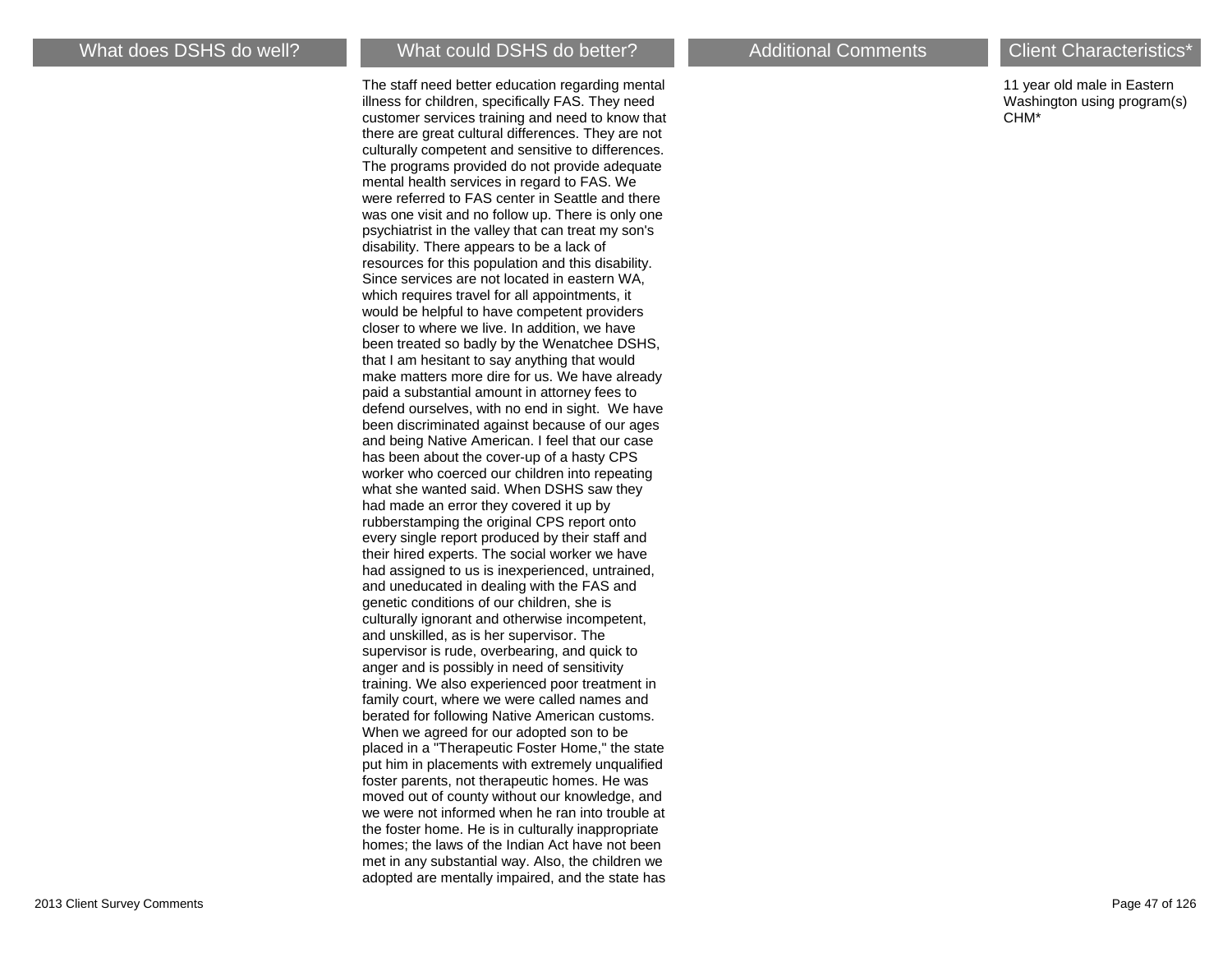|                                                                                                       | in no way helped them or our family cope with<br>their issues. [Identifying Data Redacted] told us<br>at our first family conference that they offered<br>"No Services" other than removing our children.<br>We have been harassed and coerced by DSHS,<br>the Court System, and the GAL's (all of whom sit<br>at the same table in court and talk to each other<br>during court) our case has been heard by a<br>commissioner not a Judge. Our GAL, [Identifying<br>Data Redacted], is culturally rude to us and<br>unqualified to deal with our issues - my attorney<br>asked for him to be removed – that has not<br>happened. My husband and I are hard working,<br>upstanding citizens in our community, we do not<br>abuse children in our home, and we do not use<br>drugs or alcohol. We do not deserve to be<br>treated this way. In referring to the Federal<br>Government's "Reasonable Efforts/Courts"<br>guidelines, perhaps a review of the funding to<br>Wenatchee DSHS should be viewed critically -<br>an audit is in order! The cronyism that exists in<br>Chelan Co. between DSHS, the GAL's, and the<br>Court is quite exceptional and very eye-opening.<br>In regards to Native American peoples there is a<br>long documented history of the U.S.<br>Government's mistreatment and indifferences to<br>our families and culture, these issues are very<br>much unchanged in Chelan County: attention to<br>these major infractions would be appreciated. |                                                                                                                                                                                                                                                                                                                                                                                                                                         |                                                                       |
|-------------------------------------------------------------------------------------------------------|--------------------------------------------------------------------------------------------------------------------------------------------------------------------------------------------------------------------------------------------------------------------------------------------------------------------------------------------------------------------------------------------------------------------------------------------------------------------------------------------------------------------------------------------------------------------------------------------------------------------------------------------------------------------------------------------------------------------------------------------------------------------------------------------------------------------------------------------------------------------------------------------------------------------------------------------------------------------------------------------------------------------------------------------------------------------------------------------------------------------------------------------------------------------------------------------------------------------------------------------------------------------------------------------------------------------------------------------------------------------------------------------------------------------------------------------------------------------------------|-----------------------------------------------------------------------------------------------------------------------------------------------------------------------------------------------------------------------------------------------------------------------------------------------------------------------------------------------------------------------------------------------------------------------------------------|-----------------------------------------------------------------------|
| I don't have to deal with them that often.                                                            | Have live people answer the phones. I only get a<br>recording when I call.                                                                                                                                                                                                                                                                                                                                                                                                                                                                                                                                                                                                                                                                                                                                                                                                                                                                                                                                                                                                                                                                                                                                                                                                                                                                                                                                                                                                     |                                                                                                                                                                                                                                                                                                                                                                                                                                         | 58 year old female in Western<br>Washington using program(s)<br>EHMS* |
| They provided me with the necessary medical<br>and DD services and also mental health that I<br>need. | Better communication between the clients and<br>the social workers.                                                                                                                                                                                                                                                                                                                                                                                                                                                                                                                                                                                                                                                                                                                                                                                                                                                                                                                                                                                                                                                                                                                                                                                                                                                                                                                                                                                                            | No I don't think so.                                                                                                                                                                                                                                                                                                                                                                                                                    | 53 year old female in Western<br>Washington using program(s)<br>DHM*  |
| Nothing.                                                                                              | I usually have to go to a supervisor, to get a<br>response or call back from case worker. The<br>customer service is very cold and official, like<br>they have been trained to say "No,"only unless<br>you appeal, and if your appeal is approved you<br>are treated like dirt, like 'how dare you appeal."<br>My wife came down w/cancer, and when<br>requested respite due to this, and the<br>caseworker said, "That is not my problem."                                                                                                                                                                                                                                                                                                                                                                                                                                                                                                                                                                                                                                                                                                                                                                                                                                                                                                                                                                                                                                    | We have been involved w/the system for 22<br>years, most of the workers have been more<br>than exceptional, in the last 4 or 5 years, the<br>quality of customer services has fallen off the<br>cliff. I don't know if this is a leadership<br>problem, or not, there seems to be no<br>accountability. Me and my wife are both<br>professional people, my wife is mental health<br>counselor, and I am a university faculty<br>member. | 54 year old male in Eastern<br>Washington using program(s)<br>$C^*$   |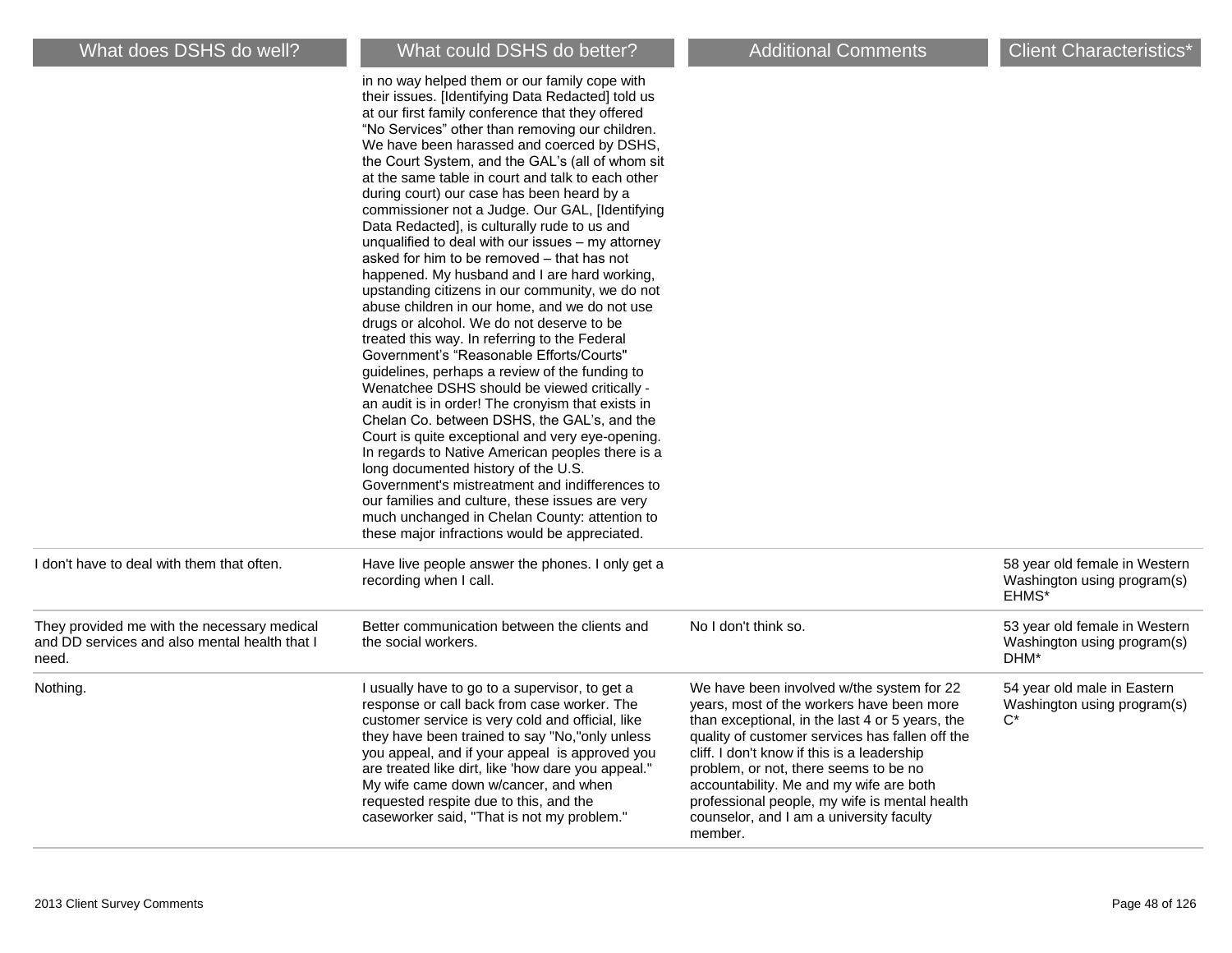| What does DSHS do well?                                                                                                                                                                                                   | What could DSHS do better?                                                                                                                                                                                                                                                                                                                                                                                                                                               | <b>Additional Comments</b>                                                                                                                                                          | <b>Client Characteristics*</b>                                         |
|---------------------------------------------------------------------------------------------------------------------------------------------------------------------------------------------------------------------------|--------------------------------------------------------------------------------------------------------------------------------------------------------------------------------------------------------------------------------------------------------------------------------------------------------------------------------------------------------------------------------------------------------------------------------------------------------------------------|-------------------------------------------------------------------------------------------------------------------------------------------------------------------------------------|------------------------------------------------------------------------|
| The caseworkers are awesome and really care in<br>their endeavor to help the family.                                                                                                                                      | Not try to push people off their caseload just<br>because she turned 18 years old. Specifically I<br>am talking about DD. My daughter is also unable<br>to get food stamps because she lives in our<br>house, but she is required to eat a special diet.                                                                                                                                                                                                                 | no                                                                                                                                                                                  | 18 year old female in Western<br>Washington using program(s)<br>CDHM*  |
| During my college years, DVR helped a lot and<br>they were pretty good. I got more services while<br>in college. I got gas for transportation and it was<br>really nice. I had a good counselor. Medical card<br>is okay. | Right now, my complaint is DVR in Vancouver,<br>WA doesn't have any good counselors. I have a<br>hard time communicating with them. I email and<br>get no replies. I ask for new clock alarm because<br>mine no longer works, and they gave me a<br>vibrating one instead of the light one I asked for.<br>This alarm is worthless to me because it doesn't<br>work. Vancouver DVR is awful. I also have<br>interpreter problems with DVR. I'll be happy<br>when I move. |                                                                                                                                                                                     | 36 year old male in Western<br>Washington using program(s)<br>$MV^*$   |
| The benefits they give me and how helpful<br>everyone is.                                                                                                                                                                 | I don't know, they do good.                                                                                                                                                                                                                                                                                                                                                                                                                                              | no                                                                                                                                                                                  | 20 year old male in Western<br>Washington using program(s)<br>CEHMV*   |
| They the community.                                                                                                                                                                                                       | They could individualize cases so they could<br>empathize with clients individually and treat them<br>as individuals.                                                                                                                                                                                                                                                                                                                                                    | They should really divide caseloads, or reduce<br>them so they could individualize them more so<br>that caseworkers could actually talk to the<br>clients in a more individual way. | 32 year old male in Western<br>Washington using program(s)<br>CEX*     |
| They answer questions easily and to get help.                                                                                                                                                                             | No suggestions.                                                                                                                                                                                                                                                                                                                                                                                                                                                          |                                                                                                                                                                                     | 24 year old female in Western<br>Washington using program(s)<br>$MS^*$ |
| They are helpful with my child support and<br>provide me with food stamps.                                                                                                                                                | Nothing. It is pretty good for right now.                                                                                                                                                                                                                                                                                                                                                                                                                                | No                                                                                                                                                                                  | 43 year old male in Western<br>Washington using program(s)<br>ESX*     |
| They are there if you need them, we get food<br>stamps.                                                                                                                                                                   | I wish the offices would tell us what we qualify for<br>instead of us trying to find out ourselves.                                                                                                                                                                                                                                                                                                                                                                      | no                                                                                                                                                                                  | 41 year old female in Western<br>Washington using program(s)<br>CEMZ*  |
| They helped me with my hospital bills.                                                                                                                                                                                    | Give medical to more people. Raise the<br>standards for people who don't enough to live on<br>can get medical coverage.                                                                                                                                                                                                                                                                                                                                                  | Stated that his ex-wife received services for<br>alcohol and/or chemical dependency.                                                                                                | 49 year old male in Western<br>Washington using program(s)<br>$S^*$    |
|                                                                                                                                                                                                                           | They need to improve their customer service in<br>Seattle CSO office. I would like to see more<br>courtesy. I had a worker call me "stupid".                                                                                                                                                                                                                                                                                                                             |                                                                                                                                                                                     | 49 year old male in Western<br>Washington using program(s)<br>EHM*     |
| I like the lady here at our CSO is a very nice<br>person and she really listens and understands.<br>She waited for me to get necessary paperwork<br>and saw me again that day and went out of her<br>way to help me.      | Maybe have a local DSHS office closer to<br>Mattawa. Takes an hour and 20 minutes each<br>way to get to closest office.                                                                                                                                                                                                                                                                                                                                                  | no                                                                                                                                                                                  | 30 year old female in Eastern<br>Washington using program(s)<br>$CM^*$ |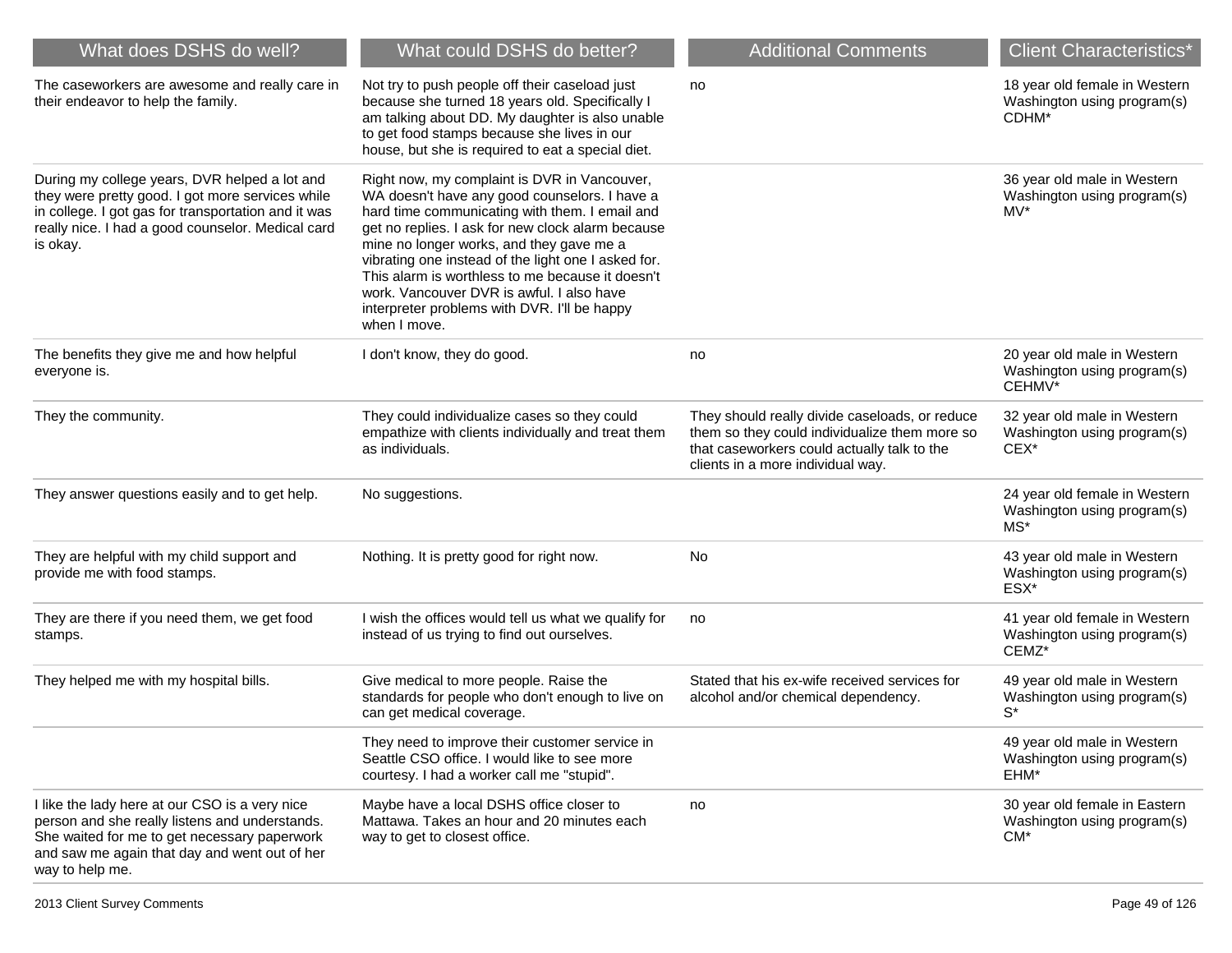| What does DSHS do well?                                                                                                                                                  | What could DSHS do better?                                                                                                                                                                                                                                                                                                                          | <b>Additional Comments</b>                                                                                                                                             | <b>Client Characteristics*</b>                                        |
|--------------------------------------------------------------------------------------------------------------------------------------------------------------------------|-----------------------------------------------------------------------------------------------------------------------------------------------------------------------------------------------------------------------------------------------------------------------------------------------------------------------------------------------------|------------------------------------------------------------------------------------------------------------------------------------------------------------------------|-----------------------------------------------------------------------|
| Coordination of services.                                                                                                                                                | Answer the phone. I cannot get through to a live<br>person at Smokey Point. I sometimes cannot get<br>through to anyone regardless of waiting.                                                                                                                                                                                                      |                                                                                                                                                                        | 40 year old female in Western<br>Washington using program(s)<br>EHMZ* |
| I don't.                                                                                                                                                                 | Get more workers and see people faster.                                                                                                                                                                                                                                                                                                             | I want to give props to DVR with helping me<br>with bus passes, classes for doing resumes,<br>and dress for success class and everything<br>they are doing to help me. | 55 year old female in Western<br>Washington using program(s)<br>EV*   |
| They have been good to me. They have always<br>tried to meet my needs. It is tough as there isn't<br>enough cash assistance. I am getting aligned<br>with housing.       | I need more funding to pay off my court fines. I<br>may go to jail because I cannot pay them.                                                                                                                                                                                                                                                       |                                                                                                                                                                        | 36 year old male in Western<br>Washington using program(s)<br>EHMS*   |
| Medical plan for my pregnancy and for my<br>newborn.                                                                                                                     | Their telephone system needs to be improved or<br>replaced so people could get through to a person.                                                                                                                                                                                                                                                 | no                                                                                                                                                                     | 23 year old female in Western<br>Washington using program(s)<br>CEM*  |
| The system in Vancouver CSO, you don't have<br>to wait a long time, they see you quickly.                                                                                | DCS should be available to talk to people.                                                                                                                                                                                                                                                                                                          | no                                                                                                                                                                     | 25 year old male in Western<br>Washington using program(s)<br>CEMB*   |
| I appreciate that they improved wait times on<br>phones by offering that a caller could leave a<br>call back number.                                                     |                                                                                                                                                                                                                                                                                                                                                     |                                                                                                                                                                        | 44 year old male in Western<br>Washington using program(s)<br>$CEZ^*$ |
| When I get ahold of them they usually help me<br>out with what I need.                                                                                                   | The call center makes it hard when you have to<br>be on hold for 40 minutes, cause I am busy at<br>work doing work while I am waiting.                                                                                                                                                                                                              | no                                                                                                                                                                     | 20 year old female in Western<br>Washington using program(s)<br>CEHM* |
| I was pleased with the follow-up after medical<br>service. They called and we did an interview over<br>the phone, and really liked it better than going in<br>in person. | They are doing a pretty good job once you get<br>on. It is a hassle at first, but once you get in the<br>system, everything works pretty well I think.                                                                                                                                                                                              |                                                                                                                                                                        | 32 year old female in Western<br>Washington using program(s)<br>DEM*  |
| When I need service - they tell me if I qualify or<br>not.                                                                                                               |                                                                                                                                                                                                                                                                                                                                                     |                                                                                                                                                                        | 50 year old female in Western<br>Washington using program(s)<br>AEMX* |
| They help lots of people. I like that they are trying<br>to assist me and my family.                                                                                     | Coordinate services amongst different programs.<br>Communicate accurate eligibility information.<br>The court sent me to DSHS for a specific service<br>and worker was unaware of the availability of that<br>service. Return phone calls promptly. There<br>seems to be a lot of running around that I had to<br>do to get benefits started again. |                                                                                                                                                                        | 25 year old female in Western<br>Washington using program(s)<br>CEMZ* |
| I have always been treated with respect and<br>been extremely helpful whenever I have gone to<br>the CSO. You are doing a great job.                                     |                                                                                                                                                                                                                                                                                                                                                     |                                                                                                                                                                        | 12 year old male in Western<br>Washington using program(s)<br>EHM*    |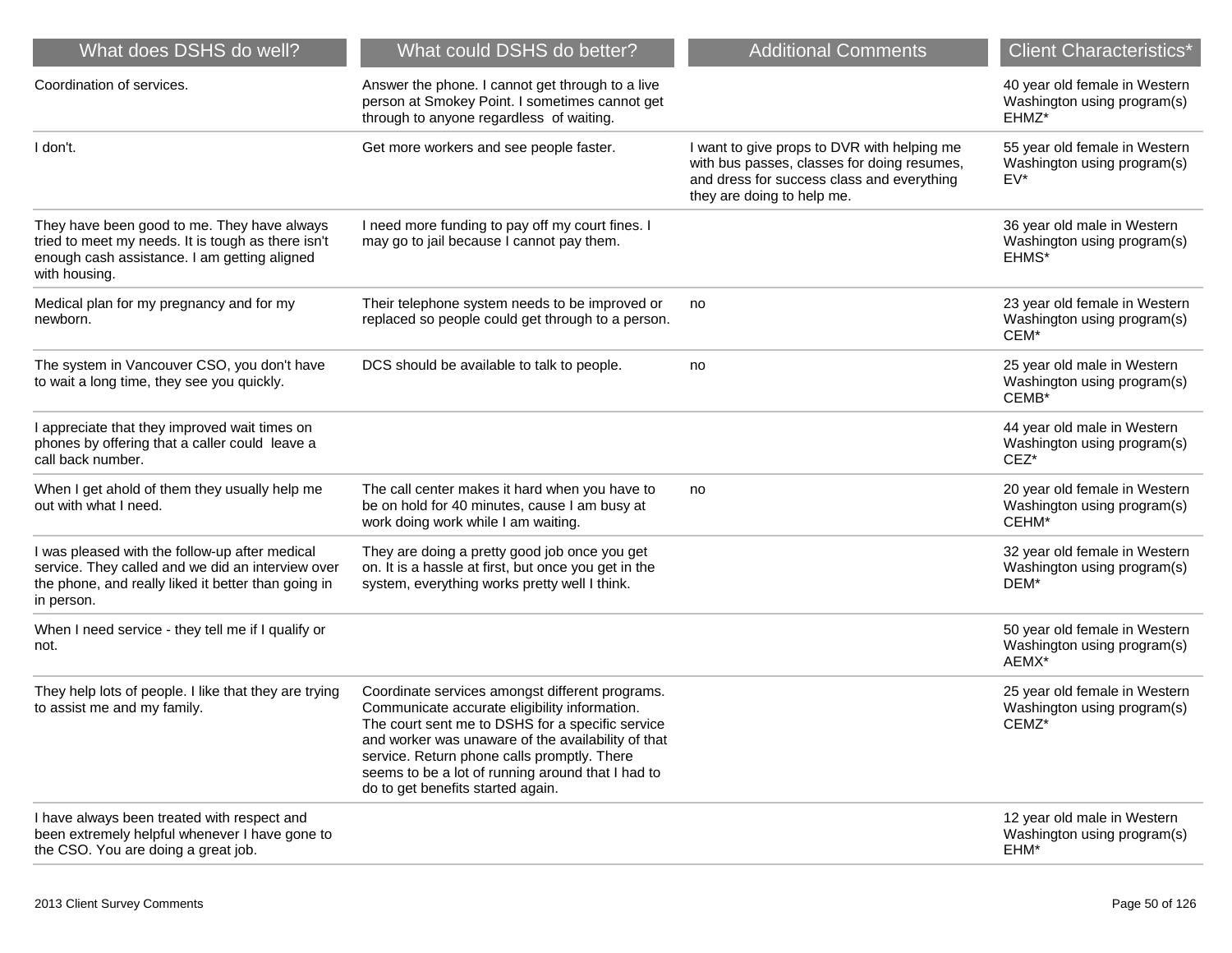| What does DSHS do well?                                                                                                                                                                                                                                                                                                                                 | What could DSHS do better?                                                                                                                                                                                                                                                                                                                                                                                                                                                                                                                                                                                                                                                                                                                                                                                                                                                         | <b>Additional Comments</b>                                                  | <b>Client Characteristics*</b>                                         |
|---------------------------------------------------------------------------------------------------------------------------------------------------------------------------------------------------------------------------------------------------------------------------------------------------------------------------------------------------------|------------------------------------------------------------------------------------------------------------------------------------------------------------------------------------------------------------------------------------------------------------------------------------------------------------------------------------------------------------------------------------------------------------------------------------------------------------------------------------------------------------------------------------------------------------------------------------------------------------------------------------------------------------------------------------------------------------------------------------------------------------------------------------------------------------------------------------------------------------------------------------|-----------------------------------------------------------------------------|------------------------------------------------------------------------|
| Nothing.                                                                                                                                                                                                                                                                                                                                                | Don't take away the help for the poor - 60<br>months for TANF is unfair.                                                                                                                                                                                                                                                                                                                                                                                                                                                                                                                                                                                                                                                                                                                                                                                                           |                                                                             | 34 year old female in Western<br>Washington using program(s)<br>CEMSZ* |
| I like the KIOSK! It reduces the wait and directs<br>people to right department.                                                                                                                                                                                                                                                                        | Improve handling of paperwork. Reduce clerical<br>errors that costs the state time and money and<br>makes me have to come back again because of<br>errors. Three visits were required in one week to<br>get it right! Lobby is not kid-friendly anymore. I<br>was asked to leave with my kids because there<br>they were getting fidgety after waiting 2 hours. I<br>cannot afford a babysitter. Provide accurate<br>information about service providers that accept<br>payment from DSHS payments. It took a long<br>time and lots of looking to figure out where to go<br>for Mental Health services. I got a giant packet<br>with information. I have glaucoma and cannot<br>read a 20-page packet. I need someone to<br>explain what is in it. I have to go to a clinic to get<br>a referral. The extra steps don't make sense to<br>me. Medical needs to be more streamlined. | DSHS is good for those who need it. The<br>medical was SO important for me! | 50 year old male in Western<br>Washington using program(s)<br>CEHMX*   |
| I like the help that they provide for people that<br>need it, like financial help and medical.<br>Otherwise life would be hard.                                                                                                                                                                                                                         | They are doing pretty good. Maybe they could<br>answer their phone better and call the clients<br>once in awhile to ask how things are going?<br>Check with kids and see what they are doing with<br>their lives. If they are good kids, they would have<br>good input about what is needed. Reward the<br>kids for doing good.                                                                                                                                                                                                                                                                                                                                                                                                                                                                                                                                                    |                                                                             | 16 year old male in Western<br>Washington using program(s)<br>$EM*$    |
| They pay for schooling.                                                                                                                                                                                                                                                                                                                                 |                                                                                                                                                                                                                                                                                                                                                                                                                                                                                                                                                                                                                                                                                                                                                                                                                                                                                    |                                                                             | 24 year old male in Western<br>Washington using program(s)<br>EMSX*    |
| The food stamp program.                                                                                                                                                                                                                                                                                                                                 | No suggestions.                                                                                                                                                                                                                                                                                                                                                                                                                                                                                                                                                                                                                                                                                                                                                                                                                                                                    |                                                                             | 67 year old male in Western<br>Washington using program(s)<br>EHMS*    |
| The fact that they support my family when we are<br>in need.                                                                                                                                                                                                                                                                                            | Quicker response times when returning phone<br>calls.                                                                                                                                                                                                                                                                                                                                                                                                                                                                                                                                                                                                                                                                                                                                                                                                                              |                                                                             | 32 year old male in Western<br>Washington using program(s)<br>CEMSB*   |
| I liked my caseworker that was assigned to my<br>foster son. She was a wonderful advocate for<br>him and our family. She was extremely<br>competent and efficient. I also have had a very<br>positive experience who is our liaison for<br>adoption support - I feel that he treated our<br>family very fairly and was very efficient and<br>competent. | Improve their website - make it more user<br>friendly - make it easier to find contact<br>information for caseworkers in particular offices.                                                                                                                                                                                                                                                                                                                                                                                                                                                                                                                                                                                                                                                                                                                                       |                                                                             | 39 year old female in Western<br>Washington using program(s)<br>$C^*$  |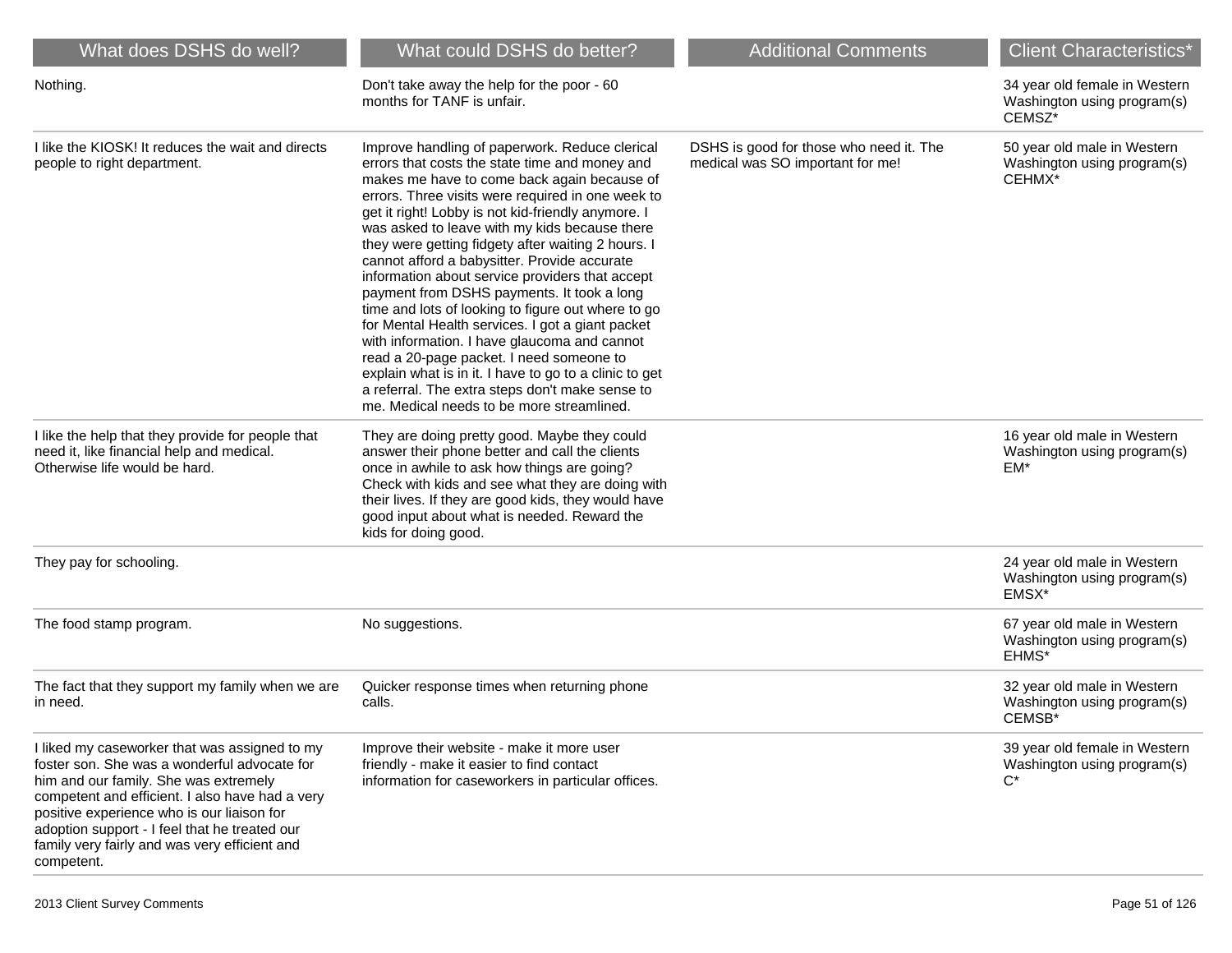| What does DSHS do well?                                                                                                                             | What could DSHS do better?                                                                                                                                                                                                                                                                                                                                                                                                   | <b>Additional Comments</b>                                                                                                                                                                                                                                                                                                                                                                                          | <b>Client Characteristics*</b>                                          |
|-----------------------------------------------------------------------------------------------------------------------------------------------------|------------------------------------------------------------------------------------------------------------------------------------------------------------------------------------------------------------------------------------------------------------------------------------------------------------------------------------------------------------------------------------------------------------------------------|---------------------------------------------------------------------------------------------------------------------------------------------------------------------------------------------------------------------------------------------------------------------------------------------------------------------------------------------------------------------------------------------------------------------|-------------------------------------------------------------------------|
| Nothing.                                                                                                                                            | Make people feel more individualized, and not<br>such a number or person with whom to deal.                                                                                                                                                                                                                                                                                                                                  |                                                                                                                                                                                                                                                                                                                                                                                                                     | 23 year old female in Western<br>Washington using program(s)<br>CEHMSB* |
|                                                                                                                                                     | Listen better to people's needs.                                                                                                                                                                                                                                                                                                                                                                                             |                                                                                                                                                                                                                                                                                                                                                                                                                     | 18 year old male in Western<br>Washington using program(s)<br>EMS*      |
| Everyone that I dealt with have been friendly,<br>helpful and made sure I got the services we<br>needed.                                            | Shorter times on hold on telephones! I waited for<br>20 minutes.                                                                                                                                                                                                                                                                                                                                                             |                                                                                                                                                                                                                                                                                                                                                                                                                     | 12 year old male in Western<br>Washington using program(s)<br>EHM*      |
| The assistance for the children and how easy it<br>is to get for the children.                                                                      | Make it easier to contact employers instead of<br>printing extra pay stubs or copies of same. It<br>would be easier to do electronically.                                                                                                                                                                                                                                                                                    |                                                                                                                                                                                                                                                                                                                                                                                                                     | 3 year old male in Eastern<br>Washington using program(s)<br>EM*        |
|                                                                                                                                                     | I had a very bad experience when I first applied<br>for Food Assistance on Martin Luther King and<br>Graham. My experience was that the DSHS<br>staffer knows if you're applying for a DD client or<br>your grandmother - they are helpful but if they<br>think you are applying for yourself - they are<br>rude. I think each client should be treated as<br>honest and give them some respect and not<br>being judgmental. | Medicaid - if all you have is Medicaid - my<br>primary care physician takes care of my DD<br>son - that doctor has been great. But, my son<br>was injured and needed review by a specialist<br>but my doctor couldn't get a referral to a<br>specialist since Medicaid would not approve it.<br>Apparently, many specialists do not take<br>Medicaid clients. Also, same happened for my<br>son to see a urologist! | 42 year old male in Western<br>Washington using program(s)<br>DEHM*     |
|                                                                                                                                                     | No one individual at the DSHS offices is<br>accountable.                                                                                                                                                                                                                                                                                                                                                                     | As a whole, DSHS and it's services are<br>beneficial to me and many others in my<br>community. So, I see their services as a<br>positive.                                                                                                                                                                                                                                                                           | 51 year old male in Western<br>Washington using program(s)<br>AEMV*     |
| They are there when I need them.                                                                                                                    |                                                                                                                                                                                                                                                                                                                                                                                                                              |                                                                                                                                                                                                                                                                                                                                                                                                                     | 60 year old male in Western<br>Washington using program(s)<br>EHM*      |
| I like that they help people who need help for the<br>most part.                                                                                    | I think they could communicate to people their<br>available services instead of just speaking to<br>clients about what the clients ask about.                                                                                                                                                                                                                                                                                |                                                                                                                                                                                                                                                                                                                                                                                                                     | 43 year old female in Eastern<br>Washington using program(s)<br>EHM*    |
| They listen and they help me.                                                                                                                       |                                                                                                                                                                                                                                                                                                                                                                                                                              |                                                                                                                                                                                                                                                                                                                                                                                                                     | 52 year old male in Western<br>Washington using program(s)<br>EHMS*     |
| In my experience, everyone was very polite with<br>no condescending attitudes. They all helped and<br>if they didn't know - they would research it. |                                                                                                                                                                                                                                                                                                                                                                                                                              | It was a totally positive experience.                                                                                                                                                                                                                                                                                                                                                                               | 39 year old female in Eastern<br>Washington using program(s)<br>$C^*$   |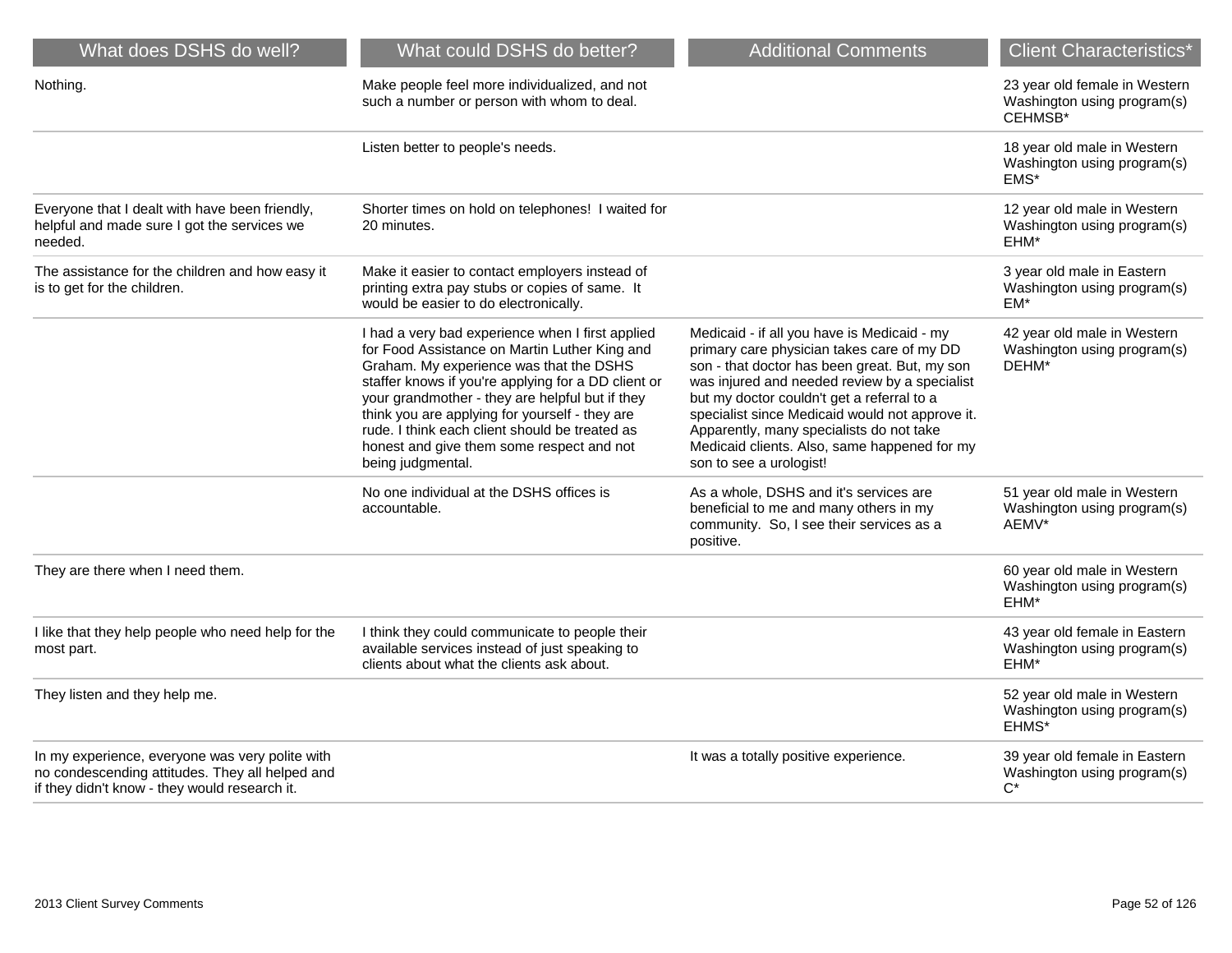| What does DSHS do well?                                                                     | What could DSHS do better?                                                                                                                                                                                                                                                                                                                                                                                                                                                                  | <b>Additional Comments</b>                                                                                                                                                                                                                                                                                                                                                                       | <b>Client Characteristics*</b>                                         |
|---------------------------------------------------------------------------------------------|---------------------------------------------------------------------------------------------------------------------------------------------------------------------------------------------------------------------------------------------------------------------------------------------------------------------------------------------------------------------------------------------------------------------------------------------------------------------------------------------|--------------------------------------------------------------------------------------------------------------------------------------------------------------------------------------------------------------------------------------------------------------------------------------------------------------------------------------------------------------------------------------------------|------------------------------------------------------------------------|
| That there are services available.                                                          | They could offer coffee in the waiting area.<br>Sometimes I have to sit and wait for two hours -<br>coffee would nice. Transportation is difficult,<br>especially for first time visitors.                                                                                                                                                                                                                                                                                                  | I just feel that the DSHS staff does the best<br>they can with their abilities and what they have<br>to work with. I was confused as to what boxes I<br>should check and the staff didn't offer much<br>advice.                                                                                                                                                                                  | 61 year old female in Western<br>Washington using program(s)<br>ES*    |
| The security of having food and shelter and<br>medical.                                     | Hire more people to work there, hire them back,<br>service is slower these days.                                                                                                                                                                                                                                                                                                                                                                                                            | I have a laundry list of complaints about<br>'Sound Mental Health.' It is very difficult to get<br>there, taking the bus. I went there for 2 months<br>to find out they didn't have a therapist for me.<br>Finally, the only thing they have for me is a<br>graduate student that I can see, that is 5<br>months later. I didn't feel like I was getting any<br>useful help, it wasn't worth it. | 46 year old male in Western<br>Washington using program(s)<br>EHMSX*   |
|                                                                                             | Ask staff to be more friendly. Staff look like they<br>are not happy with their jobs, showing anger.<br>[Identifying Data Redacted] is one who always<br>seems irritable. Another worker made a<br>comment about my learning disability. I asked to<br>speak to his supervisor and he hung up on me<br>twice. I finally got a supervisor over the phone<br>and filed a complaint. I did not hear what<br>happened about my complaint. The worker's<br>name was [Identifying Data Redacted]. | I cannot reach my Aging and Adult Services<br>case manager. She does not seem to<br>understand me. I have autoimmune disease<br>and they put me on pain meds and made my<br>symptoms worse and I need assistance with<br>ADLs. The case worker lowered my hours for<br>in-home care from 100 hours to 60. I do not<br>understand that my condition is worse and<br>hours were reduced.           | 42 year old female in Eastern<br>Washington using program(s)<br>AEHMZ* |
| They do a good job, and help elderly people and<br>sick people.                             | To continue doing the job they do now.                                                                                                                                                                                                                                                                                                                                                                                                                                                      | no                                                                                                                                                                                                                                                                                                                                                                                               | 75 year old male in Western<br>Washington using program(s)<br>EHM*     |
| My meetings are right on time.                                                              | I don't have anything to say.                                                                                                                                                                                                                                                                                                                                                                                                                                                               |                                                                                                                                                                                                                                                                                                                                                                                                  | 59 year old female in Western<br>Washington using program(s)<br>DEMV*  |
| I appreciate medical benefits.                                                              | Better customer service and access through the<br>phone. Not getting a live person is very<br>frustrating and I have to call 2 or 3 days to try to<br>get through. I have mental health issues and it is<br>quite difficult to go into the office and wait in the<br>lobby. Restricted calling times makes it more<br>confusing. Dental coverage is only for pulling<br>teeth. I don't like having to have my teeth pulled.                                                                 | When I try to contact people at DSHS, I would<br>like to reach someone who is knowledgeable<br>and can answer my questions. If I have a case<br>manager, I do not know who it is.                                                                                                                                                                                                                | 25 year old female in Western<br>Washington using program(s)<br>EHMZ*  |
| Not sure.                                                                                   | Get a better phone service.                                                                                                                                                                                                                                                                                                                                                                                                                                                                 | no                                                                                                                                                                                                                                                                                                                                                                                               | 38 year old male in Western<br>Washington using program(s)<br>CEMSX*   |
| I really like DSHS helping people in need cause I<br>have had time off as I have been sick. | I think it would be good for DSHS to make more<br>money to help more people.                                                                                                                                                                                                                                                                                                                                                                                                                | no                                                                                                                                                                                                                                                                                                                                                                                               | 15 year old female in Western<br>Washington using program(s)<br>EM*    |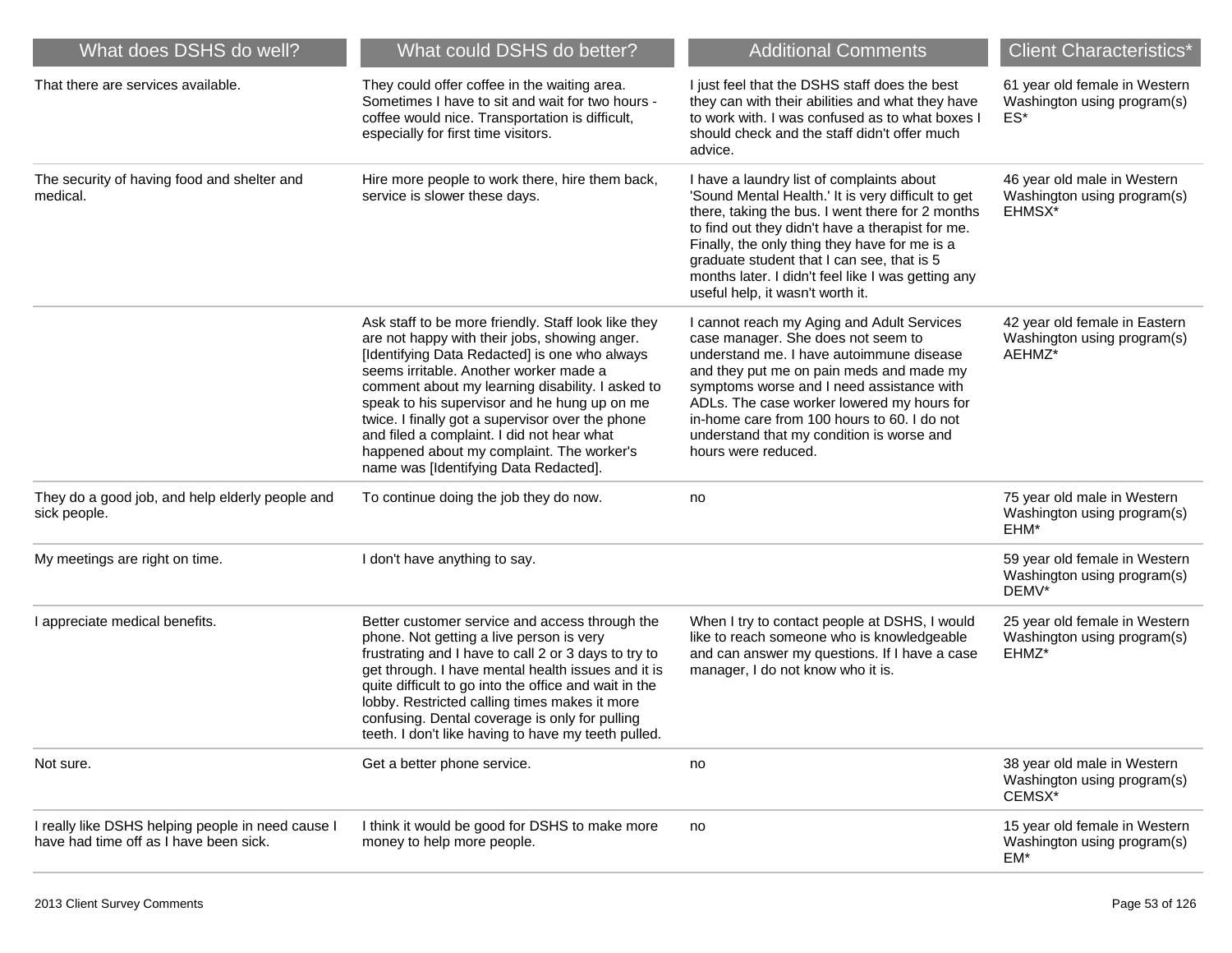| What does DSHS do well?                                                                                                       | What could DSHS do better?                                                                                                                                                                                                                                                                                                                                                                                                                               | <b>Additional Comments</b> | <b>Client Characteristics*</b>                                         |
|-------------------------------------------------------------------------------------------------------------------------------|----------------------------------------------------------------------------------------------------------------------------------------------------------------------------------------------------------------------------------------------------------------------------------------------------------------------------------------------------------------------------------------------------------------------------------------------------------|----------------------------|------------------------------------------------------------------------|
| Once they have all the information they are very<br>helpful. They really try to understand and go to<br>bat for me.           | When I have an issue, there is a long wait on the<br>phone and difficult to get someone on the<br>phone. They need to be proactive if benefits are<br>going to go away. Make it easier for moms to get<br>child care. I've been trying to get child care<br>arranged and it has been a week entering info<br>into computer and I still don't have it arranged<br>yet. Child care means I can go back to work!!! I<br>want to support my family and work! | Survey completed by mother | 7 year old male in Western<br>Washington using program(s)<br>CEHM*     |
| I'm not sure.                                                                                                                 | When a worker leaves that you would get<br>notification of new or replacement worker.                                                                                                                                                                                                                                                                                                                                                                    | no                         | 38 year old female in Western<br>Washington using program(s)<br>$C^*$  |
| I like it because they help me a lot. They help me<br>to talk better.                                                         |                                                                                                                                                                                                                                                                                                                                                                                                                                                          |                            | 55 year old female in Western<br>Washington using program(s)<br>ADHM*  |
| I love Harborview Mental Health. My primary<br>care is through Pioneer Clinic. It is great! I get in<br>as quickly as I need. | Expand Harborview Mental Health. There is a<br>great need and the services are quality.                                                                                                                                                                                                                                                                                                                                                                  |                            | 46 year old female in Western<br>Washington using program(s)<br>HM*    |
| The caseworkers are really nice and helpful.                                                                                  | Nothing.                                                                                                                                                                                                                                                                                                                                                                                                                                                 | no                         | 13 year old female in Eastern<br>Washington using program(s)<br>$D^*$  |
| I like that the caseworkers always answer them<br>or hook me up to someone who can help.                                      | I don't know.                                                                                                                                                                                                                                                                                                                                                                                                                                            | no                         | 86 year old female in Western<br>Washington using program(s)<br>AEHM*  |
| I appreciated my sons DDD, but they could apply<br>the program to his education not just medical.                             | When they answer the phone they could treat<br>you like a human being, they act like it is their<br>money they are giving away, and they talk to you<br>the same way.                                                                                                                                                                                                                                                                                    | no                         | 16 year old male in Western<br>Washington using program(s)<br>DM*      |
| The fact that it is there. I come from a State<br>where there are no such services.                                           | Maybe answer the phone more often instead of<br>the voice mail. Never know when the call will be<br>returned.                                                                                                                                                                                                                                                                                                                                            |                            | 58 year old female in Western<br>Washington using program(s)<br>$MS^*$ |
| It is helpful because of the severity and nature of<br>my daughter's disabilities.                                            | I would like to see them streamline services, for<br>people like my daughter who has been disabled<br>since she has been an infant. We have to<br>provide the same information over and over and<br>over again.                                                                                                                                                                                                                                          | no                         | 21 year old female in Western<br>Washington using program(s)<br>DM*    |
| They get you in if you qualify for the service.<br>They are efficient.                                                        | Give info on what services are available for you<br>specifically.                                                                                                                                                                                                                                                                                                                                                                                        | You make my life possible! | 42 year old female in Western<br>Washington using program(s)<br>AHM*   |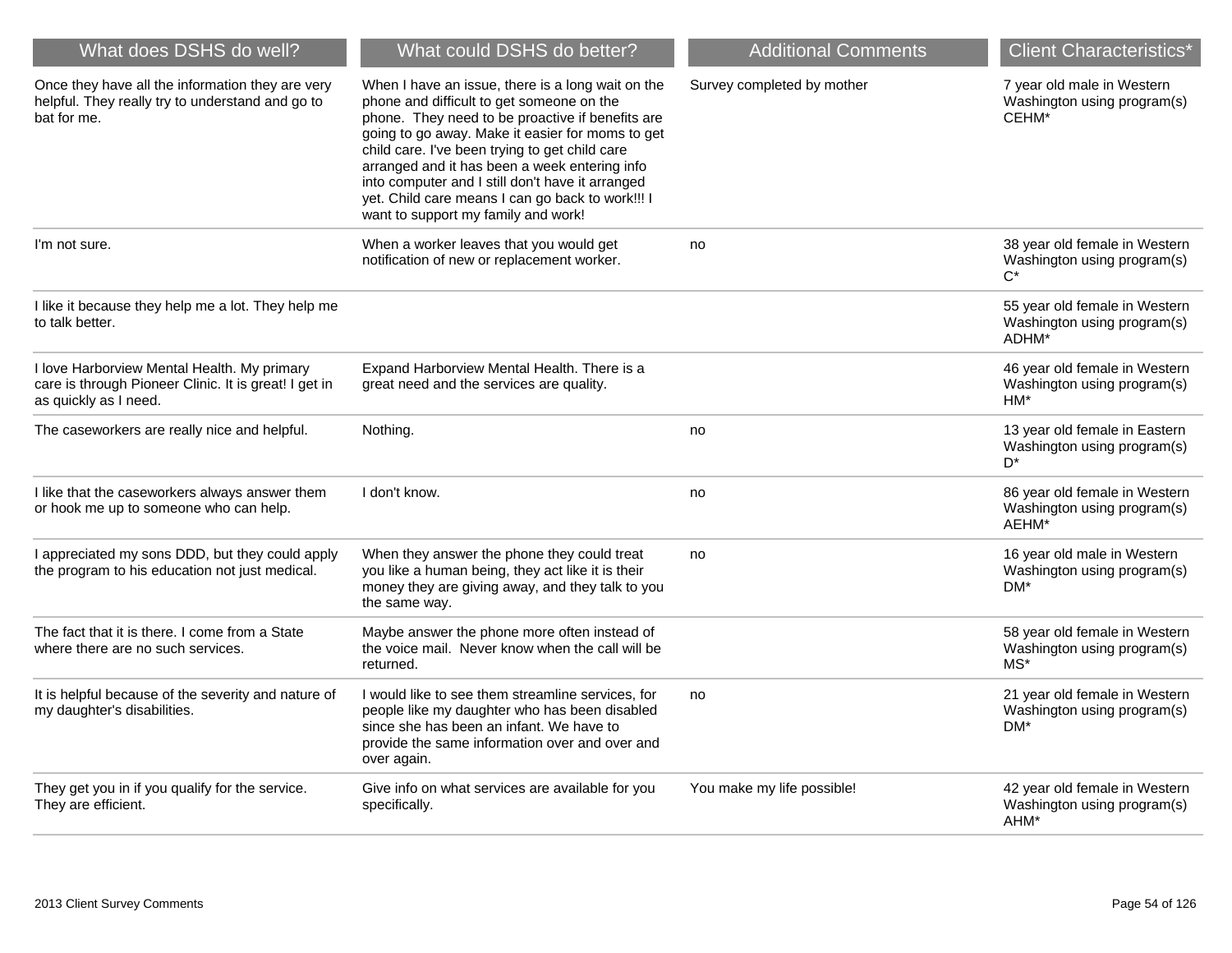| What does DSHS do well?                                                                                                                                                                                      | What could DSHS do better?                                                                                                                                                                                                                                                                                                                                                                                                                 | <b>Additional Comments</b>                                                                                         | <b>Client Characteristics*</b>                                       |
|--------------------------------------------------------------------------------------------------------------------------------------------------------------------------------------------------------------|--------------------------------------------------------------------------------------------------------------------------------------------------------------------------------------------------------------------------------------------------------------------------------------------------------------------------------------------------------------------------------------------------------------------------------------------|--------------------------------------------------------------------------------------------------------------------|----------------------------------------------------------------------|
| I don't have an answer.                                                                                                                                                                                      | Get back to you quicker, don't limit hours to see<br>people.                                                                                                                                                                                                                                                                                                                                                                               | no                                                                                                                 | 24 year old male in Eastern<br>Washington using program(s)<br>F*     |
| They take good care of [Identifying Information<br>Redacted]. She has a case manager who visits<br>and calls regarding [Identifying Data Redacted].<br>We have good communication.                           |                                                                                                                                                                                                                                                                                                                                                                                                                                            |                                                                                                                    | 60 year old female in Western<br>Washington using program(s)<br>AHM* |
| I appreciate my mental health case worker. She<br>is thorough and bubbly.                                                                                                                                    |                                                                                                                                                                                                                                                                                                                                                                                                                                            |                                                                                                                    | 64 year old female in Western<br>Washington using program(s)<br>EHM* |
| I like my mother's case worker. She is thorough,<br>prompt and pro-active.                                                                                                                                   | We are in the process of changing caseworkers<br>because mom has moved to another nursing<br>home. I hope she is as good as current one.<br>When there is a change I would appreciate a<br>contact from the new worker. It has been 6<br>weeks and I do not know who is working with<br>mom now.                                                                                                                                           |                                                                                                                    | 93 year old female in Eastern<br>Washington using program(s)<br>AHM* |
| Knowing that my children are getting the care<br>they need.                                                                                                                                                  |                                                                                                                                                                                                                                                                                                                                                                                                                                            |                                                                                                                    | 3 year old female in Western<br>Washington using program(s)<br>M*    |
| It is a good organization.                                                                                                                                                                                   | The mental health counselor is blunt. I need<br>more explanation sometimes.                                                                                                                                                                                                                                                                                                                                                                |                                                                                                                    | 21 year old male in Western<br>Washington using program(s)<br>DEHM*  |
| There are a lot of good caring people there who<br>are trying to help children. My son had a<br>wonderful CW and good adoption staff. The<br>Medicaid helped us a lot with his numerous<br>medical problems. | The one thing is to be more helpful once we<br>have adopted a child with severe problems and<br>issues. I have spoke with other adoptive<br>parents but most of us didn't know what we were<br>getting into with a severely handicapped<br>adoptive child. I love my child but it has been a<br>lot of trouble. I needed more education and info<br>about these issues! It would be great to have a<br>little respite maybe once per year. | I gave CA low scores was because of my<br>adoption support person. She calls me back<br>but gives me zero support. | 13 year old male in Eastern<br>Washington using program(s)<br>$CM^*$ |
|                                                                                                                                                                                                              | DD should listen to answers to their questions at<br>annual review. DVR should keep in contact with<br>him and teach him interviewing skills. The<br>community agency that is working with him have<br>not found him a job in 2 years.                                                                                                                                                                                                     |                                                                                                                    | 23 year old male in Western<br>Washington using program(s)<br>DEMV*  |
| Everything is good.                                                                                                                                                                                          |                                                                                                                                                                                                                                                                                                                                                                                                                                            |                                                                                                                    | 74 year old male in Western<br>Washington using program(s)<br>AEHM*  |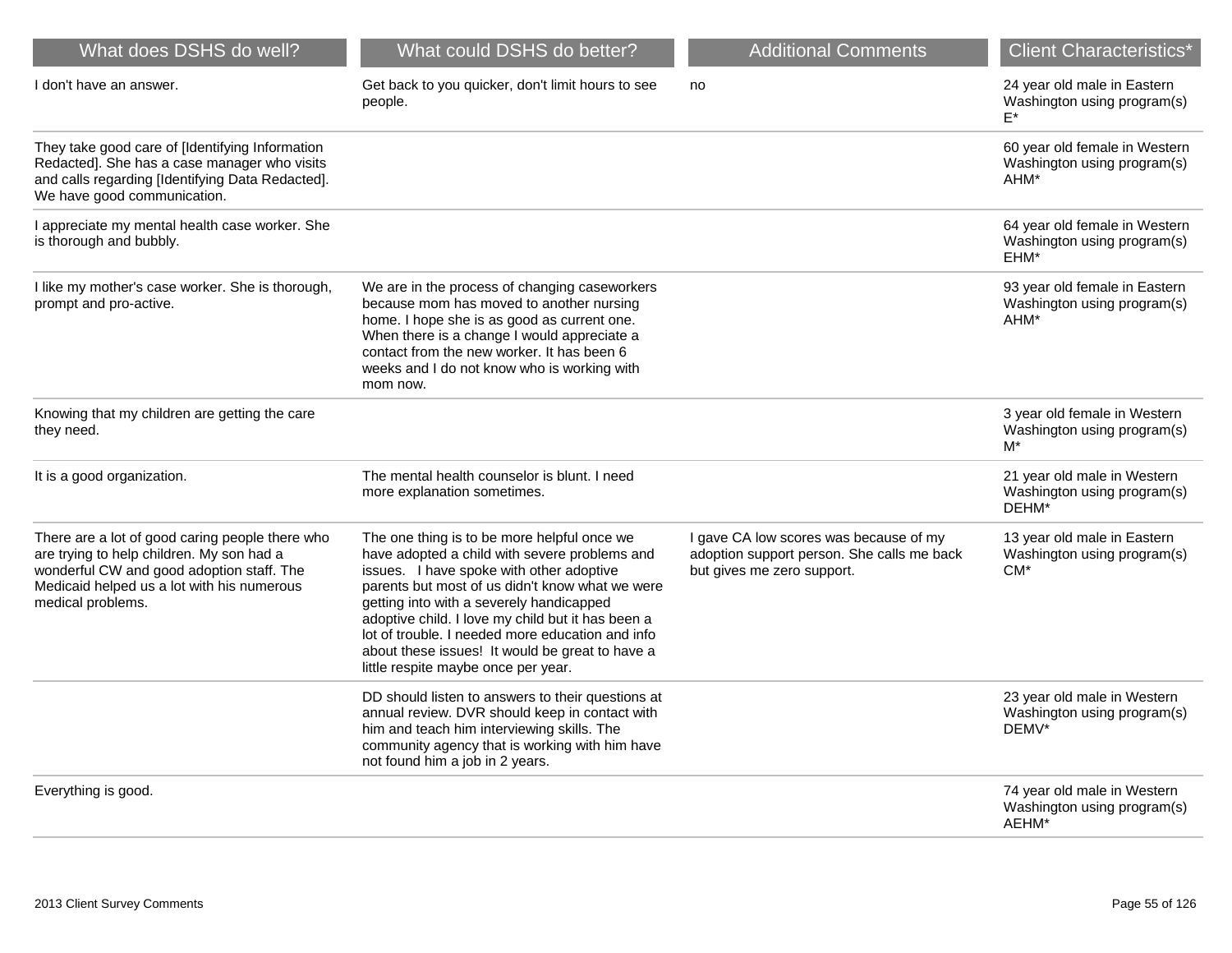| What does DSHS do well?                                                                                                                                                              | What could DSHS do better?                                                                                                                                                                                                                                                                                                                                            | <b>Additional Comments</b>                                                                                                                                                                                                                                                                                                       | <b>Client Characteristics*</b>                                          |
|--------------------------------------------------------------------------------------------------------------------------------------------------------------------------------------|-----------------------------------------------------------------------------------------------------------------------------------------------------------------------------------------------------------------------------------------------------------------------------------------------------------------------------------------------------------------------|----------------------------------------------------------------------------------------------------------------------------------------------------------------------------------------------------------------------------------------------------------------------------------------------------------------------------------|-------------------------------------------------------------------------|
| The attention and the services.                                                                                                                                                      |                                                                                                                                                                                                                                                                                                                                                                       |                                                                                                                                                                                                                                                                                                                                  | 7 year old female in Western<br>Washington using program(s)<br>M*       |
| Generally, once an appointment is made, they<br>are nice to you and offer programs and ideas.                                                                                        | Be a little more understanding of people who are<br>rushing from a long distance to make an<br>appointment and not just cut them off. The few<br>sour employees in the offices ruin it for everyone<br>else.                                                                                                                                                          |                                                                                                                                                                                                                                                                                                                                  | 42 year old female in Eastern<br>Washington using program(s)<br>CEHMSB* |
| Everything is good.                                                                                                                                                                  | If there is a possibility to help more I would like<br>more help. (Could not be more specific)                                                                                                                                                                                                                                                                        |                                                                                                                                                                                                                                                                                                                                  | 63 year old female in Western<br>Washington using program(s)<br>AEHM*   |
| Taking care of my son's needs.                                                                                                                                                       | No suggestions.                                                                                                                                                                                                                                                                                                                                                       |                                                                                                                                                                                                                                                                                                                                  | 3 year old male in Western<br>Washington using program(s)<br>DM*        |
| Medical services are good and take care of basic<br>needs.                                                                                                                           | I am completely dissatisfied with mental health<br>services. There are very limited resources. Huge<br>waiting list at the county provider and a long<br>waiting list at other counties. The quality of<br>mental health services are extremely limited and<br>difficult to access and do not meet the needs of<br>the children who need it to be successful in life. | I feel that the mental health services through<br>Children's need to be expanded so there is not<br>a 3 year waiting list for special needs and<br>syndromes. Private insurance would facilitate<br>being served in 3 months and DSHS waits 3<br>years. Not fair! Not a progressive approach to<br>child development and health. | 10 year old female in Western<br>Washington using program(s)<br>$HM*$   |
| Appreciate the respect of the individual, the<br>common courtesy. It is very good in our area.                                                                                       | No suggestions at this time.                                                                                                                                                                                                                                                                                                                                          |                                                                                                                                                                                                                                                                                                                                  | 30 year old female in Eastern<br>Washington using program(s)<br>DMV*    |
| The no contact.                                                                                                                                                                      | Nothing to suggest. I'm happy the way things are.                                                                                                                                                                                                                                                                                                                     | DCS - has not had any contact for 10 years.<br>CA - has not had any contact for 7 years.<br>Adopted a child and receive a check each<br>month, but have no contact with staff with<br>DSHS.                                                                                                                                      | 59 year old male in Western<br>Washington using program(s)<br>$CZ^*$    |
| I believe I like the fact that they are supportive<br>from the perspective of the children. They are<br>totally focused on supporting the children and<br>advocate for the children. | A more thorough background check on parents!                                                                                                                                                                                                                                                                                                                          |                                                                                                                                                                                                                                                                                                                                  | 53 year old female in Western<br>Washington using program(s)<br>$C^*$   |
| We are small town here so the secretary knows<br>everybody and she knows who you are when you<br>go in.                                                                              | Quicker response from staff and/or telephone<br>calls. We need to know if we are eligible quickly<br>and not a month later.                                                                                                                                                                                                                                           | Judy Warren was an awesome caseworker.<br>Partners with Families & Children in Spokane -<br>they are awesome because they are the only<br>one with a Dad's program for chemical and<br>mental health treatment.                                                                                                                  | 36 year old male in Eastern<br>Washington using program(s)<br>CEHMSX*   |
| They were helpful.                                                                                                                                                                   | I have tried calling once but it was a long wait -<br>shorten wait time on the telephones.                                                                                                                                                                                                                                                                            |                                                                                                                                                                                                                                                                                                                                  | 29 year old female in Eastern<br>Washington using program(s)<br>M*      |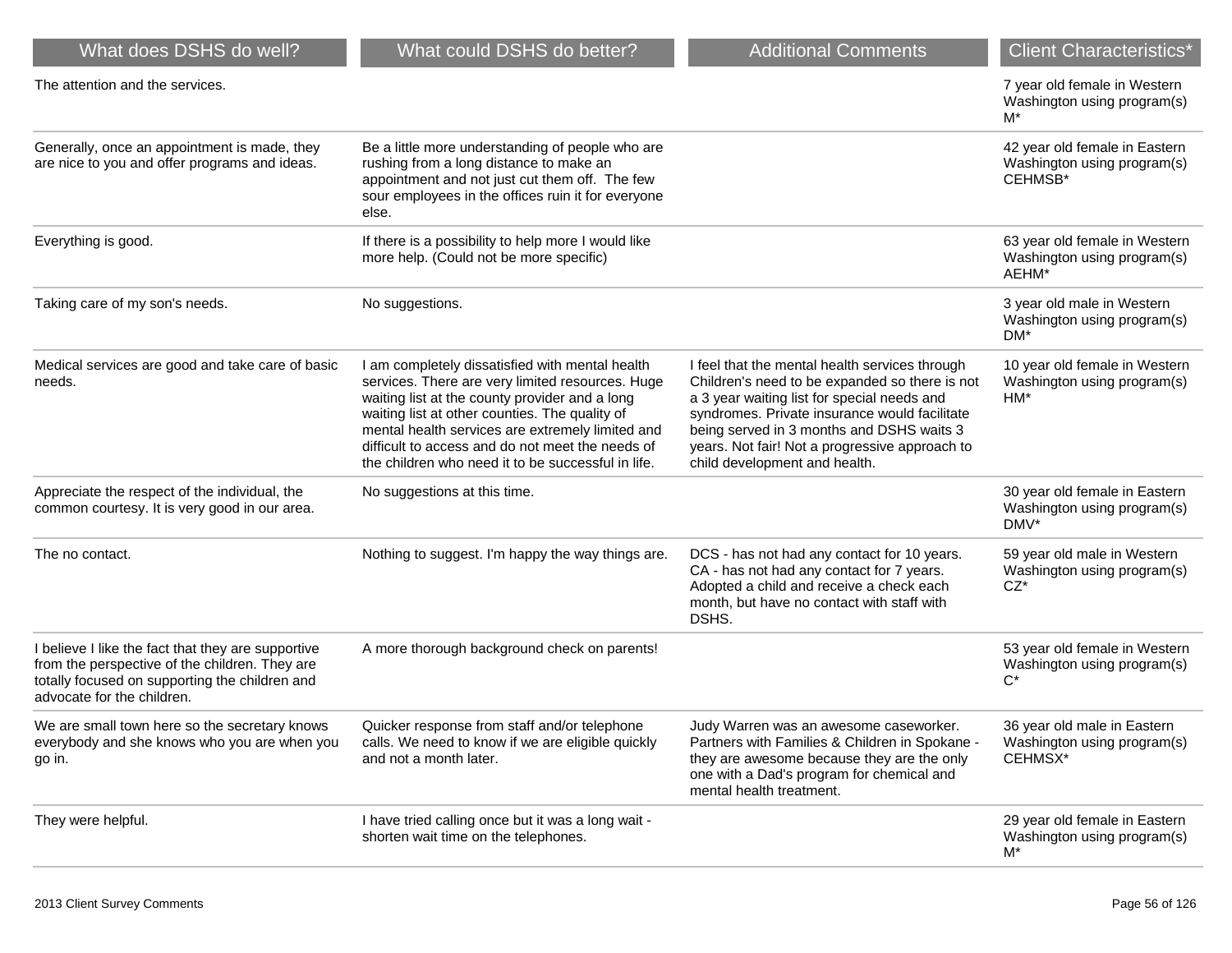| What does DSHS do well?                                                                                                                                                                                                                                            | What could DSHS do better?                                                                                                                                                                                                                                                      | <b>Additional Comments</b>                                                                                                                                                                                                                                                                                                                                                                                                                                                                                               | <b>Client Characteristics*</b>                                                     |
|--------------------------------------------------------------------------------------------------------------------------------------------------------------------------------------------------------------------------------------------------------------------|---------------------------------------------------------------------------------------------------------------------------------------------------------------------------------------------------------------------------------------------------------------------------------|--------------------------------------------------------------------------------------------------------------------------------------------------------------------------------------------------------------------------------------------------------------------------------------------------------------------------------------------------------------------------------------------------------------------------------------------------------------------------------------------------------------------------|------------------------------------------------------------------------------------|
| I have met some wonderful SWs who are very<br>much trying to be advocates for children. Some<br>of the volunteers have been a blessing. Some of<br>the special programs for the kids are a nice<br>gesture. The Adoption Support Services have<br>been tremendous. | Have a live person who can always answer a<br>phone call rather than work through a series of<br>automated choices.                                                                                                                                                             | There should be less time with court cases<br>involving children on whether or not to put<br>them up for adoption. These cases drag on far<br>too long with the child caught in the middle.<br>Have no direct contact with CA since the<br>adoption finalized. Get a check every month<br>plus medical aid for the adopted children, so<br>unable to answer many of the questions as<br>current information.                                                                                                             | 49 year old female in Eastern<br>Washington using program(s)<br>$C^*$              |
| No comment.                                                                                                                                                                                                                                                        | No suggestions.                                                                                                                                                                                                                                                                 |                                                                                                                                                                                                                                                                                                                                                                                                                                                                                                                          | 44 year old male in Western<br>Washington using program(s)<br>DEM*                 |
| Appreciates the fact that they are there to help<br>him.                                                                                                                                                                                                           | Not being able to contact someone. Having to<br>call back.                                                                                                                                                                                                                      |                                                                                                                                                                                                                                                                                                                                                                                                                                                                                                                          | 50 year old male in Western<br>Washington using program(s)<br>DEM*                 |
| I like the fact that they provide a lifeline when a<br>person is in crisis which helps keep them afloat.                                                                                                                                                           | They should not cut people off assistance after<br>five years. There should be another plan in place.                                                                                                                                                                           | All in all I think they have a really difficult job<br>managing people and taking care of their best<br>interests. Services for men are really lacking.<br>When in crisis they cannot access financial or<br>medical aid.                                                                                                                                                                                                                                                                                                | 62 year old female in Western<br>Washington using program(s)<br>AEHMS <sup>*</sup> |
| Being able to speak with his DD case manager<br>when something comes up. She is always very<br>good about returning his call or making a home<br>visit if necessary.                                                                                               | Not to rely so much on the computers. Have<br>more people working at the CSO to assist the<br>people coming in. Not everyone is good with<br>computers.                                                                                                                         |                                                                                                                                                                                                                                                                                                                                                                                                                                                                                                                          | 55 year old male in Eastern<br>Washington using program(s)<br>DEM*                 |
| I like that there are different programs and that<br>they work together in one direction to help my<br>mom. They have been very good at helping my<br>mom.                                                                                                         | It's hard to decide and say anything. They have<br>been very professional and have helped us so<br>very much - how could I tell them anything?<br>Maybe it would be helpful to have some training<br>to learn how to get on the Internet to do<br>necessary paperwork for DSHS. |                                                                                                                                                                                                                                                                                                                                                                                                                                                                                                                          | 75 year old female in Western<br>Washington using program(s)<br>AEM*               |
| Once you get the help it is easy to get services.                                                                                                                                                                                                                  | It is complicated to get an application submitted.<br>I don't like the automated phone services as I<br>would prefer to talk to a real person. Answer the<br>phone so I can get answer right away. Return<br>calls when I leave a message.                                      | I need chores services to help me. I need<br>assistance because I cannot walk very far and<br>have chronic incontinence. This makes for<br>regular changing of my bed which I cannot do<br>alone. I am told that I do not qualify because I<br>can still get to the tub and bathe myself. The<br>house chores are getting more and more<br>difficult for me. It would be much less<br>expensive to have a chore worker once a week<br>to change my bed and help me pick up than<br>for me to go to a nursing home. HELP! | 59 year old female in Western<br>Washington using program(s)<br>EHM*               |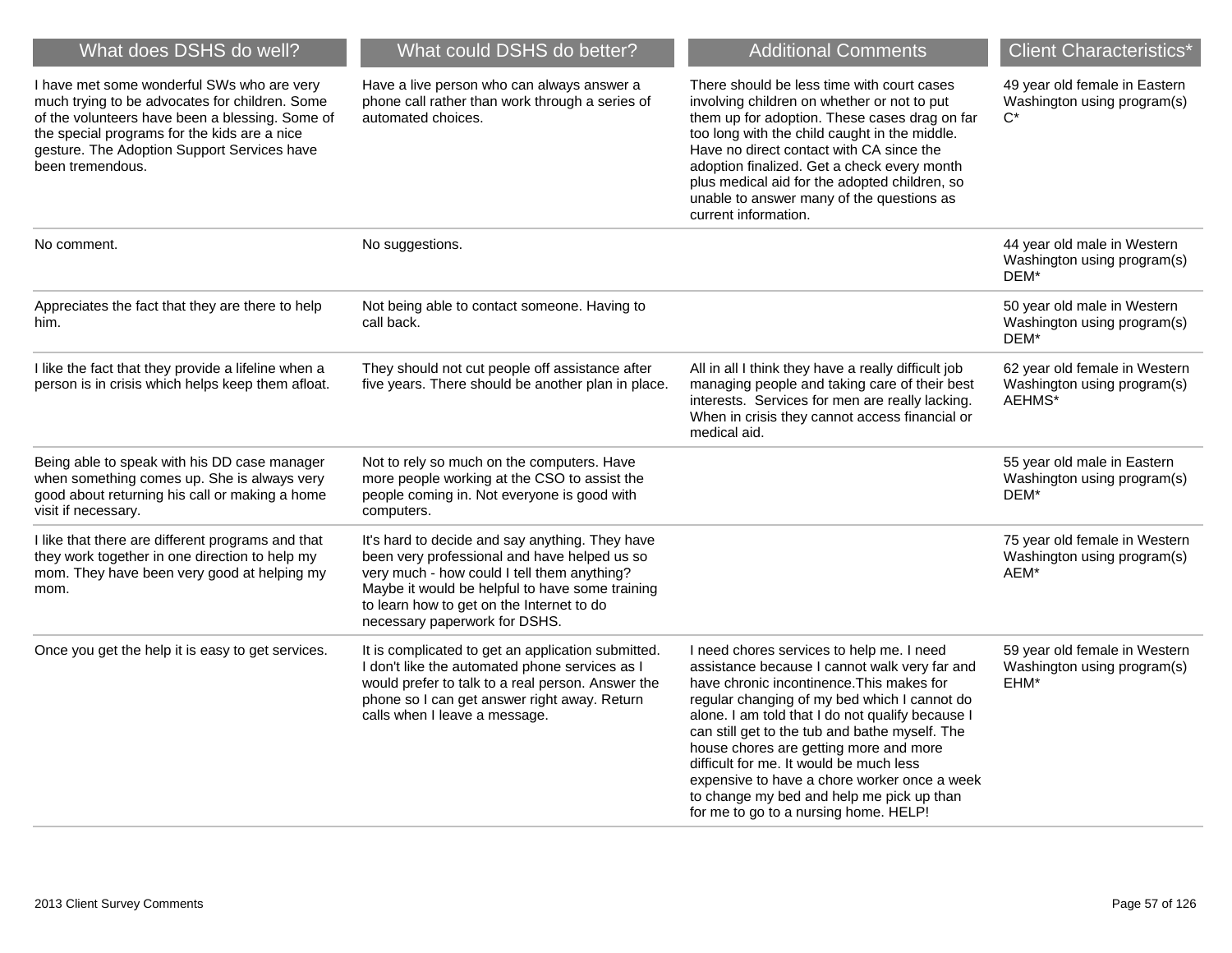| What does DSHS do well?                                                                                                                                                                                                                                                                                                                                                 | What could DSHS do better?                                                                                                                                                                                                                                                                                                                                                                                                | <b>Additional Comments</b>                                                                                                                                                                                                                             | <b>Client Characteristics*</b>                                        |
|-------------------------------------------------------------------------------------------------------------------------------------------------------------------------------------------------------------------------------------------------------------------------------------------------------------------------------------------------------------------------|---------------------------------------------------------------------------------------------------------------------------------------------------------------------------------------------------------------------------------------------------------------------------------------------------------------------------------------------------------------------------------------------------------------------------|--------------------------------------------------------------------------------------------------------------------------------------------------------------------------------------------------------------------------------------------------------|-----------------------------------------------------------------------|
| They take care of issues right over the phone.                                                                                                                                                                                                                                                                                                                          | The child day care services have been separated<br>from CSO. It took awhile for the Child Care to get<br>the document because it had to be scanned. It<br>took two weeks for the Child Care services office<br>to acknowledge that they had received the<br>documents.                                                                                                                                                    | I think they do an awesome job. They have<br>always helped me out!!! I am now a working<br>mom!                                                                                                                                                        | 22 year old female in Western<br>Washington using program(s)<br>EHMZ* |
| The staff are very helpful and courteous.                                                                                                                                                                                                                                                                                                                               | Answer the phone.                                                                                                                                                                                                                                                                                                                                                                                                         |                                                                                                                                                                                                                                                        | 51 year old male in Western<br>Washington using program(s)<br>AEHM*   |
| I appreciate the collaborative and empowering<br>process of assessment through DVR. I sat with<br>the counselor and psychologist and learned<br>about my learning disability. It was liberating and<br>very helpful to learn about. I have a non-verbal<br>learning disability that falls on the mild autism<br>spectrum. I am less vulnerable in social<br>situations. | Include more services so I could participate in<br>DBT group. Even though I was not on Medicaid, I<br>could have benefitted.                                                                                                                                                                                                                                                                                              | Send message about the survey in envelope<br>without a threatening sticker on the front, like<br>"SECOND REQUEST." A little less urgent<br>wording would be helpful. Do not close doors<br>to people just because they are in one service<br>category. | 42 year old female in Western<br>Washington using program(s)<br>$V^*$ |
| I appreciate that there is a program that helps<br>people and has helped me. I no longer qualify.                                                                                                                                                                                                                                                                       | Answer the phone. Reduce the long waits in the<br>lobby. Lower the qualification threshold. I think<br>people who work need help. I make just a little<br>too much money to qualify for food stamps now.<br>This is unfortunate as I am always be on the<br>edge. I go to the food bank. I also work 4 AM to 2<br>PM. That makes it difficult to access the program.                                                      | I appreciate an opportunity to comment on the<br>service I have received.                                                                                                                                                                              | 28 year old male in Western<br>Washington using program(s)<br>F*      |
| I have a great experience with the Adult Family<br>Home. They are fantastic. He was in a previous<br>home where he was not being treated properly.<br>DSHS/AAS investigated. He has become much<br>healthier in this new location.                                                                                                                                      | Keep open line of communication with client and<br>supportive family member. The case manager<br>ending their service did not call back and give<br>me the name of the new case manager as I had<br>requested. I can only get an answer via e-mail.<br>DSHS/AAS investigated and then said it was OK.<br>I had to research new homes and then arranged<br>the move. I got no assistance from AAS in this re-<br>location. |                                                                                                                                                                                                                                                        | 59 year old male in Western<br>Washington using program(s)<br>ADHM*   |
| They helped me when I was pregnant. My<br>medical at my job did not cover maternity. I was<br>able to keep my job and have a healthy baby.<br>When I took time off after the baby, I was able to<br>get support during that transitional phase. Thank<br>you!!!                                                                                                         | Offer child care based on income and outgo.                                                                                                                                                                                                                                                                                                                                                                               |                                                                                                                                                                                                                                                        | 34 year old female in Western<br>Washington using program(s)<br>CEMZ* |
| I need TANF as the father of my child lives in a<br>different country and does not contribute.                                                                                                                                                                                                                                                                          | Medicaid and food stamps letters come to my<br>home too late for me to go to the appointment. I<br>talked to someone about it. It helps to ask for an<br>interpreters and then I can talk on the phone with<br>someone and get the problem resolved.                                                                                                                                                                      |                                                                                                                                                                                                                                                        | 26 year old female in Western<br>Washington using program(s)<br>EHMZ* |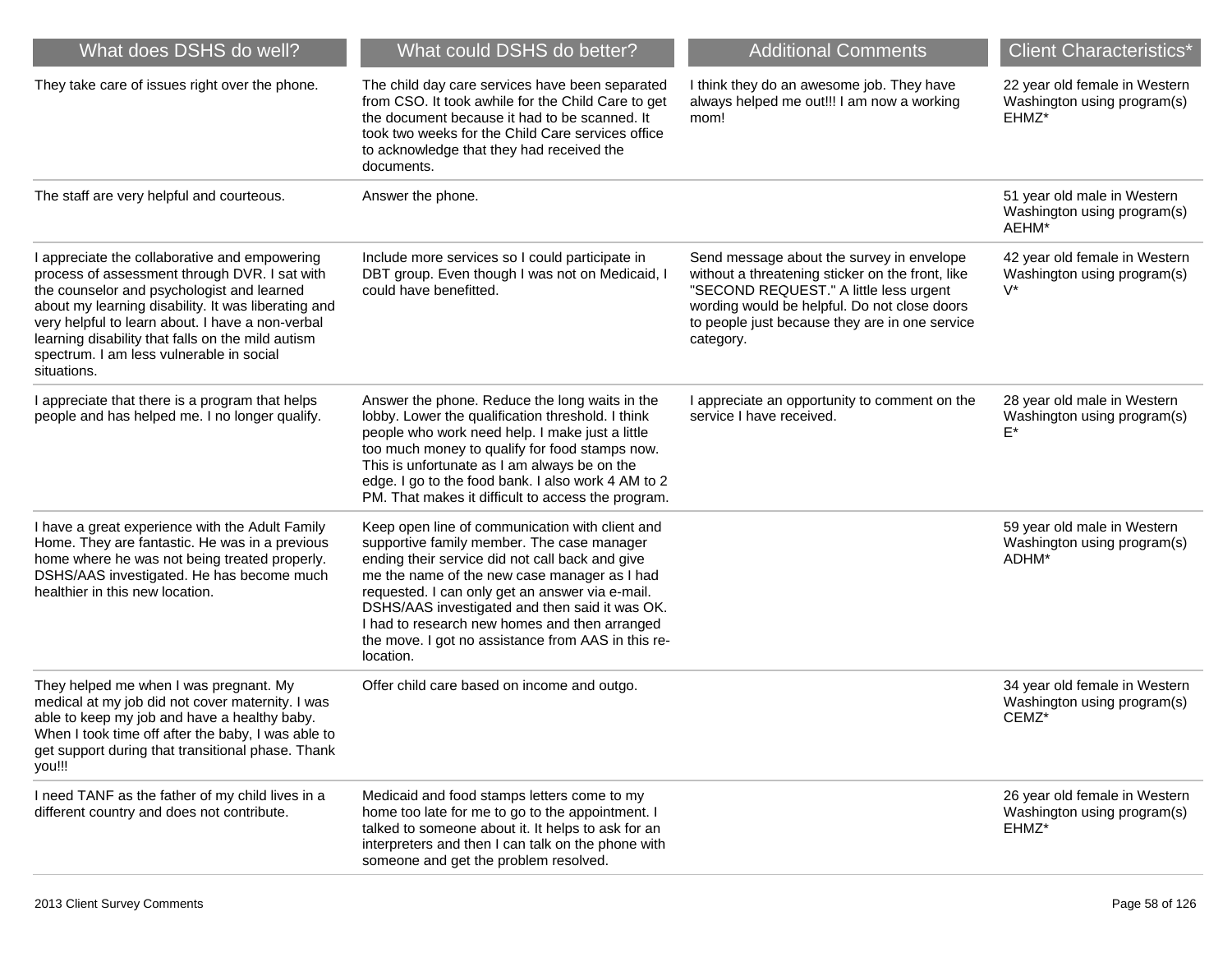| What does DSHS do well?                                                                                                                                                                                     | What could DSHS do better?                                                                                                        | <b>Additional Comments</b>                                                                                                                                                                                                                                                                                                                                                                                                                                                                                     | <b>Client Characteristics*</b>                                         |
|-------------------------------------------------------------------------------------------------------------------------------------------------------------------------------------------------------------|-----------------------------------------------------------------------------------------------------------------------------------|----------------------------------------------------------------------------------------------------------------------------------------------------------------------------------------------------------------------------------------------------------------------------------------------------------------------------------------------------------------------------------------------------------------------------------------------------------------------------------------------------------------|------------------------------------------------------------------------|
| I got my GED through the TANF program. I am<br>grateful for that. I know there is coordinated<br>services and that helps. I have a job now and<br>have medical. They helped me get through a<br>tough time. | I didn't qualify for health care and that was a big<br>missing piece to my recovery. I was a widow and<br>had no other resources. |                                                                                                                                                                                                                                                                                                                                                                                                                                                                                                                | 42 year old female in Eastern<br>Washington using program(s)<br>CEMSB* |
| Nothing.                                                                                                                                                                                                    |                                                                                                                                   |                                                                                                                                                                                                                                                                                                                                                                                                                                                                                                                | 59 year old male in Western<br>Washington using program(s)<br>EMV*     |
| That the programs are there to help when<br>needed. I really like the Website.                                                                                                                              | Change back to local call centers rather than<br>regional. It is almost impossible to reach a<br>person now.                      | I really appreciate that we have this Medicaid<br>program for the kids. The response to medical<br>equipment is very slow. I know of someone<br>who waited one year for a wheelchair for their<br>child. It took over six months to get a<br>specialized car seat for my son. We waited<br>nine years to get services for our son. Shift<br>from crisis-driven to actually supporting<br>individuals with disabilities. Need to look at<br>how we can support disabled individuals living<br>in the community. | 9 year old male in Eastern<br>Washington using program(s)<br>DM*       |
| Nothing.                                                                                                                                                                                                    |                                                                                                                                   |                                                                                                                                                                                                                                                                                                                                                                                                                                                                                                                | 57 year old female in Eastern<br>Washington using program(s)<br>$CE^*$ |
| The treatment plan is good.                                                                                                                                                                                 |                                                                                                                                   |                                                                                                                                                                                                                                                                                                                                                                                                                                                                                                                | 19 year old female in Western<br>Washington using program(s)<br>DM*    |
| I really like when I go into get help with food, and<br>offered information and got me the services the<br>same day.                                                                                        | An easier way to find out the balance on your<br>food card.                                                                       | no                                                                                                                                                                                                                                                                                                                                                                                                                                                                                                             | 7 year old female in Western<br>Washington using program(s)<br>EM*     |
| Everybody is friendly and helpful at all times.                                                                                                                                                             |                                                                                                                                   |                                                                                                                                                                                                                                                                                                                                                                                                                                                                                                                | 49 year old male in Eastern<br>Washington using program(s)<br>DEM*     |
| Medical has helped me and my family with no<br>and low co-pay.                                                                                                                                              | Drop 5 year limitation on TANF. I am<br>unemployed. I haven't work since 2007.                                                    |                                                                                                                                                                                                                                                                                                                                                                                                                                                                                                                | 12 year old male in Western<br>Washington using program(s)<br>EHM*     |
| Their desire to help her.                                                                                                                                                                                   | Try to advocate for the Medicaid issues that are<br>lacking.                                                                      | Cannot get her teeth fixed. Her teeth are really<br>bad but cannot get them fixed with the medical<br>coupon. Also, there is no coverage for<br>eyeglasses.                                                                                                                                                                                                                                                                                                                                                    | 37 year old female in Western<br>Washington using program(s)<br>DEM*   |
| Services overall.                                                                                                                                                                                           | When calling in, I would like the response to be<br>quicker. Sooner rather than later.                                            |                                                                                                                                                                                                                                                                                                                                                                                                                                                                                                                | 14 year old male in Western<br>Washington using program(s)<br>DEM*     |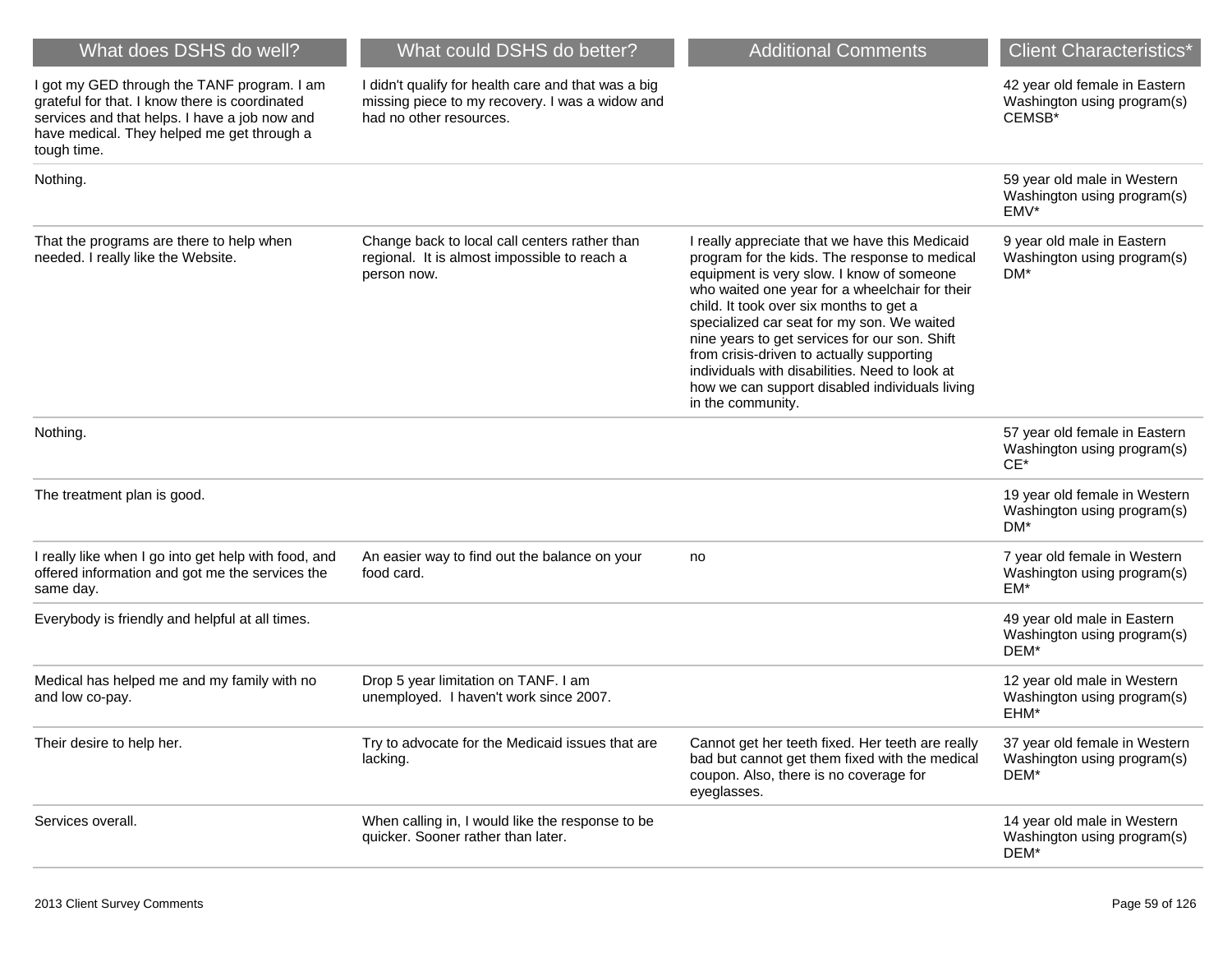| What does DSHS do well?                                                                                                                      | What could DSHS do better?                                                                                                                                                                                                                                                                                                                                                                                                                                                                                                                                                                                                                                                        | <b>Additional Comments</b>                                                                                                                                  | <b>Client Characteristics*</b>                                                |
|----------------------------------------------------------------------------------------------------------------------------------------------|-----------------------------------------------------------------------------------------------------------------------------------------------------------------------------------------------------------------------------------------------------------------------------------------------------------------------------------------------------------------------------------------------------------------------------------------------------------------------------------------------------------------------------------------------------------------------------------------------------------------------------------------------------------------------------------|-------------------------------------------------------------------------------------------------------------------------------------------------------------|-------------------------------------------------------------------------------|
| I like my caseworker.                                                                                                                        | Help parents have a better understanding of<br>what DD services are out there.                                                                                                                                                                                                                                                                                                                                                                                                                                                                                                                                                                                                    |                                                                                                                                                             | 13 year old male in Western<br>Washington using program(s)<br>D*              |
| When I call they get me an interpreter right away.                                                                                           | It takes a long time to get someone on the<br>phone, too long.                                                                                                                                                                                                                                                                                                                                                                                                                                                                                                                                                                                                                    | The doctor I had to talk to in Richland about<br>my son's medical condition, he receives SSI,<br>acted like he thought I was lying, I did not like<br>that. | 4 year old male in Eastern<br>Washington using program(s)<br>DEM*             |
| DSHS does well in most areas, except for the<br>intake process.                                                                              | It is difficult to find a doctor or dentist who will<br>accept DSHS payment. Recruit doctor who<br>would be willing to accept DSHS payment. We<br>no longer qualify for food stamps. We are barely<br>over income as they count my teenage son's<br>income. We have 6 kids. We had to wait a very<br>long time to get my son into mental health<br>services. It was great after he got on meds. He<br>got arrested and then things got taken care of.                                                                                                                                                                                                                             |                                                                                                                                                             | 11 year old female in Western<br>Washington using program(s)<br>EHM*          |
| They usually work fast when I need something.                                                                                                | Not have us on hold as long as they do.                                                                                                                                                                                                                                                                                                                                                                                                                                                                                                                                                                                                                                           |                                                                                                                                                             | 4 year old male in Western<br>Washington using program(s)<br>DEM*             |
| They are ok.                                                                                                                                 | No suggestions.                                                                                                                                                                                                                                                                                                                                                                                                                                                                                                                                                                                                                                                                   |                                                                                                                                                             | 25 year old male in Western<br>Washington using program(s)<br>DM <sup>*</sup> |
| I like that they are helpful, they explain things,<br>and they are good to talk to.                                                          | No suggestions.                                                                                                                                                                                                                                                                                                                                                                                                                                                                                                                                                                                                                                                                   | DSHS has treated my son very well when he<br>has needed them. We are very satisfied with<br>the services.                                                   | 49 year old male in Western<br>Washington using program(s)<br>DEM*            |
| The medical care is very good and the doctor's<br>office is great. I appreciate the child care as it<br>has really helped me get on my feet. | I had a hard time getting set up for medical. Too<br>much confusion with communication. Child care<br>was a horrible experience. People at the call<br>center do not know about the programs that<br>DSHS has to offer or the qualification. It cost me<br>\$200 in childcare because details were not<br>covered during the application process. I kept<br>asking if the payments would be retroactive.<br>They said yes, and then it did not. It is very<br>confusing and very difficult when being a single<br>parent, going to school, working and changing<br>hours each quarter and "jumping through the<br>hoops." I had to take medication to cope with the<br>situation. |                                                                                                                                                             | 3 year old male in Western<br>Washington using program(s)<br>EHM*             |
| Just the prompt services and return calls.                                                                                                   | Not sure.                                                                                                                                                                                                                                                                                                                                                                                                                                                                                                                                                                                                                                                                         | no                                                                                                                                                          | 46 year old male in Eastern<br>Washington using program(s)<br>$C^*$           |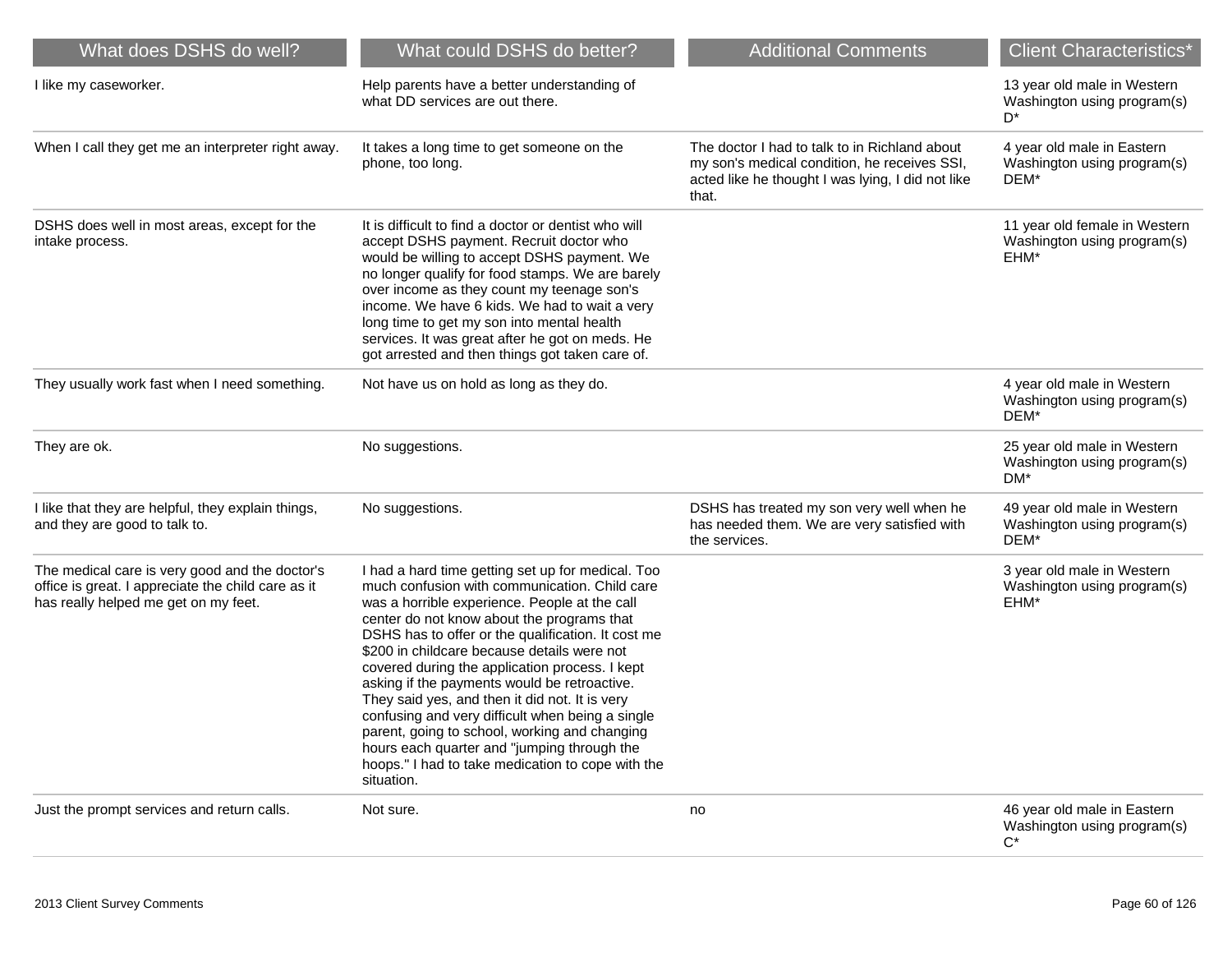| What does DSHS do well?                                                                                                                  | What could DSHS do better?                                                                                                                                                                                                          | <b>Additional Comments</b>                                    | <b>Client Characteristics*</b>                                        |
|------------------------------------------------------------------------------------------------------------------------------------------|-------------------------------------------------------------------------------------------------------------------------------------------------------------------------------------------------------------------------------------|---------------------------------------------------------------|-----------------------------------------------------------------------|
| That services are provided for my son.                                                                                                   | A live person answers the phone at all times.                                                                                                                                                                                       | Please answer the phone.                                      | 13 year old male in Western<br>Washington using program(s)<br>DM*     |
| They helped me survive.                                                                                                                  | It just seems like there is a long wait in the CSO<br>offices. If they could explain more what might be<br>offered, it would help clients.                                                                                          | My roof is leaking - is there a referral for that<br>service? | 50 year old female in Eastern<br>Washington using program(s)<br>EMZ*  |
| They have really helped us in our time of need. I<br>had to try and get custody of my grandkids so<br>they wouldn't go into foster care. | I have to take time and get in my car and drive<br>down to the office as the phone system is not<br>very efficient as far as getting a response or help<br>by phone, that goes for DCFS, and the mental<br>health division and ESA. | no                                                            | 52 year old male in Eastern<br>Washington using program(s)<br>CEMS*   |
| They offer help to us. They supply my son's<br>needs.                                                                                    | Provide more transportation for handicapped<br>people.                                                                                                                                                                              |                                                               | 23 year old male in Western<br>Washington using program(s)<br>DEMV*   |
| The help families who are really in need.                                                                                                | No suggestions.                                                                                                                                                                                                                     |                                                               | 3 year old female in Western<br>Washington using program(s)<br>DEM*   |
| I suffer from high blood pressure - I go<br>immediately in and they treat me very nicely.                                                |                                                                                                                                                                                                                                     |                                                               | 57 year old female in Western<br>Washington using program(s)<br>EM*   |
| They help us a lot.                                                                                                                      | I don't know, they are good.                                                                                                                                                                                                        | no                                                            | 9 year old female in Western<br>Washington using program(s)<br>DEM*   |
| They help families when they need help.                                                                                                  | Have a better phone system, so people could get<br>through. It is very hard to get ahold of a live<br>person on the phone.                                                                                                          | no                                                            | 6 year old male in Eastern<br>Washington using program(s)<br>EM*      |
| I like how they support the people that are in<br>need of help or in tough situations.                                                   |                                                                                                                                                                                                                                     |                                                               | 24 year old female in Western<br>Washington using program(s)<br>CEMZ* |
| Finally, the Dept. of Child Support reimbursed<br>me of the amount of money that they deducted in<br>mistake.                            | Listen to the father's side of the story, instead of<br>always believing the mother's side.                                                                                                                                         | Nope.                                                         | 43 year old male in Western<br>Washington using program(s)<br>CEX*    |
| Everything runs smoothly year to year.                                                                                                   | Physical therapy has been kind of on and off. It<br>would be nice to have more funding for physical<br>therapy.                                                                                                                     |                                                               | 37 year old female in Eastern<br>Washington using program(s)<br>DEM*  |
| I like getting the things my son needs.                                                                                                  | Find him a new job!                                                                                                                                                                                                                 |                                                               | 40 year old male in Western<br>Washington using program(s)<br>DM*     |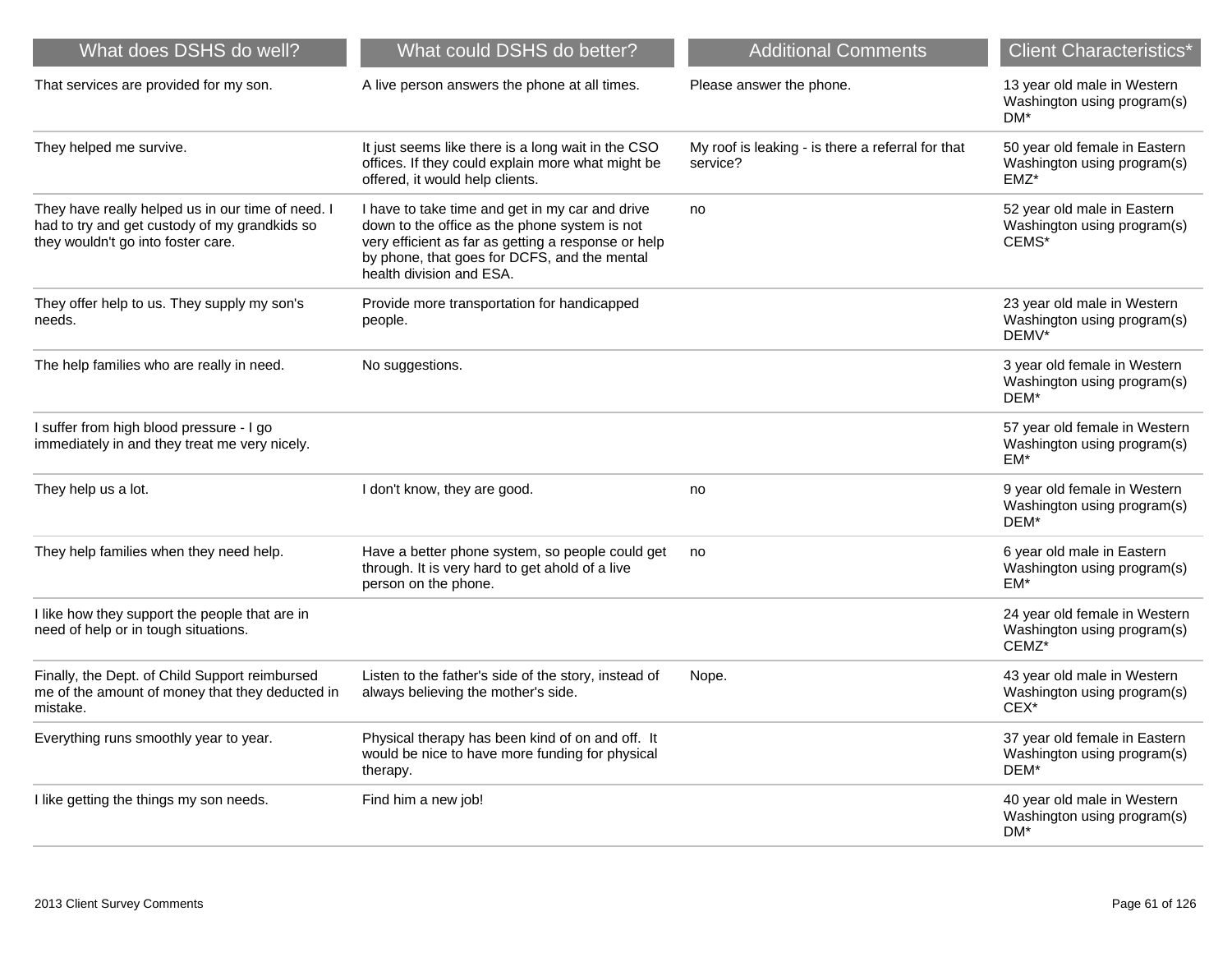| What does DSHS do well?                                                                                                                                                                                                                                                                                                                                                                 | What could DSHS do better?                                                                                                                                                                        | <b>Additional Comments</b>                                                                                                                                                                                                                                                                                   | <b>Client Characteristics*</b>                                        |
|-----------------------------------------------------------------------------------------------------------------------------------------------------------------------------------------------------------------------------------------------------------------------------------------------------------------------------------------------------------------------------------------|---------------------------------------------------------------------------------------------------------------------------------------------------------------------------------------------------|--------------------------------------------------------------------------------------------------------------------------------------------------------------------------------------------------------------------------------------------------------------------------------------------------------------|-----------------------------------------------------------------------|
| Not so much red tape currently. A little more<br>prompt after getting through the initial wait.                                                                                                                                                                                                                                                                                         | No suggestions.                                                                                                                                                                                   |                                                                                                                                                                                                                                                                                                              | 59 year old male in Western<br>Washington using program(s)<br>EHM*    |
| Nothing. I wish I was not on assistance.                                                                                                                                                                                                                                                                                                                                                | They need people with more compassion at the<br>front desk.                                                                                                                                       | I believe I get lesser medical services from the<br>providers because I am low income vs.<br>someone with money.                                                                                                                                                                                             | 47 year old female in Western<br>Washington using program(s)<br>EHMX* |
| They are helpful.                                                                                                                                                                                                                                                                                                                                                                       | No suggestions.                                                                                                                                                                                   |                                                                                                                                                                                                                                                                                                              | 39 year old male in Western<br>Washington using program(s)<br>DHMV*   |
| I don't know.                                                                                                                                                                                                                                                                                                                                                                           | Not sure.                                                                                                                                                                                         | no                                                                                                                                                                                                                                                                                                           | 76 year old male in Western<br>Washington using program(s)<br>AEM*    |
| Client lives in a great facility. She has improved<br>greatly in last 5 years. Mental health services<br>have been critical. DSHS staff are easy to talk to.<br>If they do not know the answer, they give me a<br>name and number of someone who they think<br>can help. They are personable and do not sluff<br>you off. They do not treat any question as an<br>unimportant question. | That you are asking for areas to improve is<br>fabulous.                                                                                                                                          |                                                                                                                                                                                                                                                                                                              | 73 year old female in Western<br>Washington using program(s)<br>AHM*  |
| Knowing what their parameters are.                                                                                                                                                                                                                                                                                                                                                      | A book that the financial workers use so I know<br>the logic they use in making decisions.                                                                                                        | I am tired of the workers changing the rules<br>with every worker that I talk to. I think that<br>DSHS staff are overworked and don't have<br>time to treat each person as an individual. I<br>would like to have the same financial worker<br>instead of talking to someone different every<br>time I call. | 62 year old female in Western<br>Washington using program(s)<br>AEHM* |
| I received services prior to moving to assisted<br>living and was very satisfied. They really helped<br>me.                                                                                                                                                                                                                                                                             | Case managers seem very busy, overworked<br>and everything else. Get more staff to help<br>people who have children, not just elders like<br>me. They do well even though they work very<br>hard. | My case manager is great. I like her very much.                                                                                                                                                                                                                                                              | 90 year old female in Western<br>Washington using program(s)<br>AEM*  |
| They provide help with food and medical.                                                                                                                                                                                                                                                                                                                                                | I'm not sure.                                                                                                                                                                                     | no                                                                                                                                                                                                                                                                                                           | 6 year old female in Western<br>Washington using program(s)<br>EM*    |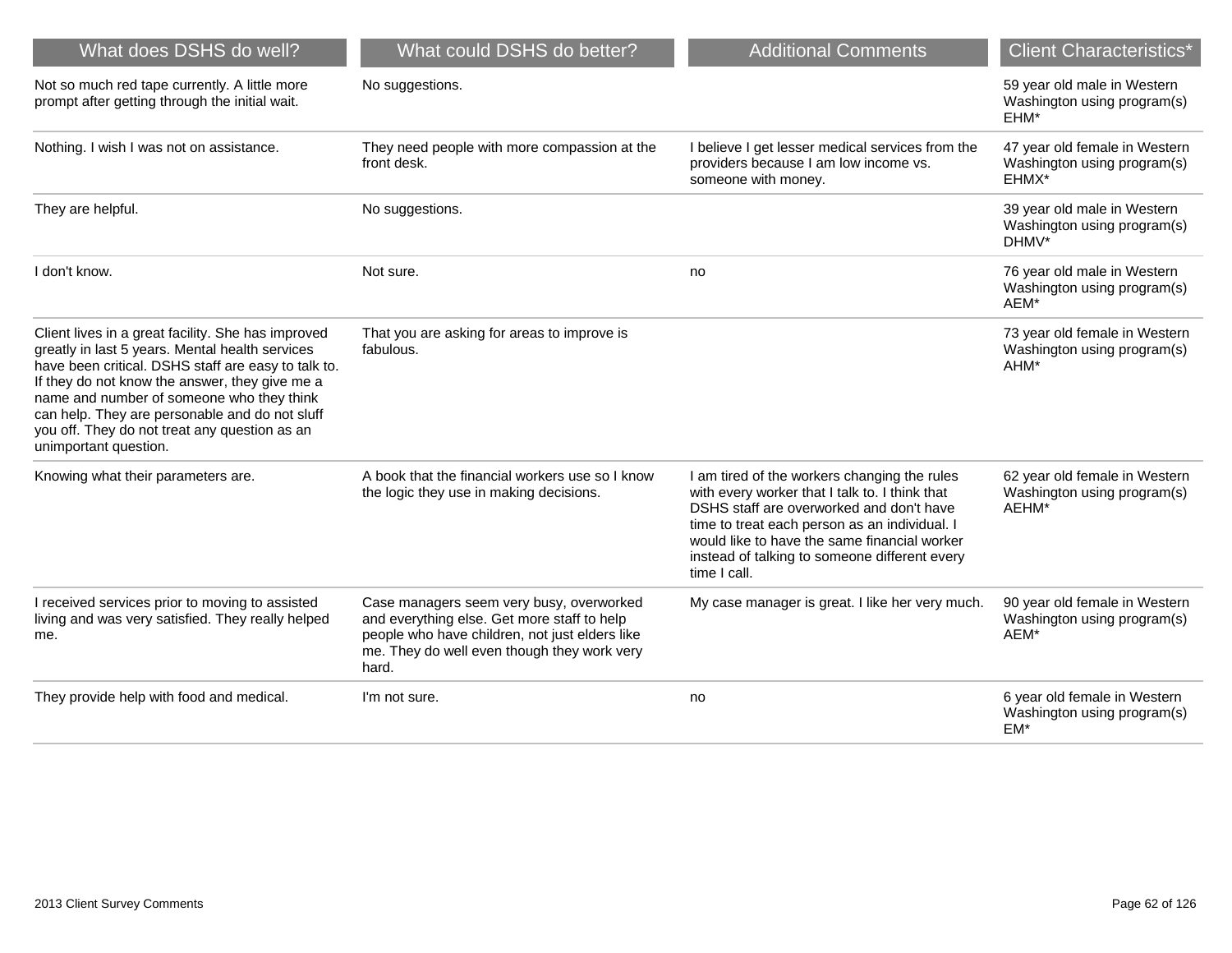| What does DSHS do well?                                                                                                                                                               | What could DSHS do better?                                                                                                                                                                                                                                                                                                                                                                                                                                                    | <b>Additional Comments</b>                                                                                                                                                                                                                                                                                                                                                                                                                             | <b>Client Characteristics*</b>                                        |
|---------------------------------------------------------------------------------------------------------------------------------------------------------------------------------------|-------------------------------------------------------------------------------------------------------------------------------------------------------------------------------------------------------------------------------------------------------------------------------------------------------------------------------------------------------------------------------------------------------------------------------------------------------------------------------|--------------------------------------------------------------------------------------------------------------------------------------------------------------------------------------------------------------------------------------------------------------------------------------------------------------------------------------------------------------------------------------------------------------------------------------------------------|-----------------------------------------------------------------------|
| The caregivers are awesome. I like all of the staff<br>at DSHS. I think they understand me. I like my<br>financial worker - that may be hard to believe.                              | Do not like using answering machines. Answer<br>the phone! It is very time consuming and<br>confusing to use messaging system. I do not<br>know the extension of the person I am calling so<br>I cannot get through. The application is only<br>good for 6 months. It is difficult for me to<br>remember to get another application in at the<br>right time. I have to have my daughter help me<br>due to my disability, stroke, paralysis on one<br>side, and brain injured. |                                                                                                                                                                                                                                                                                                                                                                                                                                                        | 46 year old female in Western<br>Washington using program(s)<br>AEMZ* |
| I like that they help us with food and medical and<br>cash assistance.                                                                                                                | I don't know.                                                                                                                                                                                                                                                                                                                                                                                                                                                                 | no                                                                                                                                                                                                                                                                                                                                                                                                                                                     | 2 year old female in Western<br>Washington using program(s)<br>EM*    |
| They are there to help me when we need them<br>and have provided us with DD services and<br>medical.                                                                                  | Nothing.                                                                                                                                                                                                                                                                                                                                                                                                                                                                      | No                                                                                                                                                                                                                                                                                                                                                                                                                                                     | 20 year old male in Western<br>Washington using program(s)<br>DM*     |
| I knew after my first visit that I was going to get<br>assistance for "my girls" (children of relatives,<br>informal placement). I was grateful. DCS was<br>great after I found them. | It was difficult to find DCS at the beginning. I still<br>don't know where their office is. It is difficult<br>accessing people at the CSO. I had to wait for 2<br>hours to see someone. I hadn't prepared to wait<br>that long to apply for TANF.                                                                                                                                                                                                                            | There were cutbacks in the Port Angeles office<br>of DVR. There was no one to greet people or<br>answer the phone. Not good for new applicant.                                                                                                                                                                                                                                                                                                         | 38 year old female in Western<br>Washington using program(s)<br>EVB*  |
| Nothing.                                                                                                                                                                              | Hire people that know what they are doing. They<br>need to leave their attitude at the door and not<br>with the client that they are working with.                                                                                                                                                                                                                                                                                                                            | Nope                                                                                                                                                                                                                                                                                                                                                                                                                                                   | 31 year old female in Western<br>Washington using program(s)<br>DEM*  |
| They provide a service to become foster parents<br>and adopted two children to give them a family.                                                                                    | I have been dealing with the mental health<br>provider, they could be better at communication<br>with me about my children and the services, the<br>lack of prompt communication response is not<br>good.                                                                                                                                                                                                                                                                     | no                                                                                                                                                                                                                                                                                                                                                                                                                                                     | 19 year old male in Western<br>Washington using program(s)<br>CHM*    |
| I appreciate the food program and medical<br>program. I get home visits from Mental Health<br>and they bring my medication.                                                           | My food allotment has been reduced over past 8<br>years. I am losing patience. My Serequil and<br>Dilantin were discontinued and I don't think that<br>was a good idea. I need that medication.                                                                                                                                                                                                                                                                               |                                                                                                                                                                                                                                                                                                                                                                                                                                                        | 72 year old female in Western<br>Washington using program(s)<br>AEHM* |
| If you qualify, you get a food card that day, and if<br>you medical you get medical coverage within 24<br>hours, and they go back 3 months for medical<br>coverage.                   | In SSA disability benefits is restrictive and hard<br>to get that, and I also think that if a child is in<br>high school, benefits should continue, even if<br>they are 19 years, until the end of the school<br>year for all benefits.                                                                                                                                                                                                                                       | CPS needs a huge improvement. I have had to<br>make several calls to them, it is very frustrating<br>as the complaints they chose to follow up on<br>and the ones they don't when there has been<br>repeated calls in concern for children's safety. I<br>have 3 other children, and my concern for their<br>safety supersedes CPS. i.e. when alcohol is<br>involved or drugs, or adults having sex in<br>children's room while children present, etc. | 18 year old male in Western<br>Washington using program(s)<br>CEM*    |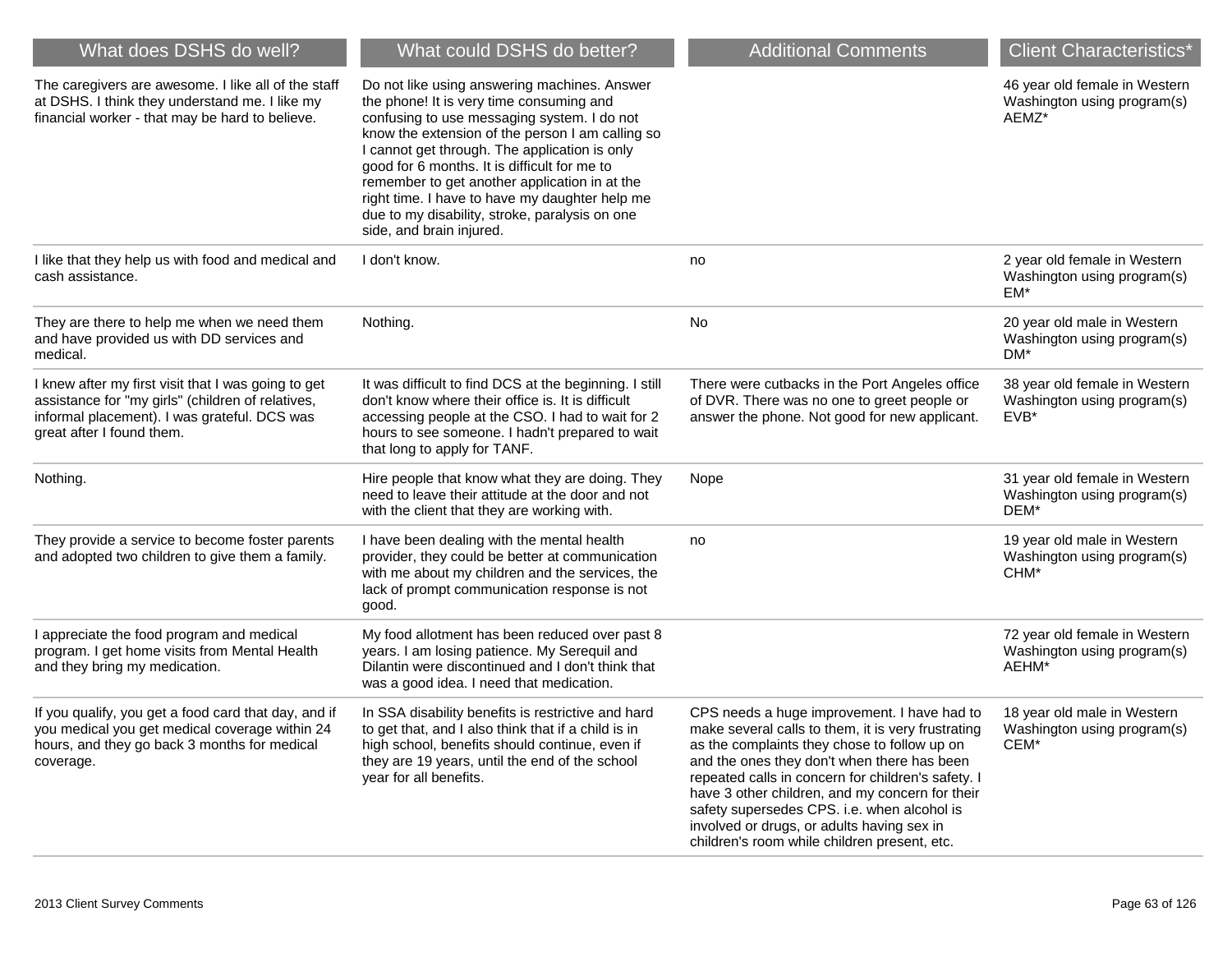| What does DSHS do well?                                                                                                                     | What could DSHS do better?                                                                                                                                                                                                                                                                                                                                                                                                             | <b>Additional Comments</b> | <b>Client Characteristics*</b>                                                  |
|---------------------------------------------------------------------------------------------------------------------------------------------|----------------------------------------------------------------------------------------------------------------------------------------------------------------------------------------------------------------------------------------------------------------------------------------------------------------------------------------------------------------------------------------------------------------------------------------|----------------------------|---------------------------------------------------------------------------------|
| The workers are incredible and helpful.                                                                                                     | In regards to CPS, their area of opportunity<br>would be 'communication'. There is lack of<br>communication, I was very disappointed how<br>they communication to me.                                                                                                                                                                                                                                                                  | no                         | 46 year old female in Western<br>Washington using program(s)<br>CEZ*            |
| I'm going to a clinic tomorrow for drug and<br>alcohol treatment. I hope to get a phone number<br>and a place to live.                      | I am homeless and cannot get the help I need.                                                                                                                                                                                                                                                                                                                                                                                          |                            | 52 year old female in Western<br>Washington using program(s)<br>EHMSV*          |
| I don't have anything to say.                                                                                                               | I don't know as I didn't have any problem.                                                                                                                                                                                                                                                                                                                                                                                             | no                         | 17 year old male in Western<br>Washington using program(s)<br>$M^*$             |
| I like that they help us with medical for my child,<br>and we have had no problems.                                                         | It is hard to call into the office, as they don't want<br>to talk to us if we talk Spanish. I have difficulty<br>speaking over the phone, the phone tells me to<br>dial "9' if I speak Spanish, and when I do, the<br>phone hangs up. When I lost my EBT card, I was<br>unable to call and resolve problem because the<br>Spanish phone services does not seem to work,<br>so my niece called in for me because she speaks<br>English. | no                         | 1 year old female in Eastern<br>Washington using program(s)<br>EM*              |
| The people really seem to care about the clients.                                                                                           | I understand that this takes money, but I wish<br>that they had more activities and day care for my<br>adult developmentally disabled sister.                                                                                                                                                                                                                                                                                          | no                         | 44 year old female in Western<br>Washington using program(s)<br>DM <sup>*</sup> |
| You can do stuff over the Internet.                                                                                                         | Get back to their clients faster.                                                                                                                                                                                                                                                                                                                                                                                                      | no                         | 11 year old female in Western<br>Washington using program(s)<br>EHM*            |
| I like that there are so many resources to change<br>careers in DSHS and they are so supportive for<br>you to do that and to attend school. | They don't ever keep appointments on time, they<br>may run an hour late. But if you are late for your<br>appointment they tell you to reschedule if you are<br>10 minutes late.                                                                                                                                                                                                                                                        | no                         | 30 year old female in Western<br>Washington using program(s)<br>EHMSZ*          |
| Just the help I get.                                                                                                                        | I wish there was a location closer to where I live.                                                                                                                                                                                                                                                                                                                                                                                    | no                         | 21 year old female in Eastern<br>Washington using program(s)<br>F*              |
| Every time I contact them they always answer<br>my questions - although it takes a long time to<br>talk to someone.                         | Answering the phone sooner - I've waited up to<br>30 minutes!                                                                                                                                                                                                                                                                                                                                                                          |                            | 10 year old male in Western<br>Washington using program(s)<br>EHM*              |
| Everybody is very helpful.                                                                                                                  | Nothing. It has been wonderful. Maybe make<br>our records available on line.                                                                                                                                                                                                                                                                                                                                                           | Nope.                      | 2 year old male in Western<br>Washington using program(s)<br>D*                 |
| They provide me with Medicaid services.                                                                                                     | I don't know.                                                                                                                                                                                                                                                                                                                                                                                                                          | No.                        | 3 year old male in Western<br>Washington using program(s)<br>DM*                |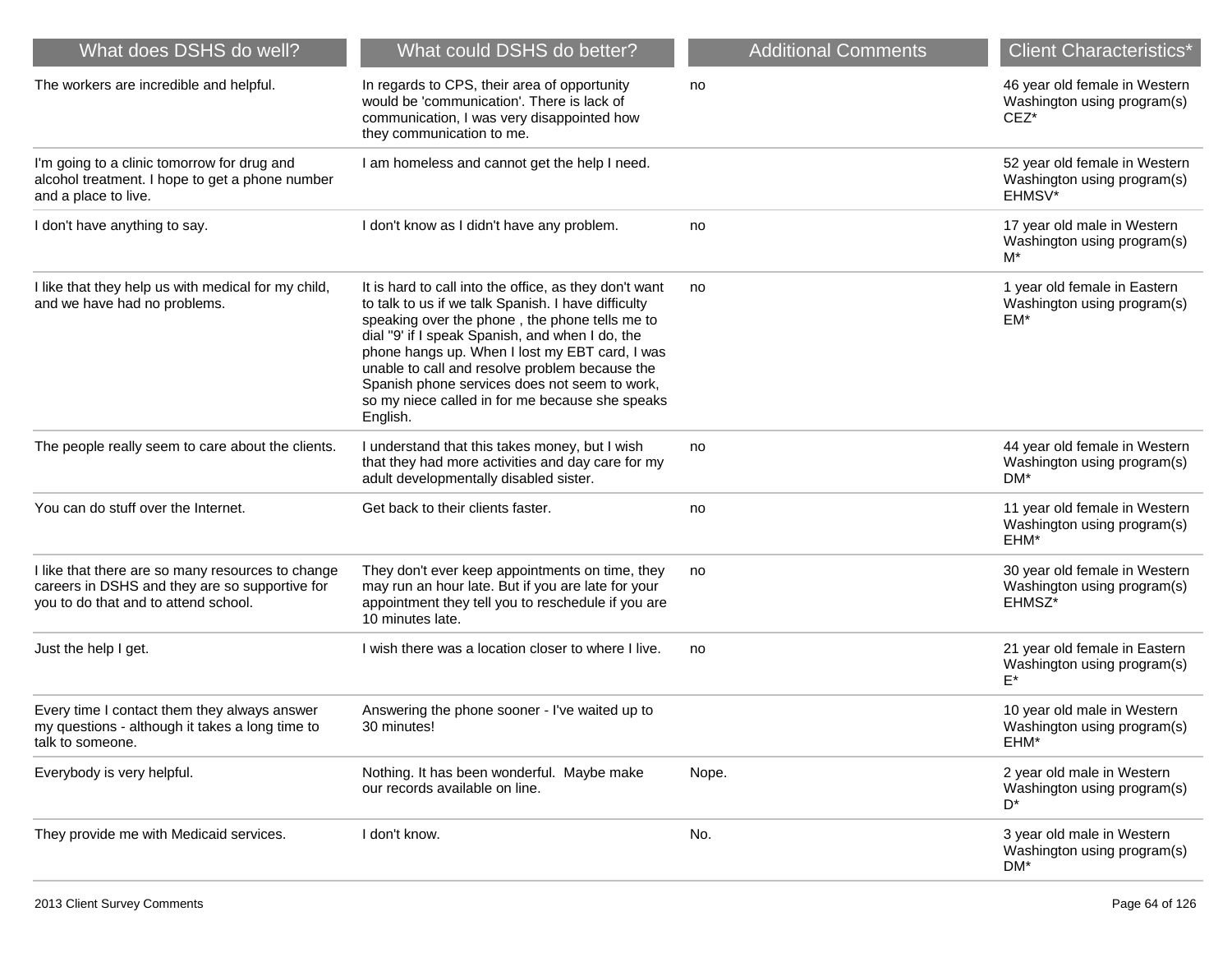| What does DSHS do well?                                                                                                                                       | What could DSHS do better?                                                                                                                                                                                                                                                                                                           | <b>Additional Comments</b>                                                                                                                         | <b>Client Characteristics*</b>                                        |
|---------------------------------------------------------------------------------------------------------------------------------------------------------------|--------------------------------------------------------------------------------------------------------------------------------------------------------------------------------------------------------------------------------------------------------------------------------------------------------------------------------------|----------------------------------------------------------------------------------------------------------------------------------------------------|-----------------------------------------------------------------------|
| They have provided DD, DVR, food stamps and<br>medical for me.                                                                                                | There needs to be more funding so that the<br>clients can get the proper care and needs to live<br>a independent life.                                                                                                                                                                                                               | Nope.                                                                                                                                              | 24 year old female in Western<br>Washington using program(s)<br>DEMV* |
| They have provided me with medical, food<br>stamps and mental health services and I am very<br>grateful for their services.                                   | Continue to try and be as understandable as<br>possible to the aid of their clients.                                                                                                                                                                                                                                                 | Nope                                                                                                                                               | 37 year old male in Eastern<br>Washington using program(s)<br>EHM*    |
| The services that I receive are great, and I am<br>very thankful for the medical and food stamps<br>and residential support that I receive.                   | Be quicker in responding to the processing of the<br>paperwork.                                                                                                                                                                                                                                                                      | No I think that's it. Thank you.                                                                                                                   | 64 year old male in Western<br>Washington using program(s)<br>DEM*    |
| I do get an answer on the spot at the office even<br>through I have to wait a long time.                                                                      | Reduce the wait time to below an hour, please!!!!<br>I just have one quick question, but I still have to<br>wait.                                                                                                                                                                                                                    |                                                                                                                                                    | 2 year old male in Western<br>Washington using program(s)<br>DEM*     |
| They help me with the medical and whatever I<br>need.                                                                                                         | Nothing.                                                                                                                                                                                                                                                                                                                             | Nope.                                                                                                                                              | 36 year old male in Western<br>Washington using program(s)<br>$DM*$   |
| I couldn't ask for better care for her @ Yakima<br>Valley School.                                                                                             | Not sure.                                                                                                                                                                                                                                                                                                                            | no                                                                                                                                                 | 45 year old female in Eastern<br>Washington using program(s)<br>DM*   |
| They have the information I need, and they<br>support my nephew in many ways. The office is<br>close by so I can go there if I have questions or<br>problems. | They could check on clients maybe twice a year<br>to see how things are going, instead of the<br>annual review. Different worker give different<br>answer to the same questions, very confusing.<br>You end up calling over and over and finally<br>getting a person who clarifies a lot of the<br>previous misinformation, at last. | no                                                                                                                                                 | 38 year old male in Western<br>Washington using program(s)<br>DEHMV*  |
| It is a necessity. I don't know how to answer this<br>question.                                                                                               | They do a great job.                                                                                                                                                                                                                                                                                                                 | There have been many cuts on client's<br>monetary benefits, and I understand that the<br>government workers are going to get their 3%<br>increase. | 46 year old female in Western<br>Washington using program(s)<br>DM*   |
| The case manager is great in that she shows<br>attention and gest the help that we need.                                                                      | Nothing.                                                                                                                                                                                                                                                                                                                             | Nope                                                                                                                                               | 49 year old female in Western<br>Washington using program(s)<br>DEM*  |
| They are understanding of the needs that I need.                                                                                                              | The yearly visits for DD take a lot of time and<br>questions asked are unnecessary.                                                                                                                                                                                                                                                  | Nope                                                                                                                                               | 52 year old female in Western<br>Washington using program(s)<br>DHM*  |
| They help me in times when I needed assistance.                                                                                                               | They have a lack of communication and<br>availability across the different agencies which is<br>a huge problem.                                                                                                                                                                                                                      | no                                                                                                                                                 | 2 year old female in Western<br>Washington using program(s)<br>CDEM*  |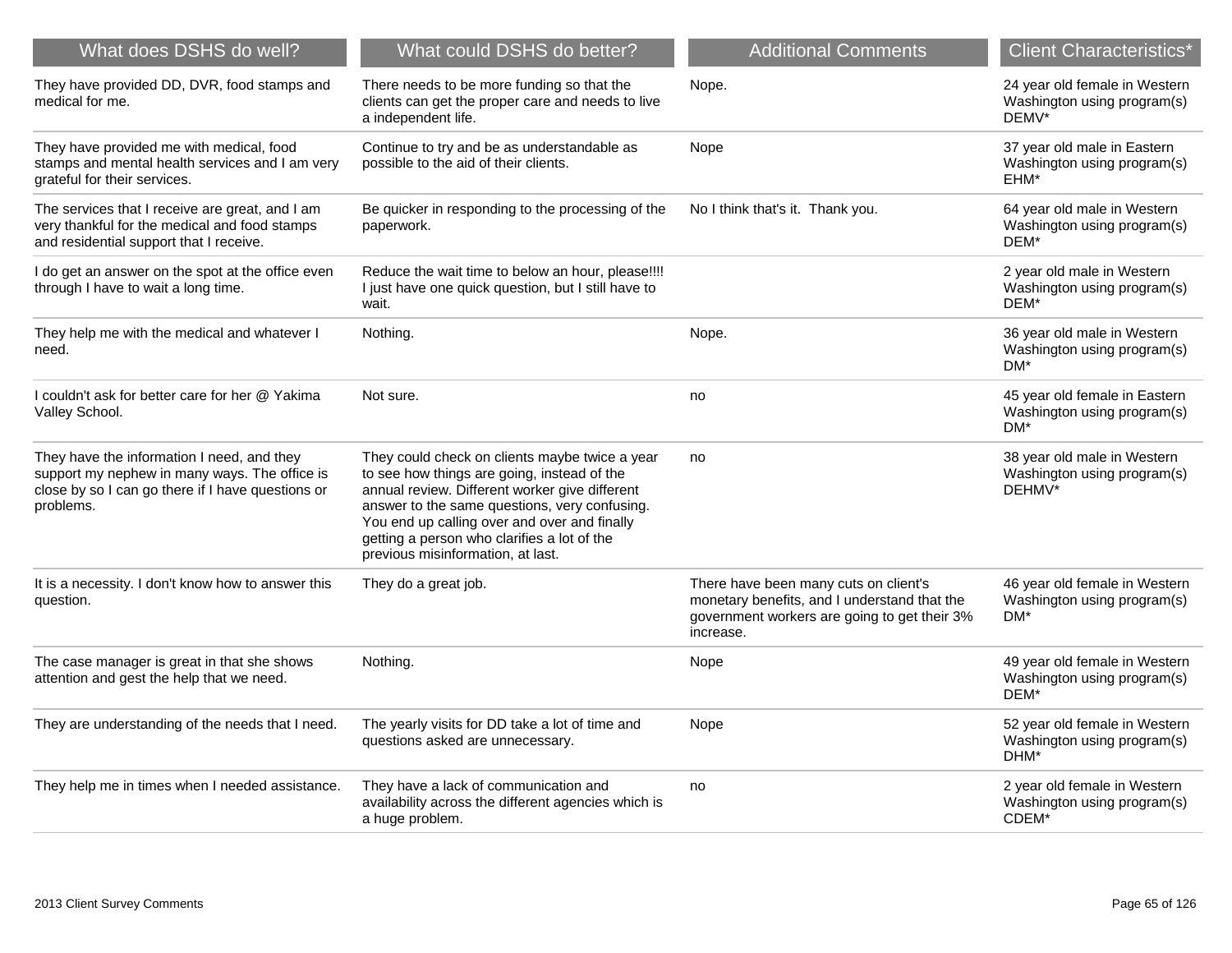| What does DSHS do well?                                                                                                | What could DSHS do better?                                                                                                                                                                                                                                                                                                                                                                                                                                                                                                                                                                                                                | <b>Additional Comments</b>                                                                                                                         | <b>Client Characteristics*</b>                                                |
|------------------------------------------------------------------------------------------------------------------------|-------------------------------------------------------------------------------------------------------------------------------------------------------------------------------------------------------------------------------------------------------------------------------------------------------------------------------------------------------------------------------------------------------------------------------------------------------------------------------------------------------------------------------------------------------------------------------------------------------------------------------------------|----------------------------------------------------------------------------------------------------------------------------------------------------|-------------------------------------------------------------------------------|
| They have provided me with services from DD<br>and medical.                                                            | Faster respond time with returning calls and<br>paperwork.                                                                                                                                                                                                                                                                                                                                                                                                                                                                                                                                                                                | No                                                                                                                                                 | 10 year old male in Western<br>Washington using program(s)<br>DM <sup>*</sup> |
| DDD is fantastic.                                                                                                      | Response time for specialty treatment could be<br>reduced.                                                                                                                                                                                                                                                                                                                                                                                                                                                                                                                                                                                | no                                                                                                                                                 | 13 year old female in Western<br>Washington using program(s)<br>DM*           |
| no.                                                                                                                    | Have a better phone service, because I live very<br>far from the office. If you don't catch the first bus<br>to that office, I cannot get into the office because<br>they cut off services at 2PM.                                                                                                                                                                                                                                                                                                                                                                                                                                        | When you apply for EBT card, it takes a long<br>to reach me, and it takes a long time to reapply<br>for one. My services were delayed a long time. | 28 year old male in Western<br>Washington using program(s)<br>ES*             |
| They are able to help me with whatever question<br>I have and provide me with the services.                            | Nothing for now.                                                                                                                                                                                                                                                                                                                                                                                                                                                                                                                                                                                                                          | No.                                                                                                                                                | 46 year old female in Western<br>Washington using program(s)<br>DM*           |
| I don't like dealing with them because I feel<br>degraded.                                                             | They could have listened to me better, as there<br>was a huge communication gap which was a<br>totally bad experience for me. They said I was an<br>Oregon resident, which I wasn't, they denied<br>services for this. I went in again and finally<br>cleared up the residency discrepancy, and finally<br>gave me services. It was a huge hassle.                                                                                                                                                                                                                                                                                        | no                                                                                                                                                 | 32 year old male in Western<br>Washington using program(s)<br>CES*            |
| I like the food stamps the best.                                                                                       | I'm not sure.                                                                                                                                                                                                                                                                                                                                                                                                                                                                                                                                                                                                                             | no                                                                                                                                                 | 57 year old male in Western<br>Washington using program(s)<br>EHMS*           |
| I like the fact that the workers are very<br>knowledgeable and provide me with whatever I<br>need and good resources.  | Get a live person to answer the phone and<br>provide dental care for the adult handicapped<br>people.                                                                                                                                                                                                                                                                                                                                                                                                                                                                                                                                     | No                                                                                                                                                 | 19 year old male in Western<br>Washington using program(s)<br>CDM*            |
| Not having to deal with them.                                                                                          | Their communication with each other is not good,<br>as far as between DVR & ESA. One refers me to<br>a social worker, they refer me somewhere else.<br>Does anybody know what is going on? Their<br>communication could be improved. They need to<br>hire more people so you don't have to wait or<br>stand in line so long. There aren't even enough<br>chairs in the lobby for their customers. They<br>could explain things better so we know what is<br>available to you. They don't offer information.<br>Unless you ask, you won't find out about<br>services. The phone system need improvement<br>(110%) - they need more people. |                                                                                                                                                    | 57 year old female in Western<br>Washington using program(s)<br>EMV*          |
| They help me a lot and they know solutions to<br>the problems I have, and give me info and<br>options for my problems. | I'm not sure.                                                                                                                                                                                                                                                                                                                                                                                                                                                                                                                                                                                                                             | no                                                                                                                                                 | 3 year old male in Western<br>Washington using program(s)<br>CEMS*            |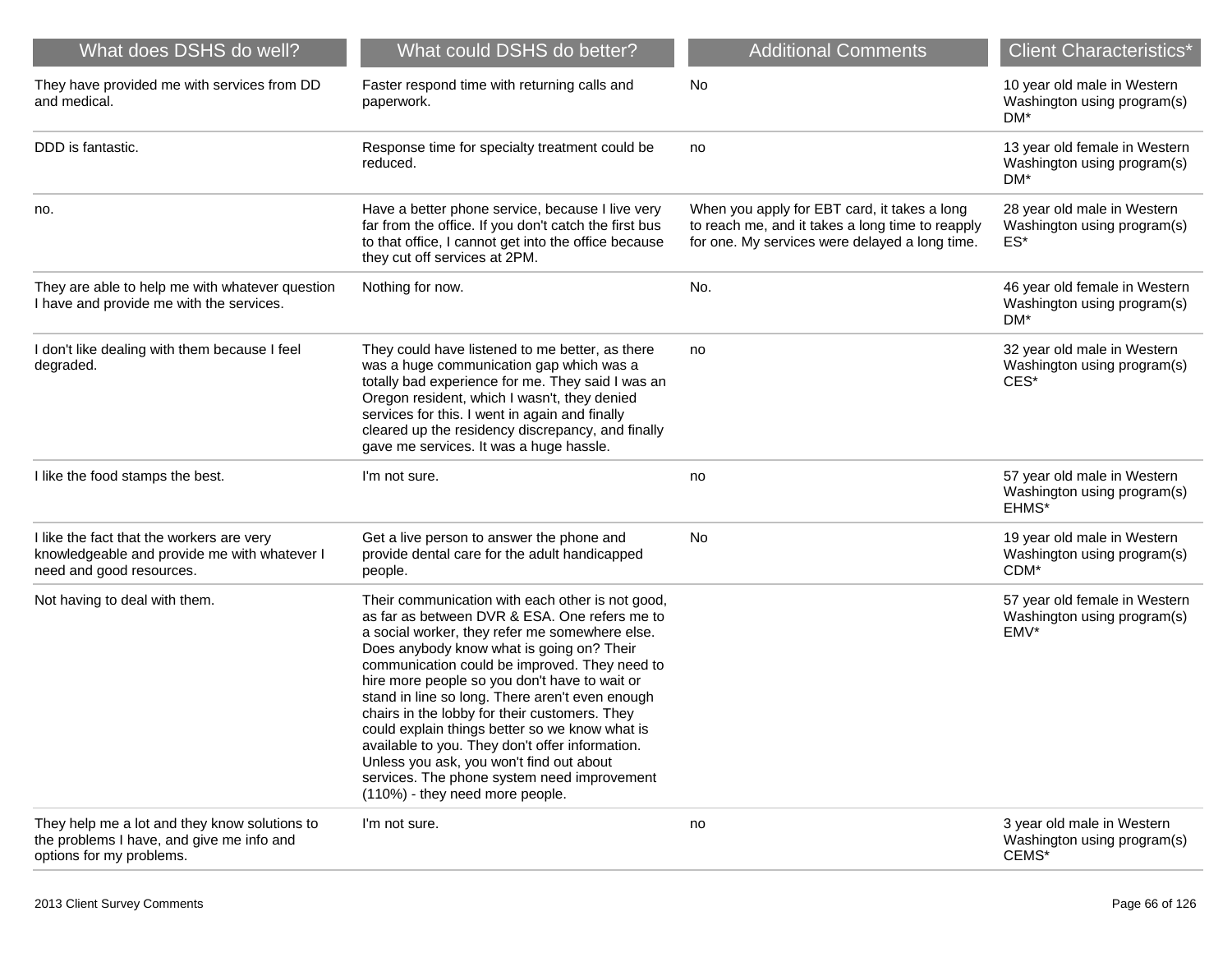| What does DSHS do well?                                                                                                                                               | What could DSHS do better?                                                                                                                                                                                                                                                                                                                                                                                | <b>Additional Comments</b>    | <b>Client Characteristics*</b>                                         |
|-----------------------------------------------------------------------------------------------------------------------------------------------------------------------|-----------------------------------------------------------------------------------------------------------------------------------------------------------------------------------------------------------------------------------------------------------------------------------------------------------------------------------------------------------------------------------------------------------|-------------------------------|------------------------------------------------------------------------|
| People are very respectful and understanding of<br>your situation. They don't treat you poorly. They<br>are always very understanding and willing to<br>work with me. | The one thing that I find troublesome is when I<br>call, the lines are busy, and it hangs up on me. I<br>don't know how to rectify that problem. But it is<br>very frustrating and can take me half a day to<br>actually get through on the phone. I'd rather use<br>an automated system because live people are<br>impossible to reach. You need a different way for<br>people to get through.           |                               | 3 year old male in Western<br>Washington using program(s)<br>DEM*      |
| They treat me like an individual, not a number,<br>and they make me feel like they want the best for<br>my family.                                                    | Maybe get a better phone system or have more<br>people answering the phone or returning calls.                                                                                                                                                                                                                                                                                                            | no                            | 32 year old female in Western<br>Washington using program(s)<br>EMSZ*  |
| They help the people that need help.                                                                                                                                  | I'm not sure.                                                                                                                                                                                                                                                                                                                                                                                             | no                            | 26 year old male in Eastern<br>Washington using program(s)<br>EMS*     |
| I like it that they are so nice and helpful.                                                                                                                          |                                                                                                                                                                                                                                                                                                                                                                                                           |                               | 3 year old male in Western<br>Washington using program(s)<br>DEM*      |
| I like talking with my DVR counselor.                                                                                                                                 | More service providers.                                                                                                                                                                                                                                                                                                                                                                                   |                               | 24 year old male in Western<br>Washington using program(s)<br>$MV^*$   |
| No comment.                                                                                                                                                           | Give more information to foster parents<br>regarding the kids placed with them. Need more<br>frequent updates on the children. I have to ask a<br>lot of questions about the kids to know who they<br>are and what their needs are. Need to inform the<br>foster parents about what is really going on with<br>the children. Frequently am getting wrong<br>information, including the race of the child. |                               | 30 year old female in Western<br>Washington using program(s)<br>$C^*$  |
|                                                                                                                                                                       | Some of caseworkers are demeaning to me.<br>They seem unhappy with their job. It shows in<br>how they deal with me.                                                                                                                                                                                                                                                                                       |                               | 38 year old female in Western<br>Washington using program(s)<br>CEHMZ* |
| They are easy to work with and are reliable.                                                                                                                          |                                                                                                                                                                                                                                                                                                                                                                                                           | You guys do pretty good work! | 37 year old male in Western<br>Washington using program(s)<br>$S^*$    |
|                                                                                                                                                                       | They have very long lines in the CSO and long<br>waiting periods. The last time I visited the CSO -<br>the staff person was very rude to me.                                                                                                                                                                                                                                                              |                               | 6 year old female in Western<br>Washington using program(s)<br>EM*     |
| That the services are there to help.                                                                                                                                  | No suggestions.                                                                                                                                                                                                                                                                                                                                                                                           |                               | 21 year old female in Western<br>Washington using program(s)<br>$CEB*$ |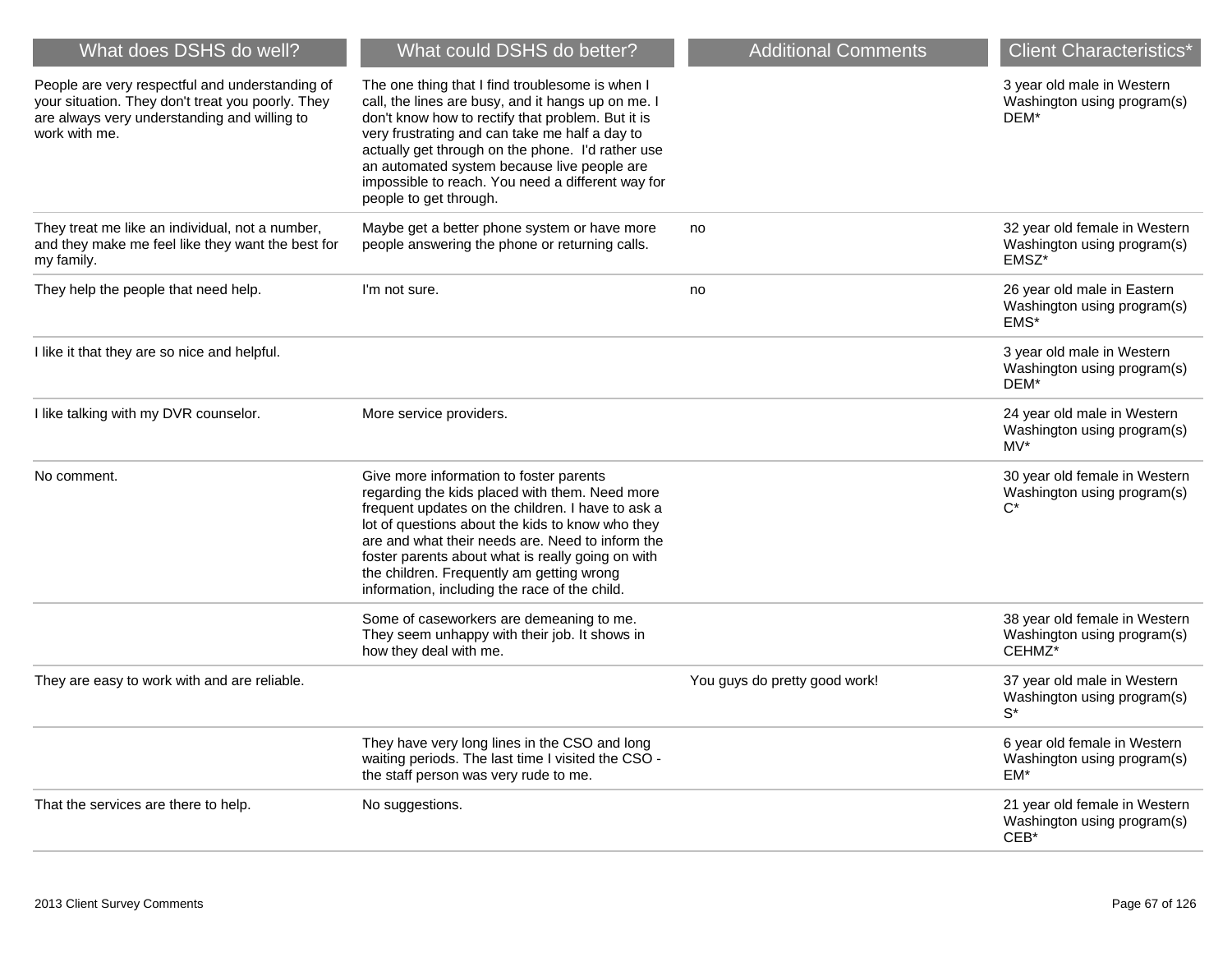| What does DSHS do well?                                                                                           | What could DSHS do better?                                                                                                                                                                                                                                                                                                                                                                                                                                                                                                                                                                        | <b>Additional Comments</b>                                                                                                                                                                                                                                                    | <b>Client Characteristics*</b>                                          |
|-------------------------------------------------------------------------------------------------------------------|---------------------------------------------------------------------------------------------------------------------------------------------------------------------------------------------------------------------------------------------------------------------------------------------------------------------------------------------------------------------------------------------------------------------------------------------------------------------------------------------------------------------------------------------------------------------------------------------------|-------------------------------------------------------------------------------------------------------------------------------------------------------------------------------------------------------------------------------------------------------------------------------|-------------------------------------------------------------------------|
| I like that DSHS exists. Something is better than<br>nothing. "A ray of hope", it might help and it<br>might not. | Individualize the service to the person. TREAT<br>PEOPLE WITH RESPECT. Some of us are not<br>dead beats. I have met with disdain, contempt by<br>worker. I had to get an advocate to get proper<br>help. I had very negative experiences with many<br>caseworkers. Sometimes it hurts more than it<br>helps. If it wasn't there, people would have to<br>figure it out for themselves. It is a horrible<br>system, a trap. I am a success story having gone<br>through and come away no longer needing<br>services. It makes me want to cry thinking about<br>what I went through.                |                                                                                                                                                                                                                                                                               | 7 year old female in Western<br>Washington using program(s)<br>$EM*$    |
| I live in a small town so access is good here.<br>They know me so I get good treatment.                           | As an adopted child, major information was<br>withheld from my daughter. She/we found out<br>that she had a sister that was still living after the<br>adoption. The case manager did not tell me as<br>the adoptive parent or her that her sister was<br>living in the same town in a different foster care.<br>It took great effort on my part to reunite the<br>sisters. I had to go to court to get DSHS to allow<br>them to visit. The judge found in favor of me.<br>They could have easily been in contact during<br>the years they were in foster care, but the social<br>workers blocked. | As an adoptive parent there is not good<br>information about what can happen post-<br>adoption. I got a call from a woman that says<br>she is a paternal aunt. What do I do? Should I<br>allow contact? Not sure how to handle this. I'd<br>like some support or information. | 16 year old female in Western<br>Washington using program(s)<br>$CM^*$  |
| HEN program is good!                                                                                              | Improve your customer service. Even when I<br>have an appointment I have a long wait! I had<br>one question about food program and then I<br>found out that I had to do a review. I had not<br>been notified. Why were they not combined when<br>I was there for a medical review the previous<br>week?                                                                                                                                                                                                                                                                                           |                                                                                                                                                                                                                                                                               | 46 year old female in Western<br>Washington using program(s)<br>EMS*    |
|                                                                                                                   | I had a long wait on phone for Medicaid question.<br>Increased staff in call center to answer questions.                                                                                                                                                                                                                                                                                                                                                                                                                                                                                          |                                                                                                                                                                                                                                                                               | 29 year old female in Western<br>Washington using program(s)<br>$M^*$   |
| The simplicity of it. It was easy to get everything<br>figured out.                                               | More reliable live support -- such as on the<br>phone.                                                                                                                                                                                                                                                                                                                                                                                                                                                                                                                                            |                                                                                                                                                                                                                                                                               | 39 year old male in Western<br>Washington using program(s)<br>$CX^*$    |
| I'm glad they are there.                                                                                          | More accessible for people who work and are not<br>at home all day. Make it easier to talk to a live<br>person.                                                                                                                                                                                                                                                                                                                                                                                                                                                                                   |                                                                                                                                                                                                                                                                               | 40 year old female in Western<br>Washington using program(s)<br>$CEZ^*$ |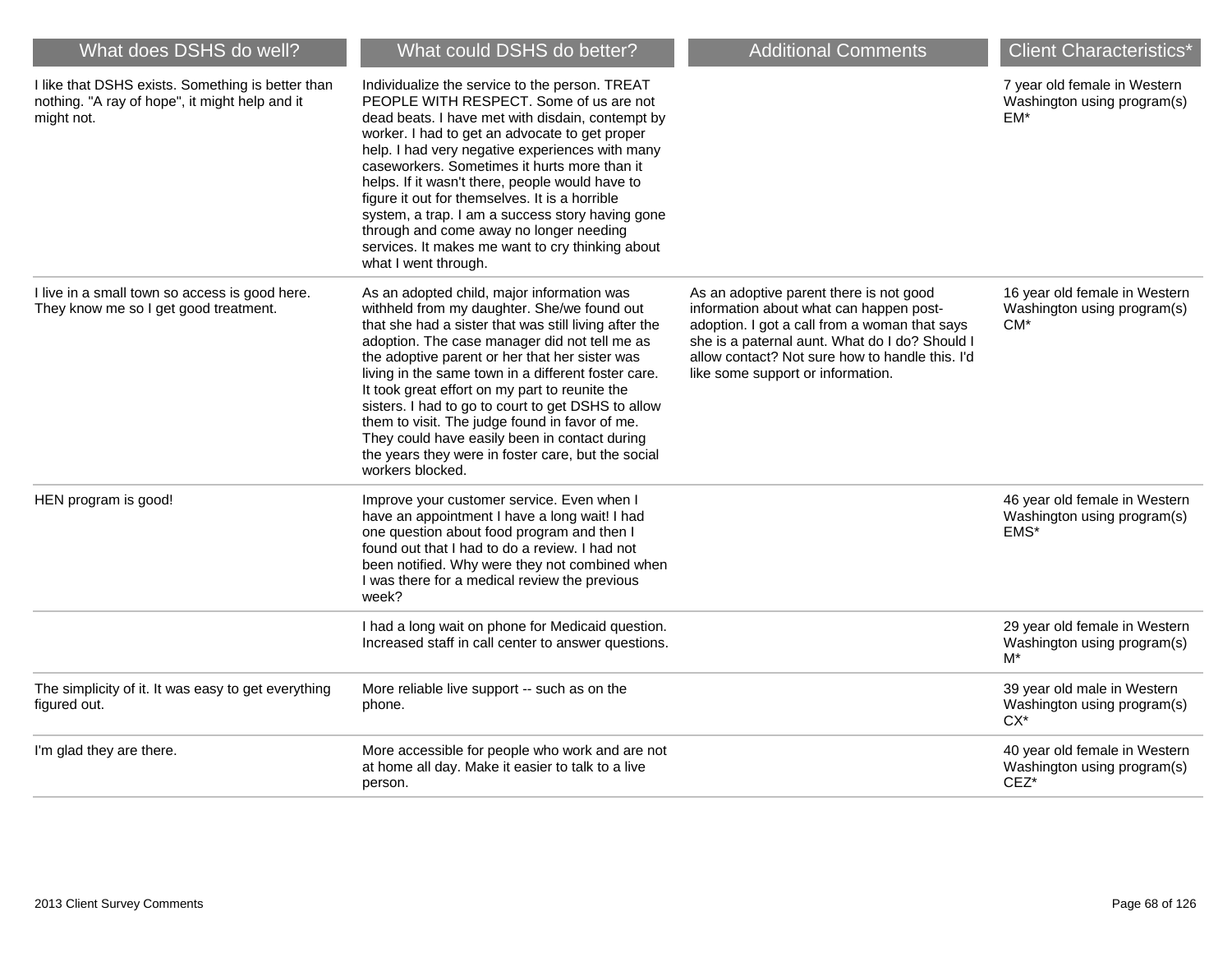| What does DSHS do well?                                                                                                                                                           | What could DSHS do better?                                                                                                                                                                                                                                                                                                                                                                                                                                                          | <b>Additional Comments</b>                                                                                                                                                                                                                                                                                                                                                                                                                                                                                               | <b>Client Characteristics*</b>                                                     |
|-----------------------------------------------------------------------------------------------------------------------------------------------------------------------------------|-------------------------------------------------------------------------------------------------------------------------------------------------------------------------------------------------------------------------------------------------------------------------------------------------------------------------------------------------------------------------------------------------------------------------------------------------------------------------------------|--------------------------------------------------------------------------------------------------------------------------------------------------------------------------------------------------------------------------------------------------------------------------------------------------------------------------------------------------------------------------------------------------------------------------------------------------------------------------------------------------------------------------|------------------------------------------------------------------------------------|
| My doctors are very good.                                                                                                                                                         | Expand hours that I can call in about medical<br>coverage problems. They screwed up my<br>daughter's medical coverage because her father<br>was reportedly working. I had to send a copy of<br>document proving that he was NOT working. I<br>had to do this 7-8 times and now I have to start<br>over and reapply. My daughter is overdue for her<br>inoculations because of this situation. It is very<br>frustrating when there error and it seems very<br>difficult to resolve. |                                                                                                                                                                                                                                                                                                                                                                                                                                                                                                                          | 33 year old female in Western<br>Washington using program(s)<br>ACHMZ <sup>*</sup> |
| The local DD SW is very good to work with.                                                                                                                                        | More funding and increase in staff hours or at<br>least reinstate positions that have been cut.                                                                                                                                                                                                                                                                                                                                                                                     |                                                                                                                                                                                                                                                                                                                                                                                                                                                                                                                          | 67 year old female in Eastern<br>Washington using program(s)<br>$DM^*$             |
| There are several individuals within DSHS who I<br>can always rely on for good information. I also<br>like their Internet presence.                                               | Staff the financial section adequately.                                                                                                                                                                                                                                                                                                                                                                                                                                             | The agencies within DSHS can make it very<br>difficult to do my job as a guardian when a<br>person is under protected status. The SW acts<br>as though she has a vendetta against the AFH<br>operator and myself. She does not do a good<br>job with the assessments. Seems to engage in<br>harassment toward providers. DVR did nothing<br>to help me. Had to go to an outside vendor<br>who found me a job within a week. DVR did<br>not cancel appts appropriately which caused<br>many miles of unnecessary driving. | 24 year old male in Western<br>Washington using program(s)<br>DMV*                 |
| I can usually find someone to help me with my<br>questions. I appreciate that it is available. The<br>drug and alcohol treatment program was very<br>good. I appreciate the help. | Make things easier to understand. I'm not always<br>sure where to go if I have a problem.                                                                                                                                                                                                                                                                                                                                                                                           | I'm glad you care enough to do a survey like<br>this. It is an opportunity to vent. But I do not<br>have a big axe to grind. I'm glad DSHS is<br>there. It has helped me a lot. I had a stroke in<br>2007 and several more after with partial<br>paralysis. I've gotten therapy and have<br>managed to get better with the help of DSHS.                                                                                                                                                                                 | 61 year old male in Western<br>Washington using program(s)<br>MS*                  |
| They help out a lot to the best of their ability but it<br>is not always what is needed. Budget cuts are<br>contributing to this.                                                 | Have longer office hours and better phone<br>access.                                                                                                                                                                                                                                                                                                                                                                                                                                |                                                                                                                                                                                                                                                                                                                                                                                                                                                                                                                          | 62 year old male in Western<br>Washington using program(s)<br>HM*                  |
| They always cover his (father's) needs.                                                                                                                                           |                                                                                                                                                                                                                                                                                                                                                                                                                                                                                     |                                                                                                                                                                                                                                                                                                                                                                                                                                                                                                                          | 88 year old male in Eastern<br>Washington using program(s)<br>AEM*                 |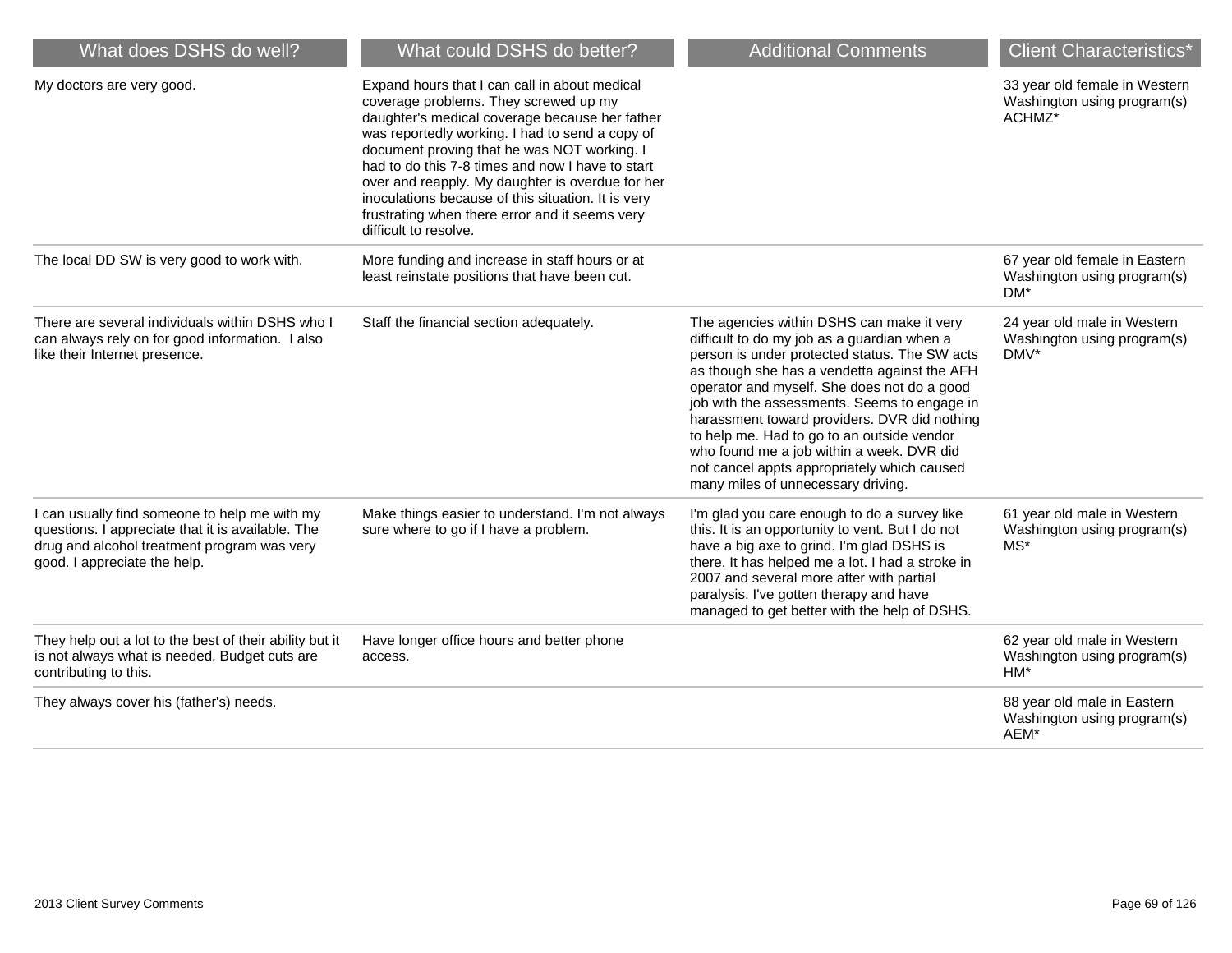| What does DSHS do well?                                                                                                                                                                                            | What could DSHS do better?                                                                                                                                                                                                                                                                                                                                                                                                                                  | <b>Additional Comments</b>                                                                                                                                       | <b>Client Characteristics*</b>                                         |
|--------------------------------------------------------------------------------------------------------------------------------------------------------------------------------------------------------------------|-------------------------------------------------------------------------------------------------------------------------------------------------------------------------------------------------------------------------------------------------------------------------------------------------------------------------------------------------------------------------------------------------------------------------------------------------------------|------------------------------------------------------------------------------------------------------------------------------------------------------------------|------------------------------------------------------------------------|
| I like that they help people out.                                                                                                                                                                                  | Sometimes things are confusing which requires<br>repeat trips to the office. I had to make 4 trips to<br>the office. I mailed in my review, but did not get<br>my benefit. I had to make 3 trips each time to ask<br>them to activate my card which they said they<br>did. The third time was the charm! Answer the<br>phones! The odor in the lobby and bathrooms<br>are horrid! Sometimes I have to wait in line for<br>hours and it is quite unpleasant. |                                                                                                                                                                  | 21 year old male in Western<br>Washington using program(s)<br>ES*      |
| They understand her problems. They help with<br>her medications and food assistance.                                                                                                                               | No suggestions.                                                                                                                                                                                                                                                                                                                                                                                                                                             |                                                                                                                                                                  | 23 year old female in Western<br>Washington using program(s)<br>EHM*   |
| When a counselor was needed this was done<br>through DSHS and has helped her tremendously.                                                                                                                         | No suggestions.                                                                                                                                                                                                                                                                                                                                                                                                                                             |                                                                                                                                                                  | 19 year old female in Western<br>Washington using program(s)<br>CDEHM* |
| Service is very good and they help me very well.                                                                                                                                                                   |                                                                                                                                                                                                                                                                                                                                                                                                                                                             |                                                                                                                                                                  | 58 year old female in Western<br>Washington using program(s)<br>AEM*   |
| I like the fact that the services are available. They<br>might not always be easy to understand, but they<br>are there and available. I appreciate that<br>because without them I probably wouldn't be<br>working. | I would say, especially their provider lines are<br>awful. Getting through to a live person is too<br>hard. The qualifications for Medicaid are hard -<br>need to be easier to get and easier to<br>understand. They take a long time to do things -<br>should be able to get services easier.                                                                                                                                                              |                                                                                                                                                                  | 44 year old male in Western<br>Washington using program(s)<br>AMV*     |
| Client has been able to keep her same primary<br>care physician for 18 years. They have a good<br>working relationship and this is important.                                                                      | There is no dental care available for client. Client<br>needs regular check up as she cannot clean her<br>teeth very well on a daily basis. I think this is<br>going to become a health issue. Gum disease is<br>a dangerous condition. She is now only eligible<br>for emergency dental services. That is my<br>gravest disappointment with Medicaid.                                                                                                      |                                                                                                                                                                  | 34 year old female in Western<br>Washington using program(s)<br>ADM*   |
| The services are helpful for people in need.                                                                                                                                                                       | Eligibility is confusing sometimes. Look twice<br>before refusing. It is difficult to find a dentist who<br>will take DSHS payment. My daughter just given<br>food stamps. The activation process had errors<br>that caused a delay. It still is not activated<br>because I cannot get anyone on the phone to<br>discuss the problem. I left my phone number and<br>no one called me back.                                                                  | I have been waiting 2 months for an interview<br>for my disabled daughter regarding food<br>stamps and medical coverage. I do not know<br>when I will be called. | 35 year old female in Western<br>Washington using program(s)<br>DM*    |
| Client appreciates the options for doctors. There<br>were only two choices for doctors who took both<br>Medicare and Medicaid.                                                                                     | Expand doctor options. It is difficult to get<br>through to the M.D. It takes a month or 2 months<br>to get medication refills. Staff at DSHS have not<br>been a problem.                                                                                                                                                                                                                                                                                   |                                                                                                                                                                  | 42 year old male in Western<br>Washington using program(s)<br>DM*      |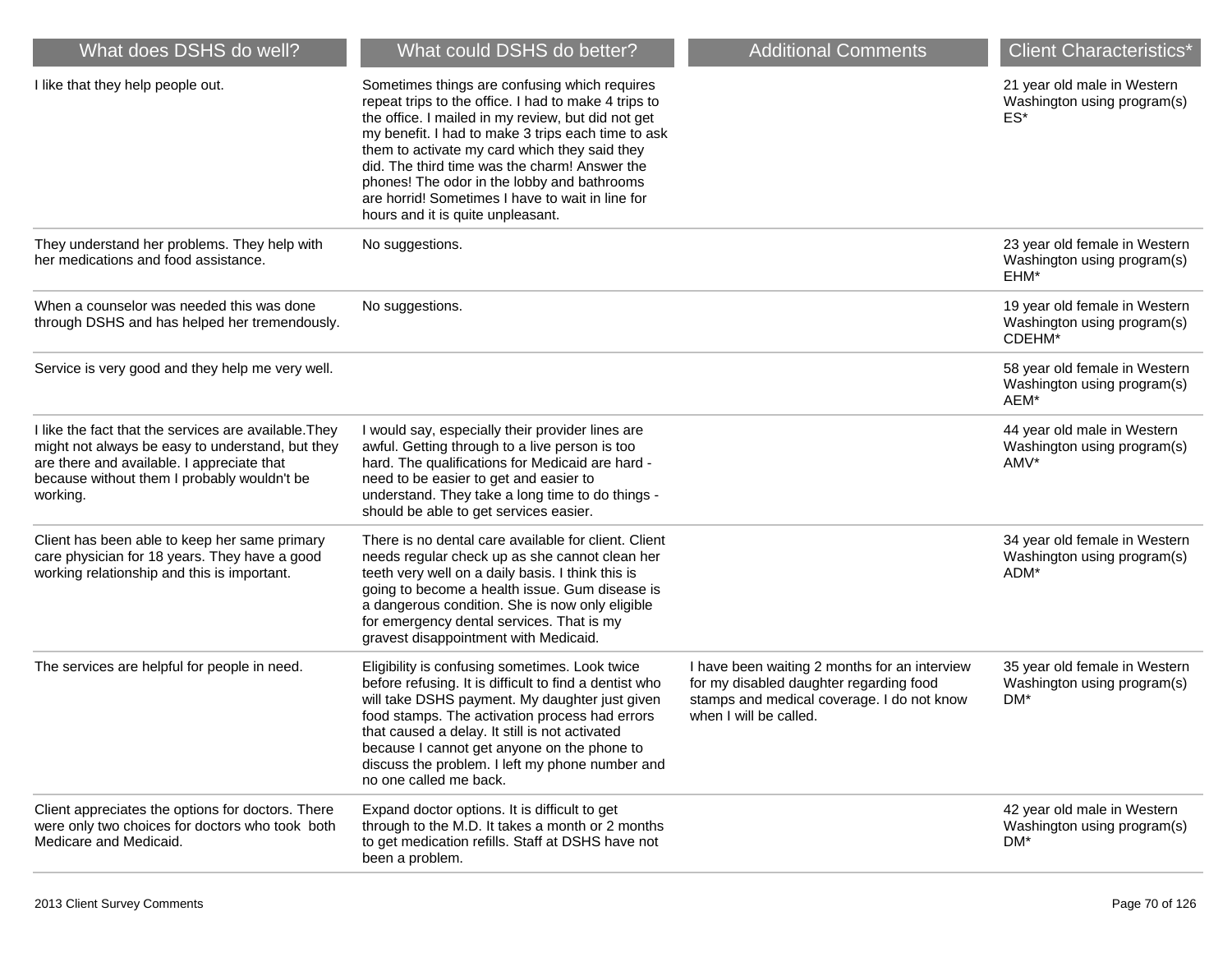| What does DSHS do well?                                                                      | What could DSHS do better?                                                                                                                                                                                                                                                                                                                                                                                                                                                                                                                                                                                                                                                                                                                                                                                                        | <b>Additional Comments</b>                                                                                                                                                                | <b>Client Characteristics*</b>                                          |
|----------------------------------------------------------------------------------------------|-----------------------------------------------------------------------------------------------------------------------------------------------------------------------------------------------------------------------------------------------------------------------------------------------------------------------------------------------------------------------------------------------------------------------------------------------------------------------------------------------------------------------------------------------------------------------------------------------------------------------------------------------------------------------------------------------------------------------------------------------------------------------------------------------------------------------------------|-------------------------------------------------------------------------------------------------------------------------------------------------------------------------------------------|-------------------------------------------------------------------------|
| DSHS was helpful in establishing client at the<br>new address and new area.                  | Please let legal guardian know before switching<br>client to managed care plan. This causes<br>confusion if the current physician is not on the<br>panel of the managed care provider, this can<br>cause a delay in service.                                                                                                                                                                                                                                                                                                                                                                                                                                                                                                                                                                                                      |                                                                                                                                                                                           | 52 year old male in Western<br>Washington using program(s)<br>DHM*      |
| They listen, and pretty understanding to what you<br>need.                                   | The have an outstation office here and they<br>come once a week, it would be nice if they came<br>out here more often.                                                                                                                                                                                                                                                                                                                                                                                                                                                                                                                                                                                                                                                                                                            | no                                                                                                                                                                                        | 31 year old male in Eastern<br>Washington using program(s)<br>EMSX*     |
| I like that we get help with medical and I am<br>satisfied.                                  | I don't know why we have to do recert for medical<br>when there are no changes. I don't know why we<br>have to be swamped with paperwork if there are<br>no changes. Also it takes a long time to change<br>providers, too long.                                                                                                                                                                                                                                                                                                                                                                                                                                                                                                                                                                                                  | no                                                                                                                                                                                        | 25 year old female in Western<br>Washington using program(s)<br>$M^*$   |
| It is helpful.                                                                               | Not sure.                                                                                                                                                                                                                                                                                                                                                                                                                                                                                                                                                                                                                                                                                                                                                                                                                         | no                                                                                                                                                                                        | 18 year old female in Western<br>Washington using program(s)<br>MS*     |
| The support rec'd from WIC has been<br>phenomenal, and also the Medicaid is very<br>helpful. | We met with CA 2 months ago to get our<br>grandkids, as our daughter has to get services in<br>order to get them back. We were told that we<br>could get TANF for these children, we gave app<br>to CA worker on 10-17-12, but DSHS said they<br>never got app until 11-17-12. We were told we<br>will not get TANF for the grandkids by the local<br>CSO, we have asked for respite that we have not<br>heard from CA about that, they made an appoint<br>w/us, and were an hour late, they are not<br>responding to our questions or needs at all. The<br>CA worker did not know about our daughter's<br>upcoming court date, has not processed a<br>respite care request we put in 3 weeks ago for<br>this weekend, we feel like we have been left up<br>in the air about everything regarding taking in our<br>grandchildren. | I am concerned that other grandparents who<br>find themselves in a situation like ours have no<br>income to take care of the children that are just<br>given to them and all their needs. | 2 year old female in Western<br>Washington using program(s)<br>CEM*     |
| I don't feel like I am being judged when I go to<br>apply for their services.                | I can't think of anything.                                                                                                                                                                                                                                                                                                                                                                                                                                                                                                                                                                                                                                                                                                                                                                                                        | no                                                                                                                                                                                        | 38 year old female in Western<br>Washington using program(s)<br>CEHMSX* |
| They help me when I am in need of help.                                                      | They could give me a list of doctors or places to<br>get medical services.                                                                                                                                                                                                                                                                                                                                                                                                                                                                                                                                                                                                                                                                                                                                                        |                                                                                                                                                                                           | 60 year old female in Western<br>Washington using program(s)<br>EHMSZ*  |
| They are very helpful.                                                                       | No suggestions.                                                                                                                                                                                                                                                                                                                                                                                                                                                                                                                                                                                                                                                                                                                                                                                                                   |                                                                                                                                                                                           | 20 year old female in Western<br>Washington using program(s)<br>$V^*$   |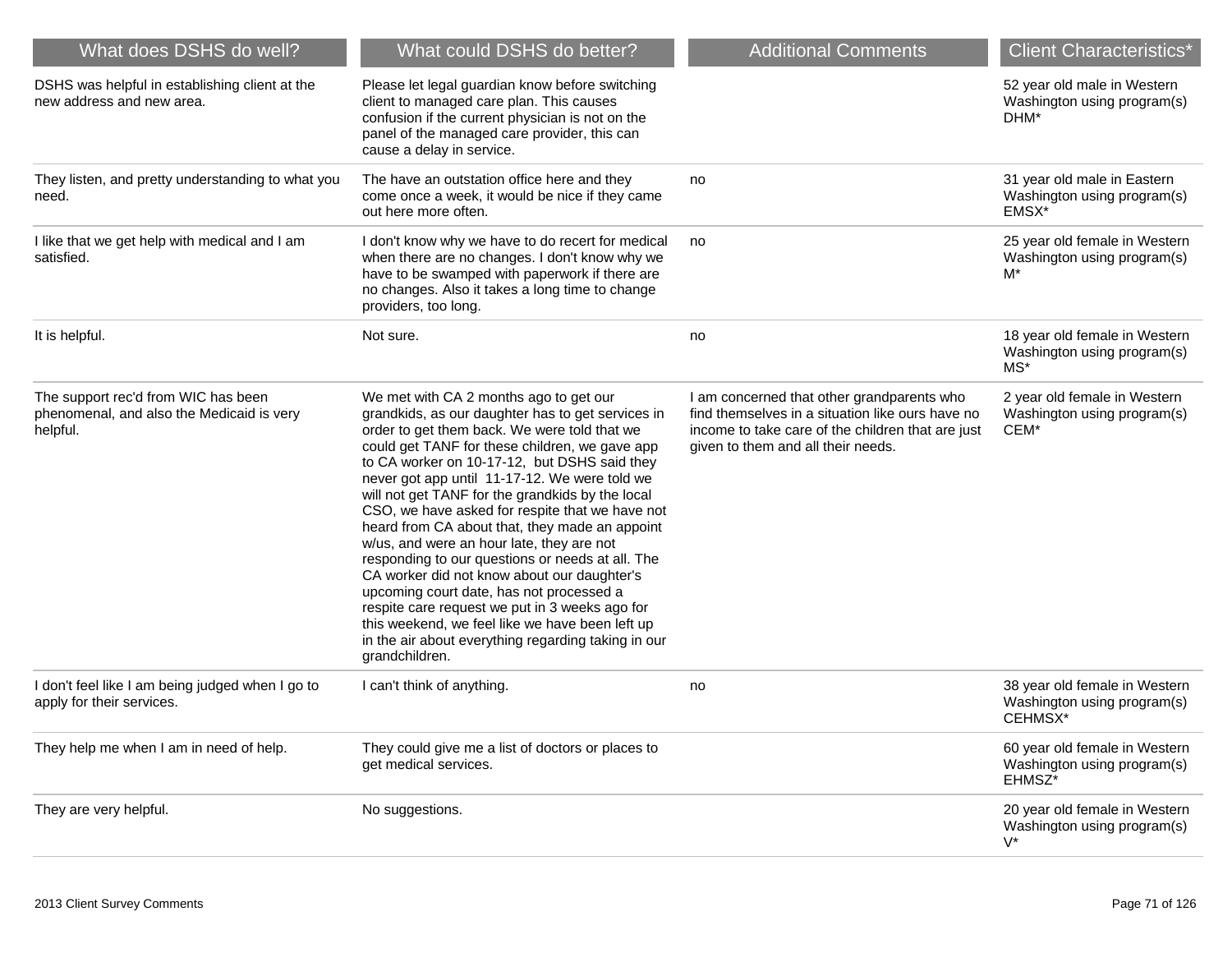| What does DSHS do well?                                                                                                                                                                                     | What could DSHS do better?                                                                                                                                                                                                                                                                                                                                                                                                                                                                                   | <b>Additional Comments</b>                                                                                                                                                                                                                                                                                                                                                                                         | <b>Client Characteristics*</b>                                       |
|-------------------------------------------------------------------------------------------------------------------------------------------------------------------------------------------------------------|--------------------------------------------------------------------------------------------------------------------------------------------------------------------------------------------------------------------------------------------------------------------------------------------------------------------------------------------------------------------------------------------------------------------------------------------------------------------------------------------------------------|--------------------------------------------------------------------------------------------------------------------------------------------------------------------------------------------------------------------------------------------------------------------------------------------------------------------------------------------------------------------------------------------------------------------|----------------------------------------------------------------------|
| I get help that I need, medical for my children.                                                                                                                                                            | I am satisfied with everything that they do to help.                                                                                                                                                                                                                                                                                                                                                                                                                                                         | no                                                                                                                                                                                                                                                                                                                                                                                                                 | 1 year old male in Eastern<br>Washington using program(s)<br>DEM*    |
| When we need help for [Identifying Information<br>Redacted] we contact his A & A social worker<br>and feel like he drops what he is doing to help us<br>right away.                                         | I think the workers are stressed and have way<br>too many people to deal with and may not be<br>able to help all people well, they need more<br>employees.                                                                                                                                                                                                                                                                                                                                                   | no                                                                                                                                                                                                                                                                                                                                                                                                                 | 28 year old male in Western<br>Washington using program(s)<br>ADM*   |
| The social worker from DD is extremely good.                                                                                                                                                                | Maybe be more easily accessible by phone,<br>maybe emergency phone number so you can<br>talk to some one now.                                                                                                                                                                                                                                                                                                                                                                                                | My daughter's DD worker, Ursula Weiss, is the<br>best of the best.                                                                                                                                                                                                                                                                                                                                                 | 25 year old female in Eastern<br>Washington using program(s)<br>DMV* |
| They used all forms of communication to contact<br>me, I appreciate that.                                                                                                                                   | Not sure.                                                                                                                                                                                                                                                                                                                                                                                                                                                                                                    | no                                                                                                                                                                                                                                                                                                                                                                                                                 | 4 year old male in Western<br>Washington using program(s)<br>D*      |
| We live in a small town, and we have had the<br>same DD worker in the last several years, which<br>is nice.                                                                                                 | Not much that they can do about budget cuts.<br>They may call me and give me one or 2 days<br>notice to get an assessment, more notice would<br>be nice.                                                                                                                                                                                                                                                                                                                                                     | no                                                                                                                                                                                                                                                                                                                                                                                                                 | 16 year old male in Western<br>Washington using program(s)<br>DM*    |
| That they meet our daughter's needs, through<br>DD, and done in a timely and professional<br>manner.                                                                                                        | That I can learn where our help is originating<br>from so I could feel informed.                                                                                                                                                                                                                                                                                                                                                                                                                             | We really appreciate the services provided for<br>our child, she is really benefiting from them.                                                                                                                                                                                                                                                                                                                   | 3 year old female in Western<br>Washington using program(s)<br>D*    |
| They are very helpful for my sick father's needs.                                                                                                                                                           | Make requesting special medical needs easier<br>and more efficient and quicker.                                                                                                                                                                                                                                                                                                                                                                                                                              | no                                                                                                                                                                                                                                                                                                                                                                                                                 | 63 year old male in Western<br>Washington using program(s)<br>$AM*$  |
| My caseworker is nice and gives me a lot of<br>information, and does my evaluation on time.                                                                                                                 | My doctors for my children won't take Medicaid<br>anymore, and my ex's medical is the primary<br>medical, but I need the Medicaid to cover the<br>remainder of the bills. They had this doctor for<br>most of their lives. Answer the phones when you<br>call, they are always busy for days and days,<br>when I leave voicemail they don't return calls. I<br>have sent emails, they don't respond. I work so it<br>is impossible to reach them. They wpm They<br>won't pay for any of my child care needs. | They care giving is not being provided for my<br>son, as they cannot locate anyone to do the<br>special needs care for my son.                                                                                                                                                                                                                                                                                     | 10 year old male in Western<br>Washington using program(s)<br>DEM*   |
| I appreciate that DSHS follows up with families<br>with a disabled child. They are responsive to my<br>calls. I get notices in the mail regarding changes<br>in the laws and rules. I appreciate that also. | I was annoyed with the repeat calls about the<br>survey.                                                                                                                                                                                                                                                                                                                                                                                                                                                     | I have two disabled kids who get therapy at<br>home. The message left was my maiden name<br>and I disregarded the call as I thought you did<br>not really know who I am. I did not like a<br>message being left for my mother about the<br>survey. In your zeal you upset my safety and<br>security plan I use to keep my kids safe. The<br>multiple phone calls to different names was<br>annoying and confusing. | 4 year old male in Western<br>Washington using program(s)<br>D*      |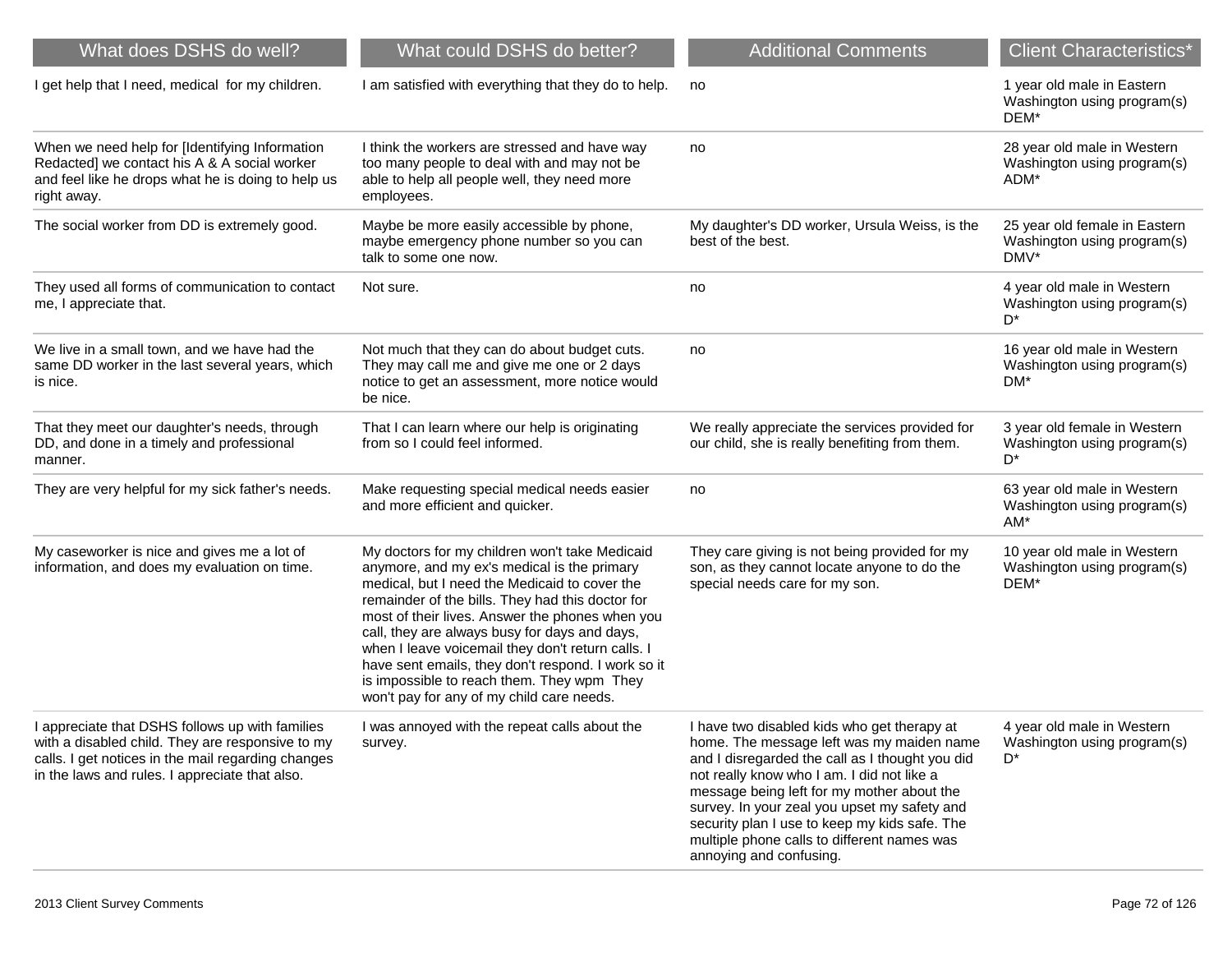| What does DSHS do well?                                                                                                                                                                                                                                                                                                                                           | What could DSHS do better?                                                                                                                                                                                                                                                                                                                                                                                                                                                          | <b>Additional Comments</b>                                                       | <b>Client Characteristics*</b>                                          |
|-------------------------------------------------------------------------------------------------------------------------------------------------------------------------------------------------------------------------------------------------------------------------------------------------------------------------------------------------------------------|-------------------------------------------------------------------------------------------------------------------------------------------------------------------------------------------------------------------------------------------------------------------------------------------------------------------------------------------------------------------------------------------------------------------------------------------------------------------------------------|----------------------------------------------------------------------------------|-------------------------------------------------------------------------|
| I have very little contact with DSHS. Medical care<br>has been good.                                                                                                                                                                                                                                                                                              | Increase the amount on food program. All of<br>[Identifying Information Redacted]'s teeth have<br>been pulled because we could not find a dentist<br>that would take DSHS payments. He cannot<br>wear dentures. Sad story!                                                                                                                                                                                                                                                          |                                                                                  | 49 year old male in Western<br>Washington using program(s)<br>DEM*      |
| Client is severely impaired chronic<br>schizophrenic. He could not comprehend these<br>questions. I am glad I could try to answer on his<br>behalf. As long as he gets participation money,<br>he can do things he enjoys.                                                                                                                                        | He does not have enough money for clothes.<br>Pay his co-pays. He has co-pays that amount to<br>\$300 per month. He only gets \$60 per month. He<br>cannot get medical care anymore as DSHS used<br>to pay his co-pays, but not anymore. He has<br>Medicare and Medicaid but insurance premium<br>are prohibitive on his income. His participation<br>money fluctuates so it is unpredictable how much<br>he will have to live on. He has part D but it isn't<br>covering his meds. |                                                                                  | 65 year old male in Western<br>Washington using program(s)<br>AHM*      |
| I was asked to come in and discuss my step-<br>grand children and their parents. When I met a<br>case manager I did not have to wait very long.<br>They contacted me about my step-grandchildren<br>and there have been some problems. The case<br>manager was asking me about the family matter.<br>They handled the sensitive situation very<br>professionally. |                                                                                                                                                                                                                                                                                                                                                                                                                                                                                     | My Lifeline counselor is great. I have really<br>benefitted from their services. | 75 year old female in Western<br>Washington using program(s)<br>$CS^*$  |
| I like how they respect me and make sure that<br>my needs are met.                                                                                                                                                                                                                                                                                                | Shorten the waiting by hiring more qualified staff.                                                                                                                                                                                                                                                                                                                                                                                                                                 |                                                                                  | 26 year old male in Eastern<br>Washington using program(s)<br>$HM*$     |
| The different programs for teen moms.                                                                                                                                                                                                                                                                                                                             | If someone calls, to actually pick up instead of<br>getting hung up on by the system.                                                                                                                                                                                                                                                                                                                                                                                               |                                                                                  | 18 year old female in Western<br>Washington using program(s)<br>CEM*    |
| There are tons of resources. They were very<br>helpful in time of need. The in-patient treatment<br>was awesome.                                                                                                                                                                                                                                                  | It is hard to wait 2 hours to see someone.                                                                                                                                                                                                                                                                                                                                                                                                                                          | Lately the services have been awesome<br>because I have been on the right track. | 44 year old female in Western<br>Washington using program(s)<br>CEHMSB* |
| They definitely listen to me. They (DVR)<br>understand my health issues. They are very kind<br>and offer educational information. They explain<br>the services well and how the services could<br>help. They take a customized approach to each<br>person.                                                                                                        | The hiring process takes too long. I have been<br>waiting for 5 months to be assigned to a new<br>counselor. The one counselor they hired only<br>lasted a month.                                                                                                                                                                                                                                                                                                                   |                                                                                  | 35 year old male in Western<br>Washington using program(s)<br>$V^*$     |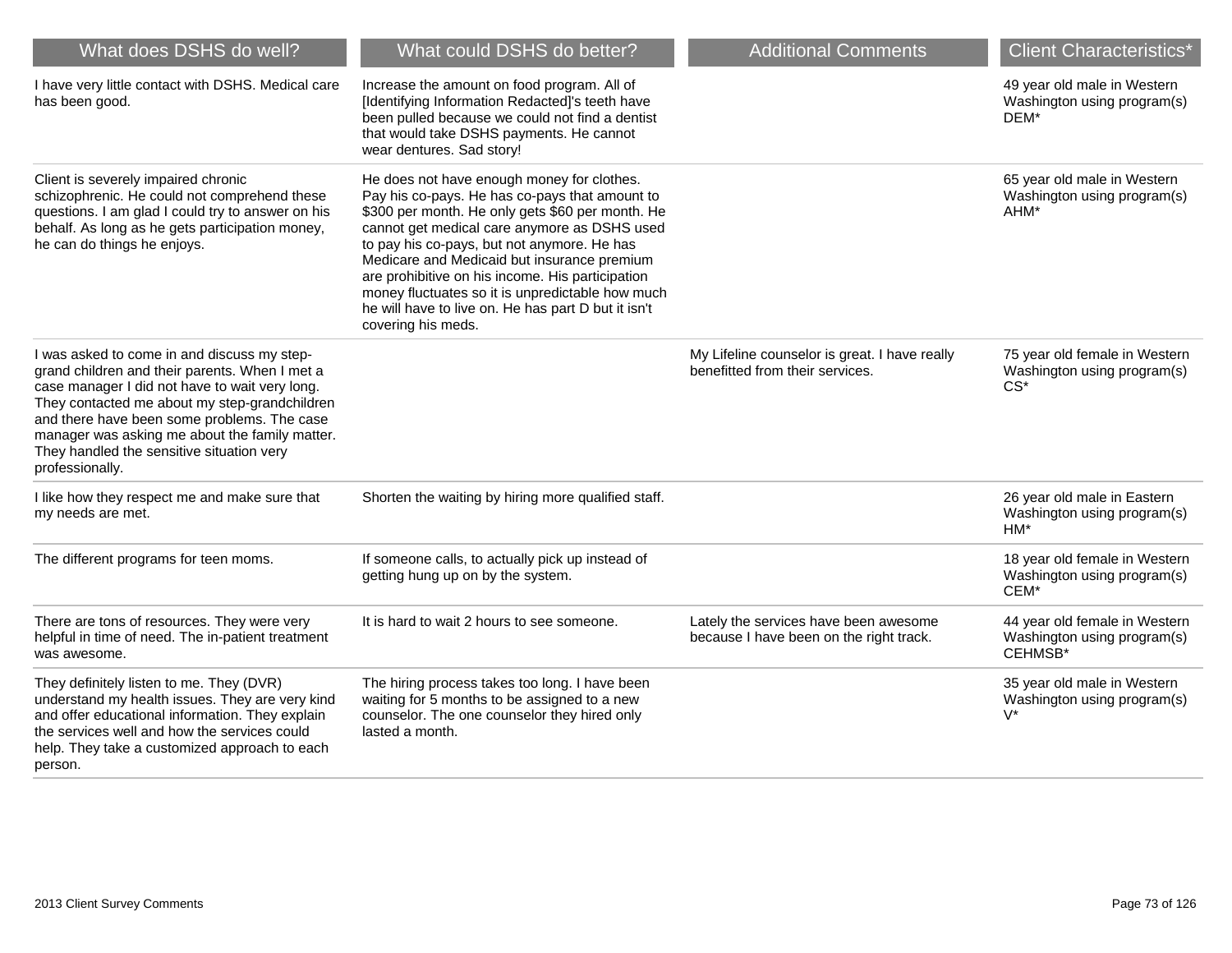| What does DSHS do well?                                                                                                                                                                | What could DSHS do better?                                                                                                                                                                                                                                                                                                                                                                                                                                                                                                                                          | <b>Additional Comments</b>           | <b>Client Characteristics*</b>                                        |
|----------------------------------------------------------------------------------------------------------------------------------------------------------------------------------------|---------------------------------------------------------------------------------------------------------------------------------------------------------------------------------------------------------------------------------------------------------------------------------------------------------------------------------------------------------------------------------------------------------------------------------------------------------------------------------------------------------------------------------------------------------------------|--------------------------------------|-----------------------------------------------------------------------|
| The situation I was in with my wife was difficult,<br>and they helped us move. The financial services<br>were there for us. I took advantage of the offer<br>of mental health offered. | I felt looked down upon and felt like I was a<br>horrible parent. My youngest step-daughter had<br>to endure medical frustration seeing many<br>different doctors to find one that could treat her.<br>The social worker was helpful in Eastern<br>Washington. In Western Washington but the<br>case manager was NOT helpful. I take<br>responsibility for my part in it. I was stubborn, but<br>I still think they did not handle us skillfully. They<br>made threats, took things out of context and<br>focused on us rather than the needs of the sick<br>child. |                                      | 42 year old male in Eastern<br>Washington using program(s)<br>CEHMV*  |
| Certain individuals.                                                                                                                                                                   | Customer service -- be available to customers.<br>The telephone system is awful. Very user<br>unfriendly.                                                                                                                                                                                                                                                                                                                                                                                                                                                           |                                      | 63 year old male in Western<br>Washington using program(s)<br>$C^*$   |
| Everything.                                                                                                                                                                            | No suggestions.                                                                                                                                                                                                                                                                                                                                                                                                                                                                                                                                                     |                                      | 48 year old male in Western<br>Washington using program(s)<br>DEM*    |
| Pam Marshall, DDD SW. She is great.                                                                                                                                                    | Be easier to understand all the programs.                                                                                                                                                                                                                                                                                                                                                                                                                                                                                                                           |                                      | 21 year old male in Western<br>Washington using program(s)<br>DEMV*   |
| I liked that they were there, a good option when<br>we needed to have our daughter seen.                                                                                               | I contacted DSHS regarding teeth braces as her<br>jaw was not forming correctly.                                                                                                                                                                                                                                                                                                                                                                                                                                                                                    |                                      | 12 year old female in Western<br>Washington using program(s)<br>$M^*$ |
| No comments.                                                                                                                                                                           | No suggestions.                                                                                                                                                                                                                                                                                                                                                                                                                                                                                                                                                     | The budget cuts have been difficult. | 19 year old male in Western<br>Washington using program(s)<br>DM*     |
| They are helpful.                                                                                                                                                                      | Answer mail.                                                                                                                                                                                                                                                                                                                                                                                                                                                                                                                                                        |                                      | 17 year old male in Western<br>Washington using program(s)<br>EM*     |
| Able to get all my answers when I call and ask.                                                                                                                                        | The phone system is difficult.                                                                                                                                                                                                                                                                                                                                                                                                                                                                                                                                      |                                      | 6 year old female in Western<br>Washington using program(s)<br>EM*    |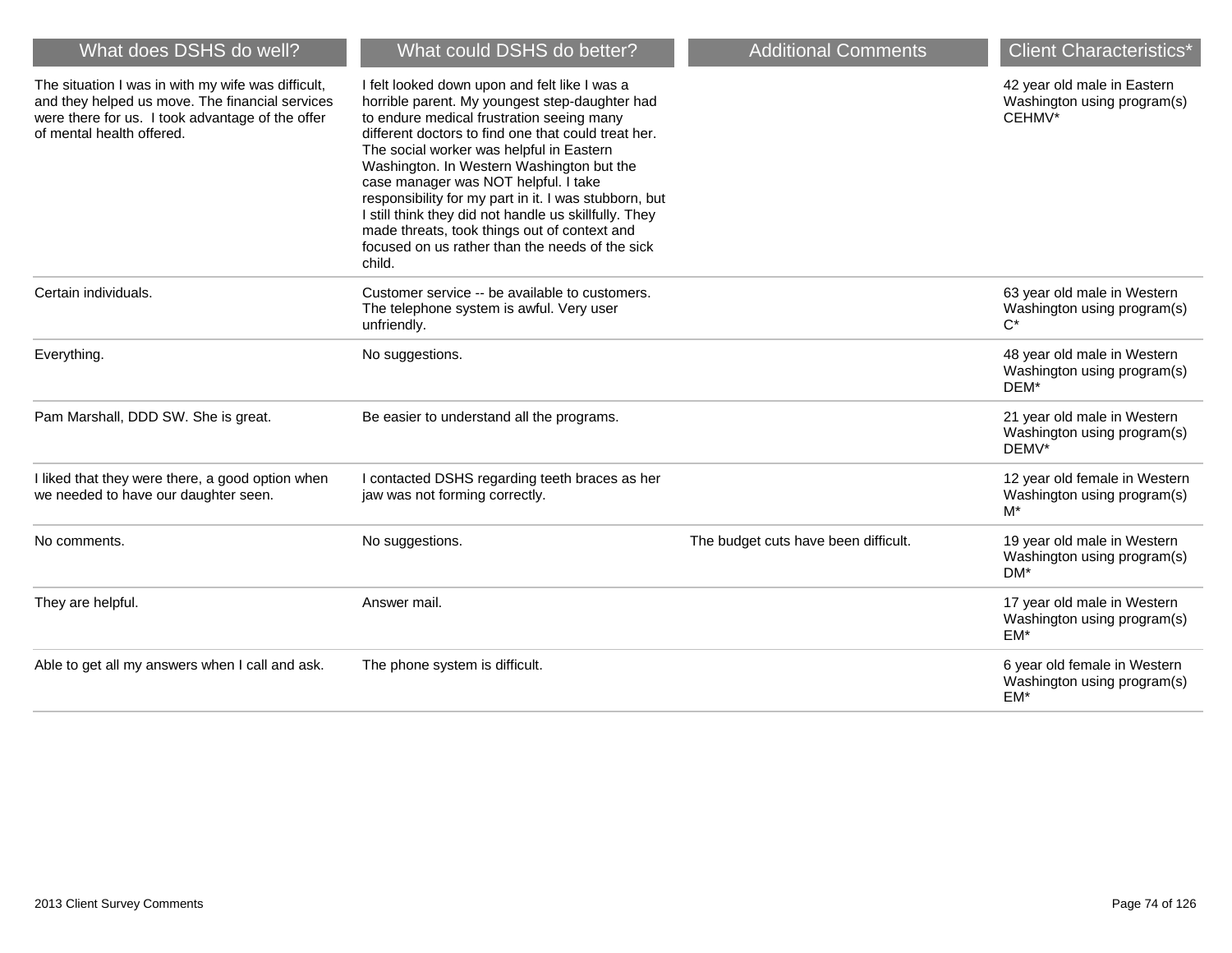| What does DSHS do well?                                                                                                                                                                                                                                                 | What could DSHS do better?                                                                                                                                                                                                                                                                                                                                                                                                                                                                                                               | <b>Additional Comments</b>                                                                                                                                                    | <b>Client Characteristics*</b>                                                     |
|-------------------------------------------------------------------------------------------------------------------------------------------------------------------------------------------------------------------------------------------------------------------------|------------------------------------------------------------------------------------------------------------------------------------------------------------------------------------------------------------------------------------------------------------------------------------------------------------------------------------------------------------------------------------------------------------------------------------------------------------------------------------------------------------------------------------------|-------------------------------------------------------------------------------------------------------------------------------------------------------------------------------|------------------------------------------------------------------------------------|
| I like to be able to fill out papers (eligibility<br>reviews) for my mother from home and put them<br>mail them in. That way I do not have to go into<br>the office and stand in line.                                                                                  | Social worker (caseworker in Monroe) who I<br>spoke previously was abrupt, typical state<br>employee who did not seem to be engaged. Now<br>my mom appears to have a new worker. Initially<br>her Medicaid eligibility took a long time and I had<br>to pay out of pocket for her care for the care at<br>the memory care facility. I was told someone was<br>out on leave of absence and there was no one to<br>cover and process our request. Please handle<br>personnel issues so it has less impact on client<br>and their families. | I appreciate that the aid is there. Otherwise,<br>my mother would not be able to get the care<br>she is getting.                                                              | 89 year old female in Western<br>Washington using program(s)<br>AM*                |
| I appreciate all they have done for the family. I<br>like being able to do things on-line.                                                                                                                                                                              | Reduce wait time in lobby. Minimum of two hours<br>is common.                                                                                                                                                                                                                                                                                                                                                                                                                                                                            |                                                                                                                                                                               | 7 year old male in Eastern<br>Washington using program(s)<br>EHM*                  |
| They are there! They exist!                                                                                                                                                                                                                                             | Do not be so threatening in the way they<br>communicate. It is hard to do the step in the right<br>order in time as life happens. The e-mails, letters<br>and phone calls have a threatening tone. I don't<br>think that the way it is said is compassionate.                                                                                                                                                                                                                                                                            |                                                                                                                                                                               | 34 year old female in Western<br>Washington using program(s)<br>EHMZ*              |
| I now have contact people for each<br>administration. I know who to call for what<br>issues. I now FAX everything to Tacoma<br>Imaging, they then send a message to the<br>caseworker. This is new method. It was at first a<br>hassle, but I now have the system down. | Things have improved about coordinating<br>services. He used to have 2 CSO workers, that<br>was confusing. The number on the back of the<br>Medicaid (Provider One Card)--800 number. I<br>had difficulty getting a live person. Medical bill<br>got messed up with a provider. Once I got ahold<br>of someone, I got detailed explanation and<br>guidance.                                                                                                                                                                              |                                                                                                                                                                               | 44 year old male in Western<br>Washington using program(s)<br>DEM*                 |
| I do not know. I am from Vietnam. I do not<br>understand much, but they treat me well.                                                                                                                                                                                  | I do not know.                                                                                                                                                                                                                                                                                                                                                                                                                                                                                                                           | I'm looking for a counselor that lives on MLK.<br>They said they were all booked. I don't know<br>how to get a counselor. Can you help me?<br>(Referred her back caseworker). | 61 year old female in Western<br>Washington using program(s)<br>AEHM*              |
| Good service.                                                                                                                                                                                                                                                           |                                                                                                                                                                                                                                                                                                                                                                                                                                                                                                                                          |                                                                                                                                                                               | 39 year old male in Eastern<br>Washington using program(s)<br>CEMS*                |
| Nothing.                                                                                                                                                                                                                                                                | I think they should offer more services to citizens<br>of America - born in the U.S. Have more staff in<br>the DSHS office that speak English.                                                                                                                                                                                                                                                                                                                                                                                           |                                                                                                                                                                               | 25 year old male in Western<br>Washington using program(s)<br>CSX <sup>*</sup>     |
| DSHS has become part of my life since I have<br>had my daughter.                                                                                                                                                                                                        |                                                                                                                                                                                                                                                                                                                                                                                                                                                                                                                                          |                                                                                                                                                                               | 2 year old female in Western<br>Washington using program(s)<br>DEM*                |
|                                                                                                                                                                                                                                                                         | I had difficulty getting child care app approved on-<br>line. I got very little information in advance about<br>co-pay.                                                                                                                                                                                                                                                                                                                                                                                                                  |                                                                                                                                                                               | 26 year old female in Western<br>Washington using program(s)<br>CEMSX <sup>*</sup> |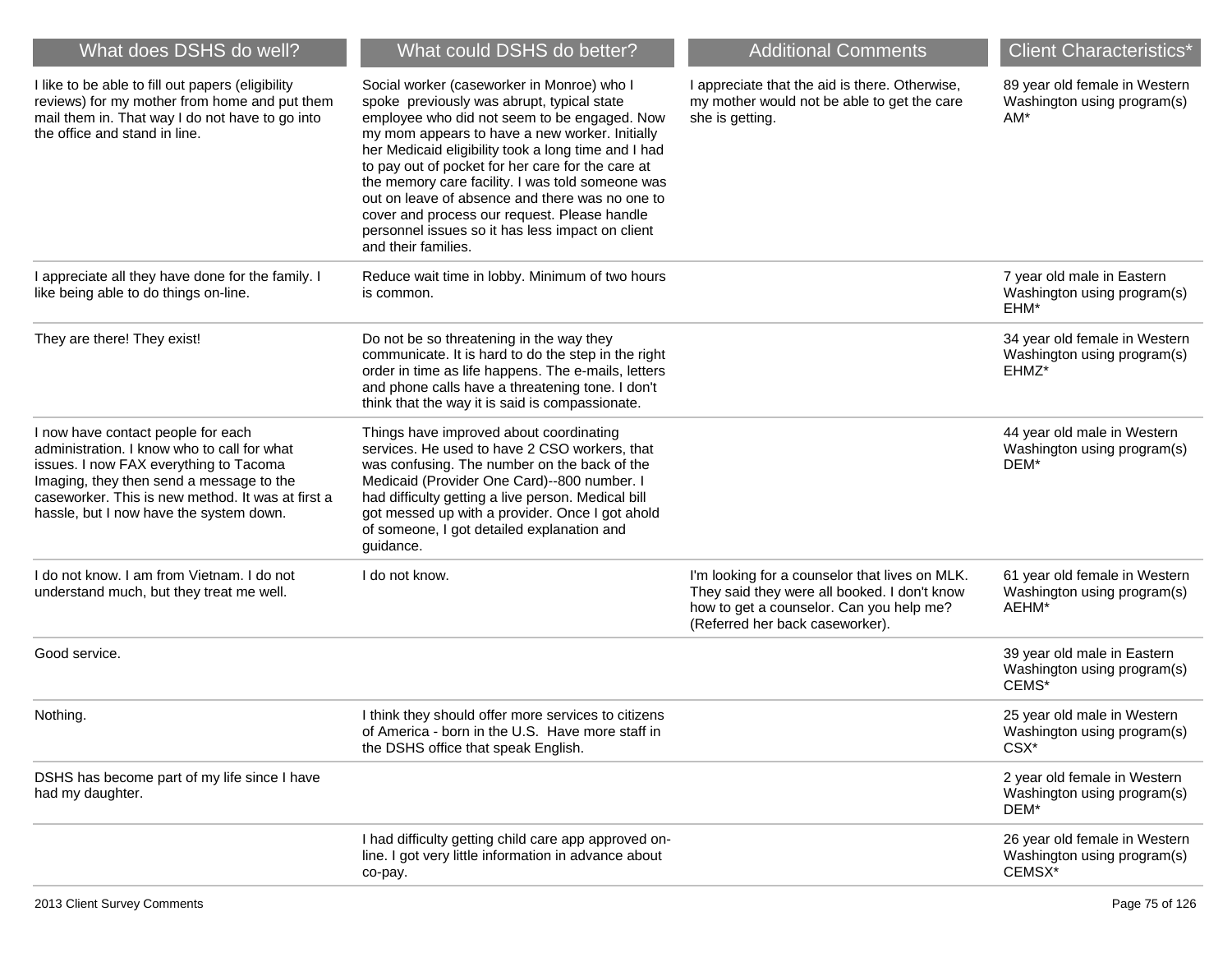| What does DSHS do well?                                                                                                                                                                                                           | What could DSHS do better?                                                                                                                                                                                                                                                                                                                                                                                                                                                                                                                                                                                                                                                                                                                                                                                                                                                                                                                                                           | <b>Additional Comments</b> | <b>Client Characteristics*</b>                                         |
|-----------------------------------------------------------------------------------------------------------------------------------------------------------------------------------------------------------------------------------|--------------------------------------------------------------------------------------------------------------------------------------------------------------------------------------------------------------------------------------------------------------------------------------------------------------------------------------------------------------------------------------------------------------------------------------------------------------------------------------------------------------------------------------------------------------------------------------------------------------------------------------------------------------------------------------------------------------------------------------------------------------------------------------------------------------------------------------------------------------------------------------------------------------------------------------------------------------------------------------|----------------------------|------------------------------------------------------------------------|
|                                                                                                                                                                                                                                   | I think that stepping outside of the box would be<br>helpful - don't put clients in a box of disability.                                                                                                                                                                                                                                                                                                                                                                                                                                                                                                                                                                                                                                                                                                                                                                                                                                                                             |                            | 40 year old male in Western<br>Washington using program(s)<br>DM*      |
| Not sure.                                                                                                                                                                                                                         | Social workers getting back to me quicker. I have<br>to make many calls to get through and rarely get<br>a call back.                                                                                                                                                                                                                                                                                                                                                                                                                                                                                                                                                                                                                                                                                                                                                                                                                                                                |                            | 29 year old female in Western<br>Washington using program(s)<br>AEHM*  |
| Talking to caseworker one-on-one, it is great.<br>Only one time did I have an interaction that was<br>disrespectful, unkind. I get medical services<br>without having to show my card. ESA is great<br>and I appreciate the help. | I can get some immediate help, but I need the<br>big picture help not just temporary assistance. I<br>need career help, like "learning to fish." I had to<br>have teeth pulled rather than filled because<br>dental is not covered. That is a huge problem<br>and a health issue. DCS has high turnover and I<br>had difficulty bonding with new case workers. I<br>did not have information about ex-husband's<br>whereabouts and was asked over and over. I left<br>an abusive husband and it was emotionally<br>difficult. I own my own cleaning business and I<br>got money so I could stay independent. Then<br>they stopped giving the once per year money<br>(\$1500). Now I can only earn \$440. That has<br>limited my income. I learned to budget and run<br>my business and now I am off DSHS. I would<br>have preferred if I was sent to school so I could<br>even do better.                                                                                            |                            | 40 year old female in Western<br>Washington using program(s)<br>CEHMZ* |
| The DVR office moved to Colfax but now come<br>to the facility to see me. My VR counselor is<br>great, but swamped with work. I am pregnant<br>and they are doing great with me with ultra-<br>sound, pre-natal care, etc.        | I do not feel that the workers at DSHS offices are<br>polite. Caseworker attitude feels like judgments.<br>They act like money is coming out of their<br>pocket. Sometimes they say they can help with a<br>specific item and then say they cannot (gas so I<br>could get to Colfax office). I have known DSHS<br>since I was young and I felt they disclosed<br>information about me to DVR about my life when<br>I was 17 y.o. The DVR job coach was told bad<br>characteristics about me: unreliable, lazy, uses<br>excuses. I felt like that created a pre-judgment<br>that I could not overcome. Molina is difficult to<br>deal with in regard to medication as they have<br>eliminated some of the medications that they<br>used to cover. Too many new rules about<br>hydrocodone. There is a long process about<br>getting refills and certain medications for ADHD.<br>I need dental and now I can only get extractions.<br>I cannot afford the \$500.00 for tooth filling. |                            | 28 year old female in Eastern<br>Washington using program(s)<br>EHMV*  |
| Pay a small premium fee for a lot of services.                                                                                                                                                                                    | Better communication -- when there is a change<br>in procedure need to let people know this.                                                                                                                                                                                                                                                                                                                                                                                                                                                                                                                                                                                                                                                                                                                                                                                                                                                                                         |                            | 13 year old male in Western<br>Washington using program(s)<br>DM*      |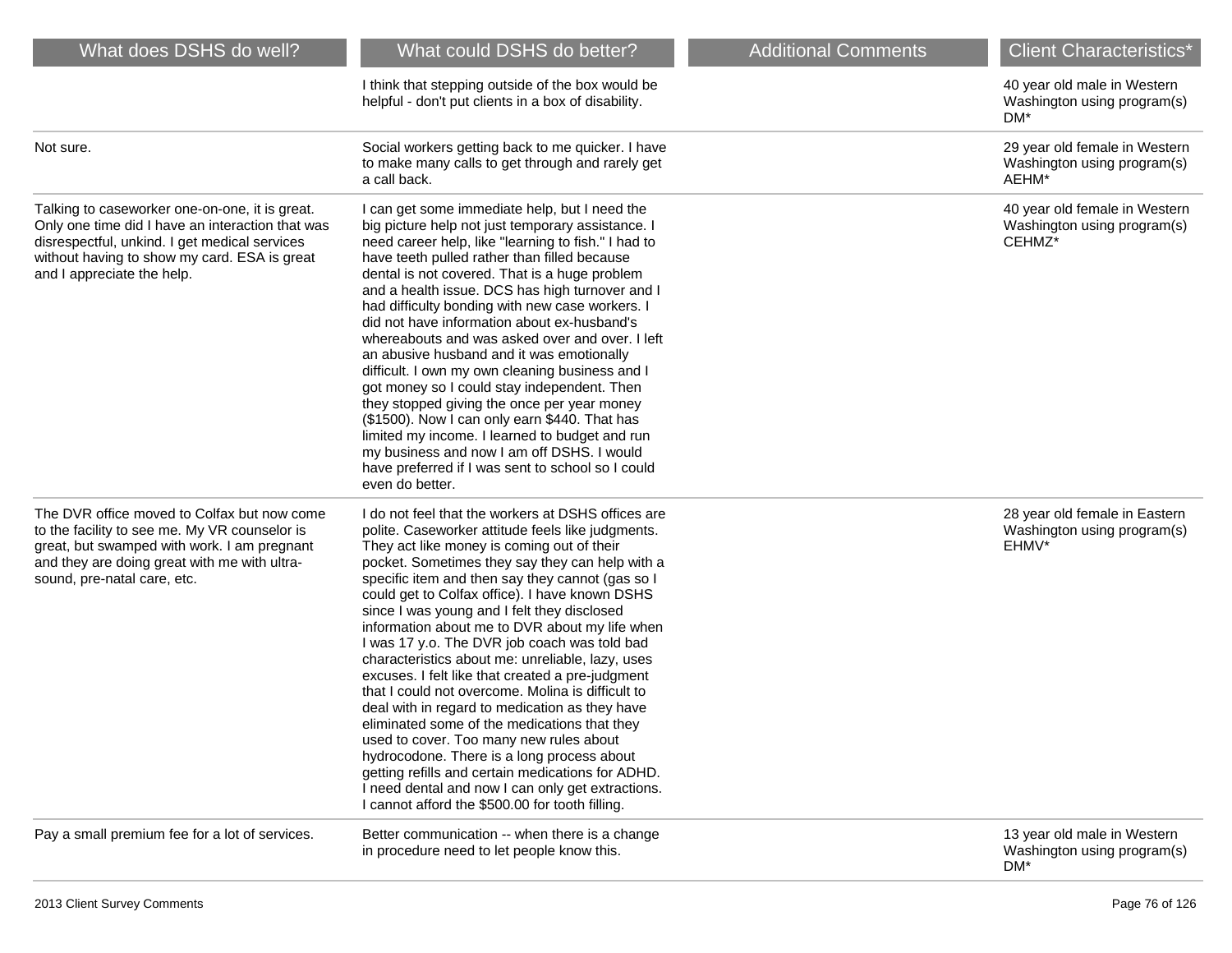| What does DSHS do well?                                                                                                                   | What could DSHS do better?                                                                                                                     | <b>Additional Comments</b>                                                                                                      | <b>Client Characteristics*</b>                                                   |
|-------------------------------------------------------------------------------------------------------------------------------------------|------------------------------------------------------------------------------------------------------------------------------------------------|---------------------------------------------------------------------------------------------------------------------------------|----------------------------------------------------------------------------------|
|                                                                                                                                           | I would rather not have to rely on them for<br>services. DVR is a waste of my time. They have<br>not helped me and have been there many times. |                                                                                                                                 | 26 year old male in Eastern<br>Washington using program(s)<br>AEMV*              |
| The social workers come to visit the client.                                                                                              | No suggestions.                                                                                                                                |                                                                                                                                 | 44 year old female in Eastern<br>Washington using program(s)<br>DM*              |
| They don't take a long time to see you for your<br>appointment. They make sure you get the right<br>information to get the help you need. | They do everything fine.                                                                                                                       | no                                                                                                                              | 29 year old male in Western<br>Washington using program(s)<br>EMSX*              |
| My counselor, Bob Hayes, is incredible, DVR.                                                                                              | Not many counselors in and around Whidbey<br>Island, could use one closer.                                                                     | no                                                                                                                              | 27 year old male in Western<br>Washington using program(s)<br>$V^*$              |
| Just being able getting the medical help that I<br>need.                                                                                  | Work with me even though I am past 18 and not<br>in my own home.                                                                               | Is there anything I can do since I am 18 and<br>out of my parents home - is there any way I<br>can get medical assistance help? | 18 year old female in Western<br>Washington using program(s)<br>CHM <sup>*</sup> |
| On my own I could not find a job, I have a job<br>now with the help of DVR.                                                               | No suggestions.                                                                                                                                |                                                                                                                                 | 21 year old male in Western<br>Washington using program(s)<br>$V^*$              |
| The services in general.                                                                                                                  | Not sure.                                                                                                                                      | no                                                                                                                              | 19 year old female in Western<br>Washington using program(s)<br>EM*              |
| They are open, friendly, and quick with their<br>services.                                                                                | Shorter lines at the CSO.                                                                                                                      |                                                                                                                                 | 34 year old female in Western<br>Washington using program(s)<br>EHMS*            |
| There are multiple ways to access DSHS<br>information.                                                                                    | Have the call wait times be shorter when you call<br>in to talk to someone.                                                                    | no                                                                                                                              | 4 year old female in Eastern<br>Washington using program(s)<br>EM*               |
| They helped me and my family when I did need<br>treatment, it was very successful.                                                        | Answer the phones more promptly, so you can<br>talk to a live person.                                                                          | no                                                                                                                              | 31 year old female in Eastern<br>Washington using program(s)<br>EMSB*            |
| The services received.                                                                                                                    | Have more live bodies when calling on the<br>phone. Too hard to get through.                                                                   |                                                                                                                                 | 68 year old female in Eastern<br>Washington using program(s)<br>DHM'             |
|                                                                                                                                           | Food assistance - for one single occupant,<br>adult - please do not decrease my monthly food<br>assistance amount.                             | I am a single person. My food assistance was<br>decreased by \$22 per month. This is not fair.                                  | 44 year old female in Western<br>Washington using program(s)<br>AEM*             |
| The case managers have all done a good job in<br>providing all the services he is eligible for.                                           | Improve the phone system at the CSO.                                                                                                           | He has not had a consistent case manager for<br>DD. In the last five years there has been a big<br>turnover in case managers.   | 20 year old male in Western<br>Washington using program(s)<br>DEM*               |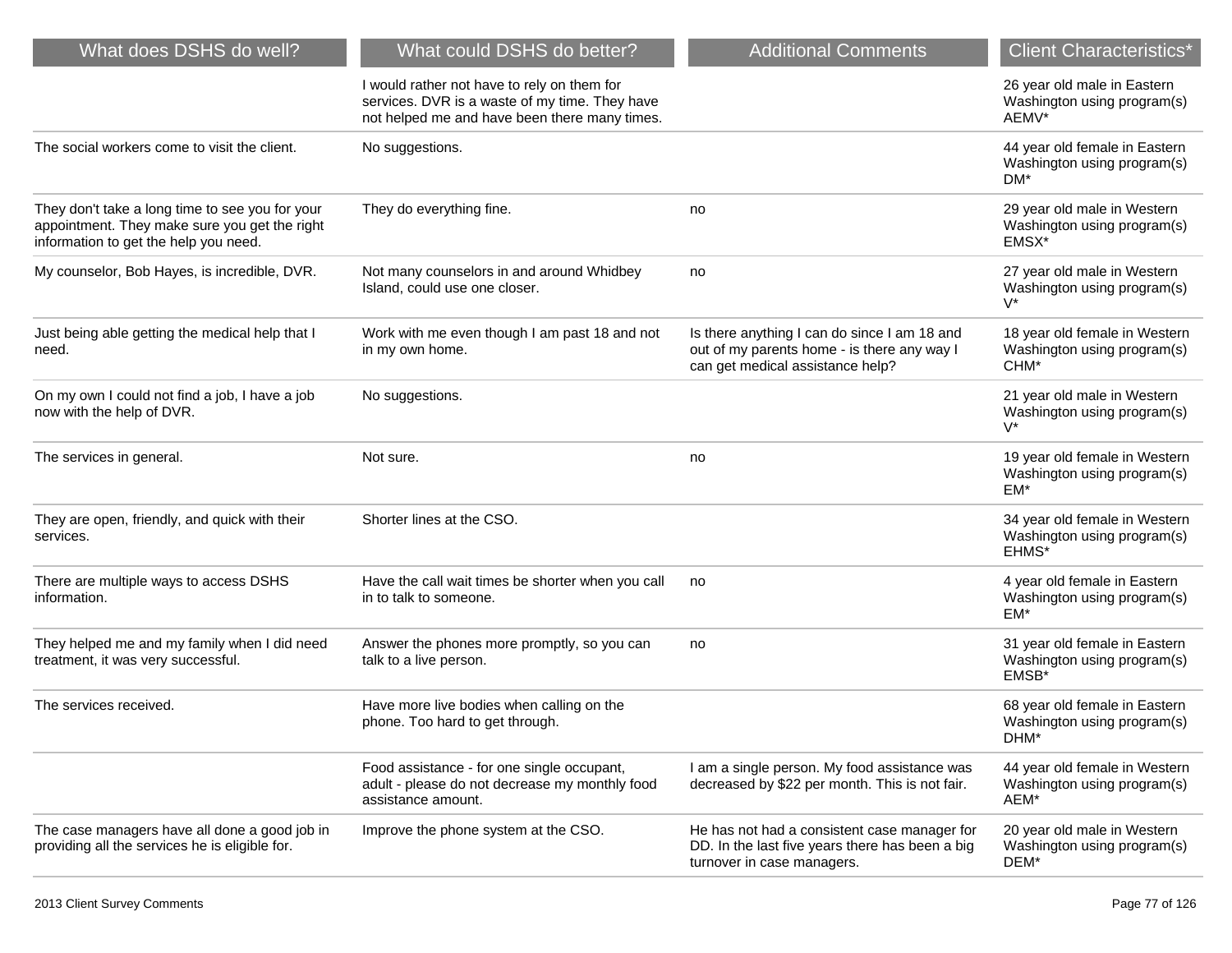| What does DSHS do well?                                                                                                                                                                               | What could DSHS do better?                                                                                                                                                                                                                                                                                                                                                    | <b>Additional Comments</b>                                                                                    | <b>Client Characteristics*</b>                                         |
|-------------------------------------------------------------------------------------------------------------------------------------------------------------------------------------------------------|-------------------------------------------------------------------------------------------------------------------------------------------------------------------------------------------------------------------------------------------------------------------------------------------------------------------------------------------------------------------------------|---------------------------------------------------------------------------------------------------------------|------------------------------------------------------------------------|
| Most everybody was pleasant and friendly.                                                                                                                                                             |                                                                                                                                                                                                                                                                                                                                                                               |                                                                                                               | 4 year old male in Eastern<br>Washington using program(s)<br>EM*       |
| Most of the people are nice there.                                                                                                                                                                    | To actually know what they are putting their<br>clients into classes and why, they don't tell you<br>why you are going to a class and what it is about,<br>'WorkFirst' classes. They didn't tell us it was<br>WorkFirst or what to expect.                                                                                                                                    | no                                                                                                            | 20 year old female in Western<br>Washington using program(s)<br>CEMVB* |
| I like the fact that they help kids.                                                                                                                                                                  | They could give more people a second chance.<br>They wouldn't help me get into motel where I am<br>living because I have no other place that will rent<br>to me cause I am young.                                                                                                                                                                                             | no                                                                                                            | 22 year old female in Eastern<br>Washington using program(s)<br>CEMSX* |
| The investigators "SWAT" team was amazing.<br>They were the first people to actually listen to me<br>and believe me, and they uncovered everything<br>from my complaints. I was blown off previously. | Fire everybody in child support services. They<br>are all arrogant, unhelpful, rude people. They<br>need to learn to treat people like people. I have<br>had the worst luck with people there. They<br>modified my support payments because "they<br>wanted to", with no justification.                                                                                       |                                                                                                               | 27 year old male in Western<br>Washington using program(s)<br>$CX^*$   |
| The people are friendly, some workers go into<br>depth about your concerns.                                                                                                                           | The workers could give more information about<br>eligibility for other programs or resources,<br>knowing your circumstances as we don't know<br>the right questions to ask.                                                                                                                                                                                                   | no                                                                                                            | 11 year old male in Western<br>Washington using program(s)<br>EM*      |
| They have helped my family tremendously.                                                                                                                                                              | Help in finding a dentist who takes the coupon.                                                                                                                                                                                                                                                                                                                               |                                                                                                               | 1 year old male in Eastern<br>Washington using program(s)<br>EM*       |
| They are pretty organized, but when you go to<br>the office you have to wait an hour or more<br>because there is so many people. They are<br>helping us.                                              | Better communication, we get letters and when<br>we get them it is too late to take action. They<br>make it too hard for people to stay on, too much<br>duplication. My son worked for a year, and he got<br>cut of SSI, then he went to Harborview and to the<br>Swedish, and it took a while to get him back on<br>SSI, he wanted to kill himself, he has<br>schizophrenia. | no                                                                                                            | 30 year old male in Western<br>Washington using program(s)<br>EHM*     |
| I get a live person on the phone.                                                                                                                                                                     | No suggestions.                                                                                                                                                                                                                                                                                                                                                               | Have not lived in Washington State for about<br>15 years. Have dealt with an Interstate<br>adoption contract. | 47 year old female in Eastern<br>Washington using program(s)<br>$C^*$  |
| Not sure.                                                                                                                                                                                             | It is good Medicaid services.                                                                                                                                                                                                                                                                                                                                                 | no                                                                                                            | 19 year old male in Western<br>Washington using program(s)<br>$HM*$    |
| The customer service once we get through to<br>someone.                                                                                                                                               | Improve the wait time on the phone.                                                                                                                                                                                                                                                                                                                                           |                                                                                                               | 18 year old male in Western<br>Washington using program(s)<br>EMX*     |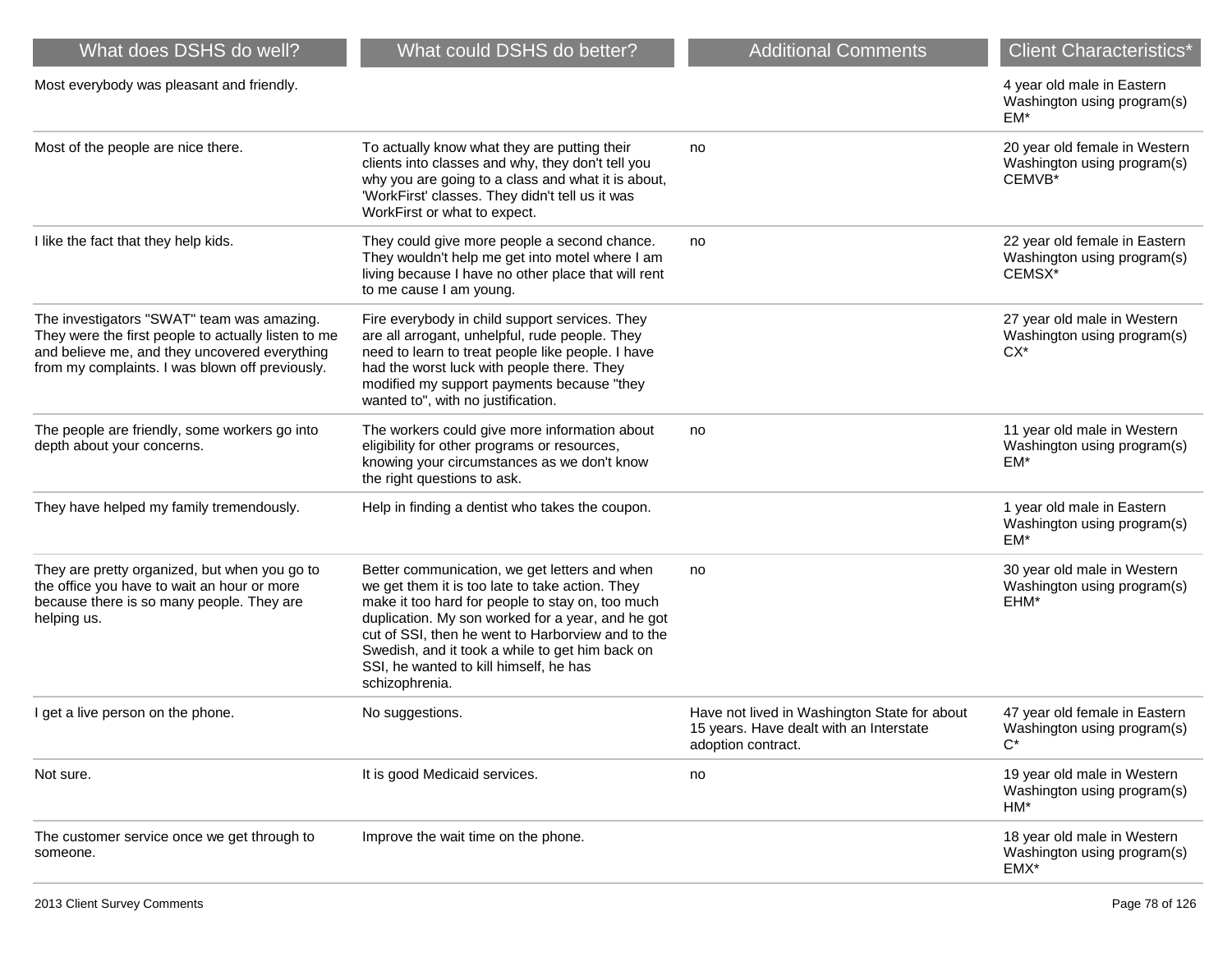| What does DSHS do well?                                                                                                                   | What could DSHS do better?                                                                                                                                                                                                                                                                                                    | <b>Additional Comments</b>                                                                                                                                                                                                                             | <b>Client Characteristics*</b>                                          |
|-------------------------------------------------------------------------------------------------------------------------------------------|-------------------------------------------------------------------------------------------------------------------------------------------------------------------------------------------------------------------------------------------------------------------------------------------------------------------------------|--------------------------------------------------------------------------------------------------------------------------------------------------------------------------------------------------------------------------------------------------------|-------------------------------------------------------------------------|
| The courtesy.                                                                                                                             | The wait time on calling.                                                                                                                                                                                                                                                                                                     |                                                                                                                                                                                                                                                        | 53 year old female in Western<br>Washington using program(s)<br>EHMSZ*  |
| They are there to help if you need it.                                                                                                    | Get more people to work for them so you don't<br>have to spend 3 hours in the office when you go<br>in.                                                                                                                                                                                                                       | no                                                                                                                                                                                                                                                     | 32 year old female in Eastern<br>Washington using program(s)<br>CEHMSB* |
| That eventually you get help.                                                                                                             | Getting ahold of them via phone is extremely<br>difficult.                                                                                                                                                                                                                                                                    | no                                                                                                                                                                                                                                                     | 5 year old female in Western<br>Washington using program(s)<br>EM*      |
| I don't like dealing with them.                                                                                                           | I think they should continue with the grandparent<br>grant program. I know that it's so important<br>when grandparents need to take in their<br>grandkids and are struggling with bills and<br>medical of their own. It's important that<br>grandparents can get the help they need for their<br>grandchildren's basic needs. |                                                                                                                                                                                                                                                        | 53 year old female in Eastern<br>Washington using program(s)<br>$CEZ^*$ |
| The people are usually nice and I get in and out<br>quickly.                                                                              | Maybe have more staff.                                                                                                                                                                                                                                                                                                        |                                                                                                                                                                                                                                                        | 20 year old female in Western<br>Washington using program(s)<br>$EM*$   |
| Two ladies at the CSO-food assistance office are<br>very nice - super nice. Some of the others look<br>crabby but I don't deal with them. | Hire more people like the two nice ladies in the<br>CSO office in Bremerton! One lady with long hair<br>and glasses - she is always friendly. The other<br>lady has short brown hair and glasses - she is<br>good also!                                                                                                       | CPS - if they are going to do allegations - they<br>should investigate them better. The situation<br>was not explained to me well and I suffered as<br>a result. They said it was my job to disprove<br>the allegations - how do you disprove gossip?  | 48 year old female in Western<br>Washington using program(s)<br>CEX*    |
| I guess they do take care of the problems<br>eventually.                                                                                  | I think they should have more staff involved in<br>the office to help folks visiting frequently.                                                                                                                                                                                                                              | CPS - I feel like they have too much power<br>and I think the things they are allowed to do<br>legally have gone far beyond just protecting<br>children and sometimes are damaging to the<br>children. I think they abuse their power way too<br>much. | 29 year old male in Western<br>Washington using program(s)<br>$CX*$     |
| Short lines and they help you as soon as<br>possible.                                                                                     | Send everyone that was not born in the U.S. out<br>of our country. Every time I walk into CSO all I<br>see is Hispanic people.                                                                                                                                                                                                |                                                                                                                                                                                                                                                        | 34 year old female in Western<br>Washington using program(s)<br>EMSV*   |
| I like the Social Workers.                                                                                                                | Call back within 24 hours.                                                                                                                                                                                                                                                                                                    |                                                                                                                                                                                                                                                        | 18 year old female in Western<br>Washington using program(s)<br>CEHM*   |
| DD have helped my daughter the most and I've<br>appreciated all their help.                                                               | It's hard in these economic times, there's just not<br>enough money.                                                                                                                                                                                                                                                          |                                                                                                                                                                                                                                                        | 29 year old female in Western<br>Washington using program(s)<br>DEMV*   |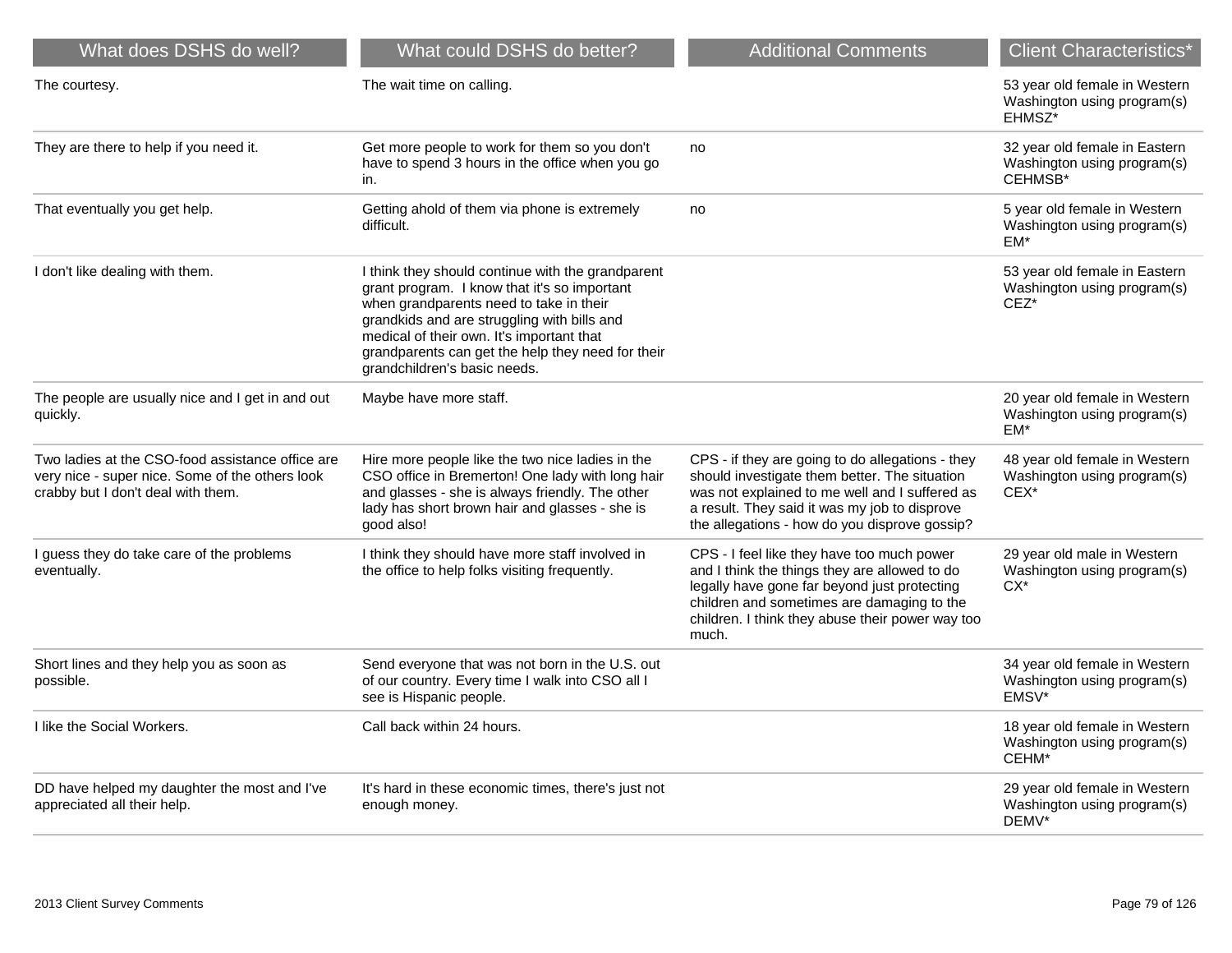| What does DSHS do well?                                                                                                                                                                                                                                                                                                      | What could DSHS do better?                                                                                                                                        | <b>Additional Comments</b>                                                                                                                                              | <b>Client Characteristics*</b>                                          |
|------------------------------------------------------------------------------------------------------------------------------------------------------------------------------------------------------------------------------------------------------------------------------------------------------------------------------|-------------------------------------------------------------------------------------------------------------------------------------------------------------------|-------------------------------------------------------------------------------------------------------------------------------------------------------------------------|-------------------------------------------------------------------------|
| There is nothing good about having to rely on<br>welfare, but I'm glad it is there for me and my<br>daughter.                                                                                                                                                                                                                | Get more eye doctors that accept DSHS<br>combing exam and eye glasses. Shorten wait<br>time in lobby at the CSO. More staff?                                      |                                                                                                                                                                         | 43 year old female in Western<br>Washington using program(s)<br>$EMS^*$ |
| I appreciate their willingness to pay for<br>methadone.                                                                                                                                                                                                                                                                      |                                                                                                                                                                   |                                                                                                                                                                         | 56 year old female in Western<br>Washington using program(s)<br>EHMS*   |
| Fast service.                                                                                                                                                                                                                                                                                                                | No suggestions.                                                                                                                                                   |                                                                                                                                                                         | 28 year old female in Western<br>Washington using program(s)<br>M*      |
| They have really helped [Identifying Data<br>Redacted] with mental problems, especially with<br>medication.                                                                                                                                                                                                                  | [Identifying Data Redacted] can speak English,<br>but I (mom) need to be involved to explain things<br>to the worker. Sometimes the interpreters are all<br>busy. |                                                                                                                                                                         | 19 year old male in Eastern<br>Washington using program(s)<br>EHM*      |
| I like that if in an emergent situation, they get me<br>in for an appt quickly.                                                                                                                                                                                                                                              | Need better phone service.                                                                                                                                        | Need better dental coverage for children and<br>adults. People can't get jobs because their<br>teeth are so bad. Especially need help with<br>extractions and dentures. | 31 year old female in Western<br>Washington using program(s)<br>CEMSZ*  |
| I like that DSHS exists. I am happy that they are<br>easy to access. The lines are not as bad as they<br>used to be. I can do a lot of business over phone<br>so I don't have to go into the lobby. I can do my<br>reviews over the phone. That saves me child<br>care expense and stress of taking the children<br>with me. | I have to be in the office at certain time to be<br>seen. Even if I go early you cannot leave the<br>lobby after you have checked in.                             |                                                                                                                                                                         | 33 year old female in Western<br>Washington using program(s)<br>EMSZ*   |
| I am not just another number when dealing with<br>staff. Staff actually do take time to get the help I<br>need and the correct information. DSHS picked<br>up the ball when VA dropped me.                                                                                                                                   | Work hand-in-hand with Military One Source.                                                                                                                       | It would be good if DSHS had a special unit<br>that deals specifically with returning Veterans.                                                                         | 35 year old male in Eastern<br>Washington using program(s)<br>$S^*$     |
| To know that there is help available.                                                                                                                                                                                                                                                                                        | Provide more skilled employees. Not enough<br>staff to do the job.                                                                                                |                                                                                                                                                                         | 16 year old female in Eastern<br>Washington using program(s)<br>CDM*    |
| That they help with food assistance and I<br>appreciate the help.                                                                                                                                                                                                                                                            | The child care is my main thing. It is difficult to<br>get the help with this item.                                                                               |                                                                                                                                                                         | 28 year old female in Western<br>Washington using program(s)<br>$EMZ^*$ |
| I really like that I don't get any more paperwork<br>and that everything is in the system. No more<br>paperwork.                                                                                                                                                                                                             | Send me more money!                                                                                                                                               |                                                                                                                                                                         | 59 year old female in Western<br>Washington using program(s)<br>EHM*    |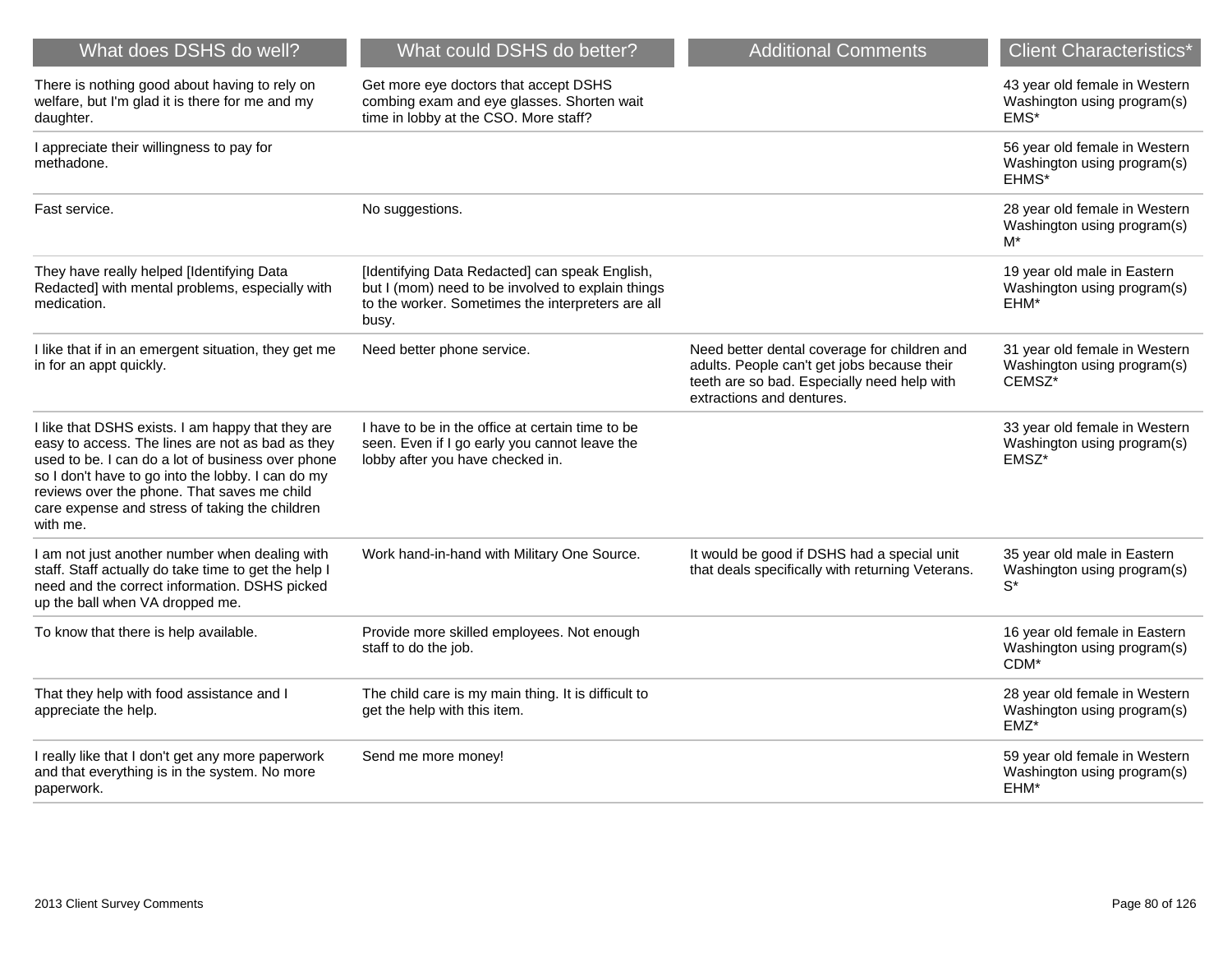| What does DSHS do well?                                                                                                                         | What could DSHS do better?                                                                                                                                                                                                                                                                                                                                                                                                                    | <b>Additional Comments</b>                                                                                                                                                                                        | <b>Client Characteristics*</b>                                                |
|-------------------------------------------------------------------------------------------------------------------------------------------------|-----------------------------------------------------------------------------------------------------------------------------------------------------------------------------------------------------------------------------------------------------------------------------------------------------------------------------------------------------------------------------------------------------------------------------------------------|-------------------------------------------------------------------------------------------------------------------------------------------------------------------------------------------------------------------|-------------------------------------------------------------------------------|
|                                                                                                                                                 | Survey caller was quite pushy. I thought it was<br>mandatory. I did not like the messages being left.<br>How did you get my cell phone? Take it off the<br>list as I get in trouble for getting calls at work.                                                                                                                                                                                                                                | Survey caller was quite pushy. I thought it was<br>mandatory. I did not like the messages being<br>left. How did you get my cell phone? Take it off<br>the list as I get in trouble for getting calls at<br>work. | 10 year old male in Eastern<br>Washington using program(s)<br>$HM*$           |
| They are courteous and they take care of your<br>needs.                                                                                         | Return phone calls are slow. Improve the<br>promptness of return calls.                                                                                                                                                                                                                                                                                                                                                                       |                                                                                                                                                                                                                   | 30 year old male in Western<br>Washington using program(s)<br>CEMX*           |
| They provide me with a good understanding with<br>their letters of service and if you don't understand<br>it you call them and they explain it. | Nothing. I don't know.                                                                                                                                                                                                                                                                                                                                                                                                                        | Nope                                                                                                                                                                                                              | 54 year old male in Western<br>Washington using program(s)<br>$DM*$           |
| I have never had any services from DSHS.                                                                                                        | Nothing.                                                                                                                                                                                                                                                                                                                                                                                                                                      | Nope                                                                                                                                                                                                              | 67 year old male in Western<br>Washington using program(s)<br>$C^*$           |
| I appreciate free condoms in the bathroom.                                                                                                      | Increase the amount of food stamps for<br>homeless people.                                                                                                                                                                                                                                                                                                                                                                                    |                                                                                                                                                                                                                   | 42 year old male in Western<br>Washington using program(s)<br>EHMSX*          |
| Most of the time the staff are really nice. They<br>answer my questions and make it really easy.                                                | Maybe hire more staff so wait time isn't so long.                                                                                                                                                                                                                                                                                                                                                                                             |                                                                                                                                                                                                                   | 22 year old female in Western<br>Washington using program(s)<br>HM*           |
| I think it is quick professional help whenever I<br>have a question - very courteous too.                                                       |                                                                                                                                                                                                                                                                                                                                                                                                                                               |                                                                                                                                                                                                                   | 45 year old male in Western<br>Washington using program(s)<br>$C^*$           |
| How friendly they are.                                                                                                                          | More literature.                                                                                                                                                                                                                                                                                                                                                                                                                              |                                                                                                                                                                                                                   | 22 year old male in Western<br>Washington using program(s)<br>EHMX*           |
| I don't like to work with DSHS.                                                                                                                 | He has to go to Dr once a year, it is really hard to<br>get into Dr. and they tell us that DSHS doesn't<br>pay for it and I feel like the Dr office, they try to<br>push us away, like they don't want to see him.<br>The Dr. is nice, but the workers tell us DSHS<br>won't pay. Also, for dental, he is on SSI, but I<br>have to pay for dental, out of my pocket<br>(brother/caregiver) for all his dental, he only gets<br>\$600 a month. | no                                                                                                                                                                                                                | 31 year old male in Western<br>Washington using program(s)<br>DM <sup>*</sup> |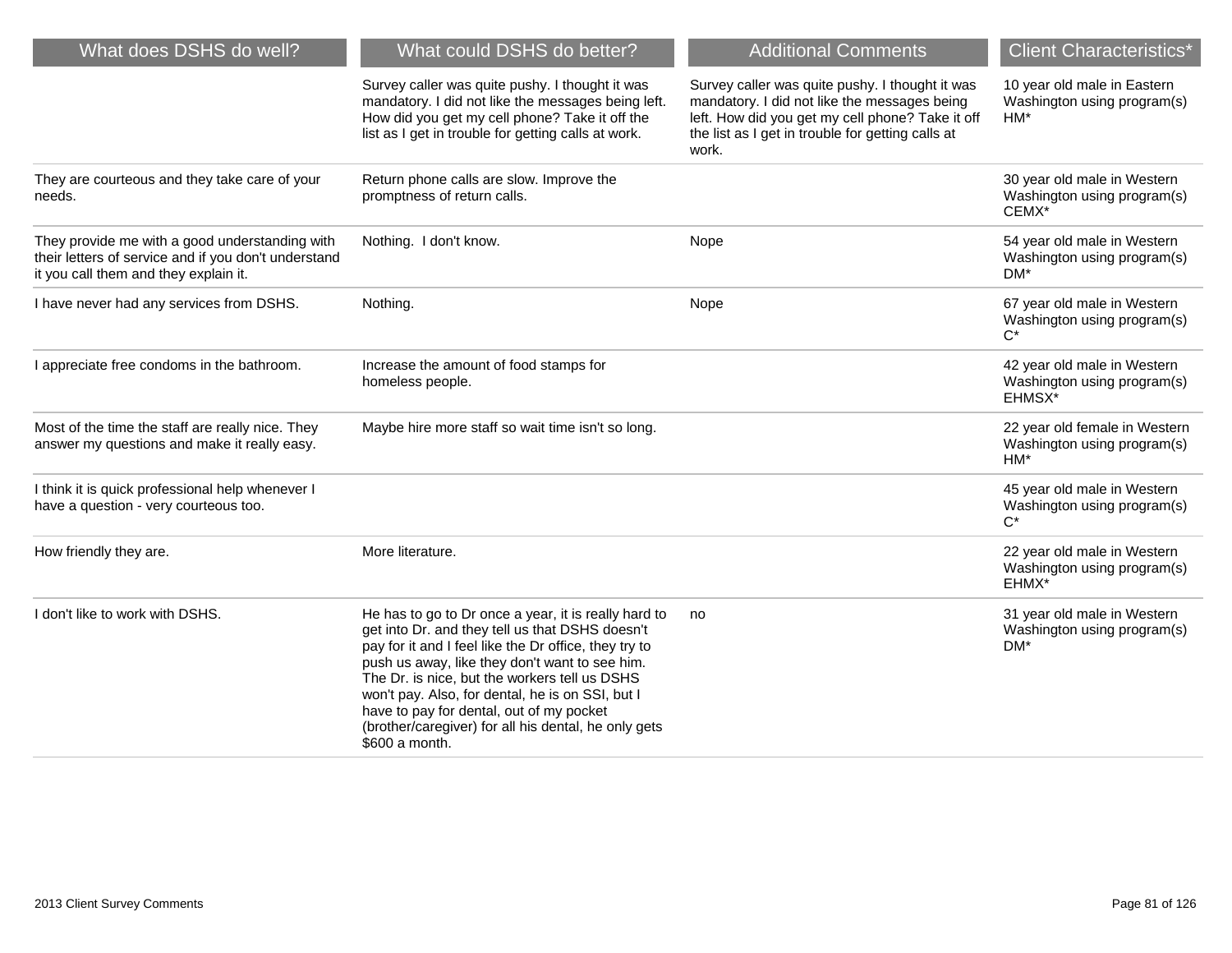| What does DSHS do well?                                                                                                                                              | What could DSHS do better?                                                                                                                                                                                                                                                                                                                                        | <b>Additional Comments</b>                                                                                                                                                    | <b>Client Characteristics*</b>                                        |
|----------------------------------------------------------------------------------------------------------------------------------------------------------------------|-------------------------------------------------------------------------------------------------------------------------------------------------------------------------------------------------------------------------------------------------------------------------------------------------------------------------------------------------------------------|-------------------------------------------------------------------------------------------------------------------------------------------------------------------------------|-----------------------------------------------------------------------|
| Office is close by.                                                                                                                                                  | I don't really know who is in charge of amounts<br>you receive in food stamp services, I don't feel<br>like they take into consideration all your<br>information to determine the amount. I was only<br>eligible for \$16 a month. I am financially<br>challenged even with having employment, but I<br>felt like the amount I was eligible for was an<br>insult. | no                                                                                                                                                                            | 37 year old male in Western<br>Washington using program(s)<br>ES*     |
| I don't.                                                                                                                                                             | I got a lot of medical issues and am on a high<br>amount of narcotics, they pushed me through<br>DASA to see if I was depending on my pain<br>drugs. My doctor says I have to take these drugs<br>the rest of my life, and DSHS keeps trying to find<br>a way to cut me off.                                                                                      | no                                                                                                                                                                            | 29 year old male in Western<br>Washington using program(s)<br>EMS*    |
| The worker I met when I first applied was nice,<br>but have had no contact since.                                                                                    | I don't know.                                                                                                                                                                                                                                                                                                                                                     | no                                                                                                                                                                            | 65 year old male in Eastern<br>Washington using program(s)<br>EMS*    |
| I always get a nice and helpful operator when I<br>call the office.                                                                                                  | They could reduce waiting time on the phone.                                                                                                                                                                                                                                                                                                                      | no                                                                                                                                                                            | 18 year old male in Eastern<br>Washington using program(s)<br>EMS*    |
| Food stamps.                                                                                                                                                         | I think full time students should be able to get<br>food stamps, I don't understand why they can't. It<br>doesn't make sense to me.                                                                                                                                                                                                                               | no                                                                                                                                                                            | 24 year old female in Western<br>Washington using program(s)<br>ESX*  |
| I don't know.                                                                                                                                                        | Answer the damn phone, they have a recording<br>and you can't get through, you can call all day.                                                                                                                                                                                                                                                                  | no                                                                                                                                                                            | 64 year old male in Eastern<br>Washington using program(s)<br>EMS*    |
| I don't know.                                                                                                                                                        | Nothing I can think of.                                                                                                                                                                                                                                                                                                                                           | no                                                                                                                                                                            | 47 year old male in Western<br>Washington using program(s)<br>ES*     |
| You have a caseworker and a case manager,<br>they are there to answer your questions.                                                                                | Don't know.                                                                                                                                                                                                                                                                                                                                                       | no                                                                                                                                                                            | 47 year old female in Eastern<br>Washington using program(s)<br>ESZ*  |
| I like that I can go to the CSO as a walk-in and<br>meet with them and give them the paperwork<br>and get services. I procrastinate, but they are<br>always helpful. | I think having a phone number related to a<br>specific topic for me to call to get questions<br>answered. The automated system should break<br>it up into categories. Like my spend down, I<br>never know when I'm covered or not and I'd like<br>to be able to find that out. Phone system needs<br>better/more options for solving specific problems.           | DSHS used to cover medications. I wish they<br>would still cover them. I need those<br>medications. It hurt a lot of people when they<br>stopped coverage of pharmaceuticals. | 32 year old female in Western<br>Washington using program(s)<br>EHMS* |
| They help me with my medication.                                                                                                                                     | I don't know.                                                                                                                                                                                                                                                                                                                                                     | no                                                                                                                                                                            | 40 year old male in Western<br>Washington using program(s)<br>EHMS*   |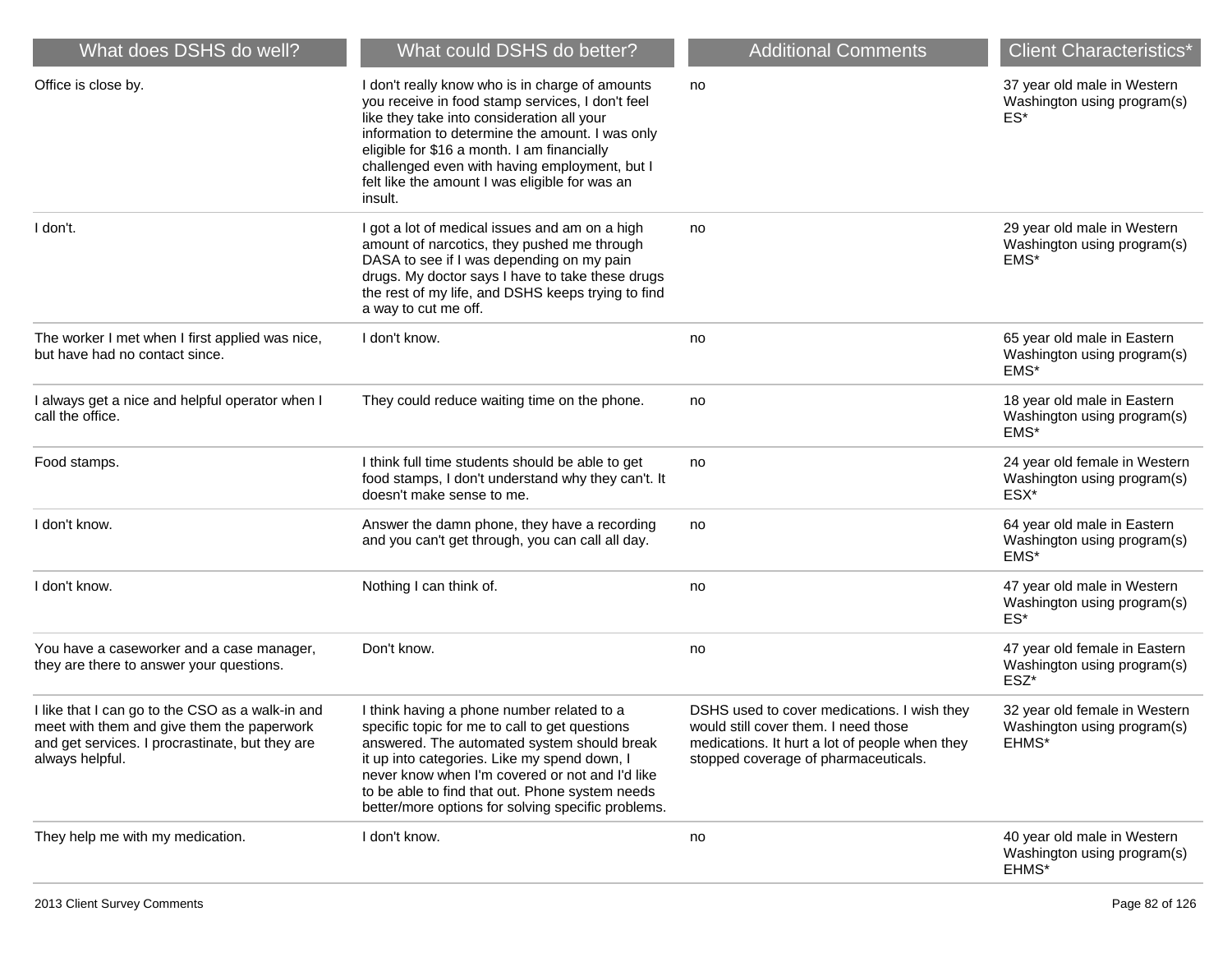| What does DSHS do well?                                                                                                                                         | What could DSHS do better?                                                                                                                                                                                                                                                                                | <b>Additional Comments</b>                                                                                     | <b>Client Characteristics*</b>                                          |
|-----------------------------------------------------------------------------------------------------------------------------------------------------------------|-----------------------------------------------------------------------------------------------------------------------------------------------------------------------------------------------------------------------------------------------------------------------------------------------------------|----------------------------------------------------------------------------------------------------------------|-------------------------------------------------------------------------|
| I appreciate what our son gets.                                                                                                                                 | I wish there was more that they offered for<br>children like our adult child. If DVR could have<br>helped him get a job.                                                                                                                                                                                  | no                                                                                                             | 25 year old male in Western<br>Washington using program(s)<br>HMV*      |
| TANF is a good program.                                                                                                                                         | 60 month limit for TANF is too harsh.                                                                                                                                                                                                                                                                     | DSHS can only do what they are allowed to do.                                                                  | 2 year old male in Western<br>Washington using program(s)<br>CDEM*      |
| DSHS does good work with essential services.                                                                                                                    | Provide dental with low co-pay so I could afford<br>root canal or gum disease. I needed an MRI for<br>my knee and I will have to find a way to pay for it.<br>Please return calls within 24 hours. Hire more<br>staff and help staff be more engaged in their<br>work so they seem happy to work with us. | Please support citizenship pathways so<br>children of "illegal" individuals who need care<br>can get services. | 42 year old female in Western<br>Washington using program(s)<br>$EMZ^*$ |
| I like the health care worker that helps<br>[Identifying Data Redacted].                                                                                        | Get rid of the HMOs.                                                                                                                                                                                                                                                                                      |                                                                                                                | 17 year old female in Western<br>Washington using program(s)<br>DM*     |
| The people are right there for us.                                                                                                                              | Not sure.                                                                                                                                                                                                                                                                                                 | no                                                                                                             | 31 year old female in Western<br>Washington using program(s)<br>ADEHM*  |
| They talk to me a lot if I have problems and they<br>help.                                                                                                      | I think there should be more programs for over<br>18 services. When one is under 18, there are<br>more services available.                                                                                                                                                                                |                                                                                                                | 20 year old female in Eastern<br>Washington using program(s)<br>$CM*$   |
| I always get what my family needs through<br>DSHS. I like being able to do my application<br>review for food stamps over the phone. That is<br>very convenient. | I would like that DSHS to always be supportive or<br>"on your side." This is an important quality. I<br>know economics are changing, but help will<br>continue to be needed by some. Please be there.                                                                                                     |                                                                                                                | 15 year old male in Western<br>Washington using program(s)<br>EM*       |
| They help you right away, they give you food<br>stamps right away.                                                                                              | They are doing good job.                                                                                                                                                                                                                                                                                  | no                                                                                                             | 39 year old female in Western<br>Washington using program(s)<br>EHMZ*   |
| They are personable and they make medical<br>care easily accessible.                                                                                            | Provide a list of medical providers that actually<br>accept the DSHS medical card - doctors in my<br>area.                                                                                                                                                                                                |                                                                                                                | 15 year old male in Western<br>Washington using program(s)<br>M*        |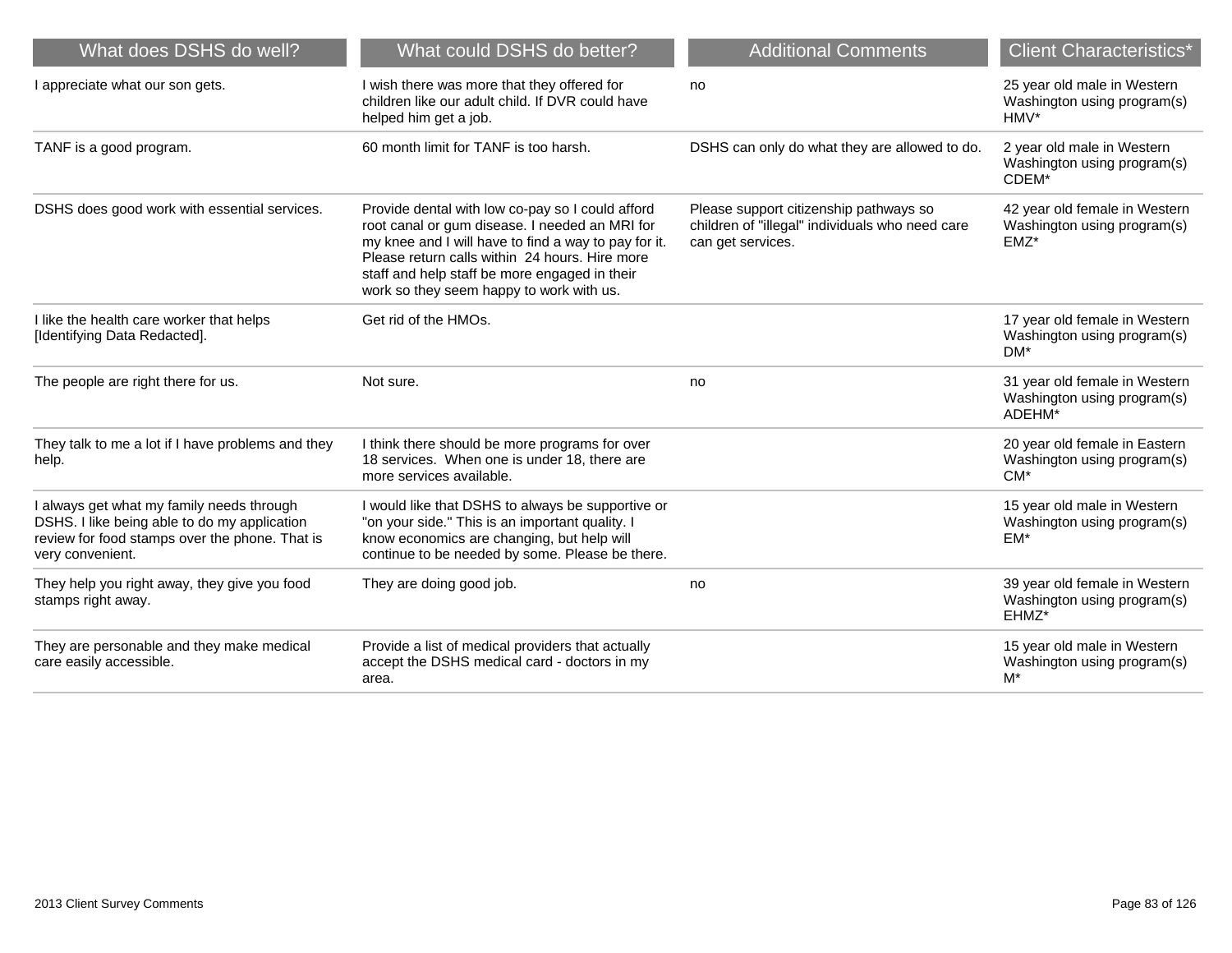| What does DSHS do well?                                                                                                                                                                                                                                                                                                                                | What could DSHS do better?                                                                                                                                                                                                                                                                                                                                                                                                                                                                                                                                                                                                                                         | <b>Additional Comments</b>                                                                                                                                                                                                                                                                                                                    | <b>Client Characteristics*</b>                                          |
|--------------------------------------------------------------------------------------------------------------------------------------------------------------------------------------------------------------------------------------------------------------------------------------------------------------------------------------------------------|--------------------------------------------------------------------------------------------------------------------------------------------------------------------------------------------------------------------------------------------------------------------------------------------------------------------------------------------------------------------------------------------------------------------------------------------------------------------------------------------------------------------------------------------------------------------------------------------------------------------------------------------------------------------|-----------------------------------------------------------------------------------------------------------------------------------------------------------------------------------------------------------------------------------------------------------------------------------------------------------------------------------------------|-------------------------------------------------------------------------|
| Thanks for at least giving me a food card, but my<br>taxes paid for it anyway. I earned it and I really<br>don't like about DSHS. It's a difficult process to<br>do anything with them, and it has caused my<br>family much grief. My family is my most important<br>thing, and if you cause them grief, it makes me<br>not like you very much.        | I lost my EBT card and the replacement never<br>came when I reported it. I had to take time off<br>work to go to the office and pick it up. I can never<br>speak to the same person twice. It is very<br>annoying and I never get a clear answer. My ex-<br>wife got letters from DSHS that were very<br>threatening. I've filled out the same paperwork<br>more than 3 times because they lose it over and<br>over. When I pay the support money, DSHS<br>keeps the money and waits to give it to her. She<br>needs the money TODAY - and you wait to give<br>it to her. That's not fair, you are earning interest<br>off it when you should be giving it to her. |                                                                                                                                                                                                                                                                                                                                               | 38 year old male in Western<br>Washington using program(s)<br>$CEX^*$   |
| They were very helpful with foster children I was<br>caring for. I appreciate their willingness to help. I<br>have asked behalf of others and gotten very<br>good service. The CPS office was very helpful<br>trouble-shooting with a child returning to her birth<br>parent. It seemed everyone who answered the<br>phone seemed quite knowledgeable. |                                                                                                                                                                                                                                                                                                                                                                                                                                                                                                                                                                                                                                                                    | All of the case workers in ESA, Medicaid and<br>DD have been wonderful. I take care of foster<br>children, and adopted 3 children and received<br>great services all along the way. We would not<br>have been able to adopt our 3 children<br>(through CPS) if it were not for the great "walk<br>though" on all of the steps in the process. | 50 year old female in Western<br>Washington using program(s)<br>$CZ^*$  |
| I like that they help us with food stamps and cash.                                                                                                                                                                                                                                                                                                    | I can only go to school for a short amount of time<br>and receive support with day care. The list for<br>options for educational programs should be more<br>expansive as well as time allowed to receive day<br>care.                                                                                                                                                                                                                                                                                                                                                                                                                                              |                                                                                                                                                                                                                                                                                                                                               | 24 year old female in Western<br>Washington using program(s)<br>CEHMSB* |
| We only needed services for a brief time<br>(months) when we first moved to town.                                                                                                                                                                                                                                                                      |                                                                                                                                                                                                                                                                                                                                                                                                                                                                                                                                                                                                                                                                    |                                                                                                                                                                                                                                                                                                                                               | 30 year old female in Eastern<br>Washington using program(s)<br>$F^*$   |
| Overall the DD case managers are conscientious.                                                                                                                                                                                                                                                                                                        | Some case managers at DD are "not on the<br>same page" as others. Greater consistency in<br>the quality of service from DD case managers<br>would be helpful. I have argued with one case<br>manager for 3 years about level of care. The<br>yearly assessment results in lower pay when<br>circumstances have not changed. This is<br>puzzling and difficult to deal with. It seems unfair<br>and it seems to be a lack of awareness on the<br>part of the case manager as to the care that is<br>needed for the client.                                                                                                                                          |                                                                                                                                                                                                                                                                                                                                               | 33 year old female in Eastern<br>Washington using program(s)<br>$DM*$   |
| They are doing good.                                                                                                                                                                                                                                                                                                                                   | Government process slows things down. Improve<br>communication between divisions.                                                                                                                                                                                                                                                                                                                                                                                                                                                                                                                                                                                  |                                                                                                                                                                                                                                                                                                                                               | 37 year old male in Eastern<br>Washington using program(s)<br>EMX*      |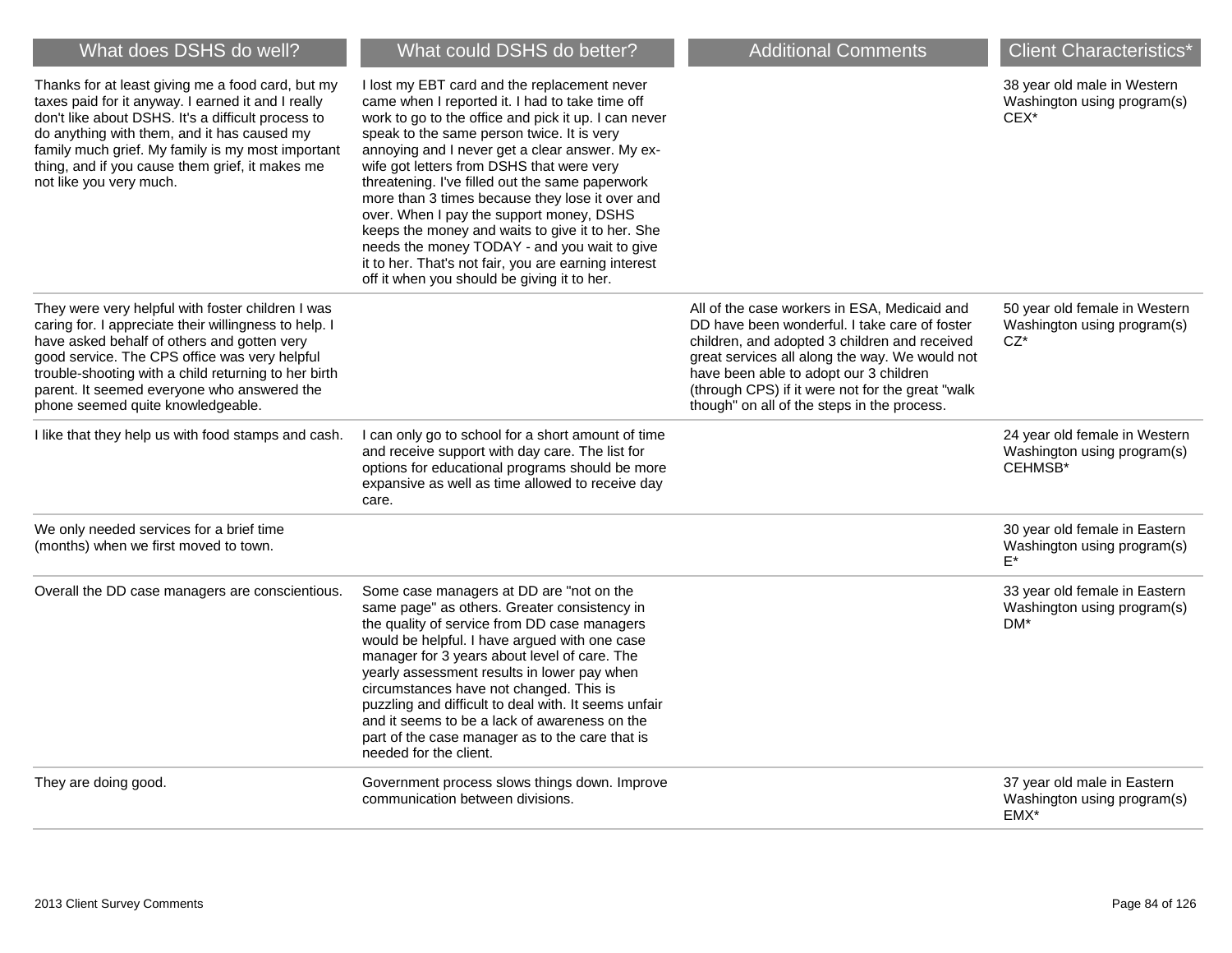| What does DSHS do well?                                                                                                                                                                        | What could DSHS do better?                                                                                                                                                                                                                                                                                                                                               | <b>Additional Comments</b>                                                                                                                                                                                                                                                                                                                                                                                                     | <b>Client Characteristics*</b>                                        |
|------------------------------------------------------------------------------------------------------------------------------------------------------------------------------------------------|--------------------------------------------------------------------------------------------------------------------------------------------------------------------------------------------------------------------------------------------------------------------------------------------------------------------------------------------------------------------------|--------------------------------------------------------------------------------------------------------------------------------------------------------------------------------------------------------------------------------------------------------------------------------------------------------------------------------------------------------------------------------------------------------------------------------|-----------------------------------------------------------------------|
| I like that my family got help when I needed.<br>They were helpful and understanding, more so<br>than 7 years ago. They seem caring and are<br>personable. (Father speaking on behalf of son.) | The on-line services were a little difficult. The<br>caseworker also had difficulty entering<br>information into the computer program. She had<br>great difficulty entering data while I was sitting in<br>the office with her.                                                                                                                                          |                                                                                                                                                                                                                                                                                                                                                                                                                                | 12 year old male in Western<br>Washington using program(s)<br>$HM*$   |
| They are there for me to help me with my child.                                                                                                                                                | In my case, it would be to outline what is<br>available to us more clearly. We are in the dark<br>about available services.                                                                                                                                                                                                                                              |                                                                                                                                                                                                                                                                                                                                                                                                                                | 37 year old female in Western<br>Washington using program(s)<br>$C^*$ |
| I appreciate the help when nobody else can help<br>with food stamps and medical.                                                                                                               | I don't like the roundabout on answering<br>questions. They say they will get back to me and<br>they don't. I am phobic to using the telephone so<br>it makes it quite difficult to get information. It is<br>due to my anxiety disorder. I am also anxious<br>sitting in the waiting room. I am fearful of crowds.<br>I would like to have a more private waiting area. | My husband is applying for SSA benefits. He<br>has mental health problems. It has been a<br>year since he began medications. DSHS said<br>that he might be eligible but needs an<br>evaluation. He is expected to pay on his own.<br>He is falling through the cracks and it is<br>upsetting. He was granted SSA benefits, but in<br>the meantime, he is not receiving any benefits.<br>She is supporting him in the meantime. | 38 year old female in Eastern<br>Washington using program(s)<br>EHM*  |
| They have some good people to work with.                                                                                                                                                       | Better communication, when people go on<br>vacation the person replacing them doesn't know<br>what you are talking about, and they make you<br>feel like you are imposing on them.                                                                                                                                                                                       | A restraining order was put on [Identifying<br>Data Redacted]'s mother, and she has to have<br>supervised visits, it is very hard for her and her<br>mother. They are trying to get more hours for<br>[Identifying Data Redacted] to see her mother<br>through court.                                                                                                                                                          | 22 year old female in Western<br>Washington using program(s)<br>DHMV* |
| My wife handles these things.                                                                                                                                                                  |                                                                                                                                                                                                                                                                                                                                                                          |                                                                                                                                                                                                                                                                                                                                                                                                                                | 42 year old male in Eastern<br>Washington using program(s)<br>F*      |
| They help me with everything I needed help with,<br>child care, food stamps.                                                                                                                   | I don't know.                                                                                                                                                                                                                                                                                                                                                            | no                                                                                                                                                                                                                                                                                                                                                                                                                             | 32 year old female in Western<br>Washington using program(s)<br>CDEZ* |
| They are nice.                                                                                                                                                                                 | Just be quicker on the phone, etc.                                                                                                                                                                                                                                                                                                                                       | no                                                                                                                                                                                                                                                                                                                                                                                                                             | 39 year old male in Eastern<br>Washington using program(s)<br>CEMSB*  |
| I like that different sections work together better<br>than 5 or 10 years ago.                                                                                                                 | Improve your "bedside manner". The workers<br>seem like the money is coming out of their<br>pockets. They are judgmental about my history.<br>The ones who have been there a long time seem<br>grumpy and burned out.                                                                                                                                                    |                                                                                                                                                                                                                                                                                                                                                                                                                                | 22 year old female in Western<br>Washington using program(s)<br>EMS*  |
| They do make sure that I get my child support.                                                                                                                                                 | Have staff return calls within 24 hours.                                                                                                                                                                                                                                                                                                                                 |                                                                                                                                                                                                                                                                                                                                                                                                                                | 37 year old female in Eastern<br>Washington using program(s)<br>Z*    |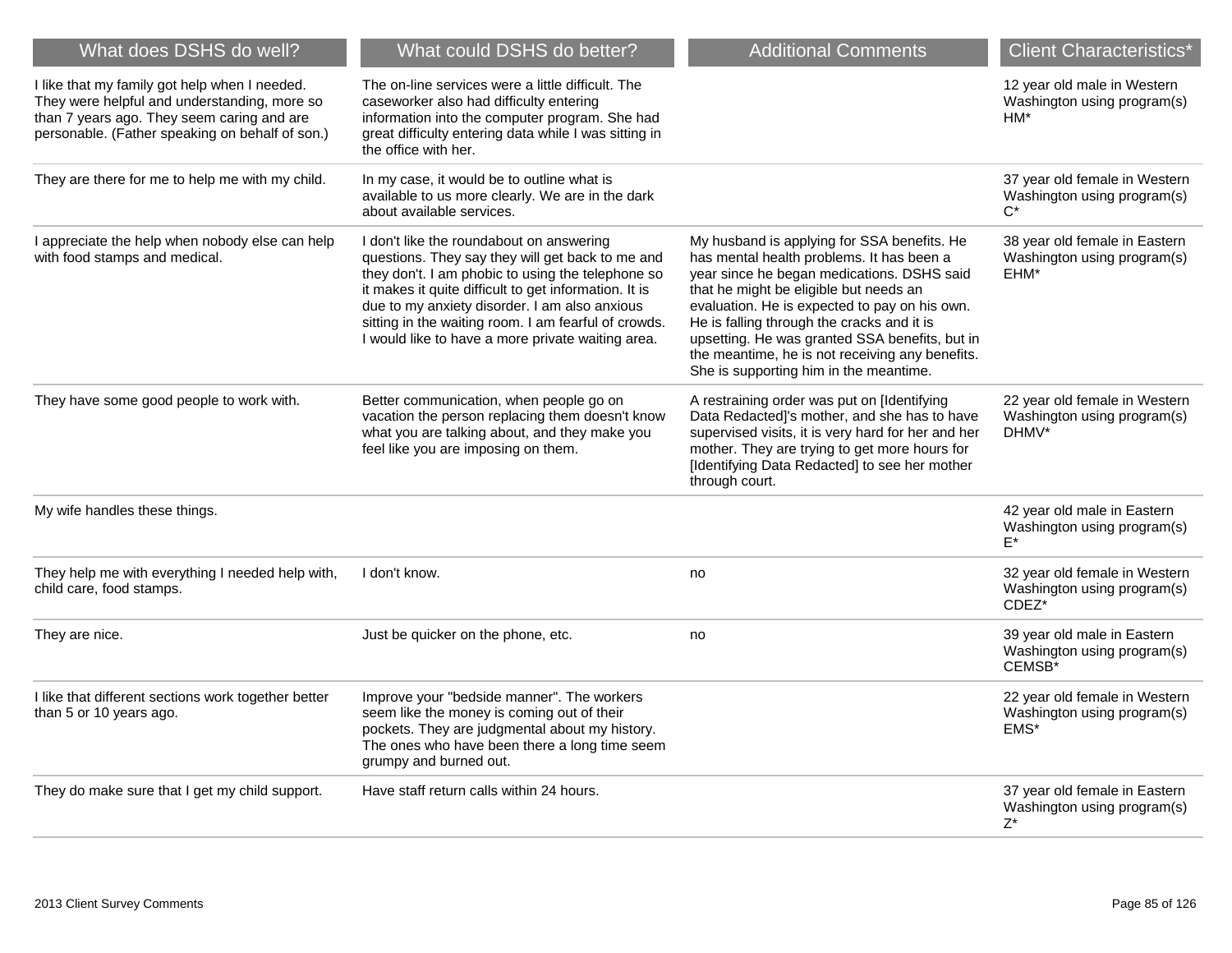| What does DSHS do well?                                                                                                                                            | What could DSHS do better?                                                                                       | <b>Additional Comments</b>                                                                                                                                            | <b>Client Characteristics*</b>                                          |
|--------------------------------------------------------------------------------------------------------------------------------------------------------------------|------------------------------------------------------------------------------------------------------------------|-----------------------------------------------------------------------------------------------------------------------------------------------------------------------|-------------------------------------------------------------------------|
| I like that they try to keep up on collections. They<br>track down absent parents.                                                                                 | Improve the phone service.                                                                                       |                                                                                                                                                                       | 33 year old female in Western<br>Washington using program(s)<br>Z*      |
| They always help me even when they are rude. I<br>appreciate the help.                                                                                             | Nicer staff at the CSO.                                                                                          | I have not had any contact with DCS. They are<br>supposed to collect support from the father of<br>my child, but I have not spoken to anyone from<br>that department. | 19 year old female in Western<br>Washington using program(s)<br>EMZ*    |
|                                                                                                                                                                    | Move people in and out of CSO office more<br>quickly.                                                            |                                                                                                                                                                       | 26 year old male in Eastern<br>Washington using program(s)<br>EMSX*     |
| Living in Seattle that they are willing to help when<br>necessary. It gives some security.                                                                         | Investigate fraudulent situations more.                                                                          |                                                                                                                                                                       | 66 year old female in Western<br>Washington using program(s)<br>EZ*     |
| They helped me get the services I needed for my<br>child.                                                                                                          | Better access to a live person.                                                                                  |                                                                                                                                                                       | 42 year old female in Eastern<br>Washington using program(s)<br>Z*      |
| Usually they call back within 24 hours and<br>explain things to me.                                                                                                | No suggestions.                                                                                                  |                                                                                                                                                                       | 22 year old female in Western<br>Washington using program(s)<br>EHMZ*   |
| The fact that they are there to help.                                                                                                                              | The 60 month limitation is hard on people,<br>especially when there is illness or surgery<br>involved.           |                                                                                                                                                                       | 34 year old female in Western<br>Washington using program(s)<br>$EMZ^*$ |
| Staff do a great job assisting people quickly. I am<br>blessed to have such services. Most other<br>countries in the world do not have this kind of<br>assistance. | Assist people with rent for one time only even if I<br>don't have children.                                      |                                                                                                                                                                       | 24 year old male in Western<br>Washington using program(s)<br>DEMV*     |
| The medical coverage, the food stamps, the child<br>support. I've had medical problems and the<br>medical coverage was very helpful.                               | Increase the food stamp allotment.                                                                               | I really appreciate the help.                                                                                                                                         | 37 year old female in Western<br>Washington using program(s)<br>EMZ*    |
| Helping me and my family get assistance. When<br>we don't have income, they raise our food<br>stamps. The medical assistance has been very<br>helpful.             | No suggestions.                                                                                                  |                                                                                                                                                                       | 32 year old female in Western<br>Washington using program(s)<br>$EMZ^*$ |
| They are always very kind and courteous.                                                                                                                           | Shorten the wait times in the CSO.                                                                               | I am very thankful for the help we have<br>received for our grandkids.                                                                                                | 64 year old female in Western<br>Washington using program(s)<br>EZ*     |
| My most positive experience was the Work<br>Source program.                                                                                                        | I had to use a computer last time I was there and<br>it would be nice to have a bit more of personal<br>service. |                                                                                                                                                                       | 43 year old male in Western<br>Washington using program(s)<br>MX*       |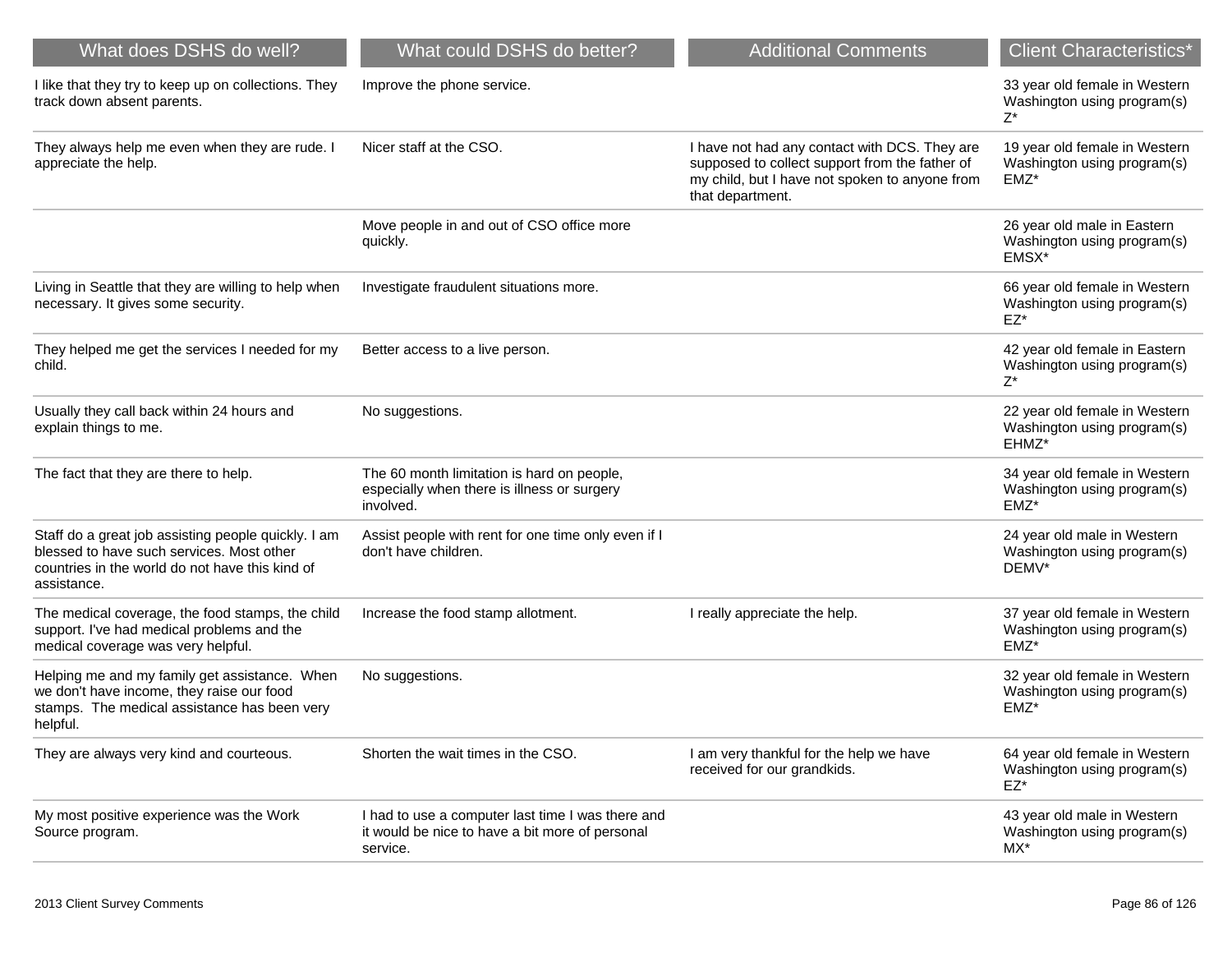| What does DSHS do well?                                                                                           | What could DSHS do better?                                                                                                                                                                                                                                        | <b>Additional Comments</b>                                                                                                       | <b>Client Characteristics*</b>                                         |
|-------------------------------------------------------------------------------------------------------------------|-------------------------------------------------------------------------------------------------------------------------------------------------------------------------------------------------------------------------------------------------------------------|----------------------------------------------------------------------------------------------------------------------------------|------------------------------------------------------------------------|
| I haven't dealt with them that much.                                                                              | They could get rid of some other people who are<br>just here who work in the fruit business (the<br>office is full of people and bunches of kids every<br>time I go there, I just don't want to mess with<br>them).                                               | no                                                                                                                               | 76 year old female in Eastern<br>Washington using program(s)<br>EMZ*   |
| I think they have done everything well.                                                                           | I don't know.                                                                                                                                                                                                                                                     | no                                                                                                                               | 51 year old female in Eastern<br>Washington using program(s)<br>Z*     |
| Never had to deal much with them.                                                                                 | I see an awful lot of grade school children that<br>aren't taught safety regulations by their parents -<br>I see it at the bus stop in front of my home.                                                                                                          |                                                                                                                                  | 78 year old female in Western<br>Washington using program(s)<br>$Z^*$  |
| Nothing.                                                                                                          | They could check reported information by<br>confirming the circumstances of the 'other parent'<br>before taking action as my ex conspired, lied,<br>cheated to look needy and ended up, I, on my<br>disability income, was going to have to pay child<br>support. | no                                                                                                                               | 58 year old female in Eastern<br>Washington using program(s)<br>Z*     |
| They usually pretty quick about finding the other<br>parent. I raised grandchild.                                 | I don't know, they are doing all they can.                                                                                                                                                                                                                        | The 2 caseworkers I have are really good and<br>on top of things.                                                                | 51 year old female in Eastern<br>Washington using program(s)<br>$Z^*$  |
| Most of the people I worked with were<br>compassionate and caring, but not all of them.                           | Have the different services work together, it is<br>confusing as they are located in one office but<br>they don't always work together.                                                                                                                           | no                                                                                                                               | 26 year old female in Western<br>Washington using program(s)<br>CEMSB* |
| The support that they offer for kids, but I haven't<br>received any response yet.                                 | That they would return calls when I leave a<br>message.                                                                                                                                                                                                           | Why has it taken so long to get an answer<br>from DSHS when I have seen other people get<br>a response much quicker than I have? | 37 year old female in Western<br>Washington using program(s)<br>Z*     |
| The support for medical and the food assistance.                                                                  | Increase GA benefits back to original amount.                                                                                                                                                                                                                     |                                                                                                                                  | 47 year old male in Eastern<br>Washington using program(s)<br>EMSX*    |
| Don't know.                                                                                                       | Some of the staff seem to need to be a bit<br>friendlier. The receptionist staff are rude!                                                                                                                                                                        |                                                                                                                                  | 41 year old female in Western<br>Washington using program(s)<br>EZ*    |
| The turnaround in getting paperwork in and<br>actions in front of the judge was a lot quicker<br>than I expected. | Not sure.                                                                                                                                                                                                                                                         | no                                                                                                                               | 46 year old female in Eastern<br>Washington using program(s)<br>$Z^*$  |
| I would rather not deal with DSHS.                                                                                | I just got child care, but it is almost impossible to<br>get it, because of all the information they want,<br>and kept going back and forth, but it went over<br>the 30 days time limit, so I didn't get the child<br>care.                                       | no                                                                                                                               | 36 year old female in Western<br>Washington using program(s)<br>CMZ*   |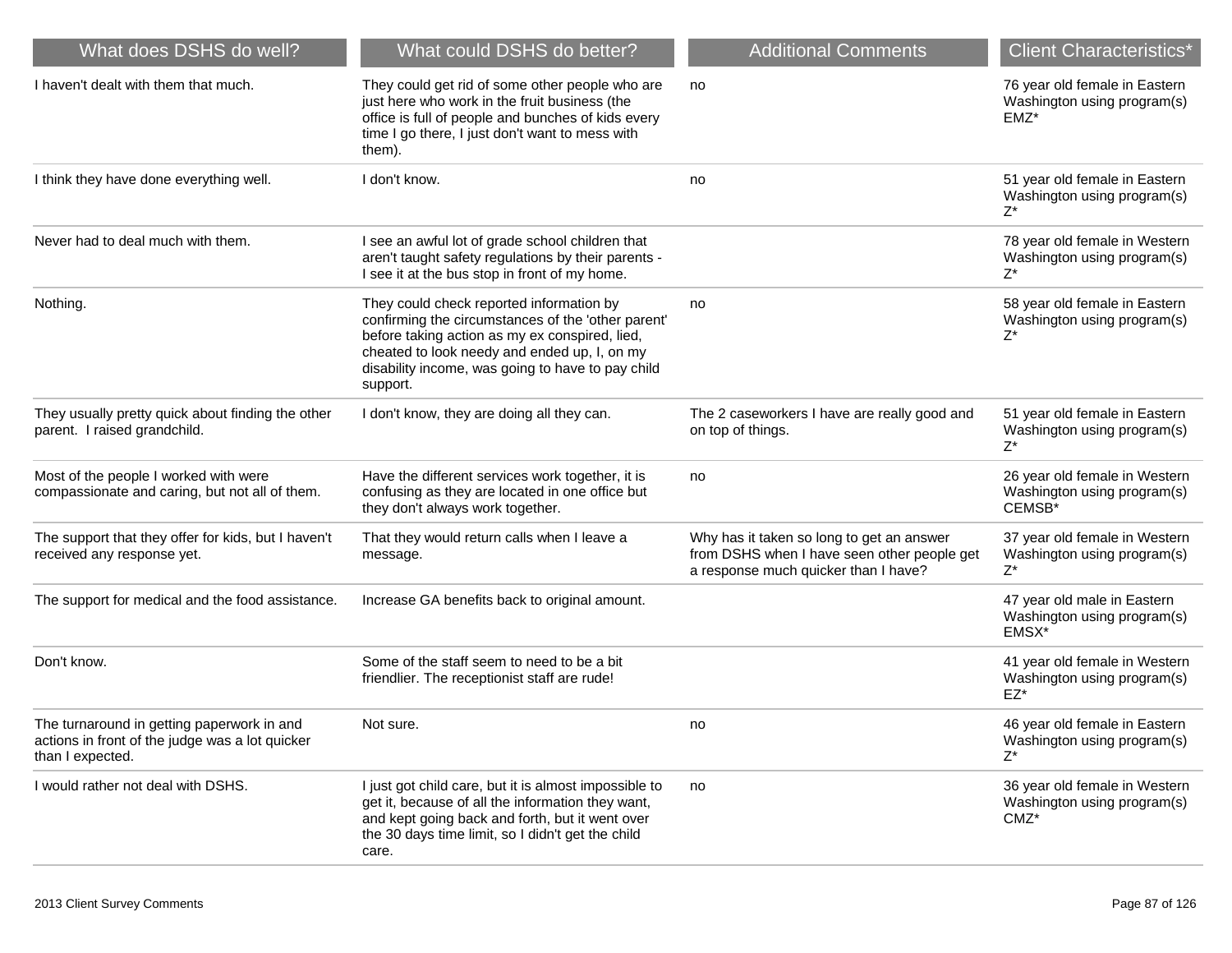| What does DSHS do well?                                                                                                         | What could DSHS do better?                                                                                                                                                                                                                                                                                                                                                                                                                                                                                                                                                                                                                                                    | <b>Additional Comments</b>                                                                                   | <b>Client Characteristics*</b>                                          |
|---------------------------------------------------------------------------------------------------------------------------------|-------------------------------------------------------------------------------------------------------------------------------------------------------------------------------------------------------------------------------------------------------------------------------------------------------------------------------------------------------------------------------------------------------------------------------------------------------------------------------------------------------------------------------------------------------------------------------------------------------------------------------------------------------------------------------|--------------------------------------------------------------------------------------------------------------|-------------------------------------------------------------------------|
| That I can do most everything over the phone.                                                                                   | Communication in all divisions could be<br>improved in my experience.                                                                                                                                                                                                                                                                                                                                                                                                                                                                                                                                                                                                         | no                                                                                                           | 30 year old female in Western<br>Washington using program(s)<br>EMZ*    |
| They were there to help, and I always had a<br>good attitude when I went there and was always<br>received with a good attitude. | Not sure.                                                                                                                                                                                                                                                                                                                                                                                                                                                                                                                                                                                                                                                                     | I have dealt with DSHS off and on for the last<br>14 years and they have provided a great<br>service for me. | 43 year old female in Western<br>Washington using program(s)<br>$EZ^*$  |
|                                                                                                                                 | Process service requests much faster!                                                                                                                                                                                                                                                                                                                                                                                                                                                                                                                                                                                                                                         |                                                                                                              | 32 year old female in Eastern<br>Washington using program(s)<br>$EMB^*$ |
| Nothing.                                                                                                                        | Answer the phone with a real person.                                                                                                                                                                                                                                                                                                                                                                                                                                                                                                                                                                                                                                          |                                                                                                              | 32 year old male in Western<br>Washington using program(s)<br>X*        |
|                                                                                                                                 | I would like DSHS to broaden their provision of<br>transportation for people to go back and forth to<br>their appointments. Right now, they only have<br>one service - Hope Link - here in WA. Make it<br>easier and have more providers. With all of<br>background checks going on - people caring for<br>other people. If a person has been caring for a<br>particular person for 15-20 years, some of the<br>rules regarding close family members providing<br>care should have some latitude in them. I know<br>one person that cared for someone for years and<br>then DSHS found some violation that occurred<br>about 20-25 years ago and required a new<br>caretaker. |                                                                                                              | 38 year old male in Western<br>Washington using program(s)<br>EM*       |
| They have been very helpful with our case.                                                                                      | I don't know.                                                                                                                                                                                                                                                                                                                                                                                                                                                                                                                                                                                                                                                                 | no                                                                                                           | 41 year old male in Western<br>Washington using program(s)<br>B*        |
| I liked when you could renew the medical over<br>the phone every six months.                                                    | Have people that work at DCS answer the phone<br>or return calls, at least know who your worker is,<br>it changes so often. You cannot establish a<br>relationship with someone as the worker<br>changes so often.                                                                                                                                                                                                                                                                                                                                                                                                                                                            | no                                                                                                           | 40 year old female in Western<br>Washington using program(s)<br>MZ*     |
| Don't know.                                                                                                                     | It would be nice to have a time frame of when to<br>expect return calls, so I wouldn't have to be by<br>the phone all day. I did not feel supported by<br>CPS. I have a teenager, and he was in an<br>accident w/my ex when he was drinking, I felt like<br>they should have been in court with me to try and<br>get protection for my child, my son did not want<br>to go to his Dad's because of the drinking. But<br>there was no DUI citation given at the accident<br>as he left the scene.                                                                                                                                                                              | no.                                                                                                          | 57 year old female in Eastern<br>Washington using program(s)<br>$CEZ^*$ |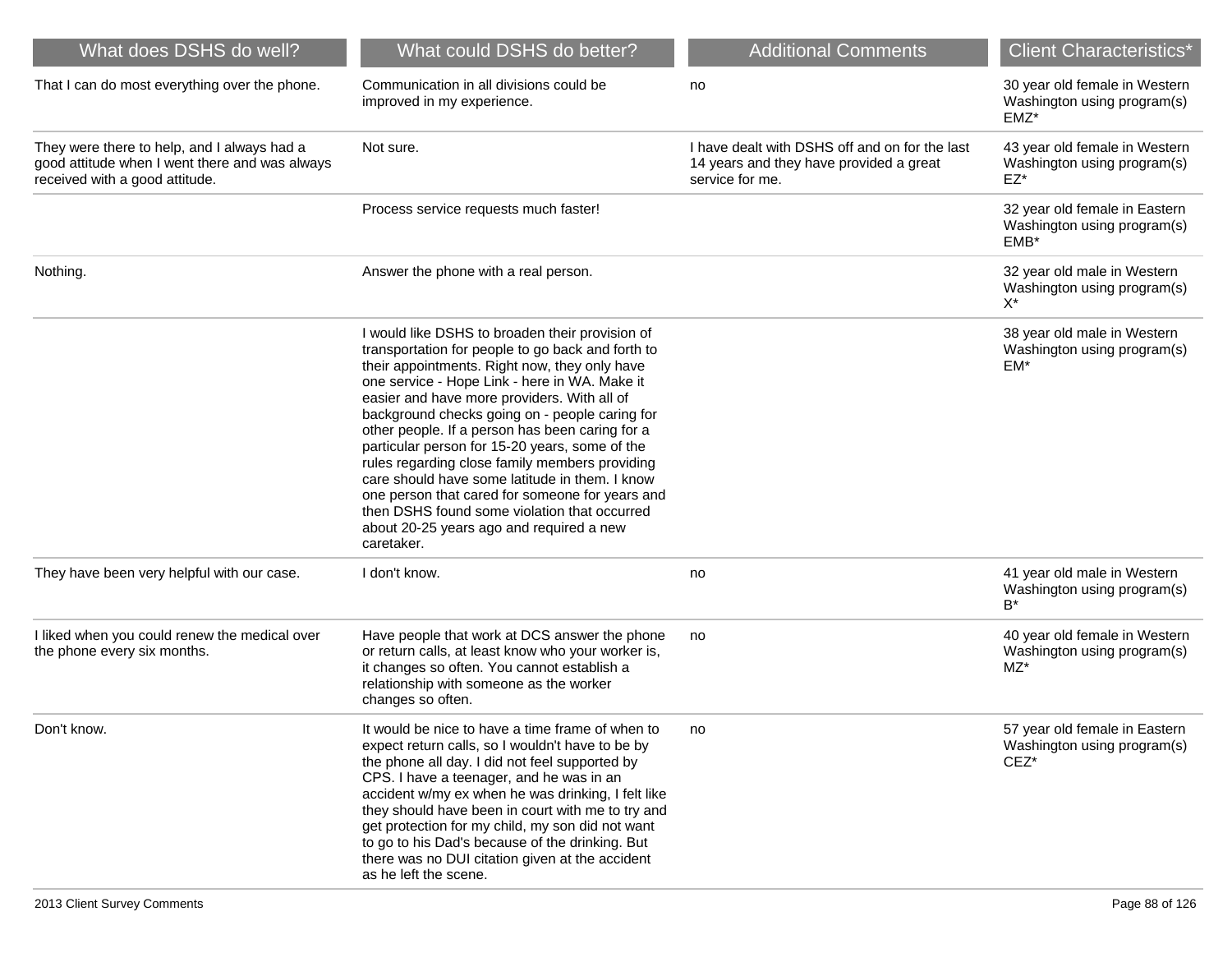| What does DSHS do well?                                                                                                              | What could DSHS do better?                                                                                                                                                                                                                                                                                                                                                                                                                                                                                                 | <b>Additional Comments</b>                                                                                                                        | <b>Client Characteristics</b> *                                         |
|--------------------------------------------------------------------------------------------------------------------------------------|----------------------------------------------------------------------------------------------------------------------------------------------------------------------------------------------------------------------------------------------------------------------------------------------------------------------------------------------------------------------------------------------------------------------------------------------------------------------------------------------------------------------------|---------------------------------------------------------------------------------------------------------------------------------------------------|-------------------------------------------------------------------------|
| It is simple.                                                                                                                        |                                                                                                                                                                                                                                                                                                                                                                                                                                                                                                                            |                                                                                                                                                   | 32 year old female in Eastern<br>Washington using program(s)<br>$Z^*$   |
| They are very helpful when you need it. And,<br>they give you the options that you need to have<br>and help you as much as they can. |                                                                                                                                                                                                                                                                                                                                                                                                                                                                                                                            |                                                                                                                                                   | 29 year old female in Western<br>Washington using program(s)<br>EMZ*    |
| That I can get some help.                                                                                                            | Help the people that try and can't make it rather<br>than the people who want to stay on DSHS<br>services forever.                                                                                                                                                                                                                                                                                                                                                                                                         |                                                                                                                                                   | 29 year old female in Western<br>Washington using program(s)<br>EMZ*    |
| They are prompt to get me my medicine and<br>food stamps.                                                                            | I have to hold on the phone for 35 to 45 minutes<br>before I can talk to anyone.                                                                                                                                                                                                                                                                                                                                                                                                                                           | no                                                                                                                                                | 53 year old male in Western<br>Washington using program(s)<br>EHMX*     |
| Without the services, we would not be able to<br>make it month to month.                                                             | Medical: Being a family of six, we make \$150 too<br>much to qualify for adult medical and the fact that<br>the only garnishments that are recognized are<br>child support and alimony. We have \$400 a<br>month taken out that we don't see that gets<br>counted against us. Child Support: I have one<br>father pays consistently and one father that<br>apparently is in the state of Georgia - DSHS<br>cannot garnish him - Georgia has to take the<br>actions. Nobody seems to be able to find the<br>Georgia father. |                                                                                                                                                   | 38 year old female in Western<br>Washington using program(s)<br>EZ*     |
| Once you get to the counter, it is easy to get your<br>stuff done.                                                                   | The waiting is a big problem, in the office. When<br>I call in, the message says "All our operators are<br>busy, try again." If I fax something it always gets<br>lost, then I get a letter saying I'm kicked off.                                                                                                                                                                                                                                                                                                         | no                                                                                                                                                | 26 year old female in Western<br>Washington using program(s)<br>$EMZ^*$ |
| I don't like to deal with DSHS.                                                                                                      | Probably put more staff in the office and to<br>answer the phone.                                                                                                                                                                                                                                                                                                                                                                                                                                                          |                                                                                                                                                   | 37 year old male in Western<br>Washington using program(s)<br>EX*       |
| I like that they are pretty attentive about giving<br>information to me or on the phone, especially<br>regarding the mail.           | Maybe not have their office so dreary! I hate<br>going there.                                                                                                                                                                                                                                                                                                                                                                                                                                                              | I have appreciated the food assistance while I<br>was going thru hard times - I took myself off it<br>after I did not need it anymore. Thank you! | 41 year old female in Eastern<br>Washington using program(s)<br>EMX*    |
| They have good resources and we have special<br>needs children.                                                                      | Be able to talk with a person more quickly. It is<br>difficult to get a live worker on the phone to<br>answer a critical question.                                                                                                                                                                                                                                                                                                                                                                                         |                                                                                                                                                   | 55 year old male in Eastern<br>Washington using program(s)<br>EX*       |
| They help me with any needs that I request.                                                                                          | Not for sure. Don't know.                                                                                                                                                                                                                                                                                                                                                                                                                                                                                                  | Nope.                                                                                                                                             | 53 year old female in Western<br>Washington using program(s)<br>EHMX*   |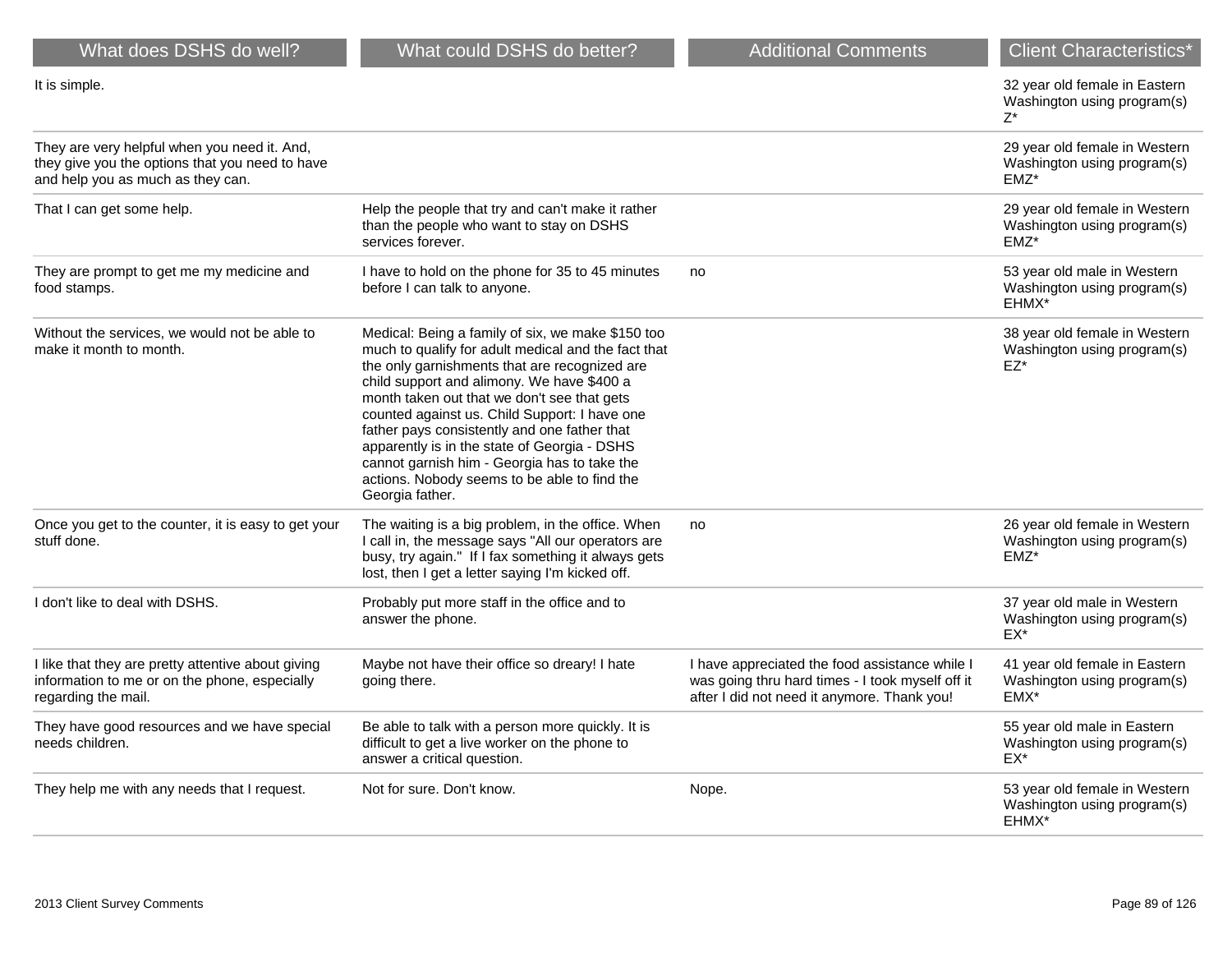| What does DSHS do well?                                                                  | What could DSHS do better?                                                                                               | <b>Additional Comments</b>                                                                                                                                              | <b>Client Characteristics*</b>                                          |
|------------------------------------------------------------------------------------------|--------------------------------------------------------------------------------------------------------------------------|-------------------------------------------------------------------------------------------------------------------------------------------------------------------------|-------------------------------------------------------------------------|
| They are easy to access.                                                                 | Give people medical and dental coverage.                                                                                 |                                                                                                                                                                         | 52 year old male in Western<br>Washington using program(s)<br>$X^*$     |
| No comments.                                                                             | No suggestions.                                                                                                          |                                                                                                                                                                         | 58 year old male in Western<br>Washington using program(s)<br>EMX*      |
| They have provided me with financial and health<br>benefits and also food stamps.        | Better mental health care providers.                                                                                     | Nope                                                                                                                                                                    | 34 year old male in Western<br>Washington using program(s)<br>EHMSX*    |
| Absolutely nothing.                                                                      | Leave me alone.                                                                                                          | I have overpaid between Washington and<br>Wyoming over \$40,000.00 and neither state<br>will give me an accounting of where my money<br>went. I have a hearing pending. | 51 year old male in Eastern<br>Washington using program(s)<br>X*        |
| The convenience.                                                                         |                                                                                                                          |                                                                                                                                                                         | 54 year old female in Western<br>Washington using program(s)<br>AEHMZ*  |
| Nothing.                                                                                 | No suggestions.                                                                                                          |                                                                                                                                                                         | 38 year old male in Western<br>Washington using program(s)<br>$X^*$     |
| They are very helpful.                                                                   | They are doing good.                                                                                                     | no                                                                                                                                                                      | 43 year old male in Eastern<br>Washington using program(s)<br>$EX^*$    |
| They do provide services for people in need.                                             | CSO staff are not very empathic and I feel I get<br>talked down to quite a lot. Need to improve<br>interpersonal skills. |                                                                                                                                                                         | 30 year old female in Western<br>Washington using program(s)<br>EMX*    |
| It has been great to be able to communicate with<br>DSHS with the computer or the phone. | The workers need to be more aware of what<br>other resources are doing.                                                  | No.                                                                                                                                                                     | 50 year old female in Western<br>Washington using program(s)<br>$EMZ^*$ |
| The quality of the personal contact is good. I<br>appreciate that.                       |                                                                                                                          |                                                                                                                                                                         | 56 year old male in Eastern<br>Washington using program(s)<br>EMX*      |
| Most of the staff are pretty friendly and helpful.                                       | Make their information a little more helpful off<br>their web page. It tends to be clunky -- hard to<br>navigate.        |                                                                                                                                                                         | 40 year old female in Eastern<br>Washington using program(s)<br>$X^*$   |
| The people are friendly and helpful.                                                     | On Interstate cases, they could work a bit more<br>closely. Inter agency cooperation could be better.                    | I just want to say thank you to all the staff who<br>helped me with my support case.                                                                                    | 37 year old male in Eastern<br>Washington using program(s)<br>$X^*$     |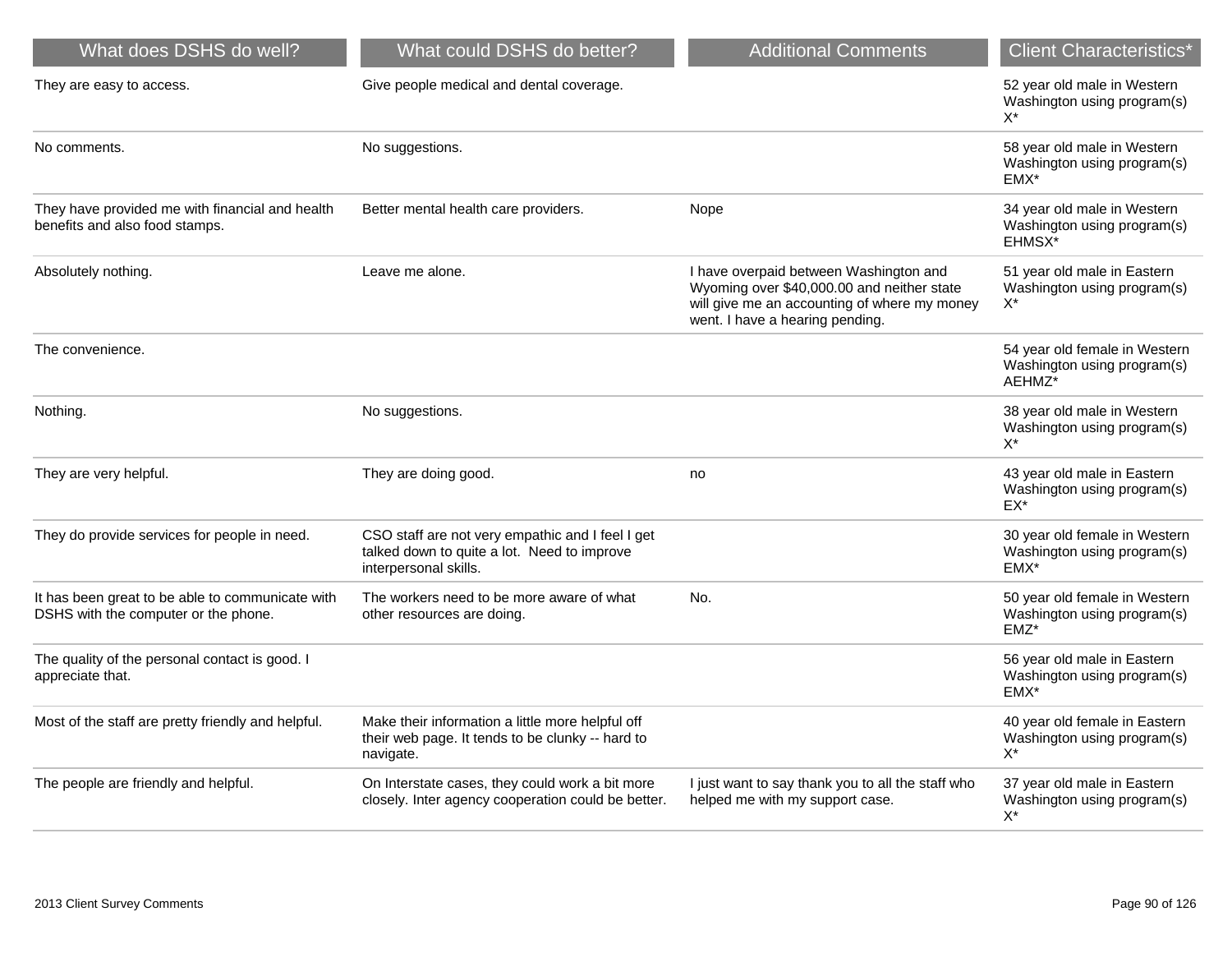| What does DSHS do well?                                                                                                                                     | What could DSHS do better?                                                                                                                                                                                                                                                                                                                                   | <b>Additional Comments</b>                                                                                                                                                                                                                                                                                                                                                                                                                                                                                                                                                                                                                                                                                                                               | <b>Client Characteristics*</b>                                                |
|-------------------------------------------------------------------------------------------------------------------------------------------------------------|--------------------------------------------------------------------------------------------------------------------------------------------------------------------------------------------------------------------------------------------------------------------------------------------------------------------------------------------------------------|----------------------------------------------------------------------------------------------------------------------------------------------------------------------------------------------------------------------------------------------------------------------------------------------------------------------------------------------------------------------------------------------------------------------------------------------------------------------------------------------------------------------------------------------------------------------------------------------------------------------------------------------------------------------------------------------------------------------------------------------------------|-------------------------------------------------------------------------------|
| They are willing to help when I have questions.                                                                                                             | Answer the phone. When something changes<br>about our case, call us or send us an email. Put<br>in documents on the Internet for people to fill out<br>for auditing.                                                                                                                                                                                         |                                                                                                                                                                                                                                                                                                                                                                                                                                                                                                                                                                                                                                                                                                                                                          | 27 year old male in Western<br>Washington using program(s)<br>X*              |
|                                                                                                                                                             | I live in Pennsylvania, my parental rights are very<br>limited. My kids are in foster care and my mother<br>has been denied placement in her home. There<br>appear to be no grandparents' rights. There have<br>been court dates for which I have not been<br>notified. Decisions were made without my<br>knowledge or approval.                             | I have not had a chance to see my daughter. I<br>would be on a restrictive visit when with them. I<br>was incarcerated. I did not harm the children.<br>The mother of the children has had them<br>placed in foster care. I have no legal issues<br>with Children's Services. I am being blamed for<br>[Identifying Data Redacted]'s mistakes. I would<br>like to be able to see my children without going<br>through a bunch of classes. I cannot even<br>speak to them on the phone. The foster<br>parents have not expedited phone contact. I<br>believe they have prevented my contact with<br>them because of my conviction history. I feel<br>like I have no rights as a parent. I was a<br>previous drug addict, but I am clean and sober<br>now. | 29 year old male in Eastern<br>Washington using program(s)<br>CX <sup>*</sup> |
| I don't, it's embarrassing.                                                                                                                                 | I don't know.                                                                                                                                                                                                                                                                                                                                                | no                                                                                                                                                                                                                                                                                                                                                                                                                                                                                                                                                                                                                                                                                                                                                       | 46 year old male in Eastern<br>Washington using program(s)<br>$7^*$           |
| It is easy to go down and apply and get benefits.                                                                                                           | I would like more food program support. We live<br>paycheck for paycheck. We both work and are<br>trying to support the family. We had a 6 month<br>review scheduled, but I didn't bother to do it as I<br>know we wouldn't qualify for more than \$40. We<br>were getting ready to get married. He picked up<br>a third job, so I knew we wouldn't qualify. |                                                                                                                                                                                                                                                                                                                                                                                                                                                                                                                                                                                                                                                                                                                                                          | 28 year old male in Eastern<br>Washington using program(s)<br>EX*             |
| They answer the phone.                                                                                                                                      | The people I talk to on the rude, most of them<br>are rude.                                                                                                                                                                                                                                                                                                  | no                                                                                                                                                                                                                                                                                                                                                                                                                                                                                                                                                                                                                                                                                                                                                       | 28 year old female in Western<br>Washington using program(s)<br>MZ*           |
| The have a lot of compassion from the workers,<br>they even gave us clothing vouchers, they bent<br>over backwards to help us when we had our<br>grandkids. | It's a catch 22, cause sitting in the office waiting<br>to be seen. Maybe more employees.                                                                                                                                                                                                                                                                    | no                                                                                                                                                                                                                                                                                                                                                                                                                                                                                                                                                                                                                                                                                                                                                       | 51 year old female in Western<br>Washington using program(s)<br>$Z^*$         |
| Nothing.                                                                                                                                                    | Take a look at everybody's situation thoroughly,<br>and consider all of their circumstances.                                                                                                                                                                                                                                                                 | no                                                                                                                                                                                                                                                                                                                                                                                                                                                                                                                                                                                                                                                                                                                                                       | 55 year old female in Eastern<br>Washington using program(s)<br>Z*            |
| It is quite straightforward and easy.                                                                                                                       | Change the laws regarding paternity when the<br>child is not the husband's.                                                                                                                                                                                                                                                                                  |                                                                                                                                                                                                                                                                                                                                                                                                                                                                                                                                                                                                                                                                                                                                                          | 48 year old male in Eastern<br>Washington using program(s)<br>$X^*$           |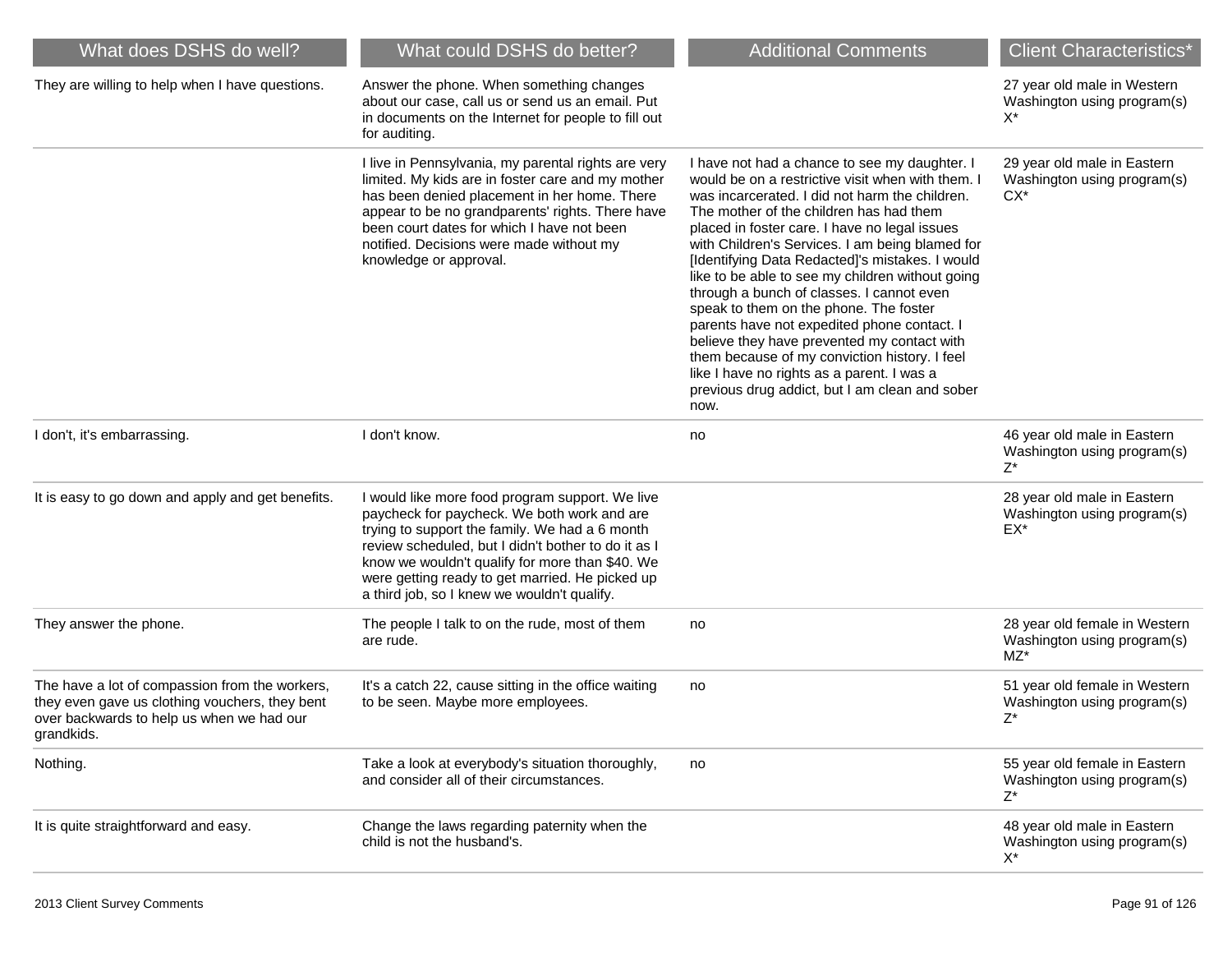| What does DSHS do well?                                                                                                                                                  | What could DSHS do better?                                                                                                                                                                                                                                                                                                                                                                                                     | <b>Additional Comments</b>                                                                                                                                                                              | <b>Client Characteristics*</b>                                                     |
|--------------------------------------------------------------------------------------------------------------------------------------------------------------------------|--------------------------------------------------------------------------------------------------------------------------------------------------------------------------------------------------------------------------------------------------------------------------------------------------------------------------------------------------------------------------------------------------------------------------------|---------------------------------------------------------------------------------------------------------------------------------------------------------------------------------------------------------|------------------------------------------------------------------------------------|
| Not dealing with them at all.                                                                                                                                            | Get courteous people to work in the offices, have<br>more efficient, knowledgeable workers who know<br>eligibility and rules, and let you know each<br>available resources, (i.e. special programs, or<br>vouchers you may qualify for or the general<br>knowledge of what you could apply for).                                                                                                                               | They need to revamp the whole program, they<br>should make it more about the people. They<br>should bring in people who have rec'd services<br>for a long time and hear some constructive<br>criticism. | 26 year old female in Western<br>Washington using program(s)<br>$EMZ^*$            |
| DSHS helped me not to have to deal with the ex-<br>wife. The staff do their job!                                                                                         | Be more considerate of non-custodial males. I<br>feel that I was assumed to be a "dead-beat" dad<br>by staff worker. I've always paid ahead or on<br>time. I did not like their attitude which seemed<br>prejudicial. I feel bad already. I now have full<br>custody of the children. I paid child support for 5<br>years to her. Now my ex-wife will not pay child<br>support to me and she earns more than me. Go<br>figure. |                                                                                                                                                                                                         | 53 year old male in Western<br>Washington using program(s)<br>X*                   |
| They are helpful.                                                                                                                                                        | No suggestions.                                                                                                                                                                                                                                                                                                                                                                                                                |                                                                                                                                                                                                         | 33 year old female in Western<br>Washington using program(s)<br>$EMB*$             |
| I like that DSHS helped us at an important time.<br>They helped my wife realize that she needed to<br>do more to take care of our daughter. She is<br>mentally disabled. | Make people aware of counseling options. My<br>wife and I need assistance with our daughter. I<br>am fearful that with the cutbacks, we won't<br>qualify. I'm not sure who to ask.                                                                                                                                                                                                                                             | I would like to get information about more<br>services for people with disabilities.                                                                                                                    | 42 year old male in Western<br>Washington using program(s)<br>$C^*$                |
| When times are really rough, it can be helpful.                                                                                                                          | The way they have the program set up, they<br>don't want you to get ahead, they want you to<br>struggle and remain below the poverty level, but<br>the second you are even a dollar above, that's<br>the end, you don't get any help.                                                                                                                                                                                          | The programs seem to encourage you to<br>remain poor. It doesn't feel like you are getting<br>a step up.                                                                                                | 31 year old female in Western<br>Washington using program(s)<br>EHMZ*              |
| They are very thorough and make sure they get<br>all the information they need.                                                                                          | I don't know.                                                                                                                                                                                                                                                                                                                                                                                                                  | no                                                                                                                                                                                                      | 54 year old male in Western<br>Washington using program(s)<br>MX*                  |
| They are pretty quick on responses.                                                                                                                                      | Give better information, more thorough<br>information.                                                                                                                                                                                                                                                                                                                                                                         | no                                                                                                                                                                                                      | 32 year old female in Western<br>Washington using program(s)<br>$Z^*$              |
| Right now they are faster and more efficient than<br>before.                                                                                                             |                                                                                                                                                                                                                                                                                                                                                                                                                                |                                                                                                                                                                                                         | 26 year old female in Western<br>Washington using program(s)<br>$Z^*$              |
| They are usually always available.                                                                                                                                       | Be a little bit nicer, more courteous.                                                                                                                                                                                                                                                                                                                                                                                         | no                                                                                                                                                                                                      | 50 year old female in Western<br>Washington using program(s)<br>EHMSZ <sup>*</sup> |
| I had a very different and unique situation. They<br>did everything possible to help me out with Child<br>Support.                                                       |                                                                                                                                                                                                                                                                                                                                                                                                                                |                                                                                                                                                                                                         | 25 year old female in Eastern<br>Washington using program(s)<br>$Z^*$              |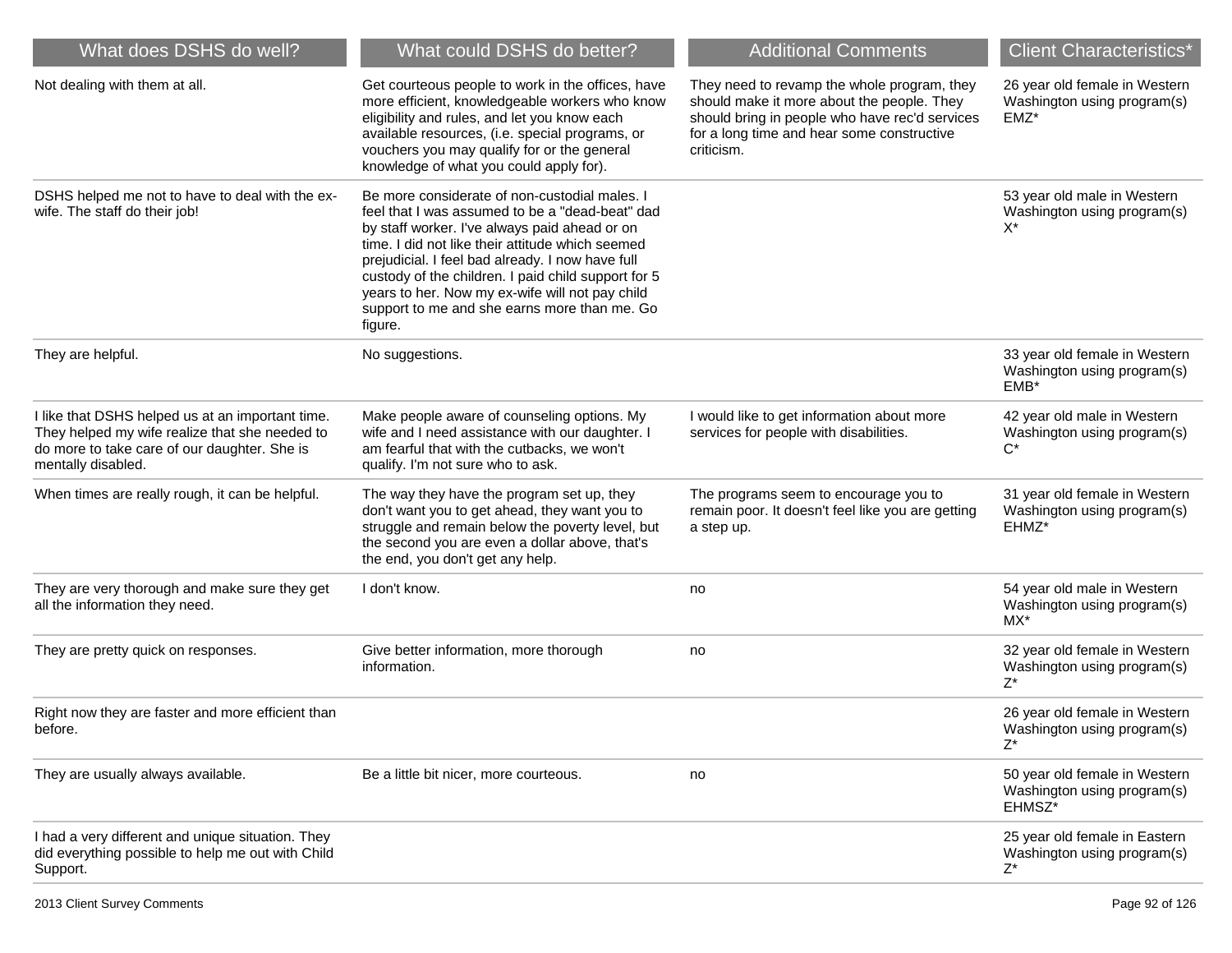| What does DSHS do well?                                                                                | What could DSHS do better?                                                                                                          | <b>Additional Comments</b> | <b>Client Characteristics*</b>                                         |
|--------------------------------------------------------------------------------------------------------|-------------------------------------------------------------------------------------------------------------------------------------|----------------------------|------------------------------------------------------------------------|
| The very kind people - they understand my<br>situation, don't look down on me and get the job<br>done. | More staffing - sometimes it takes a long time to<br>get seen.                                                                      |                            | 36 year old male in Western<br>Washington using program(s)<br>EMZ*     |
| They provide help for my family.                                                                       | Better communication between workers and the<br>clients.                                                                            | No.                        | 30 year old male in Western<br>Washington using program(s)<br>EMX*     |
| They help you if you need it. I got the Diversion a<br>few years ago.                                  | All the paperwork is frustrating, and having to be<br>on hold for 40 minutes each time you called was<br>very frustrating.          | <b>NO</b>                  | 37 year old female in Western<br>Washington using program(s)<br>EZ*    |
| The automated card for benefits.                                                                       | Better customer service, more employees, and<br>be open to see people more hours.                                                   | no                         | 24 year old female in Western<br>Washington using program(s)<br>EMZ*   |
| They are very helpful in providing me with the<br>necessary needs like medical and food stamps.        | Nothing that I can think of.                                                                                                        | Nope                       | 28 year old female in Eastern<br>Washington using program(s)<br>EMZ*   |
| The interview and applications done over the<br>phone.                                                 | Get rid of the automated voice system. More live<br>persons to answer questions on the phone and<br>in the office.                  | no                         | 53 year old female in Western<br>Washington using program(s)<br>AEHMB* |
| The service.                                                                                           | I don't have a clue.                                                                                                                | no                         | 54 year old male in Western<br>Washington using program(s)<br>MX*      |
| The people.                                                                                            | Maybe come by more often and make sure<br>everything is good on follow-up visits.                                                   | no                         | 45 year old male in Western<br>Washington using program(s)<br>$CX*$    |
| I guess it is quick and easy service.                                                                  |                                                                                                                                     |                            | 28 year old male in Eastern<br>Washington using program(s)<br>X*       |
| I like the friendliness in the lobby and has chairs<br>for people waiting.                             | Workers are occasionally in a bad mood and<br>express this to me. They should practice better<br>customer service.                  |                            | 35 year old male in Western<br>Washington using program(s)<br>$X^*$    |
| It makes paying my child support payment easy.                                                         | I really don't know.                                                                                                                | No                         | 32 year old male in Eastern<br>Washington using program(s)<br>$X^*$    |
| I like the overall services they provide.                                                              | It is hard to get ahold of people through the 800<br>number. I need to talk to someone and it is<br>difficult to get a live person. |                            | 41 year old male in Western<br>Washington using program(s)<br>EMSV*    |
| They are pretty punctual with appointments.                                                            |                                                                                                                                     |                            | 58 year old female in Western<br>Washington using program(s)<br>EMSZ*  |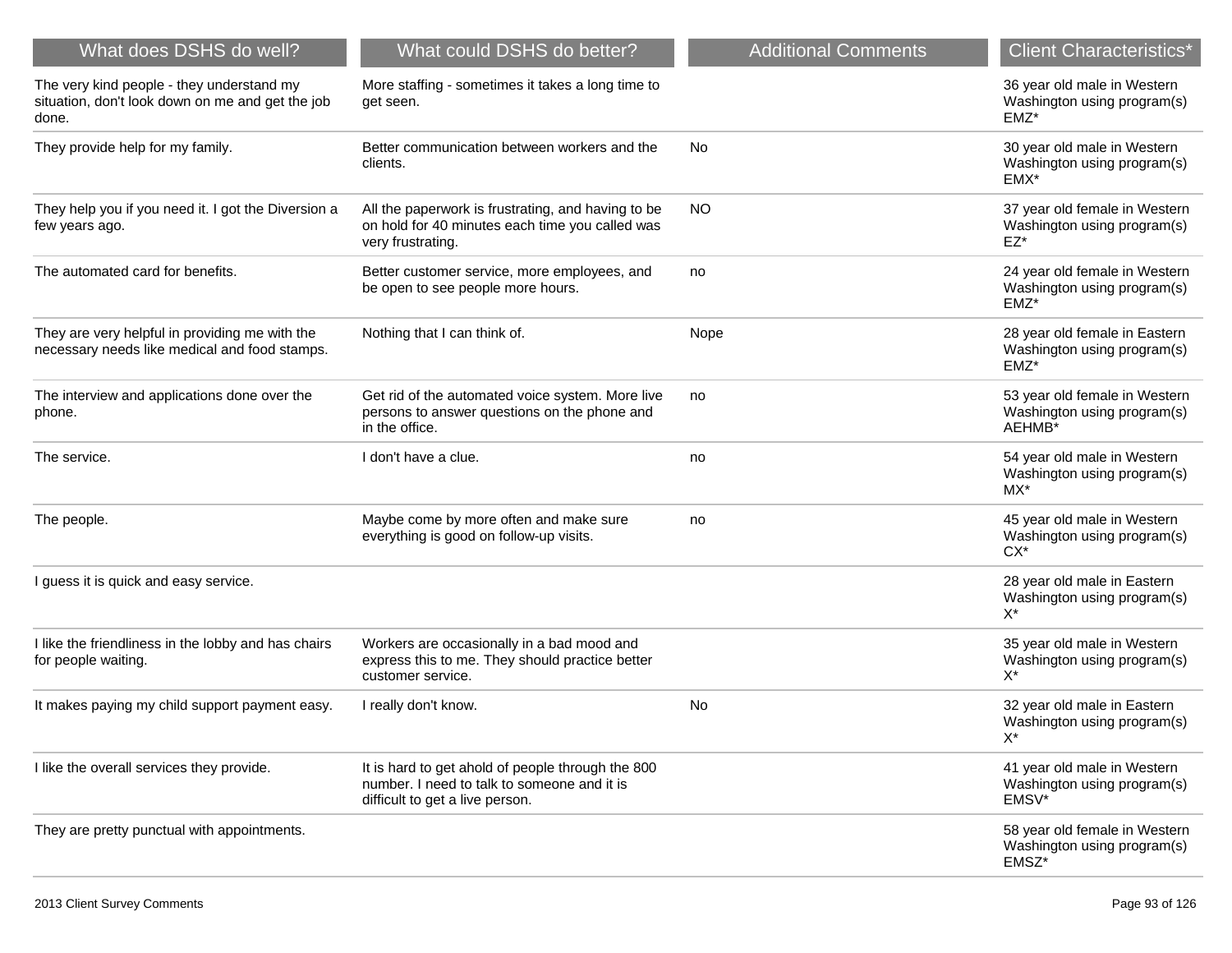| What does DSHS do well?                                                                                                                                     | What could DSHS do better?                                                                                                                                                                                                                                                                                                                                                                                                                                                                                                                                                          | <b>Additional Comments</b> | <b>Client Characteristics*</b>                                         |
|-------------------------------------------------------------------------------------------------------------------------------------------------------------|-------------------------------------------------------------------------------------------------------------------------------------------------------------------------------------------------------------------------------------------------------------------------------------------------------------------------------------------------------------------------------------------------------------------------------------------------------------------------------------------------------------------------------------------------------------------------------------|----------------------------|------------------------------------------------------------------------|
| When I needed them, the services were<br>available for me and my family.                                                                                    | It appears that more staff are needed. People<br>would probably be more courteous if they were<br>not overwhelmed. Reduce the wait times for<br>appointments. Child Support said they could not<br>help me collect child support even with a court<br>order. The father had not paid. The person I<br>talked to at Support Enforcement was<br>discouraging and rude. They said I would just<br>have to wait and chances of them being able to<br>get money was not good. I haven't called since. I<br>was frustrated and gave up. At least I have<br>medical benefits for my child. |                            | 27 year old female in Western<br>Washington using program(s)<br>EMB*   |
| They provide services, and pointed me in the<br>right direction to get help.                                                                                |                                                                                                                                                                                                                                                                                                                                                                                                                                                                                                                                                                                     |                            | 41 year old male in Western<br>Washington using program(s)<br>EX*      |
|                                                                                                                                                             | Help is slow to arrive. It seemed like a minimum<br>of 2 weeks for any help to arrive and required a<br>large packet of papers. I was required to bring<br>my disabled daughter to the interview at the time<br>of the death of her father. My daughter was very<br>difficult to manage (autistic) and urinated all over<br>the floor during the wait process. It was very<br>awkward to manage her and deal with DSHS<br>questions at the same time. I am DONE with<br>DSHS. The staff were disrespectful toward me<br>and her.                                                    |                            | 46 year old female in Western<br>Washington using program(s)<br>$CX^*$ |
| DSHS get better and better. Years ago it was a<br>hated place to go. My caseworkers have been<br>helpful. The people answering the 800 number<br>are great. | Better attitudes and customer service at D of<br>Child Support. Otherwise the workers are great!                                                                                                                                                                                                                                                                                                                                                                                                                                                                                    |                            | 55 year old male in Eastern<br>Washington using program(s)<br>CEMX*    |
| They help families and help the world be better<br>place.                                                                                                   | Offer bus passes as a way to become more<br>independent and look for work.                                                                                                                                                                                                                                                                                                                                                                                                                                                                                                          |                            | 32 year old male in Western<br>Washington using program(s)<br>$EX^*$   |
| The money is there every month. I have had no<br>problems. I have been blessed.                                                                             | When children turned a certain age (12), the<br>amount of money was to increase according to<br>court papers. If, when that times comes around,<br>DSHS could send a reminder to the paying<br>parent that would be helpful. I used to get<br>quarterly statements. Not anymore. Could I get<br>that on-line?                                                                                                                                                                                                                                                                       |                            | 36 year old female in Western<br>Washington using program(s)<br>Z*     |
| The staff were always polite and helpful to me. I<br>received respect back when I acted respectful.                                                         | There are some that are not getting served who<br>REALLY need help. There are others who are<br>"using the system".                                                                                                                                                                                                                                                                                                                                                                                                                                                                 |                            | 40 year old male in Eastern<br>Washington using program(s)<br>EX*      |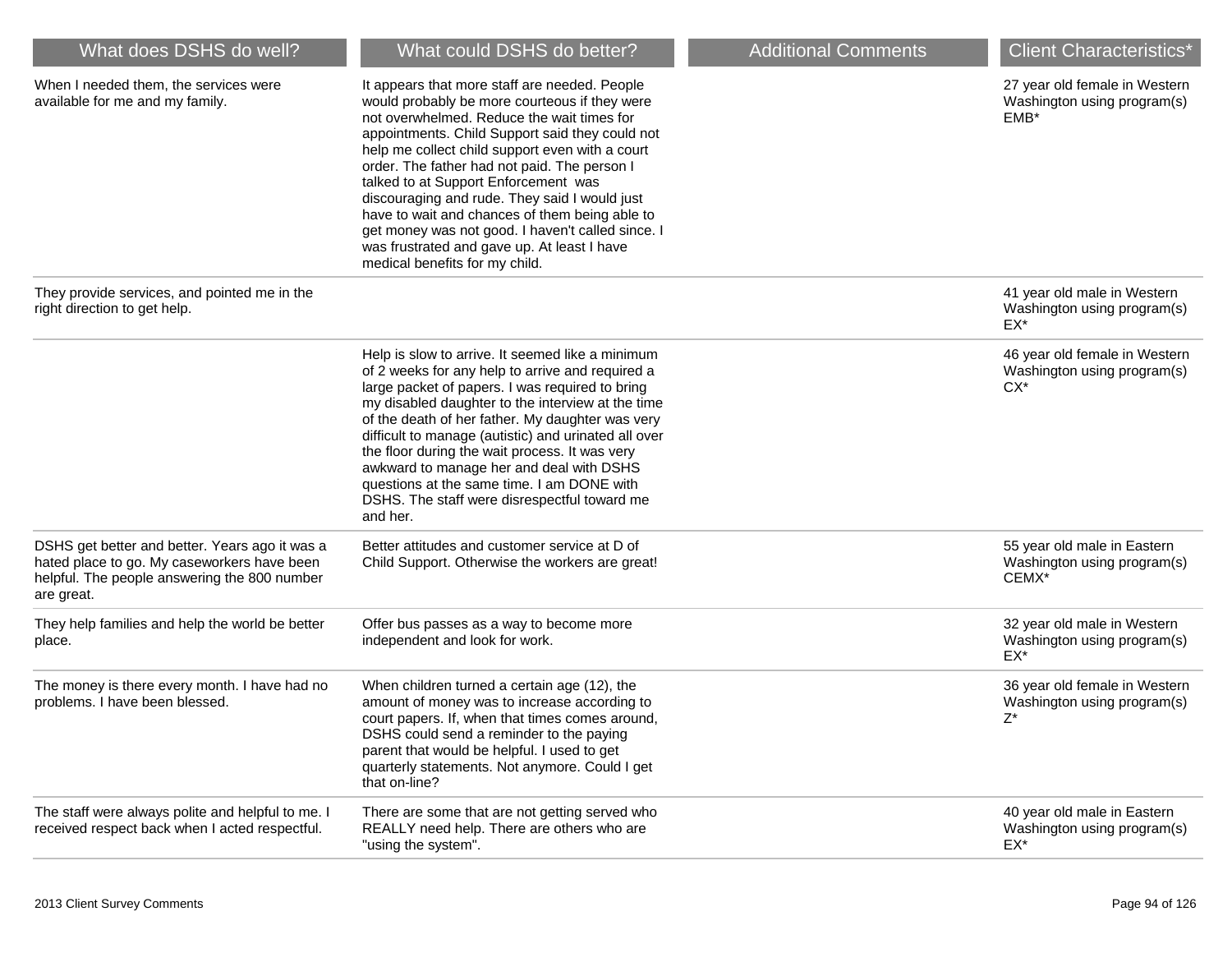There is absolutely nothing that I like about them. I should have know. I got 2 children that were brought with boys' clothing. From the get-go I was not impressed. They did, however, give me a \$100 voucher for them so I could get them stuff. I was able to get WIC right away.

## What does DSHS do well? What could DSHS do better? Additional Comments Client Characteristics<sup>\*</sup>

I was treated poorly by the caseworker and her supervisor. I was cooking dinner one night when one of the girls came screaming and grabbed my husband's leg. I looked up, and saw the caseworker standing there. We had not let her into the house, so I told her she couldn't just come in my house uninvited. She said she could come in and she said she wanted to see the baby because there was a report of abuse. She grabbed the baby and stripped her down. There were no marks. I asked for help because the older girl was not talking. They said they would test her. They didn't. I had people from Headstart that evaluated her. They thought they both needed tested. A group came and tested them and DSHS got mad that we had them tested. We discovered that one of the girls had scabies, and that medical history wasn't revealed to us. I also took them into the eye doctor. DSHS got mad at me because I was getting them care without prior approval. This was a tribal case. And, there were problems getting approval/care through the tribal and tribal doctors. I got in trouble for giving them care outside the tribal system. I found out after the girls got pulled from our home that the Mt. Vernon staff had connections with bio-parents for these girls. Everything I tried to do positive for these kids, the caseworkers tried to stop me.

53 year old female in Western Washington using program(s) Z\*

|                                                                                                                                                                                                                                                                                                                                                                                                               |                                                                                                                                                                                                                                                                                               | 46 year old male in Eastern<br>Washington using program(s)<br>$X^*$ |
|---------------------------------------------------------------------------------------------------------------------------------------------------------------------------------------------------------------------------------------------------------------------------------------------------------------------------------------------------------------------------------------------------------------|-----------------------------------------------------------------------------------------------------------------------------------------------------------------------------------------------------------------------------------------------------------------------------------------------|---------------------------------------------------------------------|
| I would say be more due diligent on their cases<br>that they work. I think that they would rather<br>push paper than actually work hard on my case.<br>For example, I have called and given the CW<br>info on how to contact non-custodial parent and<br>they never once did anything with that<br>information. The CW should have regular follow<br>up with custodial parent so we know what's<br>happening. | The amount of time my case has gone to<br>various CW at different time. So, I don't have<br>any consistency and they sometimes don't<br>even conduct a review of case and therefore<br>don't know any of the history of the case. I<br>have never been notified when I get a change<br>of CW. | 43 year old female in Eastern<br>Washington using program(s)<br>Z*  |
| Be more lenient regard to medical and cash<br>benefits for males. Answer the phones. There<br>are busy lines, long wait on hold. Hire more staff.                                                                                                                                                                                                                                                             | $\circ$                                                                                                                                                                                                                                                                                       | 28 year old male in Western<br>Washington using program(s)<br>EX*   |
| More info as to what is available for the "non-<br>custodial" parent. This seems like a grey area to<br>me.                                                                                                                                                                                                                                                                                                   |                                                                                                                                                                                                                                                                                               | 27 year old male in Eastern<br>Washington using program(s)<br>X*    |
|                                                                                                                                                                                                                                                                                                                                                                                                               |                                                                                                                                                                                                                                                                                               |                                                                     |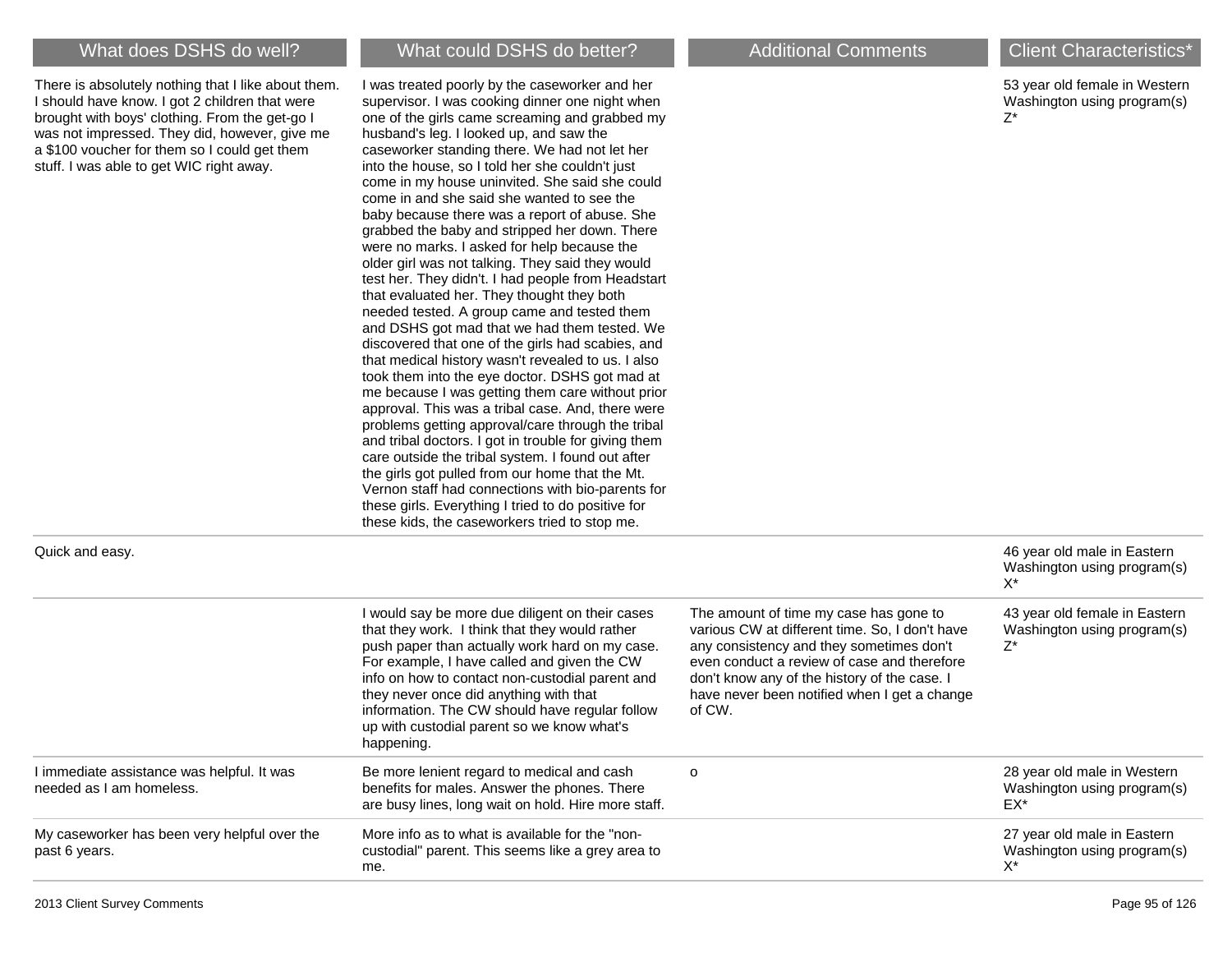| What does DSHS do well?                                                                                | What could DSHS do better?                                                                                                                                                                                                                                                                                                                                                                                                                                                                     | <b>Additional Comments</b>                                                                                                                                                                                                                                                                          | <b>Client Characteristics*</b>                                        |
|--------------------------------------------------------------------------------------------------------|------------------------------------------------------------------------------------------------------------------------------------------------------------------------------------------------------------------------------------------------------------------------------------------------------------------------------------------------------------------------------------------------------------------------------------------------------------------------------------------------|-----------------------------------------------------------------------------------------------------------------------------------------------------------------------------------------------------------------------------------------------------------------------------------------------------|-----------------------------------------------------------------------|
| Caseworker gets back to me and answers my<br>questions. She is fantastic. She listens to me.           | As non-custodial parent I feel that there have<br>been "strong-arming" techniques to make me<br>sign a document that said I would pay arrears<br>after the child turned 18. They offered me a deal<br>that they would reduce my monthly payment if I<br>would agree to sign the document. I was forced<br>to sign the document so the larger amount they<br>were deducting would come down to a<br>reasonable amount. It did not feel fair. This was<br>10 years ago. No other problems since. |                                                                                                                                                                                                                                                                                                     | 43 year old male in Eastern<br>Washington using program(s)<br>$X^*$   |
| They are available when I call.                                                                        | Provide more information to the person providing<br>the support. I would like to be notified prior to a<br>garnishment action so that I have choice about<br>how to handle. Better customer services for non-<br>custodial payer of child support.                                                                                                                                                                                                                                             |                                                                                                                                                                                                                                                                                                     | 46 year old male in Western<br>Washington using program(s)<br>X*      |
| I can do everything online. I like not having to<br>wait in line.                                      |                                                                                                                                                                                                                                                                                                                                                                                                                                                                                                |                                                                                                                                                                                                                                                                                                     | 36 year old male in Eastern<br>Washington using program(s)<br>EX*     |
| I like the fact that the child support can go on a<br>debit card.                                      | I am fine with the way it is.                                                                                                                                                                                                                                                                                                                                                                                                                                                                  |                                                                                                                                                                                                                                                                                                     | 48 year old female in Western<br>Washington using program(s)<br>$Z^*$ |
| It helps families who are really down and out.                                                         | Some workers act like the money is coming out<br>of their pocket. Individual case workers press<br>their opinions and values into the situation. Since<br>they have control some use their position to<br>assert authority and act like "I am the law".                                                                                                                                                                                                                                        |                                                                                                                                                                                                                                                                                                     | 29 year old male in Western<br>Washington using program(s)<br>$EX^*$  |
| I like that they offer services that are extremely<br>important. My concerns get resolved when I call. | I feel like I experience "bad attitudes". I am trying<br>to do the right things. Maybe more customer<br>service training.                                                                                                                                                                                                                                                                                                                                                                      | My caseworker does a good job. He does the<br>best he can. When I applied for medical and<br>food stamps. The woman was extremely<br>helpful! I did not qualify, but I really<br>appreciated her friendliness. She explained<br>fully why I did not meet the criteria. She gave<br>me some options. | 26 year old male in Western<br>Washington using program(s)<br>$X^*$   |
| I appreciate get food program assistance.                                                              | Treat me with respect (child support). I cannot<br>claim the children that I have part time on my<br>food stamps. They are both claimed on the<br>custodial parent's benefits. This is difficult for me.<br>I lost my job and things are even more difficult<br>now. I don't want to refuse to take my kids<br>because I can't feed them.                                                                                                                                                      |                                                                                                                                                                                                                                                                                                     | 28 year old male in Western<br>Washington using program(s)<br>EX*     |
| There are usually kind and understanding.                                                              | Reduce the waiting time to be seen, especially if<br>you have an appointment.                                                                                                                                                                                                                                                                                                                                                                                                                  |                                                                                                                                                                                                                                                                                                     | 40 year old male in Western<br>Washington using program(s)<br>$CEX^*$ |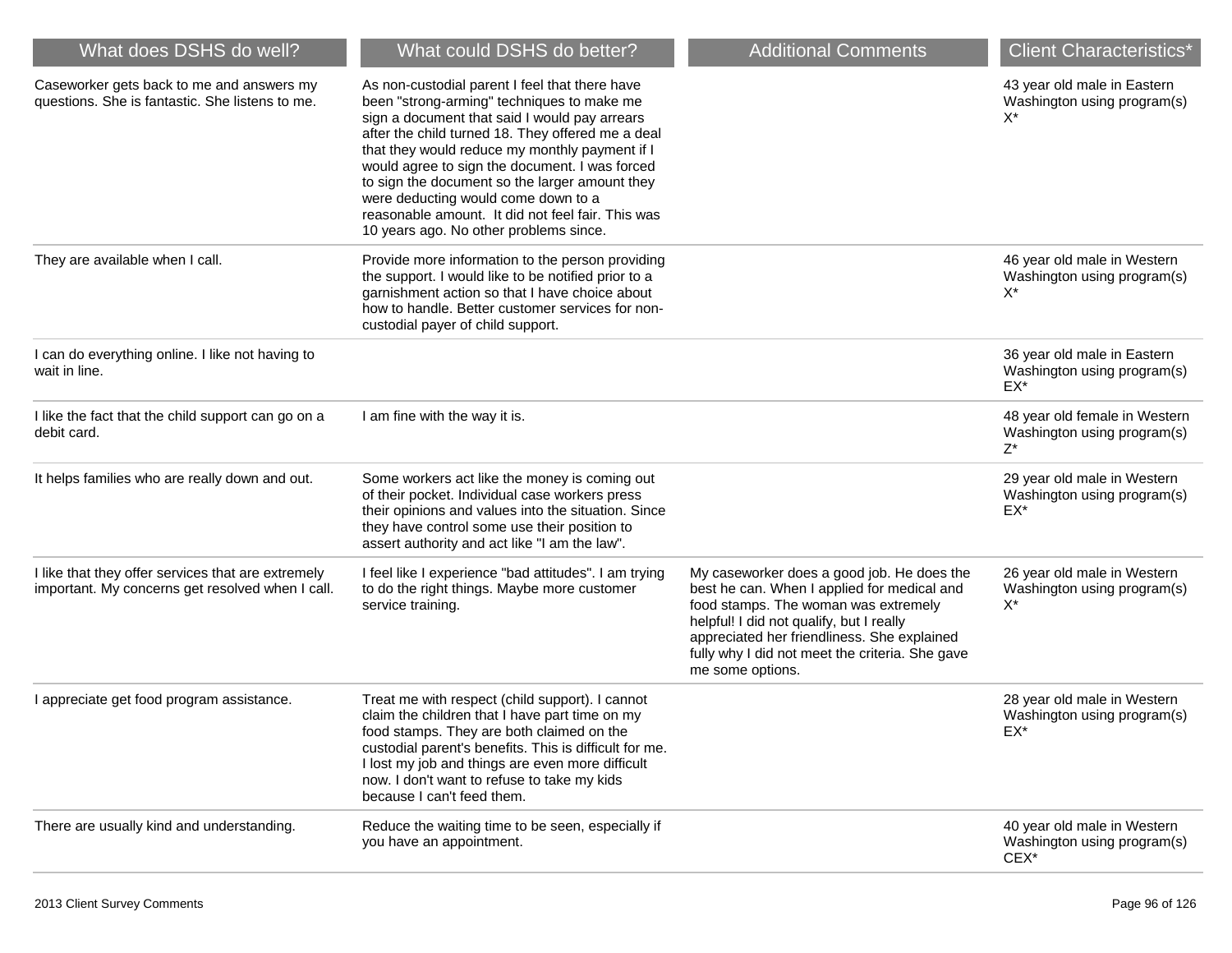| What does DSHS do well?                                                                                                                                                                                                                                                                                                                                                                                | What could DSHS do better?                                                                                                                                                                                                                                                                                                                                                                                                                                                                                                                                                                    | <b>Additional Comments</b>                                                                                                                                                                                                                                     | <b>Client Characteristics*</b>                                        |
|--------------------------------------------------------------------------------------------------------------------------------------------------------------------------------------------------------------------------------------------------------------------------------------------------------------------------------------------------------------------------------------------------------|-----------------------------------------------------------------------------------------------------------------------------------------------------------------------------------------------------------------------------------------------------------------------------------------------------------------------------------------------------------------------------------------------------------------------------------------------------------------------------------------------------------------------------------------------------------------------------------------------|----------------------------------------------------------------------------------------------------------------------------------------------------------------------------------------------------------------------------------------------------------------|-----------------------------------------------------------------------|
| The services that they provided are great.                                                                                                                                                                                                                                                                                                                                                             | Make appointments so that you don't have to go<br>to the office and sit there and wait for hours to<br>see someone. Few hours in the morning and a<br>few hours in the afternoon makes it hard to see<br>someone.                                                                                                                                                                                                                                                                                                                                                                             | Nope                                                                                                                                                                                                                                                           | 62 year old male in Western<br>Washington using program(s)<br>EHM*    |
| Medicaid people were very helpful in the DSHS<br>office and the 800 number. I have had several<br>health issues and had to change doctors. They<br>were helpful and made it convenient to change.<br>They were wonderful in helping me find the right<br>provider. Child support were friendly and helpful<br>and tried to get payments from my ex-husband.<br>He chose to be in jail rather than pay. | Workers act like everyone is trying to fraud them<br>on food stamps. "They were rude and treated us<br>like crap at ECS." Federal Way officeeveryone<br>is rude.                                                                                                                                                                                                                                                                                                                                                                                                                              | I hate being negative, but I have been treated<br>badly.                                                                                                                                                                                                       | 46 year old female in Western<br>Washington using program(s)<br>EMZ*  |
| They are efficient.                                                                                                                                                                                                                                                                                                                                                                                    | They treat me good.                                                                                                                                                                                                                                                                                                                                                                                                                                                                                                                                                                           |                                                                                                                                                                                                                                                                | 61 year old female in Western<br>Washington using program(s)<br>EMZ*  |
| I don't know.                                                                                                                                                                                                                                                                                                                                                                                          | I don't know.                                                                                                                                                                                                                                                                                                                                                                                                                                                                                                                                                                                 |                                                                                                                                                                                                                                                                | 22 year old female in Eastern<br>Washington using program(s)<br>EMSZ* |
| I appreciate receiving food stamps. Customer<br>service has improved over the years. The most<br>recent social worker that my partner had was<br>very helpful.                                                                                                                                                                                                                                         | Non-English speaking people are prioritized over<br>others waiting in line. My mentally disabled<br>partner was treated badly. Her children were<br>disabled also and she could not communicate<br>well with DSHS staff about their needs. She fell<br>through the cracks and should have had the<br>help. Staff should have recognized her mental<br>disability. It was painful to watch. Social workers<br>change too often. Answer the phone. The call<br>center system was not effective. They seemed<br>not to know us or have access to our records.<br>They gave us wrong information. | I would like to see DCS treat men and women<br>kindly, recognizing that there are life situations<br>that are out of their control. Don't make it<br>harder on the non-custodial parent. DCS<br>should not be affiliated with DSHS. It should<br>be separated. | 55 year old male in Western<br>Washington using program(s)<br>EX*     |
| Things are working well for me.                                                                                                                                                                                                                                                                                                                                                                        |                                                                                                                                                                                                                                                                                                                                                                                                                                                                                                                                                                                               |                                                                                                                                                                                                                                                                | 42 year old male in Western<br>Washington using program(s)<br>X*      |
| I like them because they help people.                                                                                                                                                                                                                                                                                                                                                                  | Get people in and out of ESA office more quickly.<br>Hire more staff.                                                                                                                                                                                                                                                                                                                                                                                                                                                                                                                         |                                                                                                                                                                                                                                                                | 37 year old male in Eastern<br>Washington using program(s)<br>EX*     |
|                                                                                                                                                                                                                                                                                                                                                                                                        | It is difficult to get a hold of anyone by phone at<br>CSO.                                                                                                                                                                                                                                                                                                                                                                                                                                                                                                                                   |                                                                                                                                                                                                                                                                | 29 year old male in Western<br>Washington using program(s)<br>EX*     |
| It is quick and fast. DVR had me in school within<br>two months.                                                                                                                                                                                                                                                                                                                                       | Maybe work with Work Source to help clients find<br>jobs.                                                                                                                                                                                                                                                                                                                                                                                                                                                                                                                                     |                                                                                                                                                                                                                                                                | 57 year old female in Eastern<br>Washington using program(s)<br>$V^*$ |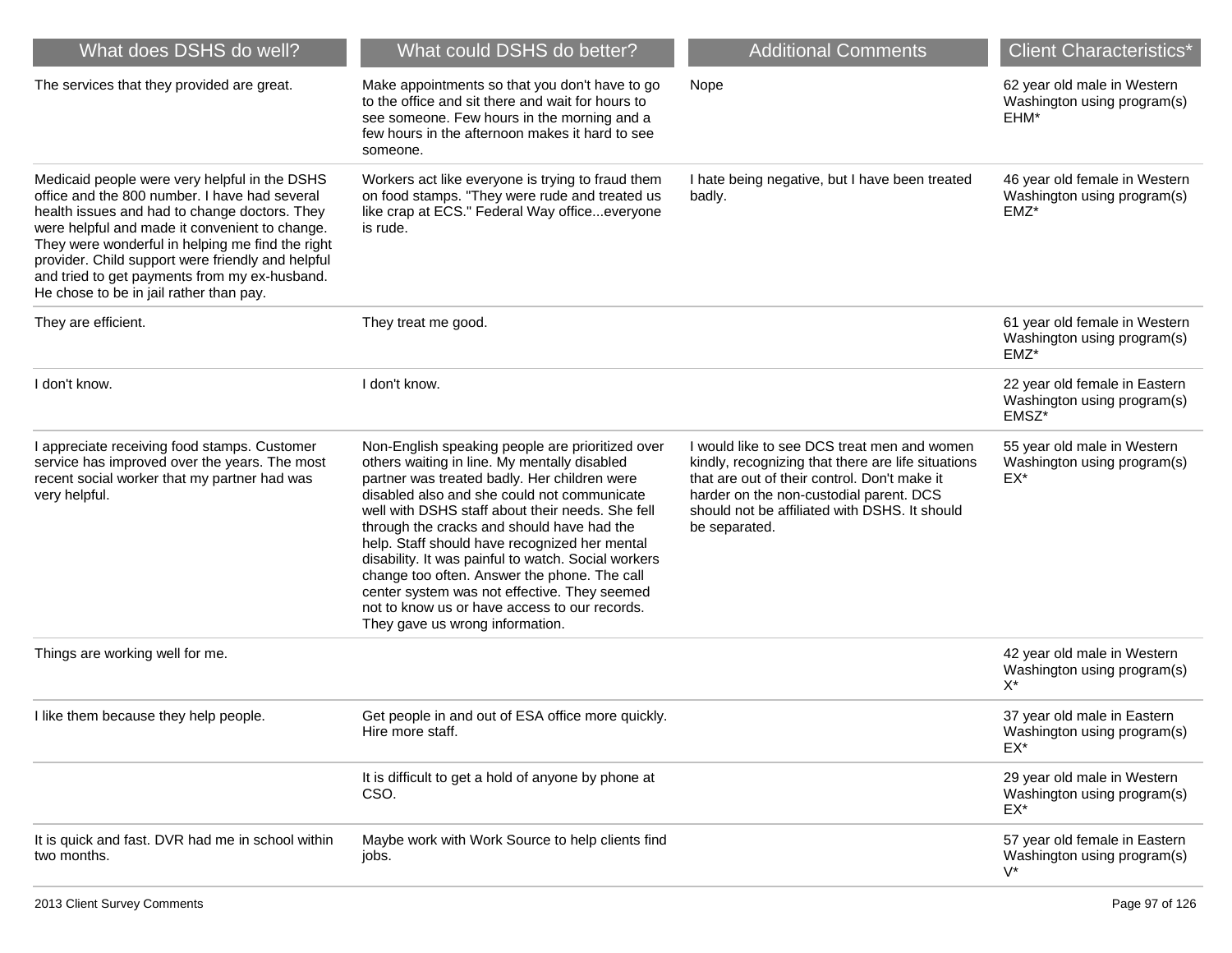| What does DSHS do well?                                                                                                                                                            | What could DSHS do better?                                                                                                                                                                                                                                                                                                                                | <b>Additional Comments</b>                                                                                                                                                           | <b>Client Characteristics*</b>                                        |
|------------------------------------------------------------------------------------------------------------------------------------------------------------------------------------|-----------------------------------------------------------------------------------------------------------------------------------------------------------------------------------------------------------------------------------------------------------------------------------------------------------------------------------------------------------|--------------------------------------------------------------------------------------------------------------------------------------------------------------------------------------|-----------------------------------------------------------------------|
| They do a good job with no hassle to us.                                                                                                                                           | Let the clients know what's going on and have<br>patience when explaining things to us.                                                                                                                                                                                                                                                                   |                                                                                                                                                                                      | 49 year old male in Western<br>Washington using program(s)<br>X*      |
| I like that when I have a question they will call me<br>back pretty much on the same day and I<br>appreciate that. They are always respectful and<br>that's very nice.             | I think they should keep in contact about what's<br>going on with my case and give me the important<br>information by phone or at least by letter. My<br>son's child support just stopped this last summer<br>and I've contacted the DCS office, but I still don't<br>know what happened - it's been hard not to have<br>that money coming in for my son. |                                                                                                                                                                                      | 24 year old female in Western<br>Washington using program(s)<br>Z*    |
| They have a good drug treatment program and<br>help a lot of people. It was excellent.                                                                                             | Send out e-mail reminder when there is a review<br>coming up.                                                                                                                                                                                                                                                                                             |                                                                                                                                                                                      | 26 year old male in Eastern<br>Washington using program(s)<br>CEHMSX* |
| The supervisor was responsive when we had<br>difficulty with social worker.                                                                                                        | The social worker gave child all the control. We<br>were adoptive parents and she discounted our<br>input. If we had started with some accountability<br>with the 14-year-old we would possibly not be<br>where we are today. We objected to a foster<br>home and things are worse. Things that<br>happened at home are happening in foster care.         |                                                                                                                                                                                      | 43 year old female in Western<br>Washington using program(s)<br>$C^*$ |
| They seem to be helpful.                                                                                                                                                           | Not sure.                                                                                                                                                                                                                                                                                                                                                 | no                                                                                                                                                                                   | 47 year old male in Western<br>Washington using program(s)<br>X*      |
| It was very nice to have a person to talk to that<br>knew my case and would answer questions when<br>needed.                                                                       | Nope.                                                                                                                                                                                                                                                                                                                                                     | Nope                                                                                                                                                                                 | 44 year old female in Western<br>Washington using program(s)<br>Z*    |
| That they do have great programs to help people<br>who are trying to advance themselves.                                                                                           | Have a real person answer the phone. I don't like<br>the automated system. "If you are calling for an<br>appointment, call before 2 p.m"then click, and<br>the machine hangs up on me. That's not the way<br>things should work.                                                                                                                          |                                                                                                                                                                                      | 36 year old female in Western<br>Washington using program(s)<br>EMZ*  |
| My caseworker has been really good, and when I<br>moved out of state, she would send me<br>everything I needed, and went out of her way to<br>explain the info she was sending me. | I don't know.                                                                                                                                                                                                                                                                                                                                             | no                                                                                                                                                                                   | 41 year old female in Eastern<br>Washington using program(s)<br>$X^*$ |
| That they help me when I need it.                                                                                                                                                  | Provide the services faster to poor people.                                                                                                                                                                                                                                                                                                               |                                                                                                                                                                                      | 27 year old female in Western<br>Washington using program(s)<br>Z*    |
|                                                                                                                                                                                    |                                                                                                                                                                                                                                                                                                                                                           | I think that DSHS should stop helping people<br>who are drug abusers and continue to be drug<br>abusers. I think they should drug test folks<br>applying or receiving DSHS services. | 42 year old female in Western<br>Washington using program(s)<br>Z*    |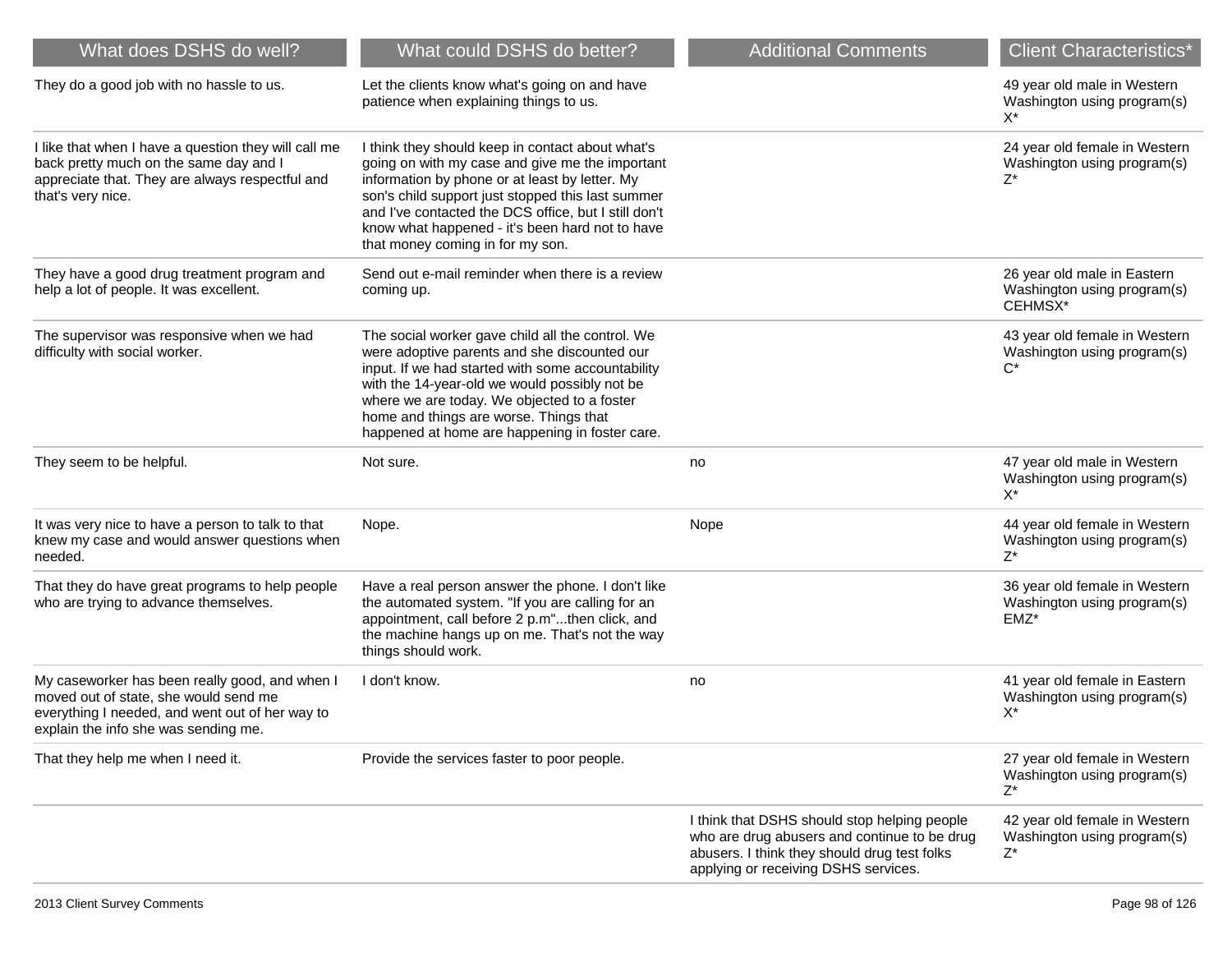| What does DSHS do well?                                                                                             | What could DSHS do better?                                                                                                                                                           | <b>Additional Comments</b>                                                                       | <b>Client Characteristics*</b>                                         |
|---------------------------------------------------------------------------------------------------------------------|--------------------------------------------------------------------------------------------------------------------------------------------------------------------------------------|--------------------------------------------------------------------------------------------------|------------------------------------------------------------------------|
| They are easy to talk to, and explain why things<br>are happening clearly.                                          | Maybe, make it easier for people to contact the<br>office when you are working full time, so<br>extended office or phone hours.                                                      | no                                                                                               | 23 year old male in Western<br>Washington using program(s)<br>$X^*$    |
| When I go to the office - they help me quickly.                                                                     |                                                                                                                                                                                      |                                                                                                  | 27 year old female in Eastern<br>Washington using program(s)<br>$MZ^*$ |
| They treated me with respect.                                                                                       | Move more quickly on processing applications<br>through DVR as well as ES.                                                                                                           |                                                                                                  | 29 year old male in Western<br>Washington using program(s)<br>$EV^*$   |
| Nothing.                                                                                                            | Most of the time workers are in a bad mood and<br>don't treat you good. The Spokane office was<br>good but this office is not very good, I don't feel<br>comfortable at this office. | People of my race, at this office, treat their<br>own kind badly.                                | 17 year old male in Eastern<br>Washington using program(s)<br>EM*      |
| They help people who really need it. They care<br>and get back to you as soon as they can.                          |                                                                                                                                                                                      |                                                                                                  | 20 year old female in Western<br>Washington using program(s)           |
| Their courteousness.                                                                                                | I have never had a problem with them.                                                                                                                                                | no                                                                                               | 58 year old female in Western<br>Washington using program(s)<br>$Z^*$  |
| They pretty much answer my questions, and on<br>the Internet they provide a lot of information.                     | No.                                                                                                                                                                                  | no                                                                                               | 48 year old female in Western<br>Washington using program(s)<br>$Z^*$  |
| The fact that you could go in and get your Quest<br>card the same day. They are quick!                              | Have easier check-in in the lobby.                                                                                                                                                   | I thought that my entire experience with DSHS<br>was really great!                               | 25 year old female in Western<br>Washington using program(s)<br>EMZ*   |
| They were always pleasant and always returned<br>my phone call. I had no problems with DSHS.                        |                                                                                                                                                                                      |                                                                                                  | 58 year old female in Western<br>Washington using program(s)<br>Z*     |
| They were very understanding of my situation. It<br>took a lot of the stress out of dealing with my ex-<br>husband. |                                                                                                                                                                                      | Client said "I can't express how grateful I am<br>for the DCS services provided by your agency!" | 41 year old female in Western<br>Washington using program(s)<br>$Z^*$  |
| DCS is doing a bang up as long as they are<br>getting my money.                                                     | Please listen. Explain things to me clearly. Do<br>not beat around the bush.                                                                                                         |                                                                                                  | 61 year old male in Eastern<br>Washington using program(s)<br>X*       |
| They provided hearing aids for me.                                                                                  | Provide more services for those unemployed and<br>disabled. Provide job placement services. DVR<br>did not do this as I requested.                                                   |                                                                                                  | 46 year old male in Western<br>Washington using program(s)<br>$V^*$    |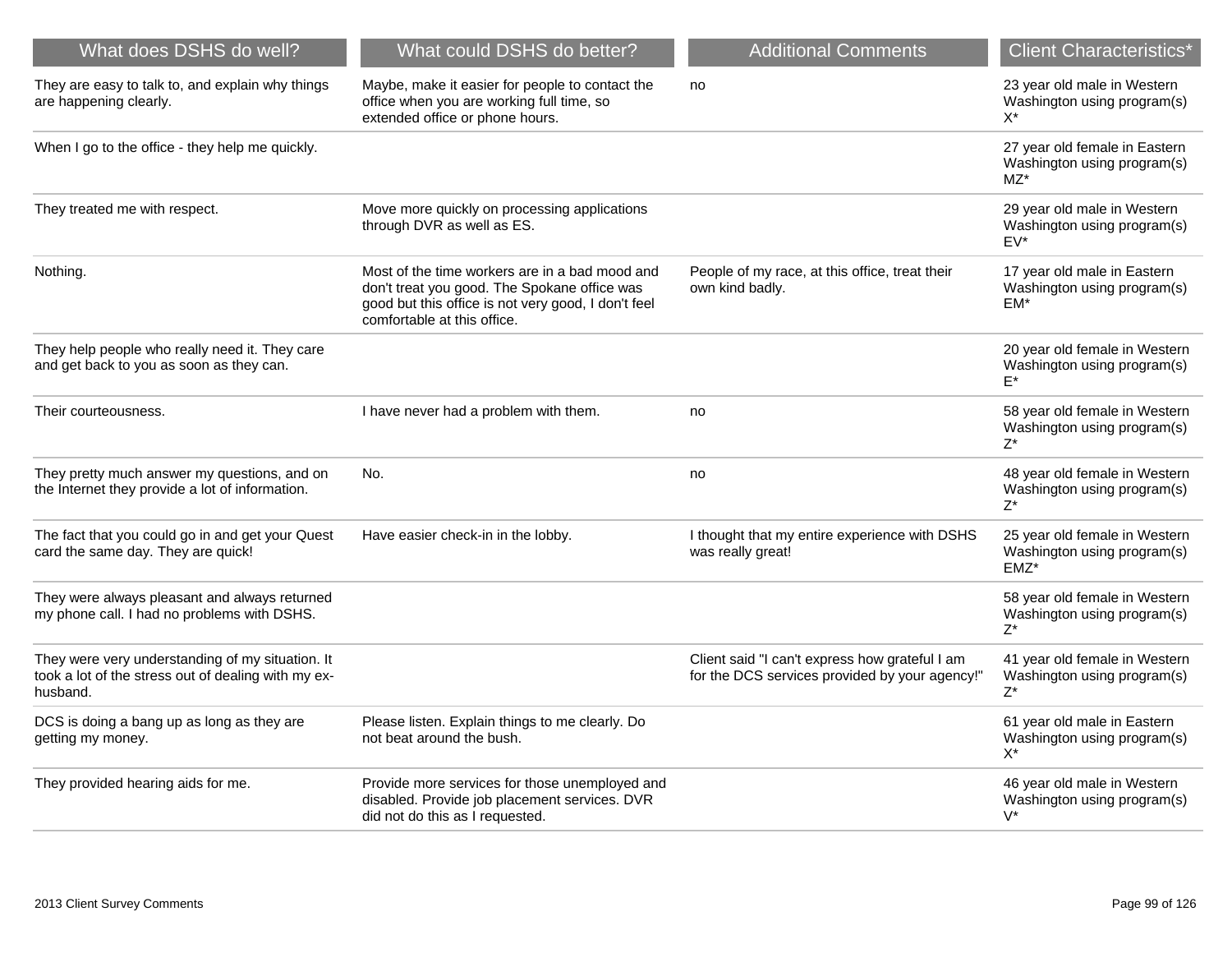| What does DSHS do well?                                                                                                                                                                                                                                                 | What could DSHS do better?                                                                                                                                                                                                                                                                                                                                                                                                                            | <b>Additional Comments</b>                                                                 | <b>Client Characteristics*</b>                                        |
|-------------------------------------------------------------------------------------------------------------------------------------------------------------------------------------------------------------------------------------------------------------------------|-------------------------------------------------------------------------------------------------------------------------------------------------------------------------------------------------------------------------------------------------------------------------------------------------------------------------------------------------------------------------------------------------------------------------------------------------------|--------------------------------------------------------------------------------------------|-----------------------------------------------------------------------|
| That I can do it over the phone.                                                                                                                                                                                                                                        | Have an orientation where the client can talk<br>about what could be changed for the better. Ask<br>for our input.                                                                                                                                                                                                                                                                                                                                    |                                                                                            | 55 year old female in Western<br>Washington using program(s)<br>EHM*  |
|                                                                                                                                                                                                                                                                         | Help the child support-paying fathers!                                                                                                                                                                                                                                                                                                                                                                                                                |                                                                                            | 37 year old female in Western<br>Washington using program(s)<br>$7^*$ |
| I like the food assistance.                                                                                                                                                                                                                                             | It would be easier to use the phone - I am put on<br>hold for a long time. I get busy signals a lot and<br>then when I get a ring tone I have to wait on hold<br>for a long time.                                                                                                                                                                                                                                                                     | I think child care should be included for non-<br>working college students such as myself. | 31 year old female in Eastern<br>Washington using program(s)<br>EMSZ* |
| The best thing is that they are pretty cut and<br>clear about the rules and process.                                                                                                                                                                                    | I would love to have a live person to answer the<br>phone always!                                                                                                                                                                                                                                                                                                                                                                                     |                                                                                            | 35 year old female in Western<br>Washington using program(s)<br>7*    |
| I appreciate the opportunity to get food stamps. I<br>like the options presented to me. I just got a job<br>and will be able to be independent soon. I like to<br>be able to call in for the reviews. DVR has been<br>helpful.                                          |                                                                                                                                                                                                                                                                                                                                                                                                                                                       |                                                                                            | 43 year old female in Western<br>Washington using program(s)<br>EV*   |
| They are there to help me and I have become<br>desperate for help and I wouldn't know where<br>else to turn.                                                                                                                                                            | Provide housing for homeless folks.                                                                                                                                                                                                                                                                                                                                                                                                                   |                                                                                            | 60 year old female in Eastern<br>Washington using program(s)<br>AEHM* |
| I like that DSHS is conveniently located.                                                                                                                                                                                                                               | Answer the phone. Wait time on hold is too long!                                                                                                                                                                                                                                                                                                                                                                                                      |                                                                                            | 35 year old male in Eastern<br>Washington using program(s)<br>EX*     |
| Nothing.                                                                                                                                                                                                                                                                | Work together as a team and make it where they<br>are easily accessible. I have called several<br>times, spoken to several folks and got different<br>answers. Also, I have sent in paperwork that one<br>department knows about and another doesn't. It<br>is very difficult to get in touch with DSHS staff<br>when one needs to.                                                                                                                   |                                                                                            | 30 year old female in Western<br>Washington using program(s)<br>CEMZ* |
| They were prompt in getting me interviewed for<br>food program. However, they sent the card to a<br>different office rather than the one that I was at.<br>Clerical issues!! My DCS social worker is<br>awesome. She uses my case to tell others how<br>lucky they are. | I missed an appointment because I was working<br>a union job and could not leave. I am now<br>penalized 2-3 months regarding food stamps. I<br>have no rights to see my child and yet I am court-<br>ordered to pay support. I have to hire a lawyer<br>(which I cannot afford) to arrange to see him. My<br>son was removed from her custody because of<br>her substance abuse. I am still not in contact with<br>my son. I have contacted the ACLU. |                                                                                            | 37 year old male in Eastern<br>Washington using program(s)<br>EX*     |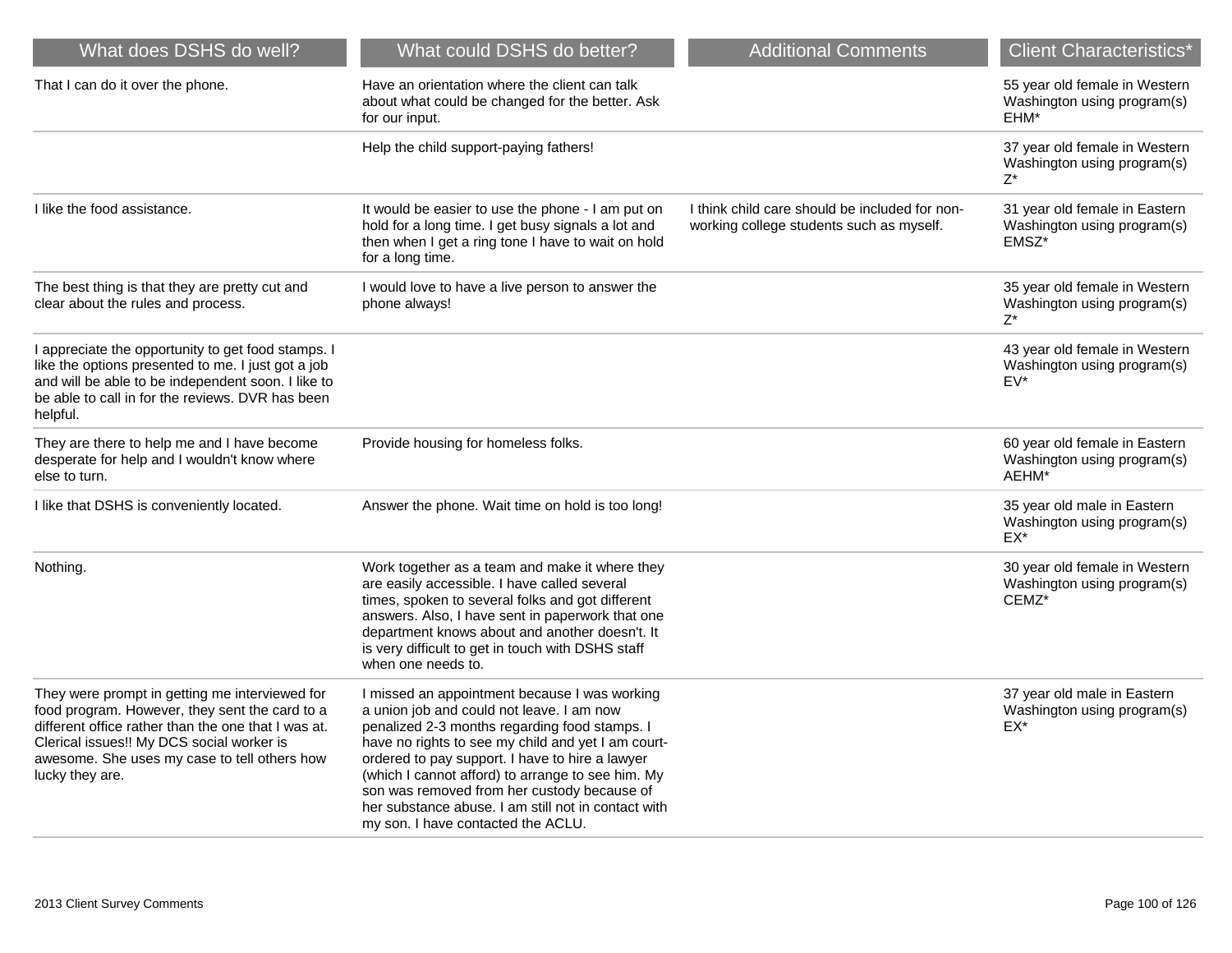| What does DSHS do well?                                                      | What could DSHS do better?                                                                                                                                                                                                                                                                                                                                                                                                                                                                              | <b>Additional Comments</b> | <b>Client Characteristics*</b>                                        |
|------------------------------------------------------------------------------|---------------------------------------------------------------------------------------------------------------------------------------------------------------------------------------------------------------------------------------------------------------------------------------------------------------------------------------------------------------------------------------------------------------------------------------------------------------------------------------------------------|----------------------------|-----------------------------------------------------------------------|
| It was fairly easy to apply and get services.                                | I dropped off a document and it was misfiled.<br>They cancelled our services because of their<br>oversight. When they looked for the document<br>they found it.                                                                                                                                                                                                                                                                                                                                         |                            | 52 year old male in Western<br>Washington using program(s)<br>$X^*$   |
|                                                                              | They closed the DSHS office in Eastsound. We<br>now have to travel to Mt. Vernon for services. I<br>take care of [Identifying Data Redacted] because<br>she is DD. DSHS gives me only 55 hours for<br>caring for her. That is my only income besides<br>\$198 mo SSI. This is not enough to live on.<br>\$1800 per month is difficult for the 2 of us to live<br>on. I am fearful of asking for a new social worker.<br>I'm fearful that there will be repercussions in the<br>community if I complain. |                            | 27 year old female in Western<br>Washington using program(s)<br>DEMV* |
| That they keep a record of the support payment<br>paid and the dates.        | Nothing.                                                                                                                                                                                                                                                                                                                                                                                                                                                                                                | No                         | 35 year old female in Western<br>Washington using program(s)<br>Z*    |
| The worker answered any question that I had in<br>a quick manner.            | Nothing.                                                                                                                                                                                                                                                                                                                                                                                                                                                                                                | Nope                       | 46 year old male in Western<br>Washington using program(s)<br>$X^*$   |
| Nothing.                                                                     | They need to get their act together.                                                                                                                                                                                                                                                                                                                                                                                                                                                                    | Nope                       | 31 year old male in Western<br>Washington using program(s)<br>$CX^*$  |
| The staff at CSO are polite and efficient.                                   | Answer the phone. Make the wait times on the<br>phone shorter. DCS should treat everyone with<br>respect. I work at labor jobs with frequent lay<br>offs. I am sent threatening letter every time I<br>lapse. I am not paying through prosecutor's office<br>because DCS turned me in for non-payment.                                                                                                                                                                                                  |                            | 57 year old male in Eastern<br>Washington using program(s)<br>EX*     |
| They keep track of the payments that I make.                                 | Nothing.                                                                                                                                                                                                                                                                                                                                                                                                                                                                                                | Nope                       | 38 year old female in Eastern<br>Washington using program(s)<br>$X^*$ |
| I like the free food.                                                        | Take off the phone that is automated and use<br>actual caseworker.                                                                                                                                                                                                                                                                                                                                                                                                                                      |                            | 30 year old male in Western<br>Washington using program(s)<br>EHMX*   |
| I think they are doing a fine job.                                           |                                                                                                                                                                                                                                                                                                                                                                                                                                                                                                         |                            | 16 year old male in Eastern<br>Washington using program(s)<br>$EM^*$  |
| The automated computer systems, and the<br>workers are always very friendly. | More small programs that offer options. They<br>need to have a program in which you can go to<br>on the computer and it will tell you what you may<br>be eligible for.                                                                                                                                                                                                                                                                                                                                  | Nope.                      | 35 year old male in Western<br>Washington using program(s)<br>EHMS*   |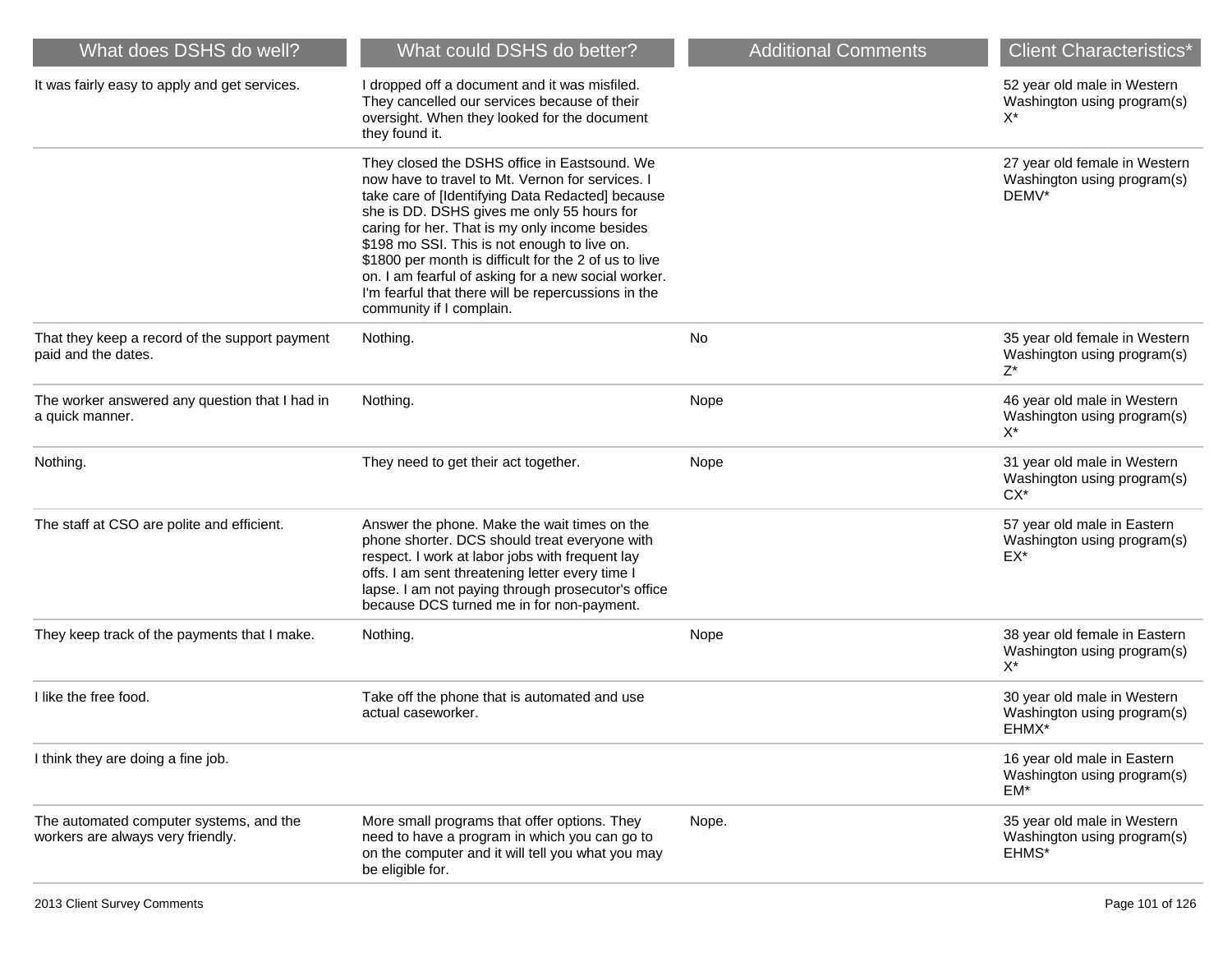| What does DSHS do well?                                                                                                                       | What could DSHS do better?                                                                                                                                                                                                                                                                                                                                                                                                                                                                                                                                                                                                                                                                                                                                                                                                                                                                                                                                                                                                                                                                                                                                                                                                                                                                         | <b>Additional Comments</b>                                                                                                                                                                                   | <b>Client Characteristics*</b>                                       |
|-----------------------------------------------------------------------------------------------------------------------------------------------|----------------------------------------------------------------------------------------------------------------------------------------------------------------------------------------------------------------------------------------------------------------------------------------------------------------------------------------------------------------------------------------------------------------------------------------------------------------------------------------------------------------------------------------------------------------------------------------------------------------------------------------------------------------------------------------------------------------------------------------------------------------------------------------------------------------------------------------------------------------------------------------------------------------------------------------------------------------------------------------------------------------------------------------------------------------------------------------------------------------------------------------------------------------------------------------------------------------------------------------------------------------------------------------------------|--------------------------------------------------------------------------------------------------------------------------------------------------------------------------------------------------------------|----------------------------------------------------------------------|
| The system provided needs for the people that<br>need it.                                                                                     | The system needs to improve the way that they<br>issue assistance and not to the drug and alcohol<br>people who are selling their food stamps on the<br>streets for 50 cents on the dollar. Why are they<br>able to sell their food stamps when other people<br>could use them?                                                                                                                                                                                                                                                                                                                                                                                                                                                                                                                                                                                                                                                                                                                                                                                                                                                                                                                                                                                                                    | Nope                                                                                                                                                                                                         | 29 year old male in Eastern<br>Washington using program(s)<br>EX*    |
| I like using DSHS as an intermediary so I don't<br>have to deal with my ex-wife.                                                              | My case representative is in Yakima. I live in<br>Auburn. I would like to have case worker closer.                                                                                                                                                                                                                                                                                                                                                                                                                                                                                                                                                                                                                                                                                                                                                                                                                                                                                                                                                                                                                                                                                                                                                                                                 |                                                                                                                                                                                                              | 47 year old male in Western<br>Washington using program(s)<br>Z*     |
| The caseworkers are very good and very nice on<br>the phone. I push "0" to bypass all the automated<br>stuff. They really help me when I ask. | The phone system needs work!!! Too many<br>restrictions on when someone will talk to me on<br>the phone! Hire staff to answer the phones. Give<br>more information about child support process<br>and how you have to pursue the other party. It is<br>a legal process that was not explained clearly.<br>The modification announcement. I did not<br>understand the ramification of modifying. I got<br>sued for \$15,000 plus lawyers fee because I<br>didn't do it right. I should have been clarified that<br>modification was very important or difficulties<br>could arise later. The child support is collected<br>on a worksheet-line-item basis. A report should<br>be available annually to be clear on the process<br>about where the money is at. This system works<br>against the recipient of child support. Women<br>tend to want to avoid modification to "not rock the<br>boat". They should be strongly informed of the<br>consequences of NOT modifying. The state does<br>not provide legal counsel for when this becomes<br>an issue. Avoiding court would be better. I was<br>left to pay for legal fees and arrears. I am in debt<br>and will have to stay on state support because of<br>this mess. Otherwise I could have been off by<br>now if I did not have this debt. | "I would be happy to get involved in helping<br>change how information is shared with clients<br>regarding the child support modification<br>process. Feel free to contact me if you would<br>like my help." | 30 year old female in Western<br>Washington using program(s)<br>MZ*  |
| I get my child support check.                                                                                                                 | Send me information about services that are<br>available. I just get a child support check and<br>monthly statement. I have had no other contact<br>with DSHS staff.                                                                                                                                                                                                                                                                                                                                                                                                                                                                                                                                                                                                                                                                                                                                                                                                                                                                                                                                                                                                                                                                                                                               |                                                                                                                                                                                                              | 50 year old female in Eastern<br>Washington using program(s)<br>Z*   |
| You are easy to work with. People get back to<br>me within 24 hours.                                                                          | I am a single parent and have not received child<br>support. Is DCS pursuing her as vigorously as<br>they pursued me when I was the payer? Answer<br>the phone, reduce wait times on the phone.                                                                                                                                                                                                                                                                                                                                                                                                                                                                                                                                                                                                                                                                                                                                                                                                                                                                                                                                                                                                                                                                                                    |                                                                                                                                                                                                              | 39 year old male in Eastern<br>Washington using program(s)<br>EMZ*   |
| Their services were available to me.                                                                                                          | Bring back medical!                                                                                                                                                                                                                                                                                                                                                                                                                                                                                                                                                                                                                                                                                                                                                                                                                                                                                                                                                                                                                                                                                                                                                                                                                                                                                |                                                                                                                                                                                                              | 54 year old male in Eastern<br>Washington using program(s)<br>$EZ^*$ |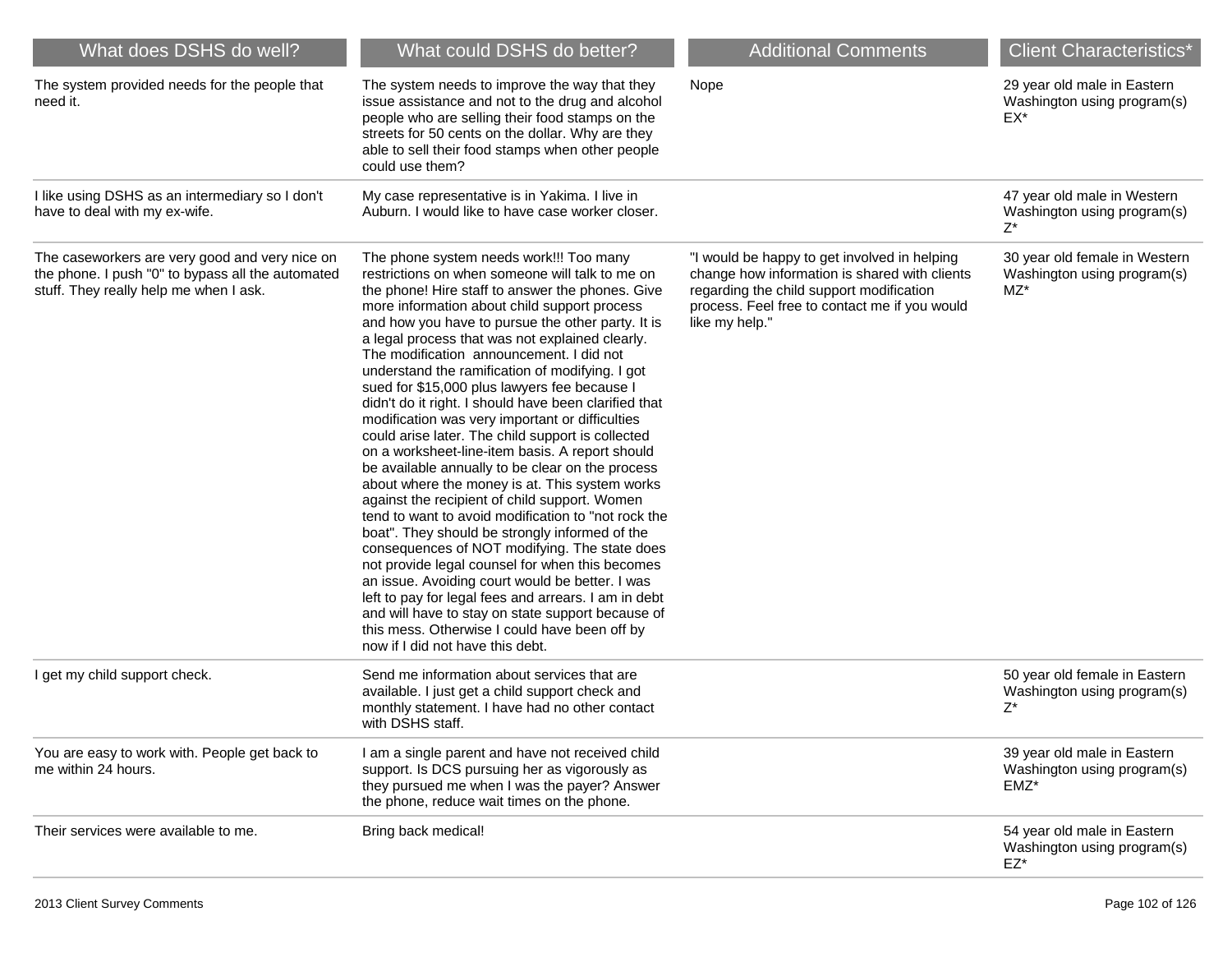| What does DSHS do well?                                                                                                              | What could DSHS do better?                                                                                                                                                                                                                                                                                                                                                                                                                                                                                                   | <b>Additional Comments</b>                                                                                                                                                                                                                                                                                                                                                                                                                                                       | <b>Client Characteristics*</b>                                          |
|--------------------------------------------------------------------------------------------------------------------------------------|------------------------------------------------------------------------------------------------------------------------------------------------------------------------------------------------------------------------------------------------------------------------------------------------------------------------------------------------------------------------------------------------------------------------------------------------------------------------------------------------------------------------------|----------------------------------------------------------------------------------------------------------------------------------------------------------------------------------------------------------------------------------------------------------------------------------------------------------------------------------------------------------------------------------------------------------------------------------------------------------------------------------|-------------------------------------------------------------------------|
| I get messages on my iphone when funds are<br>deposited by DCS into my account. I appreciate<br>that.                                | When I tried to communicate about my unique<br>situation I was disregarded. I'm caring for my<br>sister's child and she is not a "dead-beat mom"<br>nor am a divorcee, but it felt like I was not treated<br>with respect. I had court papers from another<br>state and did not understand the protocol. The<br>lawyer fumbled the ball. And I felt like I was being<br>judged and criticized for not knowing both state<br>rules on disbursement of funds to a Washington<br>resident from another state for child support. |                                                                                                                                                                                                                                                                                                                                                                                                                                                                                  | 44 year old female in Western<br>Washington using program(s)<br>B*      |
| The food benefits.                                                                                                                   | It would be nice if all information given to DSHS,<br>any branch, is shared so you don't have to<br>repeat over and over.                                                                                                                                                                                                                                                                                                                                                                                                    | no                                                                                                                                                                                                                                                                                                                                                                                                                                                                               | 29 year old female in Western<br>Washington using program(s)<br>CEMZ*   |
| I don't.                                                                                                                             | Their customer service, how they treat people, I<br>felt real crappy about how they treated me. I felt<br>so low by the time I got out of there.                                                                                                                                                                                                                                                                                                                                                                             | no                                                                                                                                                                                                                                                                                                                                                                                                                                                                               | 19 year old male in Eastern<br>Washington using program(s)<br>EMX*      |
| They provide a service, they did a lot for me.                                                                                       | Things take too long.                                                                                                                                                                                                                                                                                                                                                                                                                                                                                                        | no                                                                                                                                                                                                                                                                                                                                                                                                                                                                               | 35 year old female in Eastern<br>Washington using program(s)<br>Z*      |
| That I can do everything online, as I have a really<br>busy schedule.                                                                | You can never get through on the phone.                                                                                                                                                                                                                                                                                                                                                                                                                                                                                      | no                                                                                                                                                                                                                                                                                                                                                                                                                                                                               | 31 year old female in Western<br>Washington using program(s)<br>EB*     |
| The fact that if you are really in need, depending<br>on who you get, your worker may go the extra<br>mile to help you get services. | Give you a worker and not change them, as you<br>have to start again in telling them everything. I<br>think that would be much more efficient.                                                                                                                                                                                                                                                                                                                                                                               | I realize that people are in need, and that you<br>are eligible for medical based on your income<br>bracket, and I am a little over in income, and<br>that would be devastating to our family if I had<br>a medical need. We are a family of four as<br>we have a child in common, and when we<br>were separate households we got more help<br>than we do now when I am working. The adults<br>that are not working get the medical, so there<br>is no motivation to go to work. | 33 year old female in Western<br>Washington using program(s)<br>EMZ*    |
| That I can do what is needed on the phone or<br>internet.                                                                            | Make child care more accessible.                                                                                                                                                                                                                                                                                                                                                                                                                                                                                             | no                                                                                                                                                                                                                                                                                                                                                                                                                                                                               | 32 year old female in Western<br>Washington using program(s)<br>$EZ^*$  |
| I don't know.                                                                                                                        | I'm drawing a blank.                                                                                                                                                                                                                                                                                                                                                                                                                                                                                                         |                                                                                                                                                                                                                                                                                                                                                                                                                                                                                  | 27 year old male in Western<br>Washington using program(s)<br>EVX*      |
| The automated reviews (by phone) are helpful so<br>I don't have to go to the office.                                                 | Return calls in a timely way. Doing my reviews<br>over the phone are difficult to do as circuits are<br>busy. Staff need "attitude adjustments". Some<br>people answering the phone seem short and<br>impatient or eager to home.                                                                                                                                                                                                                                                                                            |                                                                                                                                                                                                                                                                                                                                                                                                                                                                                  | 34 year old female in Western<br>Washington using program(s)<br>$CEZ^*$ |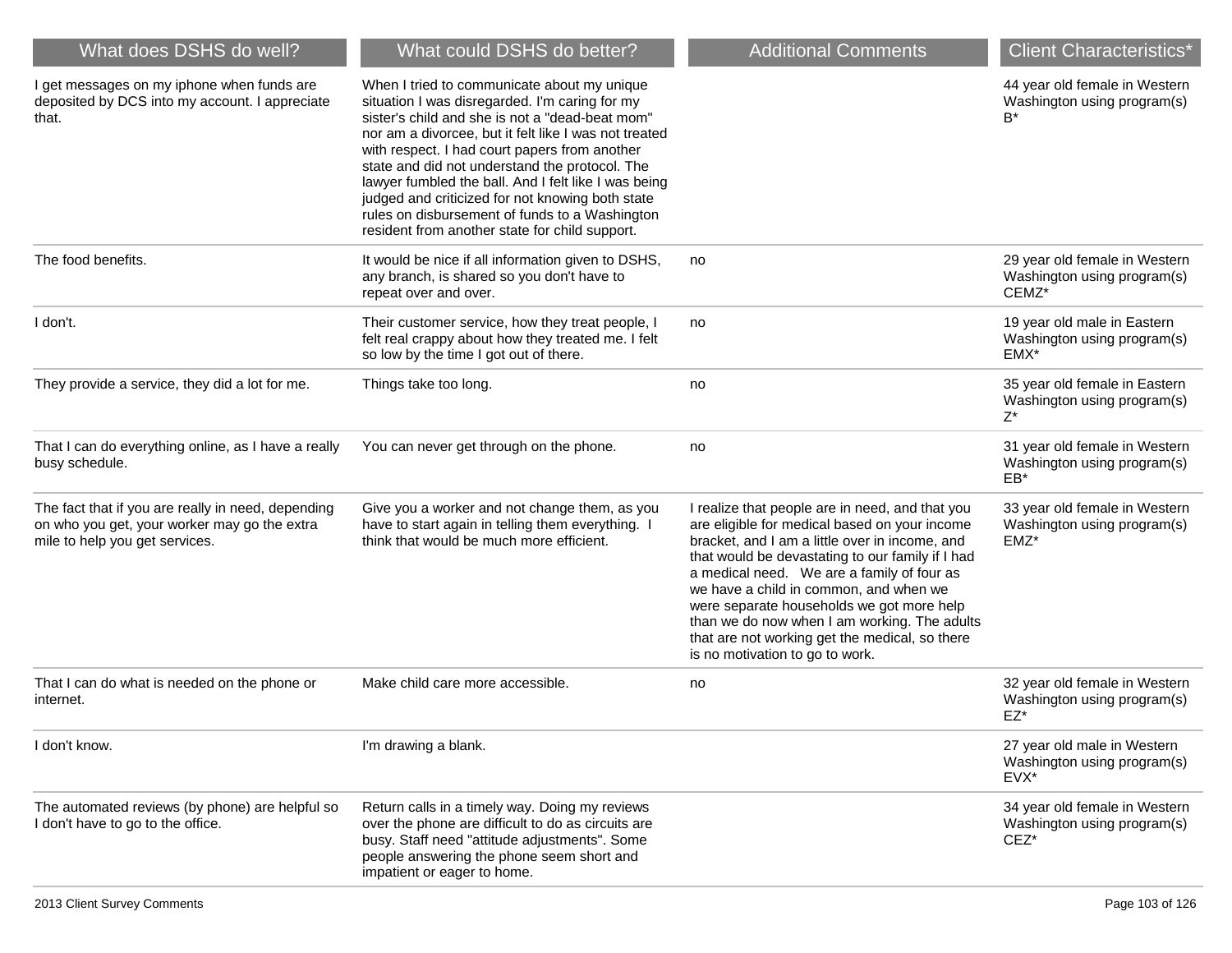| What does DSHS do well?                                                                                                                                                                                                                                               | What could DSHS do better?                                                                                                                                                                                                                                                                                                                                                                                                                                                                                                                                                                                            | <b>Additional Comments</b>                                             | <b>Client Characteristics*</b>                                         |
|-----------------------------------------------------------------------------------------------------------------------------------------------------------------------------------------------------------------------------------------------------------------------|-----------------------------------------------------------------------------------------------------------------------------------------------------------------------------------------------------------------------------------------------------------------------------------------------------------------------------------------------------------------------------------------------------------------------------------------------------------------------------------------------------------------------------------------------------------------------------------------------------------------------|------------------------------------------------------------------------|------------------------------------------------------------------------|
| They have made great improvement in people<br>services. They have an information desk to offer<br>help to people before they get help. DCS is going<br>after the father of my grandchild and I am<br>delighted that they are holding the parents both<br>responsible. | Answer the phone. Reduce wait times for being<br>on hold. I waited 48 minutes. Tell me an<br>estimated wait time so I can decide to hold or<br>not. Clarify or expand grandparents rights. I feel<br>alone with this situation. I spend all of my<br>savings and spending my retirement funds to<br>help raise my granddaughter. I would like an<br>opportunity to get child care. I sometimes get<br>called into work at 4 AM and don't get home until<br>after dark. I am on-call so it is difficult to arrange<br>suitable day care with all the regulations. The<br>paperwork was overwhelming so I passed on it. |                                                                        | 53 year old female in Western<br>Washington using program(s)<br>EZ*    |
| I think DSHS stinks and no one should be on it<br>anymore.                                                                                                                                                                                                            | I'm complaining that I don't get enough food<br>stamps to live on. I have to spend all my social<br>security money on food because I only get \$16<br>month. I ride the bus every day to keep busy. I'd<br>like a permanent bus card.                                                                                                                                                                                                                                                                                                                                                                                 |                                                                        | 57 year old male in Western<br>Washington using program(s)<br>EMS*     |
| When you first come in, someone greets you and<br>helps you with the computer to get assistance.                                                                                                                                                                      | Bring back the DSHS food stamp cardsmake it<br>easier to get them if you lose one!                                                                                                                                                                                                                                                                                                                                                                                                                                                                                                                                    | Without DSHS assistance, I don't know where<br>I would be.             | 40 year old male in Western<br>Washington using program(s)<br>AEHM*    |
| They always give me a lot of options as far as<br>how to contact them. Phone numbers, letters,<br>websites.                                                                                                                                                           | When I used to call the DSHS office in the past -<br>it is sometimes difficult to get someone on the<br>phone. I am stuck on hold for a long time.                                                                                                                                                                                                                                                                                                                                                                                                                                                                    |                                                                        | 28 year old female in Western<br>Washington using program(s)<br>$EZ^*$ |
|                                                                                                                                                                                                                                                                       | They do a pretty good job.                                                                                                                                                                                                                                                                                                                                                                                                                                                                                                                                                                                            |                                                                        | 55 year old male in Eastern<br>Washington using program(s)<br>$MV^*$   |
| I like that DSHS is fair.                                                                                                                                                                                                                                             | DSHS can stop sanctioning families after one<br>missed appointment.                                                                                                                                                                                                                                                                                                                                                                                                                                                                                                                                                   |                                                                        | 26 year old female in Western<br>Washington using program(s)<br>EMZ*   |
| Three out of four times I was there they were<br>super.                                                                                                                                                                                                               | But, one woman at DSHS might be burned out<br>on the job and assumes that anybody coming in<br>are pathetic jerk-offs. She treated me like an idiot<br>and I am a former college professor. That<br>woman is probably one they shouldn't have in<br>there. Her attitude was cold, all business and<br>didn't want to explain anything.                                                                                                                                                                                                                                                                                | No - it is good. They have gone all out there<br>way to use WTAP, etc. | 72 year old male in Western<br>Washington using program(s)<br>E*       |
| They are quick, and folks are easy to get in touch<br>with. Not on hold forever.                                                                                                                                                                                      | Make the service quicker when folks show up at<br>the CSO.                                                                                                                                                                                                                                                                                                                                                                                                                                                                                                                                                            |                                                                        | 33 year old male in Western<br>Washington using program(s)<br>$E^*$    |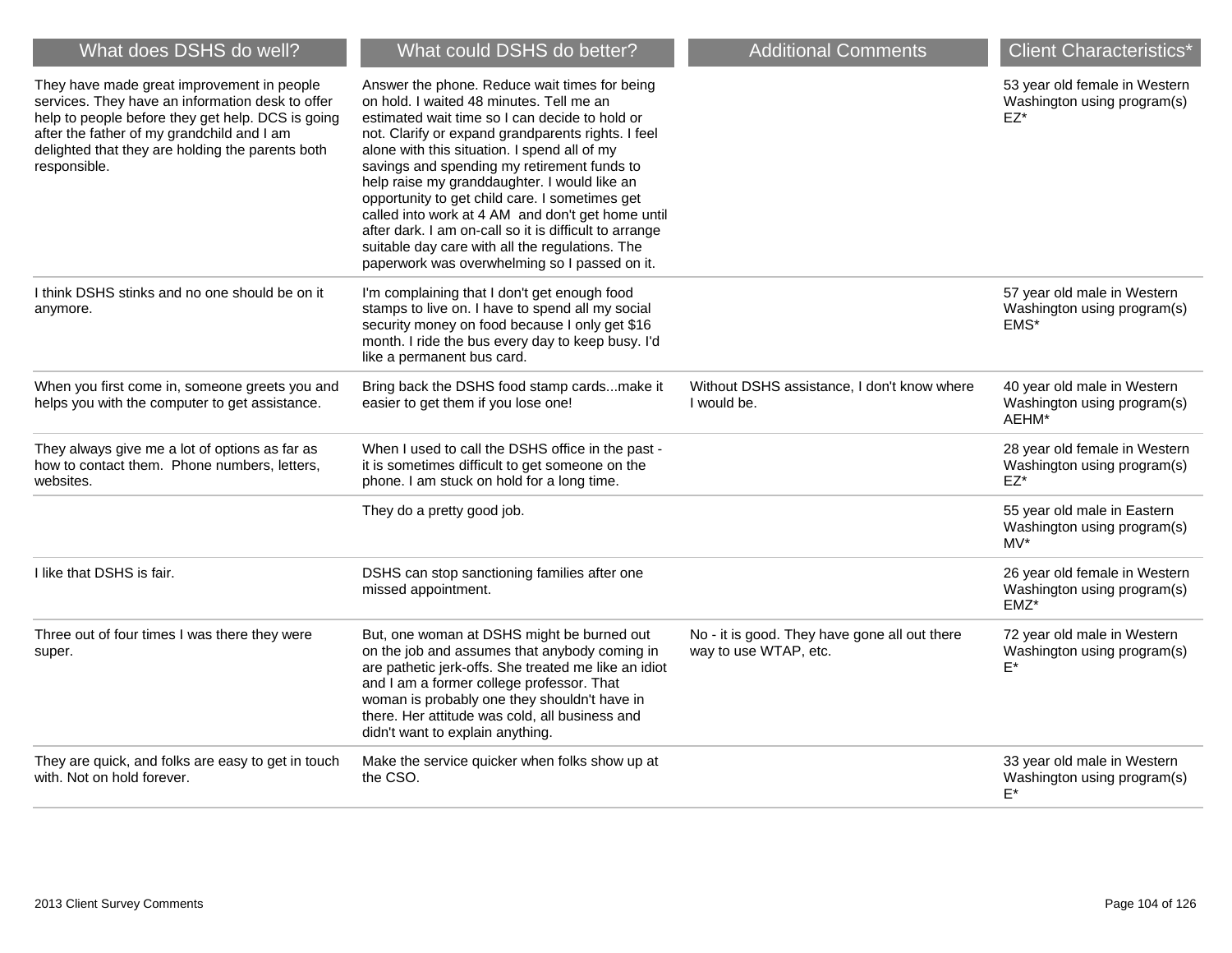| What does DSHS do well?                                                                                                 | What could DSHS do better?                                                                                                                                                                                                                                                                                                                                                                                                                                                                                                                                                                        | <b>Additional Comments</b>                                                                                                                                           | <b>Client Characteristics*</b>                                        |
|-------------------------------------------------------------------------------------------------------------------------|---------------------------------------------------------------------------------------------------------------------------------------------------------------------------------------------------------------------------------------------------------------------------------------------------------------------------------------------------------------------------------------------------------------------------------------------------------------------------------------------------------------------------------------------------------------------------------------------------|----------------------------------------------------------------------------------------------------------------------------------------------------------------------|-----------------------------------------------------------------------|
| I like how they help me with the kids' school<br>lunch program. DSHS notifies the school and I<br>like thatit helps me. | I think equality based upon race is unfair. If one<br>is a specific ethnic background, you get more<br>services than others. I have a neighbor who<br>works and makes about the same as my<br>husband. Yet, when they received food<br>assistance, they got \$900 per month and my<br>family got \$40 per month. It goes back again to<br>ethnic background. I think this is one of the major<br>things across the board. It is difficult to call the<br>office - you get the queuing machine and I waited<br>on hold for one hour. That should be modified<br>and answer the phone much quicker. | See other comments - I feel that way.                                                                                                                                | 46 year old female in Western<br>Washington using program(s)          |
| I've always been treated well.                                                                                          |                                                                                                                                                                                                                                                                                                                                                                                                                                                                                                                                                                                                   |                                                                                                                                                                      | 57 year old male in Western<br>Washington using program(s)<br>F*      |
| They assist us. The medical and food stamps for<br>my family, and they are always willing to help.                      | Nothing.                                                                                                                                                                                                                                                                                                                                                                                                                                                                                                                                                                                          |                                                                                                                                                                      | 11 year old female in Western<br>Washington using program(s)<br>EM*   |
| That it was there when I needed it.                                                                                     |                                                                                                                                                                                                                                                                                                                                                                                                                                                                                                                                                                                                   | DSHS is helpful, but unfortunately one has to<br>be flat broke to get assistance of any kind.                                                                        | 41 year old male in Western<br>Washington using program(s)<br>F*      |
| They have improved their speed - they deal in a<br>much quicker and efficient manner.                                   | Provide a daycare for the infants.                                                                                                                                                                                                                                                                                                                                                                                                                                                                                                                                                                | They should have the office phone numbers<br>more available in the phone book. Make it<br>easy to find! Maybe have a separate number<br>for Food Assistance program. | 52 year old male in Western<br>Washington using program(s)<br>E*      |
| I like getting the medical help that I need.                                                                            | Offer housing assistance.                                                                                                                                                                                                                                                                                                                                                                                                                                                                                                                                                                         |                                                                                                                                                                      | 19 year old female in Western<br>Washington using program(s)<br>$M^*$ |
| They are good about sending me accurate and<br>timely information in the mail.                                          | Answer the phone.                                                                                                                                                                                                                                                                                                                                                                                                                                                                                                                                                                                 |                                                                                                                                                                      | 1 year old female in Eastern<br>Washington using program(s)<br>$M^*$  |
| I love WIC. I appreciate availability of<br>vaccinations and well child care.                                           | Provide more toys for the children in the lobby,<br>however, I am concerned about germs.                                                                                                                                                                                                                                                                                                                                                                                                                                                                                                          |                                                                                                                                                                      | 29 year old female in Western<br>Washington using program(s)<br>M*    |
| I like the everything they do.                                                                                          |                                                                                                                                                                                                                                                                                                                                                                                                                                                                                                                                                                                                   |                                                                                                                                                                      | 13 year old female in Eastern<br>Washington using program(s)<br>EM*   |
| I don't know.                                                                                                           | I don't know.                                                                                                                                                                                                                                                                                                                                                                                                                                                                                                                                                                                     | I would like more money in the food program.<br>\$100 is not enough.                                                                                                 | 66 year old female in Western<br>Washington using program(s)<br>EM*   |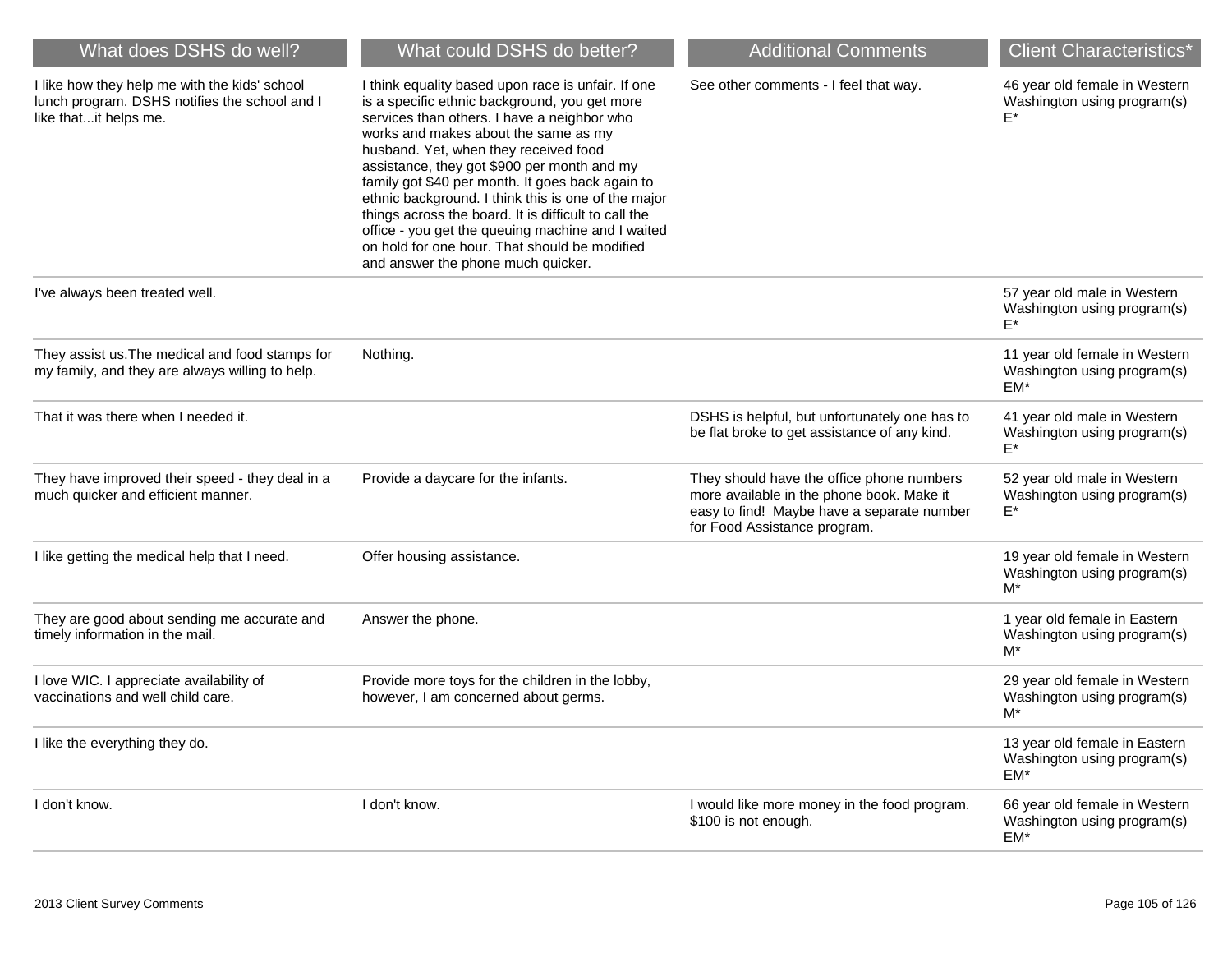| What could DSHS do better?                                                                                                                                                                                                                             | <b>Additional Comments</b> | <b>Client Characteristics*</b>                                        |
|--------------------------------------------------------------------------------------------------------------------------------------------------------------------------------------------------------------------------------------------------------|----------------------------|-----------------------------------------------------------------------|
| Simplify the medical services application process.                                                                                                                                                                                                     |                            | 14 year old male in Western<br>Washington using program(s)<br>$M^*$   |
| They need to make it easier to contact a real<br>person and not a recording. They need to make<br>it easier to get a replacement EBT card. You<br>should be able to go into the office and get one<br>and not have to wait for it to be mailed to you. | Nope.                      | 26 year old male in Western<br>Washington using program(s)<br>E*      |
| They need to provide medical for all people in<br>the home and provide food stamps for all the<br>people that don't have anything to eat.                                                                                                              | <b>No</b>                  | 53 year old male in Eastern<br>Washington using program(s)<br>$F^*$   |
| Nothing. Everything is good.                                                                                                                                                                                                                           | No.                        | 12 year old female in Western<br>Washington using program(s)<br>$EM*$ |
| Shorter waiting times and more staff.                                                                                                                                                                                                                  | Nope                       | 64 year old female in Western<br>Washington using program(s)<br>$F^*$ |
| I don't know.                                                                                                                                                                                                                                          | Nope. Thank you.           | 7 year old male in Western<br>Washington using program(s)<br>$EM*$    |
| Increase the standards so that more people are<br>eligible for medical and food stamps.                                                                                                                                                                | No                         | 23 year old female in Eastern<br>Washington using program(s)<br>$EM*$ |
| Medical for adults.                                                                                                                                                                                                                                    | No                         | 49 year old male in Western<br>Washington using program(s)<br>$F^*$   |
| They need to improve the system in the way that<br>they see people. Better system and a better way<br>to call the people. Like take a number. Maybe a<br>screen that shows the name or number so that<br>the people can see that.                      | Nope                       | 44 year old female in Western<br>Washington using program(s)<br>E*    |
|                                                                                                                                                                                                                                                        |                            | 17 year old male in Eastern<br>Washington using program(s)<br>$M^*$   |
| Increase the amount of food stamps that we<br>receive.                                                                                                                                                                                                 | No                         | 70 year old male in Western<br>Washington using program(s)<br>E*      |
|                                                                                                                                                                                                                                                        |                            |                                                                       |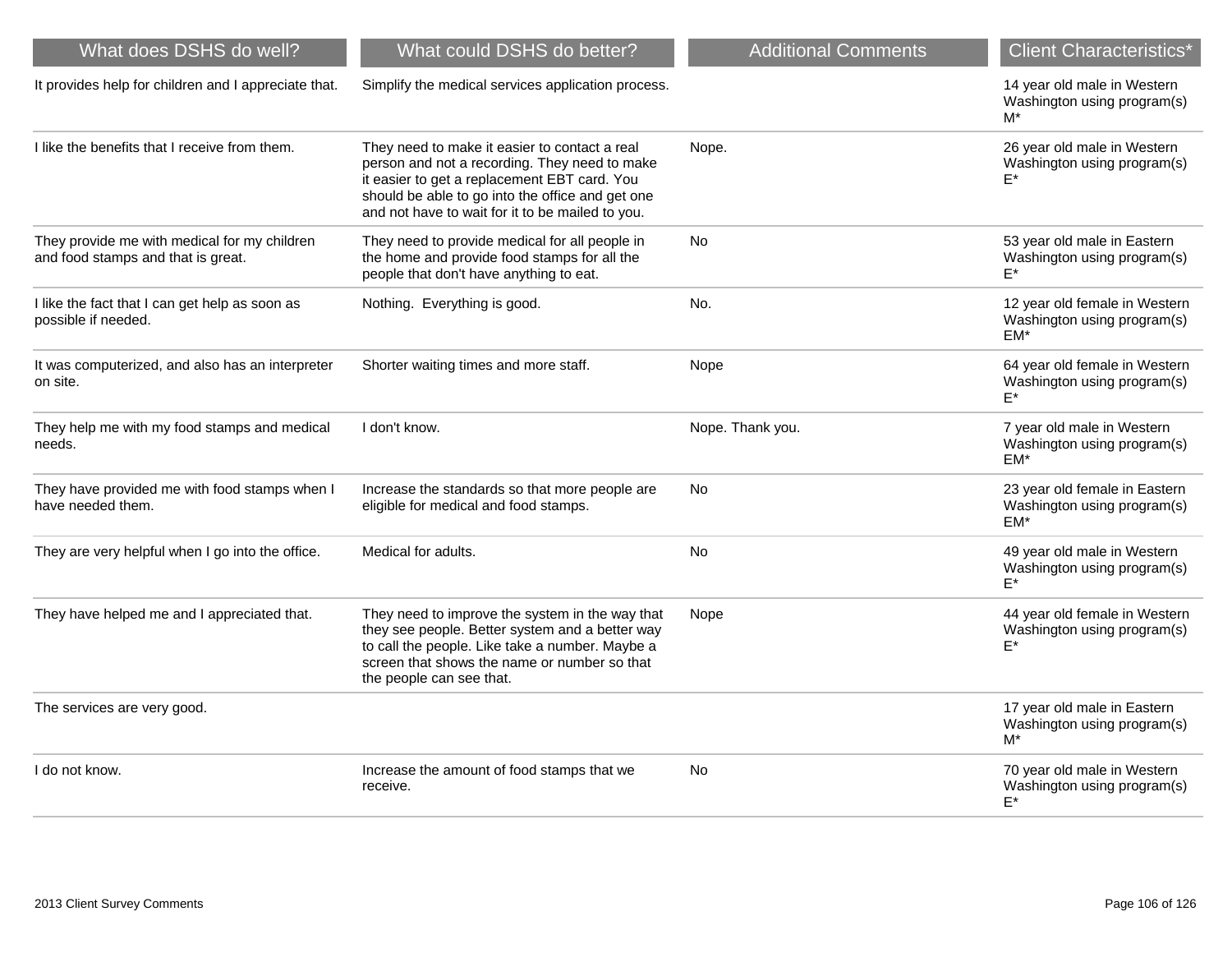| What does DSHS do well?                                                                                                                                                                                | What could DSHS do better?                                                                                                                                                                                                                                                                                                                                                                               | <b>Additional Comments</b> | <b>Client Characteristics*</b>                                        |
|--------------------------------------------------------------------------------------------------------------------------------------------------------------------------------------------------------|----------------------------------------------------------------------------------------------------------------------------------------------------------------------------------------------------------------------------------------------------------------------------------------------------------------------------------------------------------------------------------------------------------|----------------------------|-----------------------------------------------------------------------|
| They have always been really nice. They do a<br>good job considering the circumstance: long<br>lines, crying children. Some times I go to the<br>Lummi worker. She is nice and there is no<br>waiting. | It is so busy at the office. By the end of the day<br>the staff seem challenged by the long lines and<br>noise.                                                                                                                                                                                                                                                                                          |                            | 21 year old female in Western<br>Washington using program(s)          |
| They provide a good service.                                                                                                                                                                           |                                                                                                                                                                                                                                                                                                                                                                                                          |                            | 9 year old male in Western<br>Washington using program(s)<br>M*       |
| The medical card takes care of itself. No<br>problems with bills. Thank you!                                                                                                                           | I would like more outreach programs. I have 3<br>children and one is severely disabled. I could use<br>some support in parenting. I don't know how to<br>discipline a 2-year-old.                                                                                                                                                                                                                        |                            | 2 year old female in Western<br>Washington using program(s)<br>M*     |
| I like the support that I receive and I feel very<br>comfortable.                                                                                                                                      |                                                                                                                                                                                                                                                                                                                                                                                                          |                            | 6 year old female in Western<br>Washington using program(s)<br>M*     |
| I am glad that I can get help so that my children<br>can see the doctor.                                                                                                                               | One time I was dropped from coverage. The<br>problem was rectified quickly.                                                                                                                                                                                                                                                                                                                              |                            | 2 year old male in Western<br>Washington using program(s)<br>M*       |
| It is good that the program is there for when I<br>need assistance. It has been a great help with<br>the food stamps.                                                                                  | Make it easier to contact your worker in person<br>or on the phone.                                                                                                                                                                                                                                                                                                                                      | No                         | 5 year old male in Western<br>Washington using program(s)<br>F*       |
| They provided me with food stamps when I really<br>needed them.                                                                                                                                        | I don't know.                                                                                                                                                                                                                                                                                                                                                                                            | no                         | 41 year old male in Eastern<br>Washington using program(s)<br>F*      |
| The services are available through the mail and<br>that is helpful as I live out of town.                                                                                                              | Better communication between the workers and<br>the clients. We need to have live people answer<br>the phone instead of recorder that answers.                                                                                                                                                                                                                                                           | Nope                       | 35 year old female in Eastern<br>Washington using program(s)<br>E*    |
| The doctors treat [Identifying Data Redacted]<br>very well.                                                                                                                                            | The medical clinic over-served [Identifying Data<br>Redacted]. She had a low heart rate and they<br>treated it like an emergency. It is typical for her<br>and a characteristic of the family. The doctor<br>would not allow me to take her home so they<br>could observe her for a period of time. She never<br>increased her blood pressure and then they<br>released her. Stop pushing birth control. |                            | 17 year old female in Eastern<br>Washington using program(s)<br>M*    |
| They have provided me with the additional<br>medical that I have needed.                                                                                                                               | I have no idea.                                                                                                                                                                                                                                                                                                                                                                                          | No                         | 58 year old female in Western<br>Washington using program(s)<br>$M^*$ |
| I don't like dealing with them.                                                                                                                                                                        | Offer more information about their services to the<br>clients.                                                                                                                                                                                                                                                                                                                                           | Nope                       | 56 year old female in Western<br>Washington using program(s)<br>E*    |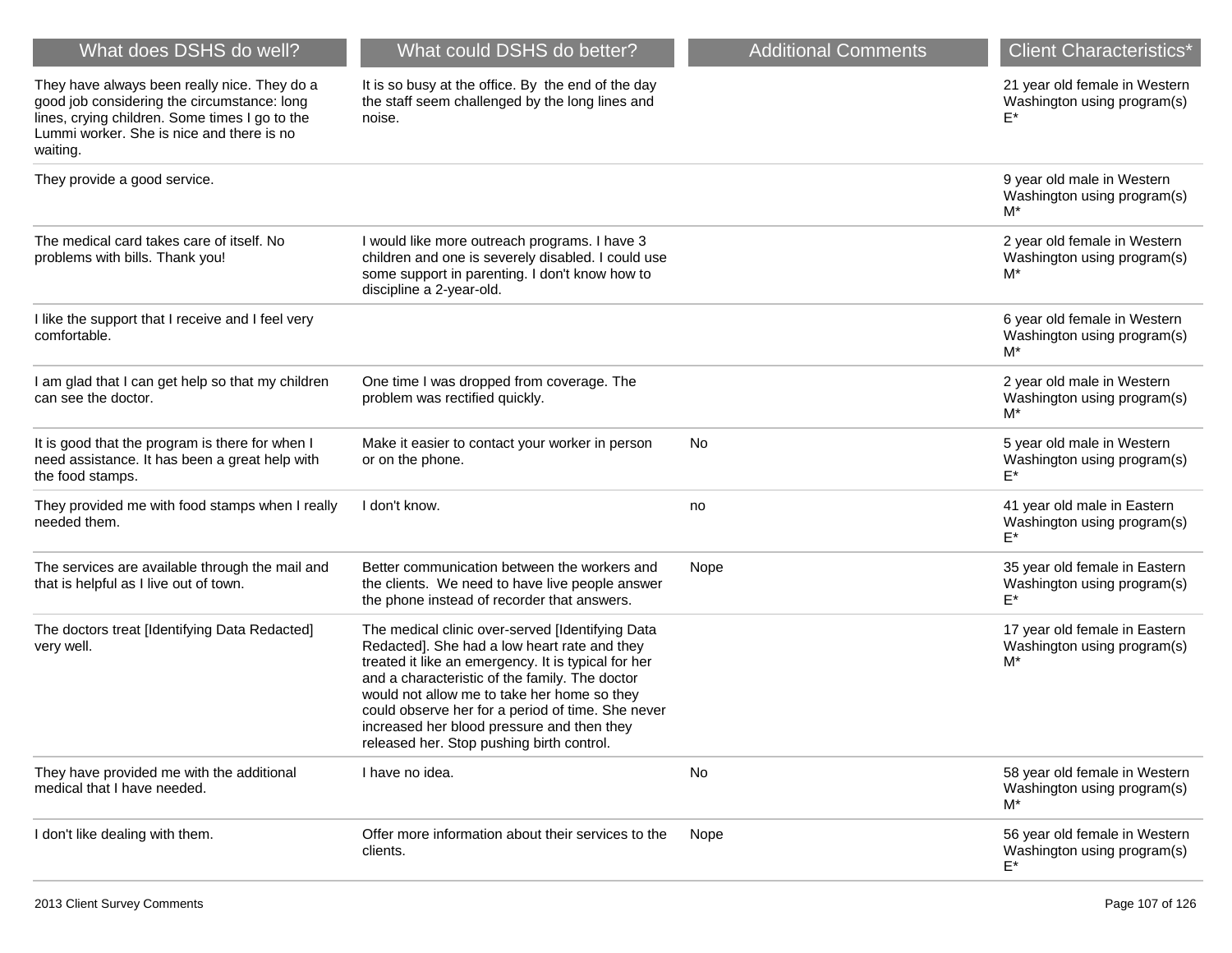| What does DSHS do well?                                                                                                                                                      | What could DSHS do better?                                                                                                                                                                                                                                                                                                    | <b>Additional Comments</b>                                               | <b>Client Characteristics*</b>                                        |
|------------------------------------------------------------------------------------------------------------------------------------------------------------------------------|-------------------------------------------------------------------------------------------------------------------------------------------------------------------------------------------------------------------------------------------------------------------------------------------------------------------------------|--------------------------------------------------------------------------|-----------------------------------------------------------------------|
| That we are able to receive food stamps. They<br>have always been very helpful and very useful.                                                                              | They need to increase the types of medicine that<br>is approved with the coupons.                                                                                                                                                                                                                                             | <b>No</b>                                                                | 58 year old male in Eastern<br>Washington using program(s)<br>F*      |
| My son is getting speech therapy and that is very<br>helpful. Medical provider's attention and<br>kindness is very good. The doctor treats the<br>children very well.        |                                                                                                                                                                                                                                                                                                                               | So far, I have received good service. They<br>have been kind. Thank you! | 30 year old female in Western<br>Washington using program(s)<br>$M^*$ |
| They cover my children on medical 100 per cent.                                                                                                                              | They need more help in the local offices. The<br>lines are very long always.                                                                                                                                                                                                                                                  | Nope                                                                     | 5 year old male in Western<br>Washington using program(s)<br>M*       |
| The workers are polite and help me with<br>paperwork.                                                                                                                        | Answer the phone and reduce wait time on hold.                                                                                                                                                                                                                                                                                |                                                                          | 18 year old female in Western<br>Washington using program(s)<br>M*    |
| They have provided me with the food stamps<br>that I needed and also the lady that helped me<br>get these food stamps was the nicest lady I<br>know. She made me feel great. | Improve the phone system so that you don't get<br>a recorder and have to stay on the phone for<br>hours waiting for a real person to talk. Also when<br>you get a letter that stated to call and then you<br>can't get anyone to answer the phone you panic<br>and fear that you are going to be cut off of your<br>benefits. | I don't think so.                                                        | 49 year old female in Western<br>Washington using program(s)<br>F*    |
| They are willing to help people in need.                                                                                                                                     | Don't be so quick to turn people awaylisten<br>kindly. There are lots of people who don't know<br>what help they available to them.                                                                                                                                                                                           |                                                                          | 25 year old male in Western<br>Washington using program(s)<br>EX*     |
| I like that they are there to help me, and actually<br>want to help me.                                                                                                      | Verify identity when we call in and make sure<br>that staff is talking to the right person.                                                                                                                                                                                                                                   |                                                                          | 18 year old female in Western<br>Washington using program(s)<br>EM*   |
| The process is fairly simple; services are<br>available when we need them.                                                                                                   | Encourage more medical providers to accept<br>Medicaid.                                                                                                                                                                                                                                                                       |                                                                          | 10 year old female in Western<br>Washington using program(s)<br>$M^*$ |
| It makes things easier to help provide medical for<br>my child.                                                                                                              | Making it easier to get to a specialist without<br>such a long wait time or having to travel so far.                                                                                                                                                                                                                          |                                                                          | 1 year old male in Eastern<br>Washington using program(s)<br>M*       |
| Nothing.                                                                                                                                                                     | The workers need to follow though with their job,<br>and explain your options.                                                                                                                                                                                                                                                | Nope                                                                     | 49 year old male in Western<br>Washington using program(s)<br>EHX*    |
| They keep track of the payments that I make to<br>support enforcement.                                                                                                       | I don't know.                                                                                                                                                                                                                                                                                                                 | Nope                                                                     | 30 year old male in Eastern<br>Washington using program(s)<br>$CB^*$  |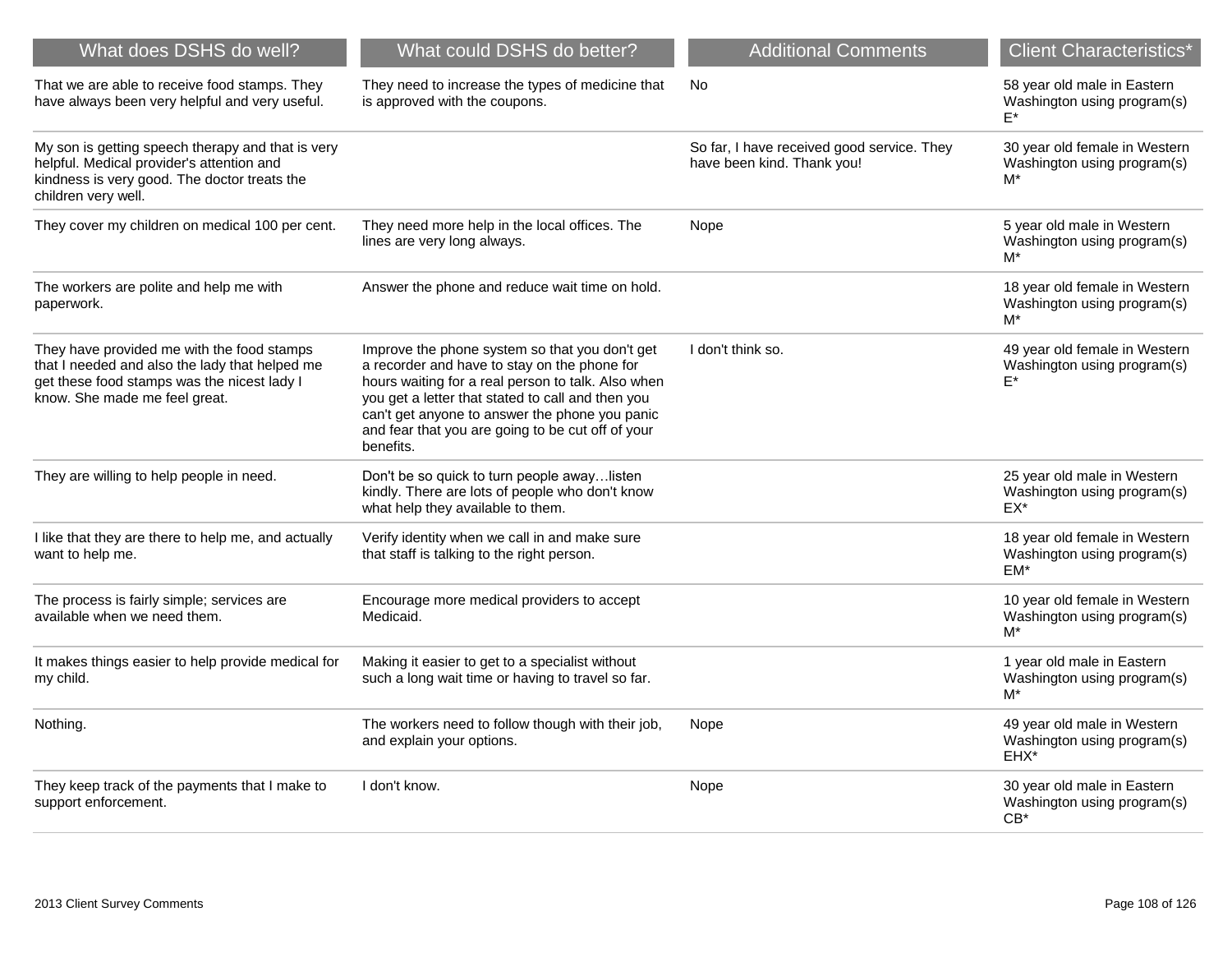| What does DSHS do well?                                                                                                                                                                                          | What could DSHS do better?                                                                                                                                                                                        | <b>Additional Comments</b>                                                                                                                                                                                                            | <b>Client Characteristics*</b>                                          |
|------------------------------------------------------------------------------------------------------------------------------------------------------------------------------------------------------------------|-------------------------------------------------------------------------------------------------------------------------------------------------------------------------------------------------------------------|---------------------------------------------------------------------------------------------------------------------------------------------------------------------------------------------------------------------------------------|-------------------------------------------------------------------------|
| The have provided me with food stamps, medical<br>and help with my child support.                                                                                                                                | When you call in it would be nice to have a real<br>person to talk to and not have to wait a long time<br>on the phone to get to a real person. I can't stay<br>on the phone for hours hoping to talk to someone. | <b>No</b>                                                                                                                                                                                                                             | 34 year old female in Western<br>Washington using program(s)<br>$EMZ^*$ |
| They keep track of the support payment paid and<br>owed.                                                                                                                                                         | Have more people to answer the phone so that<br>you don't get the recorder and have to wait hours.                                                                                                                | Nope                                                                                                                                                                                                                                  | 47 year old female in Western<br>Washington using program(s)<br>$Z^*$   |
| They are good so that I don't have to deal with<br>my ex-husband directly and they keep track of<br>the support paid.                                                                                            | I can't think of anything.                                                                                                                                                                                        | Nope                                                                                                                                                                                                                                  | 46 year old female in Eastern<br>Washington using program(s)<br>$Z^*$   |
| They provide medical for my children.                                                                                                                                                                            | Nothing. They are doing a great job.                                                                                                                                                                              | nope                                                                                                                                                                                                                                  | 38 year old female in Western<br>Washington using program(s)<br>$Z^*$   |
| They keep track of the support that is paid by my<br>ex-husband, and when I requested a report they<br>sent me one.                                                                                              | The support enforcement office needs to make<br>better contact with the ex husband and figure out<br>where he is working because I know he is<br>working and he is telling them that he isn't.                    | No                                                                                                                                                                                                                                    | 48 year old female in Eastern<br>Washington using program(s)<br>$Z^*$   |
| The DVR program has really helped me.                                                                                                                                                                            | More workers to help out. Smaller work loads.<br>More locations to get the services.                                                                                                                              | Nope                                                                                                                                                                                                                                  | 30 year old female in Eastern<br>Washington using program(s)<br>$EV^*$  |
| I like that my children can see a doctor if they are<br>sick.                                                                                                                                                    | They could be better with people, and give more<br>benefits with different things.                                                                                                                                | no                                                                                                                                                                                                                                    | 12 year old male in Eastern<br>Washington using program(s)<br>$M^*$     |
| Nothing, it seems like they are herding a bunch<br>of cows, it's like a number deal, they don't treat<br>you that well, it wasn't that good of an<br>experience. The workers seemed overwhelmed<br>and stressed. | Improve the workers' attitude, try a little harder to<br>understand that these people don't have a job<br>and that they are people too.                                                                           | It was very, very difficult to apply and finally get<br>cash assistance. It seems like we never got an<br>award letter from them. It took about a month<br>to finally get something. It seems like it<br>shouldn't be that difficult. | 38 year old male in Western<br>Washington using program(s)<br>CEMB*     |
| The benefits that my son was able to get<br>services and brain surgery.                                                                                                                                          | Be a little bit more nicer. Whenever I have to call<br>the office, they make me feel worthless.                                                                                                                   | no                                                                                                                                                                                                                                    | 28 year old female in Western<br>Washington using program(s)<br>CMZ*    |
| I like when I call DSHS they are always<br>courteous and helpful, and if they can't answer<br>questions, they get someone who can.                                                                               | Cut down on phone wait times.                                                                                                                                                                                     | Medicaid's coverage for medication and co-<br>pays has been a great help. When I was not<br>with an HMO was extremely difficult to locate a<br>Dr. who would take Medicaid, this was years<br>ago.                                    | 15 year old male in Western<br>Washington using program(s)<br>M*        |
| Everything is fine for me.                                                                                                                                                                                       | No.                                                                                                                                                                                                               | no                                                                                                                                                                                                                                    | 22 year old female in Western<br>Washington using program(s)<br>$M^*$   |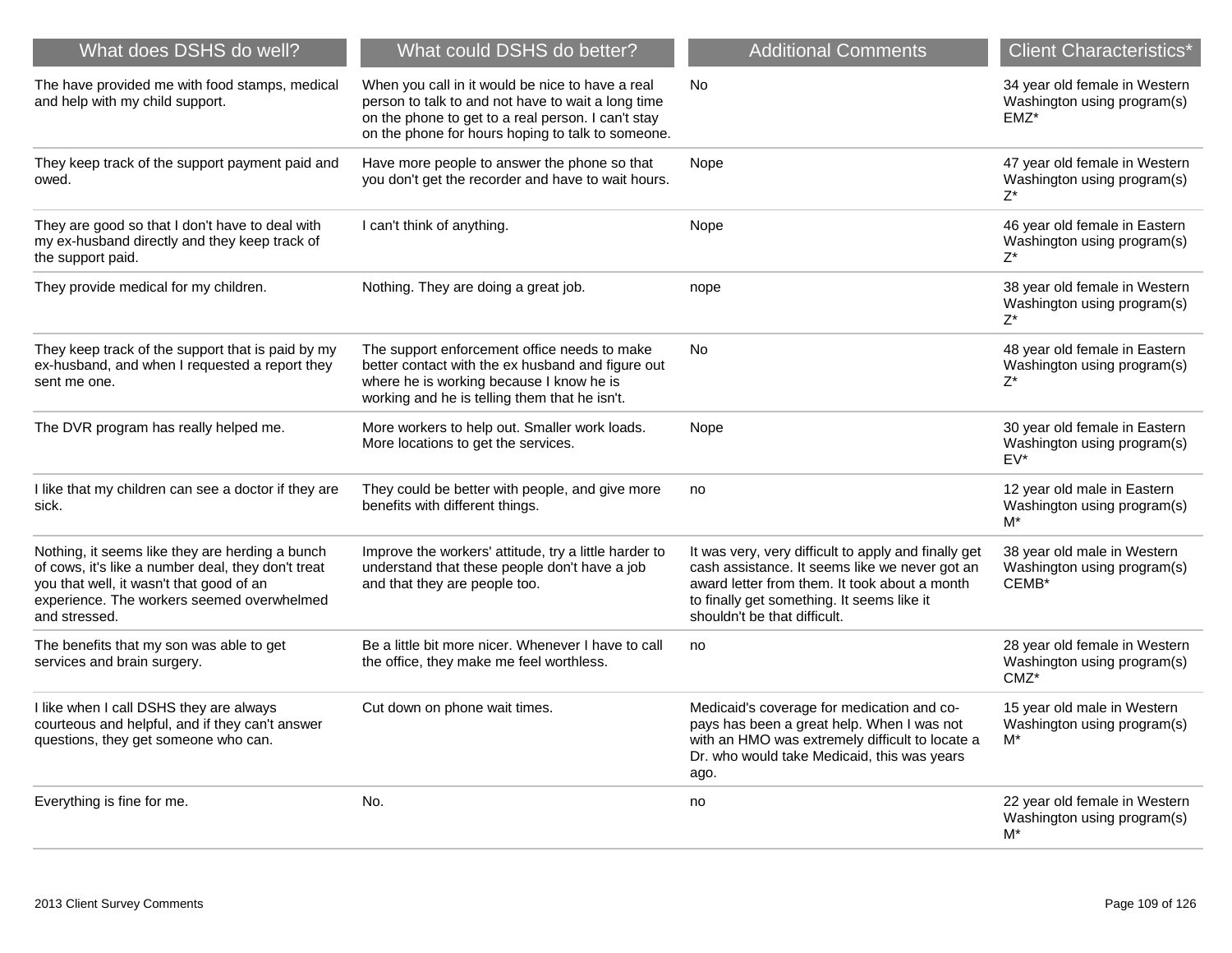| What does DSHS do well?                                                                                                                                                                                                                     | What could DSHS do better?                                                                                                                                                                                                                                      | <b>Additional Comments</b>                                                                                                                                                                                                                                                      | <b>Client Characteristics*</b>                                        |
|---------------------------------------------------------------------------------------------------------------------------------------------------------------------------------------------------------------------------------------------|-----------------------------------------------------------------------------------------------------------------------------------------------------------------------------------------------------------------------------------------------------------------|---------------------------------------------------------------------------------------------------------------------------------------------------------------------------------------------------------------------------------------------------------------------------------|-----------------------------------------------------------------------|
| They are fantastic. I only talked to one<br>gentleman on the phone, and have never talked<br>to anyone else.                                                                                                                                | My food stamps were reduced from \$54, to \$24.<br>so that makes it hard.                                                                                                                                                                                       | no                                                                                                                                                                                                                                                                              | 58 year old female in Western<br>Washington using program(s)          |
| They are organized, and all people seem to be<br>treated the same.                                                                                                                                                                          | If they asked people if they have a smart phone,<br>that would tell you they can afford food and don't<br>need to apply.                                                                                                                                        | There are so many concerns right now. How<br>can we investigate all the people who get<br>services right now to make sure they are<br>qualified to get help? I believe that at some<br>point 'the services' to everyone in general will<br>be stopped, because of misuse/abuse. | 59 year old male in Western<br>Washington using program(s)<br>E*      |
| It's really, really easy, and they help you really<br>fast.                                                                                                                                                                                 | Don't know.                                                                                                                                                                                                                                                     | no                                                                                                                                                                                                                                                                              | 15 year old female in Western<br>Washington using program(s)<br>M*    |
| I like they help us with medical coupon when our<br>children get sick, we can take our children to<br>clinic.                                                                                                                               | So far, we are very satisfied with what they are<br>doing.                                                                                                                                                                                                      | no                                                                                                                                                                                                                                                                              | 18 year old female in Eastern<br>Washington using program(s)<br>$M^*$ |
| I don't have an answer.                                                                                                                                                                                                                     | Have someone answer their phone, I have called<br>4 days straight and never, ever get through.                                                                                                                                                                  | no                                                                                                                                                                                                                                                                              | 50 year old female in Western<br>Washington using program(s)          |
| Because pregnancy is covered, and the little<br>children are covered.                                                                                                                                                                       | The bill when I went in to Dr, he told me I was<br>pregnant, they did not pay that bill with Medicaid,<br>I wish they could go backdate to cover that bill.<br>They don't answer the phones when you call,<br>waits for 1/2 hour to an hour to talk to someone. | no                                                                                                                                                                                                                                                                              | 30 year old female in Eastern<br>Washington using program(s)<br>M*    |
| The dental assistance which I use more.                                                                                                                                                                                                     | Better prevention medicine maybe.                                                                                                                                                                                                                               | I am very satisfied for help with my daughter's<br>problem with ADHD.                                                                                                                                                                                                           | 16 year old female in Western<br>Washington using program(s)<br>$M^*$ |
| I like everything, especially how they help us. I<br>know how expensive healthcare is and I<br>appreciate that they pay for our medical. They<br>don't send much food stamps, but every little bit<br>helps, so I am grateful for that too. | More stuff that will help make our lives easier.<br>There are too many people that need help and<br>they are overwhelmed. We need more help.                                                                                                                    |                                                                                                                                                                                                                                                                                 | 9 year old female in Eastern<br>Washington using program(s)<br>EM*    |
| They treated him well. And it helped with medical<br>bills.                                                                                                                                                                                 | The phone services were not good.                                                                                                                                                                                                                               | I still have medical bills I can't pay, so I wish<br>they could help with that, but they were nice<br>and were a lot of help and did their best.                                                                                                                                | 57 year old male in Western<br>Washington using program(s)<br>M*      |
| I like that I get very good service when I call<br>them.                                                                                                                                                                                    | I have no problems with them.                                                                                                                                                                                                                                   | no                                                                                                                                                                                                                                                                              | 31 year old female in Western<br>Washington using program(s)<br>$M^*$ |
| We have the best social worker from DDD that is<br>always very helpful.                                                                                                                                                                     | Give dental coverage, much needed.                                                                                                                                                                                                                              | no                                                                                                                                                                                                                                                                              | 23 year old female in Western<br>Washington using program(s)<br>DMV*  |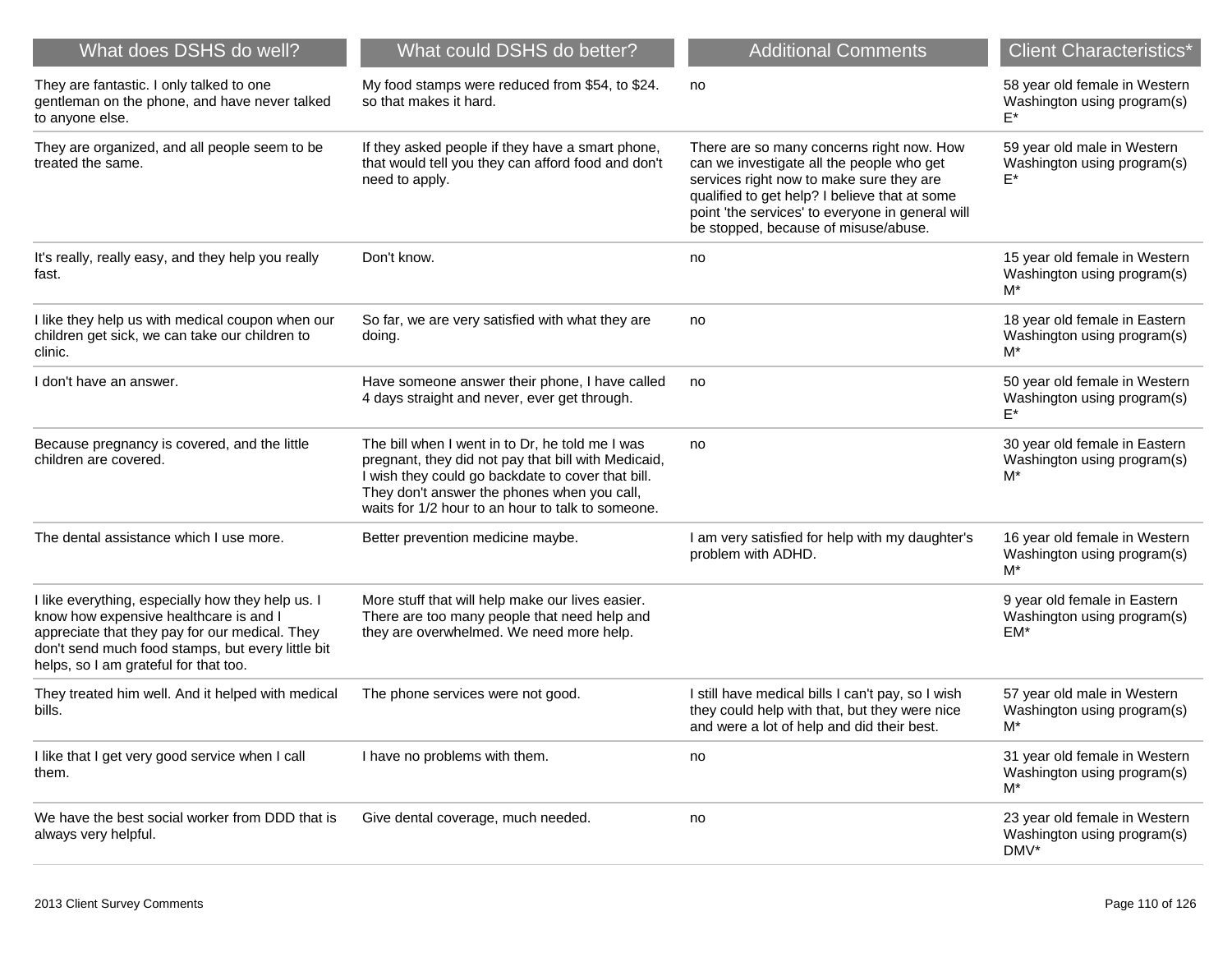| What does DSHS do well?                                                                                                                                             | What could DSHS do better?                                                                                                                                                                                                                                                                                                                                       | <b>Additional Comments</b> | <b>Client Characteristics*</b>                                       |
|---------------------------------------------------------------------------------------------------------------------------------------------------------------------|------------------------------------------------------------------------------------------------------------------------------------------------------------------------------------------------------------------------------------------------------------------------------------------------------------------------------------------------------------------|----------------------------|----------------------------------------------------------------------|
| So far everything has been good.                                                                                                                                    | Not sure.                                                                                                                                                                                                                                                                                                                                                        | no                         | 41 year old female in Western<br>Washington using program(s)<br>M*   |
| They have people to help you if you just walk into<br>an office.                                                                                                    | Not all the workers are very pleasant or helpful.<br>When I submitted application for my disabled<br>brother's medical assistance, he was in dire need<br>of medication as he has cystic fibrosis, the<br>worker did not understand that I needed<br>immediate attention on the application for his<br>urgent medication needs, it was a stressful<br>situation. | no                         | 24 year old female in Eastern<br>Washington using program(s)<br>CEM* |
| When I go to the CSO, the staff are friendly.                                                                                                                       | When needing to talk to a live person, not having<br>to wait forever at the CSO. The phone system<br>needs improvement. Had to actually go into the<br>CSO because I could not get through on the<br>phone.                                                                                                                                                      |                            | 35 year old female in Eastern<br>Washington using program(s)<br>EMZ* |
| I like my case managers. They are good people<br>and have helped me.                                                                                                | No suggestions.                                                                                                                                                                                                                                                                                                                                                  |                            | 20 year old male in Western<br>Washington using program(s)<br>DMV*   |
| They have helped me when I needed it.                                                                                                                               | No suggestions.                                                                                                                                                                                                                                                                                                                                                  |                            | 45 year old male in Western<br>Washington using program(s)<br>EM*    |
| They are always willing to give us more help.                                                                                                                       | Hire more employees to handle the influx of calls.                                                                                                                                                                                                                                                                                                               |                            | 4 year old male in Eastern<br>Washington using program(s)<br>E*      |
| I like everything that they do.                                                                                                                                     | No suggestions.                                                                                                                                                                                                                                                                                                                                                  |                            | 26 year old male in Western<br>Washington using program(s)<br>F*     |
| I will say that all the workers treated me very well<br>and respectful.                                                                                             | They could explain the whole process better, as I<br>was left with alot of questions and<br>misunderstandings, they should write a book that<br>explains the system.                                                                                                                                                                                             | no                         | 56 year old female in Eastern<br>Washington using program(s)<br>EMS* |
| I have found that DSHS is beneficial and helpful.<br>For the most part they answer questions and are<br>helpful answering them if you can get them on<br>the phone. | Answer the phone. The automated system is<br>very frustrating. I cannot get any one on the<br>phone! The prompts do not lead to a person.<br>This is difficult. It takes me a week trying all day<br>long to get through. It is more predictable to get<br>in the car and going to the office and waiting in<br>line.                                            |                            | 8 year old female in Western<br>Washington using program(s)<br>M*    |
| Nothing to say - I really haven't dealt with them.                                                                                                                  |                                                                                                                                                                                                                                                                                                                                                                  | Nothing to say.            | 14 year old female in Eastern<br>Washington using program(s)<br>M*   |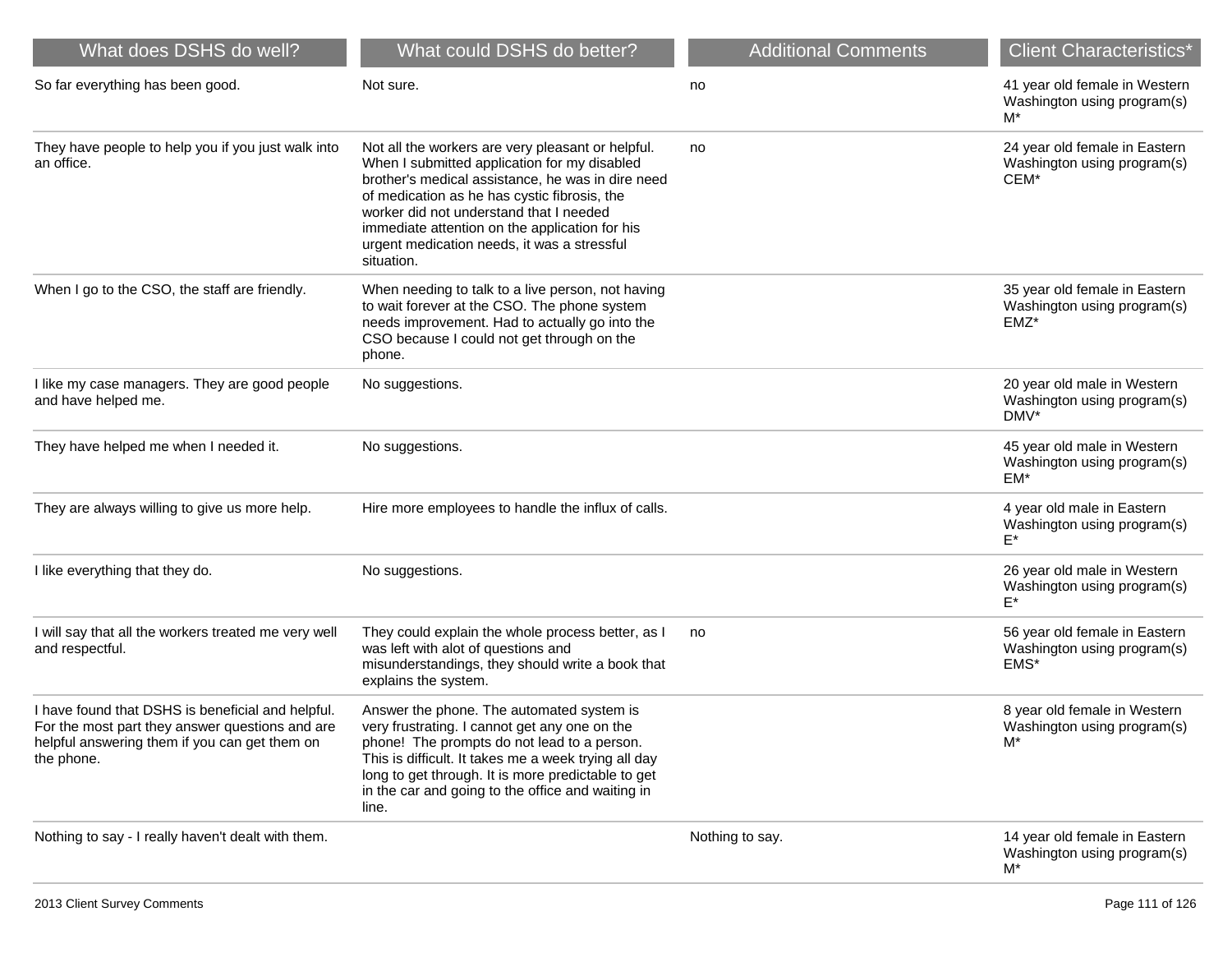| What does DSHS do well?                                                                                                                               | What could DSHS do better?                                                                                                                                                                                                                                                                                                                                                                                                                                                                                                                               | <b>Additional Comments</b>                                                                                                                                                         | <b>Client Characteristics*</b>                                        |
|-------------------------------------------------------------------------------------------------------------------------------------------------------|----------------------------------------------------------------------------------------------------------------------------------------------------------------------------------------------------------------------------------------------------------------------------------------------------------------------------------------------------------------------------------------------------------------------------------------------------------------------------------------------------------------------------------------------------------|------------------------------------------------------------------------------------------------------------------------------------------------------------------------------------|-----------------------------------------------------------------------|
| The people at DCS are very responsive. The<br>case worker gets back to me quickly and helps<br>solve the problem.                                     |                                                                                                                                                                                                                                                                                                                                                                                                                                                                                                                                                          |                                                                                                                                                                                    | 44 year old male in Western<br>Washington using program(s)<br>X*      |
| That they are there to help people.                                                                                                                   | I can't think of anything.                                                                                                                                                                                                                                                                                                                                                                                                                                                                                                                               |                                                                                                                                                                                    | 20 year old male in Western<br>Washington using program(s)<br>E*      |
| The workers are very friendly.                                                                                                                        | Nothing. I don't see how they can improve it.                                                                                                                                                                                                                                                                                                                                                                                                                                                                                                            | Nope                                                                                                                                                                               | 33 year old female in Eastern<br>Washington using program(s)<br>$E^*$ |
| The DSHS representative at Sea Mar Medical<br>Clinic: VelvetShe is awesome.                                                                           | Have more people like Velvet in locations like<br>Sea-Mar Medical Clinic. I probably would never<br>have been brave enough to go down to the CSO.<br>Velvet reached out to me when I was at Sea-Mar<br>and saved me from drowning.                                                                                                                                                                                                                                                                                                                       | I really want to say thank you for the help you<br>have given me. I have gone through a very<br>difficult time and your services have been a life<br>saver. I am so very grateful. | 56 year old female in Western<br>Washington using program(s)<br>E*    |
| I like that they do help. I appreciate my medical<br>and food stamps.                                                                                 | My doctor prescribed a walker and wheelchair for<br>me. DSHS medical would not fill the prescription<br>and I am still without those items today. My<br>medical was cut and I had to drop several<br>required medications because I couldn't afford<br>the out-of-pocket expense. I switched doctors<br>because I got poor service from my old one. The<br>doctors seem very helpful, but the staff are not.<br>There isn't enough food stamps for the special<br>dietary needs that I have. I am limited on what I<br>can eat. I need more food stamps. |                                                                                                                                                                                    | 65 year old female in Eastern<br>Washington using program(s)<br>EM*   |
| After the caseworker got to know me, I felt<br>respect.                                                                                               | I had a problem of person answering the phone<br>was rude. After I got to know them, it seemed to<br>be more friendly and respectful.                                                                                                                                                                                                                                                                                                                                                                                                                    |                                                                                                                                                                                    | 30 year old male in Western<br>Washington using program(s)<br>$X^*$   |
| Did not have much contact with DCS. They were<br>professional on the phone. I know everyone was<br>doing their job as best they can given the policy. | Be more vigilant with collecting on behalf of<br>people not on public assistance. Ex-husband<br>was a job-hopper and I often called DCS with his<br>employment information. I do not feel that I was<br>prioritized in collection efforts because I was not<br>on public assistance. They did not pursue leads I<br>gave them on retirement funds that I knew were<br>available. I received approximately 20 sporadic<br>payments for the 14 years after our divorce. I<br>gave up on seeing any money after my son<br>became a teenager.                |                                                                                                                                                                                    | 54 year old female in Western<br>Washington using program(s)<br>Z*    |
| Nothing.                                                                                                                                              | Track how child support is being spent by the<br>mother to ensure the money is being used for the<br>well-being of the child.                                                                                                                                                                                                                                                                                                                                                                                                                            |                                                                                                                                                                                    | 30 year old male in Eastern<br>Washington using program(s)<br>$X^*$   |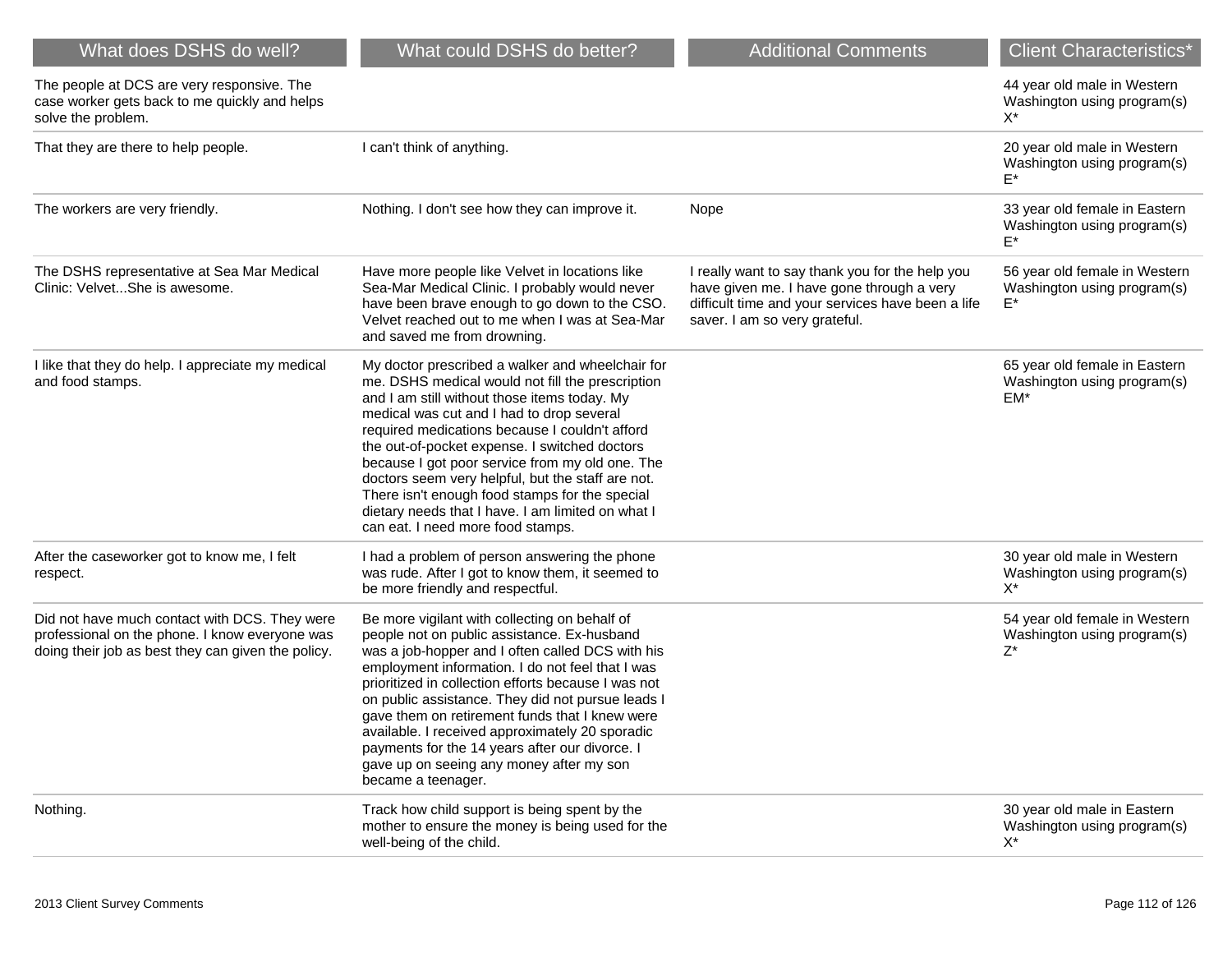| What does DSHS do well?                                                                                                             | What could DSHS do better?                                                                                                                                                                                                                                                                                                                                                                                                                                                                                                                                                  | <b>Additional Comments</b> | <b>Client Characteristics*</b>                                                 |
|-------------------------------------------------------------------------------------------------------------------------------------|-----------------------------------------------------------------------------------------------------------------------------------------------------------------------------------------------------------------------------------------------------------------------------------------------------------------------------------------------------------------------------------------------------------------------------------------------------------------------------------------------------------------------------------------------------------------------------|----------------------------|--------------------------------------------------------------------------------|
| Nothing. You always want more money from me.<br>You always go to my ex first to raise my rate.                                      | ?                                                                                                                                                                                                                                                                                                                                                                                                                                                                                                                                                                           |                            | 48 year old male in Western<br>Washington using program(s)<br>X*               |
| The times that I needed their services it was<br>quick.                                                                             | My girlfriend I live with now, gets food stamps for<br>herself and her daughter, and I got more on my<br>own than she gets now for the two of them.                                                                                                                                                                                                                                                                                                                                                                                                                         | no                         | 37 year old male in Western<br>Washington using program(s)<br>EX*              |
| Nothing.                                                                                                                            | I was taken to court as my ex told DCS that I<br>wasn't paying support, however I was, it went to<br>district court and, \$5000 later, the case was<br>dropped. If you are a mother of a child, I'm sure<br>you appreciate DCS, but on the other hand if you<br>are a father, they are not so supportive.                                                                                                                                                                                                                                                                   | no                         | 47 year old male in Western<br>Washington using program(s)<br>$X^*$            |
| Some of the staff really care and do whatever<br>they can, and even go out of their way to make<br>sure the kids are taken care of. | Most of the staff treat you like you are the bottom<br>of the barrel.                                                                                                                                                                                                                                                                                                                                                                                                                                                                                                       | no                         | 31 year old male in Western<br>Washington using program(s)<br>CEX <sup>*</sup> |
| The fact that they help my kids with medical.                                                                                       | I don't know.                                                                                                                                                                                                                                                                                                                                                                                                                                                                                                                                                               | no                         | 29 year old male in Eastern<br>Washington using program(s)<br>$EX^*$           |
| The convenience.                                                                                                                    | Respond quicker to applications.                                                                                                                                                                                                                                                                                                                                                                                                                                                                                                                                            | no                         | 33 year old male in Western<br>Washington using program(s)<br>$X^*$            |
| Mental Health services were very helpful,<br>respectful and all that kind of stuff. I got lots of<br>help when I was unemployed.    | DCS seems to not want to give me information<br>about court procedures. I need more help to<br>understand this. Is there some low cost legal<br>advice to point me in the right direction? The<br>minute I returned to work all of my benefits<br>eliminated. I would have appreciated a transition.<br>I do not get medical through my employer and<br>medical is critical. I have to pay for medical to<br>maintain my independence. You make it too<br>easy for those who do nothing. For me, who has<br>achieved the goal of return to work, there is no<br>assistance. |                            | 26 year old male in Western<br>Washington using program(s)<br>EHMX*            |
| ESA return calls within 24 hours. They do good<br>work.                                                                             | There are long lines at ESA. There is a long wait<br>(15-30 minutes) on the phone. I left a message.<br>DVR has been slow, and I am unable to get the<br>kind of job that I want. This is probably because<br>of the economy. I do not use the M.D. because I<br>don't feel they are helpful to me. I got two<br>different directions on how to report earning from<br>two different workers. That was confusing. I do<br>not want to do the wrong thing or get in trouble.<br>Please be clear and consistent.                                                              |                            | 36 year old female in Western<br>Washington using program(s)<br>EHMVZ*         |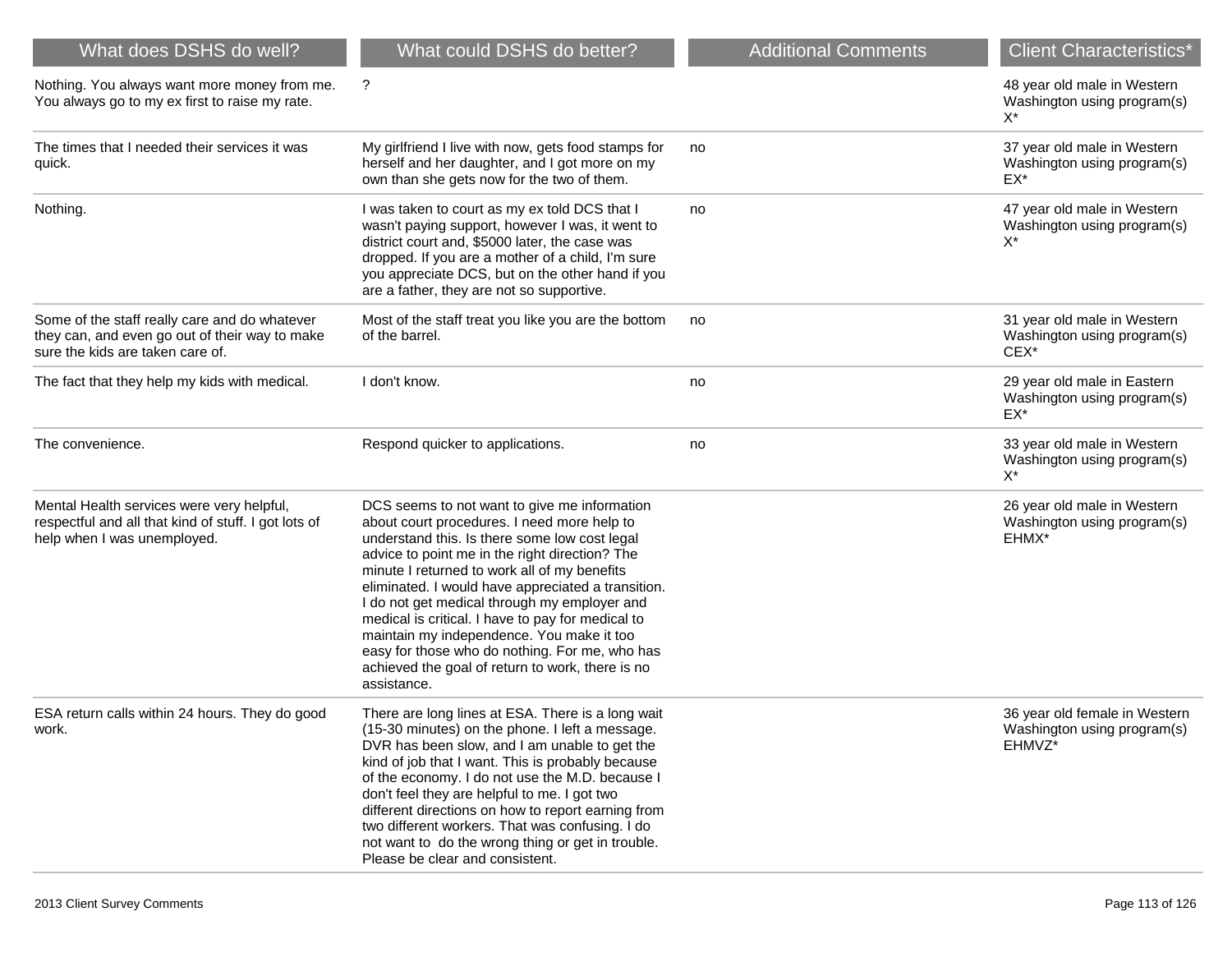| What does DSHS do well?                                                                           | What could DSHS do better?                                                                                                                                                 | <b>Additional Comments</b>                                    | <b>Client Characteristics*</b>                                        |
|---------------------------------------------------------------------------------------------------|----------------------------------------------------------------------------------------------------------------------------------------------------------------------------|---------------------------------------------------------------|-----------------------------------------------------------------------|
| They are there to help people. I appreciate that.                                                 | Increase benefit amounts in cash, medical and<br>food program.                                                                                                             |                                                               | 52 year old male in Western<br>Washington using program(s)<br>$ES^*$  |
| That Medicaid helped pay excessive medical<br>bills.                                              | No suggestions.                                                                                                                                                            |                                                               | 1 year old male in Western<br>Washington using program(s)<br>M*       |
| I like the benefits my family receives. It keeps us<br>from being homeless.                       | They can get nicer people to work there. I would<br>like to be able to get glasses and some dental<br>work through DSHS.                                                   |                                                               | 30 year old female in Western<br>Washington using program(s)<br>CEMZ* |
|                                                                                                   | The person in charge of my case was helpful, but<br>seemed overworked and negative. He was good<br>about returning my calls. It took many months to<br>get any resolution. | Hardcopy received in mail.                                    | 40 year old female in Western<br>Washington using program(s)<br>Z*    |
| Nothing.                                                                                          | They could give you better notice when they are<br>going to cut hours.                                                                                                     | Nope                                                          | 33 year old male in Western<br>Washington using program(s)<br>AEM*    |
| They provide me with medical for my daughter<br>because I could not afford it without their help. | Nothing.                                                                                                                                                                   | Nope                                                          | 8 year old female in Eastern<br>Washington using program(s)<br>M*     |
| They provide me with the medical that I need for<br>my family.                                    | Nothing.                                                                                                                                                                   | Nope                                                          | 2 year old female in Western<br>Washington using program(s)<br>M*     |
| I don't know.                                                                                     | Nothing. I don't know.                                                                                                                                                     | Nope                                                          | 16 year old female in Western<br>Washington using program(s)<br>$M^*$ |
| They provide me with medical for my children.                                                     | Nothing. I don't know.                                                                                                                                                     | <b>No</b>                                                     | 11 year old male in Western<br>Washington using program(s)<br>M*      |
| It is great to have nice person greet you when<br>you come into the office.                       | Nothing. They have done the best that they can.                                                                                                                            | No.                                                           | 14 year old female in Western<br>Washington using program(s)<br>$M^*$ |
| They provided the coverage of medical for my<br>children when I needed it.                        | Nothing.                                                                                                                                                                   | Nope                                                          | 16 year old male in Western<br>Washington using program(s)<br>$M^*$   |
| They are on time with the help they are providing.                                                | Live customer service on the phone. Reduce<br>wait time on the phone.                                                                                                      | I appreciate the services and the help that<br>DSHS provides. | 32 year old male in Western<br>Washington using program(s)<br>EX*     |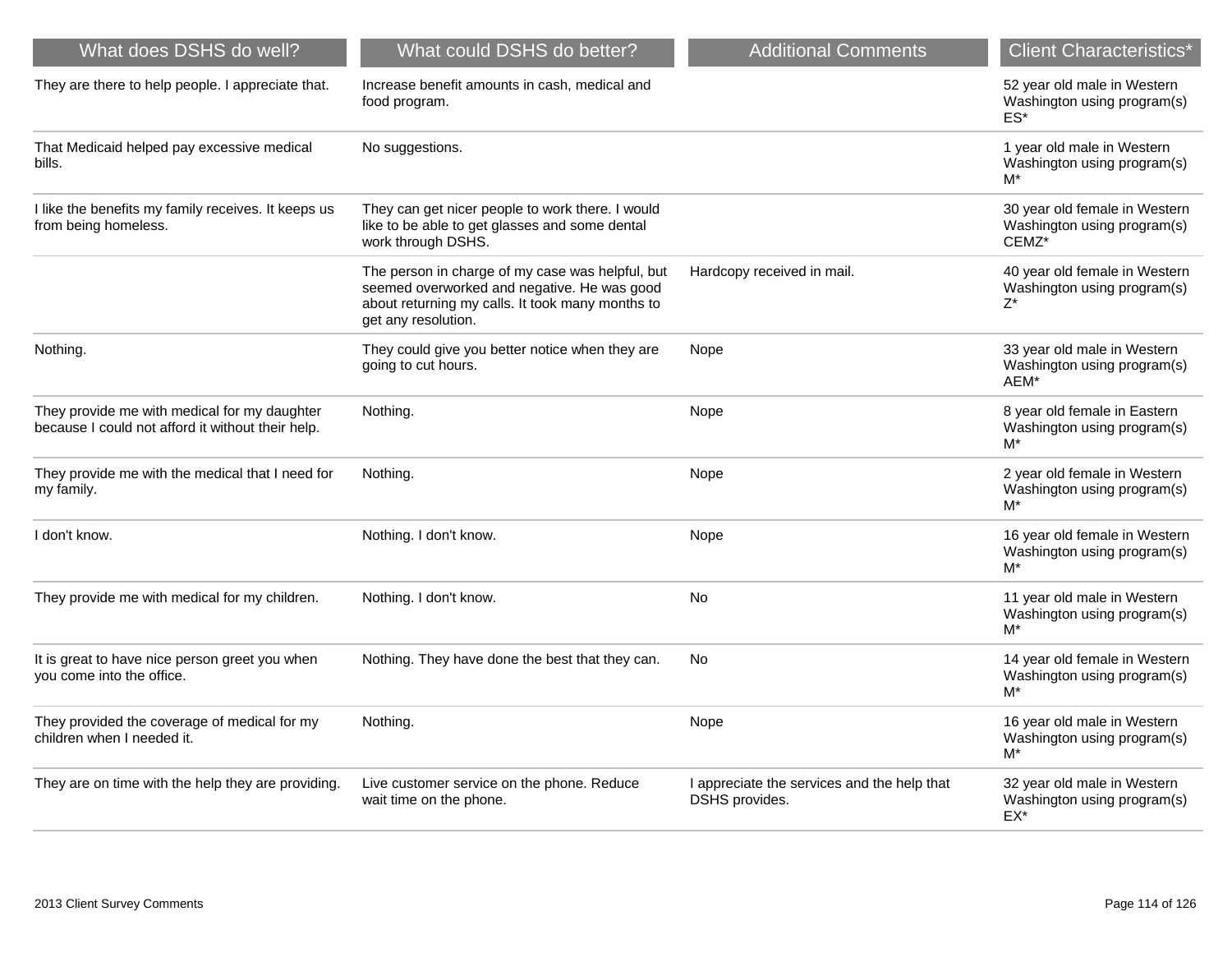| What does DSHS do well?                                                                                                                                                                                                                                                                                                                        | What could DSHS do better?                                                                                                                                                                                                                                                                                                                                                                        | <b>Additional Comments</b> | <b>Client Characteristics*</b>                                        |
|------------------------------------------------------------------------------------------------------------------------------------------------------------------------------------------------------------------------------------------------------------------------------------------------------------------------------------------------|---------------------------------------------------------------------------------------------------------------------------------------------------------------------------------------------------------------------------------------------------------------------------------------------------------------------------------------------------------------------------------------------------|----------------------------|-----------------------------------------------------------------------|
| I really like that they help people who need<br>medical and food assistance. I have friends who<br>are homeless, but they can get food assistance. I<br>lost my birth certificate and social security card<br>and they helped me get it back in just a few<br>weeks and it did not cost me a lot of money. That<br>is when I was 17 years old. | Make it easier for kids nowadays to get checked<br>by a doctor.                                                                                                                                                                                                                                                                                                                                   |                            | 19 year old male in Western<br>Washington using program(s)<br>CEM*    |
| They provide me with medical when I need it.                                                                                                                                                                                                                                                                                                   | They do a good job. Nothing.                                                                                                                                                                                                                                                                                                                                                                      | nope.                      | 17 year old female in Western<br>Washington using program(s)<br>M*    |
| Not much.                                                                                                                                                                                                                                                                                                                                      | Every time I go into the office, I am so confused.<br>Starting with the Kiosk, I have problems with<br>entering errors on it and I get shuffled around<br>and my visit lasts forever. The HMO, Community<br>Health Plan of Washington, has not been easy to<br>deal with, whether it be treatment or medication, I<br>am battling for my medical needs that the Dr.<br>prescribes or says I need. | no                         | 44 year old female in Western<br>Washington using program(s)<br>EHMZ* |
| How easy it was to receive assistance.                                                                                                                                                                                                                                                                                                         | Have more people available to help and get<br>assistance for you.                                                                                                                                                                                                                                                                                                                                 | Nope                       | 24 year old male in Eastern<br>Washington using program(s)<br>$EM*$   |
| I am the only one who works and the medical<br>assistance is wonderful for our family. DSHS is a<br>very great service for us.                                                                                                                                                                                                                 | We have to be on hold on the phone - way too<br>long!                                                                                                                                                                                                                                                                                                                                             |                            | 2 year old male in Western<br>Washington using program(s)<br>M*       |
| Overall friendliness of the workers there, they are<br>very respectful and courteous.                                                                                                                                                                                                                                                          | Maybe seeing people a little bit faster, I have had<br>to wait for hours to see someone to answer a<br>simple question.                                                                                                                                                                                                                                                                           | no                         | 22 year old male in Western<br>Washington using program(s)<br>EMS*    |
| Helping me with my medical bills and food<br>stamps.                                                                                                                                                                                                                                                                                           | They are doing pretty good.                                                                                                                                                                                                                                                                                                                                                                       | no                         | 6 year old male in Western<br>Washington using program(s)<br>M*       |
| They help me out in a snap, pretty efficient.                                                                                                                                                                                                                                                                                                  | They need to up their customer service. It is<br>really hard to get through by phone, up to 2<br>hours.                                                                                                                                                                                                                                                                                           | no                         | 24 year old female in Western<br>Washington using program(s)<br>EMZ*  |
| The timely manner that they get things done in.                                                                                                                                                                                                                                                                                                |                                                                                                                                                                                                                                                                                                                                                                                                   |                            | 27 year old male in Eastern<br>Washington using program(s)<br>EV*     |
| That they were able to help me.                                                                                                                                                                                                                                                                                                                | They could answer their phones quicker, and<br>have the Kiosk be more user friendly, very<br>confusing.                                                                                                                                                                                                                                                                                           | no                         | 42 year old female in Western<br>Washington using program(s)<br>E*    |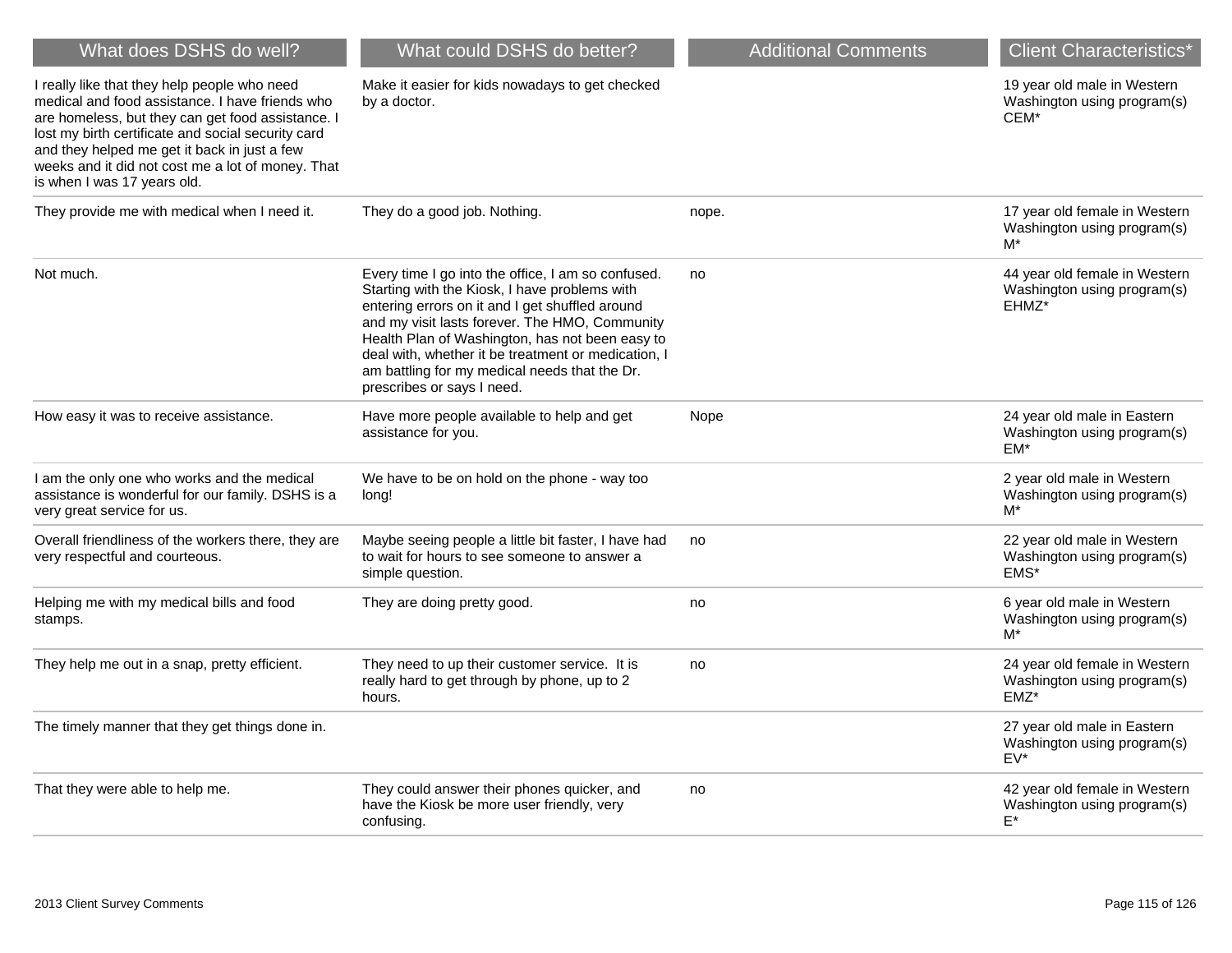| What does DSHS do well?                                                                                                                | What could DSHS do better?                                                                                                                                                                                                                                                                                                                                                                                                                                                                                      | <b>Additional Comments</b> | <b>Client Characteristics*</b>                                        |
|----------------------------------------------------------------------------------------------------------------------------------------|-----------------------------------------------------------------------------------------------------------------------------------------------------------------------------------------------------------------------------------------------------------------------------------------------------------------------------------------------------------------------------------------------------------------------------------------------------------------------------------------------------------------|----------------------------|-----------------------------------------------------------------------|
| They help the needy.                                                                                                                   | I think they need to better check who they<br>provide services to.                                                                                                                                                                                                                                                                                                                                                                                                                                              |                            | 40 year old female in Western<br>Washington using program(s)<br>EZ*   |
| All of their services and they have an<br>understanding of the problems we have. They<br>helped with chemical dependency and day care. |                                                                                                                                                                                                                                                                                                                                                                                                                                                                                                                 |                            | 5 year old female in Western<br>Washington using program(s)<br>CEHMS* |
| I like the help was that offered.                                                                                                      | DCS should be more aggressive about pursuing<br>money from my ex- husband's earnings. I only<br>get \$36. He is working and making good money.<br>This is not fair to our daughter.                                                                                                                                                                                                                                                                                                                             |                            | 45 year old female in Eastern<br>Washington using program(s)<br>Z*    |
| appreciate everything they do. They have been<br>very helpful, especially the counseling and<br>medical provider.                      | The 800 # is answered in a call center far away.<br>It is hard to get a hold of someone.                                                                                                                                                                                                                                                                                                                                                                                                                        |                            | 7 year old female in Western<br>Washington using program(s)<br>CEM*   |
| Everyone is friendly and ready to help me when I<br>call, and that I can get help with food stamps.                                    | Get a better phone service, so you don't have to<br>be on hold for such a long time.                                                                                                                                                                                                                                                                                                                                                                                                                            | no                         | 22 year old female in Western<br>Washington using program(s)<br>F*    |
| Don't know.                                                                                                                            | Better phone service.                                                                                                                                                                                                                                                                                                                                                                                                                                                                                           | no                         | 42 year old male in Eastern<br>Washington using program(s)<br>X*      |
| They are located convenient to where I live.                                                                                           | They could fix their system for recertification, I<br>am fighting with them now, and they are saying I<br>did not do the interview and a letter saying I<br>didn't send them what I should have, but I did<br>have the interview and did give them what they<br>asked for. I keep getting letter from them that<br>are not correct. I've tried to call them and have<br>gone in, and now they tell me to call and make<br>another appointment. It is very frustrating and<br>confusing, and not very efficient. | no                         | 22 year old male in Western<br>Washington using program(s)            |
| They help me get support.                                                                                                              | Have better phone service.                                                                                                                                                                                                                                                                                                                                                                                                                                                                                      | no                         | 37 year old female in Western<br>Washington using program(s)<br>Z*    |
| The people are pretty nice.                                                                                                            | Have a better phone system, impossible to get<br>ahold of someone to talk to.                                                                                                                                                                                                                                                                                                                                                                                                                                   | no                         | 25 year old female in Eastern<br>Washington using program(s)<br>EMS*  |
| They provide medical and food stamps were<br>approved the same day.                                                                    | It would be good for them to call us and see how<br>we are doing, we receive food stamps.                                                                                                                                                                                                                                                                                                                                                                                                                       | no                         | 24 year old female in Western<br>Washington using program(s)<br>$E^*$ |
| They take care of payment disbursement and<br>collection.                                                                              | Stronger penalties for delinquent parents.                                                                                                                                                                                                                                                                                                                                                                                                                                                                      |                            | 37 year old female in Eastern<br>Washington using program(s)<br>Z*    |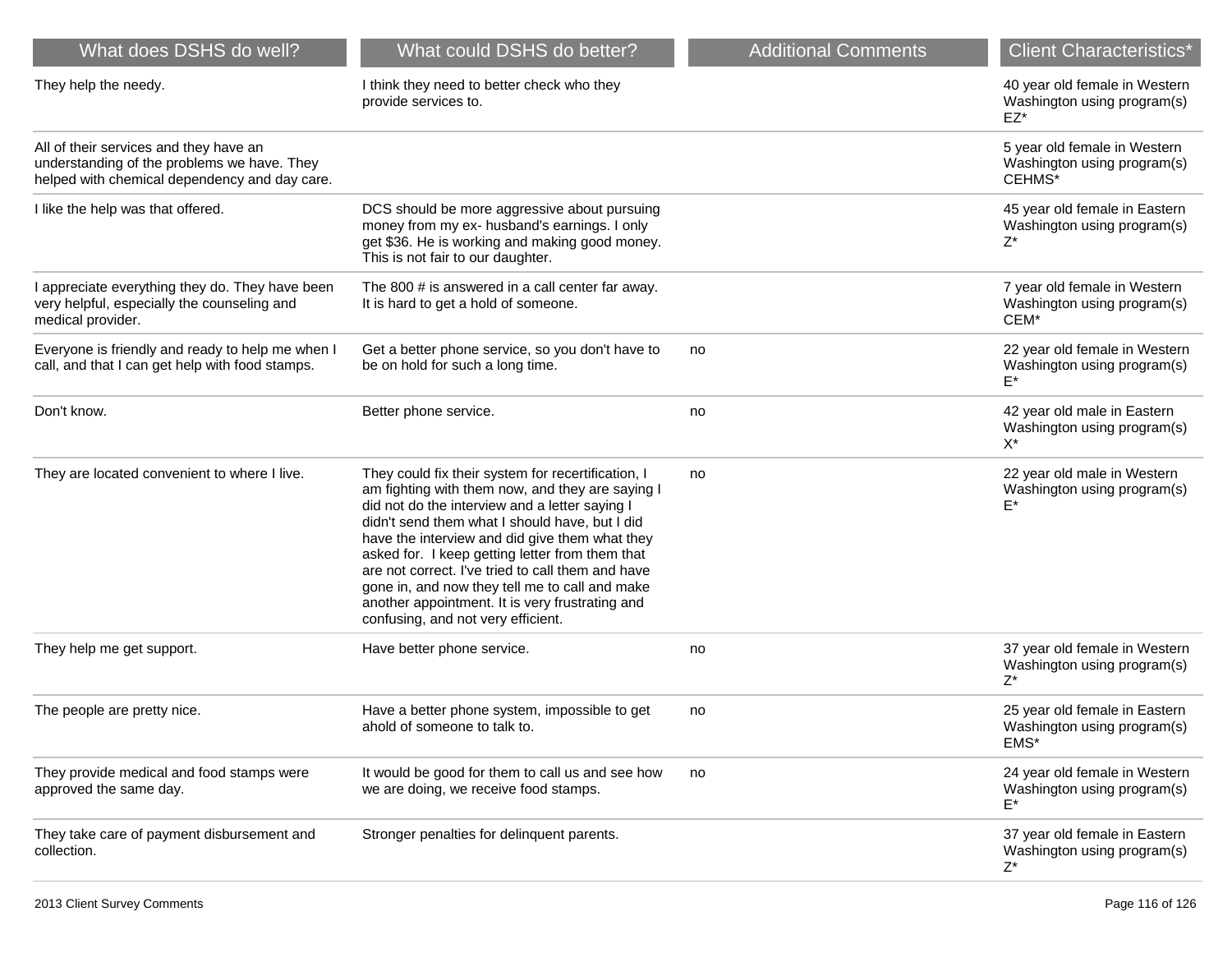| What does DSHS do well?                                                                                                                               | What could DSHS do better?                                                                                                                                                                                                                                                                                                 | <b>Additional Comments</b>                     | <b>Client Characteristics*</b>                                      |
|-------------------------------------------------------------------------------------------------------------------------------------------------------|----------------------------------------------------------------------------------------------------------------------------------------------------------------------------------------------------------------------------------------------------------------------------------------------------------------------------|------------------------------------------------|---------------------------------------------------------------------|
| The services they offer.                                                                                                                              | Understand the people who really need the help.                                                                                                                                                                                                                                                                            |                                                | 29 year old male in Eastern<br>Washington using program(s)<br>EX*   |
| The cash and food benefits have helped greatly<br>due to unemployment. I had a new wife and baby<br>and was very needy.                               | I do not like to go into the office. I think that I<br>don't look deserving. I am Hispanic. I don't think I<br>was told about the services that were available.<br>The workers are not pro-active about what<br>programs were available to help me improve. It<br>feels like I am fighting to receive basic<br>assistance. |                                                | 23 year old male in Eastern<br>Washington using program(s)<br>EMX*  |
| Social workers were open and honest with me. I<br>knew what was going on with the cases. We<br>were preparing for adoption and now have the<br>child. | The length to terminate parental rights seemed<br>longer than needed. One case worker was slow<br>in filing paperwork. Parents and foster parents<br>are in the waiting room together is not a good<br>idea. It felt unsafe.                                                                                               |                                                | 48 year old female in Western<br>Washington using program(s)        |
| The financial help.                                                                                                                                   | Provide graduate school financial help.                                                                                                                                                                                                                                                                                    |                                                | 22 year old male in Eastern<br>Washington using program(s)<br>$V^*$ |
| The receptionist understood my limitations better<br>than my vocational counselor.                                                                    | I am still not able to work so I could not<br>continuing using DSHS services.                                                                                                                                                                                                                                              |                                                | 49 year old male in Western<br>Washington using program(s)<br>$V^*$ |
|                                                                                                                                                       | Have a live person to talk to on the phone and<br>not go thru the phone computer routine.                                                                                                                                                                                                                                  |                                                | 64 year old female in Eastern<br>Washington using program(s)<br>F*  |
| I like how easy it was to go on-line and enter all<br>the information. When I called they were very<br>kind and answered all of my questions.         | I sometimes got mail that was redundant. I would<br>prefer to renew on-line rather than paper. I don't<br>check my US mail everyday. Paper is not how I<br>do business regularly. I check e-mail more<br>regularly. Use e-mail as much as possible.<br>Reduce wait times on the phone. Hire staff to<br>answer the phone.  |                                                | 25 year old male in Eastern<br>Washington using program(s)<br>F*    |
| Well, they are really helpful and take care of my<br>needs.                                                                                           |                                                                                                                                                                                                                                                                                                                            | I want to express that DSHS does a pretty job. | 41 year old male in Western<br>Washington using program(s)<br>EHM*  |
| I like that I can go in and speak to a live person.                                                                                                   | The automated phone system confuses me.<br>There should be an option to talk to a live person<br>for those of us who get confused.                                                                                                                                                                                         |                                                | 31 year old male in Eastern<br>Washington using program(s)<br>E*    |
| I like that I can go to the doctor when I need to<br>and I like my SSI and food stamps.                                                               | Give people a chance, help them out. Don't take<br>their kids away and make them take all kinds of<br>classes before they can see their kids - that's not<br>fair. I haven't seen my kids in 4 or 5 years!                                                                                                                 |                                                | 35 year old male in Western<br>Washington using program(s)<br>CEM*  |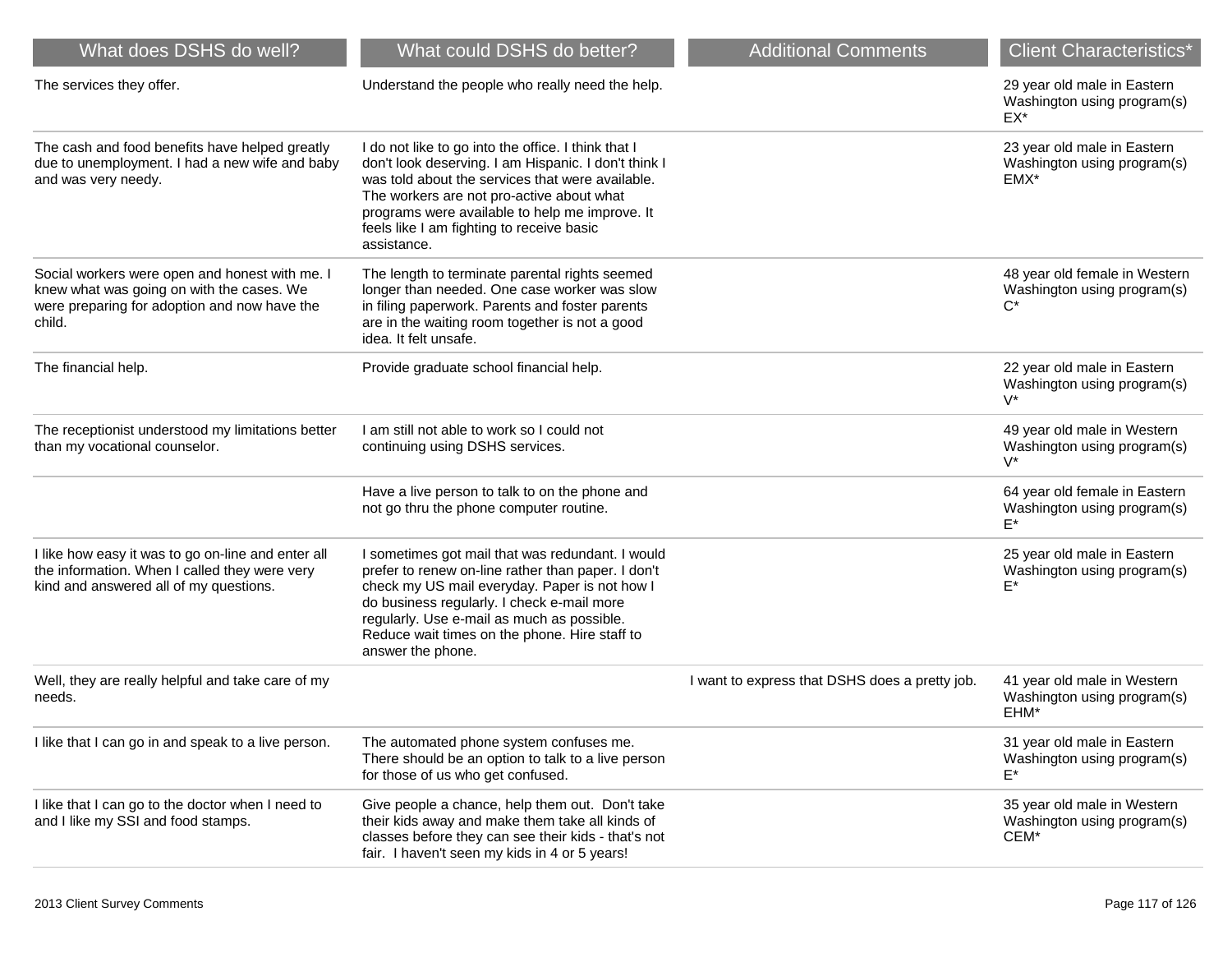| What does DSHS do well?                                                                                                                                                                                                                 | What could DSHS do better?                                                                                                                                                                                                                                                                                                                                                                                                                                                                                   | <b>Additional Comments</b>                                                                                                                                                                                                                                                                                                                                                                                                                                                                                                                                                                                   | <b>Client Characteristics*</b>                                         |
|-----------------------------------------------------------------------------------------------------------------------------------------------------------------------------------------------------------------------------------------|--------------------------------------------------------------------------------------------------------------------------------------------------------------------------------------------------------------------------------------------------------------------------------------------------------------------------------------------------------------------------------------------------------------------------------------------------------------------------------------------------------------|--------------------------------------------------------------------------------------------------------------------------------------------------------------------------------------------------------------------------------------------------------------------------------------------------------------------------------------------------------------------------------------------------------------------------------------------------------------------------------------------------------------------------------------------------------------------------------------------------------------|------------------------------------------------------------------------|
| I like the services. They return calls quickly.                                                                                                                                                                                         |                                                                                                                                                                                                                                                                                                                                                                                                                                                                                                              |                                                                                                                                                                                                                                                                                                                                                                                                                                                                                                                                                                                                              | 35 year old male in Western<br>Washington using program(s)<br>F*       |
| I like that I don't have to go into the office and<br>was interviewed over the phone. I like that I can<br>correspond thru the mail and only once had to go<br>to the CSO office. That was horrible since it was<br>standing room only. |                                                                                                                                                                                                                                                                                                                                                                                                                                                                                                              | I have a college degree but have no income<br>right now. What I notice is that there is a lot of<br>paperwork at DSHS - I believe that folks not as<br>educated as I really don't know exactly what to<br>do. It's not really clear what it takes to get<br>benefits. You just fill out forms and then "they"<br>give you money. It is sort of mysterious what is<br>exactly going on and it seems that it is a bunch<br>of paperwork that is bureaucratic stuff. They<br>don't ask how you are and what you need.<br>Could they say hello and talk to us? It seems<br>that we are just part of an equation. | 42 year old male in Western<br>Washington using program(s)<br>F*       |
| They help people get on their feet, and you must<br>apply for a job to get cash assistance.                                                                                                                                             | Shorter call wait times.                                                                                                                                                                                                                                                                                                                                                                                                                                                                                     |                                                                                                                                                                                                                                                                                                                                                                                                                                                                                                                                                                                                              | 33 year old male in Western<br>Washington using program(s)<br>F*       |
| When I talk to the social worker she answered<br>my questions. The staff were knowledgeable and<br>helpful. I felt more confident after interacting with<br>the social worker.                                                          | It is not clear that you have to log into the<br>computer when you walk into the lobby. The<br>receptionist there seems to not like her job. I'm<br>glad I don't have to go there anymore. I know<br>that there are people who get assistance who<br>should not be getting assistance. They work<br>under the table. Research the applications more<br>thoroughly. Require UA before getting<br>assistance. I am an addict in recovery and I no<br>longer qualify for assistance and am barely<br>making it. |                                                                                                                                                                                                                                                                                                                                                                                                                                                                                                                                                                                                              | 42 year old female in Western<br>Washington using program(s)<br>$EZ^*$ |
| There's nothing I really like best. Some people<br>that have tried to help us in the past have not<br>been the nicest people.                                                                                                           | Train the people to be better at customer service<br>and not be so judgmental.                                                                                                                                                                                                                                                                                                                                                                                                                               | Client wanted me to note that she had a<br>horrible experience in the Vancouver CSO,<br>where she went for her food stamps and some<br>temporary emergency money. She said she<br>was treated like a criminal, like she had done<br>something wrong, and left the office in tears.                                                                                                                                                                                                                                                                                                                           | 49 year old male in Western<br>Washington using program(s)<br>E*       |
| They were really kind and provided me with the<br>necessary medical that I needed.                                                                                                                                                      | Nothing.                                                                                                                                                                                                                                                                                                                                                                                                                                                                                                     | Nope                                                                                                                                                                                                                                                                                                                                                                                                                                                                                                                                                                                                         | 59 year old female in Western<br>Washington using program(s)<br>$M^*$  |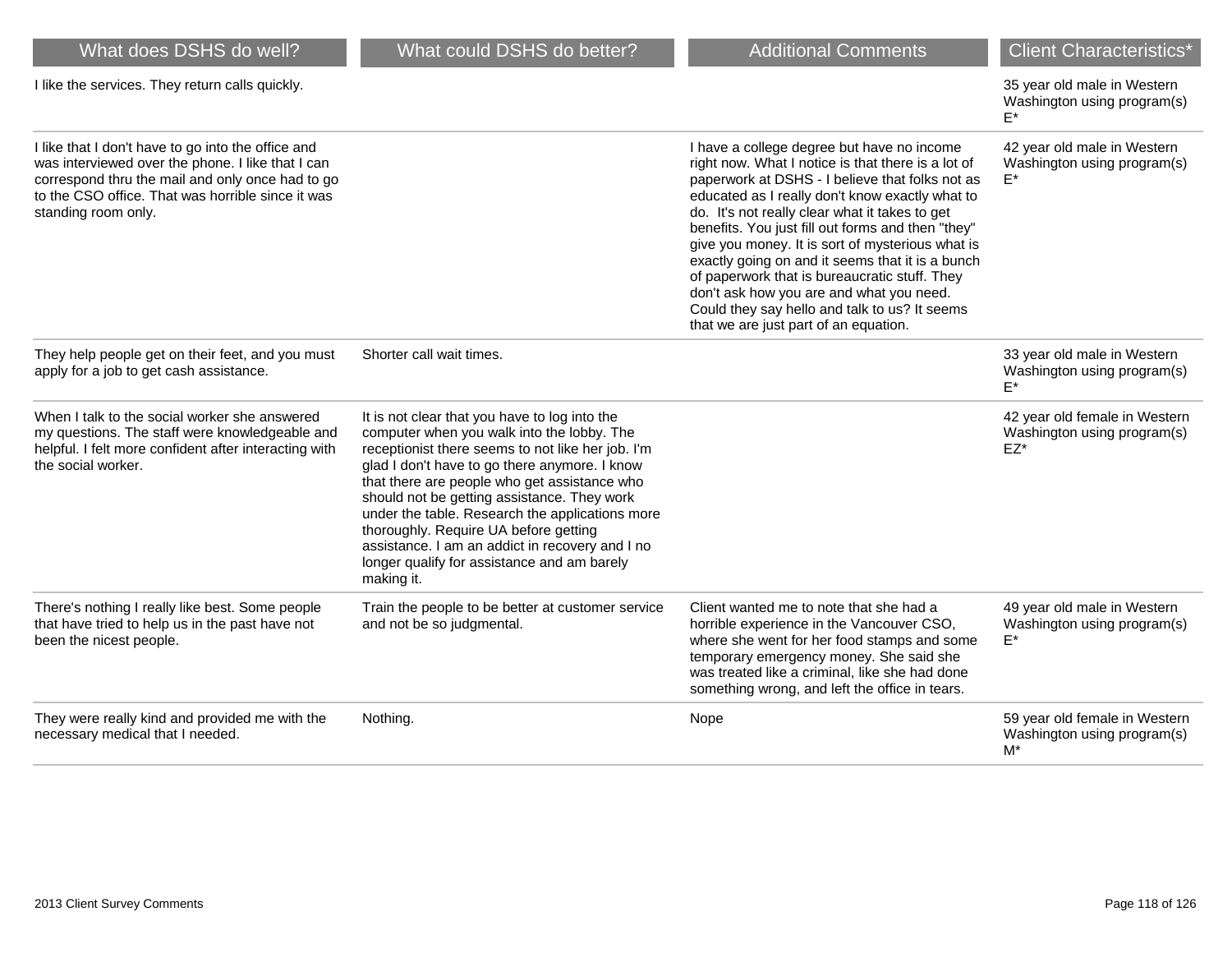| What does DSHS do well?                                                                                                                                                                                                     | What could DSHS do better?                                                                                                                                                                                                                                                                                                                                                      | <b>Additional Comments</b>                                               | <b>Client Characteristics*</b>                                       |
|-----------------------------------------------------------------------------------------------------------------------------------------------------------------------------------------------------------------------------|---------------------------------------------------------------------------------------------------------------------------------------------------------------------------------------------------------------------------------------------------------------------------------------------------------------------------------------------------------------------------------|--------------------------------------------------------------------------|----------------------------------------------------------------------|
| I thought they provided a comfortable<br>atmosphere to apply for services. My application<br>went easily. It is difficult being out of work in and<br>in need. I got very efficient service, very kind and<br>professional. | It bothers me when I see fraud and abuse, like<br>people trying to get cash from the food card by<br>offering shoppers to purchase groceries for them<br>and them getting the cash. I feel like I get<br>targeted by these people. It feels like being<br>harassed. Not sure if much can be done about<br>this. Perhaps this is something the grocery<br>manager could address. |                                                                          | 51 year old male in Western<br>Washington using program(s)           |
| It feels like it is a private application process,<br>they do not look down on me. I hear that other<br>states are not so nice.                                                                                             | The waiting room could use new toys for the kids.                                                                                                                                                                                                                                                                                                                               | I'm glad you are checking to find out how<br>people feel about services. | 56 year old female in Western<br>Washington using program(s)<br>E*   |
| I like when I find the right person who can explain<br>things clearly.                                                                                                                                                      | Unfortunately there are some who are just<br>rushing through the process and do not explain<br>things. My daughter, my son and I were cut off<br>because I did not appear for a review. I did not<br>receive a notification of a review date. I had to<br>resubmit the paperwork.                                                                                               |                                                                          | 3 year old female in Eastern<br>Washington using program(s)<br>EM*   |
| They provide me with medical for my child and<br>food stamps for my family.                                                                                                                                                 | They need to be more kind to the customer.<br>They need to improve their phone system.                                                                                                                                                                                                                                                                                          | Nope                                                                     | 45 year old male in Western<br>Washington using program(s)<br>F*     |
| The workers provide me with the necessary help<br>needed to care for the relatives and my children<br>with food stamps and medical.                                                                                         | Improve the phone call centers.                                                                                                                                                                                                                                                                                                                                                 | Nope                                                                     | 35 year old female in Eastern<br>Washington using program(s)<br>E*   |
| I like the fact that you can get help on line rather<br>than going in and talking to someone.                                                                                                                               | The workers are sometimes rude and not<br>enjoyable to talk to when I go into the office.                                                                                                                                                                                                                                                                                       | Nope.                                                                    | 37 year old female in Eastern<br>Washington using program(s)<br>E*   |
| They are understanding and empathetic, and<br>they see the big picture as far as your needs.                                                                                                                                | It's a tough job, not sure.                                                                                                                                                                                                                                                                                                                                                     | no                                                                       | 46 year old male in Eastern<br>Washington using program(s)<br>VX*    |
| Not sure.                                                                                                                                                                                                                   | Not sure.                                                                                                                                                                                                                                                                                                                                                                       | no                                                                       | 25 year old male in Western<br>Washington using program(s)<br>CEMSX* |
| Easy access to get there, and they are courteous<br>to me.                                                                                                                                                                  | Get better phone services.                                                                                                                                                                                                                                                                                                                                                      | no                                                                       | 18 year old male in Western<br>Washington using program(s)<br>EHMX*  |
| Not sure.                                                                                                                                                                                                                   | I can't think of anything.                                                                                                                                                                                                                                                                                                                                                      | no                                                                       | 27 year old male in Western<br>Washington using program(s)<br>ES*    |
| I like that DSHS helped me in times when I really<br>needed it with food and alcohol treatment. It<br>worked!                                                                                                               | Maybe have more staff or another office. It takes<br>6 to 8 hours to get help now.                                                                                                                                                                                                                                                                                              |                                                                          | 22 year old male in Western<br>Washington using program(s)<br>EMS*   |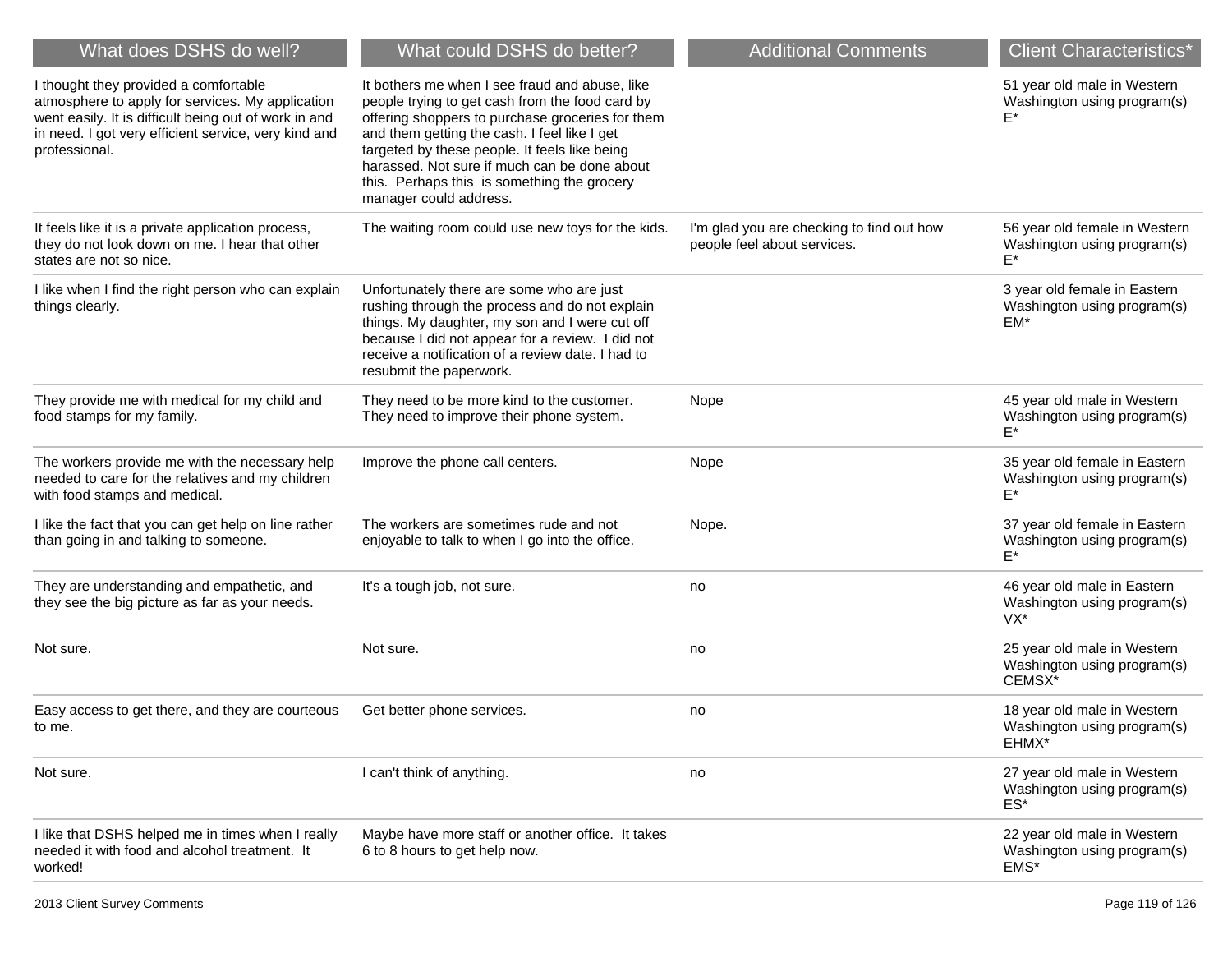| What does DSHS do well?                                                                                                                                                                       | What could DSHS do better?                                                                                                                                                                                                                                                                                                                                                                                                                                                                                                                                                                                                                                                                                                                            | <b>Additional Comments</b>                                         | <b>Client Characteristics*</b>                                        |
|-----------------------------------------------------------------------------------------------------------------------------------------------------------------------------------------------|-------------------------------------------------------------------------------------------------------------------------------------------------------------------------------------------------------------------------------------------------------------------------------------------------------------------------------------------------------------------------------------------------------------------------------------------------------------------------------------------------------------------------------------------------------------------------------------------------------------------------------------------------------------------------------------------------------------------------------------------------------|--------------------------------------------------------------------|-----------------------------------------------------------------------|
| I like that they have helped me when I needed<br>help. I have not been discriminated against.                                                                                                 |                                                                                                                                                                                                                                                                                                                                                                                                                                                                                                                                                                                                                                                                                                                                                       |                                                                    | 33 year old male in Western<br>Washington using program(s)<br>EMX*    |
| The medical they provide children is good. They<br>were helpful and courteous years ago when I first<br>applied.                                                                              | I have been on DSHS for a long time, the<br>experience I have had them, when I was first on,<br>they were very helpful, but as I was on longer (on<br>SSI) they have not provided good service to me<br>now. I feel the longer someone is on they treat<br>you rudely or are not as helpful. They belittle<br>you or make you feel like you are not worthy of<br>their help, as you should have figured out how to<br>make it on your own by now, etc. I feel that<br>medical coverage for people who are struggling<br>DO need dental and eye care coverage, my son<br>is 22yrs and is almost legally blind and his<br>medical does not cover, he has 2200 in both<br>eyes. I think Obama should have added a<br>clause to help people in this case. | I hope that with my and others input, Obama<br>will consider them. | 47 year old female in Eastern<br>Washington using program(s)<br>EMZ*  |
| Gosh, I can't say I like it. It's something I have to<br>do. They are looking out for the children.                                                                                           | I don't really know. I don't know the ins and outs<br>of the system, so it's hard for me to say.                                                                                                                                                                                                                                                                                                                                                                                                                                                                                                                                                                                                                                                      |                                                                    | 39 year old male in Western<br>Washington using program(s)<br>$X^*$   |
| The staff are bi-lingual and understand what she<br>is trying to say.                                                                                                                         | Talk to her over the phone instead of having to<br>go there. The phone service is not good.                                                                                                                                                                                                                                                                                                                                                                                                                                                                                                                                                                                                                                                           |                                                                    | 74 year old female in Eastern<br>Washington using program(s)<br>AEMZ* |
| I appreciate the help that they give me.                                                                                                                                                      |                                                                                                                                                                                                                                                                                                                                                                                                                                                                                                                                                                                                                                                                                                                                                       |                                                                    | 47 year old male in Western<br>Washington using program(s)<br>CEMSB*  |
| I like that they helped me get my priorities<br>together. I can rely on them for help.                                                                                                        | Reduce the wait time of the lines at CSO.                                                                                                                                                                                                                                                                                                                                                                                                                                                                                                                                                                                                                                                                                                             |                                                                    | 25 year old male in Western<br>Washington using program(s)<br>CEMSX*  |
|                                                                                                                                                                                               | I could not see my regular doctor because he<br>doesn't take medical coupons.                                                                                                                                                                                                                                                                                                                                                                                                                                                                                                                                                                                                                                                                         |                                                                    | 62 year old male in Western<br>Washington using program(s)<br>AEMS*   |
| SNAP is consistently on time every month! They<br>answer the phone promptly and they give me the<br>information I need. I use the automated dialing<br>system and I get what I need that way. | Offer Medicaid last longer than 6 months. I got<br>no notification that it was going to expire. I had<br>some medical services in play that did not get<br>covered because I was unaware of the expiration<br>date.                                                                                                                                                                                                                                                                                                                                                                                                                                                                                                                                   |                                                                    | 43 year old male in Western<br>Washington using program(s)<br>EMS*    |
| Communication about my needs and what's<br>available.                                                                                                                                         | Respond in timely manner.                                                                                                                                                                                                                                                                                                                                                                                                                                                                                                                                                                                                                                                                                                                             |                                                                    | 33 year old female in Western<br>Washington using program(s)<br>$V^*$ |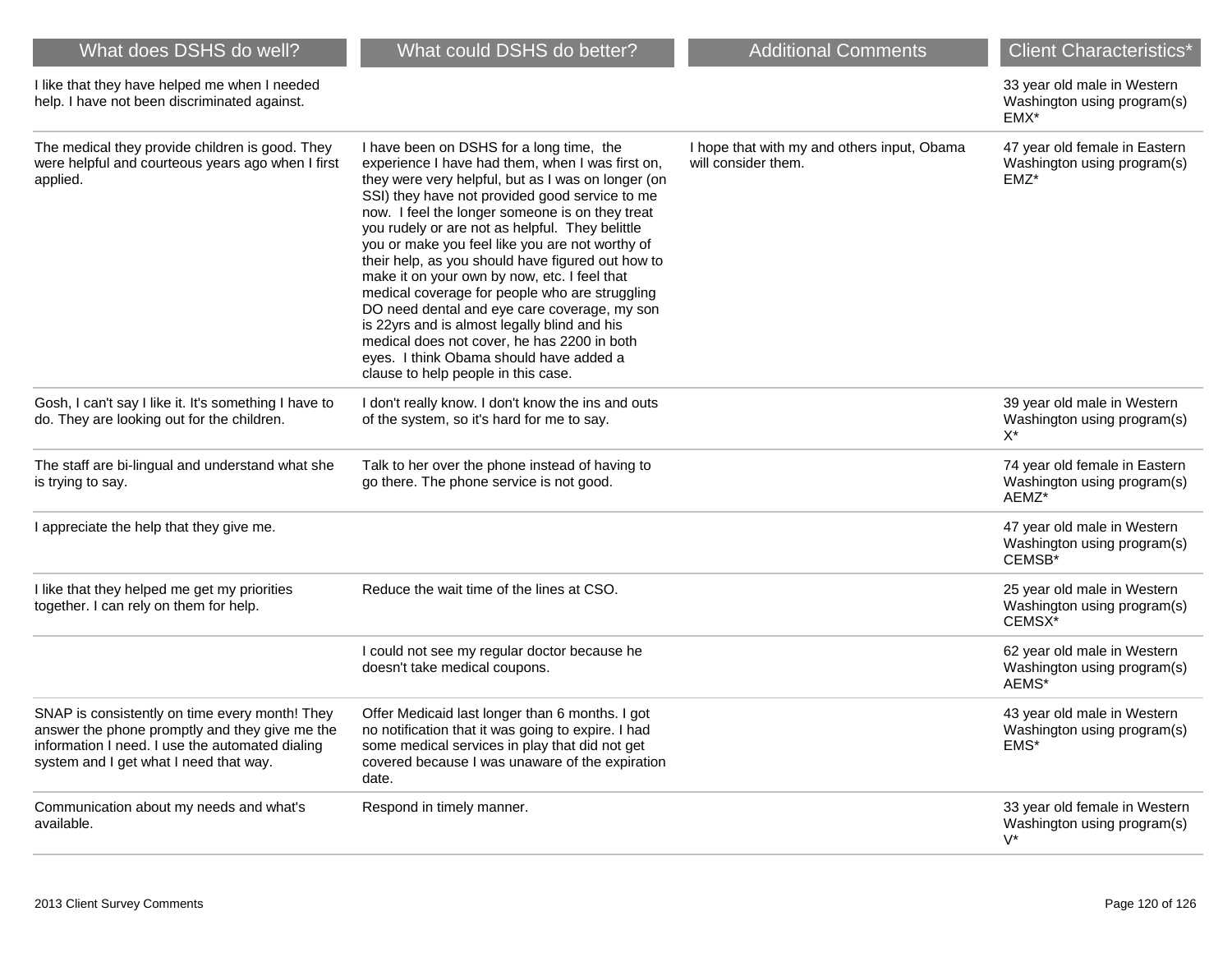| What does DSHS do well?                                                                           | What could DSHS do better?                                                                                                                                                                                                            | <b>Additional Comments</b> | <b>Client Characteristics*</b>                                        |
|---------------------------------------------------------------------------------------------------|---------------------------------------------------------------------------------------------------------------------------------------------------------------------------------------------------------------------------------------|----------------------------|-----------------------------------------------------------------------|
| The food stamp people are very kind.                                                              | CPS needs a lot of work. There are people who<br>are not qualified to do their jobs, in my opinion.<br>The social worker lied in court about services<br>she said she provided but never did. She did not<br>return messages for two. |                            | 25 year old male in Eastern<br>Washington using program(s)<br>CESX*   |
| It is nice to get some help.                                                                      |                                                                                                                                                                                                                                       |                            | 48 year old male in Western<br>Washington using program(s)<br>$F^*$   |
| Easy to get info. Helpful staff.                                                                  |                                                                                                                                                                                                                                       |                            | 53 year old female in Eastern<br>Washington using program(s)<br>$Z^*$ |
| They have helped me get into the drug and<br>alcohol program.                                     | Get more food stamps.                                                                                                                                                                                                                 | Nope                       | 25 year old male in Western<br>Washington using program(s)<br>EMS*    |
| Everything I have needed. They have handled<br>things quickly.                                    | Make people available to take phone calls. Too<br>long a wait on the phone. Hire more staff.                                                                                                                                          |                            | 34 year old female in Eastern<br>Washington using program(s)<br>EX*   |
| They have provided me with food stamps and<br>medical for my family.                              | Nothing. I don't know.                                                                                                                                                                                                                | <b>No</b>                  | 29 year old male in Eastern<br>Washington using program(s)<br>EMX*    |
| They provided me with the necessary information<br>when I needed it.                              | Nothing.                                                                                                                                                                                                                              | No                         | 38 year old male in Eastern<br>Washington using program(s)<br>$X^*$   |
| The department keeps track of the amount of<br>support that I pay each month.                     | Nothing.                                                                                                                                                                                                                              | No                         | 41 year old male in Western<br>Washington using program(s)<br>$X^*$   |
| They have provided medical and food stamps for<br>my family and I am very grateful.               | Provide housing in a faster way when needed.                                                                                                                                                                                          | No                         | 25 year old male in Western<br>Washington using program(s)<br>CEMX*   |
| I liked that I could pay my support payments on<br>line and that the kept track of what was paid. | More quicker respond to requests.                                                                                                                                                                                                     | No                         | 41 year old female in Eastern<br>Washington using program(s)<br>$X^*$ |
| They have helped me with food stamps and<br>medical when I needed it.                             | Nothing.                                                                                                                                                                                                                              | <b>No</b>                  | 33 year old male in Western<br>Washington using program(s)<br>EMX*    |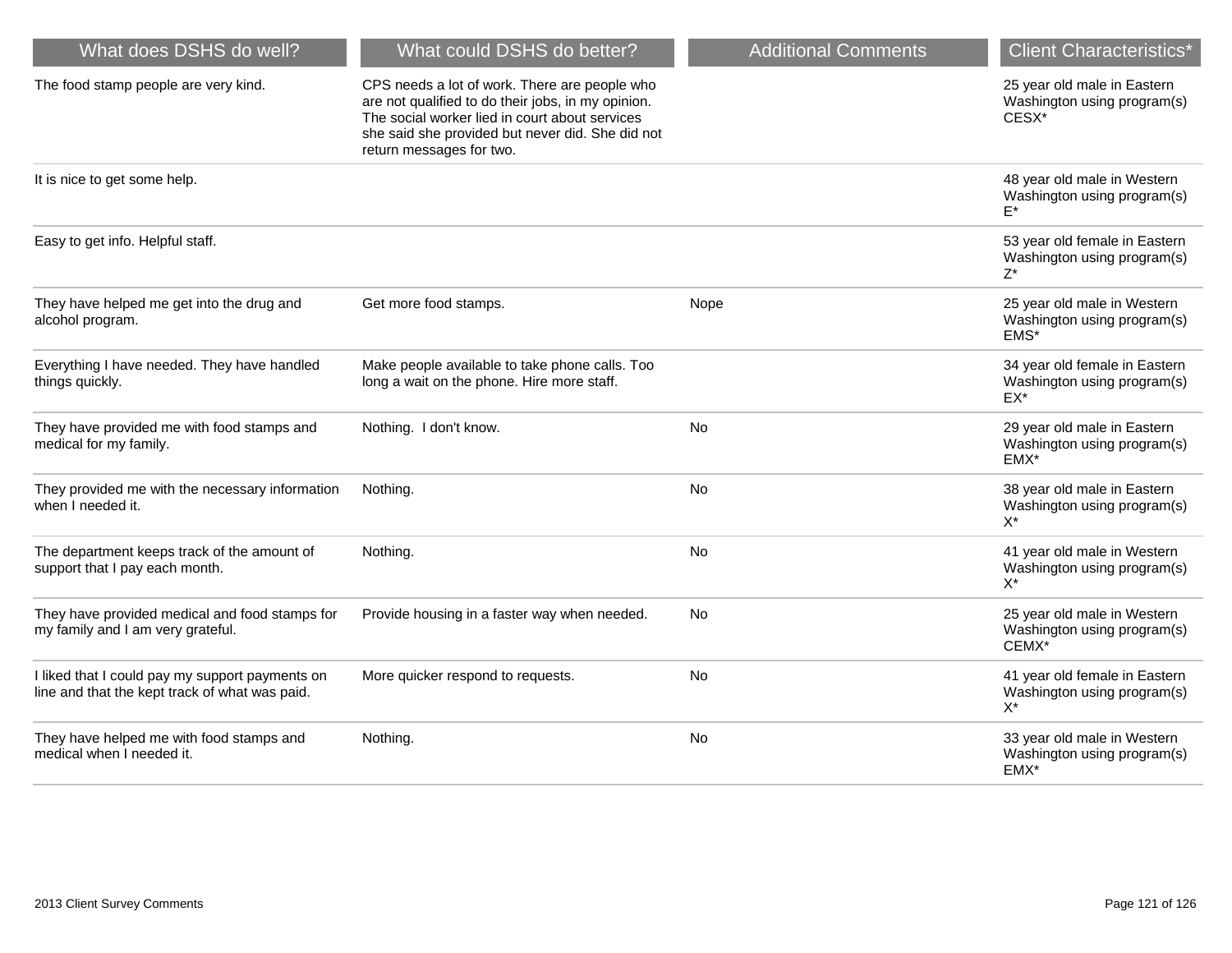| What does DSHS do well?                                                                                                                                                                                                                                                                                                                              | What could DSHS do better?                                                                                                                                          | <b>Additional Comments</b>                                                                                                                                                                                                                                                                                                                                                                                                                                                                                                                                                                                                                                         | <b>Client Characteristics*</b>                                          |
|------------------------------------------------------------------------------------------------------------------------------------------------------------------------------------------------------------------------------------------------------------------------------------------------------------------------------------------------------|---------------------------------------------------------------------------------------------------------------------------------------------------------------------|--------------------------------------------------------------------------------------------------------------------------------------------------------------------------------------------------------------------------------------------------------------------------------------------------------------------------------------------------------------------------------------------------------------------------------------------------------------------------------------------------------------------------------------------------------------------------------------------------------------------------------------------------------------------|-------------------------------------------------------------------------|
| N/A                                                                                                                                                                                                                                                                                                                                                  | no comment                                                                                                                                                          | Client made following comments: After DSSX<br>questions: "DSHS questions are mostly not<br>necessary because the questions only reflect<br>partial answers for partial questions. For<br>instance, Question 16 - yes, DSHS takes<br>money from my accounts and gives them to<br>my son's accounts. Use His Smartphone: "I<br>would use my smart phone only if I need to."<br>Voter Registration: "But registering to vote or<br>to find out if a person is registered is not the<br>responsibility of DSHS and should not be."<br>Diversity #62: 'Because I haven't had to talk to<br>them in the past four years." NOTE: This was<br>a mail in survey completion. | 42 year old male in Western<br>Washington using program(s)<br>X*        |
| Looking at things from many different aspects.<br>90% of staff including social workers have all be<br>extremely pleasant to work with. They work hard<br>and have tough jobs. Generally individuals doing<br>transportation, licensing, social workers have<br>been wonderful. I know they are doing the best<br>job and want to help the children. | Do things in a timely manner. We are still waiting<br>for paper work from the social worker to arrive in<br>the mail that was promised over a month ago.            |                                                                                                                                                                                                                                                                                                                                                                                                                                                                                                                                                                                                                                                                    | 50 year old female in Western<br>Washington using program(s)<br>C*      |
| They have provided me with medical for my<br>grandchildren and given me help when I have<br>needed it.                                                                                                                                                                                                                                               | More employees to answer their phones in a<br>timely matter.                                                                                                        | Nope                                                                                                                                                                                                                                                                                                                                                                                                                                                                                                                                                                                                                                                               | 9 year old female in Western<br>Washington using program(s)<br>CEM*     |
| The people at ESA. I got to talk to once I was<br>eligible seemed to care about what I had to say.                                                                                                                                                                                                                                                   | Create a better system to serve the crowd ESA.<br>Now you have no way of knowing how long the<br>wait is going to be when you check in.                             |                                                                                                                                                                                                                                                                                                                                                                                                                                                                                                                                                                                                                                                                    | 23 year old male in Western<br>Washington using program(s)<br>ES*       |
| They offered [Identifying Data Redacted] medical<br>and food stamps.                                                                                                                                                                                                                                                                                 | It is difficult for juveniles to get treatment. Case<br>managers (social workers) should make a plan<br>with client about how to care for his health.               |                                                                                                                                                                                                                                                                                                                                                                                                                                                                                                                                                                                                                                                                    | 17 year old male in Western<br>Washington using program(s)<br>$M^*$     |
| I appreciate the help being there.                                                                                                                                                                                                                                                                                                                   |                                                                                                                                                                     |                                                                                                                                                                                                                                                                                                                                                                                                                                                                                                                                                                                                                                                                    | 23 year old male in Western<br>Washington using program(s)<br>EV*       |
| They always help me no matter what, when I'm<br>pregnant or having a baby.                                                                                                                                                                                                                                                                           | I don't know.                                                                                                                                                       |                                                                                                                                                                                                                                                                                                                                                                                                                                                                                                                                                                                                                                                                    | 25 year old female in Western<br>Washington using program(s)<br>EX*     |
| Nothing.                                                                                                                                                                                                                                                                                                                                             | They need to have more staff answer the phones<br>and do reviews after 2:00, and they need to<br>make an exception for the people that don't<br>abuse the EBT card. | No                                                                                                                                                                                                                                                                                                                                                                                                                                                                                                                                                                                                                                                                 | 25 year old female in Western<br>Washington using program(s)<br>$CMB^*$ |
| Nothing.                                                                                                                                                                                                                                                                                                                                             | Nothing.                                                                                                                                                            | No                                                                                                                                                                                                                                                                                                                                                                                                                                                                                                                                                                                                                                                                 | 32 year old female in Western<br>Washington using program(s)<br>$C^*$   |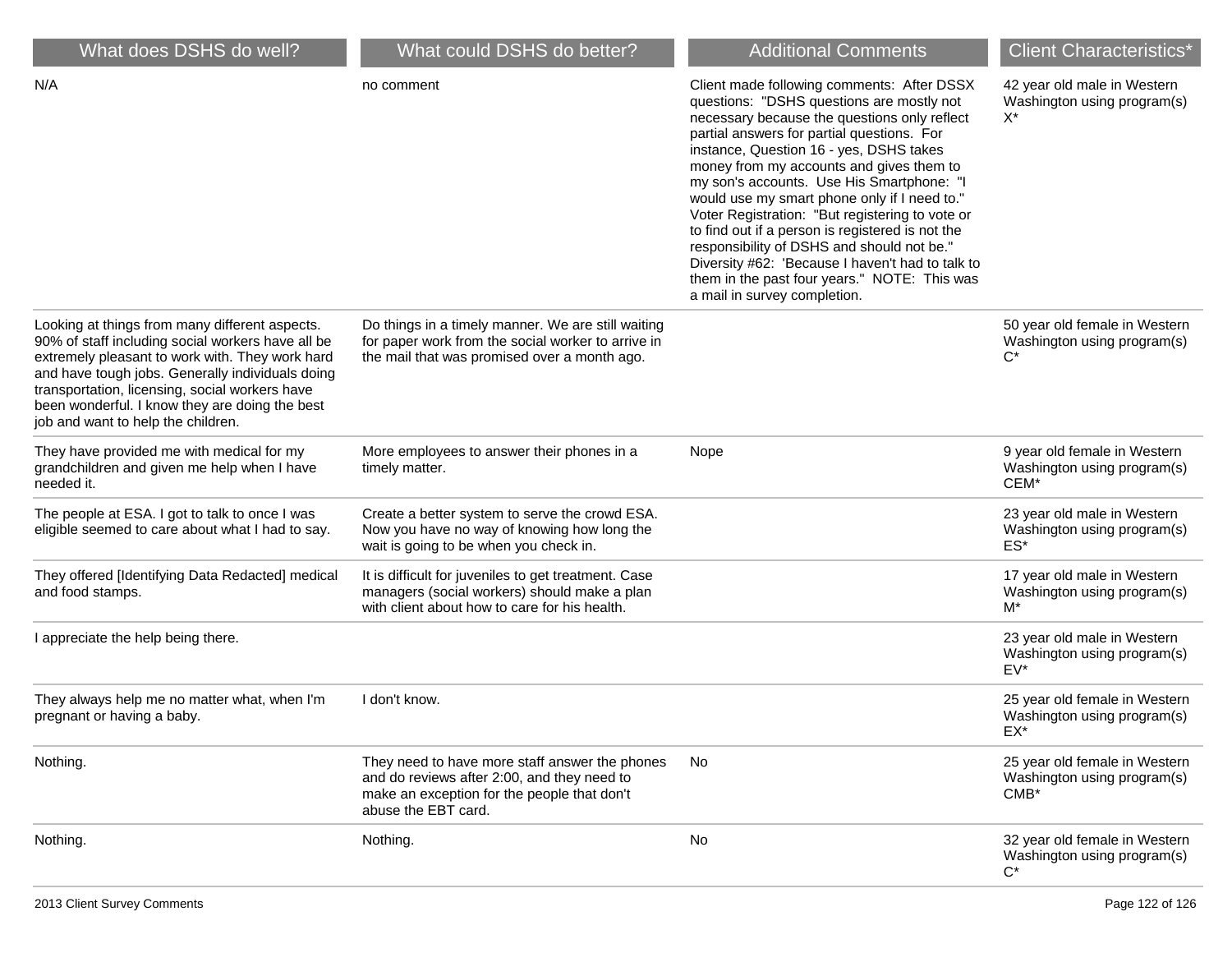| What does DSHS do well?                                                                                                                                                                                                                                                                                                                                                                                                                                   | What could DSHS do better?                                                                                                                                                                                                                                                                  | <b>Additional Comments</b> | <b>Client Characteristics*</b>                                        |
|-----------------------------------------------------------------------------------------------------------------------------------------------------------------------------------------------------------------------------------------------------------------------------------------------------------------------------------------------------------------------------------------------------------------------------------------------------------|---------------------------------------------------------------------------------------------------------------------------------------------------------------------------------------------------------------------------------------------------------------------------------------------|----------------------------|-----------------------------------------------------------------------|
| They have provided with food stamps and<br>medical assistance.                                                                                                                                                                                                                                                                                                                                                                                            | They need to improve the shorter wait time in the<br>office. Improve the call center so that you do not<br>have to wait a long time to get an answer.                                                                                                                                       | Nope.                      | 25 year old male in Western<br>Washington using program(s)<br>$CE^*$  |
| They do provide people with help that need it.                                                                                                                                                                                                                                                                                                                                                                                                            | Making sure that people return calls quickly. Last<br>time I called, they didn't' call me back for 2 days.<br>I needed help right away. I am disabled and it is<br>hard for me to go into the office, I would rather<br>they do my interviews and process over the<br>phone or by Internet. |                            | 26 year old female in Western<br>Washington using program(s)<br>CEM*  |
| Can't think of anything.                                                                                                                                                                                                                                                                                                                                                                                                                                  | Don't know.                                                                                                                                                                                                                                                                                 | no                         | 22 year old male in Eastern<br>Washington using program(s)<br>$EX^*$  |
| The staff honestly seems to care about my<br>needs.                                                                                                                                                                                                                                                                                                                                                                                                       | Make it easier to talk to someone on the phone<br>without waiting on hold so long.                                                                                                                                                                                                          | no                         | 39 year old male in Western<br>Washington using program(s)            |
| I have never had to ask for much from DSHS -<br>so I've always got treated with respect.                                                                                                                                                                                                                                                                                                                                                                  | I have no concerns and no suggestions.                                                                                                                                                                                                                                                      | no                         | 14 year old female in Eastern<br>Washington using program(s)<br>M*    |
| They try to help. Their hands are somewhat tied.<br>There's only so much they can do to help.                                                                                                                                                                                                                                                                                                                                                             | Talk to people more to inform them of what they<br>can or cannot get. I don't have any way to get to<br>their office. I don't have enough money for<br>buses, and have no car.                                                                                                              |                            | 36 year old male in Western<br>Washington using program(s)<br>EHMSVX* |
| I'm happy to have the resources available<br>because we'd really be in trouble. They have<br>been a lifesaver for our family!                                                                                                                                                                                                                                                                                                                             | The amount of TANF is hard to get by with. I<br>know that has something to do with the budget,<br>but it's hard. Occasionally, we've had some<br>people who where really rude - made us feel<br>worthless and low.                                                                          |                            | 43 year old male in Western<br>Washington using program(s)<br>EMS*    |
| It was very hard to come to terms with my<br>situation and get up the nerve/resolve to ask for<br>help. I initially was denied; but during the follow-<br>up interview the woman who helped me made<br>me feel okay - even explained what I had to fill<br>out being a student and self-employed. It was a<br>huge relief - I had lost my job, my apartment, my<br>phone - but it worked out for the best 12 months<br>later, but I didn't need any more. | Make self-employed information more readily<br>available.                                                                                                                                                                                                                                   |                            | 30 year old male in Western<br>Washington using program(s)<br>E*      |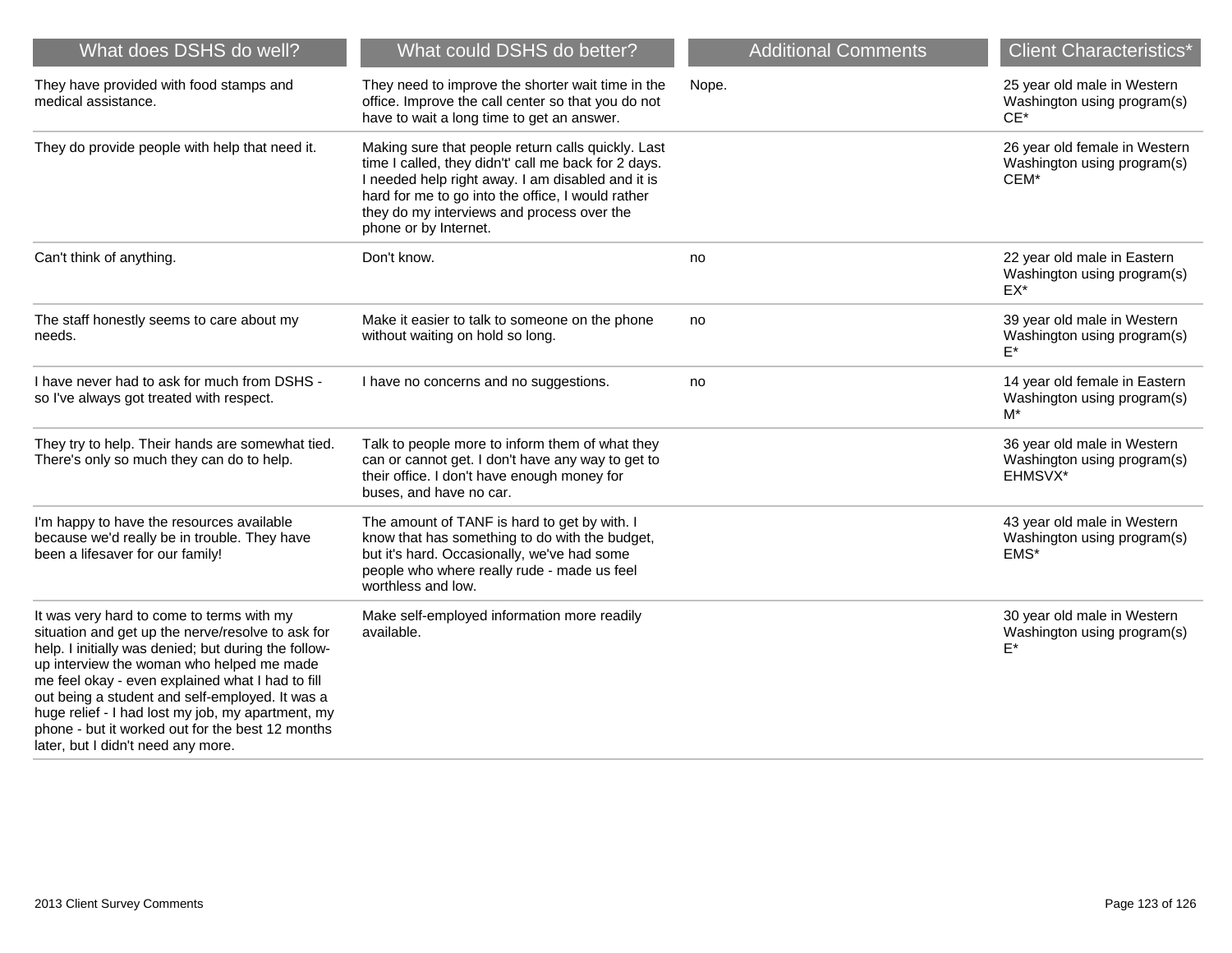| What does DSHS do well?                                                                                                                                                                                                                                                               | What could DSHS do better?                                                                                                                                                                                                                                                                                                                                                                                                                                                                                                                                             | <b>Additional Comments</b>                                                                                                                                                                                                                             | <b>Client Characteristics*</b>                                         |
|---------------------------------------------------------------------------------------------------------------------------------------------------------------------------------------------------------------------------------------------------------------------------------------|------------------------------------------------------------------------------------------------------------------------------------------------------------------------------------------------------------------------------------------------------------------------------------------------------------------------------------------------------------------------------------------------------------------------------------------------------------------------------------------------------------------------------------------------------------------------|--------------------------------------------------------------------------------------------------------------------------------------------------------------------------------------------------------------------------------------------------------|------------------------------------------------------------------------|
| Services from the tribe are great. Caregiver<br>connection posting is good, but training for foster<br>is not easy to find on the web. Beda?chelh has<br>been very timely and supportive to the foster<br>child I have because she is tribal. DSHS staff<br>have not been so helpful. | Update the website with currently staff phone<br>numbers. Resolving concerns is hidden under<br>the banner. That is not accessible. Treat foster<br>parents like part of the team. On-line foster<br>parent training times out and is not user friendly.<br>Questionnaires are late in coming. Payments for<br>foster parents are slow, approvals are slow for<br>medical equipment, procedures or psychotropic<br>medication. DDD rating assessment reduces<br>support funds. The workers give false<br>information about appeals process, Medicaid<br>personal care. |                                                                                                                                                                                                                                                        | 14 year old female in Western<br>Washington using program(s)<br>CDM*   |
| They went out of their way to help get SSI/SSDI<br>and helped my children.                                                                                                                                                                                                            | Hire more people to answer the phones. I need<br>to talk to a person, not a machine.                                                                                                                                                                                                                                                                                                                                                                                                                                                                                   |                                                                                                                                                                                                                                                        | 48 year old female in Eastern<br>Washington using program(s)<br>EMB*   |
| The workers are very friendly. They have<br>provided me with medical for my children.                                                                                                                                                                                                 | The call center needs to be quicker in answering<br>the phone. The time that you are waiting is much<br>too long.                                                                                                                                                                                                                                                                                                                                                                                                                                                      | Nope.                                                                                                                                                                                                                                                  | 1 year old female in Western<br>Washington using program(s)<br>M*      |
| I don't like dealing with them at all.                                                                                                                                                                                                                                                | Treat people better and help people until they<br>can get back on their feet.                                                                                                                                                                                                                                                                                                                                                                                                                                                                                          | No                                                                                                                                                                                                                                                     | 27 year old female in Western<br>Washington using program(s)<br>CEMSX* |
| They have a good heart and provide me with the<br>necessary medical needs.                                                                                                                                                                                                            | Drop the clients that abuse the system.                                                                                                                                                                                                                                                                                                                                                                                                                                                                                                                                | No.                                                                                                                                                                                                                                                    | 9 year old male in Eastern<br>Washington using program(s)<br>DHM*      |
| They are a good resource and provided us with<br>the information needed.                                                                                                                                                                                                              | More available respite care.                                                                                                                                                                                                                                                                                                                                                                                                                                                                                                                                           | No                                                                                                                                                                                                                                                     | 49 year old male in Western<br>Washington using program(s)<br>$C^*$    |
| Not sure.                                                                                                                                                                                                                                                                             | No                                                                                                                                                                                                                                                                                                                                                                                                                                                                                                                                                                     | no                                                                                                                                                                                                                                                     | 82 year old male in Western<br>Washington using program(s)<br>AEM*     |
| They are always helpful and understanding in my<br>situations.                                                                                                                                                                                                                        | It takes a long time to get eyeglasses, and they<br>cut out physical therapy coverage for my son,<br>which is sorely needed.                                                                                                                                                                                                                                                                                                                                                                                                                                           | no                                                                                                                                                                                                                                                     | 17 year old male in Eastern<br>Washington using program(s)<br>DEM*     |
| Very quick service.                                                                                                                                                                                                                                                                   | Nothing.                                                                                                                                                                                                                                                                                                                                                                                                                                                                                                                                                               |                                                                                                                                                                                                                                                        | 26 year old male in Western<br>Washington using program(s)<br>F*       |
| The way they have the new system when we<br>walk into the CSO, we hit a button and it has cut<br>down on wait time. The process is much more<br>streamlined now.                                                                                                                      | Improve the processing time when turning in<br>paperwork.                                                                                                                                                                                                                                                                                                                                                                                                                                                                                                              | Can only talk to staff over the phone when<br>needing to talk about support enforcement. I<br>have learning disabilities and sometimes need<br>people to help me. It is easier for me to deal<br>with people personally rather than over the<br>phone. | 50 year old male in Western<br>Washington using program(s)<br>$EX^*$   |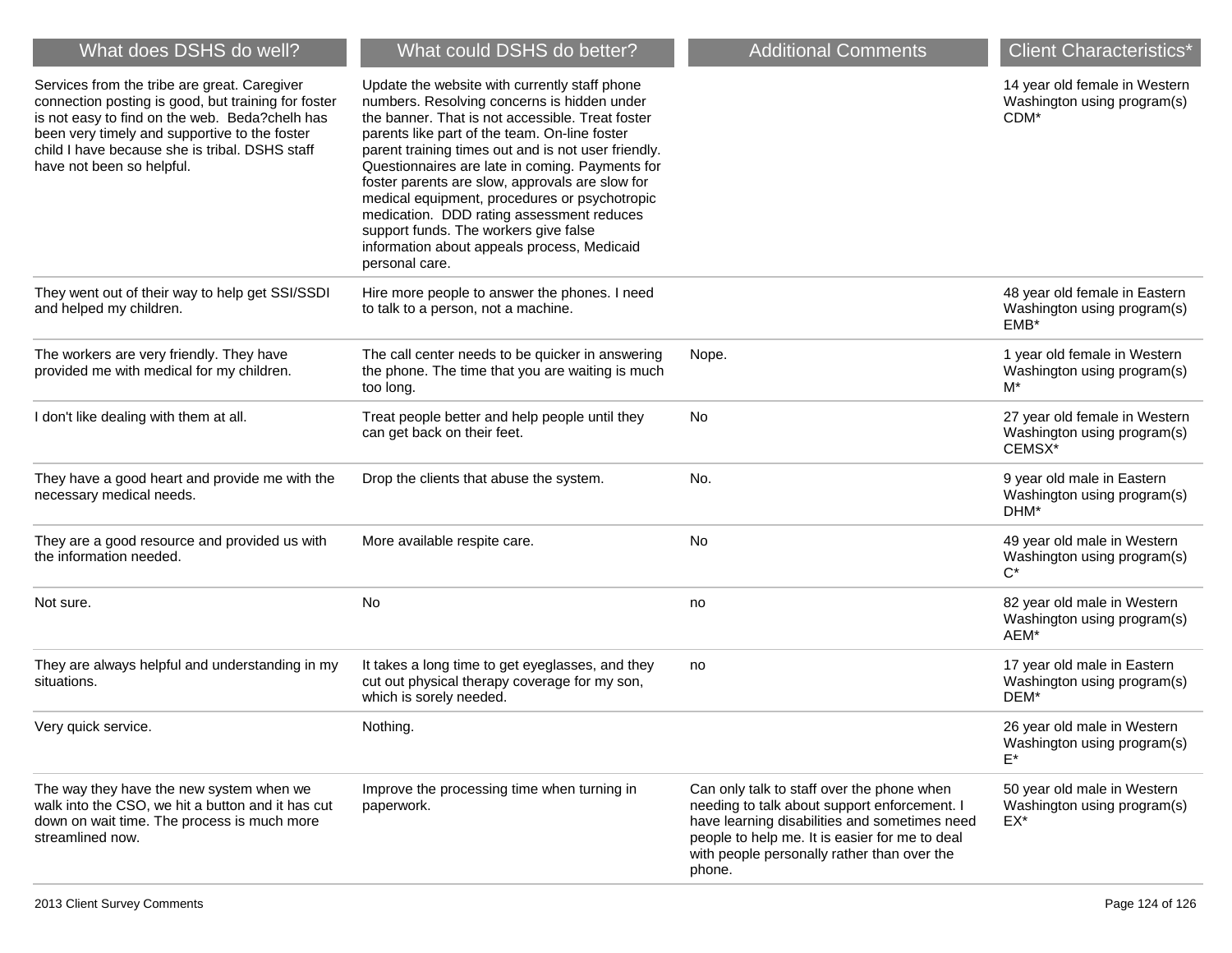| What does DSHS do well?                                                                                                                                                                                                                                         | What could DSHS do better?                                                                                                                                                                                                                                                                                                                                                                                                                                                                                                                                | <b>Additional Comments</b>                                                                               | <b>Client Characteristics*</b>                                          |
|-----------------------------------------------------------------------------------------------------------------------------------------------------------------------------------------------------------------------------------------------------------------|-----------------------------------------------------------------------------------------------------------------------------------------------------------------------------------------------------------------------------------------------------------------------------------------------------------------------------------------------------------------------------------------------------------------------------------------------------------------------------------------------------------------------------------------------------------|----------------------------------------------------------------------------------------------------------|-------------------------------------------------------------------------|
| Services are available when needed. It is an<br>ordeal to get it, though.                                                                                                                                                                                       | Hire more people. Too understaffed. Would like<br>to talk to a real person.                                                                                                                                                                                                                                                                                                                                                                                                                                                                               | Really need to hire more staff. People are too<br>rushed when dealing with the public.                   | 61 year old male in Western<br>Washington using program(s)<br>EX*       |
| They help me with assistance when I need it.                                                                                                                                                                                                                    | Make the wait time not so long at the CSO.                                                                                                                                                                                                                                                                                                                                                                                                                                                                                                                |                                                                                                          | 42 year old male in Western<br>Washington using program(s)<br>EX*       |
| They help when services are needed.                                                                                                                                                                                                                             | They can move a little quicker in the processing<br>of the application.                                                                                                                                                                                                                                                                                                                                                                                                                                                                                   |                                                                                                          | 58 year old male in Western<br>Washington using program(s)<br>EX*       |
| When I talked to my agent, I didn't like him/her at<br>all. When I spoke to supervisor, he was very<br>good and treated me like a person.                                                                                                                       | Fire [Identifying Data Redacted]! He was rude<br>and talked down to me. I told him my situation<br>and he was not much help at all.                                                                                                                                                                                                                                                                                                                                                                                                                       | I wish they would not just assume that I am a<br>bad guy and instead of helping me solve the<br>problem. | 28 year old male in Eastern<br>Washington using program(s)<br>X*        |
| DCS staff friendly. This is an important thing to<br>get money from the father for the children.                                                                                                                                                                | Answer the phones, hire more staff to help<br>customers more quickly.                                                                                                                                                                                                                                                                                                                                                                                                                                                                                     |                                                                                                          | 52 year old female in Eastern<br>Washington using program(s)<br>$Z^*$   |
| I have diabetes and I have the medical coverage<br>that I need. I have a job babysitting through<br>DSHS. It is sub-minimum wages, however.                                                                                                                     | Provide dental services. Don't make me change<br>doctors. I don't like Molina because the new<br>doctor forced me to change diabetic meter and<br>strips. It does not work as well as the one I had<br>when I went to them. The lines at Division of<br>Child Support are too long.                                                                                                                                                                                                                                                                       |                                                                                                          | 53 year old female in Western<br>Washington using program(s)<br>$EMZ^*$ |
| Whatever they hand out.                                                                                                                                                                                                                                         |                                                                                                                                                                                                                                                                                                                                                                                                                                                                                                                                                           |                                                                                                          | 53 year old female in Western<br>Washington using program(s)<br>AEHM*   |
| I like that we all work like a team to help the<br>tenant or resident - this is HUD housing<br>apartments. In person or over the phone, it<br>seems like the CM and people involved in her<br>care really want to work as a team - I really<br>appreciate that. | I would like to be able to get past all the<br>recordings on the phone - have more direct lines<br>that are answered by people! Then, when I get to<br>the last recording, it says that everyone is busy<br>and the phone hangs up on me. People that help<br>serve clients off-site - we need a faster and<br>better way to get thru to DSHS staff!!!!! I wish we<br>had someone we could call at DSHS to ask a<br>question general in nature not directly related to<br>a specific client. We feel out of the loop out in the<br>field serving clients. |                                                                                                          | 48 year old female in Eastern<br>Washington using program(s)<br>AEHM*   |
| Well, they have provided much needed services<br>in order to keep me healthy and alive.                                                                                                                                                                         | Getting in touch with them - communication -<br>reaching them quickly enough, particularly thru<br>the phone systems queuing.                                                                                                                                                                                                                                                                                                                                                                                                                             |                                                                                                          | 59 year old male in Western<br>Washington using program(s)<br>EHM*      |
| They are friendly the majority of the time.                                                                                                                                                                                                                     | There is a lot of paperwork issues. Once I had to<br>go down there 3 different times, and they weren't<br>on the same page on what I needed to provide. It<br>ended up being a hassle.                                                                                                                                                                                                                                                                                                                                                                    | no                                                                                                       | 32 year old male in Western<br>Washington using program(s)<br>EX*       |